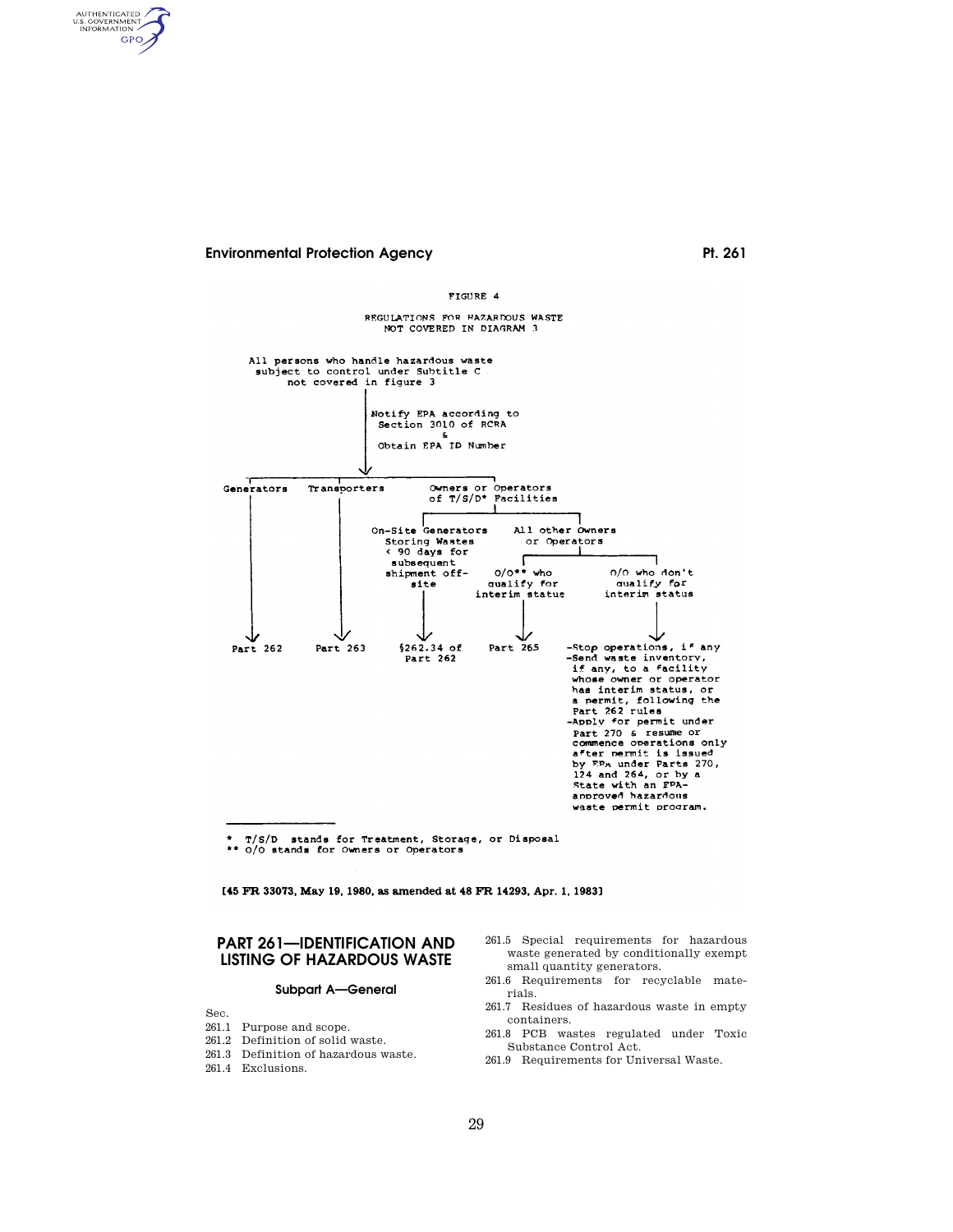### **Subpart B—Criteria for Identifying the Characteristics of Hazardous Waste and for Listing Hazardous Waste**

261.10 Criteria for identifying the characteristics of hazardous waste. 261.11 Criteria for listing hazardous waste.

#### **Subpart C—Characteristics of Hazardous Waste**

- 261.20 General.
- 261.21 Characteristic of ignitability.
- 261.22 Characteristic of corrosivity.<br>261.23 Characteristic of reactivity
- Characteristic of reactivity.
- 261.24 Toxicity characteristic.

#### **Subpart D—Lists of Hazardous Wastes**

- 261.30 General.
- 261.31 Hazardous wastes from non-specific
- sources.<br>261.32 Hazardous wastes from specific sources.
- 261.33 Discarded commercial chemical products, off-specification species, container residues, and spill residues thereof.
- 261.35 Deletion of certain hazardous waste codes following equipment cleaning and replacement.
- 261.38 Comparable/Syngas Fuel Exclusion.
- APPENDIX I TO PART 261—REPRESENTATIVE SAMPLING METHODS
- APPENDIX II TO PART 261—METHOD 1311 TOX-ICITY CHARACTERISTIC LEACHING PROCE-DURE (TCLP)
- APPENDIX III TO PART 261—CHEMICAL ANAL-YSIS TEST METHODS
- APPENDIX IV TO PART 261—[RESERVED FOR RADIOACTIVE WASTE TEST METHODS]
- APPENDIX V TO PART 261—[RESERVED FOR IN-FECTIOUS WASTE TREATMENT SPECIFICA-TIONS]
- APPENDIX VI TO PART 261—[RESERVED FOR ETIOLOGIC AGENTS]
- APPENDIX VII TO PART 261—BASIS FOR LIST-ING HAZARDOUS WASTE
- APPENDIX VIII TO PART 261—HAZARDOUS CON-**STITUENTS**
- APPENDIX IX TO PART 261—WASTES EXCLUDED UNDER §§ 260.20 AND 260.22
- AUTHORITY: 42 U.S.C. 6905, 6912(a), 6921, 6922, 6924(y) and 6938.

SOURCE: 45 FR 33119, May 19, 1980, unless otherwise noted.

## **Subpart A—General**

# **§ 261.1 Purpose and scope.**

(a) This part identifies those solid wastes which are subject to regulation as hazardous wastes under parts 262 through 265, 268, and parts 270, 271, and 124 of this chapter and which are subject to the notification requirements of section 3010 of RCRA. In this part:

(1) Subpart A defines the terms ''solid waste'' and ''hazardous waste'', identifies those wastes which are excluded from regulation under parts 262 through 266, 268 and 270 and establishes special management requirements for hazardous waste produced by conditionally exempt small quantity generators and hazardous waste which is recycled.

(2) Subpart B sets forth the criteria used by EPA to identify characteristics of hazardous waste and to list particular hazardous wastes.

(3) Subpart C identifies characteristics of hazardous waste.

(4) Subpart D lists particular hazardous wastes.

(b)(1) The definition of solid waste contained in this part applies only to wastes that also are hazardous for purposes of the regulations implementing subtitle C of RCRA. For example, it does not apply to materials (such as non-hazardous scrap, paper, textiles, or rubber) that are not otherwise hazardous wastes and that are recycled.

(2) This part identifies only some of the materials which are solid wastes and hazardous wastes under sections 3007, 3013, and 7003 of RCRA. A material which is not defined as a solid waste in this part, or is not a hazardous waste identified or listed in this part, is still a solid waste and a hazardous waste for purposes of these sections if:

(i) In the case of sections 3007 and 3013, EPA has reason to believe that the material may be a solid waste within the meaning of section 1004(27) of RCRA and a hazardous waste within the meaning of section 1004(5) of RCRA; or

(ii) In the case of section 7003, the statutory elements are established.

(c) For the purposes of §§ 261.2 and 261.6:

(1) A ''spent material'' is any material that has been used and as a result of contamination can no longer serve the purpose for which it was produced without processing;

(2) ''Sludge'' has the same meaning used in § 260.10 of this chapter;

(3) A ''by-product'' is a material that is not one of the primary products of a production process and is not solely or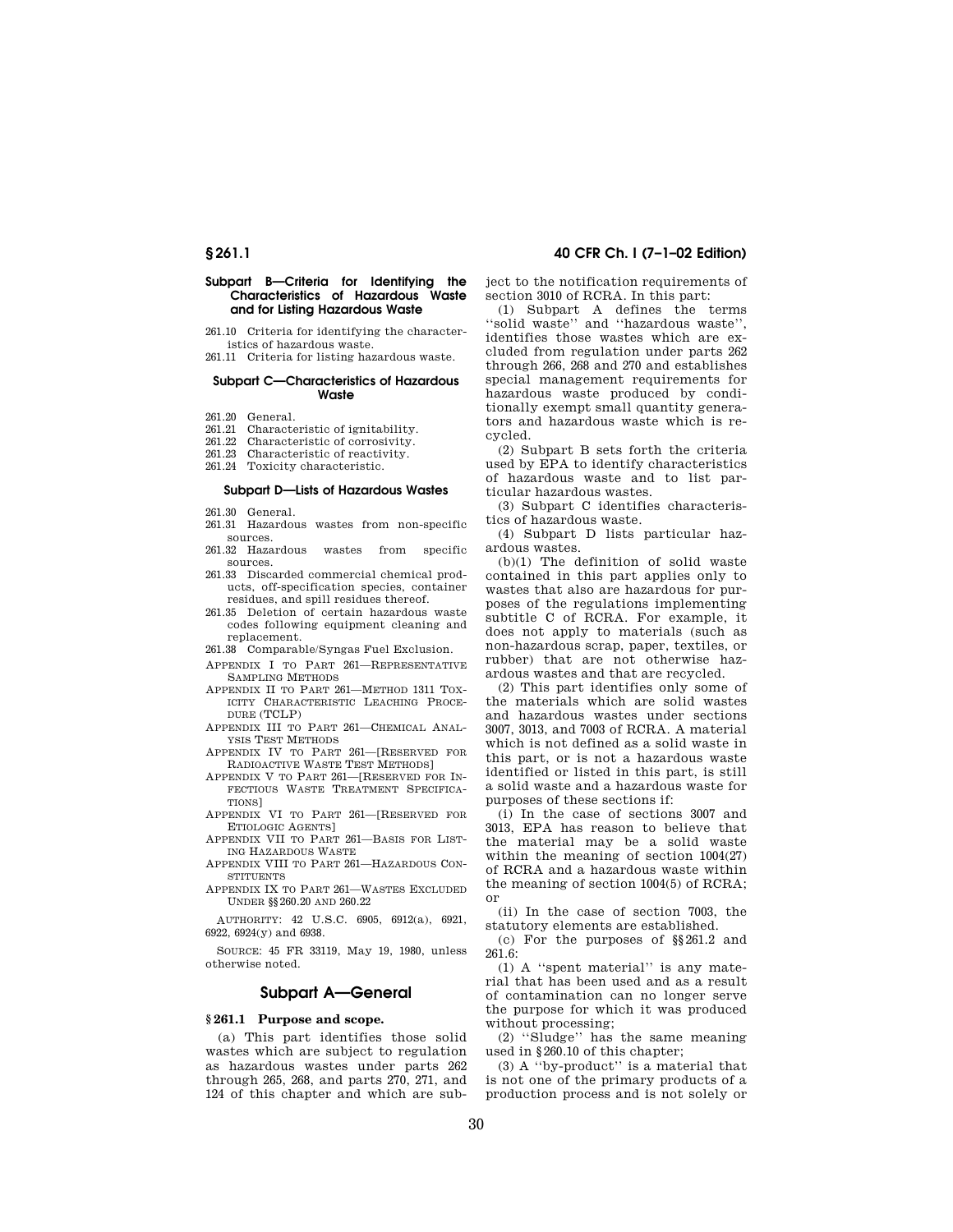separately produced by the production process. Examples are process residues such as slags or distillation column bottoms. The term does not include a co-product that is produced for the general public's use and is ordinarily used in the form it is produced by the process.

(4) A material is ''reclaimed'' if it is processed to recover a usable product, or if it is regenerated. Examples are recovery of lead values from spent batteries and regeneration of spent solvents.

(5) A material is ''used or reused'' if it is either:

(i) Employed as an ingredient (including use as an intermediate) in an industrial process to make a product (for example, distillation bottoms from one process used as feedstock in another process). However, a material will not satisfy this condition if distinct components of the material are recovered as separate end products (as when metals are recovered from metalcontaining secondary materials); or

(ii) Employed in a particular function or application as an effective substitute for a commercial product (for example, spent pickle liquor used as phosphorous precipitant and sludge conditioner in wastewater treatment).

(6) ''Scrap metal'' is bits and pieces of metal parts (*e.g.,*) bars, turnings, rods, sheets, wire) or metal pieces that may be combined together with bolts or soldering (*e.g.,* radiators, scrap automobiles, railroad box cars), which when worn or superfluous can be recycled.

(7) A material is ''recycled'' if it is used, reused, or reclaimed.

(8) A material is ''accumulated speculatively'' if it is accumulated before being recycled. A material is not accumulated speculatively, however, if the person accumulating it can show that the material is potentially recyclable and has a feasible means of being recycled; and that—during the calendar year (commencing on January 1)—the amount of material that is recycled, or transferred to a different site for recycling, equals at least 75 percent by weight or volume of the amount of that material accumulated at the beginning of the period. In calculating the percentage of turnover, the 75 percent requirement is to be applied to each ma-

terial of the same type (*e.g.,* slags from a single smelting process) that is recycled in the same way (*i.e.,* from which the same material is recovered or that is used in the same way). Materials accumulating in units that would be exempt from regulation under § 261.4(c) are not to be included in making the calculation. (Materials that are already defined as solid wastes also are not to be included in making the calculation.) Materials are no longer in this category once they are removed from accumulation for recycling, however.

(9) ''Excluded scrap metal'' is processed scrap metal, unprocessed home scrap metal, and unprocessed prompt scrap metal.

(10) ''Processed scrap metal'' is scrap metal which has been manually or physically altered to either separate it into distinct materials to enhance economic value or to improve the handling of materials. Processed scrap metal includes, but is not limited to scrap metal which has been baled, shredded, sheared, chopped, crushed, flattened, cut, melted, or separated by metal type (i.e., sorted), and, fines, drosses and related materials which have been agglomerated. (Note: shredded circuit boards being sent for recycling are not considered processed scrap metal. They are covered under the exclusion from the definition of solid waste for shredded circuit boards being recycled  $(\S 261.4(a)(13)).$ 

(11) ''Home scrap metal'' is scrap metal as generated by steel mills, foundries, and refineries such as turnings, cuttings, punchings, and borings.

(12) ''Prompt scrap metal'' is scrap metal as generated by the metal working/fabrication industries and includes such scrap metal as turnings, cuttings, punchings, and borings. Prompt scrap is also known as industrial or new scrap metal.

[45 FR 33119, May 19, 1980, as amended at 48 FR 14293, Apr. 1, 1983; 50 FR 663, Jan. 4, 1985; 51 FR 10174, Mar. 24, 1986; 51 FR 40636, Nov. 7, 1986; 62 FR 26018, May 12, 1997]

#### **§ 261.2 Definition of solid waste.**

(a)(1) A *solid waste* is any discarded material that is not excluded by § 261.4(a) or that is not excluded by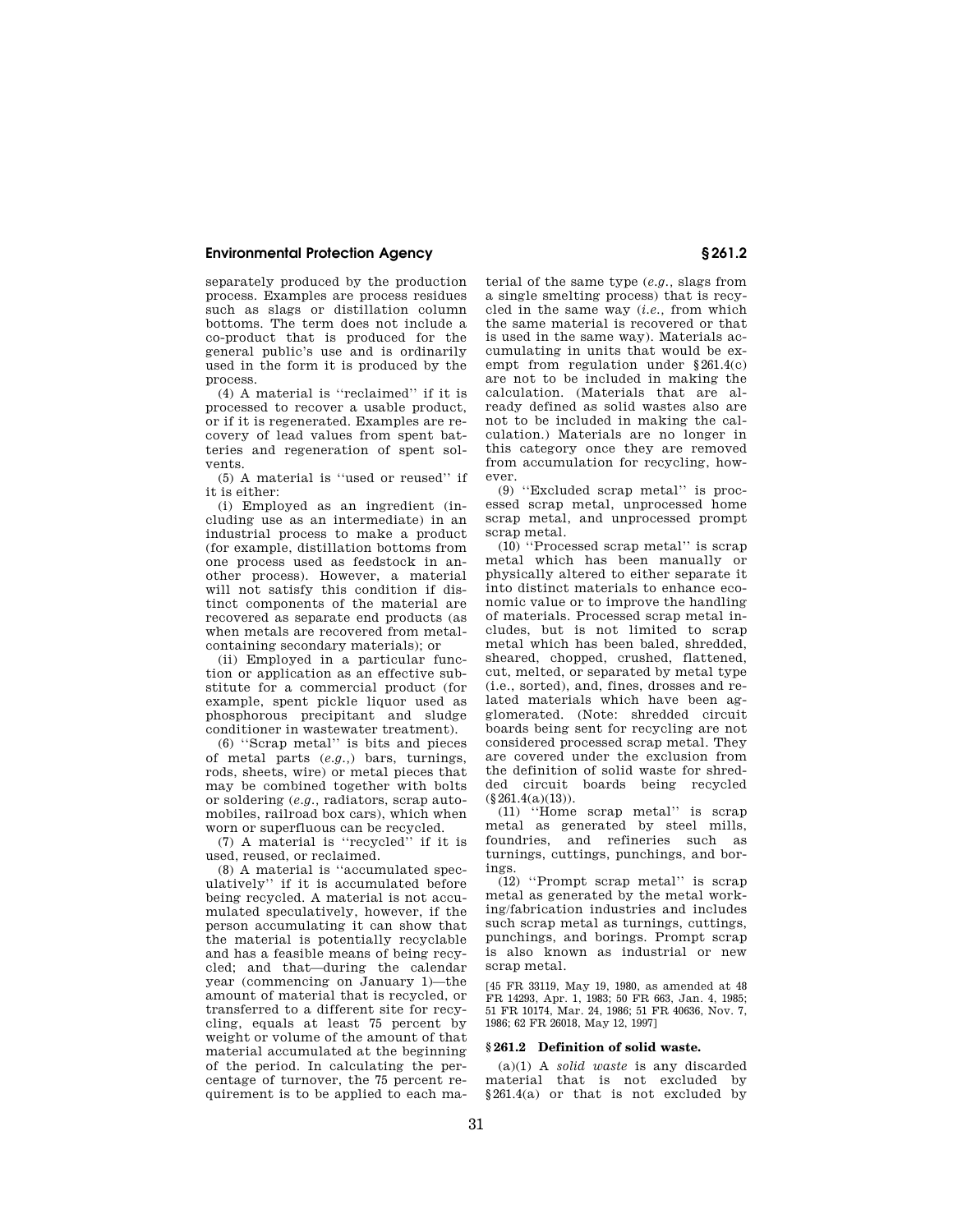variance granted under §§ 260.30 and 260.31.

(2) A *discarded material* is any material which is:

(i) *Abandoned,* as explained in paragraph (b) of this section; or

(ii) *Recycled,* as explained in paragraph (c) of this section; or

(iii) Considered *inherently waste-like,* as explained in paragraph (d) of this section; or

(iv) *A military munition* identified as a solid waste in 40 CFR 266.202.

(b) Materials are solid waste if they are *abandoned* by being:

(1) Disposed of; or

(2) Burned or incinerated; or

(3) Accumulated, stored, or treated (but not recycled) before or in lieu of being abandoned by being disposed of, burned, or incinerated.

(c) Materials are solid wastes if they are *recycled*—or accumulated, stored, or treated before recycling—as specified in paragraphs  $(c)(1)$  through  $(4)$  of this section.

(1) *Used in a manner constituting disposal.* (i) Materials noted with a ''\*'' in Column 1 of Table I are solid wastes when they are:

(A) Applied to or placed on the land in a manner that constitutes disposal; or

**§ 261.2 40 CFR Ch. I (7–1–02 Edition)**

(B) Used to produce products that are applied to or placed on the land or are otherwise contained in products that are applied to or placed on the land (in which cases the product itself remains a solid waste).

(ii) However, commercial chemical products listed in § 261.33 are not solid wastes if they are applied to the land and that is their ordinary manner of use.

(2) *Burning for energy recovery.* (i) Materials noted with a "\*" in column 2 of Table 1 are solid wastes when they are:

(A) Burned to recover energy;

(B) Used to produce a fuel or are otherwise contained in fuels (in which cases the fuel itself remains a solid waste).

(ii) However, commercial chemical products listed in § 261.33 are not solid wastes if they are themselves fuels.

(3) *Reclaimed.* Materials noted with a "\*" in column 3 of Table 1 are solid wastes when reclaimed (except as provided under § 261.4(a)(17)). Materials noted with a ''—''in column 3 of Table 1 are not solid wastes when reclaimed.

(4) *Accumulated speculatively.* Materials noted with a ''\*'' in column 4 of Table 1 are solid wastes when accumulated speculatively.

TABLE 1

|                                                                                                                                                                                                                                                                                                  | Use consti-<br>tuting dis-<br>posal<br>(S.261.2(c)(1)) | Enerav<br>recovery/fuel<br>(S.261.2(c)(2)) | Reclamation<br>(S.261.2(c)(3))<br>(except as<br>provided in<br>261.4(a)(17)<br>for mineral<br>processing<br>secondary<br>materials) | Speculative<br>accumulation<br>(S.261.2(c)(4)) |
|--------------------------------------------------------------------------------------------------------------------------------------------------------------------------------------------------------------------------------------------------------------------------------------------------|--------------------------------------------------------|--------------------------------------------|-------------------------------------------------------------------------------------------------------------------------------------|------------------------------------------------|
|                                                                                                                                                                                                                                                                                                  |                                                        |                                            |                                                                                                                                     |                                                |
| Sludges exhibiting a characteristic of hazardous waste<br>By-products (listed in 40 CFR 261.31 or 261.32)<br>By-products exhibiting a characteristic of hazardous waste<br>Commercial chemical products listed in 40 CFR 261.33<br>Scrap metal other than excluded scrap metal (see 261.1(c)(9)) | (*)                                                    |                                            | /*'                                                                                                                                 | (*)<br>(*)<br>$(\dot{ }^{\ast})$<br>(*)        |

**Note:** The terms ''spent materials,'' ''sludges,'' ''by-products,'' and ''scrap metal'' and ''processed scrap metal'' are defined in § 261.1.

(d) *Inherently waste-like materials.* The following materials are solid wastes when they are recycled in any manner:

(1) Hazardous Waste Nos. F020, F021 (unless used as an ingredient to make a product at the site of generation), F022, F023, F026, and F028.

(2) Secondary materials fed to a halogen acid furnace that exhibit a characteristic of a hazardous waste or are listed as a hazardous waste as defined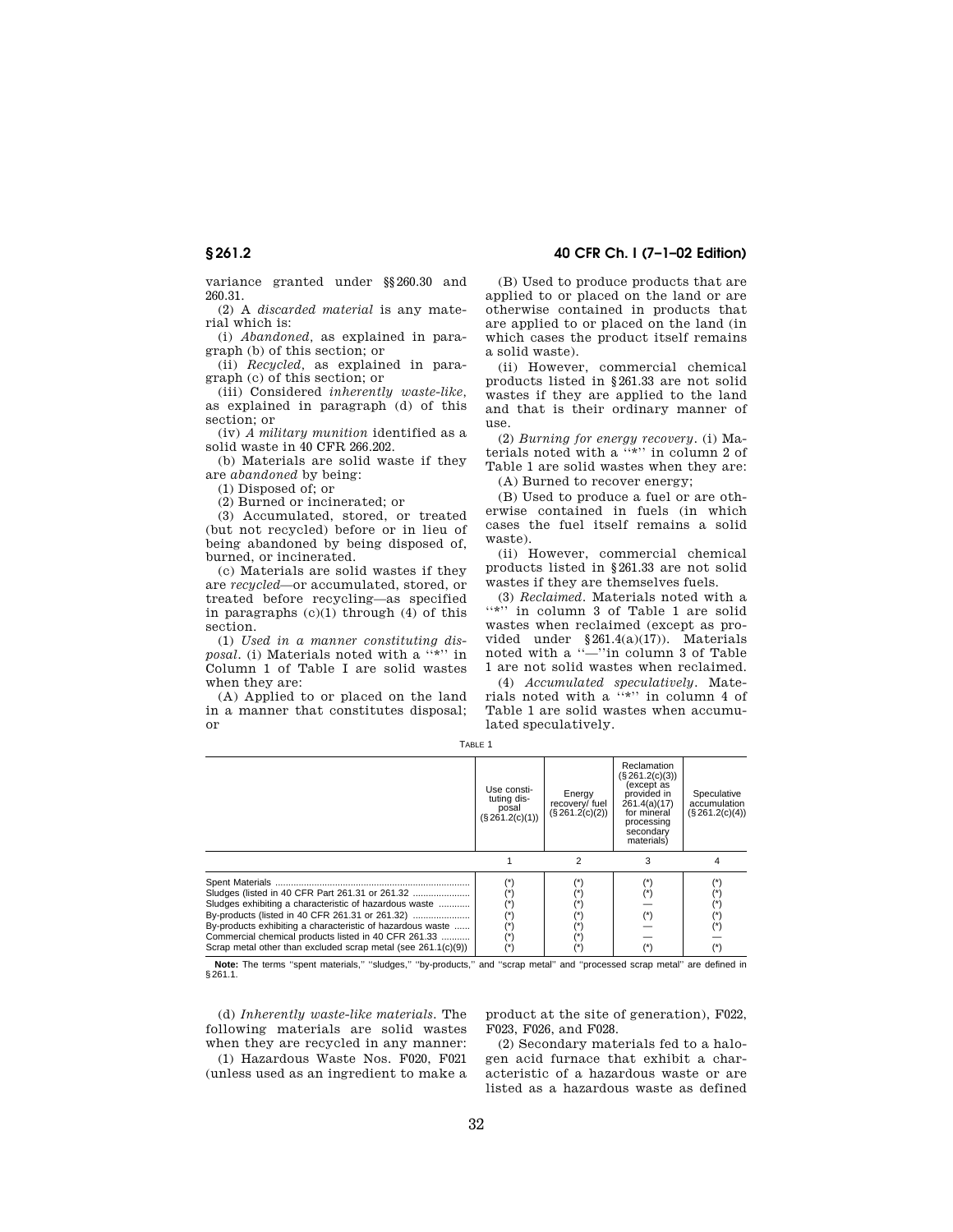in subparts C or D of this part, except for brominated material that meets the following criteria:

(i) The material must contain a bromine concentration of at least 45%; and

(ii) The material must contain less than a total of  $1\%$  of toxic organic compounds listed in appendix VIII; and

(iii) The material is processed continually on-site in the halogen acid furnace via direct conveyance (hard piping).

(3) The Administrator will use the following criteria to add wastes to that list:

(i)(A) The materials are ordinarily disposed of, burned, or incinerated; or

(B) The materials contain toxic constituents listed in appendix VIII of part 261 and these constituents are not ordinarily found in raw materials or products for which the materials substitute (or are found in raw materials or products in smaller concentrations) and are not used or reused during the recycling process; and

(ii) The material may pose a substantial hazard to human health and the environment when recycled.

(e) *Materials that are not solid waste when recycled.* (1) Materials are not solid wastes when they can be shown to be recycled by being:

(i) Used or reused as ingredients in an industrial process to make a product, provided the materials are not being reclaimed; or

(ii) Used or reused as effective substitutes for commercial products; or

(iii) Returned to the original process from which they are generated, without first being reclaimed or land disposed. The material must be returned as a substitute for feedstock materials. In cases where the original process to which the material is returned is a secondary process, the materials must be managed such that there is no placement on the land. In cases where the materials are generated and reclaimed within the primary mineral processing industry, the conditions of the exclusion found at  $\S 261.4(a)(17)$  apply rather than this paragraph.

(2) The following materials are solid wastes, even if the recycling involves use, reuse, or return to the original process (described in paragraphs (e)(1) (i) through (iii) of this section):

(i) Materials used in a manner constituting disposal, or used to produce products that are applied to the land; or

(ii) Materials burned for energy recovery, used to produce a fuel, or contained in fuels; or

(iii) Materials accumulated speculatively; or

(iv) Materials listed in paragraphs  $(d)(1)$  and  $(d)(2)$  of this section.

(f) *Documentation of claims that materials are not solid wastes or are conditionally exempt from regulation.* Respondents in actions to enforce regulations implementing subtitle C of RCRA who raise a claim that a certain material is not a solid waste, or is conditionally exempt from regulation, must demonstrate that there is a known market or disposition for the material, and that they meet the terms of the exclusion or exemption. In doing so, they must provide appropriate documentation (such as contracts showing that a second person uses the material as an ingredient in a production process) to demonstrate that the material is not a waste, or is exempt from regulation. In addition, owners or operators of facilities claiming that they actually are recycling materials must show that they have the necessary equipment to do so.

[50 FR 664, Jan. 4, 1985, as amended at 50 FR 33542, Aug. 20, 1985; 56 FR 7206, Feb. 21, 1991; 56 FR 32688, July 17, 1991; 56 FR 42512, Aug. 27, 1991; 57 FR 38564, Aug. 25, 1992; 59 FR 48042, Sept. 19, 1994; 62 FR 6651, Feb. 12, 1997; 62 FR 26019, May 12, 1997; 63 FR 28636, May 26, 1998; 64 FR 24513, May 11, 1999; 67 FR 11253, Mar. 13, 2002]

#### **§ 261.3 Definition of hazardous waste.**

(a) A solid waste, as defined in § 261.2, is a hazardous waste if:

(1) It is not excluded from regulation as a hazardous waste under § 261.4(b); and

(2) It meets any of the following criteria:

(i) It exhibits any of the characteristics of hazardous waste identified in subpart C of this part. However, any mixture of a waste from the extraction, beneficiation, and processing of ores and minerals excluded under § 261.4(b)(7) and any other solid waste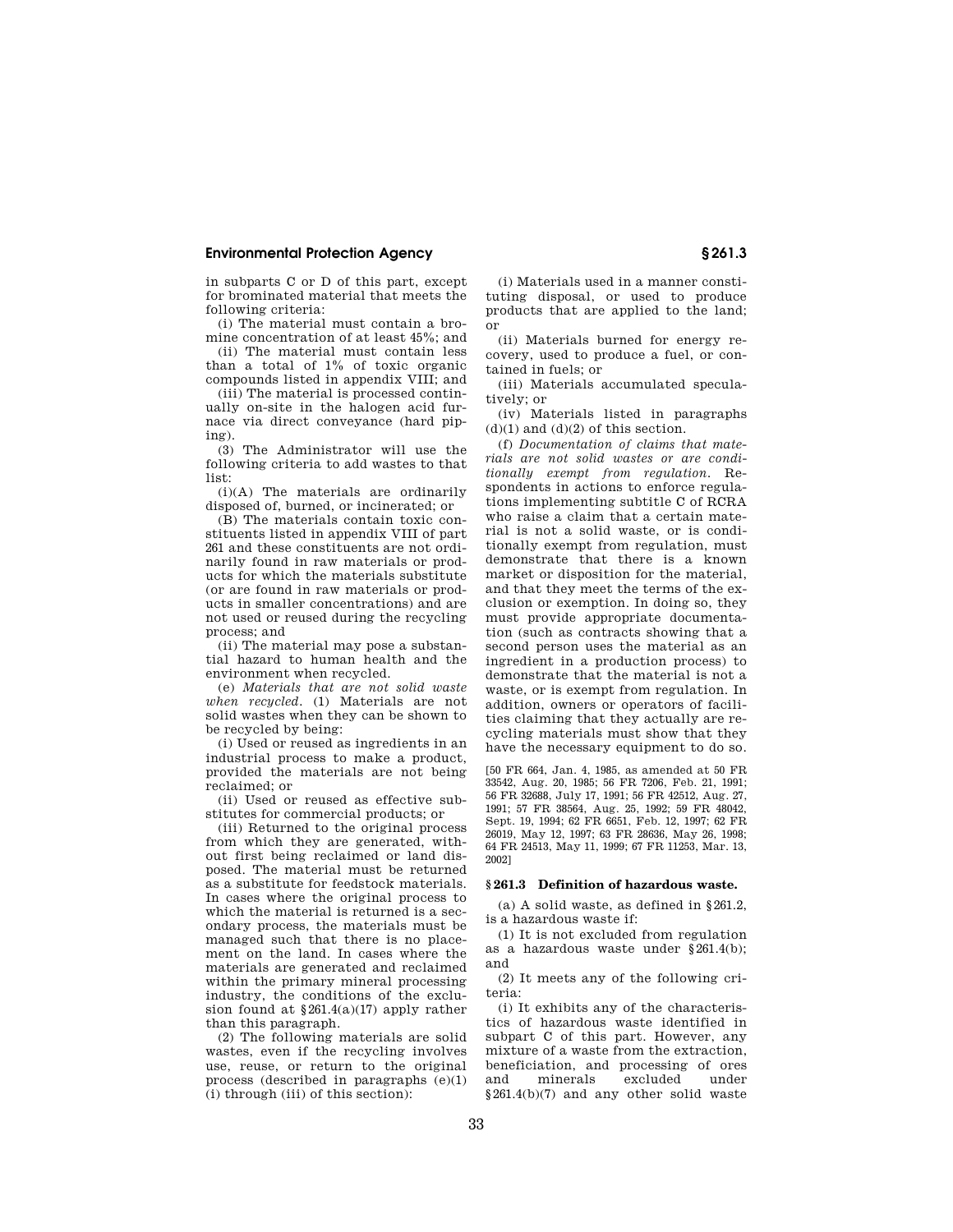exhibiting a characteristic of hazardous waste under subpart C is a hazardous waste only if it exhibits a characteristic that would not have been exhibited by the excluded waste alone if such mixture had not occurred, or if it continues to exhibit any of the characteristics exhibited by the non-excluded wastes prior to mixture. Further, for the purposes of applying the Toxicity Characteristic to such mixtures, the mixture is also a hazardous waste if it exceeds the maximum concentration for any contaminant listed in table I to § 261.24 that would not have been exceeded by the excluded waste alone if the mixture had not occurred or if it continues to exceed the maximum concentration for any contaminant exceeded by the nonexempt waste prior to mixture.

(ii) It is listed in subpart D of this part and has not been excluded from the lists in subpart D of this part under §§ 260.20 and 260.22 of this chapter.

(iii) [Reserved]

(iv) It is a mixture of solid waste and one or more hazardous wastes listed in subpart D of this part and has not been excluded from paragraph  $(a)(2)$  of this section under §§ 260.20 and 260.22, paragraph (g) of this section, or paragraph (h) of this section; however, the following mixtures of solid wastes and hazardous wastes listed in subpart D of this part are not hazardous wastes (except by application of paragraph  $(a)(2)(i)$  or (ii) of this section) if the generator can demonstrate that the mixture consists of wastewater the discharge of which is subject to regulation under either section 402 or section 307(b) of the Clean Water Act (including wastewater at facilities which have eliminated the discharge of wastewater) and:

(A) One or more of the following solvents listed in §261.31—carbon tetra-<br>chloride, tetrachloroethylene, tritetrachloroethylene. chloroethylene—*Provided*, That the maximum total weekly usage of these solvents (other than the amounts that can be demonstrated not to be discharged to wastewater) divided by the average weekly flow of wastewater into the headworks of the facility's wastewater treatment or pretreatment system does not exceed 1 part per million; or

# **§ 261.3 40 CFR Ch. I (7–1–02 Edition)**

(B) One or more of the following spent solvents listed in § 261.31—methylene chloride, 1,1,1-trichloroethane,<br>chlorobenzene, o-dichlorobenzene, o-dichlorobenzene, cresols, cresylic acid, nitrobenzene, toluene, methyl ethyl ketone, carbon disulfide, isobutanol, pyridine, spent chlorofluorocarbon solvents—provided that the maximum total weekly usage of these solvents (other than the amounts that can be demonstrated not to be discharged to wastewater) divided by the average weekly flow of wastewater into the headworks of the facili-<br>ty's wastewater treatment or wastewater treatment or pretreatment system does not exceed 25 parts per million; or

(C) One of the following wastes listed in § 261.32, provided that the wastes are discharged to the refinery oil recovery sewer before primary oil/water/solids separation—heat exchanger bundle cleaning sludge from the petroleum refining industry (EPA Hazardous Waste No. K050), crude oil storage tank sediment from petroleum refining operations (EPA Hazardous Waste No. K169), clarified slurry oil tank sediment and/or in-line filter/separation solids from petroleum refining operations (EPA Hazardous Waste No. K170), spent hydrotreating catalyst(EPA Hazardous Waste No. K171), and spent hydrorefining catalyst (EPA Hazardous Waste No. K172); or

(D) A discarded commercial chemical product, or chemical intermediate listed in § 261.33, arising from *de minimis* losses of these materials from manufacturing operations in which these materials are used as raw materials or are produced in the manufacturing process. For purposes of this paragraph  $(a)(2)(iv)(D)$ , "de minimis" losses include those from normal material handling operations (e.g., spills from the unloading or transfer of materials from bins or other containers, leaks from pipes, valves or other devices used to transfer materials); minor leaks of process equipment, storage tanks or containers; leaks from well maintained pump packings and seals; sample purgings; relief device discharges; discharges from safety showers and rinsing and cleaning of personal safety equipment; and rinsate from empty containers or from containers that are rendered empty by that rinsing; or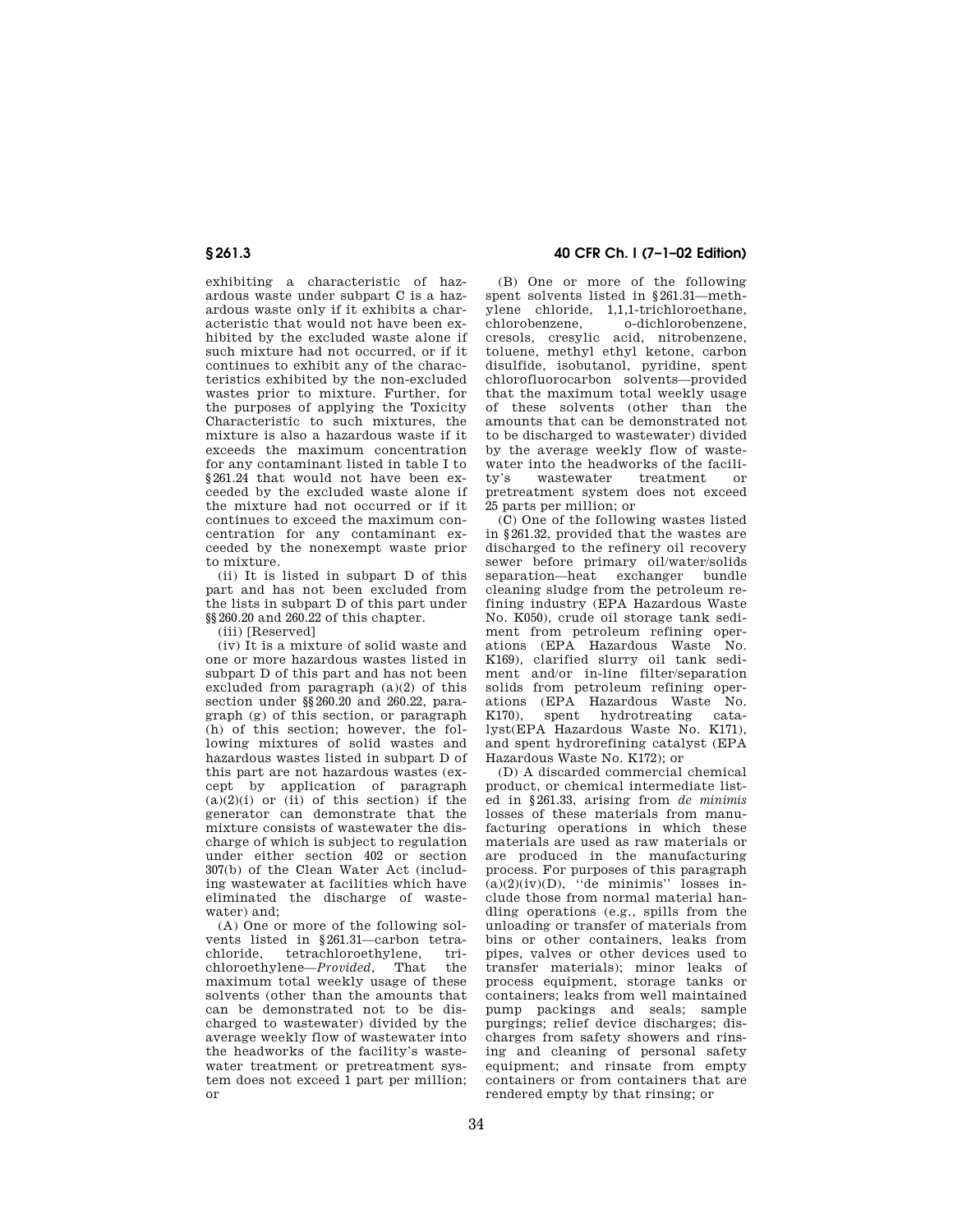(E) Wastewater resulting from laboratory operations containing toxic (T) wastes listed in subpart D of this part, Provided, That the annualized average flow of laboratory wastewater does not exceed one percent of total wastewater flow into the headworks of the facility's wastewater treatment or pretreatment system or provided the wastes, combined annualized average concentration does not exceed one part per million in the headworks of the facility's wastewater treatment or pretreatment facility. Toxic (T) wastes used in laboratories that are demonstrated not to be discharged to wastewater are not to be included in this calculation; or

(F) One or more of the following wastes listed in § 261.32—wastewaters from the production of carbamates and carbamoyl oximes (EPA Hazardous Waste No. K157)—Provided that the maximum weekly usage of formaldehyde, methyl chloride, methylene chloride, and triethylamine (including all amounts that can not be demonstrated to be reacted in the process, destroyed through treatment, or is recovered, i.e., what is discharged or volatilized) divided by the average weekly flow of process wastewater prior to any dilutions into the headworks of the facility's wastewater treatment system does not exceed a total of 5 parts per million by weight; or

(G) Wastewaters derived from the treatment of one or more of the following wastes listed in § 261.32—organic waste (including heavy ends, still bottoms, light ends, spent solvents, filtrates, and decantates) from the production of carbamates and carbamoyl oximes (EPA Hazardous Waste No. K156).—Provided, that the maximum concentration of formaldehyde, methyl chloride, methylene chloride, and triethylamine prior to any dilutions into the headworks of the facility's wastewater treatment system does not exceed a total of 5 milligrams per liter.

(v) *Rebuttable presumption for used oil.* Used oil containing more than 1000 ppm total halogens is presumed to be a hazardous waste because it has been mixed with halogenated hazardous waste listed in subpart D of part 261 of this chapter. Persons may rebut this presumption by demonstrating that the used oil

does not contain hazardous waste (for example, by using an analytical method from SW–846, Third Edition, to show that the used oil does not contain significant concentrations of halogenated hazardous constituents listed in appendix VIII of part 261 of this chapter). EPA Publication SW–846, Third Edition, is available for the cost of \$110.00 from the Government Printing Office, Superintendent of Documents, PO Box 371954, Pittsburgh, PA 15250–7954. 202– 512–1800 (document number 955–001–  $00000-1$ ).

(A) The rebuttable presumption does not apply to metalworking oils/fluids containing chlorinated paraffins, if they are processed, through a tolling agreement, to reclaim metalworking oils/fluids. The presumption does apply to metalworking oils/fluids if such oils/ fluids are recycled in any other manner, or disposed.

(B) The rebuttable presumption does not apply to used oils contaminated with chlorofluorocarbons (CFCs) removed from refrigeration units where the CFCs are destined for reclamation. The rebuttable presumption does apply to used oils contaminated with CFCs that have been mixed with used oil from sources other than refrigeration units.

(b) A solid waste which is not excluded from regulation under paragraph  $(a)(1)$  of this section becomes a hazardous waste when any of the following events occur:

(1) In the case of a waste listed in subpart D of this part, when the waste first meets the listing description set forth in subpart D of this part.

(2) In the case of a mixture of solid waste and one or more listed hazardous wastes, when a hazardous waste listed in subpart D is first added to the solid waste.

(3) In the case of any other waste (including a waste mixture), when the waste exhibits any of the characteristics identified in subpart C of this part.

(c) Unless and until it meets the criteria of paragraph (d) of this section:

(1) A hazardous waste will remain a hazardous waste.

(2)(i) Except as otherwise provided in paragraph  $(c)(2)(ii)$ ,  $(g)$  or  $(h)$  of this section, any solid waste generated from the treatment, storage, or disposal of a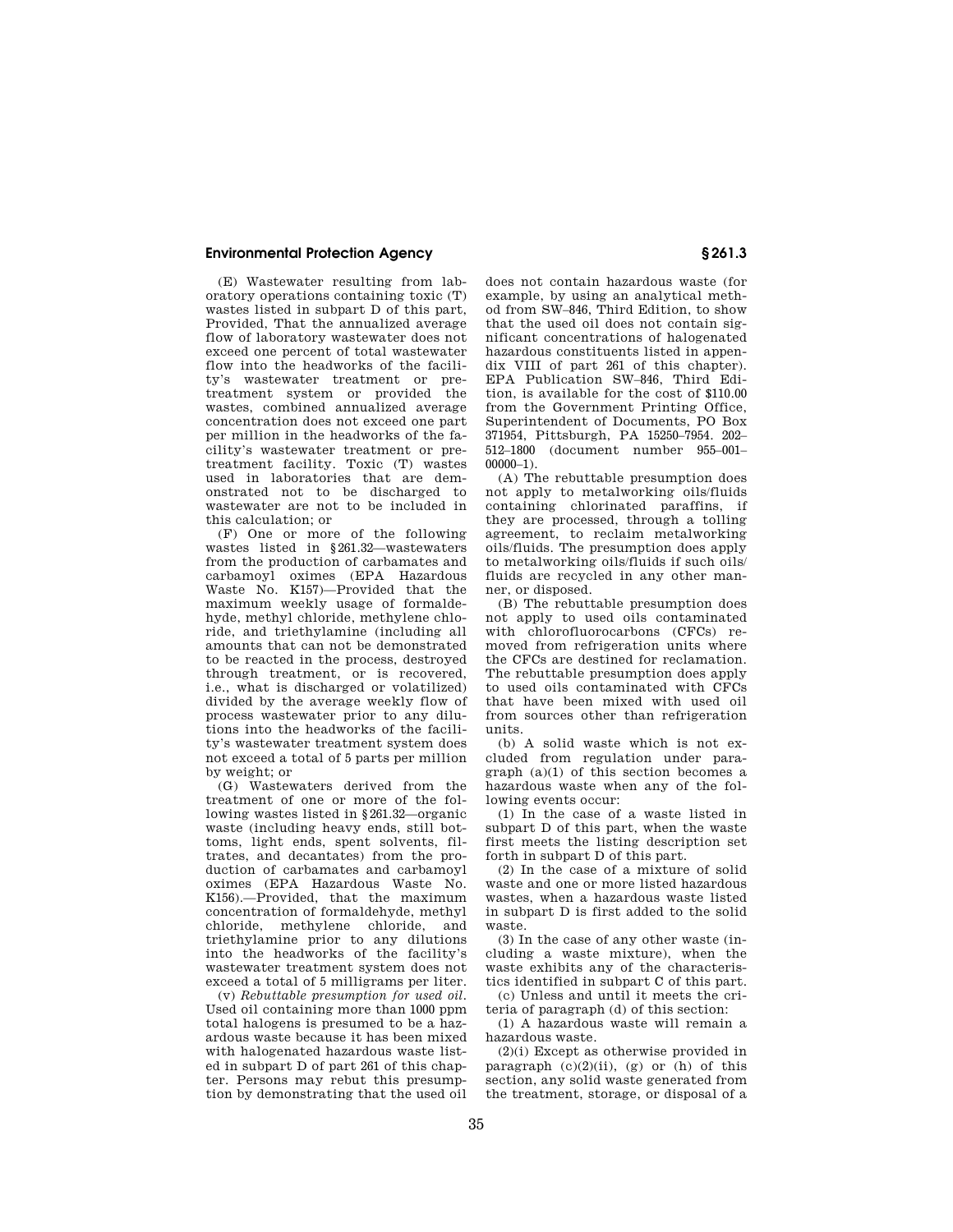hazardous waste, including any sludge, spill residue, ash emission control dust, or leachate (but not including precipitation run-off) is a hazardous waste. (However, materials that are reclaimed from solid wastes and that are used beneficially are not solid wastes and hence are not hazardous wastes under this provision unless the reclaimed material is burned for energy recovery or used in a manner constituting disposal.)

(ii) The following solid wastes are not hazardous even though they are generated from the treatment, storage, or disposal of a hazardous waste, unless they exhibit one or more of the characteristics of hazardous waste:

(A) Waste pickle liquor sludge generated by lime stabilization of spent pickle liquor from the iron and steel industry (SIC Codes 331 and 332).

(B) Waste from burning any of the materials exempted from regulation by  $§261.6(a)(3)(iii)$  and (iv).

(C)(*1*) Nonwastewater residues, such as slag, resulting from high temperature metals recovery (HTMR) processing of K061, K062 or F006 waste, in units identified as rotary kilns, flame reactors, electric furnaces, plasma arc furnaces, slag reactors, rotary hearth furnace/electric furnace combinations or industrial furnaces (as defined in paragraphs (6), (7), and (13) of the definition for ''Industrial furnace'' in 40 CFR 260.10), that are disposed in subtitle D units, provided that these residues meet the generic exclusion levels identified in the tables in this paragraph for all constituents, and exhibit no characteristics of hazardous waste. Testing requirements must be incorporated in a facility's waste analysis plan or a generator's self-implementing waste analysis plan; at a minimum, composite samples of residues must be collected and analyzed quarterly and/or when the process or operation generating the waste changes. Persons claiming this exclusion in an enforcement action will have the burden of proving by clear and convincing evidence that the material meets all of the exclusion requirements.

# **§ 261.3 40 CFR Ch. I (7–1–02 Edition)**

| Constituent                                                                      | Maximum for any<br>single composite<br>sample-TCLP<br>(mq/l) |
|----------------------------------------------------------------------------------|--------------------------------------------------------------|
| Generic exclusion levels for K061 and K062 nonwastewater<br><b>HTMR</b> residues |                                                              |
|                                                                                  | 0.10                                                         |
|                                                                                  | 0.50                                                         |
|                                                                                  | 7.6                                                          |
|                                                                                  | 0.010                                                        |
|                                                                                  | 0.050                                                        |
|                                                                                  | 0.33                                                         |
|                                                                                  | 0.15                                                         |
|                                                                                  | 0.009                                                        |
|                                                                                  | 1.0                                                          |
|                                                                                  |                                                              |
|                                                                                  | 0.16                                                         |
|                                                                                  | 0.30                                                         |
|                                                                                  | 0.020                                                        |
|                                                                                  | 70                                                           |

Generic exclusion levels for F006 nonwastewater HTMR residues

|                         | 0.10           |
|-------------------------|----------------|
|                         | 0.50           |
|                         | 7.6            |
|                         | 0.010          |
|                         | 0.050          |
|                         | 0.33           |
| Cyanide (total) (mg/kg) | 18             |
|                         | 0.15           |
|                         | 0.009          |
|                         | 1 <sub>0</sub> |
|                         | 016            |
|                         | 0.30           |
|                         | 0.020          |
|                         | 70             |
|                         |                |

(*2*) A one-time notification and certification must be placed in the facility's files and sent to the EPA region or authorized state for K061, K062 or F006 HTMR residues that meet the generic exclusion levels for all constituents and do not exhibit any characteristics that are sent to subtitle D units. The notification and certification that is placed in the generators or treaters files must be updated if the process or operation generating the waste changes and/or if the subtitle D unit receiving the waste changes. However, the generator or treater need only notify the EPA region or an authorized state on an annual basis if such changes occur. Such notification and certification should be sent to the EPA region or authorized state by the end of the calendar year, but no later than December 31. The notification must include the following information: The name and address of the subtitle D unit receiving the waste shipments; the EPA Hazardous Waste Number(s) and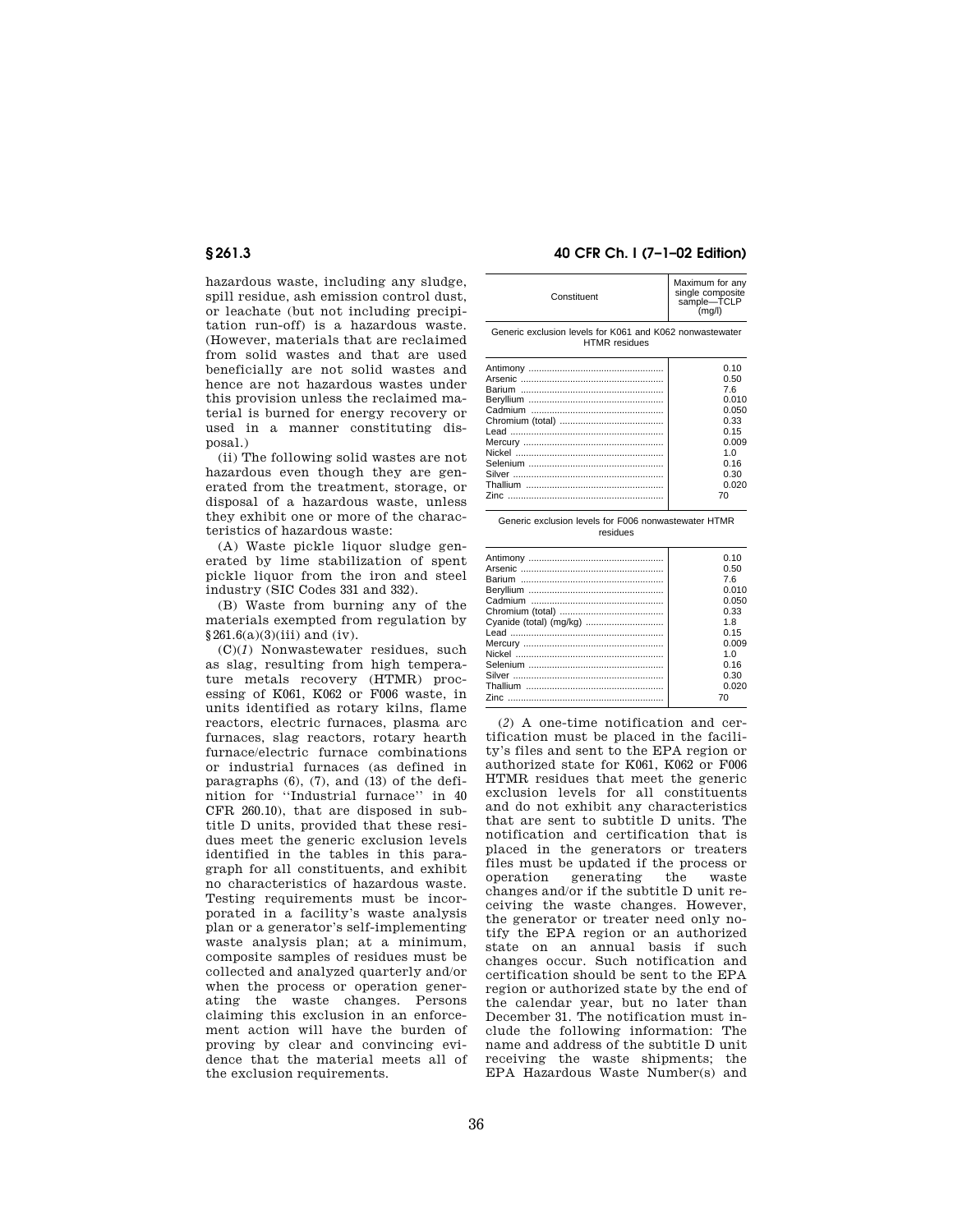treatability group(s) at the initial point of generation; and, the treatment standards applicable to the waste at the initial point of generation. The certification must be signed by an authorized representative and must state as follows: ''I certify under penalty of law that the generic exclusion levels for all constituents have been met without impermissible dilution and that no characteristic of hazardous waste is exhibited. I am aware that there are significant penalties for submitting a false certification, including the possibility of fine and imprisonment.''

(D) Biological treatment sludge from the treatment of one of the following wastes listed in § 261.32—organic waste (including heavy ends, still bottoms, light ends, spent solvents, filtrates, and decantates) from the production of carbamates and carbamoyl oximes (EPA Hazardous Waste No. K156), and wastewaters from the production of carbamates and carbamoyl oximes (EPA Hazardous Waste No. K157).

(E) Catalyst inert support media separated from one of the following wastes listed in § 261.32—Spent hydrotreating catalyst (EPA Hazardous Waste No. K171), and Spent hydrorefining catalyst (EPA Hazardous Waste No. K172).

(d) Any solid waste described in paragraph (c) of this section is not a hazardous waste if it meets the following criteria:

(1) In the case of any solid waste, it does not exhibit any of the characteristics of hazardous waste identified in subpart C of this part. (However, wastes that exhibit a characteristic at the point of generation may still be subject to the requirements of part 268, even if they no longer exhibit a characteristic at the point of land disposal.)

(2) In the case of a waste which is a listed waste under subpart D of this part, contains a waste listed under subpart D of this part or is derived from a waste listed in subpart D of this part, it also has been excluded from paragraph (c) of this section under §§ 260.20 and 260.22 of this chapter.

(e) [Reserved]

(f) Notwithstanding paragraphs (a) through (d) of this section and provided the debris as defined in part 268 of this chapter does not exhibit a characteristic identified at subpart C of this part, the following materials are not subject to regulation under 40 CFR parts 260, 261 to 266, 268, or 270:

(1) Hazardous debris as defined in part 268 of this chapter that has been treated using one of the required extraction or destruction technologies specified in Table 1 of § 268.45 of this chapter; persons claiming this exclusion in an enforcement action will have the burden of proving by clear and convincing evidence that the material meets all of the exclusion requirements; or

(2) Debris as defined in part 268 of this chapter that the Regional Administrator, considering the extent of contamination, has determined is no longer contaminated with hazardous waste.

 $(g)(1)$  A hazardous waste that is listed in subpart D of this part solely because it exhibits one or more characteristics of ignitability as defined under § 261.21, corrosivity as defined under § 261.22, or reactivity as defined under § 261.23 is not a hazardous waste, if the waste no longer exhibits any characteristic of hazardous waste identified in subpart C of this part.

(2) The exclusion described in paragraph  $(g)(1)$  of this section also pertains to:

(i) Any mixture of a solid waste and a hazardous waste listed in subpart D of this part solely because it exhibits the characteristics of ignitability, corrosivity, or reactivity as regulated under paragraph  $(a)(2)(iv)$  of this section; and

(ii) Any solid waste generated from treating, storing, or disposing of a hazardous waste listed in subpart D of this part solely because it exhibits the<br>characteristics of ignitability of ignitability, corrosivity, or reactivity as regulated under paragraph  $(c)(2)(i)$  of this section.

(3) Wastes excluded under this section are subject to part 268 of this chapter (as applicable), even if they no longer exhibit a characteristic at the point of land disposal.

(4) any mixture of a solid waste exfrom regulation under § 261.4(b)(7) and a hazardous waste listed in subpart D of this part solely because it exhibits one or more of the<br>characteristics of ignitability. characteristics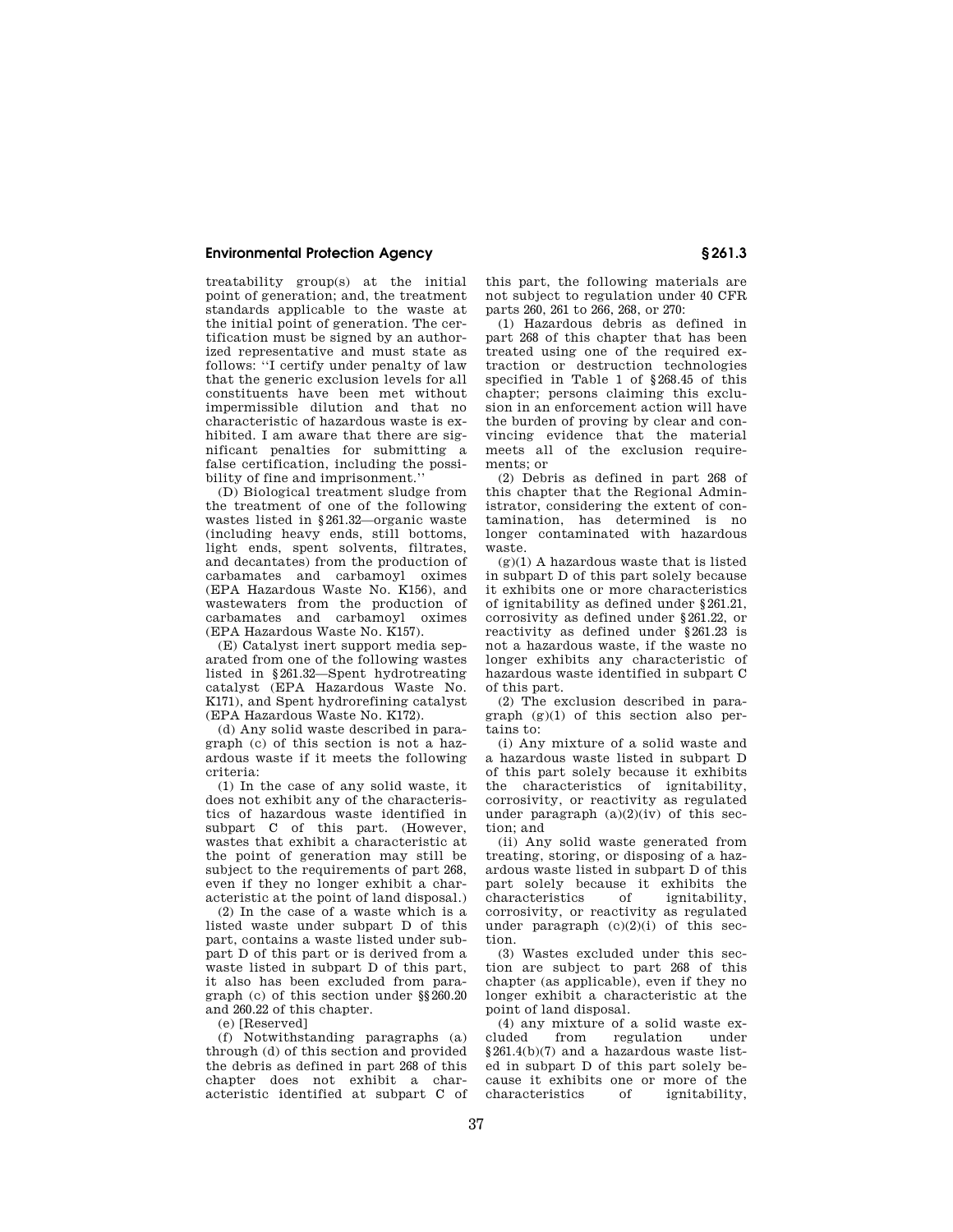corrosivity, or reactivity as regulated under paragraph  $(a)(2)(iv)$  of this section is not a hazardous waste, if the mixture no longer exhibits any characteristic of hazardous waste identified in subpart C of this part for which the hazardous waste listed in subpart D of this part was listed.

 $(h)(1)$  Hazardous waste containing radioactive waste is no longer a hazardous waste when it meets the eligibility criteria and conditions of 40 CFR part 266, Subpart N (''eligible radioactive mixed waste'').

(2) The exemption described in paragraph (h)(1) of this section also pertains to:

(i) Any mixture of a solid waste and an eligible radioactive mixed waste; and

(ii) Any solid waste generated from treating, storing, or disposing of an eligible radioactive mixed waste.

(3) Waste exempted under this section must meet the eligibility criteria and specified conditions in 40 CFR 266.225 and 40 CFR 266.230 (for storage and treatment) and in 40 CFR 266.310 and 40 CFR 266.315 (for transportation and disposal). Waste that fails to satisfy these eligibility criteria and conditions is regulated as hazardous waste.

[57 FR 7632, Mar. 3, 1992; 57 FR 23063, June 1, 1992, as amended at 57 FR 37263, Aug. 18, 1992; 57 FR 41611, Sept. 10, 1992; 57 FR 49279, Oct. 30, 1992; 59 FR 38545, July 28, 1994; 60 FR 7848, Feb. 9, 1995; 63 FR 28637, May 26, 1998; 63 FR 42184, Aug. 6, 1998; 66 FR 27297, May 16, 2001; 66 FR 50333, Oct. 3, 2001]

#### **§ 261.4 Exclusions.**

(a) *Materials which are not solid wastes.* The following materials are not solid wastes for the purpose of this part:

(1)(i) Domestic sewage; and

(ii) Any mixture of domestic sewage and other wastes that passes through a sewer system to a publicly-owned treatment works for treatment. ''Domestic sewage'' means untreated sanitary wastes that pass through a sewer system.

(2) Industrial wastewater discharges that are point source discharges subject to regulation under section 402 of the Clean Water Act, as amended.

[*Comment:* This exclusion applies only to the actual point source discharge. It

# **§ 261.4 40 CFR Ch. I (7–1–02 Edition)**

does not exclude industrial wastewaters while they are being collected, stored or treated before discharge, nor does it exclude sludges that are generated by industrial wastewater treatment.]

(3) Irrigation return flows.

(4) Source, special nuclear or byproduct material as defined by the Atomic Energy Act of 1954, as amended, 42 U.S.C. 2011 *et seq.*

(5) Materials subjected to in-situ mining techniques which are not removed from the ground as part of the extraction process.

(6) Pulping liquors (*i.e.,* black liquor) that are reclaimed in a pulping liquor recovery furnace and then reused in the pulping process, unless it is accumulated speculatively as defined in § 261.1(c) of this chapter.

(7) Spent sulfuric acid used to produce virgin sulfuric acid, unless it is accumulated speculatively as defined in § 261.1(c) of this chapter.

(8) Secondary materials that are reclaimed and returned to the original process or processes in which they were generated where they are reused in the production process provided:

(i) Only tank storage is involved, and the entire process through completion of reclamation is closed by being entirely connected with pipes or other comparable enclosed means of conveyance;

(ii) Reclamation does not involve controlled flame combustion (such as occurs in boilers, industrial furnaces, or incinerators);

(iii) The secondary materials are never accumulated in such tanks for over twelve months without being reclaimed; and

(iv) The reclaimed material is not used to produce a fuel, or used to produce products that are used in a manner constituting disposal.

(9)(i) Spent wood preserving solutions that have been reclaimed and are reused for their original intended purpose; and

(ii) Wastewaters from the wood preserving process that have been reclaimed and are reused to treat wood.

(iii) Prior to reuse, the wood preserving wastewaters and spent wood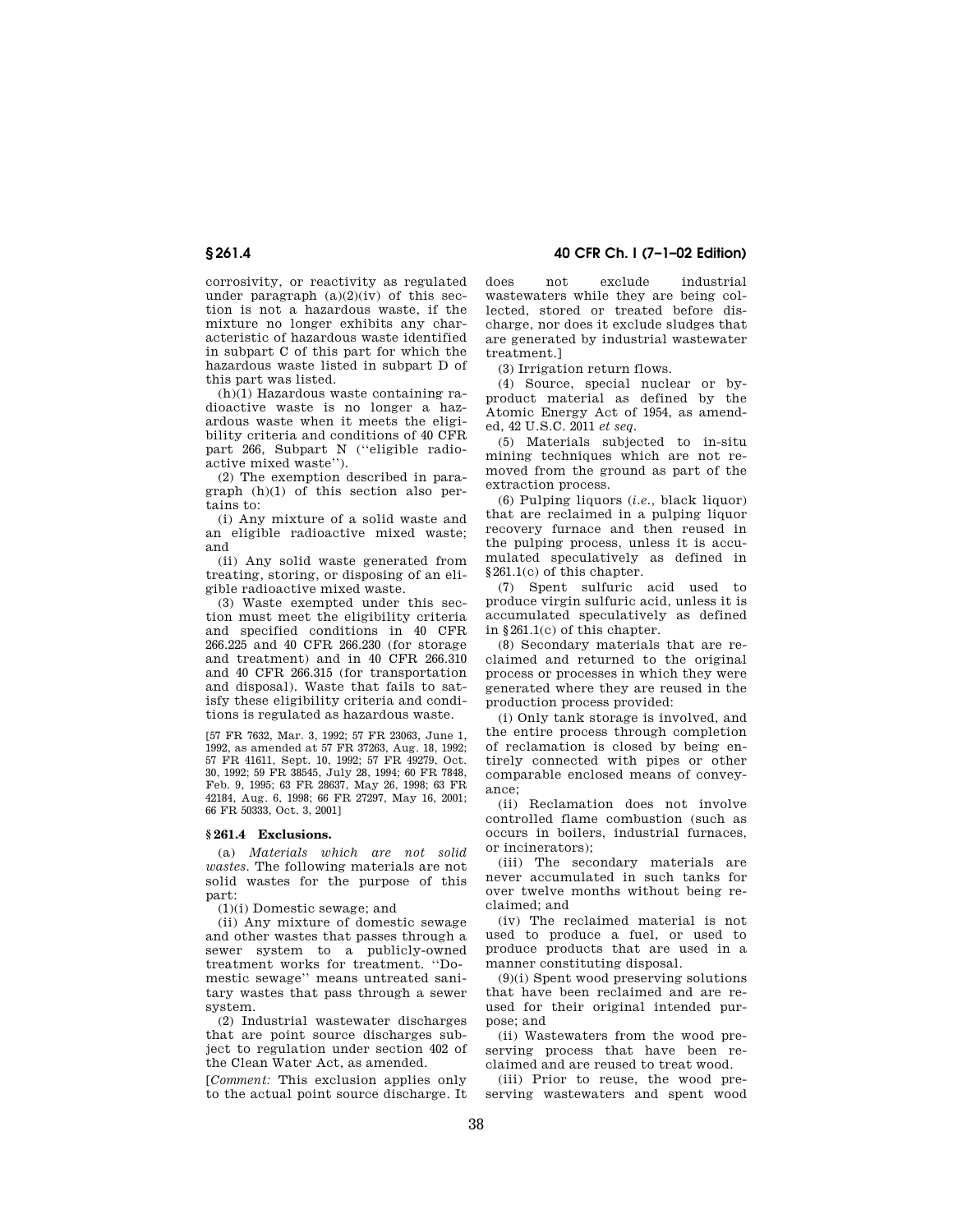preserving solutions described in paragraphs  $(a)(9)(i)$  and  $(a)(9)(ii)$  of this section, so long as they meet all of the following conditions:

(A) The wood preserving wastewaters and spent wood preserving solutions are reused on-site at water borne plants in the production process for their original intended purpose;

(B) Prior to reuse, the wastewaters and spent wood preserving solutions are managed to prevent release to either land or groundwater or both;

(C) Any unit used to manage wastewaters and/or spent wood preserving solutions prior to reuse can be visually or otherwise determined to prevent such releases;

(D) Any drip pad used to manage the wastewaters and/or spent wood preserving solutions prior to reuse complies with the standards in part 265, subpart W of this chapter, regardless of whether the plant generates a total of less than 100 kg/month of hazardous waste; and

(E) Prior to operating pursuant to this exclusion, the plant owner or operator submits to the appropriate Regional Administrator or State Director a one-time notification stating that the plant intends to claim the exclusion, giving the date on which the plant intends to begin operating under the exclusion, and containing the following language: ''I have read the applicable regulation establishing an exclusion for wood preserving wastewaters and spent wood preserving solutions and understand it requires me to comply at all times with the conditions set out in the regulation.'' The plant must maintain a copy of that document in its on-site records for a period of no less than 3 years from the date specified in the notice. The exclusion applies only so long as the plant meets all of the conditions. If the plant goes out of compliance with any condition, it may apply to the appropriate Regional Administrator or State Director for reinstatement. The Regional Administrator or State Director may reinstate the exclusion upon finding that the plant has returned to compliance with all conditions and that violations are not likely to recur.

(10) EPA Hazardous Waste Nos. K060, K087, K141, K142, K143, K144, K145, K147, and K148, and any wastes from the coke by-products processes that are hazardous only because they exhibit the Toxicity Characteristic (TC) specified in section 261.24 of this part when, subsequent to generation, these materials are recycled to coke ovens, to the tar recovery process as a feedstock to produce coal tar, or mixed with coal tar prior to the tar's sale or refining. This exclusion is conditioned on there being no land disposal of the wastes from the point they are generated to the point they are recycled to coke ovens or tar recovery or refining processes, or mixed with coal tar.

(11) Nonwastewater splash condenser dross residue from the treatment of K061 in high temperature metals recovery units, provided it is shipped in drums (if shipped) and not land disposed before recovery.

(12) (i) Oil-bearing hazardous secondary materials (i.e., sludges, byproducts, or spent materials) that are generated at a petroleum refinery (SIC code 2911) and are inserted into the petroleum refining process (SIC code 2911—including, but not limited to, distillation, catalytic cracking, fractionation, or thermal cracking units (i.e., cokers)) unless the material is placed on the land, or speculatively accumulated before being so recycled. Materials inserted into thermal cracking units are excluded under this paragraph, provided that the coke product also does not exhibit a characteristic of hazardous waste. Oil-bearing hazardous secondary materials may be inserted into the same petroleum refinery where they are generated, or sent directly to another petroleum refinery, and still be excluded under this provision. Except as provided in paragraph  $(a)(12)(ii)$  of this section, oil-bearing hazardous secondary materials generated elsewhere in the petroleum industry (i.e., from sources other than petroleum refineries) are not excluded under this section. Residuals generated from processing or recycling materials excluded under this paragraph  $(a)(12)(i)$ , where such materials as generated would have otherwise met a listing under subpart D of this part, are designated as F037 listed wastes when disposed of or intended for disposal.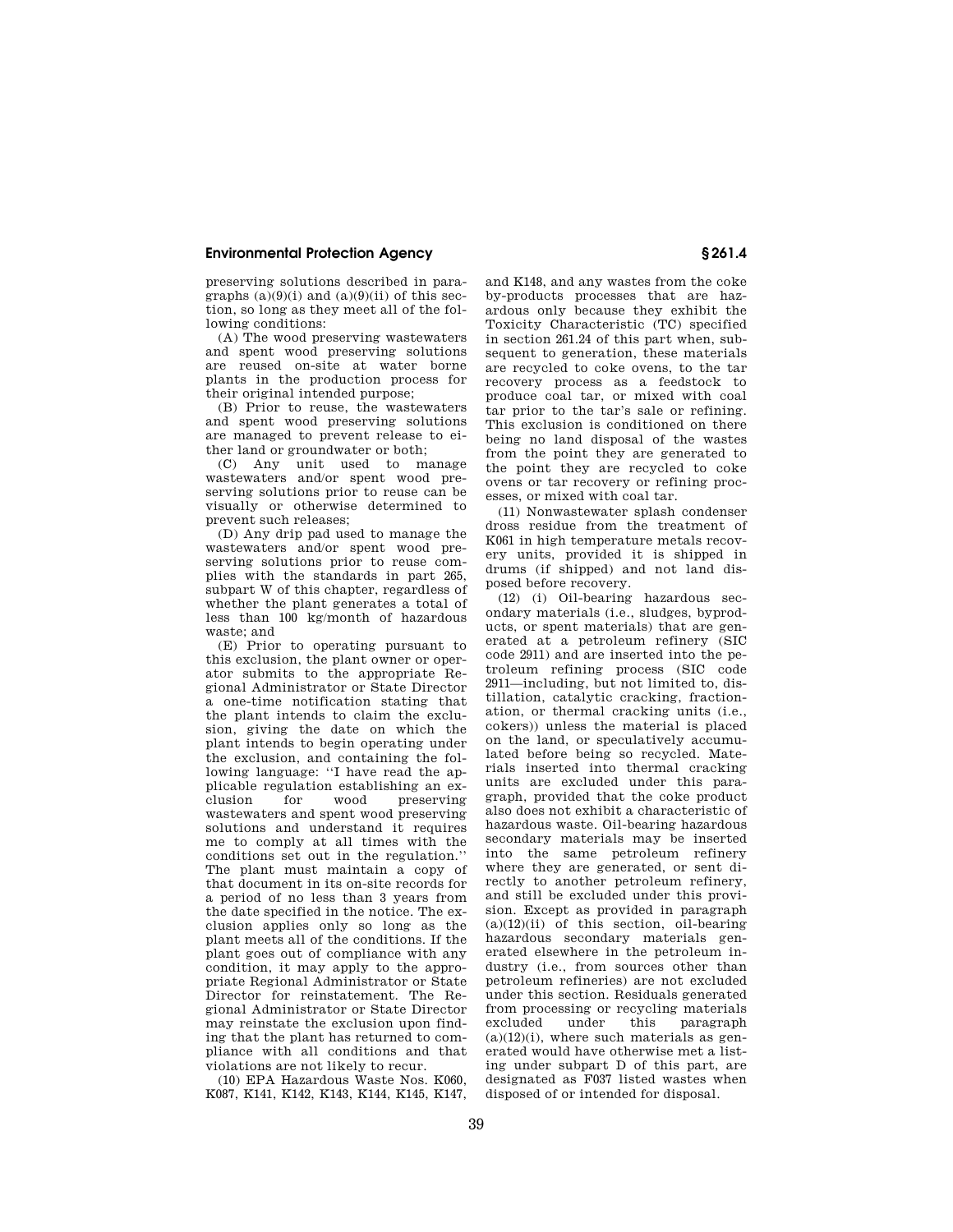(ii) Recovered oil that is recycled in the same manner and with the same conditions as described in paragraph  $(a)(12)(i)$  of this section. Recovered oil is oil that has been reclaimed from secondary materials (including wastewater) generated from normal petroleum industry practices, including refining, exploration and production, bulk storage, and transportation incident thereto (SIC codes 1311, 1321, 1381, 1382, 1389, 2911, 4612, 4613, 4922, 4923, 4789, 5171, and 5172.) Recovered oil does not include oil-bearing hazardous wastes listed in subpart  $\overline{D}$  of this part; however, oil recovered from such wastes may be considered recovered oil. Recovered oil does not include used oil as defined in 40 CFR 279.1.

(13) Excluded scrap metal (processed scrap metal, unprocessed home scrap metal, and unprocessed prompt scrap metal) being recycled.

(14) Shredded circuit boards being recycled provided that they are:

(i) Stored in containers sufficient to prevent a release to the environment prior to recovery; and

(ii) Free of mercury switches, mercury relays and nickel-cadmium batteries and lithium batteries.

(15) Condensates derived from the overhead gases from kraft mill steam strippers that are used to comply with 40 CFR 63.446(e). The exemption applies only to combustion at the mill generating the condensates.

(16) Comparable fuels or comparable syngas fuels (i.e., comparable/syngas fuels) that meet the requirements of § 261.38.

(17) Spent materials (as defined in § 261.1) (other than hazardous wastes listed in subpart D of this part) generated within the primary mineral processing industry from which minerals, acids, cyanide, water, or other values are recovered by mineral processing or by beneficiation, provided that:

(i) The spent material is legitimately recycled to recover minerals, acids, cyanide, water or other values;

(ii) The spent material is not accumulated speculatively;

(iii) Except as provided in paragraph  $(a)(17)(iv)$  of this section, the spent material is stored in tanks, containers, or buildings meeting the following min-

**§ 261.4 40 CFR Ch. I (7–1–02 Edition)**

imum integrity standards: a building must be an engineered structure with a floor, walls, and a roof all of which are made of non-earthen materials providing structural support (except smelter buildings may have partially earthen floors provided the secondary material is stored on the non-earthen portion), and have a roof suitable for diverting rainwater away from the foundation; a tank must be free standing, not be a surface impoundment (as defined in 40 CFR 260.10), and be manufactured of a material suitable for containment of its contents; a container must be free standing and be manufactured of a material suitable for containment of its contents. If tanks or containers contain any particulate which may be subject to wind dispersal, the owner/operator must operate these units in a manner which controls fugitive dust. Tanks, containers, and buildings must be designed, constructed and operated to prevent significant releases to the environment of these materials.

(iv) The Regional Administrator or State Director may make a site-specific determination, after public review and comment, that only solid mineral processing spent material may be placed on pads rather than tanks containers, or buildings. Solid mineral processing spent materials do not contain any free liquid. The decisionmaker must affirm that pads are designed, constructed and operated to prevent significant releases of the secondary material into the environment. Pads must provide the same degree of containment afforded by the non-RCRA tanks, containers and buildings eligible for exclusion.

(A) The decision-maker must also consider if storage on pads poses the potential for significant releases via groundwater, surface water, and air exposure pathways. Factors to be considered for assessing the groundwater, surface water, air exposure pathways are: The volume and physical and chemical properties of the secondary material, including its potential for migration off the pad; the potential for human or environmental exposure to hazardous constituents migrating from the pad via each exposure pathway, and the possibility and extent of harm to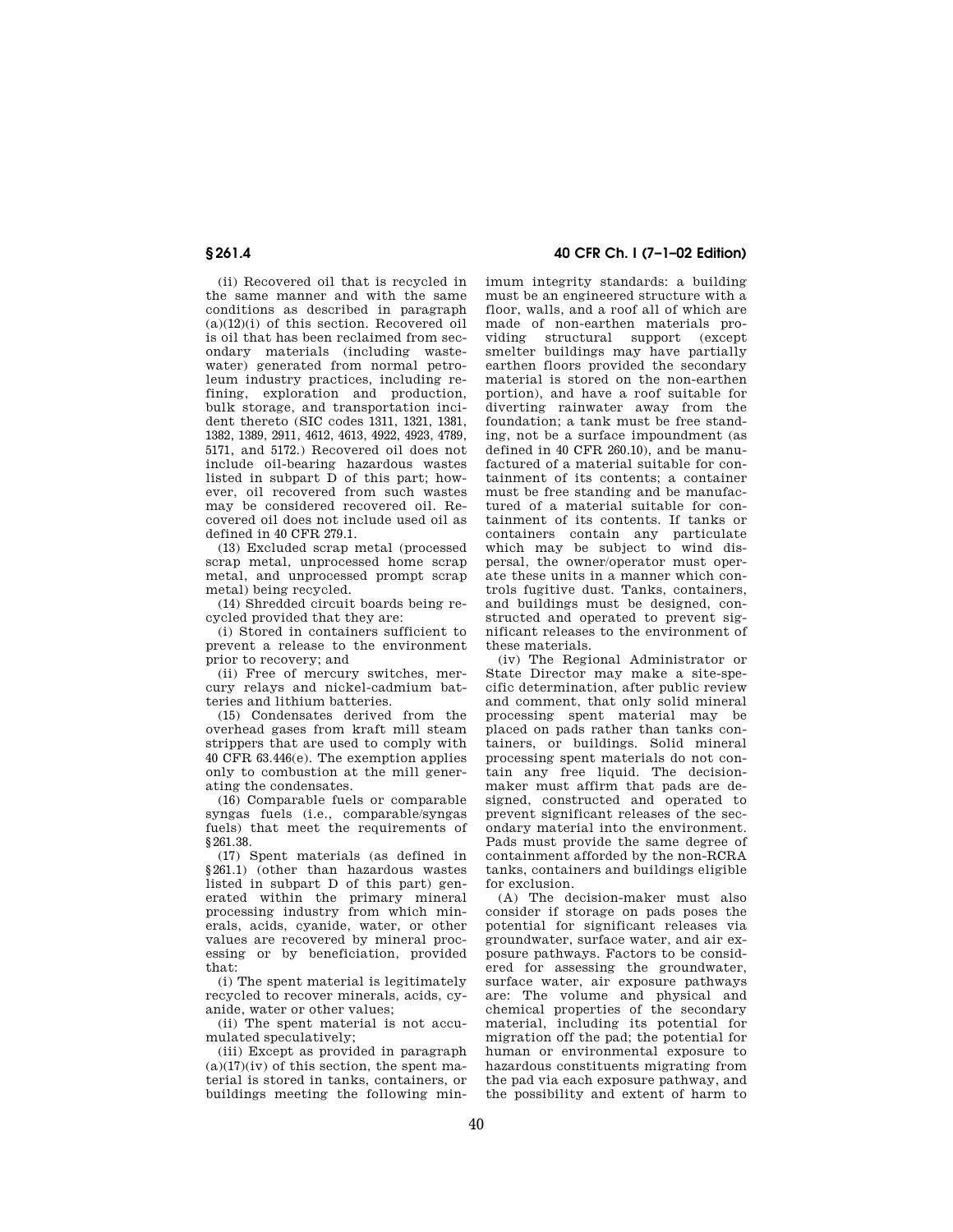human and environmental receptors via each exposure pathway.

(B) Pads must meet the following minimum standards: Be designed of non-earthen material that is compatible with the chemical nature of the mineral processing spent material, capable of withstanding physical stresses associated with placement and removal, have run on/runoff controls, be operated in a manner which controls fugitive dust, and have integrity assurance through inspections and maintenance programs.

(C) Before making a determination under this paragraph, the Regional Administrator or State Director must provide notice and the opportunity for comment to all persons potentially interested in the determination. This can be accomplished by placing notice of this action in major local newspapers, or broadcasting notice over local radio stations.

(v) The owner or operator provides notice to the Regional Administrator or State Director providing the following information: The types of materials to be recycled; the type and location of the storage units and recycling processes; and the annual quantities expected to be placed in land-based units. This notification must be updated when there is a change in the type of materials recycled or the location of the recycling process.

(vi) For purposes of paragraph (a)(7) of this section, mineral processing spent materials must be the result of mineral processing and may not include any listed hazardous wastes. Listed hazardous wastes and characteristic hazardous wastes generated by non-mineral processing industries are not eligible for the conditional exclusion from the definition of solid waste.

(18) Petrochemical recovered oil from an associated organic chemical manufacturing facility, where the oil is to be inserted into the petroleum refining process (SIC code 2911) along with nor-<br>mal petroleum refinery process mal petroleum refinery process streams, provided:

(i) The oil is hazardous only because it exhibits the characteristic of ignitability (as defined in § 261.21) and/or toxicity for benzene (§ 261.24, waste code D018); and

(ii) The oil generated by the organic chemical manufacturing facility is not placed on the land, or speculatively accumulated before being recycled into the petroleum refining process. An ''associated organic chemical manufacturing facility'' is a facility where the primary SIC code is 2869, but where operations may also include SIC codes 2821, 2822, and 2865; and is physically co-located with a petroleum refinery; and where the petroleum refinery to which the oil being recycled is returned also provides hydrocarbon feedstocks to the organic chemical manufacturing facility. ''Petrochemical recovered oil'' is oil that has been reclaimed from secondary materials (i.e., sludges, byproducts, or spent materials, including wastewater) from normal organic chemical manufacturing operations, as well as oil recovered from organic chemical manufacturing processes.

(19) Spent caustic solutions from petroleum refining liquid treating processes used as a feedstock to produce cresylic or naphthenic acid unless the material is placed on the land, or accumulated speculatively as defined in  $$261.1(c)$ .

(b) *Solid wastes which are not hazardous wastes.* The following solid wastes are not hazardous wastes:

(1) Household waste, including household waste that has been collected, transported, stored, treated, disposed, recovered (e.g., refuse-derived fuel) or reused. ''Household waste'' means any material (including garbage, trash and sanitary wastes in septic tanks) derived from households (including single and multiple residences, hotels and motels, bunkhouses, ranger stations, crew quarters, campgrounds, picnic grounds and day-use recreation areas). A resource recovery facility managing municipal solid waste shall not be deemed to be treating, storing, disposing of, or otherwise managing hazardous wastes for the purposes of regulation under this subtitle, if such facility:

(i) Receives and burns only

(A) Household waste (from single and multiple dwellings, hotels, motels, and other residential sources) and

(B) Solid waste from commercial or industrial sources that does not contain hazardous waste; and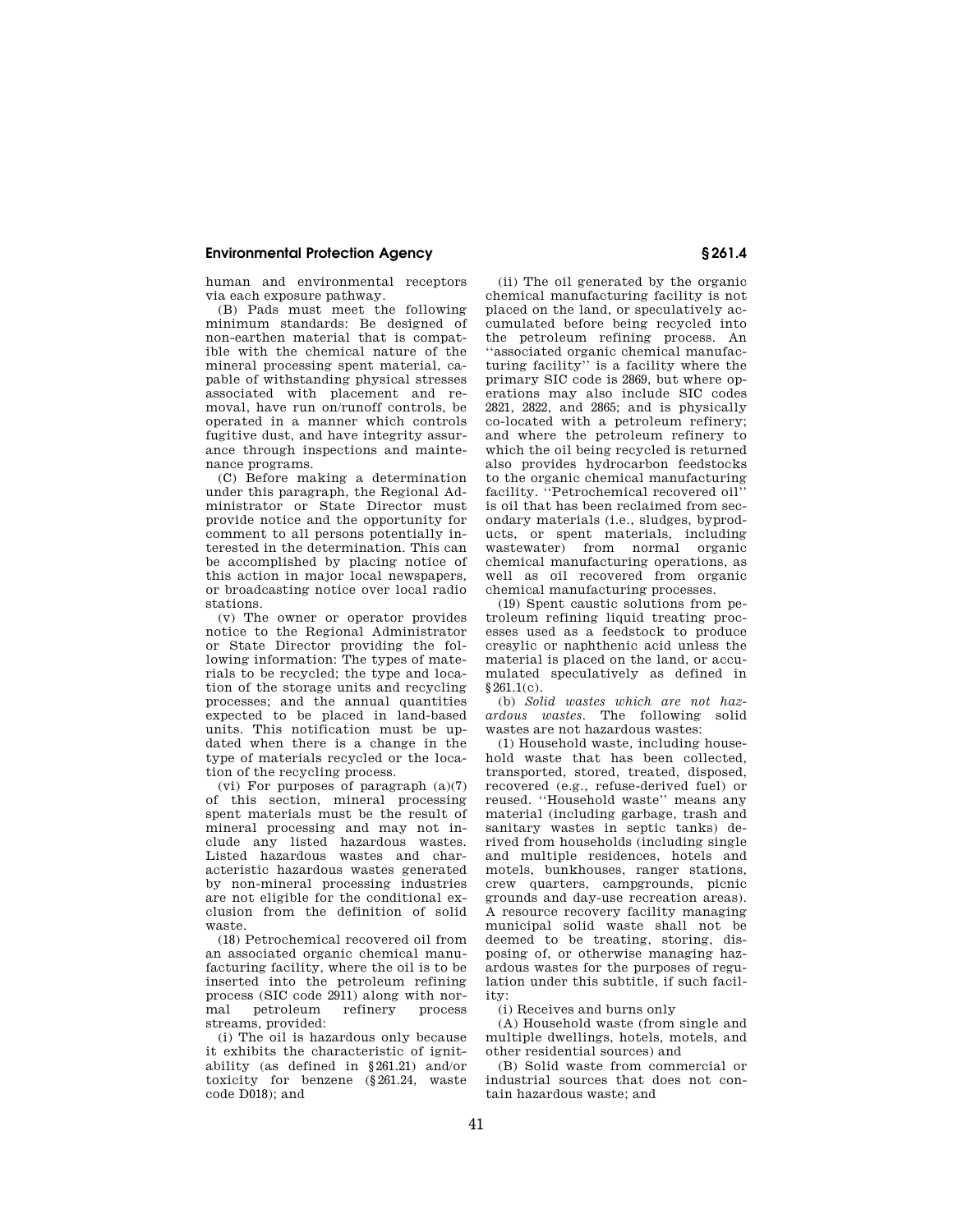(ii) Such facility does not accept hazardous wastes and the owner or operator of such facility has established contractual requirements or other appropriate notification or inspection procedures to assure that hazardous wastes are not received at or burned in such facility.

(2) Solid wastes generated by any of the following and which are returned to the soils as fertilizers:

(i) The growing and harvesting of agricultural crops.

(ii) The raising of animals, including animal manures.

(3) Mining overburden returned to the mine site.

(4) Fly ash waste, bottom ash waste, slag waste, and flue gas emission control waste, generated primarily from the combusion of coal or other fossil fuels, except as provided by § 266.112 of this chapter for facilities that burn or process hazardous waste.

(5) Drilling fluids, produced waters, and other wastes associated with the exploration, development, or production of crude oil, natural gas or geothermal energy.

(6)(i) Wastes which fail the test for the Toxicity Characteristic because chromium is present or are listed in subpart D due to the presence of chromium, which do not fail the test for the Toxicity Characteristic for any other constituent or are not listed due to the presence of any other constituent, and which do not fail the test for any other characteristic, if it is shown by a waste generator or by waste generators that:

(A) The chromium in the waste is exclusively (or nearly exclusively) trivalent chromium; and

(B) The waste is generated from an industrial process which uses trivalent chromium exlcusively (or nearly exclusively) and the process does not generate hexavalent chromium; and

(C) The waste is typically and frequently managed in non-oxidizing environments.

(ii) Specific waste which meet the standard in paragraphs  $(b)(6)(i)$   $(A)$ ,  $(B)$ , and (C) (so long as they do not fail the test for the toxicity characteristic for any other constituent, and do not exhibit any other characteristic) are:

**§ 261.4 40 CFR Ch. I (7–1–02 Edition)**

(A) Chrome (blue) trimmings generated by the following subcategories of the leather tanning and finishing industry; hair pulp/chrome tan/retan/wet finish; hair save/chrome tan/retan/wet finish; retan/wet finish; no beamhouse; through-the-blue; and shearling.

(B) Chrome (blue) shavings generated by the following subcategories of the leather tanning and finishing industry: Hair pulp/chrome tan/retan/wet finish; hair save/chrome tan/retan/wet finish; retan/wet finish; no beamhouse; through-the-blue; and shearling.

(C) Buffing dust generated by the following subcategories of the leather tanning and finishing industry; hair pulp/chrome tan/retan/wet finish; hair tan/retan/wet finish;<br>ish: no heamhouse:  $retan/wet$  finish; through-the-blue.

(D) Sewer screenings generated by the following subcategories of the leather tanning and finishing industry: Hair pulp/crome tan/retan/wet finish; hair save/chrome tan/retan/wet finish; retan/wet finish; no beamhouse; through-the-blue; and shearling.

(E) Wastewater treatment sludges generated by the following subcategories of the leather tanning and finishing industry: Hair pulp/chrome tan/ retan/wet finish; hair save/chrome tan/ retan/wet finish; retan/wet finish; no through-the-blue; and shearling.

(F) Wastewater treatment sludes generated by the following subcategories of the leather tanning and finishing industry: Hair pulp/chrome tan/retan/wet finish; hair save/chrometan/retan/wet finish; and through-the-blue.

(G) Waste scrap leather from the leather tanning industry, the shoe manufacturing industry, and other leather product manufacturing industries.

(H) Wastewater treatment sludges from the production of  $TiO<sub>2</sub>$  pigment using chromium-bearing ores by the chloride process.

(7) Solid waste from the extraction, beneficiation, and processing of ores and minerals (including coal, phosphate rock, and overburden from the mining of uranium ore), except as provided by § 266.112 of this chapter for facilities that burn or process hazardous waste.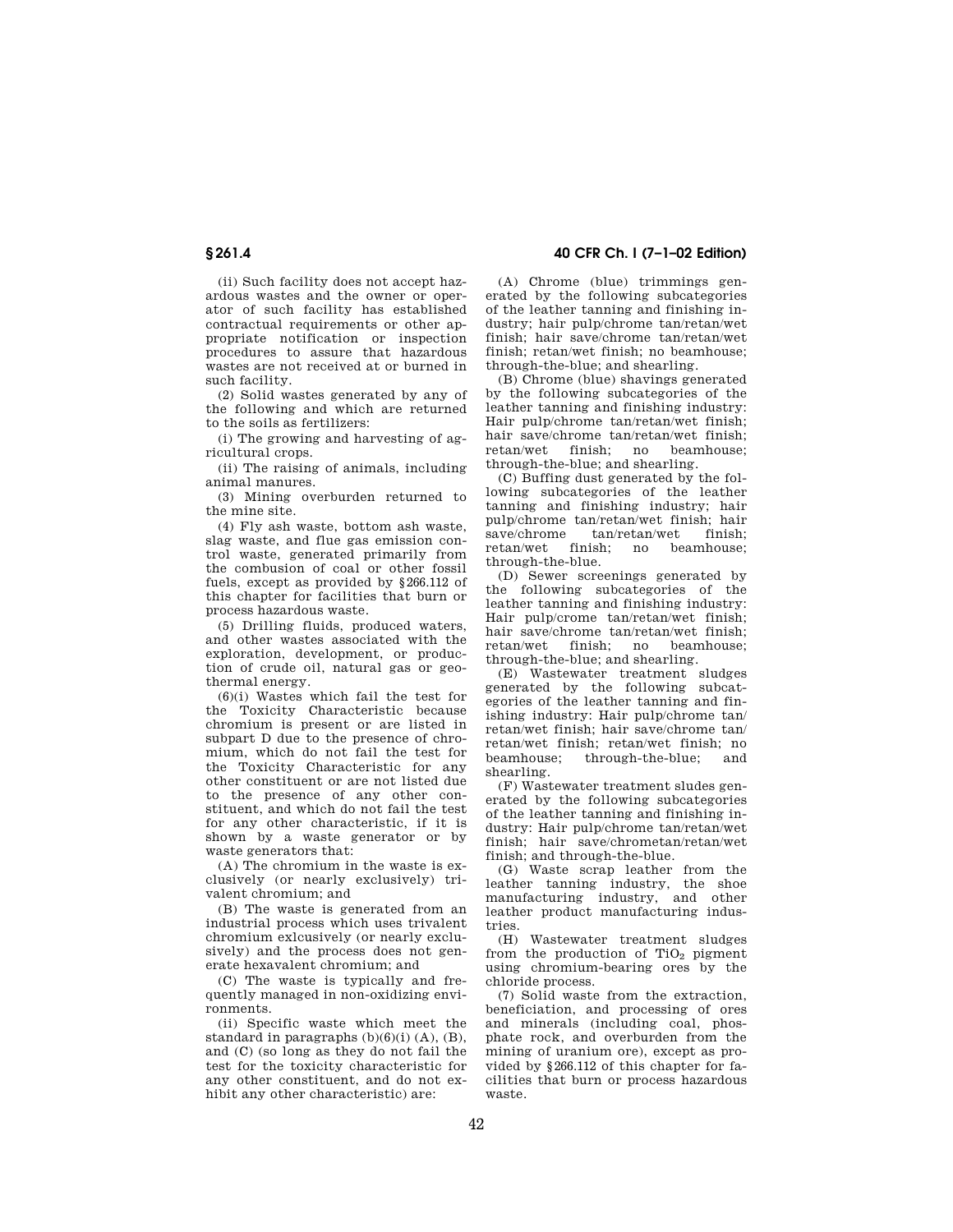(i) For purposes of  $\S 261.4(b)(7)$ beneficiation of ores and minerals is restricted to the following activities; crushing; grinding; washing; dissolution; crystallization; filtration; sorting; sizing; drying; sintering; pelletizing; briquetting; calcining to remove water and/or carbon dioxide; roasting, autoclaving, and/or chlorination in preparation for leaching (except where the roasting (and/or autoclaving and/or chlorination)/leaching sequence produces a final or intermediate product that does not undergo further beneficiation or processing); gravity concentration; magnetic separation; electrostatic separation; flotation; ion exchange; solvent extraction; electrowinning; precipitation; amalgamation; and heap, dump, vat, tank, and in situ leaching.

(ii) For the purposes of  $§261.4(b)(7)$ , solid waste from the processing of ores and minerals includes only the following wastes as generated:

(A) Slag from primary copper processing;

(B) Slag from primary lead processing;

(C) Red and brown muds from bauxite refining;

(D) Phosphogypsum from phosphoric acid production;

(E) Slag from elemental phosphorus production;

(F) Gasifier ash from coal gasification;

(G) Process wastewater from coal gasification;

(H) Calcium sulfate wastewater treatment plant sludge from primary copper processing;

(I) Slag tailings from primary copper processing;

(J) Fluorogypsum from hydrofluoric acid production;

(K) Process wastewater from hydrofluoric acid production;

(L) Air pollution control dust/sludge from iron blast furnaces;

(M) Iron blast furnace slag;

(N) Treated residue from roasting/ leaching of chrome ore;

(O) Process wastewater from primary magnesium processing by the anhydrous process;

(P) Process wastewater from phosphoric acid production;

(Q) Basic oxygen furnace and open hearth furnace air pollution control dust/sludge from carbon steel production;

(R) Basic oxygen furnace and open hearth furnace slag from carbon steel production;

(S ) Chloride process waste solids from titanium tetrachloride production;

(T) Slag from primary zinc processing.

(iii) A residue derived from co-processing mineral processing secondary materials with normal beneficiation raw materials or with normal mineral processing raw materials remains excluded under paragraph (b) of this section if the owner or operator:

(A) Processes at least 50 percent by weight normal beneficiation raw materials or normal mineral processing raw materials; and,

(B) Legitimately reclaims the secondary mineral processing materials.

(8) Cement kiln dust waste, except as provided by § 266.112 of this chapter for facilities that burn or process hazardous waste.

(9) Solid waste which consists of discarded arsenical-treated wood or wood products which fails the test for the Toxicity Characteristic for Hazardous Waste Codes D004 through D017 and which is not a hazardous waste for any other reason if the waste is generated by persons who utilize the arsenicaltreated wood and wood product for these materials' intended end use.

(10) Petroleum-contaminated media and debris that fail the test for the Toxicity Characteristic of § 261.24 (Hazardous Waste Codes D018 through D043 only) and are subject to the corrective action regulations under part 280 of this chapter.

(11) Injected groundwater that is hazardous only because it exhibits the Toxicity Characteristic (Hazardous Waste Codes D018 through D043 only) in § 261.24 of this part that is reinjected through an underground injection well pursuant to free phase hydrocarbon recovery operations undertaken at petroleum refineries, petroleum marketing terminals, petroleum bulk plants, petroleum pipelines, and petroleum transportation spill sites until January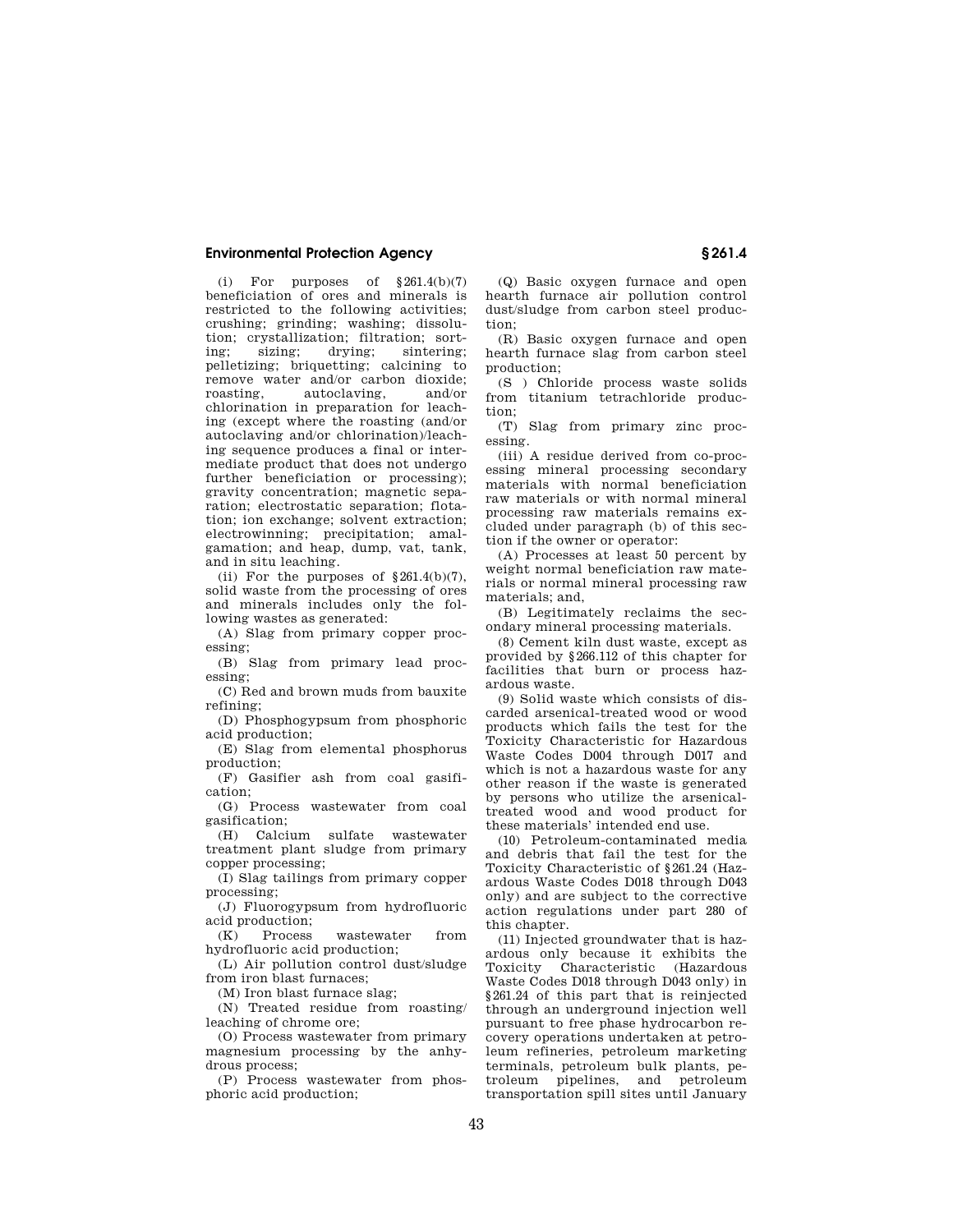# **§ 261.4 40 CFR Ch. I (7–1–02 Edition)**

25, 1993. This extension applies to recovery operations in existence, or for which contracts have been issued, on or before March 25, 1991. For groundwater returned through infiltration galleries from such operations at petroleum refineries, marketing terminals, and bulk plants, until [insert date six months after publication]. New operations involving injection wells (beginning after March 25, 1991) will qualify for this compliance date extension (until January 25, 1993) only if:

(i) Operations are performed pursuant to a written state agreement that includes a provision to assess the groundwater and the need for further remediation once the free phase recovery is completed; and

(ii) A copy of the written agreement has been submitted to: Waste Identification Branch (5304), U.S. Environmental Protection Agency, 1200 Pennsylvania Ave., NW., Washington, DC 20460.

(12) Used chlorofluorocarbon refrigerants from totally enclosed heat transfer equipment, including mobile air conditioning systems, mobile refrigeration, and commercial and industrial air conditioning and refrigeration systems that use chlorofluorocarbons as the heat transfer fluid in a refrigeration cycle, provided the refrigerant is reclaimed for further use.

(13) Non-terne plated used oil filters that are not mixed with wastes listed in subpart D of this part if these oil filters have been gravity hot-drained using one of the following methods:

(i) Puncturing the filter anti-drain back valve or the filter dome end and hot-draining;

(ii) Hot-draining and crushing;

(iii) Dismantling and hot-draining; or (iv) Any other equivalent hot-draining method that will remove used oil.

(14) Used oil re-refining distillation bottoms that are used as feedstock to manufacture asphalt products.

(15) Leachate or gas condensate collected from landfills where certain solid wastes have been disposed, provided that:

(i) The solid wastes disposed would meet one or more of the listing descriptions for Hazardous Waste Codes K169, K170, K171, K172, K174, K175, K176, K177, and K178, if these wastes had been generated after the effective date of the listing;

(ii) The solid wastes described in paragraph  $(b)(15)(i)$  of this section were disposed prior to the effective date of the listing:

(iii) The leachate or gas condensate do not exhibit any characteristic of hazardous waste nor are derived from any other listed hazardous waste;

(iv) Discharge of the leachate or gas condensate, including leachate or gas condensate transferred from the landfill to a POTW by truck, rail, or dedicated pipe, is subject to regulation under sections 307(b) or 402 of the Clean Water Act.

(v) As of February 13, 2001, leachate or gas condensate derived from K169– K172 is no longer exempt if it is stored or managed in a surface impoundment prior to discharge. After November 21, 2003, leachate or gas condensate derived from K176, K177, and K178 will no longer be exempt if it is stored or managed in a surface impoundment prior to discharge. There is one exception: if the surface impoundment is used to temporarily store leachate or gas condensate in response to an emergency situation (*e.g.,* shutdown of wastewater treatment system), provided the impoundment has a double liner, and provided the leachate or gas condensate is removed from the impoundment and continues to be managed in compliance with the conditions of this paragraph  $(b)(15)(v)$  after the emergency ends.

(16) Sludges resulting from the treatment of wastewaters (not including spent plating solutions) generated by the copper metallization process at the International Business Machines Corporation (IBM) semiconductor manufacturing facility in Essex Junction, VT, are exempt from the F006 listing, provided that:

(i) IBM provides the Agency with semi-annual reports (by January 15 and July 15 of each year) detailing constituent analyses measuring the concentrations of volatiles, semi-volatiles, and metals using methods presented in part 264, appendix IX of this chapter of both the plating solution utilized by, and the rinsewaters generated by, the copper metallization process;

(ii) IBM provides the agency with semi-annual reports (by January 15 and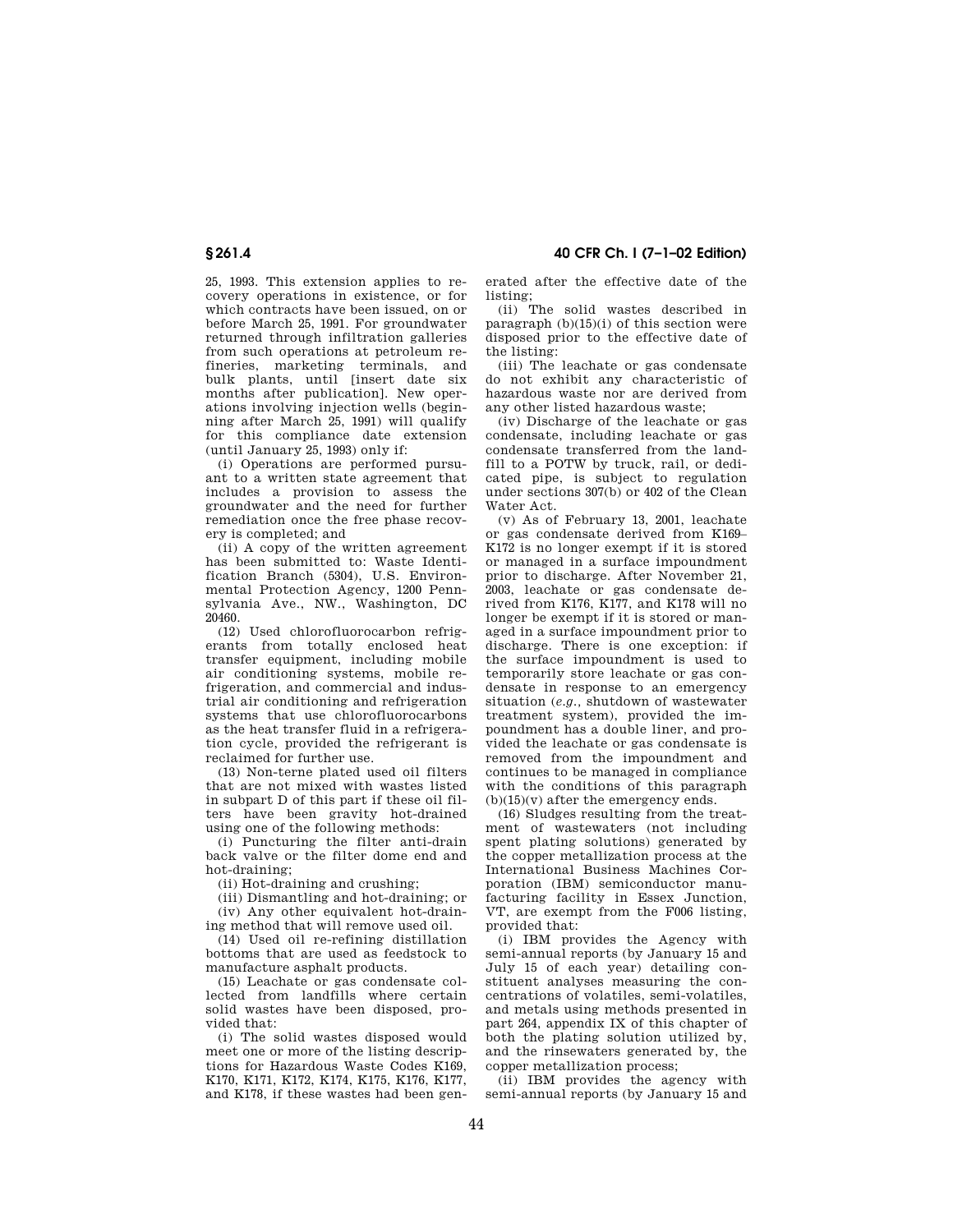July 15 of each year), through the year 2004, or when IBM has achieved its facility-wide goal of a 40% reduction in greenhouse gas emissions from a 1995 base year (when normalized to production), whichever is first, that contain the following:

(A) Estimated greenhouse gas emissions, and estimated greenhouse gas emission reductions. Greenhouse gas emissions will be reported in terms of total mass emitted and mass emitted normalized to production; and

(B) The number of chemical vapor deposition chambers used in the semiconductor manufacturing production line that have been converted to either low flow  $C_2F_6$  or  $NF_3$  during the reporting period and the number of such chambers remaining to be converted to achieve the facility goal for global warming gas emission reductions.

(iii) No significant changes are made to the copper metallization process such that any of the constituents listed in 40 CFR part 261, appendix VII as the basis for the F006 listing are introduced into the process.

(17) [Reserved]

(18) By-products resulting from the production of automobile air bag gas generants at the Autoliv ASP Inc. facility in Promontory Utah, (Autoliv) are exempt from the D003 listing, for a period of five years from May 9, 2001, provided that:

(i) The by-product gas generants are processed on-site in Autoliv's Metal Recovery Furnace (MRF).

(A) By-product gas generants must only be fed to the MRF when it is operating in conformance with the State of Utah, Division of Air Quality's Approval Order DAQE–549–97.

(B) Combustion gas temperature must be maintained below 400 degrees Fahrenheit at the baghouse inlet.

(ii) Prior to processing in the MRF, the by-product gas generants are managed in accordance with the requirements specified in 40 CFR 262.34.

(iii) The Autoliv facility and the MRF are operated and managed in accordance with the requirements of 40 CFR Part 265, Subparts B, C, D, E, G, H, I, and O.

(iv) Residues derived from the processing of by-product gas generants in the MRF are managed in accordance with the requirements specified in 40 CFR Parts 262 and 268.

(v) The following testing of the MRF's stack gas emissions is conducted:

(A) An initial test shall be conducted within 30 operating days of starting feed of by-product gas generants to the MRF. EPA may extend this deadline, at the request of Autoliv, when good cause is shown. The initial test shall consist of three duplicate runs sampling for:

(*1*) Particulate matter using Method 5 as specified in 40 CFR Part 60, Appendix A.

(*2*) The metals Aluminum, Arsenic, Barium, Beryllium, Boron, Cadmium, Chromium, Cobalt, Copper, Lead, and Nickel using Method 29 as specified in 40 CFR Part 60, Appendix A.

(*3*) Polychlorinated di-benzo dioxins and furans using Method 23 0023A as specified in 40 CFR Part 60, Appendix A.

(*4*) Carbon monoxide using Method 10 as specified in 40 CFR Part 60, Appendix A.

(B) After the initial test is completed, an annual stack test (12 months from the previous initial stack test) of the MRF shall be conducted. The annual tests shall consist of three duplicate runs using Method 29 and Method 5 as specified in 40 CFR Part 60, Appendix A.

(C) Testing shall be conducted while by-product gas generants are fed to the MRF at no less than 90% of the planned maximum feed rate, and with the MRF operating parameters within normal ranges.

(D) Initial stack testing results and additional project performance data and information, including the quantity of by-product gas generants processed and the operating parameter values during the test runs, will be submitted by Autoliv to the State of Utah and EPA within 60 days of the completion of the initial stack test.

(E) Annual stack test results and additional project performance data and information, including the quantity of by-product gas generants processed and the operating parameter values during the test runs, will be submitted by Autoliv to EPA and the State of Utah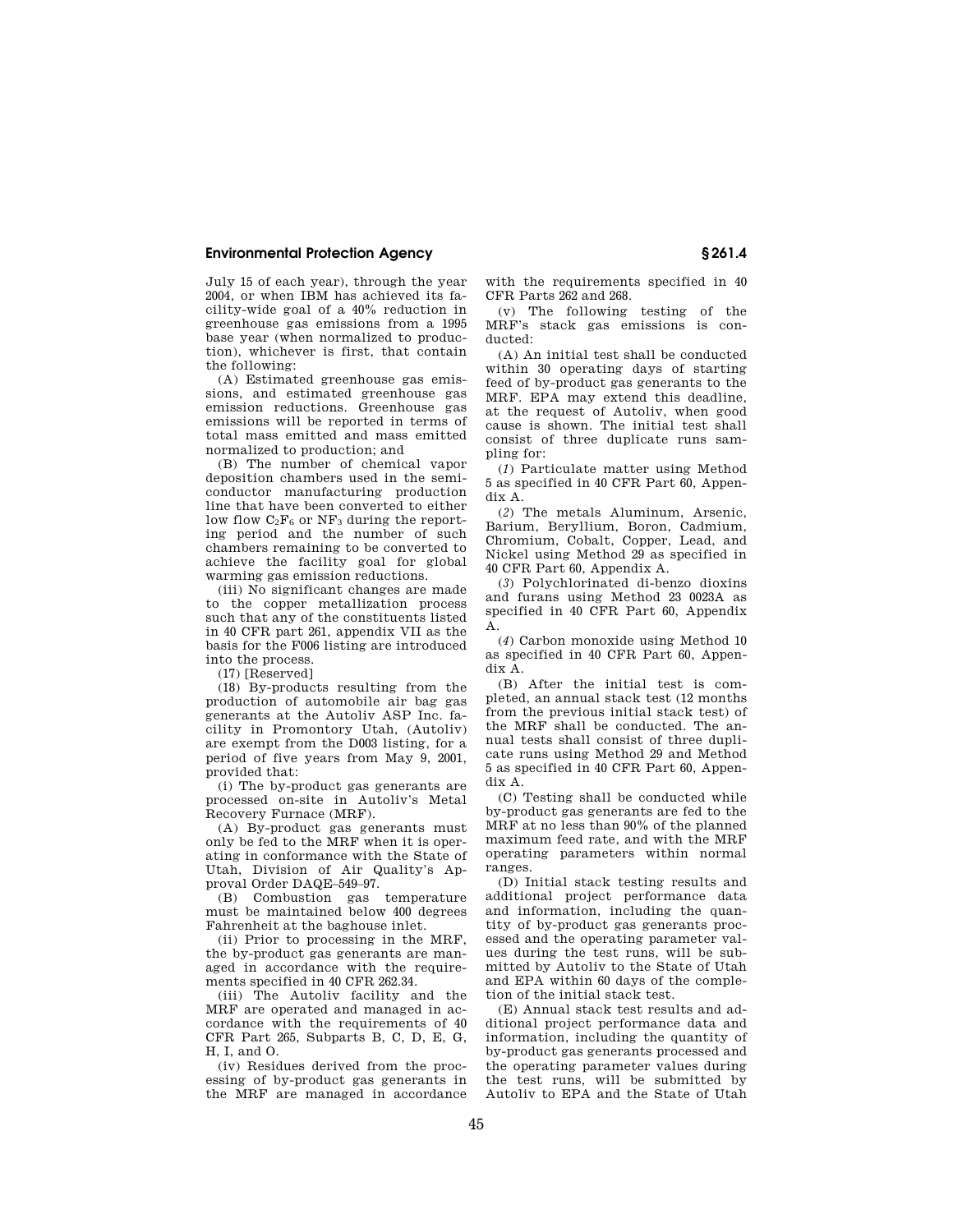within 60 days of the completion of the annual test.

(vi) Combustion gas discharged to the atmosphere from the MRF meets the following limits:

(A) Dioxin emissions do not exceed 0.4 ng per dry standard cubic meter on a toxicity equivalent quotient (TEQ) basis corrected to 7% Oxygen.

(B) Combined lead and cadmium emissions do not exceed 240 ug per dry standard cubic meter corrected to 7% Oxygen.

(C) Combined arsenic, beryllium, and chromium emissions do not exceed 97 ug per dry standard cubic meter corrected to 7% Oxygen.

(D) Particulate matter emissions do not exceed 34 mg per dry standard cubic meter corrected to 7% Oxygen.

(E) If the limits specified in paragraphs  $(b)(18)(vi)(A)$  through  $(D)$  of this section are exceeded, Autoliv shall discontinue feeding gas generants to the MRF until such time as Autoliv can demonstrate to EPA and the state of Utah satisfaction that the MRF combustion gas emissions can meet the specified in paragraphs  $(b)(18)(vi)$  (A) through (D) of this section

(vii) No by-product gas generants or other pyrotechnic wastes generated offsite will be received at the Autoliv facility in Promontory, Utah or processed in the MRF unless otherwise allowed by law (permit or regulation).

(viii) Autoliv will provide EPA and the state of Utah with semi-annual reports (by January 30 and July 30 of each year).

(A) The semi-annual reports will document the amounts of by-product gas generants processed during the reporting period.

(B) The semi-annual reports will provide a summary of the MRF Operating Record during the reporting period, including information on by-product gas generant composition, average feed rates, upset conditions, and spills or releases.

(ix) No significant changes are made to the operating parameter production values of Autoliv's production of air bag gas generants such that any of the constituents listed in appendix VIII of this part are introduced into the process.

(x) Autoliv reports to the EPA any noncompliance which may endanger health or the environment orally within 24 hours from the time Autoliv becomes aware of the circumstances, including:

(A) Any information of a release, discharge, fire, or explosion from the MRF, which could threaten the environment or human health.

(B) The description of the occurrence and its cause shall include:

(*1*) Name, address, and telephone number of the facility;

(*2*) Date, time, and type of incident;

(*3*) Name and quantity of material(s) involved;

(*4*) The extent of injuries, if any;

(*5*) An assessment of actual or potential hazards to the environment and human health, and

(*6*) Estimated quantity and disposition of recovered material that resulted from the incident.

(C) A written notice shall also be provided within five days of the time Autoliv becomes aware of the circumstances. The written notice shall contain a description of the non-compliance and its cause; the period of noncompliance including exact dates and times, and if the noncompliance has not been corrected, the anticipated time it is expected to continue; and steps taken or planned to reduce, eliminate, and prevent reoccurrence of the noncompliance. The EPA may waive the five day written notice requirement in favor of a written report within fifteen days.

(xi) Notifications and submissions made under paragraph (b)(18) of this section shall be sent to the Regional Assistant Administrator for the Office of Partnerships and Regulatory Assistance, U.S. EPA, Region 8 and the Executive Secretary of the Utah Solid and Hazardous Waste Control Board.

(c) Hazardous wastes which are exempted from certain regulations. A hazardous waste which is generated in a product or raw material storage tank, a product or raw material transport vehicle or vessel, a product or raw material pipeline, or in a manufacturing process unit or an associated non-waste-treatment-manufacturing unit, is not subject to regulation under parts 262 through 265, 268, 270, 271 and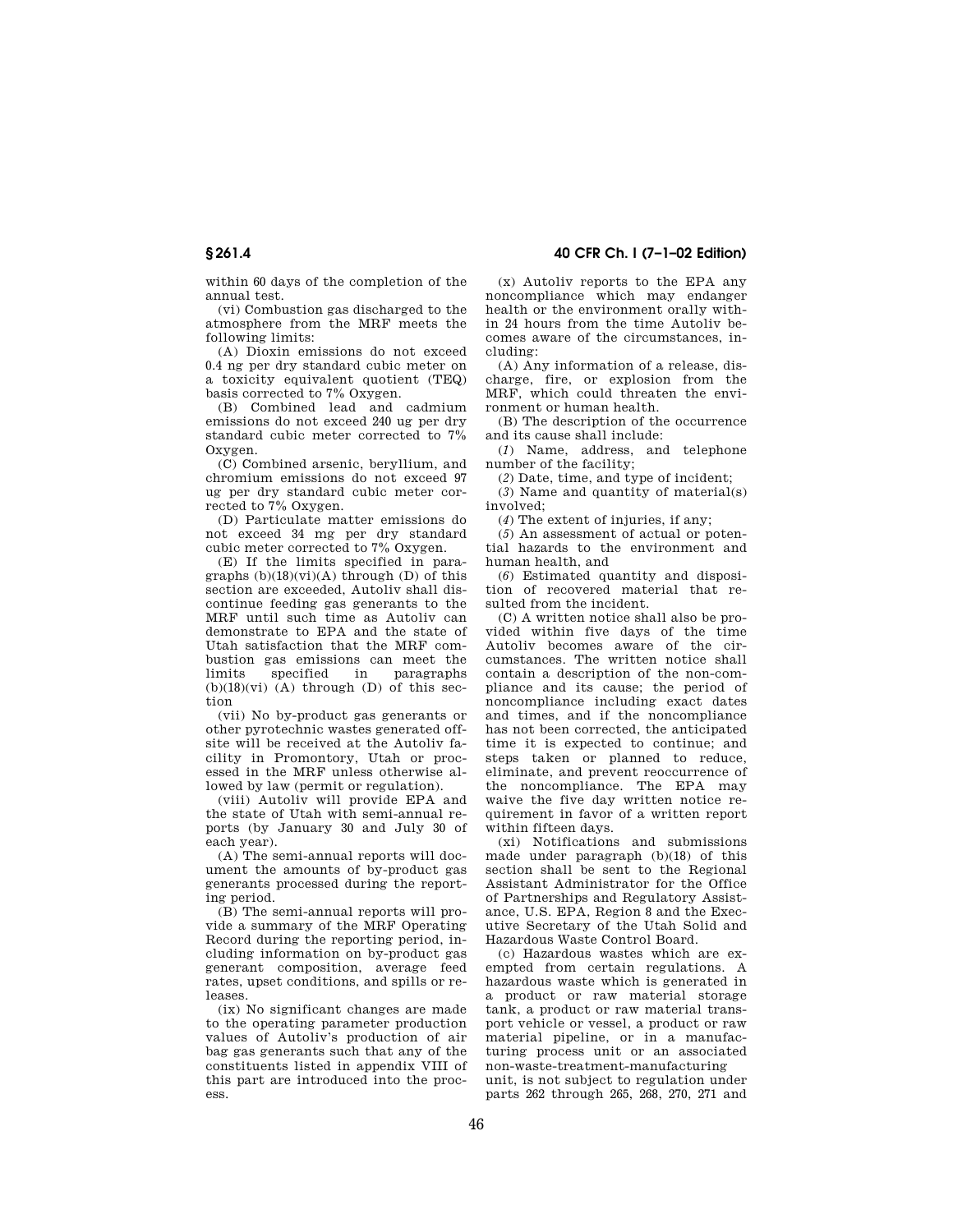124 of this chapter or to the notification requirements of section 3010 of RCRA until it exits the unit in which it was generated, unless the unit is a surface impoundment, or unless the hazardous waste remains in the unit more than 90 days after the unit ceases to be operated for manufacturing, or for storage or transportation of product or raw materials.

(d) *Samples.* (1) Except as provided in paragraph (d)(2) of this section, a sample of solid waste or a sample of water, soil, or air, which is collected for the sole purpose of testing to determine its characteristics or composition, is not subject to any requirements of this part or parts 262 through 268 or part 270 or part 124 of this chapter or to the notification requirements of section 3010 of RCRA, when:

(i) The sample is being transported to a laboratory for the purpose of testing; or

(ii) The sample is being transported back to the sample collector after testing; or

(iii) The sample is being stored by the sample collector before transport to a laboratory for testing; or

(iv) The sample is being stored in a laboratory before testing; or

(v) The sample is being stored in a laboratory after testing but before it is returned to the sample collector; or

(vi) The sample is being stored temporarily in the laboratory after testing for a specific purpose (for example, until conclusion of a court case or enforcement action where further testing of the sample may be necessary).

(2) In order to qualify for the exemption in paragraphs  $(d)(1)$  (i) and (ii) of this section, a sample collector shipping samples to a laboratory and a laboratory returning samples to a sample collector must:

(i) Comply with U.S. Department of Transportation (DOT), U.S. Postal Service (USPS), or any other applicable shipping requirements; or

(ii) Comply with the following requirements if the sample collector determines that DOT, USPS, or other shipping requirements do not apply to the shipment of the sample:

(A) Assure that the following information accompanies the sample:

(*1*) The sample collector's name, mailing address, and telephone number;

(*2*) The laboratory's name, mailing address, and telephone number;

(*3*) The quantity of the sample;

(*4*) The date of shipment; and

(*5*) A description of the sample.

(B) Package the sample so that it does not leak, spill, or vaporize from its packaging.

(3) This exemption does not apply if the laboratory determines that the waste is hazardous but the laboratory is no longer meeting any of the conditions stated in paragraph (d)(1) of this section.

(e) *Treatability Study Samples.* (1) Except as provided in paragraph (e)(2) of this section, persons who generate or collect samples for the purpose of conducting treatability studies as defined in section 260.10, are not subject to any requirement of parts 261 through 263 of this chapter or to the notification requirements of Section 3010 of RCRA, nor are such samples included in the quantity determinations of § 261.5 and § 262.34(d) when:

(i) The sample is being collected and prepared for transportation by the generator or sample collector; or

(ii) The sample is being accumulated or stored by the generator or sample collector prior to transportation to a laboratory or testing facility; or

(iii) The sample is being transported to the laboratory or testing facility for the purpose of conducting a treatability study.

(2) The exemption in paragraph  $(e)(1)$ of this section is applicable to samples of hazardous waste being collected and shipped for the purpose of conducting treatability studies provided that:

(i) The generator or sample collector uses (in ''treatability studies'') no more than 10,000 kg of media contaminated with non-acute hazardous waste, 1000 kg of non-acute hazardous waste other than contaminated media, 1 kg of acute hazardous waste, 2500 kg of media contaminated with acute hazardous waste for each process being evaluated for each generated waste stream; and

(ii) The mass of each sample shipment does not exceed 10,000 kg; the 10,000 kg quantity may be all media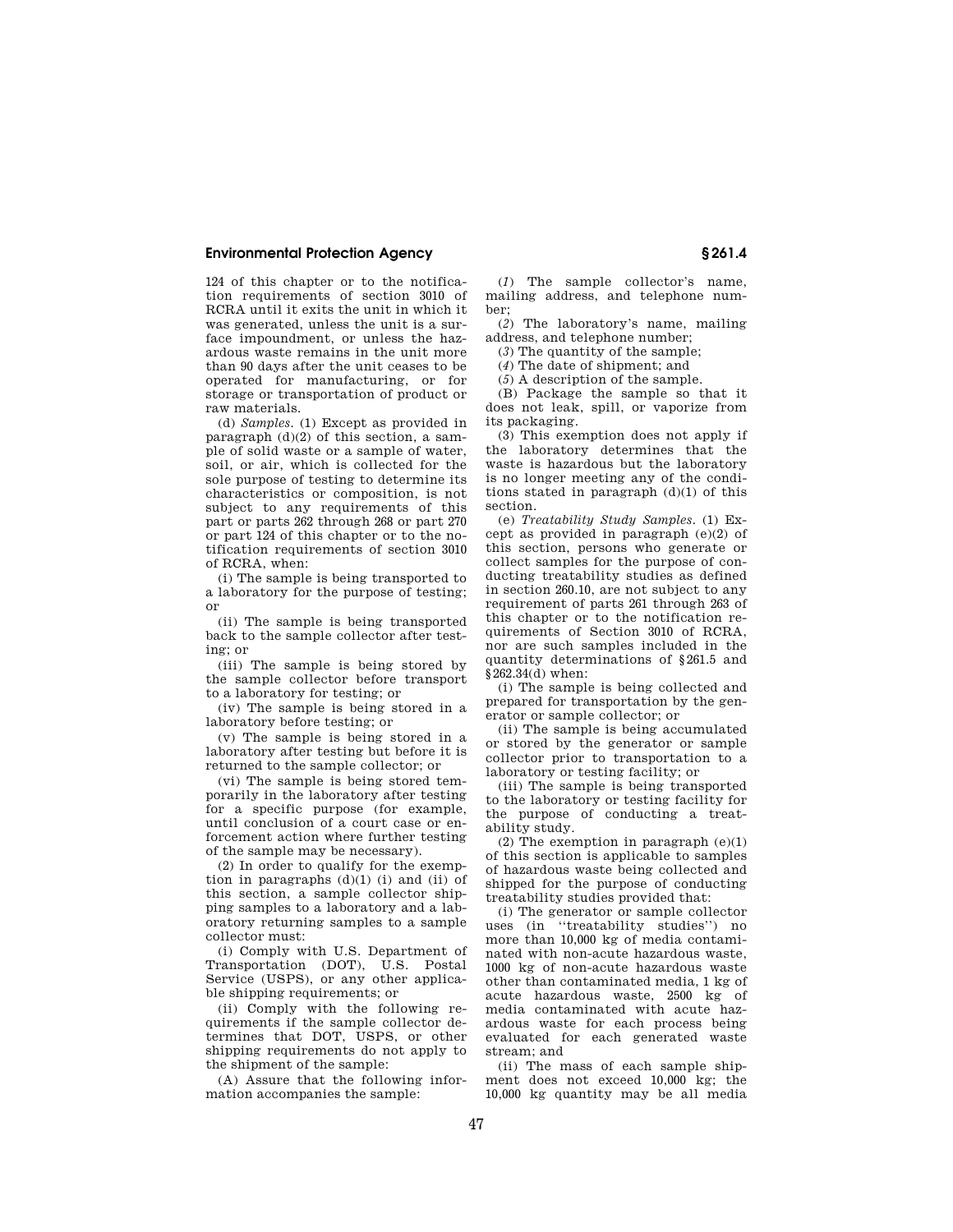contaminated with non-acute hazardous waste, or may include 2500 kg of media contaminated with acute hazardous waste, 1000 kg of hazardous waste, and 1 kg of acute hazardous waste; and

(iii) The sample must be packaged so that it will not leak, spill, or vaporize from its packaging during shipment and the requirements of paragraph A or B of this subparagraph are met.

(A) The transportation of each sample shipment complies with U.S. Department of Transportation (DOT), U.S. Postal Service (USPS), or any other applicable shipping requirements; or

(B) If the DOT, USPS, or other shipping requirements do not apply to the shipment of the sample, the following information must accompany the sample:

(*1*) The name, mailing address, and telephone number of the originator of the sample;

(*2*) The name, address, and telephone number of the facility that will perform the treatability study;

(*3*) The quantity of the sample;

(*4*) The date of shipment; and

(*5*) A description of the sample, including its EPA Hazardous Waste Number.

(iv) The sample is shipped to a laboratory or testing facility which is exempt under § 261.4(f) or has an appropriate RCRA permit or interim status.

(v) The generator or sample collector maintains the following records for a period ending 3 years after completion of the treatability study:

(A) Copies of the shipping documents;

(B) A copy of the contract with the facility conducting the treatability study;

(C) Documentation showing:

(*1*) The amount of waste shipped under this exemption;

(*2*) The name, address, and EPA identification number of the laboratory or testing facility that received the waste;

(*3*) The date the shipment was made; and

(*4*) Whether or not unused samples and residues were returned to the generator.

(vi) The generator reports the information required under paragraph

 $(e)(v)(C)$  of this section in its biennial report.

(3) The Regional Administrator may grant requests on a case-by-case basis for up to an additional two years for treatability studies involving bioremediation. The Regional Administrator may grant requests on a caseby-case basis for quantity limits in excess of those specified in paragraphs  $(e)(2)$  (i) and (ii) and (f)(4) of this section, for up to an additional 5000 kg of media contaminated with non-acute hazardous waste, 500 kg of non-acute hazardous waste, 2500 kg of media contaminated with acute hazardous waste and 1 kg of acute hazardous waste:

(i) In response to requests for authorization to ship, store and conduct treatabilty studies on additional quantities in advance of commencing treatability studies. Factors to be considered in reviewing such requests include the nature of the technology, the type of process (e.g., batch versus continuous), size of the unit undergoing testing (particularly in relation to scale-up considerations), the time/quantity of material required to reach steady state operating conditions, or test design considerations such as mass balance calculations.

(ii) In response to requests for authorization to ship, store and conduct treatability studies on additional quantities after initiation or completion of initial treatability studies, when: There has been an equipment or mechanical failure during the conduct of a treatability study; there is a need to verify the results of a previously conducted treatability study; there is a need to study and analyze alternative techniques within a previously evaluated treatment process; or there is a need to do further evaluation of an ongoing treatability study to determine final specifications for treatment.

(iii) The additional quantities and timeframes allowed in paragraph (e)(3) (i) and (ii) of this section are subject to all the provisions in paragraphs (e) (1) and  $(e)(2)$  (iii) through (vi) of this section. The generator or sample collector must apply to the Regional Administrator in the Region where the sample is collected and provide in writing the following information: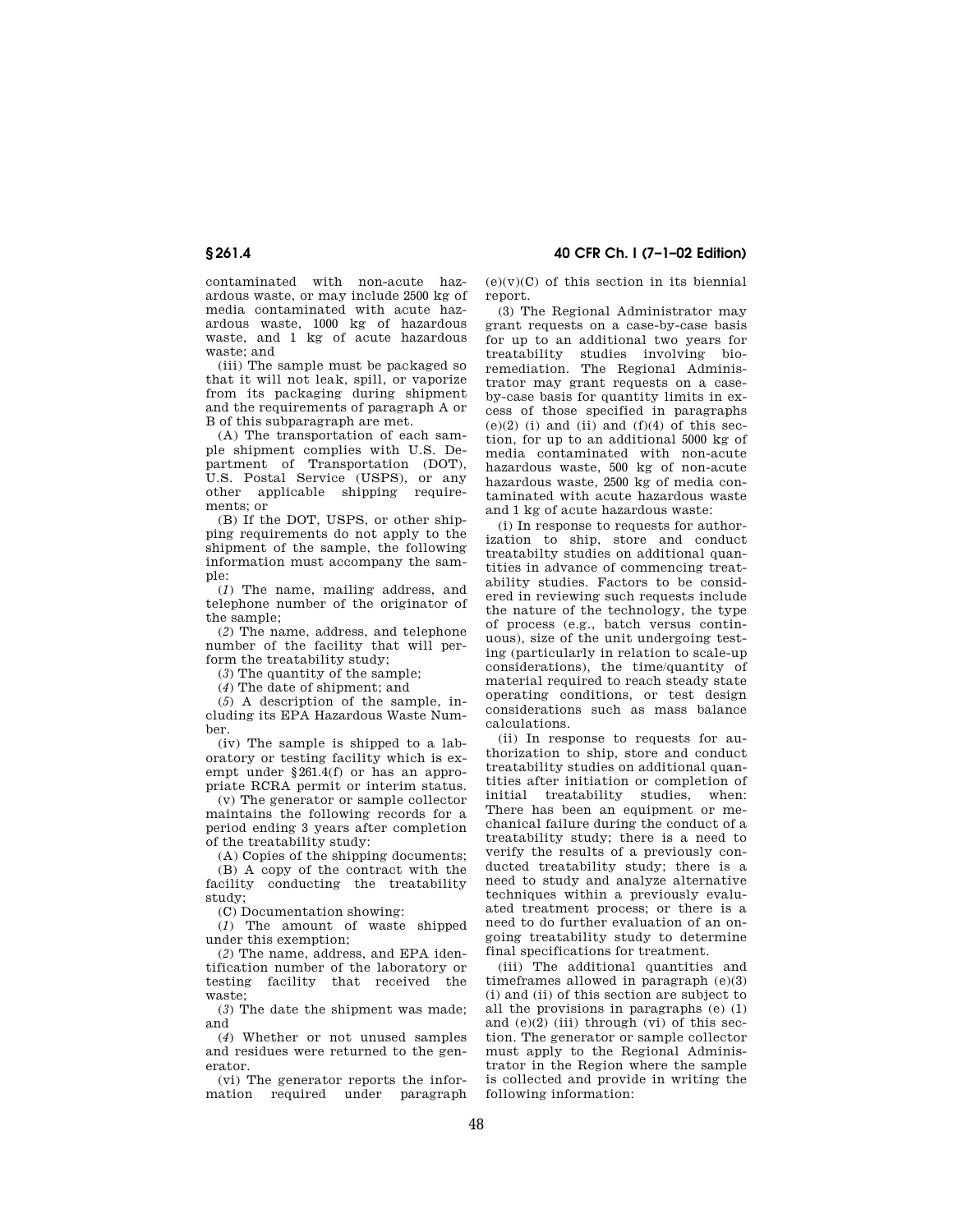(A) The reason why the generator or sample collector requires additional time or quantity of sample for treatability study evaluation and the additional time or quantity needed;

(B) Documentation accounting for all samples of hazardous waste from the waste stream which have been sent for or undergone treatability studies including the date each previous sample from the waste stream was shipped, the quantity of each previous shipment, the laboratory or testing facility to which it was shipped, what treatability study processes were conducted on each sample shipped, and the available results on each treatability study;

(C) A description of the technical modifications or change in specifications which will be evaluated and the expected results;

(D) If such further study is being required due to equipment or mechanical failure, the applicant must include information regarding the reason for the failure or breakdown and also include what procedures or equipment improvements have been made to protect against further breakdowns; and

(E) Such other information that the Regional Administrator considers necessary.

(f) *Samples Undergoing Treatability Studies at Laboratories and Testing Facilities.* Samples undergoing treatability studies and the laboratory or testing facility conducting such treatability studies (to the extent such facilities are not otherwise subject to RCRA requirements) are not subject to any requirement of this part, part 124, parts 262–266, 268, and 270, or to the notification requirements of Section 3010 of RCRA provided that the conditions of paragraphs (f) (1) through (11) of this section are met. A mobile treatment unit (MTU) may qualify as a testing facility subject to paragraphs (f) (1) through (11) of this section. Where a group of MTUs are located at the same site, the limitations specified in (f) (1) through (11) of this section apply to the entire group of MTUs collectively as if the group were one MTU.

(1) No less than 45 days before conducting treatability studies, the facility notifies the Regional Administrator, or State Director (if located in an authorized State), in writing that it intends to conduct treatability studies under this paragraph.

(2) The laboratory or testing facility conducting the treatability study has an EPA identification number.

(3) No more than a total of 10,000 kg of ''as received'' media contaminated with non-acute hazardous waste, 2500 kg of media contaminated with acute hazardous waste or 250 kg of other ''as received'' hazardous waste is subject to initiation of treatment in all treatability studies in any single day. ''As received'' waste refers to the waste as received in the shipment from the generator or sample collector.

(4) The quantity of ''as received'' hazardous waste stored at the facility for the purpose of evaluation in treatability studies does not exceed 10,000 kg, the total of which can include 10,000 kg of media contaminated with non-acute hazardous waste, 2500 kg of media contaminated with acute hazardous waste, 1000 kg of non-acute hazardous wastes other than contaminated media, and 1 kg of acute hazardous waste. This quantity limitation does not include treatment materials (including nonhazardous solid waste) added to ''as received'' hazardous waste.

(5) No more than 90 days have elapsed since the treatability study for the sample was completed, or no more than one year (two years for treatability studies involving bioremediation) have elapsed since the generator or sample collector shipped the sample to the laboratory or testing facility, whichever date first occurs. Up to 500 kg of treated material from a particular waste stream from treatability studies may be archived for future evaluation up to five years from the date of initial receipt. Quantities of materials archived are counted against the total storage limit for the facility.

(6) The treatability study does not involve the placement of hazardous waste on the land or open burning of hazardous waste.

(7) The facility maintains records for 3 years following completion of each study that show compliance with the treatment rate limits and the storage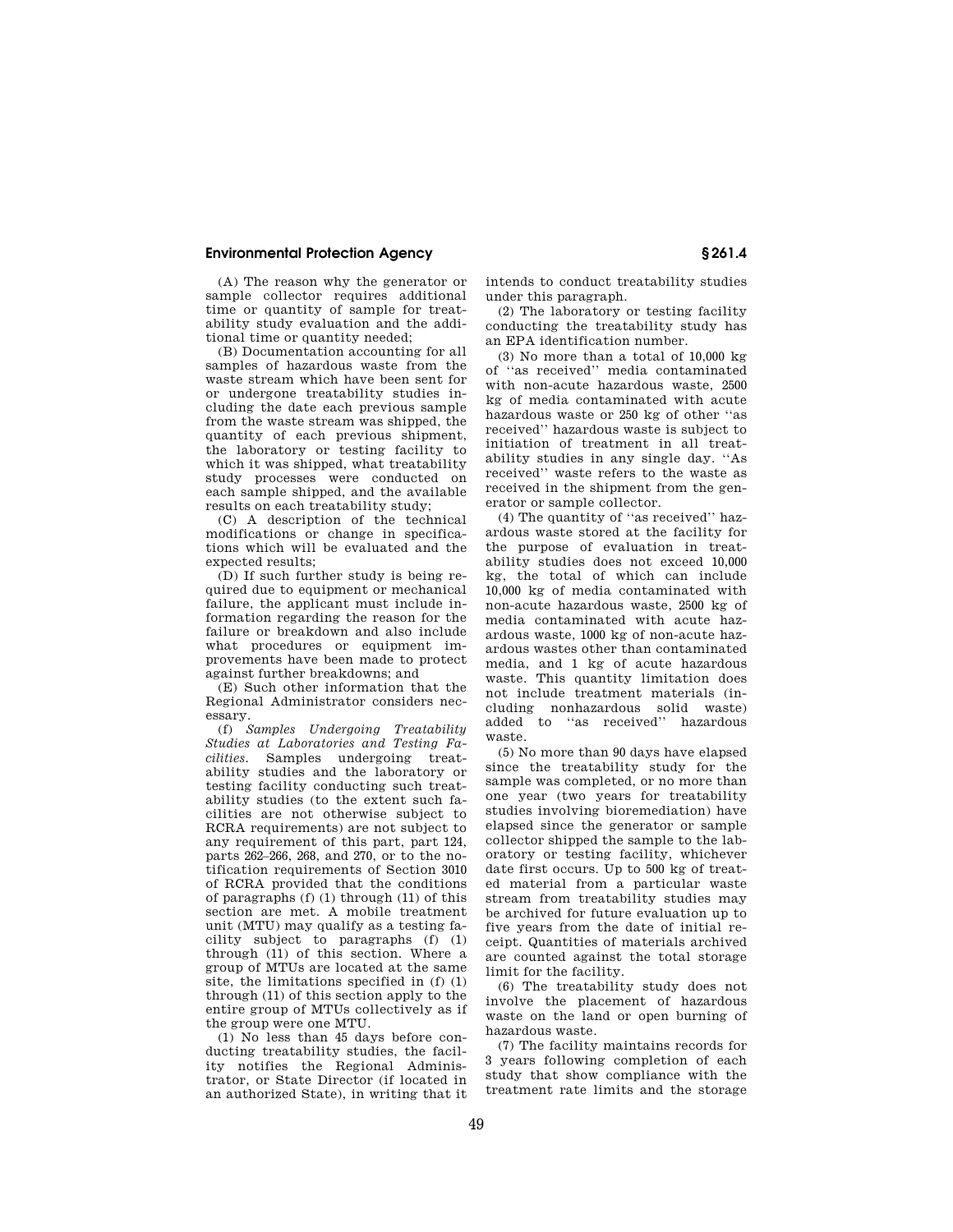time and quantity limits. The following specific information must be included for each treatability study conducted:

(i) The name, address, and EPA identification number of the generator or

sample collector of each waste sample; (ii) The date the shipment was received;

(iii) The quantity of waste accepted; (iv) The quantity of ''as received'' waste in storage each day;

(v) The date the treatment study was initiated and the amount of ''as received'' waste introduced to treatment each day;

(vi) The date the treatability study was concluded;

(vii) The date any unused sample or residues generated from the treatability study were returned to the generator or sample collector or, if sent to a designated facility, the name of the facility and the EPA identification number.

(8) The facility keeps, on-site, a copy of the treatability study contract and all shipping papers associated with the transport of treatability study samples to and from the facility for a period ending 3 years from the completion date of each treatability study.

(9) The facility prepares and submits a report to the Regional Administrator, or State Director (if located in an authorized State), by March 15 of each year that estimates the number of studies and the amount of waste expected to be used in treatability studies during the current year, and includes the following information for the previous calendar year:

(i) The name, address, and EPA identification number of the facility conducting the treatability studies;

(ii) The types (by process) of treatability studies conducted;

(iii) The names and addresses of persons for whom studies have been conducted (including their EPA identification numbers);

(iv) The total quantity of waste in storage each day;

(v) The quantity and types of waste subjected to treatability studies;

(vi) When each treatability study was conducted;

(vii) The final disposition of residues and unused sample from each treatability study.

(10) The facility determines whether any unused sample or residues generated by the treatability study are hazardous waste under § 261.3 and, if so, are subject to parts 261 through 268, and part 270 of this chapter, unless the residues and unused samples are returned to the sample originator under the § 261.4(e) exemption.

(11) The facility notifies the Regional Administrator, or State Director (if located in an authorized State), by letter when the facility is no longer planning to conduct any treatability studies at the site.

(g) *Dredged material that is not a hazardous waste.* Dredged material that is subject to the requirements of a permit that has been issued under 404 of the Federal Water Pollution Control Act (33 U.S.C.1344) or section 103 of the Marine Protection, Research, and Sanctuaries Act of 1972 (33 U.S.C. 1413) is not a hazardous waste. For this paragraph (g), the following definitions apply:

(1) The term *dredged material* has the same meaning as defined in 40 CFR 232.2;

(2) The term *permit* means:

(i) A permit issued by the U.S. Army Corps of Engineers (Corps) or an approved State under section 404 of the Federal Water Pollution Control Act (33 U.S.C. 1344);

(ii) A permit issued by the Corps under section 103 of the Marine Protection, Research, and Sanctuaries Act of 1972 (33 U.S.C. 1413); or

(iii) In the case of Corps civil works projects, the administrative equivalent of the permits referred to in paragraphs  $(g)(2)(i)$  and  $(ii)$  of this section, as provided for in Corps regulations (for example, see 33 CFR 336.1, 336.2, and 337.6).

#### [45 FR 33119, May 19, 1980]

EDITORIAL NOTE: For FEDERAL REGISTER citations affecting § 261.4, see the List of CFR Sections Affected, which appears in the Finding Aids section of the printed volume and on GPO Access.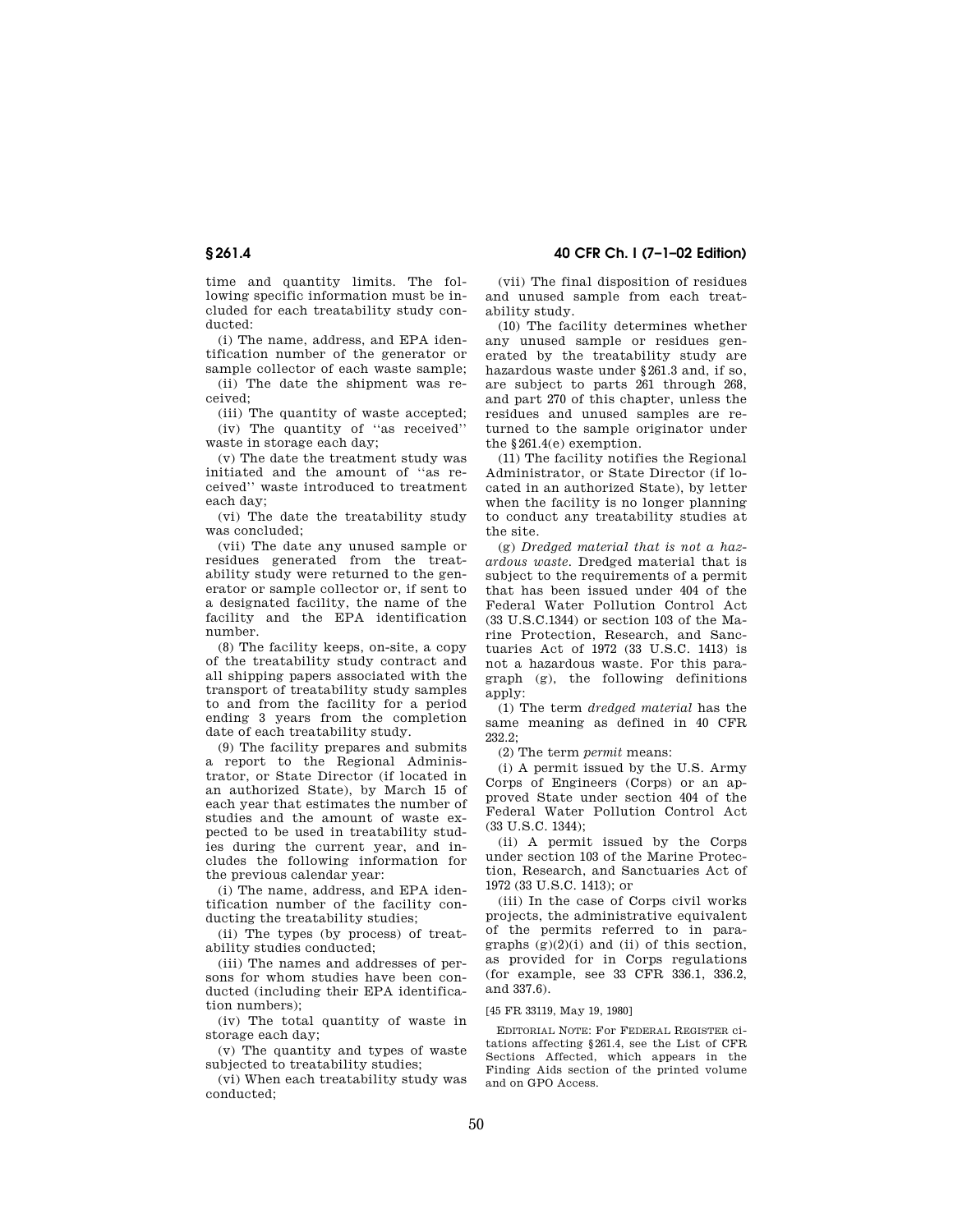#### **§ 261.5 Special requirements for hazardous waste generated by conditionally exempt small quantity generators.**

(a) A generator is a conditionally exempt small quantity generator in a calendar month if he generates no more than 100 kilograms of hazardous waste in that month.

(b) Except for those wastes identified in paragraphs (e), (f), (g), and (j) of this section, a conditionally exempt small quantity generator's hazardous wastes are not subject to regulation under parts 262 through 266, 268, and parts 270 and 124 of this chapter, and the notification requirements of section 3010 of RCRA, provided the generator complies with the requirements of paragraphs (f), (g), and (j) of this section.

(c) When making the quantity determinations of this part and 40 CFR part 262, the generator must include all hazardous waste that it generates, except hazardous waste that:

(1) Is exempt from regulation under 40 CFR 261.4(c) through (f), 261.6(a)(3), 261.7(a)(1), or 261.8; or

(2) Is managed immediately upon generation only in on-site elementary neutralization units, wastewater treatment units, or totally enclosed treatment facilities as defined in 40 CFR 260.10; or

(3) Is recycled, without prior storage or accumulation, only in an on-site process subject to regulation under 40 CFR  $261.6(c)(2)$ ; or

(4) Is used oil managed under the requirements of  $40$  CFR  $261.6(a)(4)$  and  $40$ CFR part 279; or

(5) Is spent lead-acid batteries managed under the requirements of 40 CFR part 266, subpart G; or

(6) Is universal waste managed under 40 CFR 261.9 and 40 CFR part 273.

(d) In determining the quantity of hazardous waste generated, a generator need not include:

(1) Hazardous waste when it is removed from on-site storage; or

(2) Hazardous waste produced by onsite treatment (including reclamation) of his hazardous waste, so long as the hazardous waste that is treated was counted once; or

(3) Spent materials that are generated, reclaimed, and subsequently reused on-site, so long as such spent materials have been counted once.

(e) If a generator generates acute hazardous waste in a calendar month in quantities greater than set forth below, all quantities of that acute hazardous waste are subject to full regulation under parts 262 through 266, 268, and parts 270 and 124 of this chapter, and the notification requirements of section 3010 of RCRA:

(1) A total of one kilogram of acute hazardous wastes listed in §§ 261.31, 261.32, or 261.33(e).

(2) A total of 100 kilograms of any residue or contaminated soil, waste, or other debris resulting from the cleanup of a spill, into or on any land or water, of any acute hazardous wastes listed in §§ 261.31, 261.32, or 261.33(e).

[Comment: ''Full regulation'' means those regulations applicable to generators of greater than 1,000 kg of non-acutely hazardous waste in a calendar month.]

(f) In order for acute hazardous wastes generated by a generator of acute hazardous wastes in quantities equal to or less than those set forth in paragraph  $(e)(1)$  or  $(2)$  of this section to be excluded from full regulation under this section, the generator must comply with the following requirements:

(1) Section 262.11 of this chapter;

(2) The generator may accumulate acute hazardous waste on-site. If he accumulates at any time acute hazardous wastes in quantities greater than those set forth in paragraph  $(e)(1)$  or  $(e)(2)$  of this section, all of those accumulated wastes are subject to regulation under parts 262 through 266, 268, and parts 270 and 124 of this chapter, and the applicable notification requirements of section 3010 of RCRA. The time period of § 262.34(a) of this chapter, for accumulation of wastes on-site, begins when the accumulated wastes exceed the applicable exclusion limit;

(3) A conditionally exempt small quantity generator may either treat or dispose of his acute hazardous waste in an on-site facility or ensure delivery to an off-site treatment, storage, or disposal facility, either of which, if located in the U.S., is:

(i) Permitted under part 270 of this chapter:

(ii) In interim status under parts 270 and 265 of this chapter;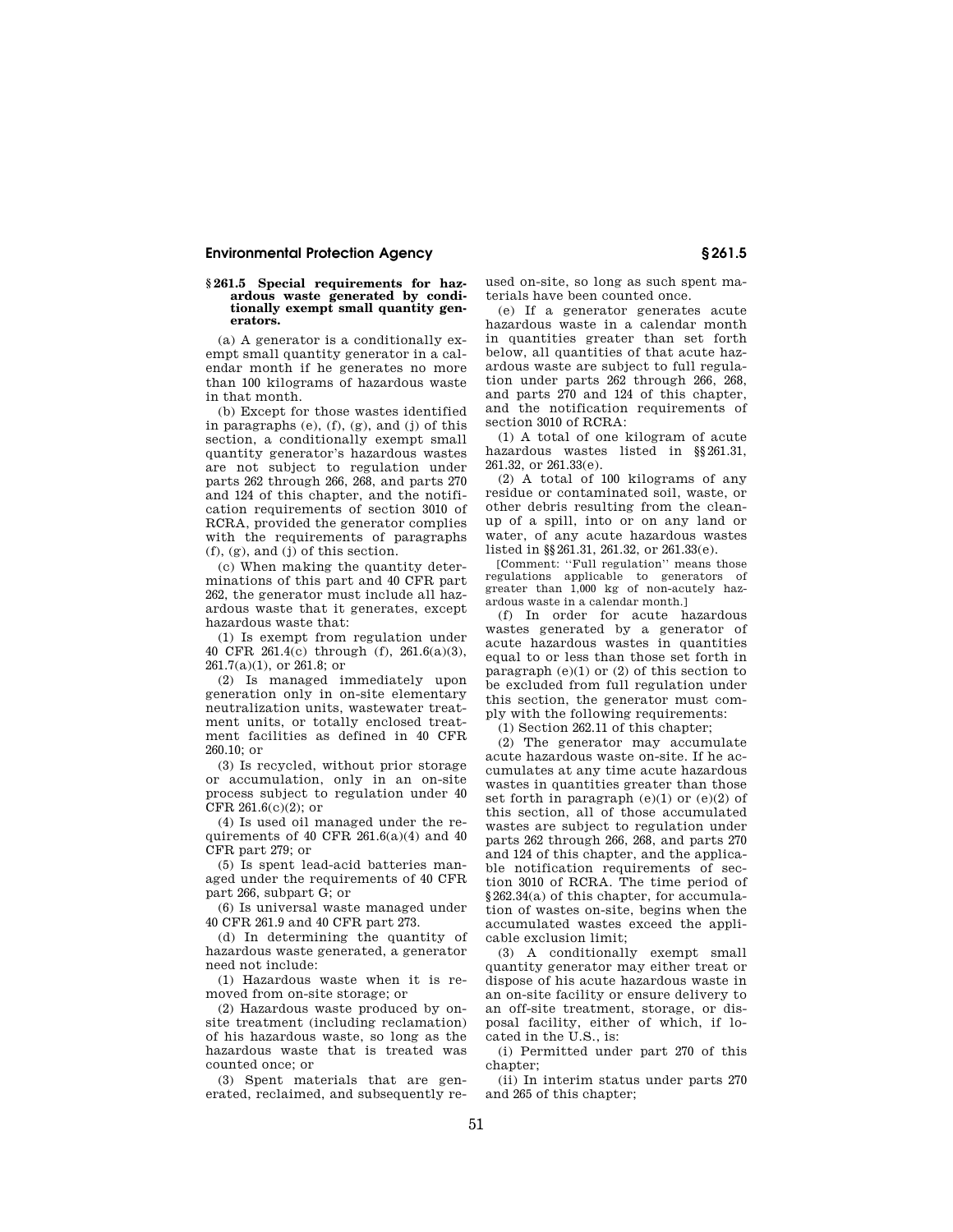(iii) Authorized to manage hazardous waste by a State with a hazardous waste management program approved under part 271 of this chapter;

(iv) Permitted, licensed, or registered by a State to manage municipal solid waste and, if managed in a municipal solid waste landfill is subject to Part 258 of this chapter;

(v) Permitted, licensed, or registered by a State to manage non-municipal non-hazardous waste and, if managed in a non-municipal non-hazardous waste disposal unit after January 1, 1998, is subject to the requirements in §§ 257.5 through 257.30 of this chapter; or

(vi) A facility which:

(A) Beneficially uses or reuses, or legitimately recycles or reclaims its waste; or

(B) Treats its waste prior to beneficial use or reuse, or legitimate recycling or reclamation; or

(vii) For universal waste managed under part 273 of this chapter, a universal waste handler or destination facility subject to the requirements of part 273 of this chapter.

(g) In order for hazardous waste generated by a conditionally exempt small quantity generator in quantities of less than 100 kilograms of hazardous waste during a calendar month to be excluded from full regulation under this section, the generator must comply with the following requirements:

 $(1)$  Section 262.11 of this chapter;

(2) The conditionally exempt small quantity generator may accumulate hazardous waste on-site. If he accumulates at any time more than a total of 1000 kilograms of his hazardous wastes, all of those accumulated wastes are subject to regulation under the special provisions of part 262 applicable to generators of between 100 kg and 1000 kg of hazardous waste in a calendar month as well as the requirements of parts 263 through 266, 268, and parts 270 and 124 of this chapter, and the applicable notification requirements of section 3010 of RCRA. The time period of § 262.34(d) for accumulation of wastes on-site begins for a conditionally exempt small quantity generator when the accumulated wastes exceed 1000 kilograms;

(3) A conditionally exempt small quantity generator may either treat or dispose of his hazardous waste in an

**§ 261.5 40 CFR Ch. I (7–1–02 Edition)**

on-site facility or ensure delivery to an off-site treatment, storage or disposal facility, either of which, if located in the U.S., is:

(i) Permitted under part 270 of this chapter;

(ii) In interim status under parts 270 and 265 of this chapter;

(iii) Authorized to manage hazardous waste by a State with a hazardous waste management program approved under part 271 of this chapter;

(iv) Permitted, licensed, or registered by a State to manage municipal solid waste and, if managed in a municipal solid waste landfill is subject to Part 258 of this chapter;

(v) Permitted, licensed, or registered by a State to manage non-municipal non-hazardous waste and, if managed in a non-municipal non-hazardous waste disposal unit after January 1, 1998, is subject to the requirements in §§ 257.5 through 257.30 of this chapter; or

(vi) A facility which:

(A) Beneficially uses or reuses, or legitimately recycles or reclaims its waste; or

(B) Treats its waste prior to beneficial use or reuse, or legitimate recycling or reclamation; or

(vii) For universal waste managed under part 273 of this chapter, a universal waste handler or destination facility subject to the requirements of part 273 of this chapter.

(h) Hazardous waste subject to the reduced requirements of this section may be mixed with non-hazardous waste and remain subject to these reduced requirements even though the resultant mixture exceeds the quantity limitations identified in this section, unless the mixture meets any of the characteristics of hazardous waste identified in subpart C.

(i) If any person mixes a solid waste with a hazardous waste that exceeds a quantity exclusion level of this section, the mixture is subject to full regulation.

(j) If a conditionally exempt small quantity generator's wastes are mixed with used oil, the mixture is subject to part 279 of this chapter if it is destined to be burned for energy recovery. Any material produced from such a mixture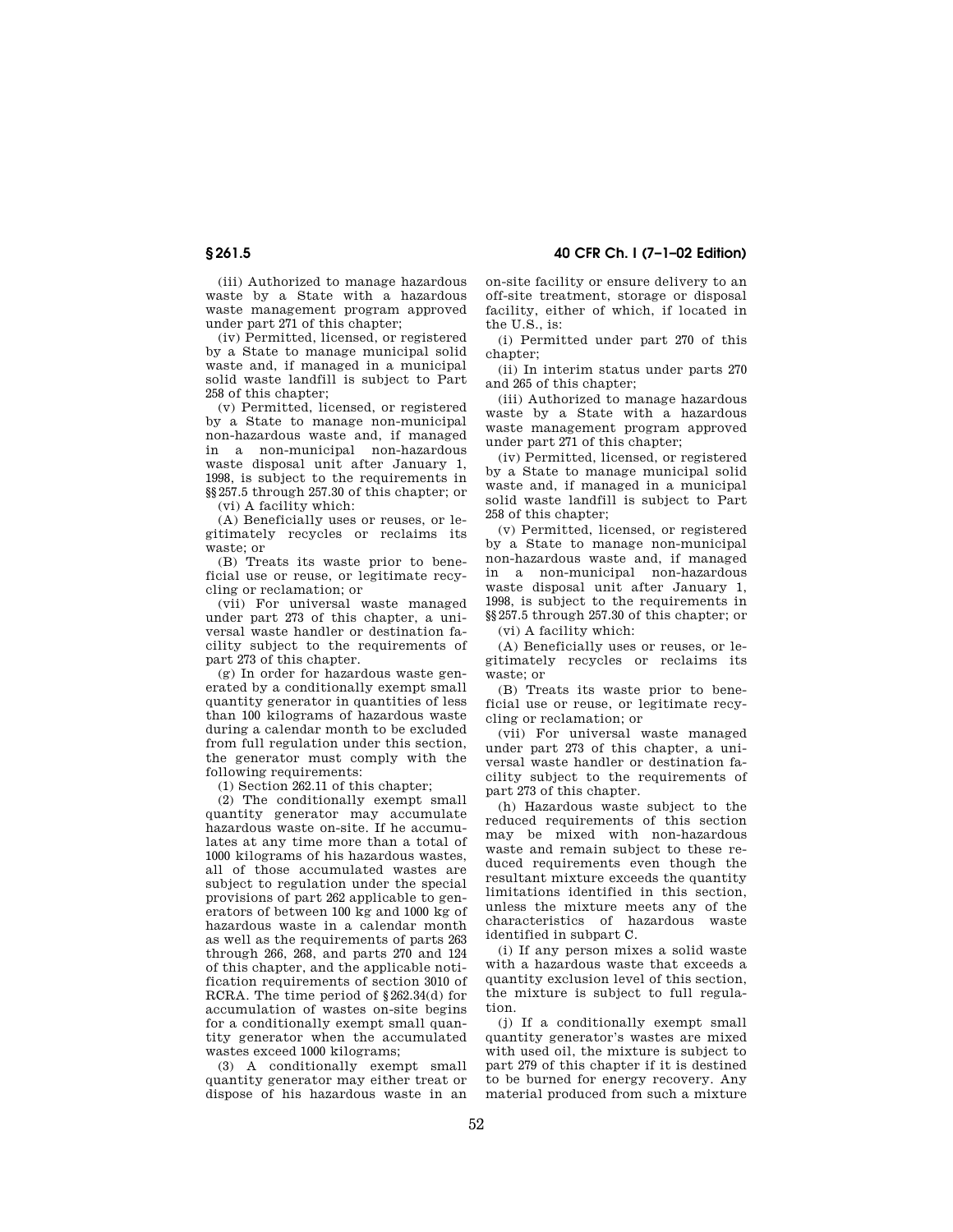by processing, blending, or other treatment is also so regulated if it is destined to be burned for energy recovery.

[51 FR 10174, Mar. 24, 1986, as amended at 51 FR 28682, Aug. 8, 1986; 51 FR 40637, Nov. 7, 1986; 53 FR 27163, July 19, 1988; 58 FR 26424, May 3, 1993; 60 FR 25541, May 11, 1995; 61 FR 34278, July 1, 1996; 63 FR 24968, May 6, 1998; 63 FR 37782, July 14, 1998]

#### **§ 261.6 Requirements for recyclable materials.**

(a)(1) Hazardous wastes that are recycled are subject to the requirements for generators, transporters, and storage facilities of paragraphs (b) and (c) of this section, except for the materials listed in paragraphs (a)(2) and (a)(3) of this section. Hazardous wastes that are recycled will be known as ''recyclable materials.''

(2) The following recyclable materials are not subject to the requirements of this section but are regulated under subparts C through O of part 266 of this chapter and all applicable provisions in parts 270 and 124 of this chapter:

(i) Recyclable materials used in a manner constituting disposal (subpart  $C$ :

(ii) Hazardous wastes burned for energy recovery in boilers and industrial furnaces that are not regulated under subpart O of part 264 or 265 of this chapter (subpart H);

(iii) Recyclable materials from which precious metals are reclaimed (subpart F);

(iv) Spent lead-acid batteries that are being reclaimed (subpart G).

(v) U.S. Filter Recovery Services XL waste (subpart O).

(3) The following recyclable materials are not subject to regulation under parts 262 through parts 266 or parts 268, 270 or 124 of this chapter, and are not subject to the notification requirements of section 3010 of RCRA:

(i) Industrial ethyl alcohol that is reclaimed except that, unless provided otherwise in an international agreement as specified in § 262.58:

(A) A person initiating a shipment for reclamation in a foreign country, and any intermediary arranging for the shipment, must comply with the requirements applicable to a primary exporter in §§ 262.53, 262.56  $(a)(1)$ – $(4)$ ,  $(6)$ ,

and (b), and 262.57, export such materials only upon consent of the receiving country and in conformance with the EPA Acknowledgment of Consent as defined in subpart E of part 262, and provide a copy of the EPA Acknowledgment of Consent to the shipment to the transporter transporting the shipment for export;

(B) Transporters transporting a shipment for export may not accept a shipment if he knows the shipment does not conform to the EPA Acknowledgment of Consent, must ensure that a copy of the EPA Acknowledgment of Consent accompanies the shipment and must ensure that it is delivered to the facility designated by the person initiating the shipment.

(ii) Scrap metal that is not excluded under § 261.4(a)(13);

(iii) Fuels produced from the refining of oil-bearing hazardous waste along with normal process streams at a petroleum refining facility if such wastes result from normal petroleum refining, production, and transportation practices (this exemption does not apply to fuels produced from oil recovered from oil-bearing hazardous waste, where such recovered oil is already excluded under § 261.4(a)(12);

(iv)(A) Hazardous waste fuel produced from oil-bearing hazardous wastes from petroleum refining, production, or transportation practices, or produced from oil reclaimed from such hazardous wastes, where such hazardous wastes are reintroduced into a process that does not use distillation or does not produce products from crude oil so long as the resulting fuel meets the used oil specification under § 279.11 of this chapter and so long as no other hazardous wastes are used to produce the hazardous waste fuel;

(B) Hazardous waste fuel produced from oil-bearing hazardous waste from petroleum refining production, and transportation practices, where such hazardous wastes are reintroduced into a refining process after a point at which contaminants are removed, so long as the fuel meets the used oil fuel specification under § 279.11 of this chapter; and

(C) Oil reclaimed from oil-bearing hazardous wastes from petroleum refining, production, and transportation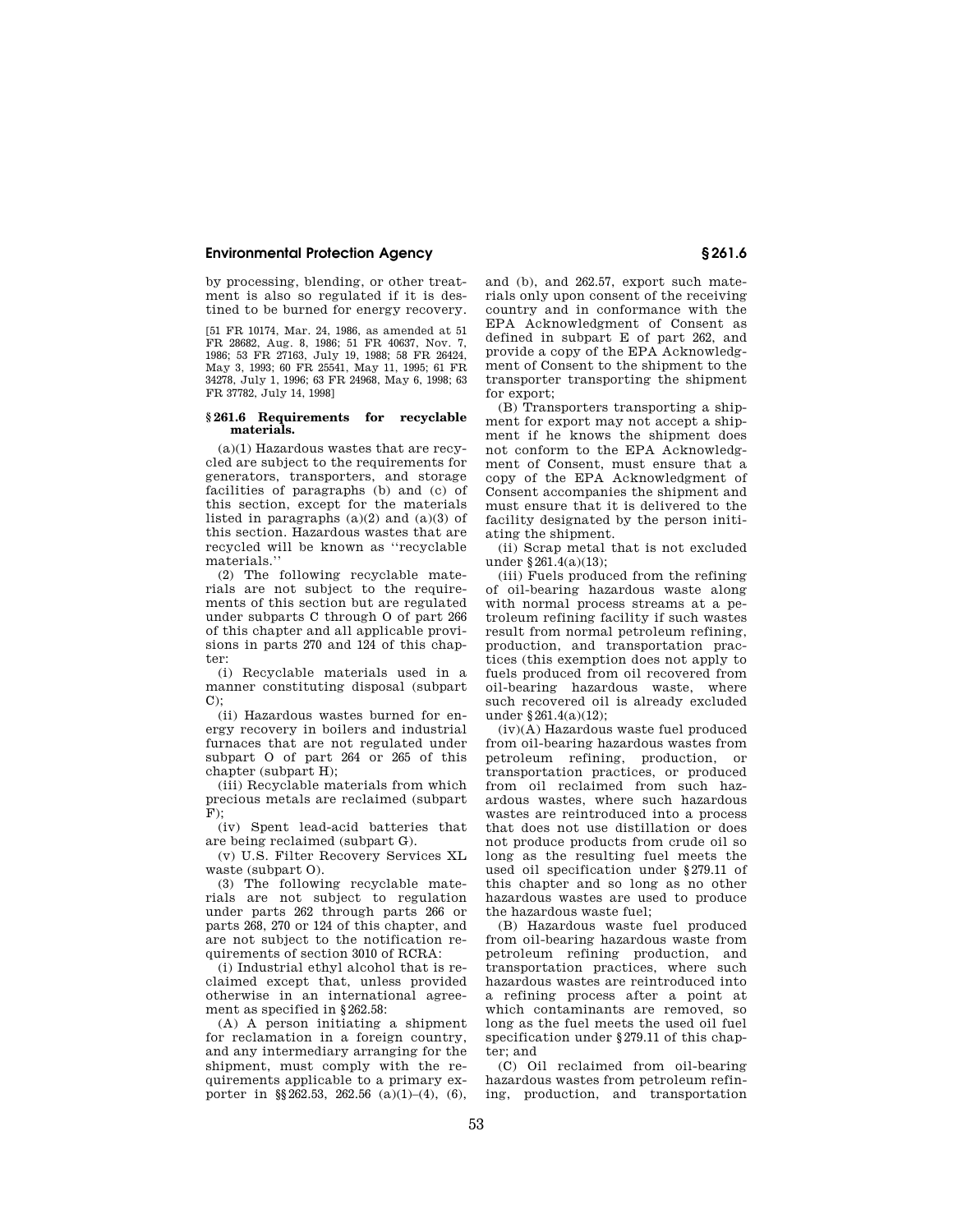practices, which reclaimed oil is burned as a fuel without reintroduction to a refining process, so long as the reclaimed oil meets the used oil fuel specification under § 279.11 of this chap $tan$ 

(4) Used oil that is recycled and is also a hazardous waste solely because it exhibits a hazardous characteristic is not subject to the requirements of parts 260 through 268 of this chapter, but is regulated under part 279 of this chapter. Used oil that is recycled includes any used oil which is reused, following its original use, for any purpose (including the purpose for which the oil was originally used). Such term includes, but is not limited to, oil which is re-refined, reclaimed, burned for energy recovery, or reprocessed.

(5) Hazardous waste that is exported to or imported from designated member countries of the Organization for Economic Cooperation and Develop-<br>ment (OECD) (as defined in ment (OECD) (as defined in  $§262.58(a)(1)$  for purpose of recovery is subject to the requirements of 40 CFR part 262, subpart H, if it is subject to either the Federal manifesting requirements of 40 CFR Part 262, to the universal waste management standards of 40 CFR Part 273, or to State requirements analogous to 40 CFR Part 273.

(b) Generators and transporters of recyclable materials are subject to the applicable requirements of parts 262 and 263 of this chapter and the notification requirements under section 3010 of RCRA, except as provided in paragraph (a) of this section.

(c)(1) Owners and operators of facilities that store recyclable materials before they are recycled are regulated under all applicable provisions of subparts A though L, AA, BB, and CC of parts 264 and 265, and under parts 124, 266, 268, and 270 of this chapter and the notification requirements under section 3010 of RCRA, except as provided in paragraph (a) of this section. (The recycling process itself is exempt from regulation except as provided in § 261.6(d).)

(2) Owners or operators of facilities that recycle recyclable materials without storing them before they are rcycled are subject to the following requirements, except as provided in paragraph (a) of this section:

**§ 261.7 40 CFR Ch. I (7–1–02 Edition)**

(i) Notification requirements under section 3010 of RCRA;

(ii) Sections 265.71 and 265.72 (dealing with the use of the manifest and manifest discrepancies) of this chapter.

(iii) Section 261.6(d) of this chapter.

(d) Owners or operators of facilities subject to RCRA permitting requirements with hazardous waste management units that recycle hazardous wastes are subject to the requirements of subparts AA and BB of part 264 or 265 of this chapter.

[50 FR 49203, Nov. 29, 1985, as amended at 51 FR 28682, Aug. 8, 1986; 51 FR 40637, Nov. 7, 1986; 52 FR 11821, Apr. 13, 1987; 55 FR 25493, June 21, 1990; 56 FR 7207, Feb. 21, 1991; 56 FR 32692, July 17, 1991; 57 FR 41612, Sept. 10, 1992; 59 FR 38545, July 28, 1994; 60 FR 25541, May 11, 1995; 61 FR 16309, Apr. 12, 1996; 61 FR 59950, Nov. 25, 1996; 62 FR 26019, May 12, 1997; 63 FR 24968, May 6, 1998; 63 FR 42185, Aug. 6, 1998; 66 FR 28085, May 22, 2001]

#### **§ 261.7 Residues of hazardous waste in empty containers.**

(a)(1) Any hazardous waste remaining in either (i) an empty container or (ii) an inner liner removed from an empty container, as defined in paragraph (b) of this section, is not subject to regulation under parts 261 through 265, or part 268, 270 or 124 of this chapter or to the notification requirements of section 3010 of RCRA.

(2) Any hazardous waste in either (i) a container that is not empty or (ii) an inner liner removed from a container that is not empty, as defined in paragraph (b) of this section, is subject to regulation under parts 261 through 265, and parts 268, 270 and 124 of this chapter and to the notification requirements of section 3010 of RCRA.

(b)(1) A container or an inner liner removed from a container that has held any hazardous waste, except a waste that is a compressed gas or that is identified as an acute hazardous waste listed in §§ 261.31, 261.32, or 261.33(e) of this chapter is empty if:

(i) All wastes have been removed that can be removed using the practices commonly employed to remove materials from that type of container, *e.g.,* pouring, pumping, and aspirating, *and*

(ii) No more than 2.5 centimeters (one inch) of residue remain on the bottom of the container or inner liner, *or*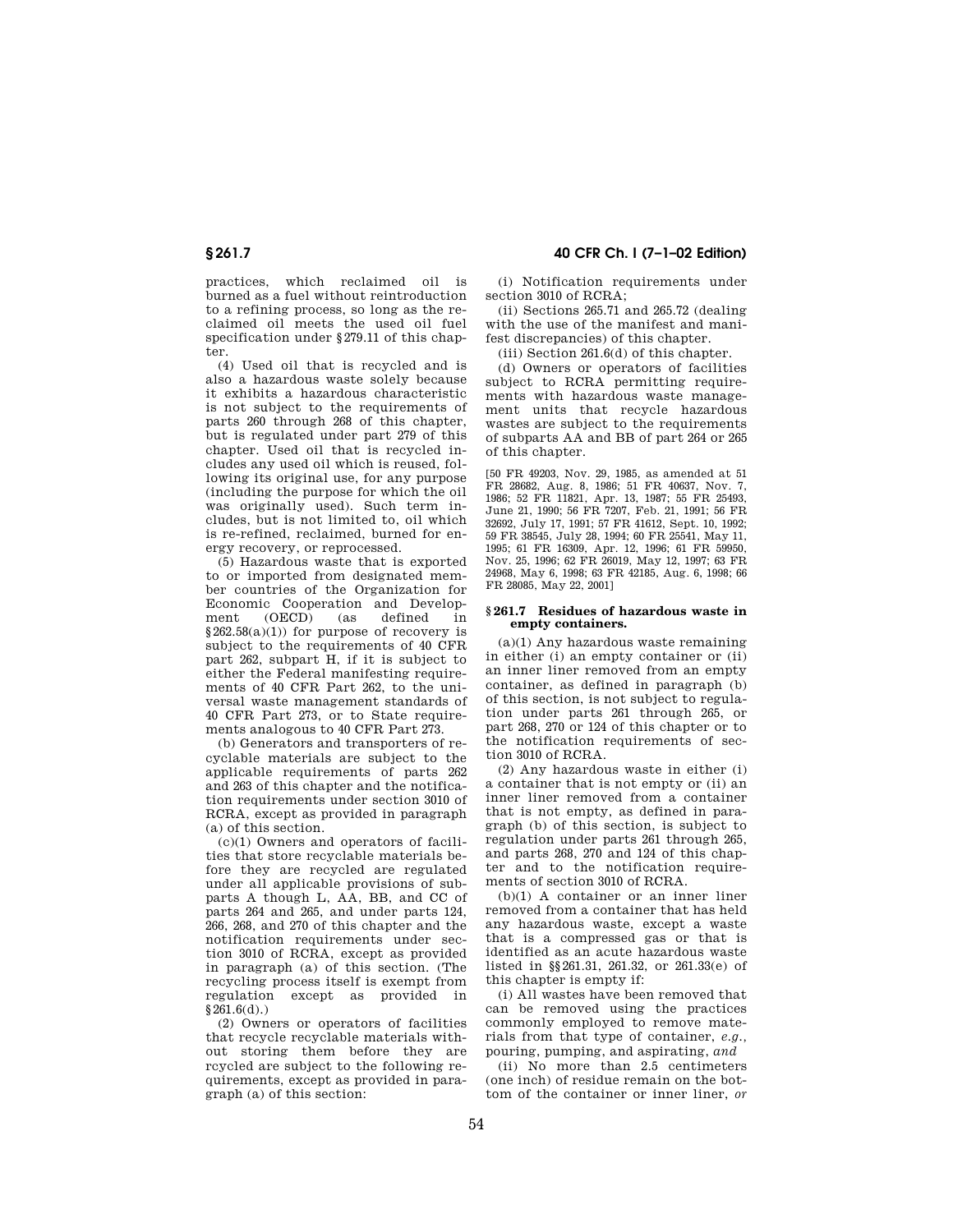$(iii)(A)$  No more than 3 percent by weight of the total capacity of the container remains in the container or inner liner if the container is less than or equal to 110 gallons in size, or

(B) No more than 0.3 percent by weight of the total capacity of the container remains in the container or inner liner if the container is greater than 110 gallons in size.

(2) A container that has held a hazardous waste that is a compressed gas is empty when the pressure in the container approaches atmospheric.

(3) A container or an inner liner removed from a container that has held an acute hazardous waste listed in §§ 261.31, 261.32, or 261.33(e) is empty if:

(i) The container or inner liner has been triple rinsed using a solvent capable of removing the commercial chemical product or manufacturing chemical intermediate;

(ii) The container or inner liner has been cleaned by another method that has been shown in the scientific literature, or by tests conducted by the generator, to achieve equivalent removal; or

(iii) In the case of a container, the inner liner that prevented contact of the commercial chemical product or manufacturing chemical intermediate with the container, has been removed.

[45 FR 78529, Nov. 25, 1980, as amended at 47 FR 36097, Aug. 18, 1982; 48 FR 14294, Apr. 1, 1983; 50 FR 1999, Jan. 14, 1985; 51 FR 40637, Nov. 7, 1986]

#### **§ 261.8 PCB wastes regulated under Toxic Substance Control Act.**

The disposal of PCB-containing dielectric fluid and electric equipment containing such fluid authorized for use and regulated under part 761 of this chapter and that are hazardous only because they fail the test for the Toxicity Characteristic (Hazardous Waste Codes D018 through D043 only) are exempt from regulation under parts 261 through 265, and parts 268, 270, and 124 of this chapter, and the notification requirements of section 3010 of RCRA.

[55 FR 11862, Mar. 29, 1990]

# **§ 261.9 Requirements for Universal Waste.**

The wastes listed in this section are exempt from regulation under parts 262

through 270 of this chapter except as specified in part 273 of this chapter and, therefore are not fully regulated as hazardous waste. The wastes listed in this section are subject to regulation under 40 CFR part 273:

(a) Batteries as described in 40 CFR 273.2;

(b) Pesticides as described in § 273.3 of this chapter;

(c) Thermostats as described in § 273.4 of this chapter; and

(d) Lamps as described in § 273.5 of this chapter.

[60 FR 25541, May 11, 1995, as amended at 64 FR 36487, July 6, 1999]

# **Subpart B—Criteria for Identifying the Characteristics of Hazardous Waste and for Listing Hazardous Waste**

#### **§ 261.10 Criteria for identifying the characteristics of hazardous waste.**

(a) The Administrator shall identify and define a characteristic of hazardous waste in subpart C only upon determining that:

(1) A solid waste that exhibits the characteristic may:

(i) Cause, or significantly contribute to, an increase in mortality or an increase in serious irreversible, or incapacitating reversible, illness; or

(ii) Pose a substantial present or potential hazard to human health or the environment when it is improperly treated, stored, transported, disposed of or otherwise managed; and

(2) The characteristic can be:

(i) Measured by an available standardized test method which is reasonably within the capability of generators of solid waste or private sector laboratories that are available to serve generators of solid waste; or

(ii) Reasonably detected by generators of solid waste through their knowledge of their waste.

(b) [Reserved]

### **§ 261.11 Criteria for listing hazardous waste.**

(a) The Administrator shall list a solid waste as a hazardous waste only upon determining that the solid waste meets one of the following criteria: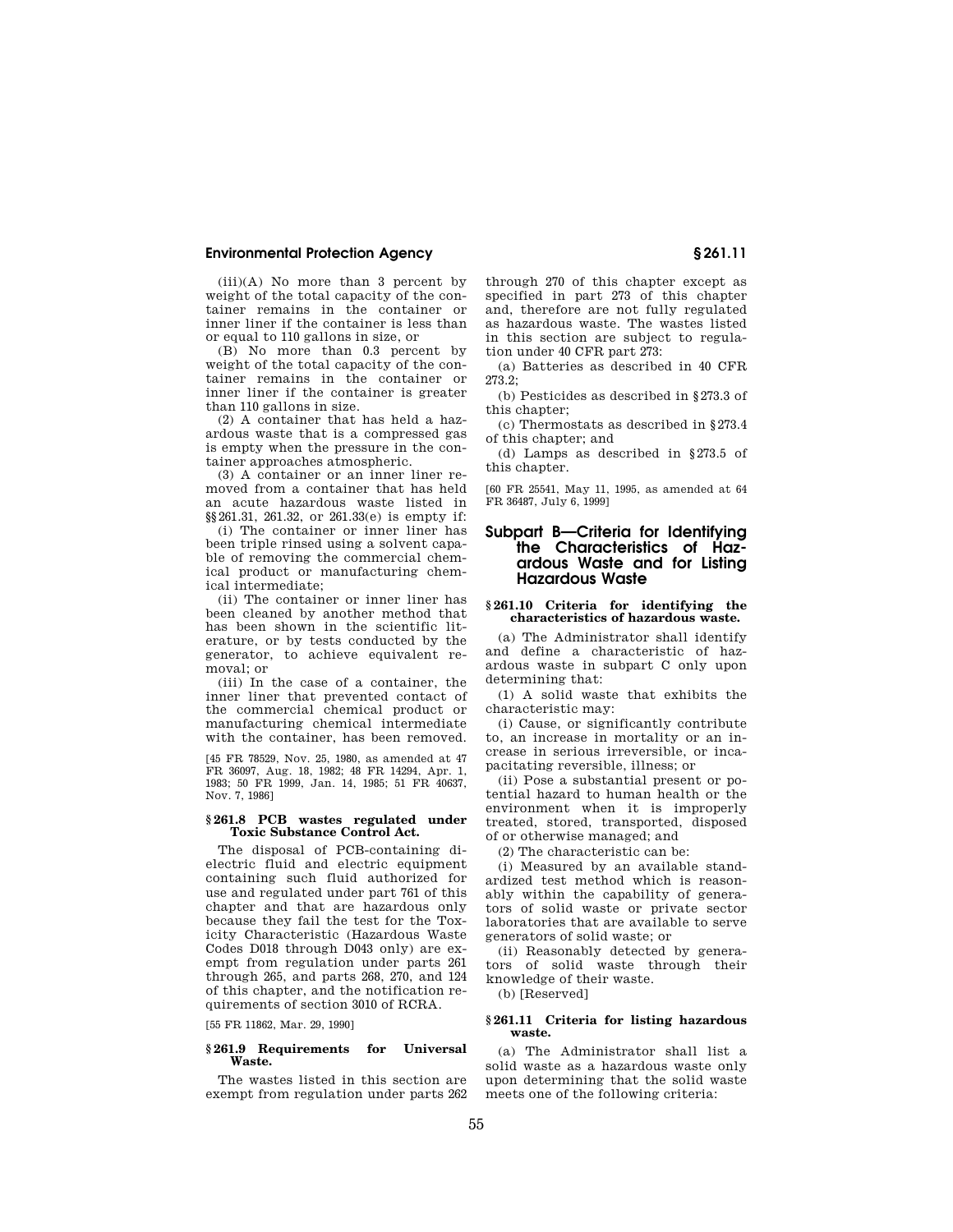(1) It exhibits any of the characteristics of hazardous waste identified in subpart C.

(2) It has been found to be fatal to humans in low doses or, in the absence of data on human toxicity, it has been shown in studies to have an oral LD 50 toxicity (rat) of less than 50 milligrams per kilogram, an inhalation LC 50 toxicity (rat) of less than 2 milligrams per liter, or a dermal LD 50 toxicity (rabbit) of less than 200 milligrams per kilogram or is otherwise capable of causing or significantly contributing to an increase in serious irreversible, or incapacitating reversible, illness. (Waste listed in accordance with these criteria will be designated Acute Hazardous Waste.)

(3) It contains any of the toxic constituents listed in appendix VIII and, after considering the following factors, the Administrator concludes that the waste is capable of posing a substantial present or potential hazard to human health or the environment when improperly treated, stored, transported or disposed of, or otherwise managed:

(i) The nature of the toxicity presented by the constituent.

(ii) The concentration of the constituent in the waste.

(iii) The potential of the constituent or any toxic degradation product of the constituent to migrate from the waste into the environment under the types of improper management considered in paragraph  $(a)(3)(vii)$  of this section.

(iv) The persistence of the constituent or any toxic degradation product of the constituent.

(v) The potential for the constituent or any toxic degradation product of the constituent to degrade into non-harmful constituents and the rate of degradation.

(vi) The degree to which the constituent or any degradation product of the constituent bioaccumulates in ecosystems.

(vii) The plausible types of improper management to which the waste could be subjected.

(viii) The quantities of the waste generated at individual generation sites or on a regional or national basis.

(ix) The nature and severity of the human health and environmental damage that has occurred as a result of the

**§ 261.20 40 CFR Ch. I (7–1–02 Edition)**

improper management of wastes containing the constituent.

(x) Action taken by other governmental agencies or regulatory programs based on the health or environmental hazard posed by the waste or waste constituent.

(xi) Such other factors as may be appropriate.

Substances will be listed on appendix VIII only if they have been shown in scientific studies to have toxic, carcinogenic, mutagenic or teratogenic effects on humans or other life forms.

(Wastes listed in accordance with these criteria will be designated Toxic wastes.)

(b) The Administrator may list classes or types of solid waste as hazardous waste if he has reason to believe that individual wastes, within the class or type of waste, typically or frequently are hazardous under the definition of hazardous waste found in section 1004(5) of the Act.

(c) The Administrator will use the criteria for listing specified in this section to establish the exclusion limits referred to in § 261.5(c).

[45 FR 33119, May 19, 1980, as amended at 55 FR 18726, May 4, 1990; 57 FR 14, Jan. 2, 1992]

# **Subpart C—Characteristics of Hazardous Waste**

## **§ 261.20 General.**

(a) A solid waste, as defined in § 261.2, which is not excluded from regulation as a hazardous waste under § 261.4(b), is a hazardous waste if it exhibits any of the characteristics identified in this subpart.

[*Comment:* § 262.11 of this chapter sets forth the generator's responsibility to determine whether his waste exhibits one or more of the characteristics identified in this subpart]

(b) A hazardous waste which is identified by a characteristic in this subpart is assigned every EPA Hazardous Waste Number that is applicable as set forth in this subpart. This number must be used in complying with the notification requirements of section 3010 of the Act and all applicable recordkeeping and reporting requirements under parts 262 through 265, 268, and 270 of this chapter.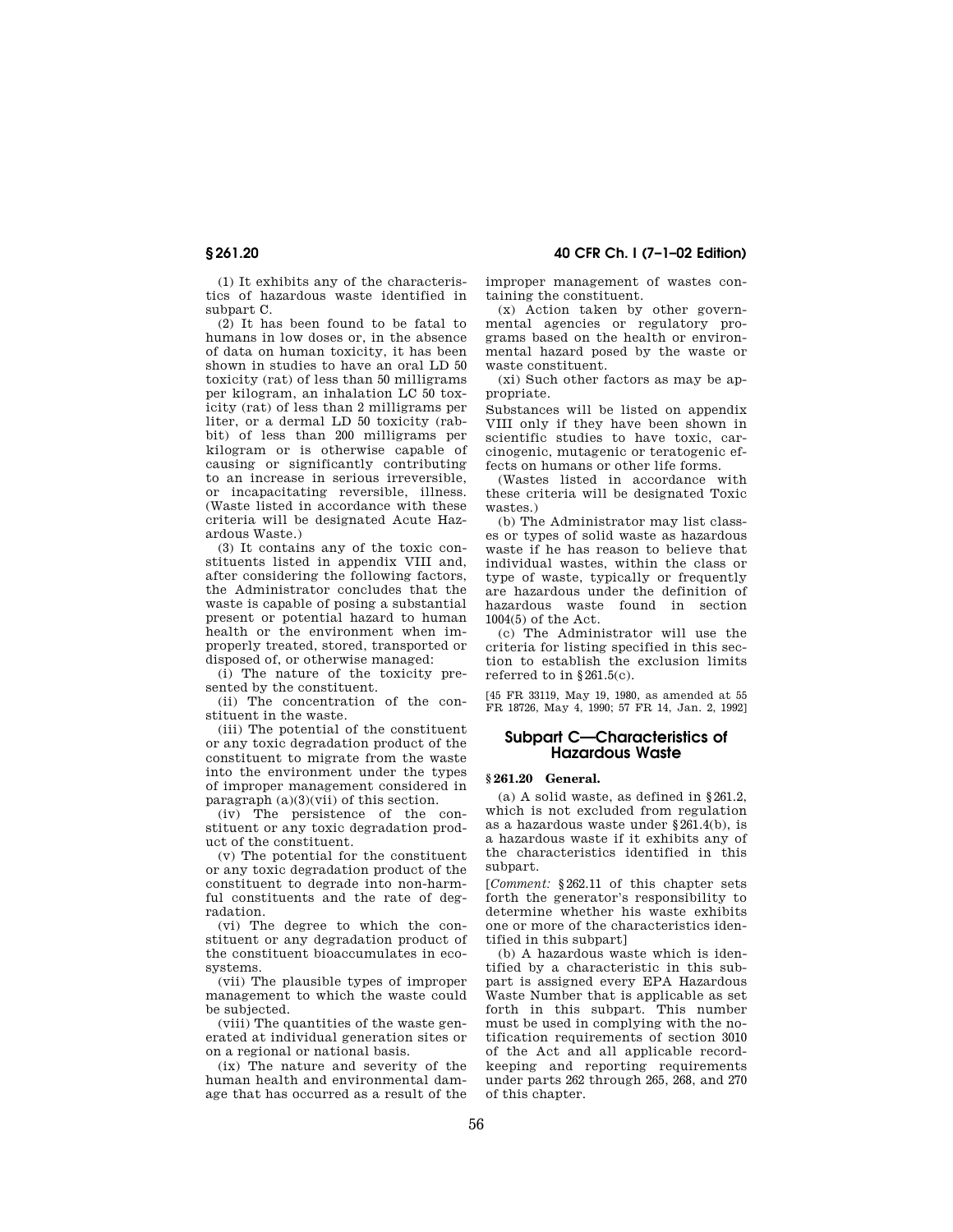(c) For purposes of this subpart, the Administrator will consider a sample obtained using any of the applicable sampling methods specified in appendix I to be a representative sample within the meaning of part 260 of this chapter.

[*Comment:* Since the appendix I sampling methods are not being formally adopted by the Administrator, a person who desires to employ an alternative sampling method is not required to demonstrate the equivalency of his method under the procedures set forth in §§ 260.20 and 260.21.]

[45 FR 33119, May 19, 1980, as amended at 51 FR 40636, Nov. 7, 1986; 55 FR 22684, June 1, 1990; 56 FR 3876, Jan. 31, 1991]

# **§ 261.21 Characteristic of ignitability.**

(a) A solid waste exhibits the characteristic of ignitability if a representative sample of the waste has any of the following properties:

(1) It is a liquid, other than an aqueous solution containing less than 24 percent alcohol by volume and has flash point less than 60 °C (140 °F), as determined by a Pensky-Martens Closed Cup Tester, using the test method specified in ASTM Standard D–93–79 or D–93–80 (incorporated by reference, see § 260.11), or a Setaflash Closed Cup Tester, using the test method specified in ASTM Standard D–3278–78 (incorporated by reference, see § 260.11), or as determined by an equivalent test method approved by the Administrator under procedures set forth in §§ 260.20 and 260.21.

(2) It is not a liquid and is capable, under standard temperature and pressure, of causing fire through friction, absorption of moisture or spontaneous chemical changes and, when ignited, burns so vigorously and persistently that it creates a hazard.

(3) It is an ignitable compressed gas as defined in 49 CFR 173.300 and as determined by the test methods described in that regulation or equivalent test methods approved by the Administrator under §§ 260.20 and 260.21.

(4) It is an oxidizer as defined in 49 CFR 173.151.

(b) A solid waste that exhibits the characteristic of ignitability has the EPA Hazardous Waste Number of D001.

[45 FR 33119, May 19, 1980, as amended at 46 FR 35247, July 7, 1981; 55 FR 22684, June 1, 1990]

#### **§ 261.22 Characteristic of corrosivity.**

(a) A solid waste exhibits the characteristic of corrosivity if a representative sample of the waste has either of the following properties:

(1) It is aqueous and has a pH less than or equal to 2 or greater than or equal to 12.5, as determined by a pH<br>meter using Method 9040 in "Test meter using Method 9040 in ''Test Methods for Evaluating Solid Waste, Physical/Chemical Methods,'' EPA Publication SW–846, as incorporated by reference in § 260.11 of this chapter.

(2) It is a liquid and corrodes steel (SAE 1020) at a rate greater than 6.35 mm (0.250 inch) per year at a test temperature of 55 °C (130 °F) as determined by the test method specified in NACE (National Association of Corrosion Engineers) Standard TM–01–69 as standardized in ''Test Methods for Evaluating Solid Waste, Physical/Chemical Methods,'' EPA Publication SW–846, as incorporated by reference in § 260.11 of this chapter.

(b) A solid waste that exhibits the characteristic of corrosivity has the EPA Hazardous Waste Number of D002.

[45 FR 33119, May 19, 1980, as amended at 46 FR 35247, July 7, 1981; 55 FR 22684, June 1, 1990; 58 FR 46049, Aug. 31, 1993]

#### **§ 261.23 Characteristic of reactivity.**

(a) A solid waste exhibits the characteristic of reactivity if a representative sample of the waste has *any* of the following properties:

(1) It is normally unstable and readily undergoes violent change without detonating.

(2) It reacts violently with water.

(3) It forms potentially explosive mixtures with water.

(4) When mixed with water, it generates toxic gases, vapors or fumes in a quantity sufficient to present a danger to human health or the environment.

(5) It is a cyanide or sulfide bearing waste which, when exposed to pH conditions between 2 and 12.5, can generate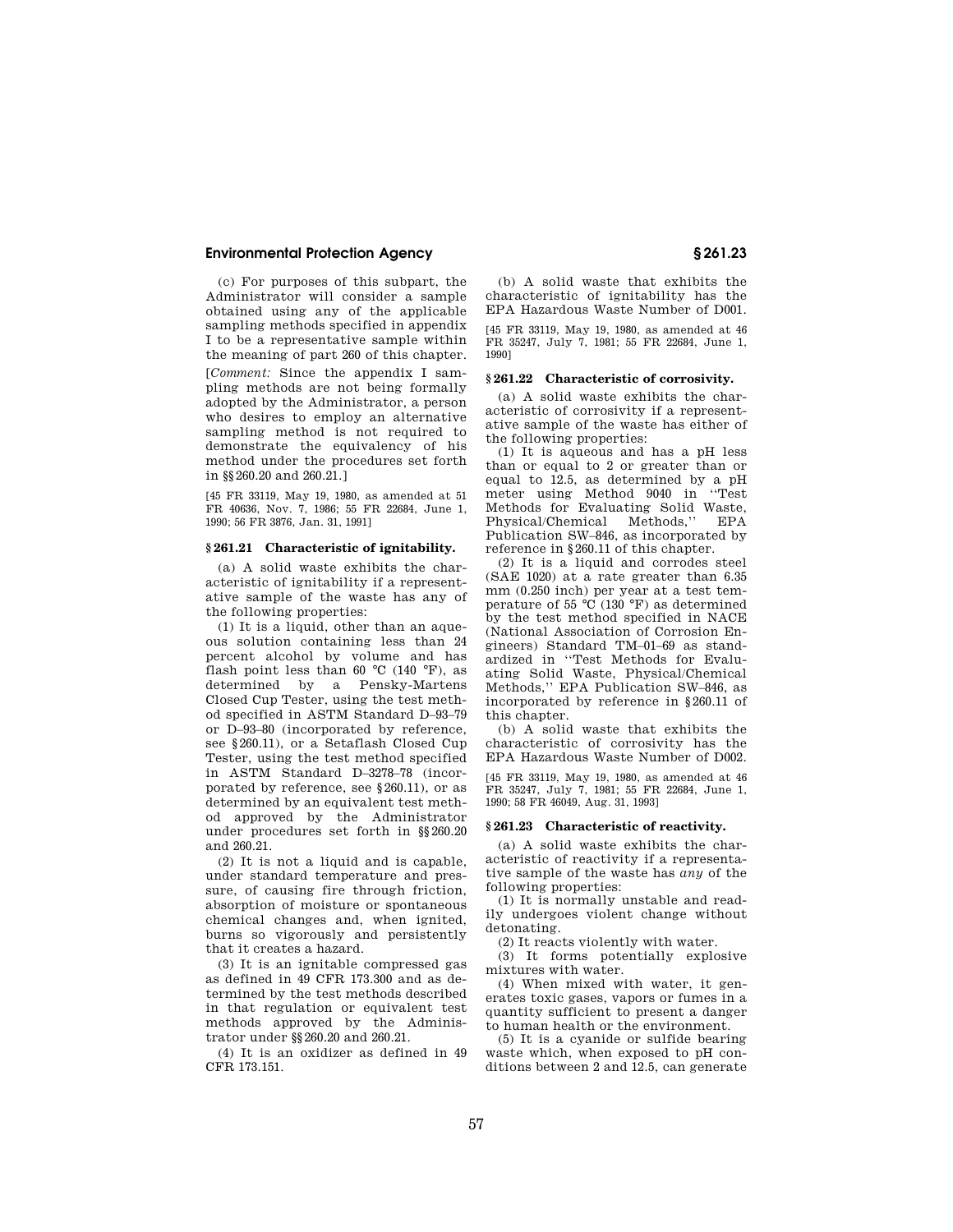toxic gases, vapors or fumes in a quantity sufficient to present a danger to human health or the environment.

(6) It is capable of detonation or explosive reaction if it is subjected to a strong initiating source or if heated under confinement.

(7) It is readily capable of detonation or explosive decomposition or reaction at standard temperature and pressure.

(8) It is a forbidden explosive as defined in 49 CFR 173.51, or a Class A explosive as defined in 49 CFR 173.53 or a Class B explosive as defined in 49 CFR 173.88.

(b) A solid waste that exhibits the characteristic of reactivity has the EPA Hazardous Waste Number of D003.

[45 FR 33119, May 19, 1980, as amended at 55 FR 22684, June 1, 1990]

#### **§ 261.24 Toxicity characteristic.**

(a) A solid waste (except manufactured gas plant waste) exhibits the characteristic of toxicity if, using the Toxicity Characteristic Leaching Procedure, test Method 1311 in ''Test Methods for Evaluating Solid Waste, Physical/Chemical Methods,'' EPA Publication SW–846, as incorporated by reference in § 260.11 of this chapter, the extract from a representative sample of the waste contains any of the contaminants listed in table 1 at the concentration equal to or greater than the respective value given in that table. Where the waste contains less than 0.5 percent filterable solids, the waste itself, after filtering using the methodology outlined in Method 1311, is considered to be the extract for the purpose of this section.

(b) A solid waste that exhibits the characteristic of toxicity has the EPA Hazardous Waste Number specified in Table I which corresponds to the toxic contaminant causing it to be hazardous.

TABLE 1—MAXIMUM CONCENTRATION OF CONTAMINANTS FOR THE TOXICITY CHARACTERISTIC

| EPA HW<br>No.1    | Contaminant          | CAS No. 2     | Regu-<br>latory<br>Level<br>(mg/L) |
|-------------------|----------------------|---------------|------------------------------------|
| D004              | Arsenic              | 7440-38-2     | 5.0                                |
| D005              | Barium               | 7440-39-3     | 100.0                              |
| D018              | Benzene              | $71 - 43 - 2$ | 0.5                                |
| D006              | Cadmium              | 7440-43-9     | 1.0                                |
| D <sub>0</sub> 19 | Carbon tetrachloride | $56 - 23 - 5$ | 0.5                                |
| D <sub>020</sub>  | Chlordane            | $57 - 74 - 9$ | 0.03                               |

## **§ 261.24 40 CFR Ch. I (7–1–02 Edition)**

TABLE 1—MAXIMUM CONCENTRATION OF CONTAMINANTS FOR THE TOXICITY CHARACTERISTIC

| <b>EPA HW</b><br>No.1 | Contaminant                        | CAS No. 2       | Regu-<br>latory<br>Level<br>(mq/L) |
|-----------------------|------------------------------------|-----------------|------------------------------------|
| D <sub>021</sub>      | Chlorobenzene                      | $108 - 90 - 7$  | 100.0                              |
| D <sub>022</sub>      | Chloroform                         | $67 - 66 - 3$   | 6.0                                |
| D007                  | Chromium                           | 7440-47-3       | 5.0                                |
| D <sub>023</sub>      | o-Cresol                           | $95 - 48 - 7$   | 4200.0                             |
| D024                  | m-Cresol                           | $108 - 39 - 4$  | 4200.0                             |
| D025                  | p-Cresol                           | $106 - 44 - 5$  | 4200.0                             |
| D026                  | Cresol                             | .               | 4200.0                             |
| D016                  | 2,4-D                              | $94 - 75 - 7$   | 10.0                               |
| D027                  | 1,4-Dichlorobenzene                | $106 - 46 - 7$  | 7.5                                |
| D028                  | 1,2-Dichloroethane                 | $107 - 06 - 2$  | 0.5                                |
| D <sub>029</sub>      | 1,1-Dichloroethylene               | $75 - 35 - 4$   | 0.7                                |
| D <sub>030</sub>      | 2,4-Dinitrotoluene                 | $121 - 14 - 2$  | 30.13                              |
| D012                  | Endrin                             | $72 - 20 - 8$   | 0.02                               |
| D031                  | Heptachlor (and its ep-<br>oxide). | $76 - 44 - 8$   | 0.008                              |
| D032                  | Hexachlorobenzene                  | $118 - 74 - 1$  | 30.13                              |
| D <sub>0</sub> 33     | Hexachlorobutadiene                | $87 - 68 - 3$   | 0.5                                |
| D034                  | Hexachloroethane                   | $67 - 72 - 1$   | 3.0                                |
| <b>D008</b>           | Lead                               | 7439-92-1       | 5.0                                |
| D013                  | Lindane                            | $58 - 89 - 9$   | 0.4                                |
| D <sub>009</sub>      | Mercury                            | 7439-97-6       | 0.2                                |
| D014                  | Methoxychlor                       | $72 - 43 - 5$   | 10.0                               |
| D035                  | Methyl ethyl ketone                | $78 - 93 - 3$   | 200.0                              |
| D036                  | Nitrobenzene                       | $98 - 95 - 3$   | 2.0                                |
| D037                  | Pentrachlorophenol                 | $87 - 86 - 5$   | 100.0                              |
| D038                  | Pyridine                           | $110 - 86 - 1$  | 35.0                               |
| D <sub>010</sub>      | Selenium                           | 7782-49-2       | 1.0                                |
| D011                  | Silver                             | 7440-22-4       | 5.0                                |
| D039                  | Tetrachloroethylene                | $127 - 18 - 4$  | 0.7                                |
| D015                  | Toxaphene                          | $8001 - 35 - 2$ | 0.5                                |
| D <sub>040</sub>      | Trichloroethylene                  | $79 - 01 - 6$   | 0.5                                |
| D <sub>041</sub>      | 2,4,5-Trichlorophenol              | $95 - 95 - 4$   | 400.0                              |
| D <sub>042</sub>      | 2,4,6-Trichlorophenol              | $88 - 06 - 2$   | 2.0                                |
| D017                  | 2.4.5-TP (Silvex)                  | $93 - 72 - 1$   | 1.0                                |
| D <sub>043</sub>      | Vinyl chloride                     | $75 - 01 - 4$   | 0.2                                |

<sup>1</sup> Hazardous waste number

Chemical abstracts service number.

<sup>3</sup>Quantitation limit is greater than the calculated regulatory level. The quantitation limit therefore becomes the regulatory

level.<br>4 If o-, m-, and p-Cresol concentrations cannot be differentiated, the total cresol (D026) concentration is used. The regulatory level of total cresol is 200 mg/l.

[55 FR 11862, Mar. 29, 1990, as amended at 55 FR 22684, June 1, 1990; 55 FR 26987, June 29, 1990; 58 FR 46049, Aug. 31, 1993; 67 FR 11254, Mar. 13, 2002]

# **Subpart D—Lists of Hazardous Wastes**

#### **§ 261.30 General.**

(a) A solid waste is a hazardous waste if it is listed in this subpart, unless it has been excluded from this list under §§ 260.20 and 260.22.

(b) The Administrator will indicate his basis for listing the classes or types of wastes listed in this subpart by employing one or more of the following Hazard Codes:

Ignitable Waste .......................... (I)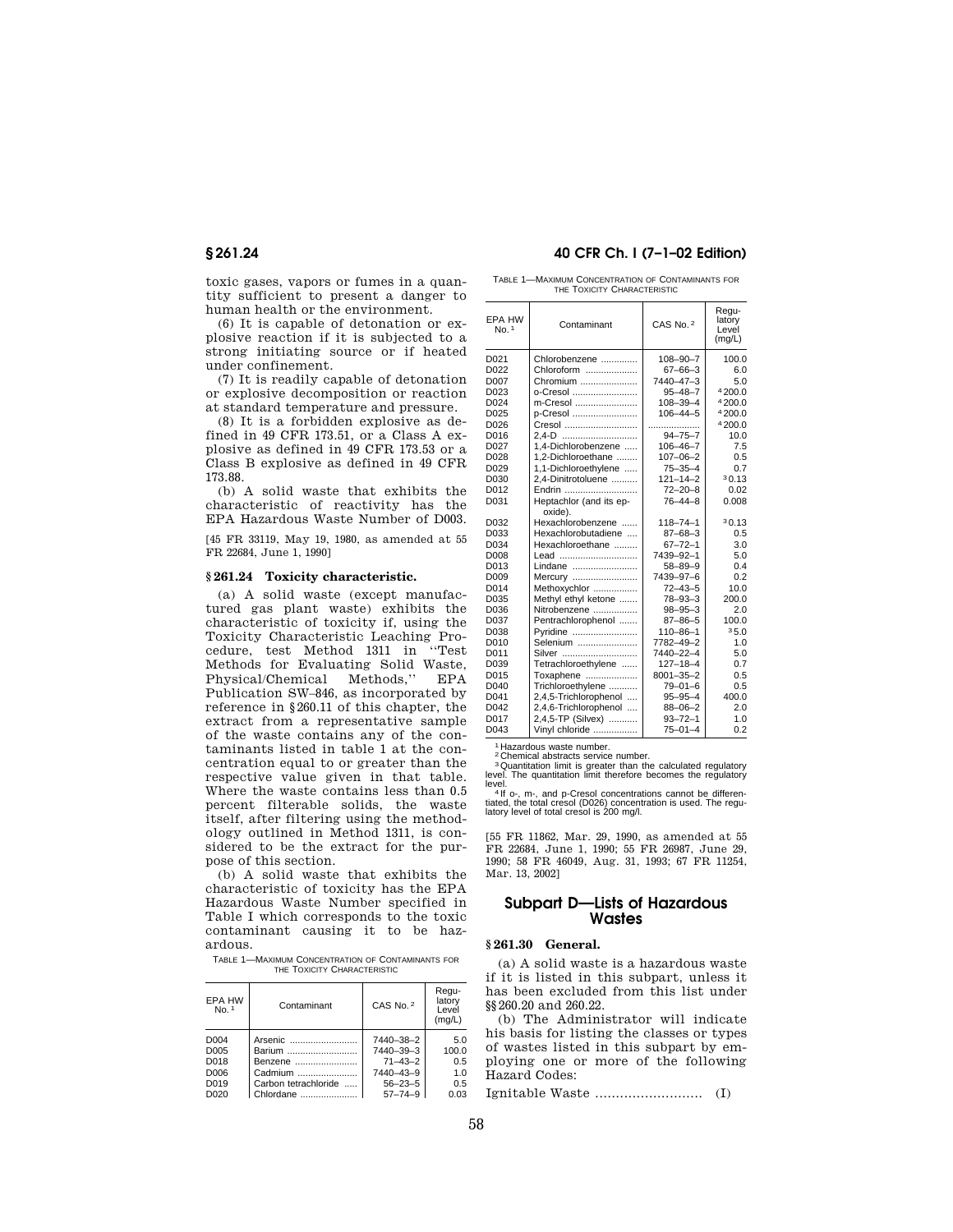| Toxicity Characteristic Waste  (E) |  |
|------------------------------------|--|
| Acute Hazardous Waste  (H)         |  |
|                                    |  |

Appendix VII identifies the constituent which caused the Administrator to list the waste as a Toxicity Characteristic Waste (E) or Toxic Waste (T) in §§ 261.31 and 261.32.

(c) Each hazardous waste listed in this subpart is assigned an EPA Hazardous Waste Number which precedes the name of the waste. This number must be used in complying with the notification requirements of Section 3010 of the Act and certain recordkeeping and reporting requirements under parts 262 through 265, 268, and part 270 of this chapter.

(d) The following hazardous wastes listed in § 261.31 or § 261.32 are subject to the exclusion limits for acutely hazardous wastes established in § 261.5: EPA Hazardous Wastes Nos. FO20, FO21, FO22, FO23, FO26, and FO27.

[45 FR 33119, May 19, 1980, as amended at 48 FR 14294, Apr. 1, 1983; 50 FR 2000, Jan. 14, 1985; 51 FR 40636, Nov. 7, 1986; 55 FR 11863, Mar. 29, 1990]

### **§ 261.31 Hazardous wastes from non-specific sources.**

(a) The following solid wastes are listed hazardous wastes from non-specific sources unless they are excluded under §§ 260.20 and 260.22 and listed in appendix IX.

| Industry and EPA hazardous<br>waste No. | Hazardous waste                                                                                                                                                                                                                                                                                                                                                                                                                                                                                                                                                                                                                               | Hazard<br>code   |
|-----------------------------------------|-----------------------------------------------------------------------------------------------------------------------------------------------------------------------------------------------------------------------------------------------------------------------------------------------------------------------------------------------------------------------------------------------------------------------------------------------------------------------------------------------------------------------------------------------------------------------------------------------------------------------------------------------|------------------|
| Generic:<br>F001                        | The following spent halogenated solvents used in degreasing: Tetrachloroethylene,                                                                                                                                                                                                                                                                                                                                                                                                                                                                                                                                                             | (T)              |
|                                         | trichloroethylene, methylene chloride, 1,1,1-trichloroethane, carbon tetrachloride,<br>and chlorinated fluorocarbons; all spent solvent mixtures/blends used in degreasing<br>containing, before use, a total of ten percent or more (by volume) of one or more<br>of the above halogenated solvents or those solvents listed in F002, F004, and<br>F005; and still bottoms from the recovery of these spent solvents and spent sol-<br>vent mixtures.                                                                                                                                                                                        |                  |
| F002                                    | The following spent halogenated solvents: Tetrachloroethylene, methylene chloride,<br>trichloroethvlene.<br>1,1,1-trichloroethane,<br>chlorobenzene, 1,1,2-trichloro-1,2,2-<br>trifluoroethane, ortho-dichlorobenzene, trichlorofluoromethane, and 1,1,2-trichloro-<br>ethane; all spent solvent mixtures/blends containing, before use, a total of ten per-<br>cent or more (by volume) of one or more of the above halogenated solvents or<br>those listed in F001, F004, or F005; and still bottoms from the recovery of these<br>spent solvents and spent solvent mixtures.                                                               | (T)              |
|                                         | The following spent non-halogenated solvents: Xylene, acetone, ethyl acetate, ethyl<br>benzene, ethyl ether, methyl isobutyl ketone, n-butyl alcohol, cyclohexanone, and<br>methanol; all spent solvent mixtures/blends containing, before use, only the above<br>spent non-halogenated solvents; and all spent solvent mixtures/blends containing,<br>before use, one or more of the above non-halogenated solvents, and, a total of ten<br>percent or more (by volume) of one or more of those solvents listed in F001, F002,<br>F004, and F005; and still bottoms from the recovery of these spent solvents and<br>spent solvent mixtures. | $(I)^*$          |
| F004                                    | The following spent non-halogenated solvents: Cresols and cresylic acid, and<br>nitrobenzene; all spent solvent mixtures/blends containing, before use, a total of<br>ten percent or more (by volume) of one or more of the above non-halogenated sol-<br>vents or those solvents listed in F001, F002, and F005; and still bottoms from the<br>recovery of these spent solvents and spent solvent mixtures.                                                                                                                                                                                                                                  | (T)              |
|                                         | The following spent non-halogenated solvents: Toluene, methyl ethyl ketone, carbon<br>disulfide, isobutanol, pyridine, benzene, 2-ethoxyethanol, and 2-nitropropane; all<br>spent solvent mixtures/blends containing, before use, a total of ten percent or more<br>(by volume) of one or more of the above non-halogenated solvents or those sol-<br>vents listed in F001, F002, or F004; and still bottoms from the recovery of these<br>spent solvents and spent solvent mixtures.                                                                                                                                                         | (I, T)           |
| F006                                    | Wastewater treatment sludges from electroplating operations except from the fol-<br>lowing processes: (1) Sulfuric acid anodizing of aluminum; (2) tin plating on carbon<br>steel; (3) zinc plating (segregated basis) on carbon steel; (4) aluminum or zinc-alu-<br>minum plating on carbon steel; (5) cleaning/stripping associated with tin, zinc and<br>aluminum plating on carbon steel; and (6) chemical etching and milling of alu-<br>minum.                                                                                                                                                                                          | (T)              |
|                                         | Spent cyanide plating bath solutions from electroplating operations<br>Plating bath residues from the bottom of plating baths from electroplating operations<br>where cvanides are used in the process.                                                                                                                                                                                                                                                                                                                                                                                                                                       | (R, T)<br>(R, T) |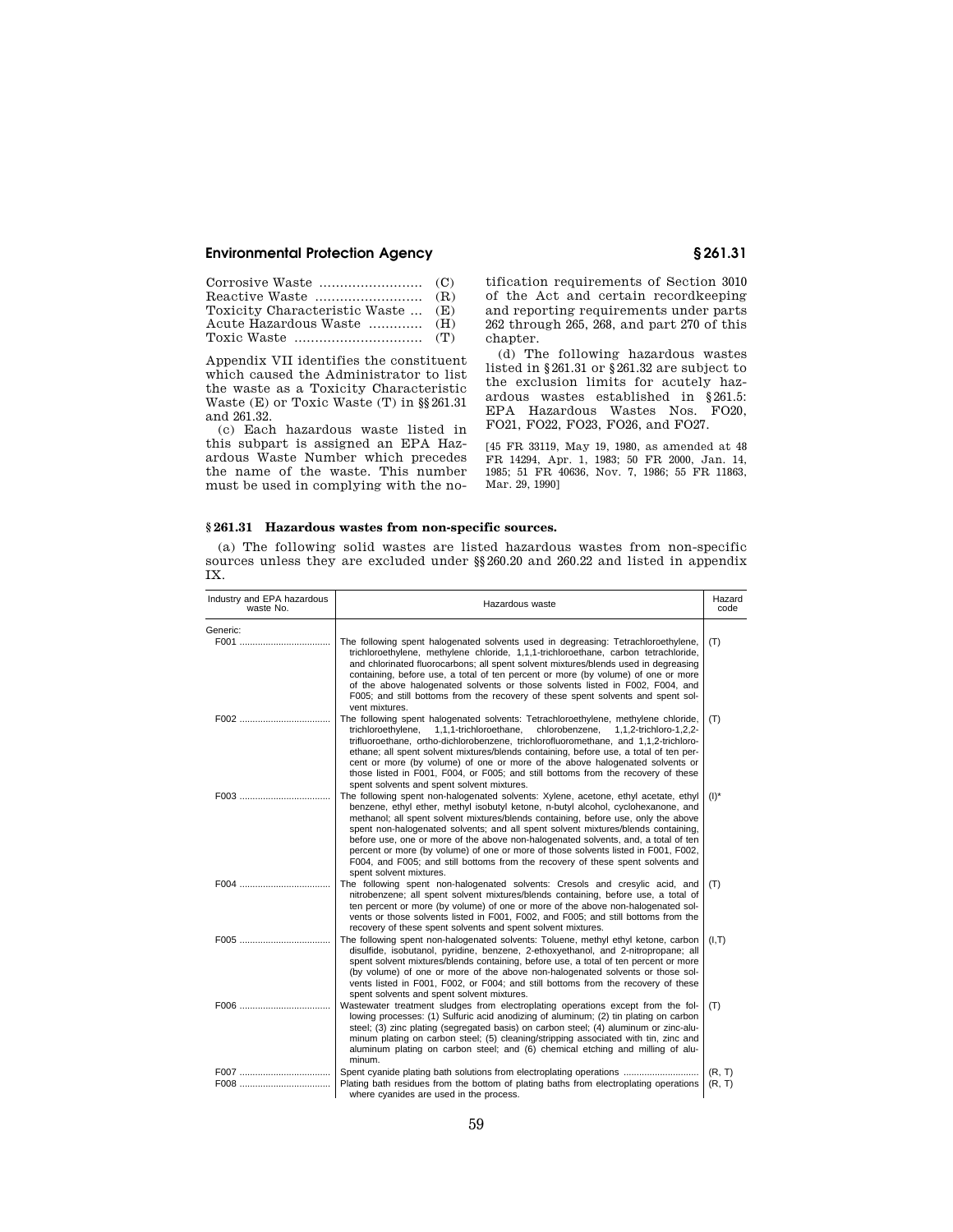# **§ 261.31 40 CFR Ch. I (7–1–02 Edition)**

| Industry and EPA hazardous<br>waste No. | Hazardous waste                                                                                                                                                                                                                                                                                                                                                                                                                                                                                                                                                                                                                                                                                                                                                                                                                                   | Hazard<br>code |
|-----------------------------------------|---------------------------------------------------------------------------------------------------------------------------------------------------------------------------------------------------------------------------------------------------------------------------------------------------------------------------------------------------------------------------------------------------------------------------------------------------------------------------------------------------------------------------------------------------------------------------------------------------------------------------------------------------------------------------------------------------------------------------------------------------------------------------------------------------------------------------------------------------|----------------|
|                                         | Spent stripping and cleaning bath solutions from electroplating operations where<br>cyanides are used in the process.                                                                                                                                                                                                                                                                                                                                                                                                                                                                                                                                                                                                                                                                                                                             | (R, T)         |
|                                         | Quenching bath residues from oil baths from metal heat treating operations where<br>cyanides are used in the process.                                                                                                                                                                                                                                                                                                                                                                                                                                                                                                                                                                                                                                                                                                                             | (R, T)         |
|                                         | Spent cyanide solutions from salt bath pot cleaning from metal heat treating oper-<br>ations.                                                                                                                                                                                                                                                                                                                                                                                                                                                                                                                                                                                                                                                                                                                                                     | (R, T)         |
|                                         | Quenching waste water treatment sludges from metal heat treating operations where<br>cyanides are used in the process.                                                                                                                                                                                                                                                                                                                                                                                                                                                                                                                                                                                                                                                                                                                            | (T)            |
|                                         | Wastewater treatment sludges from the chemical conversion coating of aluminum ex-<br>cept from zirconium phosphating in aluminum can washing when such phosphating<br>is an exclusive conversion coating process.                                                                                                                                                                                                                                                                                                                                                                                                                                                                                                                                                                                                                                 | (T)            |
|                                         | Wastes (except wastewater and spent carbon from hydrogen chloride purification)<br>from the production or manufacturing use (as a reactant, chemical intermediate, or<br>component in a formulating process) of tri- or tetrachlorophenol, or of intermediates<br>used to produce their pesticide derivatives. (This listing does not include wastes<br>from the production of Hexachlorophene from highly purified 2,4,5-trichlorophenol.).                                                                                                                                                                                                                                                                                                                                                                                                      | (H)            |
|                                         | Wastes (except wastewater and spent carbon from hydrogen chloride purification)<br>from the production or manufacturing use (as a reactant, chemical intermediate, or<br>component in a formulating process) of pentachlorophenol, or of intermediates<br>used to produce its derivatives.                                                                                                                                                                                                                                                                                                                                                                                                                                                                                                                                                        | (H)            |
|                                         | Wastes (except wastewater and spent carbon from hydrogen chloride purification)<br>from the manufacturing use (as a reactant, chemical intermediate, or component in<br>a formulating process) of tetra-, penta-, or hexachlorobenzenes under alkaline con-<br>ditions.                                                                                                                                                                                                                                                                                                                                                                                                                                                                                                                                                                           | (H)            |
|                                         | Wastes (except wastewater and spent carbon from hydrogen chloride purification)<br>from the production of materials on equipment previously used for the production<br>or manufacturing use (as a reactant, chemical intermediate, or component in a for-<br>mulating process) of tri- and tetrachlorophenols. (This listing does not include<br>wastes from equipment used only for the production or use of Hexachlorophene<br>from highly purified 2,4,5-trichlorophenol.).                                                                                                                                                                                                                                                                                                                                                                    | (H)            |
|                                         | Process wastes, including but not limited to, distillation residues, heavy ends, tars,<br>and reactor clean-out wastes, from the production of certain chlorinated aliphatic<br>hydrocarbons by free radical catalyzed processes. These chlorinated aliphatic hy-<br>drocarbons are those having carbon chain lengths ranging from one to and includ-<br>ing five, with varying amounts and positions of chlorine substitution. (This listing<br>does not include wastewaters, wastewater treatment sludges, spent catalysts, and<br>wastes listed in §261.31 or §261.32.).                                                                                                                                                                                                                                                                       | (T)            |
|                                         | Condensed light ends, spent filters and filter aids, and spent desiccant wastes from<br>the production of certain chlorinated aliphatic hydrocarbons, by free radical cata-<br>lyzed processes. These chlorinated aliphatic hydrocarbons are those having car-<br>bon chain lengths ranging from one to and including five, with varying amounts and<br>positions of chlorine substitution.                                                                                                                                                                                                                                                                                                                                                                                                                                                       | (T)            |
|                                         | Wastes (except wastewater and spent carbon from hydrogen chloride purification)<br>from the production of materials on equipment previously used for the manufac-<br>turing use (as a reactant, chemical intermediate, or component in a formulating<br>process) of tetra-, penta-, or hexachlorobenzene under alkaline conditions.                                                                                                                                                                                                                                                                                                                                                                                                                                                                                                               | (H)            |
|                                         | Discarded unused formulations containing tri-, tetra-, or pentachlorophenol or dis-<br>carded unused formulations containing compounds derived from these<br>chlorophenols.<br>(This<br>listing<br>does<br>not<br>include<br>formulations<br>containing<br>Hexachlorophene sythesized from prepurified 2,4,5-trichlorophenol as the sole<br>component.).                                                                                                                                                                                                                                                                                                                                                                                                                                                                                          | (H)            |
|                                         | Residues resulting from the incineration or thermal treatment of soil contaminated<br>with EPA Hazardous Waste Nos. F020, F021, F022, F023, F026, and F027.                                                                                                                                                                                                                                                                                                                                                                                                                                                                                                                                                                                                                                                                                       | (T)            |
| F032                                    | Wastewaters (except those that have not come into contact with process contami-<br>nants), process residuals, preservative drippage, and spent formulations from wood<br>preserving processes generated at plants that currently use or have previously<br>used chlorophenolic formulations (except potentially cross-contaminated wastes<br>that have had the F032 waste code deleted in accordance with $\S 261.35$ of this<br>chapter or potentially cross-contaminated wastes that are otherwise currently regu-<br>lated as hazardous wastes (i.e., F034 or F035), and where the generator does not<br>resume or initiate use of chlorophenolic formulations). This listing does not include<br>K001 bottom sediment sludge from the treatment of wastewater from wood pre-<br>serving processes that use creosote and/or pentachlorophenol. | (T)            |
|                                         | Wastewaters (except those that have not come into contact with process contami-<br>nants), process residuals, preservative drippage, and spent formulations from wood<br>preserving processes generated at plants that use creosote formulations. This list-<br>ing does not include K001 bottom sediment sludge from the treatment of waste-<br>water from wood preserving processes that use creosote and/or pentachlorophenol.                                                                                                                                                                                                                                                                                                                                                                                                                 | (T)            |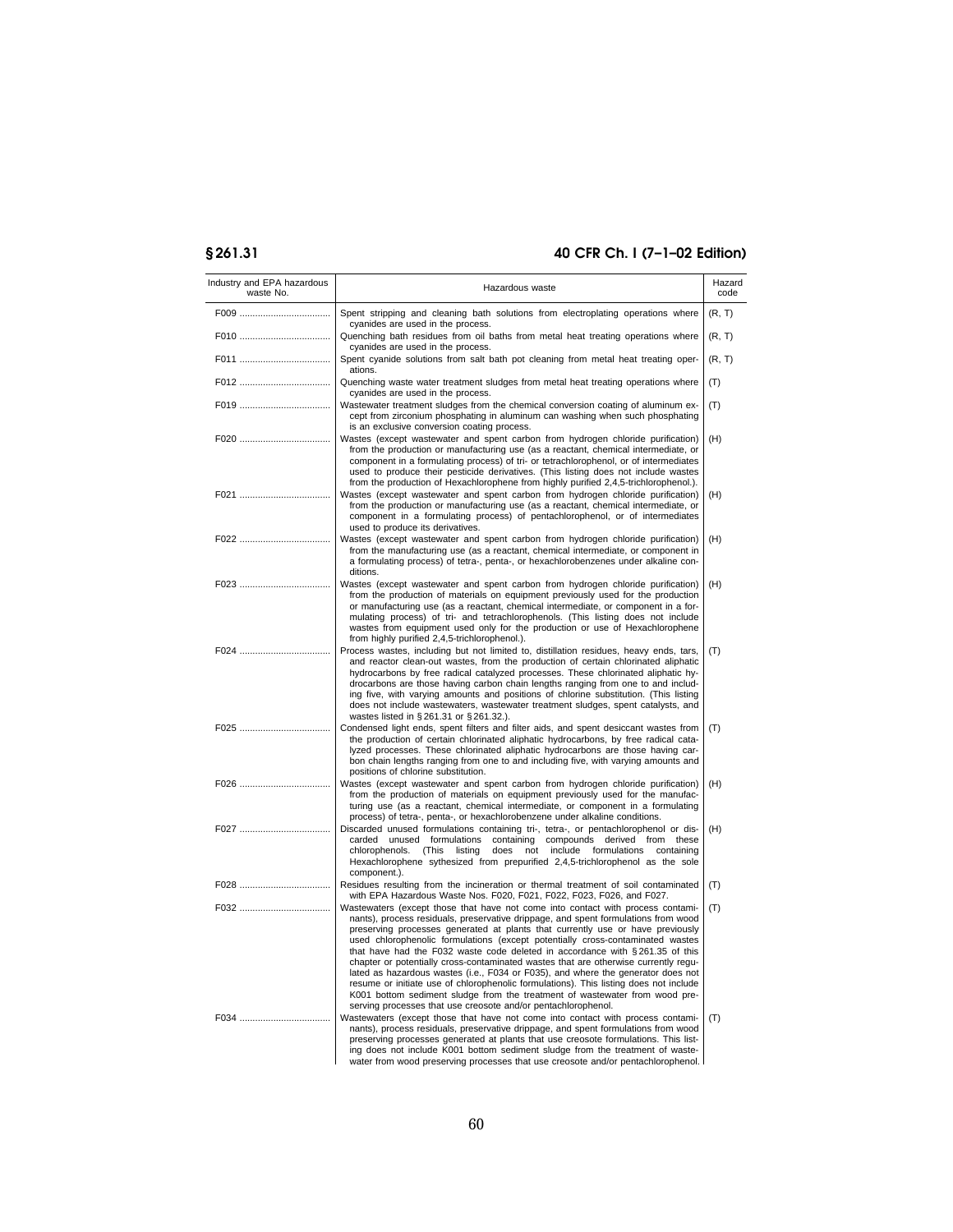| Industry and EPA hazardous<br>waste No. | Hazardous waste                                                                                                                                                                                                                                                                                                                                                                                                                                                                                                                                                                                                                                                                                                                                                                                                                                                                                                                                                                                                                                                                                                                                                                                                   | Hazard<br>code |
|-----------------------------------------|-------------------------------------------------------------------------------------------------------------------------------------------------------------------------------------------------------------------------------------------------------------------------------------------------------------------------------------------------------------------------------------------------------------------------------------------------------------------------------------------------------------------------------------------------------------------------------------------------------------------------------------------------------------------------------------------------------------------------------------------------------------------------------------------------------------------------------------------------------------------------------------------------------------------------------------------------------------------------------------------------------------------------------------------------------------------------------------------------------------------------------------------------------------------------------------------------------------------|----------------|
|                                         | Wastewaters (except those that have not come into contact with process contami-<br>nants), process residuals, preservative drippage, and spent formulations from wood<br>preserving processes generated at plants that use inorganic preservatives con-<br>taining arsenic or chromium. This listing does not include K001 bottom sediment<br>sludge from the treatment of wastewater from wood preserving processes that use<br>creosote and/or pentachlorophenol.                                                                                                                                                                                                                                                                                                                                                                                                                                                                                                                                                                                                                                                                                                                                               | (T)            |
|                                         | Petroleum refinery primary oil/water/solids separation sludge—Any sludge generated<br>from the gravitational separation of oil/water/solids during the storage or treatment<br>of process wastewaters and oil cooling wastewaters from petroleum refineries.<br>Such sludges include, but are not limited to, those generated in oil/water/solids<br>separators; tanks and impoundments; ditches and other conveyances; sumps; and<br>stormwater units receiving dry weather flow. Sludge generated in stormwater units<br>that do not receive dry weather flow, sludges generated from non-contact once-<br>through cooling waters segregated for treatment from other process or oily cooling<br>waters, sludges generated in aggressive biological treatment units as defined in<br>§261.31(b)(2) (including sludges generated in one or more additional units after<br>wastewaters have been treated in aggressive biological treatment units) and K051<br>wastes are not included in this listing. This listing does include residuals generated<br>from processing or recycling oil-bearing hazardous secondary materials excluded<br>under $\S 261.4(a)(12)(i)$ , if those residuals are to be disposed of | (T)            |
|                                         | Petroleum refinery secondary (emulsified) oil/water/solids separation sludge-Any<br>sludge and/or float generated from the physical and/or chemical separation of oil/<br>water/solids in process wastewaters and oily cooling wastewaters from petroleum<br>refineries. Such wastes include, but are not limited to, all sludges and floats gen-<br>erated in: induced air flotation (IAF) units, tanks and impoundments, and all<br>sludges generated in DAF units. Sludges generated in stormwater units that do not<br>receive dry weather flow, sludges generated from non-contact once-through cool-<br>ing waters segregated for treatment from other process or oily cooling waters,<br>sludges and floats generated in aggressive biological treatment units as defined in<br>§261.31(b)(2) (including sludges and floats generated in one or more additional<br>units after wastewaters have been treated in aggressive biological treatment units)<br>and F037, K048, and K051 wastes are not included in this listing.                                                                                                                                                                                | (T)            |
|                                         | Leachate (liquids that have percolated through land disposed wastes) resulting from<br>the disposal of more than one restricted waste classified as hazardous under sub-<br>part D of this part. (Leachate resulting from the disposal of one or more of the fol-<br>lowing EPA Hazardous Wastes and no other Hazardous Wastes retains its EPA<br>Hazardous Waste Number(s): F020, F021, F022, F026, F027, and/or F028.).                                                                                                                                                                                                                                                                                                                                                                                                                                                                                                                                                                                                                                                                                                                                                                                         | (T)            |

(b) Listing Specific Definitions: (1) For the purposes of the F037 and F038 listings, oil/water/solids is defined as oil and/or water and/or solids.(2) (i) For the purposes of the F037 and F038 listings, aggressive biological treatment units are defined as units which employ one of the following four treatment methods: activated sludge; trickling filter; rotating biological contactor for the continuous accelerated biological oxidation of wastewaters; or high-rate aeration. High-rate aeration is a system of surface impoundments or tanks, in which intense mechanical aeration is used to completely mix the wastes, enhance biological activity, and (A) the units employ a minimum of 6 hp per million gallons of treatment volume; and either (B) the hydraulic retention time of the unit is no longer than 5 days; or (C) the hydraulic retention time is no longer than 30 days and the unit does not generate a sludge that is a hazardous waste by the Toxicity Characteristic.

(ii) Generators and treatment, storage and disposal facilities have the burden of proving that their sludges are exempt from listing as F037 and F038 wastes under this definition. Generators and treatment, storage and disposal facilities must maintain, in their operating or other onsite records, documents and data sufficient to prove that: (A) the unit is an aggressive biological treatment unit as defined in this subsection; and (B) the sludges sought to be exempted from the definitions of F037 and/or F038 were actually generated in the aggressive biological treatment unit.

(3) (i) For the purposes of the F037 listing, sludges are considered to be generated at the moment of deposition in the unit, where deposition is defined as at least a temporary cessation of lateral particle movement.

(ii) For the purposes of the F038 listing,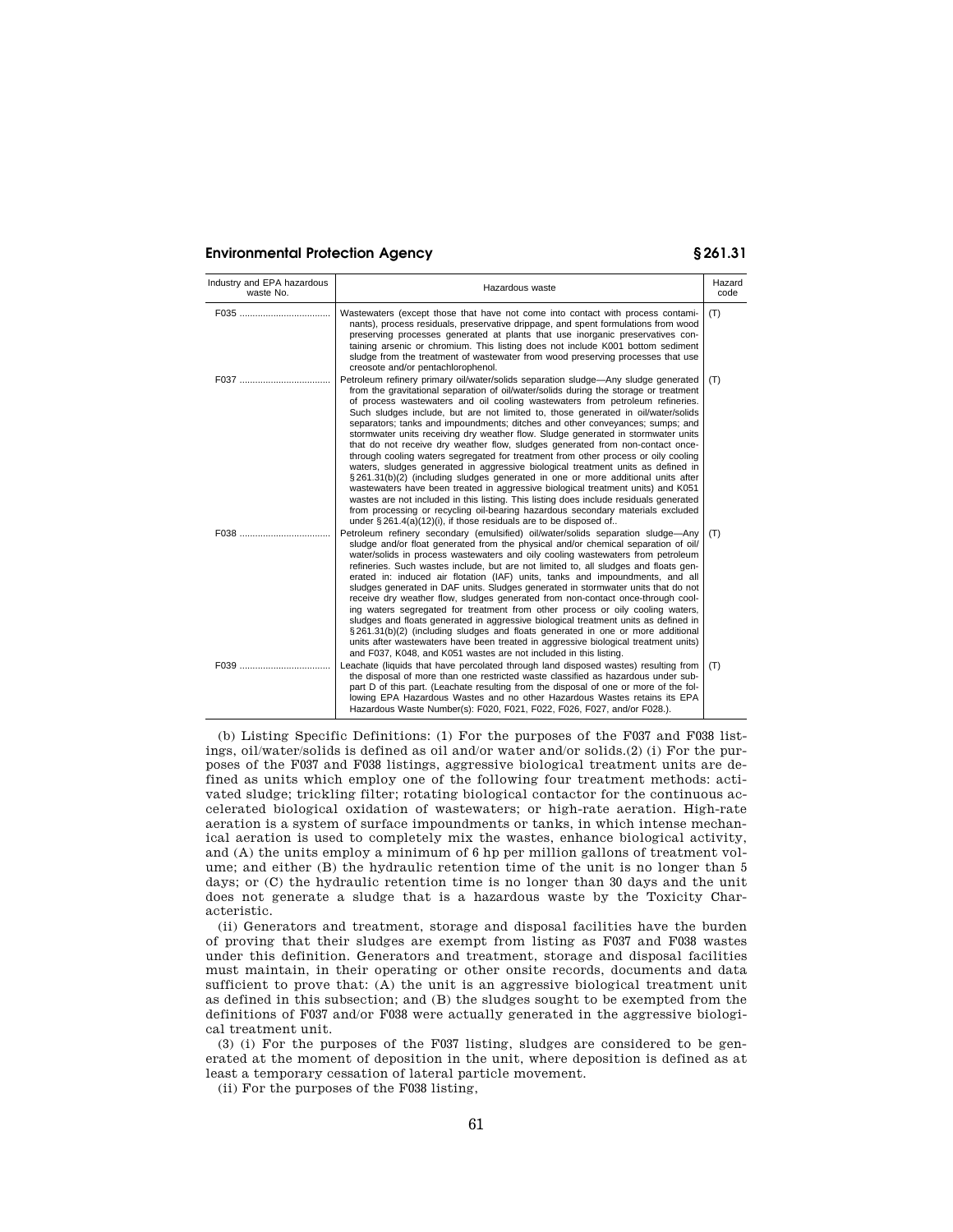# **§ 261.32 40 CFR Ch. I (7–1–02 Edition)**

(A) sludges are considered to be generated at the moment of deposition in the unit, where deposition is defined as at least a temporary cessation of lateral particle movement and

(B) floats are considered to be generated at the moment they are formed in the top of the unit.

# [46 FR 4617, Jan. 16, 1981]

EDITORIAL NOTE: For FEDERAL REGISTER citations affecting § 261.31, see the List of CFR Sections Affected, which appears in the Finding Aids section of the printed volume and on GPO Access.

# **§ 261.32 Hazardous wastes from specific sources.**

The following solid wastes are listed hazardous wastes from specific sources unless they are excluded under §§ 260.20 and 260.22 and listed in appendix IX.

| Wood preservation: K001<br>Bottom sediment sludge from the treatment of wastewaters from wood preserving<br>(T)<br>processes that use creosote and/or pentachlorophenol.<br>Inorganic pigments:<br>Wastewater treatment sludge from the production of chrome yellow and orange pig-<br>(T)<br>ments.<br>Wastewater treatment sludge from the production of molybdate orange pigments<br>(T)<br>(T)<br>Wastewater treatment sludge from the production of chrome green pigments<br>(T)<br>Wastewater treatment sludge from the production of chrome oxide green pigments<br>(T)<br>(anhydrous and hydrated).<br>(T)<br>(T)<br>Organic chemicals:<br>Distillation bottoms from the production of acetaldehyde from ethylene<br>(T)<br>Distillation side cuts from the production of acetaldehyde from ethylene<br>(T)<br>Bottom stream from the wastewater stripper in the production of acrylonitrile<br>(R, T)<br>Bottom stream from the acetonitrile column in the production of acrylonitrile<br>(R, T)<br>Bottoms from the acetonitrile purification column in the production of acrylonitrile<br>(T)<br>K015<br>(T)<br>Heavy ends or distillation residues from the production of carbon tetrachloride<br>(T)<br>Heavy ends (still bottoms) from the purification column in the production of<br>(T)<br>epichlorohydrin.<br>Heavy ends from the fractionation column in ethyl chloride production<br>(T)<br>Heavy ends from the distillation of ethylene dichloride in ethylene dichloride produc-<br>(T)<br>tion.<br>Heavy ends from the distillation of vinyl chloride in vinyl chloride monomer production<br>(T)<br>K021<br>Aqueous spent antimony catalyst waste from fluoromethanes production<br>(T)<br>Distillation bottom tars from the production of phenol/acetone from cumene<br>(T)<br>Distillation light ends from the production of phthalic anhydride from naphthalene<br>(T)<br>Distillation bottoms from the production of phthalic anhydride from naphthalene<br>(T)<br>Distillation bottoms from the production of nitrobenzene by the nitration of benzene<br>(T)<br>K026<br>(T)<br>Centrifuge and distillation residues from toluene diisocyanate production<br>(R, T)<br>Spent catalyst from the hydrochlorinator reactor in the production of 1,1,1-trichloro-<br>(T)<br>ethane.<br>Waste from the product steam stripper in the production of 1,1,1-trichloroethane<br>(T)<br>Column bottoms or heavy ends from the combined production of trichloroethylene<br>(T)<br>and perchloroethylene.<br>(T)<br>Distillation or fractionation column bottoms from the production of chlorobenzenes<br>(T)<br>Distillation light ends from the production of phthalic anhydride from ortho-xylene<br>(T)<br>Distillation bottoms from the production of phthalic anhydride from ortho-xylene<br>(T)<br>K095<br>Distillation bottoms from the production of 1,1,1-trichloroethane<br>(T)<br>Heavy ends from the heavy ends column from the production of 1,1,1-trichloroethane<br>(T)<br>Process residues from aniline extraction from the production of aniline<br>(T)<br>K104<br>Combined wastewater streams generated from nitrobenzene/aniline production<br>(T)<br>Separated aqueous stream from the reactor product washing step in the production<br>(T)<br>of chlorobenzenes.<br>Column bottoms from product separation from the production of 1,1-dimethyl-hydra-<br>(C,T)<br>zine (UDMH) from carboxylic acid hydrazines.<br>K108<br>Condensed column overheads from product separation and condensed reactor vent<br>(I, T)<br>gases from the production of 1,1-dimethylhydrazine (UDMH) from carboxylic acid<br>hydrazides. | Industry and EPA hazardous<br>waste No. | Hazardous waste                                                               | Hazard<br>code |
|------------------------------------------------------------------------------------------------------------------------------------------------------------------------------------------------------------------------------------------------------------------------------------------------------------------------------------------------------------------------------------------------------------------------------------------------------------------------------------------------------------------------------------------------------------------------------------------------------------------------------------------------------------------------------------------------------------------------------------------------------------------------------------------------------------------------------------------------------------------------------------------------------------------------------------------------------------------------------------------------------------------------------------------------------------------------------------------------------------------------------------------------------------------------------------------------------------------------------------------------------------------------------------------------------------------------------------------------------------------------------------------------------------------------------------------------------------------------------------------------------------------------------------------------------------------------------------------------------------------------------------------------------------------------------------------------------------------------------------------------------------------------------------------------------------------------------------------------------------------------------------------------------------------------------------------------------------------------------------------------------------------------------------------------------------------------------------------------------------------------------------------------------------------------------------------------------------------------------------------------------------------------------------------------------------------------------------------------------------------------------------------------------------------------------------------------------------------------------------------------------------------------------------------------------------------------------------------------------------------------------------------------------------------------------------------------------------------------------------------------------------------------------------------------------------------------------------------------------------------------------------------------------------------------------------------------------------------------------------------------------------------------------------------------------------------------------------------------------------------------------------------------------------------------------------------------------------------------------------------------------------------------------------------------------------------------------------------------------------------------------------------------------------------------------------------------------------------------------------------------------------------------------------------------------------------------------------------------------------------------------------------------------------|-----------------------------------------|-------------------------------------------------------------------------------|----------------|
|                                                                                                                                                                                                                                                                                                                                                                                                                                                                                                                                                                                                                                                                                                                                                                                                                                                                                                                                                                                                                                                                                                                                                                                                                                                                                                                                                                                                                                                                                                                                                                                                                                                                                                                                                                                                                                                                                                                                                                                                                                                                                                                                                                                                                                                                                                                                                                                                                                                                                                                                                                                                                                                                                                                                                                                                                                                                                                                                                                                                                                                                                                                                                                                                                                                                                                                                                                                                                                                                                                                                                                                                                                                            |                                         |                                                                               |                |
|                                                                                                                                                                                                                                                                                                                                                                                                                                                                                                                                                                                                                                                                                                                                                                                                                                                                                                                                                                                                                                                                                                                                                                                                                                                                                                                                                                                                                                                                                                                                                                                                                                                                                                                                                                                                                                                                                                                                                                                                                                                                                                                                                                                                                                                                                                                                                                                                                                                                                                                                                                                                                                                                                                                                                                                                                                                                                                                                                                                                                                                                                                                                                                                                                                                                                                                                                                                                                                                                                                                                                                                                                                                            |                                         |                                                                               |                |
|                                                                                                                                                                                                                                                                                                                                                                                                                                                                                                                                                                                                                                                                                                                                                                                                                                                                                                                                                                                                                                                                                                                                                                                                                                                                                                                                                                                                                                                                                                                                                                                                                                                                                                                                                                                                                                                                                                                                                                                                                                                                                                                                                                                                                                                                                                                                                                                                                                                                                                                                                                                                                                                                                                                                                                                                                                                                                                                                                                                                                                                                                                                                                                                                                                                                                                                                                                                                                                                                                                                                                                                                                                                            |                                         |                                                                               |                |
|                                                                                                                                                                                                                                                                                                                                                                                                                                                                                                                                                                                                                                                                                                                                                                                                                                                                                                                                                                                                                                                                                                                                                                                                                                                                                                                                                                                                                                                                                                                                                                                                                                                                                                                                                                                                                                                                                                                                                                                                                                                                                                                                                                                                                                                                                                                                                                                                                                                                                                                                                                                                                                                                                                                                                                                                                                                                                                                                                                                                                                                                                                                                                                                                                                                                                                                                                                                                                                                                                                                                                                                                                                                            |                                         |                                                                               |                |
|                                                                                                                                                                                                                                                                                                                                                                                                                                                                                                                                                                                                                                                                                                                                                                                                                                                                                                                                                                                                                                                                                                                                                                                                                                                                                                                                                                                                                                                                                                                                                                                                                                                                                                                                                                                                                                                                                                                                                                                                                                                                                                                                                                                                                                                                                                                                                                                                                                                                                                                                                                                                                                                                                                                                                                                                                                                                                                                                                                                                                                                                                                                                                                                                                                                                                                                                                                                                                                                                                                                                                                                                                                                            |                                         |                                                                               |                |
|                                                                                                                                                                                                                                                                                                                                                                                                                                                                                                                                                                                                                                                                                                                                                                                                                                                                                                                                                                                                                                                                                                                                                                                                                                                                                                                                                                                                                                                                                                                                                                                                                                                                                                                                                                                                                                                                                                                                                                                                                                                                                                                                                                                                                                                                                                                                                                                                                                                                                                                                                                                                                                                                                                                                                                                                                                                                                                                                                                                                                                                                                                                                                                                                                                                                                                                                                                                                                                                                                                                                                                                                                                                            |                                         |                                                                               |                |
|                                                                                                                                                                                                                                                                                                                                                                                                                                                                                                                                                                                                                                                                                                                                                                                                                                                                                                                                                                                                                                                                                                                                                                                                                                                                                                                                                                                                                                                                                                                                                                                                                                                                                                                                                                                                                                                                                                                                                                                                                                                                                                                                                                                                                                                                                                                                                                                                                                                                                                                                                                                                                                                                                                                                                                                                                                                                                                                                                                                                                                                                                                                                                                                                                                                                                                                                                                                                                                                                                                                                                                                                                                                            |                                         |                                                                               |                |
|                                                                                                                                                                                                                                                                                                                                                                                                                                                                                                                                                                                                                                                                                                                                                                                                                                                                                                                                                                                                                                                                                                                                                                                                                                                                                                                                                                                                                                                                                                                                                                                                                                                                                                                                                                                                                                                                                                                                                                                                                                                                                                                                                                                                                                                                                                                                                                                                                                                                                                                                                                                                                                                                                                                                                                                                                                                                                                                                                                                                                                                                                                                                                                                                                                                                                                                                                                                                                                                                                                                                                                                                                                                            |                                         |                                                                               |                |
|                                                                                                                                                                                                                                                                                                                                                                                                                                                                                                                                                                                                                                                                                                                                                                                                                                                                                                                                                                                                                                                                                                                                                                                                                                                                                                                                                                                                                                                                                                                                                                                                                                                                                                                                                                                                                                                                                                                                                                                                                                                                                                                                                                                                                                                                                                                                                                                                                                                                                                                                                                                                                                                                                                                                                                                                                                                                                                                                                                                                                                                                                                                                                                                                                                                                                                                                                                                                                                                                                                                                                                                                                                                            |                                         |                                                                               |                |
|                                                                                                                                                                                                                                                                                                                                                                                                                                                                                                                                                                                                                                                                                                                                                                                                                                                                                                                                                                                                                                                                                                                                                                                                                                                                                                                                                                                                                                                                                                                                                                                                                                                                                                                                                                                                                                                                                                                                                                                                                                                                                                                                                                                                                                                                                                                                                                                                                                                                                                                                                                                                                                                                                                                                                                                                                                                                                                                                                                                                                                                                                                                                                                                                                                                                                                                                                                                                                                                                                                                                                                                                                                                            |                                         |                                                                               |                |
|                                                                                                                                                                                                                                                                                                                                                                                                                                                                                                                                                                                                                                                                                                                                                                                                                                                                                                                                                                                                                                                                                                                                                                                                                                                                                                                                                                                                                                                                                                                                                                                                                                                                                                                                                                                                                                                                                                                                                                                                                                                                                                                                                                                                                                                                                                                                                                                                                                                                                                                                                                                                                                                                                                                                                                                                                                                                                                                                                                                                                                                                                                                                                                                                                                                                                                                                                                                                                                                                                                                                                                                                                                                            |                                         |                                                                               |                |
|                                                                                                                                                                                                                                                                                                                                                                                                                                                                                                                                                                                                                                                                                                                                                                                                                                                                                                                                                                                                                                                                                                                                                                                                                                                                                                                                                                                                                                                                                                                                                                                                                                                                                                                                                                                                                                                                                                                                                                                                                                                                                                                                                                                                                                                                                                                                                                                                                                                                                                                                                                                                                                                                                                                                                                                                                                                                                                                                                                                                                                                                                                                                                                                                                                                                                                                                                                                                                                                                                                                                                                                                                                                            |                                         |                                                                               |                |
|                                                                                                                                                                                                                                                                                                                                                                                                                                                                                                                                                                                                                                                                                                                                                                                                                                                                                                                                                                                                                                                                                                                                                                                                                                                                                                                                                                                                                                                                                                                                                                                                                                                                                                                                                                                                                                                                                                                                                                                                                                                                                                                                                                                                                                                                                                                                                                                                                                                                                                                                                                                                                                                                                                                                                                                                                                                                                                                                                                                                                                                                                                                                                                                                                                                                                                                                                                                                                                                                                                                                                                                                                                                            |                                         |                                                                               |                |
|                                                                                                                                                                                                                                                                                                                                                                                                                                                                                                                                                                                                                                                                                                                                                                                                                                                                                                                                                                                                                                                                                                                                                                                                                                                                                                                                                                                                                                                                                                                                                                                                                                                                                                                                                                                                                                                                                                                                                                                                                                                                                                                                                                                                                                                                                                                                                                                                                                                                                                                                                                                                                                                                                                                                                                                                                                                                                                                                                                                                                                                                                                                                                                                                                                                                                                                                                                                                                                                                                                                                                                                                                                                            |                                         |                                                                               |                |
|                                                                                                                                                                                                                                                                                                                                                                                                                                                                                                                                                                                                                                                                                                                                                                                                                                                                                                                                                                                                                                                                                                                                                                                                                                                                                                                                                                                                                                                                                                                                                                                                                                                                                                                                                                                                                                                                                                                                                                                                                                                                                                                                                                                                                                                                                                                                                                                                                                                                                                                                                                                                                                                                                                                                                                                                                                                                                                                                                                                                                                                                                                                                                                                                                                                                                                                                                                                                                                                                                                                                                                                                                                                            |                                         |                                                                               |                |
|                                                                                                                                                                                                                                                                                                                                                                                                                                                                                                                                                                                                                                                                                                                                                                                                                                                                                                                                                                                                                                                                                                                                                                                                                                                                                                                                                                                                                                                                                                                                                                                                                                                                                                                                                                                                                                                                                                                                                                                                                                                                                                                                                                                                                                                                                                                                                                                                                                                                                                                                                                                                                                                                                                                                                                                                                                                                                                                                                                                                                                                                                                                                                                                                                                                                                                                                                                                                                                                                                                                                                                                                                                                            |                                         |                                                                               |                |
|                                                                                                                                                                                                                                                                                                                                                                                                                                                                                                                                                                                                                                                                                                                                                                                                                                                                                                                                                                                                                                                                                                                                                                                                                                                                                                                                                                                                                                                                                                                                                                                                                                                                                                                                                                                                                                                                                                                                                                                                                                                                                                                                                                                                                                                                                                                                                                                                                                                                                                                                                                                                                                                                                                                                                                                                                                                                                                                                                                                                                                                                                                                                                                                                                                                                                                                                                                                                                                                                                                                                                                                                                                                            |                                         |                                                                               |                |
|                                                                                                                                                                                                                                                                                                                                                                                                                                                                                                                                                                                                                                                                                                                                                                                                                                                                                                                                                                                                                                                                                                                                                                                                                                                                                                                                                                                                                                                                                                                                                                                                                                                                                                                                                                                                                                                                                                                                                                                                                                                                                                                                                                                                                                                                                                                                                                                                                                                                                                                                                                                                                                                                                                                                                                                                                                                                                                                                                                                                                                                                                                                                                                                                                                                                                                                                                                                                                                                                                                                                                                                                                                                            |                                         |                                                                               |                |
|                                                                                                                                                                                                                                                                                                                                                                                                                                                                                                                                                                                                                                                                                                                                                                                                                                                                                                                                                                                                                                                                                                                                                                                                                                                                                                                                                                                                                                                                                                                                                                                                                                                                                                                                                                                                                                                                                                                                                                                                                                                                                                                                                                                                                                                                                                                                                                                                                                                                                                                                                                                                                                                                                                                                                                                                                                                                                                                                                                                                                                                                                                                                                                                                                                                                                                                                                                                                                                                                                                                                                                                                                                                            |                                         |                                                                               |                |
|                                                                                                                                                                                                                                                                                                                                                                                                                                                                                                                                                                                                                                                                                                                                                                                                                                                                                                                                                                                                                                                                                                                                                                                                                                                                                                                                                                                                                                                                                                                                                                                                                                                                                                                                                                                                                                                                                                                                                                                                                                                                                                                                                                                                                                                                                                                                                                                                                                                                                                                                                                                                                                                                                                                                                                                                                                                                                                                                                                                                                                                                                                                                                                                                                                                                                                                                                                                                                                                                                                                                                                                                                                                            |                                         |                                                                               |                |
|                                                                                                                                                                                                                                                                                                                                                                                                                                                                                                                                                                                                                                                                                                                                                                                                                                                                                                                                                                                                                                                                                                                                                                                                                                                                                                                                                                                                                                                                                                                                                                                                                                                                                                                                                                                                                                                                                                                                                                                                                                                                                                                                                                                                                                                                                                                                                                                                                                                                                                                                                                                                                                                                                                                                                                                                                                                                                                                                                                                                                                                                                                                                                                                                                                                                                                                                                                                                                                                                                                                                                                                                                                                            |                                         |                                                                               |                |
|                                                                                                                                                                                                                                                                                                                                                                                                                                                                                                                                                                                                                                                                                                                                                                                                                                                                                                                                                                                                                                                                                                                                                                                                                                                                                                                                                                                                                                                                                                                                                                                                                                                                                                                                                                                                                                                                                                                                                                                                                                                                                                                                                                                                                                                                                                                                                                                                                                                                                                                                                                                                                                                                                                                                                                                                                                                                                                                                                                                                                                                                                                                                                                                                                                                                                                                                                                                                                                                                                                                                                                                                                                                            |                                         |                                                                               |                |
|                                                                                                                                                                                                                                                                                                                                                                                                                                                                                                                                                                                                                                                                                                                                                                                                                                                                                                                                                                                                                                                                                                                                                                                                                                                                                                                                                                                                                                                                                                                                                                                                                                                                                                                                                                                                                                                                                                                                                                                                                                                                                                                                                                                                                                                                                                                                                                                                                                                                                                                                                                                                                                                                                                                                                                                                                                                                                                                                                                                                                                                                                                                                                                                                                                                                                                                                                                                                                                                                                                                                                                                                                                                            |                                         |                                                                               |                |
|                                                                                                                                                                                                                                                                                                                                                                                                                                                                                                                                                                                                                                                                                                                                                                                                                                                                                                                                                                                                                                                                                                                                                                                                                                                                                                                                                                                                                                                                                                                                                                                                                                                                                                                                                                                                                                                                                                                                                                                                                                                                                                                                                                                                                                                                                                                                                                                                                                                                                                                                                                                                                                                                                                                                                                                                                                                                                                                                                                                                                                                                                                                                                                                                                                                                                                                                                                                                                                                                                                                                                                                                                                                            |                                         |                                                                               |                |
|                                                                                                                                                                                                                                                                                                                                                                                                                                                                                                                                                                                                                                                                                                                                                                                                                                                                                                                                                                                                                                                                                                                                                                                                                                                                                                                                                                                                                                                                                                                                                                                                                                                                                                                                                                                                                                                                                                                                                                                                                                                                                                                                                                                                                                                                                                                                                                                                                                                                                                                                                                                                                                                                                                                                                                                                                                                                                                                                                                                                                                                                                                                                                                                                                                                                                                                                                                                                                                                                                                                                                                                                                                                            |                                         |                                                                               |                |
|                                                                                                                                                                                                                                                                                                                                                                                                                                                                                                                                                                                                                                                                                                                                                                                                                                                                                                                                                                                                                                                                                                                                                                                                                                                                                                                                                                                                                                                                                                                                                                                                                                                                                                                                                                                                                                                                                                                                                                                                                                                                                                                                                                                                                                                                                                                                                                                                                                                                                                                                                                                                                                                                                                                                                                                                                                                                                                                                                                                                                                                                                                                                                                                                                                                                                                                                                                                                                                                                                                                                                                                                                                                            |                                         |                                                                               |                |
|                                                                                                                                                                                                                                                                                                                                                                                                                                                                                                                                                                                                                                                                                                                                                                                                                                                                                                                                                                                                                                                                                                                                                                                                                                                                                                                                                                                                                                                                                                                                                                                                                                                                                                                                                                                                                                                                                                                                                                                                                                                                                                                                                                                                                                                                                                                                                                                                                                                                                                                                                                                                                                                                                                                                                                                                                                                                                                                                                                                                                                                                                                                                                                                                                                                                                                                                                                                                                                                                                                                                                                                                                                                            |                                         |                                                                               |                |
|                                                                                                                                                                                                                                                                                                                                                                                                                                                                                                                                                                                                                                                                                                                                                                                                                                                                                                                                                                                                                                                                                                                                                                                                                                                                                                                                                                                                                                                                                                                                                                                                                                                                                                                                                                                                                                                                                                                                                                                                                                                                                                                                                                                                                                                                                                                                                                                                                                                                                                                                                                                                                                                                                                                                                                                                                                                                                                                                                                                                                                                                                                                                                                                                                                                                                                                                                                                                                                                                                                                                                                                                                                                            |                                         |                                                                               |                |
|                                                                                                                                                                                                                                                                                                                                                                                                                                                                                                                                                                                                                                                                                                                                                                                                                                                                                                                                                                                                                                                                                                                                                                                                                                                                                                                                                                                                                                                                                                                                                                                                                                                                                                                                                                                                                                                                                                                                                                                                                                                                                                                                                                                                                                                                                                                                                                                                                                                                                                                                                                                                                                                                                                                                                                                                                                                                                                                                                                                                                                                                                                                                                                                                                                                                                                                                                                                                                                                                                                                                                                                                                                                            |                                         |                                                                               |                |
|                                                                                                                                                                                                                                                                                                                                                                                                                                                                                                                                                                                                                                                                                                                                                                                                                                                                                                                                                                                                                                                                                                                                                                                                                                                                                                                                                                                                                                                                                                                                                                                                                                                                                                                                                                                                                                                                                                                                                                                                                                                                                                                                                                                                                                                                                                                                                                                                                                                                                                                                                                                                                                                                                                                                                                                                                                                                                                                                                                                                                                                                                                                                                                                                                                                                                                                                                                                                                                                                                                                                                                                                                                                            |                                         |                                                                               |                |
|                                                                                                                                                                                                                                                                                                                                                                                                                                                                                                                                                                                                                                                                                                                                                                                                                                                                                                                                                                                                                                                                                                                                                                                                                                                                                                                                                                                                                                                                                                                                                                                                                                                                                                                                                                                                                                                                                                                                                                                                                                                                                                                                                                                                                                                                                                                                                                                                                                                                                                                                                                                                                                                                                                                                                                                                                                                                                                                                                                                                                                                                                                                                                                                                                                                                                                                                                                                                                                                                                                                                                                                                                                                            |                                         |                                                                               |                |
|                                                                                                                                                                                                                                                                                                                                                                                                                                                                                                                                                                                                                                                                                                                                                                                                                                                                                                                                                                                                                                                                                                                                                                                                                                                                                                                                                                                                                                                                                                                                                                                                                                                                                                                                                                                                                                                                                                                                                                                                                                                                                                                                                                                                                                                                                                                                                                                                                                                                                                                                                                                                                                                                                                                                                                                                                                                                                                                                                                                                                                                                                                                                                                                                                                                                                                                                                                                                                                                                                                                                                                                                                                                            |                                         |                                                                               |                |
|                                                                                                                                                                                                                                                                                                                                                                                                                                                                                                                                                                                                                                                                                                                                                                                                                                                                                                                                                                                                                                                                                                                                                                                                                                                                                                                                                                                                                                                                                                                                                                                                                                                                                                                                                                                                                                                                                                                                                                                                                                                                                                                                                                                                                                                                                                                                                                                                                                                                                                                                                                                                                                                                                                                                                                                                                                                                                                                                                                                                                                                                                                                                                                                                                                                                                                                                                                                                                                                                                                                                                                                                                                                            |                                         |                                                                               |                |
|                                                                                                                                                                                                                                                                                                                                                                                                                                                                                                                                                                                                                                                                                                                                                                                                                                                                                                                                                                                                                                                                                                                                                                                                                                                                                                                                                                                                                                                                                                                                                                                                                                                                                                                                                                                                                                                                                                                                                                                                                                                                                                                                                                                                                                                                                                                                                                                                                                                                                                                                                                                                                                                                                                                                                                                                                                                                                                                                                                                                                                                                                                                                                                                                                                                                                                                                                                                                                                                                                                                                                                                                                                                            |                                         |                                                                               |                |
|                                                                                                                                                                                                                                                                                                                                                                                                                                                                                                                                                                                                                                                                                                                                                                                                                                                                                                                                                                                                                                                                                                                                                                                                                                                                                                                                                                                                                                                                                                                                                                                                                                                                                                                                                                                                                                                                                                                                                                                                                                                                                                                                                                                                                                                                                                                                                                                                                                                                                                                                                                                                                                                                                                                                                                                                                                                                                                                                                                                                                                                                                                                                                                                                                                                                                                                                                                                                                                                                                                                                                                                                                                                            |                                         |                                                                               |                |
|                                                                                                                                                                                                                                                                                                                                                                                                                                                                                                                                                                                                                                                                                                                                                                                                                                                                                                                                                                                                                                                                                                                                                                                                                                                                                                                                                                                                                                                                                                                                                                                                                                                                                                                                                                                                                                                                                                                                                                                                                                                                                                                                                                                                                                                                                                                                                                                                                                                                                                                                                                                                                                                                                                                                                                                                                                                                                                                                                                                                                                                                                                                                                                                                                                                                                                                                                                                                                                                                                                                                                                                                                                                            |                                         |                                                                               |                |
|                                                                                                                                                                                                                                                                                                                                                                                                                                                                                                                                                                                                                                                                                                                                                                                                                                                                                                                                                                                                                                                                                                                                                                                                                                                                                                                                                                                                                                                                                                                                                                                                                                                                                                                                                                                                                                                                                                                                                                                                                                                                                                                                                                                                                                                                                                                                                                                                                                                                                                                                                                                                                                                                                                                                                                                                                                                                                                                                                                                                                                                                                                                                                                                                                                                                                                                                                                                                                                                                                                                                                                                                                                                            |                                         |                                                                               |                |
|                                                                                                                                                                                                                                                                                                                                                                                                                                                                                                                                                                                                                                                                                                                                                                                                                                                                                                                                                                                                                                                                                                                                                                                                                                                                                                                                                                                                                                                                                                                                                                                                                                                                                                                                                                                                                                                                                                                                                                                                                                                                                                                                                                                                                                                                                                                                                                                                                                                                                                                                                                                                                                                                                                                                                                                                                                                                                                                                                                                                                                                                                                                                                                                                                                                                                                                                                                                                                                                                                                                                                                                                                                                            |                                         |                                                                               |                |
|                                                                                                                                                                                                                                                                                                                                                                                                                                                                                                                                                                                                                                                                                                                                                                                                                                                                                                                                                                                                                                                                                                                                                                                                                                                                                                                                                                                                                                                                                                                                                                                                                                                                                                                                                                                                                                                                                                                                                                                                                                                                                                                                                                                                                                                                                                                                                                                                                                                                                                                                                                                                                                                                                                                                                                                                                                                                                                                                                                                                                                                                                                                                                                                                                                                                                                                                                                                                                                                                                                                                                                                                                                                            |                                         |                                                                               |                |
|                                                                                                                                                                                                                                                                                                                                                                                                                                                                                                                                                                                                                                                                                                                                                                                                                                                                                                                                                                                                                                                                                                                                                                                                                                                                                                                                                                                                                                                                                                                                                                                                                                                                                                                                                                                                                                                                                                                                                                                                                                                                                                                                                                                                                                                                                                                                                                                                                                                                                                                                                                                                                                                                                                                                                                                                                                                                                                                                                                                                                                                                                                                                                                                                                                                                                                                                                                                                                                                                                                                                                                                                                                                            |                                         |                                                                               |                |
|                                                                                                                                                                                                                                                                                                                                                                                                                                                                                                                                                                                                                                                                                                                                                                                                                                                                                                                                                                                                                                                                                                                                                                                                                                                                                                                                                                                                                                                                                                                                                                                                                                                                                                                                                                                                                                                                                                                                                                                                                                                                                                                                                                                                                                                                                                                                                                                                                                                                                                                                                                                                                                                                                                                                                                                                                                                                                                                                                                                                                                                                                                                                                                                                                                                                                                                                                                                                                                                                                                                                                                                                                                                            |                                         |                                                                               |                |
|                                                                                                                                                                                                                                                                                                                                                                                                                                                                                                                                                                                                                                                                                                                                                                                                                                                                                                                                                                                                                                                                                                                                                                                                                                                                                                                                                                                                                                                                                                                                                                                                                                                                                                                                                                                                                                                                                                                                                                                                                                                                                                                                                                                                                                                                                                                                                                                                                                                                                                                                                                                                                                                                                                                                                                                                                                                                                                                                                                                                                                                                                                                                                                                                                                                                                                                                                                                                                                                                                                                                                                                                                                                            |                                         |                                                                               |                |
|                                                                                                                                                                                                                                                                                                                                                                                                                                                                                                                                                                                                                                                                                                                                                                                                                                                                                                                                                                                                                                                                                                                                                                                                                                                                                                                                                                                                                                                                                                                                                                                                                                                                                                                                                                                                                                                                                                                                                                                                                                                                                                                                                                                                                                                                                                                                                                                                                                                                                                                                                                                                                                                                                                                                                                                                                                                                                                                                                                                                                                                                                                                                                                                                                                                                                                                                                                                                                                                                                                                                                                                                                                                            |                                         |                                                                               |                |
|                                                                                                                                                                                                                                                                                                                                                                                                                                                                                                                                                                                                                                                                                                                                                                                                                                                                                                                                                                                                                                                                                                                                                                                                                                                                                                                                                                                                                                                                                                                                                                                                                                                                                                                                                                                                                                                                                                                                                                                                                                                                                                                                                                                                                                                                                                                                                                                                                                                                                                                                                                                                                                                                                                                                                                                                                                                                                                                                                                                                                                                                                                                                                                                                                                                                                                                                                                                                                                                                                                                                                                                                                                                            |                                         |                                                                               |                |
|                                                                                                                                                                                                                                                                                                                                                                                                                                                                                                                                                                                                                                                                                                                                                                                                                                                                                                                                                                                                                                                                                                                                                                                                                                                                                                                                                                                                                                                                                                                                                                                                                                                                                                                                                                                                                                                                                                                                                                                                                                                                                                                                                                                                                                                                                                                                                                                                                                                                                                                                                                                                                                                                                                                                                                                                                                                                                                                                                                                                                                                                                                                                                                                                                                                                                                                                                                                                                                                                                                                                                                                                                                                            |                                         |                                                                               |                |
|                                                                                                                                                                                                                                                                                                                                                                                                                                                                                                                                                                                                                                                                                                                                                                                                                                                                                                                                                                                                                                                                                                                                                                                                                                                                                                                                                                                                                                                                                                                                                                                                                                                                                                                                                                                                                                                                                                                                                                                                                                                                                                                                                                                                                                                                                                                                                                                                                                                                                                                                                                                                                                                                                                                                                                                                                                                                                                                                                                                                                                                                                                                                                                                                                                                                                                                                                                                                                                                                                                                                                                                                                                                            |                                         |                                                                               |                |
| dimethylhydrazine (UDMH) from carboxylic acid hydrazides.                                                                                                                                                                                                                                                                                                                                                                                                                                                                                                                                                                                                                                                                                                                                                                                                                                                                                                                                                                                                                                                                                                                                                                                                                                                                                                                                                                                                                                                                                                                                                                                                                                                                                                                                                                                                                                                                                                                                                                                                                                                                                                                                                                                                                                                                                                                                                                                                                                                                                                                                                                                                                                                                                                                                                                                                                                                                                                                                                                                                                                                                                                                                                                                                                                                                                                                                                                                                                                                                                                                                                                                                  |                                         | Spent filter cartridges from product purification from the production of 1,1- | (T)            |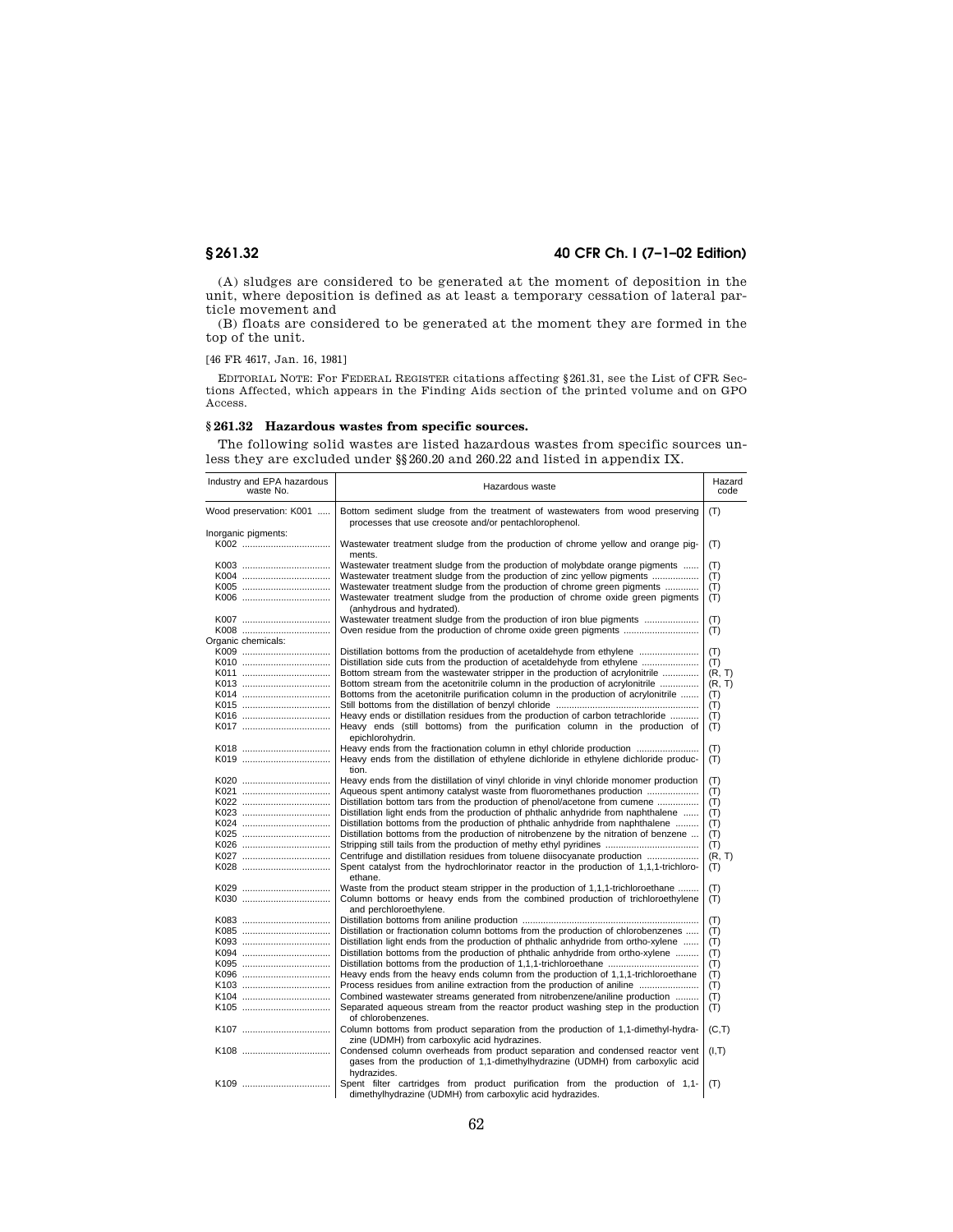| Industry and EPA hazardous<br>waste No. | Hazardous waste                                                                                                                                                                  | Hazard<br>code |
|-----------------------------------------|----------------------------------------------------------------------------------------------------------------------------------------------------------------------------------|----------------|
|                                         | Condensed column overheads from intermediate separation from the production of                                                                                                   | (T)            |
|                                         | 1,1-dimethylhydrazine (UDMH) from carboxylic acid hydrazides.                                                                                                                    |                |
|                                         | Product washwaters from the production of dinitrotoluene via nitration of toluene<br>Reaction by-product water from the drying column in the production of                       | (C,T)          |
|                                         | toluenediamine via hydrogenation of dinitrotoluene.                                                                                                                              | (T)            |
|                                         | Condensed liquid light ends from the purification of toluenediamine in the production                                                                                            | (T)            |
|                                         | of toluenediamine via hydrogenation of dinitrotoluene.                                                                                                                           |                |
|                                         | Vicinals from the purification of toluenediamine in the production of toluenediamine                                                                                             | (T)            |
|                                         | via hydrogenation of dinitrotoluene.                                                                                                                                             |                |
|                                         | Heavy ends from the purification of toluenediamine in the production of<br>toluenediamine via hydrogenation of dinitrotoluene.                                                   | (T)            |
|                                         | Organic condensate from the solvent recovery column in the production of toluene                                                                                                 | (T)            |
|                                         | diisocyanate via phosgenation of toluenediamine.                                                                                                                                 |                |
|                                         | Wastewater from the reactor vent gas scrubber in the production of ethylene                                                                                                      | (T)            |
|                                         | dibromide via bromination of ethene.<br>Spent adsorbent solids from purification of ethylene dibromide in the production of                                                      | (T)            |
|                                         | ethylene dibromide via bromination of ethene.                                                                                                                                    |                |
|                                         | Still bottoms from the purification of ethylene dibromide in the production of ethylene                                                                                          | (T)            |
|                                         | dibromide via bromination of ethene.                                                                                                                                             |                |
|                                         | Distillation bottoms from the production of alpha- (or methyl-) chlorinated toluenes,<br>ring-chlorinated toluenes, benzoyl chlorides, and compounds with mixtures of these      | (T)            |
|                                         | functional groups, (This waste does not include still bottoms from the distillation of                                                                                           |                |
|                                         | benzyl chloride.).                                                                                                                                                               |                |
|                                         | Organic residuals, excluding spent carbon adsorbent, from the spent chlorine gas<br>and hydrochloric acid recovery processes associated with the production of alpha-            | (T)            |
|                                         | (or methyl-) chlorinated toluenes, ring-chlorinated toluenes, benzoyl chlorides, and                                                                                             |                |
|                                         | compounds with mixtures of these functional groups.                                                                                                                              |                |
|                                         | Wastewater treatment sludges, excluding neutralization and biological sludges, gen-                                                                                              | (T)            |
|                                         | erated during the treatment of wastewaters from the production of alpha- (or meth-<br>yl-) chlorinated toluenes, ring-chlorinated toluenes, benzoyl chlorides, and com-          |                |
|                                         | pounds with mixtures of these functional groups.                                                                                                                                 |                |
| K156                                    | Organic waste (including heavy ends, still bottoms, light ends, spent solvents, fil-                                                                                             | (T)            |
|                                         | trates, and decantates) from the production of carbamates and carbamoyl oximes.                                                                                                  |                |
|                                         | (This listing does not apply to wastes generated from the manufacture of 3-iodo-2-<br>propynyl n-butylcarbamate.).                                                               |                |
|                                         | Wastewaters (including scrubber waters, condenser waters, washwaters, and separa-                                                                                                | (T)            |
|                                         | tion waters) from the production of carbamates and carbamoyl oximes. (This listing                                                                                               |                |
|                                         | does not apply to wastes generated from the manufacture of 3-iodo-2-propynyl n-                                                                                                  |                |
|                                         | butylcarbamate.).                                                                                                                                                                |                |
|                                         | Bag house dusts and filter/separation solids from the production of carbamates and<br>carbamoyl oximes. (This listing does not apply to wastes generated from the man-           | (T)            |
|                                         | ufacture of 3-iodo-2-propynyl n-butylcarbamate.).                                                                                                                                |                |
|                                         |                                                                                                                                                                                  | (T)            |
|                                         | Purification solids (including filtration, evaporation, and centrifugation solids), bag                                                                                          | (R,T)          |
|                                         | house dust and floor sweepings from the production of dithiocarbamate acids and<br>their salts. (This listing does not include K125 or K126.).                                   |                |
|                                         | Wastewater treatment sludges from the production of ethylene dichloride or vinyl                                                                                                 | (T)            |
|                                         | chloride monomer (including sludges that result from commingled ethylene dichlo-                                                                                                 |                |
|                                         | ride or vinyl chloride monomer wastewater and other wastewater), unless the                                                                                                      |                |
|                                         | sludges meet the following conditions: (i) they are disposed of in a subtitle C or                                                                                               |                |
|                                         | non-hazardous landfill licensed or permitted by the state or federal government; (ii)<br>they are not otherwise placed on the land prior to final disposal; and (iii) the gener- |                |
|                                         | ator maintains documentation demonstrating that the waste was either disposed of                                                                                                 |                |
|                                         | in an on-site landfill or consigned to a transporter or disposal facility that provided                                                                                          |                |
|                                         | a written commitment to dispose of the waste in an off-site landfill. Respondents in                                                                                             |                |
|                                         | any action brought to enforce the requirements of subtitle C must, upon a showing<br>by the government that the respondent managed wastewater treatment sludges                  |                |
|                                         | from the production of vinyl chloride monomer or ethylene dichloride, demonstrate                                                                                                |                |
|                                         | that they meet the terms of the exclusion set forth above. In doing so, they must                                                                                                |                |
|                                         | provide appropriate documentation (e.g., contracts between the generator and the                                                                                                 |                |
|                                         | landfill owner/operator, invoices documenting delivery of waste to landfill, etc.) that<br>the terms of the exclusion were met.                                                  |                |
| K175                                    | Wastewater treatment sludges from the production of vinyl chloride monomer using                                                                                                 | (T)            |
|                                         | mercuric chloride catalyst in an acetylene-based process.                                                                                                                        |                |
| Inorganic chemicals:                    |                                                                                                                                                                                  |                |
|                                         | Brine purification muds from the mercury cell process in chlorine production, where<br>separately prepurified brine is not used.                                                 | (T)            |
|                                         | Chlorinated hydrocarbon waste from the purification step of the diaphragm cell proc-                                                                                             | (T)            |
|                                         | ess using graphite anodes in chlorine production.                                                                                                                                |                |
|                                         | Wastewater treatment sludge from the mercury cell process in chlorine production                                                                                                 | (T)            |
|                                         | Baghouse filters from the production of antimony oxide, including filters from the pro-<br>duction of intermediates (e.g., antimony metal or crude antimony oxide).              | (E)            |
|                                         |                                                                                                                                                                                  |                |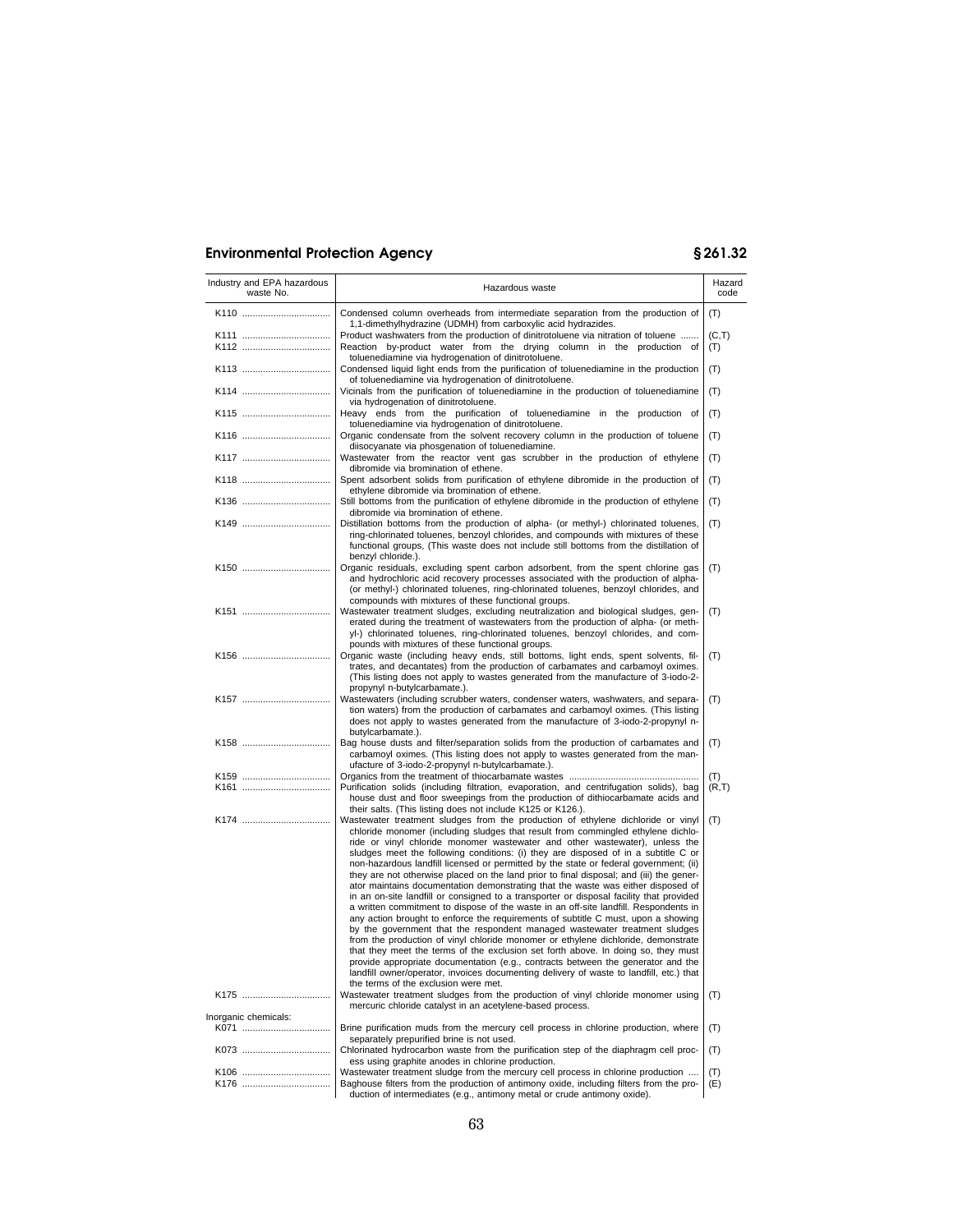# **§ 261.32 40 CFR Ch. I (7–1–02 Edition)**

|                     | Industry and EPA hazardous<br>waste No. | Hazardous waste                                                                                                                                                                                                                    | Hazard<br>code |
|---------------------|-----------------------------------------|------------------------------------------------------------------------------------------------------------------------------------------------------------------------------------------------------------------------------------|----------------|
|                     |                                         | Slag from the production of antimony oxide that is speculatively accumulated or dis-<br>posed, including slag from the production of intermediates (e.g., antimony metal or<br>crude antimony oxide).                              | (T)            |
|                     |                                         | Residues from manufacturing and manufacturing-site storage of ferric chloride from<br>acids formed during the production of titanium dioxide using the chloride-ilmenite<br>process.                                               | (T)            |
| Pesticides:         |                                         |                                                                                                                                                                                                                                    |                |
|                     |                                         | By-product salts generated in the production of MSMA and cacodylic acid                                                                                                                                                            | (T)            |
|                     | K032                                    |                                                                                                                                                                                                                                    | (T)            |
|                     |                                         | Wastewater and scrub water from the chlorination of cyclopentadiene in the produc-<br>tion of chlordane.                                                                                                                           | (T)            |
|                     | K034                                    | Filter solids from the filtration of hexachlorocyclopentadiene in the production of<br>chlordane.                                                                                                                                  | (T)            |
|                     | K035                                    | Wastewater treatment sludges generated in the production of creosote                                                                                                                                                               | (T)            |
|                     | K036                                    | Still bottoms from toluene reclamation distillation in the production of disulfoton                                                                                                                                                | (T)            |
|                     |                                         |                                                                                                                                                                                                                                    | (T)            |
|                     |                                         |                                                                                                                                                                                                                                    | (T)            |
|                     |                                         | Filter cake from the filtration of diethylphosphorodithioic acid in the production of<br>phorate.                                                                                                                                  | (T)            |
|                     |                                         |                                                                                                                                                                                                                                    | (T)            |
|                     | K041                                    |                                                                                                                                                                                                                                    | (T)            |
|                     |                                         | Heavy ends or distillation residues from the distillation of tetrachlorobenzene in the<br>production of 2,4,5-T.                                                                                                                   | (T)            |
|                     |                                         |                                                                                                                                                                                                                                    | (T)            |
|                     | K097                                    | Vacuum stripper discharge from the chlordane chlorinator in the production of<br>chlordane.                                                                                                                                        | (T)            |
|                     |                                         |                                                                                                                                                                                                                                    | (T)            |
|                     |                                         |                                                                                                                                                                                                                                    | (T)            |
|                     |                                         | Process wastewater (including supernates, filtrates, and washwaters) from the pro-<br>duction of ethylenebisdithiocarbamic acid and its salt.                                                                                      | (T)            |
|                     |                                         | Reactor vent scrubber water from the production of ethylenebisdithiocarbamic acid<br>and its salts.                                                                                                                                | (C, T)         |
|                     |                                         | Filtration, evaporation, and centrifugation solids from the<br>production of<br>ethylenebisdithiocarbamic acid and its salts.                                                                                                      | (T)            |
|                     | K126                                    | Baghouse dust and floor sweepings in milling and packaging operations from the pro-<br>duction or formulation of ethylenebisdithiocarbamic acid and its salts.                                                                     | (T)            |
|                     |                                         | Wastewater from the reactor and spent sulfuric acid from the acid dryer from the pro-<br>duction of methyl bromide.                                                                                                                | (C, T)         |
|                     |                                         | Spent absorbent and wastewater separator solids from the production of methyl bro-<br>mide.                                                                                                                                        | (T)            |
| Explosives:         |                                         |                                                                                                                                                                                                                                    |                |
|                     |                                         | Wastewater treatment sludges from the manufacturing and processing of explosives                                                                                                                                                   | (R)            |
|                     |                                         | Spent carbon from the treatment of wastewater containing explosives                                                                                                                                                                | (R)            |
|                     |                                         | Wastewater treatment sludges from the manufacturing, formulation and loading of<br>lead-based initiating compounds.                                                                                                                | (T)            |
| Petroleum refining: | K047                                    |                                                                                                                                                                                                                                    | (R)            |
|                     |                                         | Dissolved air flotation (DAF) float from the petroleum refining industry                                                                                                                                                           | (T)            |
|                     |                                         |                                                                                                                                                                                                                                    | (T)            |
|                     |                                         | Heat exchanger bundle cleaning sludge from the petroleum refining industry                                                                                                                                                         | (T)            |
|                     | K051                                    |                                                                                                                                                                                                                                    | (T)            |
|                     |                                         |                                                                                                                                                                                                                                    | (T)            |
|                     |                                         | Crude oil storage tank sediment from petroleum refining operations<br>Clarified slurry oil tank sediment and/or in-line filter/separation solids from petroleum                                                                    | (T)<br>(T)     |
|                     |                                         | refining operations.<br>Spent Hydrotreating catalyst from petroleum refining operations, including guard beds                                                                                                                      | (I, T)         |
|                     |                                         | used to desulfurize feeds to other catalytic reactors (this listing does not include<br>inert support media).                                                                                                                      |                |
|                     |                                         | Spent Hydrorefining catalyst from petroleum refining operations, including quard beds<br>used to desulfurize feeds to other catalytic reactors (this listing does not include<br>inert support media).                             | (I,T)          |
| Iron and steel:     |                                         |                                                                                                                                                                                                                                    |                |
|                     |                                         | Emission control dust/sludge from the primary production of steel in electric furnaces<br>Spent pickle liguor generated by steel finishing operations of facilities within the iron<br>and steel industry (SIC Codes 331 and 332). | (T)<br>(C,T)   |
| Primary copper:     |                                         |                                                                                                                                                                                                                                    |                |
| Primary lead:       |                                         |                                                                                                                                                                                                                                    |                |
| Primary zinc:       |                                         |                                                                                                                                                                                                                                    |                |
| Primary aluminum:   |                                         |                                                                                                                                                                                                                                    |                |
|                     |                                         |                                                                                                                                                                                                                                    | (T)            |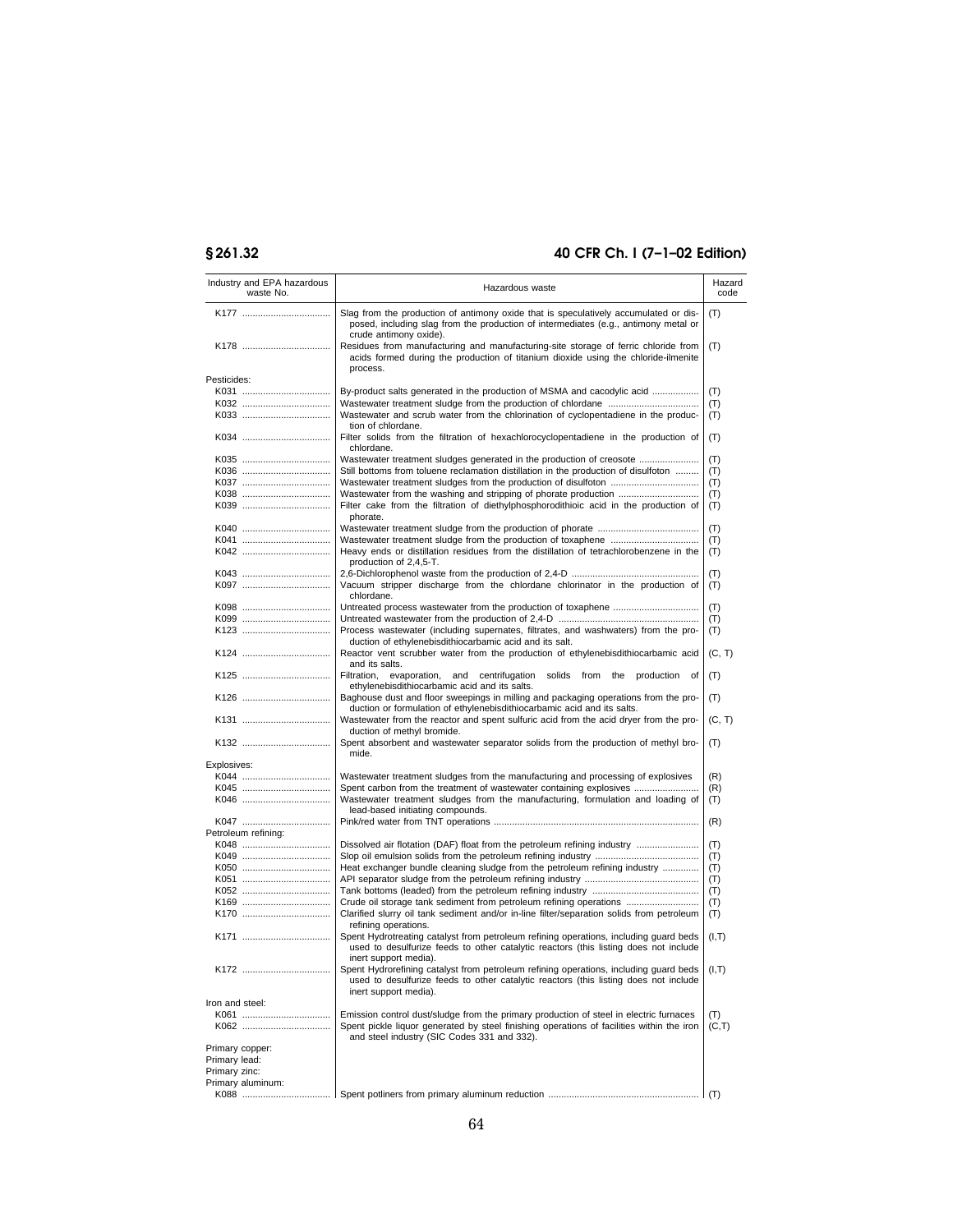| Industry and EPA hazardous<br>waste No. | Hazardous waste                                                                                                                                                                                                                                                                                                                                                                   | Hazard<br>code |
|-----------------------------------------|-----------------------------------------------------------------------------------------------------------------------------------------------------------------------------------------------------------------------------------------------------------------------------------------------------------------------------------------------------------------------------------|----------------|
| Ferroalloys:                            |                                                                                                                                                                                                                                                                                                                                                                                   |                |
| Secondary lead:                         |                                                                                                                                                                                                                                                                                                                                                                                   |                |
| K069                                    | Emission control dust/sludge from secondary lead smelting. (NOTE: This listing is<br>stayed administratively for sludge generated from secondary acid scrubber sys-<br>tems. The stay will remain in effect until further administrative action is taken. If<br>EPA takes further action effecting this stay, EPA will publish a notice of the action<br>in the Federal Register. | (T)            |
|                                         | Waste leaching solution from acid leaching of emission control dust/sludge from sec-<br>ondary lead smelting.                                                                                                                                                                                                                                                                     | (T)            |
| Veterinary pharmaceuticals:             |                                                                                                                                                                                                                                                                                                                                                                                   |                |
|                                         | Wastewater treatment sludges generated during the production of veterinary pharma-<br>ceuticals from arsenic or organo-arsenic compounds.                                                                                                                                                                                                                                         | (T)            |
|                                         | Distillation tar residues from the distillation of aniline-based compounds in the pro-<br>duction of veterinary pharmaceuticals from arsenic or organo-arsenic compounds.                                                                                                                                                                                                         | (T)            |
|                                         | Residue from the use of activated carbon for decolorization in the production of vet-<br>erinary pharmaceuticals from arsenic or organo-arsenic compounds.                                                                                                                                                                                                                        | (T)            |
| Ink formulation:                        |                                                                                                                                                                                                                                                                                                                                                                                   |                |
|                                         | Solvent washes and sludges, caustic washes and sludges, or water washes and<br>sludges from cleaning tubs and equipment used in the formulation of ink from pig-<br>ments, driers, soaps, and stabilizers containing chromium and lead.                                                                                                                                           | (T)            |
| Coking:                                 |                                                                                                                                                                                                                                                                                                                                                                                   |                |
|                                         |                                                                                                                                                                                                                                                                                                                                                                                   | (T)            |
| K087                                    |                                                                                                                                                                                                                                                                                                                                                                                   | (T)            |
|                                         | Process residues from the recovery of coal tar, including, but not limited to, collecting<br>sump residues from the production of coke from coal or the recovery of coke by-<br>products produced from coal. This listing does not include K087 (decanter tank tar<br>sludges from coking operations).                                                                            | (T)            |
|                                         | Tar storage tank residues from the production of coke from coal or from the recovery<br>of coke by-products produced from coal.                                                                                                                                                                                                                                                   | (T)            |
|                                         | Process residues from the recovery of light oil, including, but not limited to, those<br>generated in stills, decanters, and wash oil recovery units from the recovery of<br>coke by-products produced from coal.                                                                                                                                                                 | (T)            |
|                                         | Wastewater sump residues from light oil refining, including, but not limited to, inter-<br>cepting or contamination sump sludges from the recovery of coke by-products pro-<br>duced from coal.                                                                                                                                                                                   | (T)            |
|                                         | Residues from naphthalene collection and recovery operations from the recovery of<br>coke by-products produced from coal.                                                                                                                                                                                                                                                         | (T)            |
|                                         |                                                                                                                                                                                                                                                                                                                                                                                   | (T)            |
| K148                                    | Residues from coal tar distillation, including but not limited to, still bottoms                                                                                                                                                                                                                                                                                                  | (T)            |

### [46 FR 4618, Jan. 16, 1981]

EDITORIAL NOTE: For FEDERAL REGISTER citations affecting § 261.32, see the List of CFR Sections Affected, which appears in the Finding Aids section of the printed volume and on GPO Access.

### **§ 261.33 Discarded commercial chemical products, off-specification species, container residues, and spill residues thereof.**

The following materials or items are hazardous wastes if and when they are discarded or intended to be discarded as described in  $§261.2(a)(2)(i)$ , when they are mixed with waste oil or used oil or other material and applied to the land for dust suppression or road treatment, when they are otherwise applied to the land in lieu of their original intended use or when they are contained in products that are applied to the land in lieu of their original intended use, or when, in lieu of their original intended use, they are produced for use as (or as a component of) a fuel, distributed for use as a fuel, or burned as a fuel.

(a) Any commercial chemical product, or manufacturing chemical intermediate having the generic name listed in paragraph (e) or (f) of this section.

(b) Any off-specification commercial chemical product or manufacturing chemical intermediate which, if it met specifications, would have the generic name listed in paragraph (e) or (f) of this section.

(c) Any residue remaining in a container or in an inner liner removed from a container that has held any commercial chemical product or manufacturing chemical intermediate having the generic name listed in paragraphs (e) or (f) of this section, unless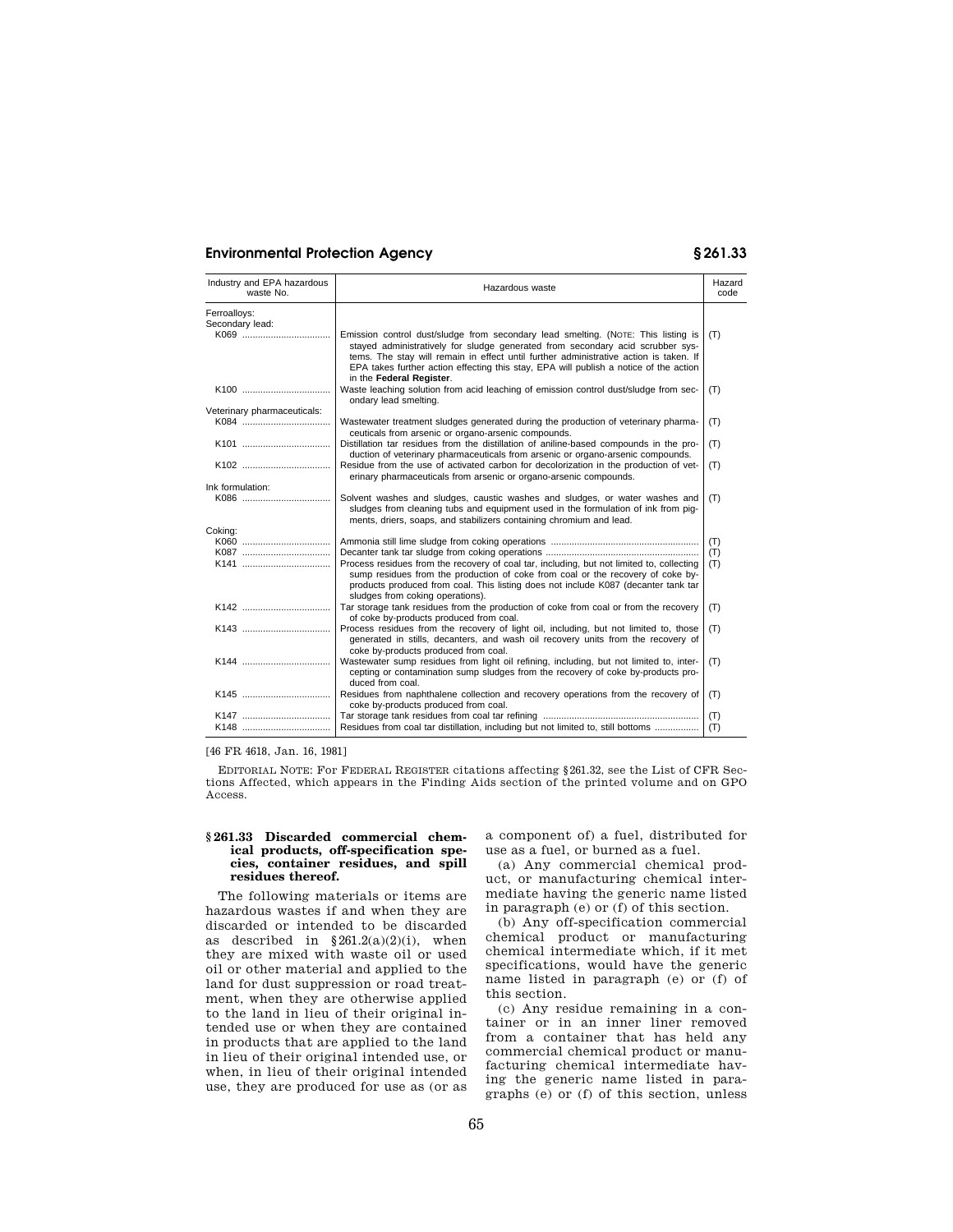the container is empty as defined in § 261.7(b) of this chapter.

[*Comment:* Unless the residue is being beneficially used or reused, or legitimately recycled or reclaimed; or being accumulated, stored, transported or treated prior to such use, re-use, recycling or reclamation, EPA considers the residue to be intended for discard, and thus, a hazardous waste. An example of a legitimate re-use of the residue would be where the residue remains in the container and the container is used to hold the same commercial chemical product or manufacturing chemical intermediate it previously held. An example of the discard of the residue would be where the drum is sent to a drum reconditioner who reconditions the drum but discards the residue.]

(d) Any residue or contaminated soil, water or other debris resulting from the cleanup of a spill into or on any land or water of any commercial chemical product or manufacturing chemical intermediate having the generic name listed in paragraph (e) or (f) of this section, or any residue or contaminated soil, water or other debris resulting from the cleanup of a spill, into or on any land or water, of any off-specification chemical product and manufacturing chemical intermediate which, if it met specifications, would have the generic name listed in paragraph (e) or (f) of this section.

[*Comment:* The phrase ''commercial chemical product or manufacturing chemical intermediate having the generic name listed in . . .'' refers to a

**§ 261.33 40 CFR Ch. I (7–1–02 Edition)**

chemical substance which is manufactured or formulated for commercial or manufacturing use which consists of the commercially pure grade of the chemical, any technical grades of the chemical that are produced or marketed, and all formulations in which the chemical is the sole active ingredient. It does not refer to a material, such as a manufacturing process waste, that contains any of the substances listed in paragraph (e) or (f). Where a manufacturing process waste is deemed to be a hazardous waste because it contains a substance listed in paragraph (e) or (f), such waste will be listed in either § 261.31 or § 261.32 or will be identified as a hazardous waste by the characteristics set forth in subpart C of this part.]

(e) The commercial chemical products, manufacturing chemical intermediates or off-specification commercial chemical products or manufacturing chemical intermediates referred to in paragraphs (a) through (d) of this section, are identified as acute hazardous wastes (H) and are subject to be the small quantity exclusion defined in § 261.5(e).

[*Comment:* For the convenience of the regulated community the primary hazardous properties of these materials have been indicated by the letters T (Toxicity), and R (Reactivity). Absence of a letter indicates that the compound only is listed for acute toxicity.]

These wastes and their corresponding EPA Hazardous Waste Numbers are:

| Haz-<br>ardous<br>waste<br>No. | Chemical ab-<br>stracts No. | Substance                                    |
|--------------------------------|-----------------------------|----------------------------------------------|
| P023                           | $107 - 20 - 0$              | Acetaldehyde, chloro-                        |
| P002                           | 591-08-2                    | Acetamide, N-(aminothioxomethyl)-            |
| P057                           | 640-19-7                    | Acetamide, 2-fluoro-                         |
| P058                           | $62 - 74 - 8$               | Acetic acid, fluoro-, sodium salt            |
| P002                           | $591 - 08 - 2$              | 1-Acetyl-2-thiourea                          |
| P003                           | $107 - 02 - 8$              | Acrolein                                     |
| P070                           | 116-06-3                    | Aldicarb                                     |
| P <sub>203</sub>               | 1646-88-4                   | Aldicarb sulfone.                            |
| P004                           | $309 - 00 - 2$              | Aldrin                                       |
| P005                           | $107 - 18 - 6$              | Allyl alcohol                                |
| P006                           | 20859-73-8                  | Aluminum phosphide (R,T)                     |
| P007                           | 2763-96-4                   | 5-(Aminomethyl)-3-isoxazolol                 |
| P008                           | $504 - 24 - 5$              | 4-Aminopyridine                              |
| P009                           | $131 - 74 - 8$              | Ammonium picrate (R)                         |
| P119                           | 7803-55-6                   | Ammonium vanadate                            |
| P099                           | $506 - 61 - 6$              | Argentate(1-), bis(cyano-C)-, potassium      |
| P010                           | 7778-39-4                   | Arsenic acid H <sub>3</sub> AsO <sub>4</sub> |
| P012                           | 1327–53–3                   | Arsenic oxide As <sub>2</sub> O <sub>3</sub> |
| P011                           | 1303-28-2                   | Arsenic oxide As <sub>2</sub> O <sub>5</sub> |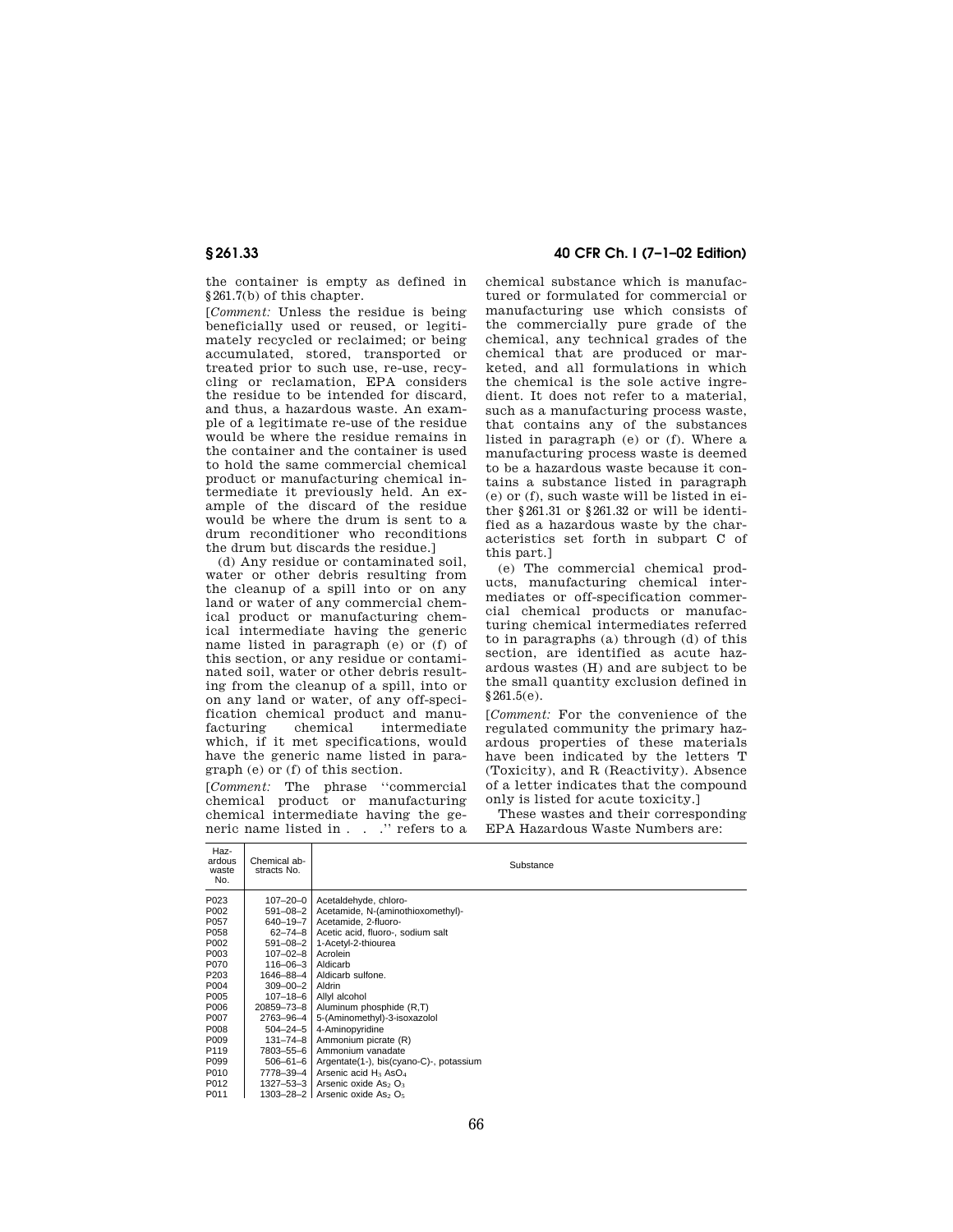| Haz-<br>ardous<br>waste<br>No. | Chemical ab-<br>stracts No.  | Substance                                                                                                                                                                                 |
|--------------------------------|------------------------------|-------------------------------------------------------------------------------------------------------------------------------------------------------------------------------------------|
|                                |                              |                                                                                                                                                                                           |
| P011<br>P012                   | 1303-28-2<br>1327–53–3       | Arsenic pentoxide<br>Arsenic trioxide                                                                                                                                                     |
| P038                           | 692-42-2                     | Arsine, diethyl-                                                                                                                                                                          |
| P036                           | 696-28-6                     | Arsonous dichloride, phenyl-                                                                                                                                                              |
| P054                           | 151-56-4                     | Aziridine                                                                                                                                                                                 |
| P067                           | 75-55-8                      | Aziridine, 2-methyl-                                                                                                                                                                      |
| P013                           | 542-62-1                     | Barium cyanide                                                                                                                                                                            |
| P024<br>P077                   | 106-47-8<br>$100 - 01 - 6$   | Benzenamine, 4-chloro-                                                                                                                                                                    |
| P028                           | $100 - 44 - 7$               | Benzenamine, 4-nitro-<br>Benzene, (chloromethyl)-                                                                                                                                         |
| P042                           | 51-43-4                      | 1,2-Benzenediol, 4-[1-hydroxy-2-(methylamino)ethyl]-, (R)-                                                                                                                                |
| P046                           | $122 - 09 - 8$               | Benzeneethanamine, alpha, alpha-dimethyl-                                                                                                                                                 |
| P014                           | 108-98-5                     | Benzenethiol                                                                                                                                                                              |
| P127                           | 1563-66-2                    | 7-Benzofuranol, 2,3-dihydro-2,2-dimethyl-, methylcarbamate.                                                                                                                               |
| P188                           | $57 - 64 - 7$                | Benzoic acid, 2-hydroxy-, compd. with (3aS-cis)-1,2,3,3a,8,8a-hexahydro-1,3a,8-trimethylpyrrolo[2,3-<br>b]indol-5-yl methylcarbamate ester (1:1).                                         |
| P001                           | 181-81-2                     | 2H-1-Benzopyran-2-one, 4-hydroxy-3-(3-oxo-1-phenylbutyl)-, & salts, when present at concentrations<br>greater than 0.3%                                                                   |
| P028<br>P015                   | $100 - 44 - 7$<br>7440-41-7  | Benzyl chloride<br>Beryllium powder                                                                                                                                                       |
| P017                           | $598 - 31 - 2$               | Bromoacetone                                                                                                                                                                              |
| P018                           | $357 - 57 - 3$               | <b>Brucine</b>                                                                                                                                                                            |
| P045                           | 39196-18-4                   | 2-Butanone, 3,3-dimethyl-1-(methylthio)-,<br>O-[methylamino)carbonyl] oxime                                                                                                               |
| P021                           | $592 - 01 - 8$               | Calcium cvanide                                                                                                                                                                           |
| P021                           | $592 - 01 - 8$               | Calcium cyanide Ca(CN) <sub>2</sub>                                                                                                                                                       |
| P <sub>189</sub><br>P191       | 55285-14-8<br>644-64-4       | Carbamic acid, [(dibutylamino)- thio]methyl-, 2,3-dihydro-2,2-dimethyl- 7-benzofuranyl ester.<br>Carbamic acid, dimethyl-, 1-[(dimethyl-amino)carbonyl]- 5-methyl-1H- pyrazol-3-yl ester. |
| P192                           | 119-38-0                     | Carbamic acid, dimethyl-, 3-methyl-1- (1-methylethyl)-1H- pyrazol-5-yl ester.                                                                                                             |
| P190                           | $1129 - 41 - 5$              | Carbamic acid, methyl-, 3-methylphenyl ester.                                                                                                                                             |
| P127                           | 1563-66-2                    | Carbofuran.                                                                                                                                                                               |
| P022                           | 75-15-0                      | Carbon disulfide                                                                                                                                                                          |
| P095                           | $75 - 44 - 5$                | Carbonic dichloride                                                                                                                                                                       |
| P189<br>P023                   | 55285-14-8<br>$107 - 20 - 0$ | Carbosulfan.<br>Chloroacetaldehyde                                                                                                                                                        |
| P024                           | $106 - 47 - 8$               | p-Chloroaniline                                                                                                                                                                           |
| P026                           | 5344-82-1                    | 1-(o-Chlorophenyl)thiourea                                                                                                                                                                |
| P027                           | 542-76-7                     | 3-Chloropropionitrile                                                                                                                                                                     |
| P029                           | 544-92-3                     | Copper cyanide                                                                                                                                                                            |
| P029<br>P202                   | 544-92-3<br>$64 - 00 - 6$    | Copper cyanide Cu(CN)<br>m-Cumenyl methylcarbamate.                                                                                                                                       |
| P030                           |                              | Cyanides (soluble cyanide salts), not otherwise specified                                                                                                                                 |
| P031                           | 460-19-5                     | Cyanogen                                                                                                                                                                                  |
| P033                           | $506 - 77 - 4$               | Cyanogen chloride                                                                                                                                                                         |
| P033                           | $506 - 77 - 4$               | Cyanogen chloride (CN)Cl                                                                                                                                                                  |
| P034                           | 131-89-5                     | 2-Cyclohexyl-4,6-dinitrophenol                                                                                                                                                            |
| P016<br>P036                   | 542-88-1<br>696-28-6         | Dichloromethyl ether<br>Dichlorophenylarsine                                                                                                                                              |
| P037                           | $60 - 57 - 1$                | Dieldrin                                                                                                                                                                                  |
| P038                           | 692-42-2                     | Diethylarsine                                                                                                                                                                             |
| P041                           | $311 - 45 - 5$               | Diethyl-p-nitrophenyl phosphate                                                                                                                                                           |
| P040                           | 297-97-2                     | O,O-Diethyl O-pyrazinyl phosphorothioate                                                                                                                                                  |
| P043                           | $55 - 91 - 4$                | Diisopropylfluorophosphate (DFP)                                                                                                                                                          |
| P004                           | $309 - 00 - 2$               | 1,4,5,8-Dimethanonaphthalene, 1,2,3,4,10,10-hexa-chloro-1,4,4a,5,8,8a,-hexahydro-,<br>(1alpha,4alpha,4abeta,5alpha,8alpha,8abeta)-                                                        |
| P060                           | $465 - 73 - 6$               | 1,4,5,8-Dimethanonaphthalene, 1,2,3,4,10,10-hexa-chloro-1,4,4a,5,8,8a-hexahydro-,<br>(1alpha,4alpha,4abeta,5beta,8beta,8abeta)-                                                           |
| P037                           | 60-57-1                      | 2,7:3,6-Dimethanonaphth[2,3-b]oxirene, 3,4,5,6,9,9-hexachloro-1a,2,2a,3,6,6a,7,7a-octahydro-,<br>(1aalpha,2beta,2aalpha,3beta,6beta,6aalpha,7beta, 7aalpha)-                              |
| P051                           | $172 - 20 - 8$               | 2,7:3,6-Dimethanonaphth [2,3-b]oxirene, 3,4,5,6,9,9-hexachloro-1a,2,2a,3,6,6a,7,7a-octahydro-,<br>(1aalpha,2beta,2abeta,3alpha,6alpha,6abeta,7beta, 7aalpha)-, & metabolites              |
| P044                           | $60 - 51 - 5$                | Dimethoate                                                                                                                                                                                |
| P046                           | 122-09-8                     | alpha, alpha-Dimethylphenethylamine                                                                                                                                                       |
| P191<br>P047                   | 644-64-4<br>$1534 - 52 - 1$  | Dimetilan.<br>4,6-Dinitro-o-cresol, & salts                                                                                                                                               |
| P048                           | 51-28-5                      | 2,4-Dinitrophenol                                                                                                                                                                         |
| P020                           | 88-85-7                      | Dinoseb                                                                                                                                                                                   |
| P085                           | $152 - 16 - 9$               | Diphosphoramide, octamethyl-                                                                                                                                                              |
| P111                           | 107-49-3                     | Diphosphoric acid, tetraethyl ester                                                                                                                                                       |
| P039                           | $298 - 04 - 4$               | Disulfoton                                                                                                                                                                                |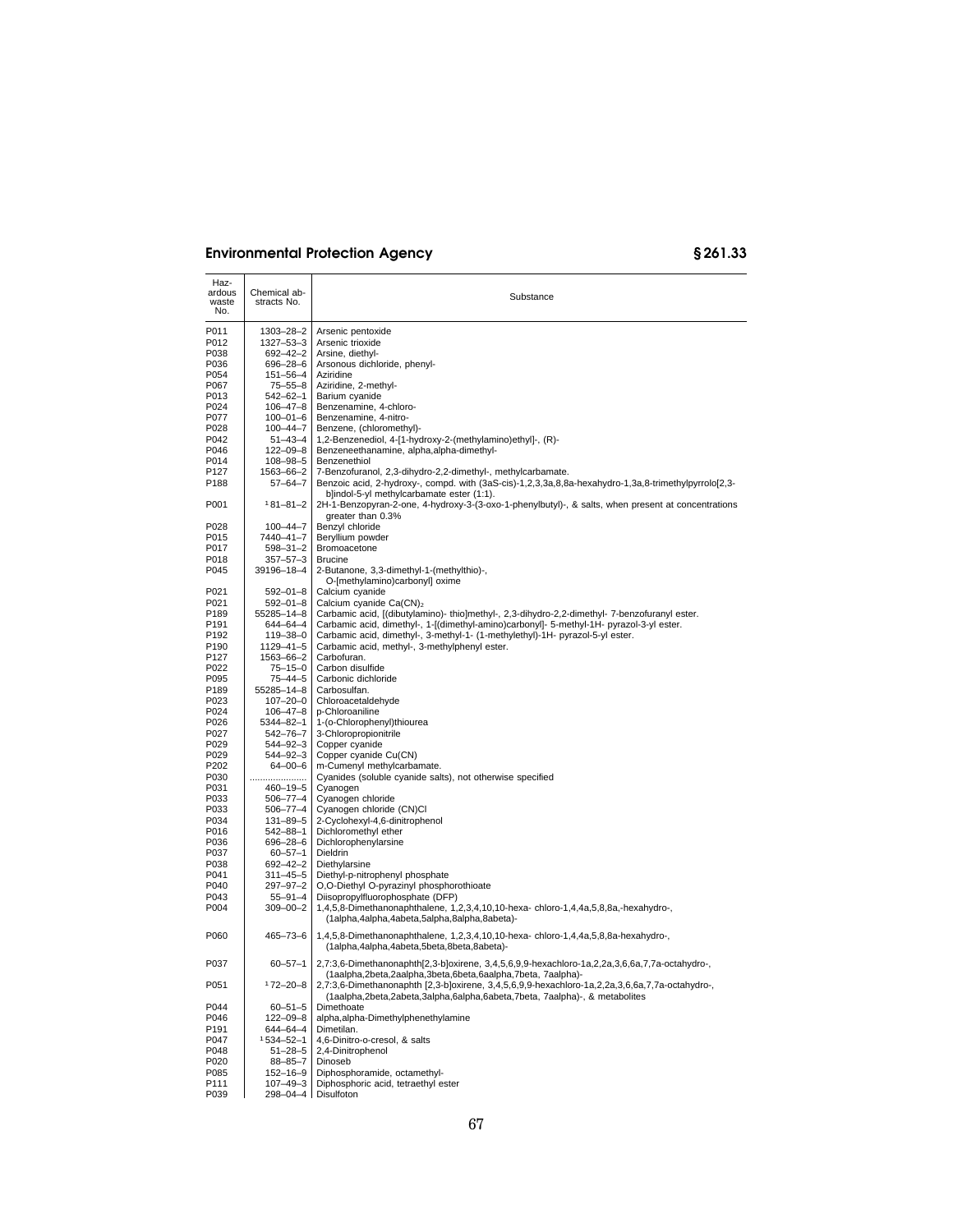# $\overline{\phantom{0}}$

# **§ 261.33 40 CFR Ch. I (7–1–02 Edition)**

| Haz-<br>ardous<br>waste<br>No. | Chemical ab-<br>stracts No.  | Substance                                                                                           |
|--------------------------------|------------------------------|-----------------------------------------------------------------------------------------------------|
| P049                           | 541–53–7                     | Dithiobiuret                                                                                        |
| P185                           | 26419-73-8                   | 1,3-Dithiolane-2-carboxaldehyde, 2,4-dimethyl-, O- [(methylamino)- carbonyl]oxime.                  |
| P050                           | 115-29-7                     | Endosulfan                                                                                          |
| P088                           | 145-73-3                     | Endothall                                                                                           |
| P051<br>P051                   | $72 - 20 - 8$<br>72-20-8     | Endrin<br>Endrin, & metabolites                                                                     |
| P042                           | 51-43-4                      | Epinephrine                                                                                         |
| P031                           | 460-19-5                     | Ethanedinitrile                                                                                     |
| P194                           | 23135-22-0                   | Ethanimidothioc acid, 2-(dimethylamino)-N-[[(methylamino) carbonyl]oxy]-2-oxo-, methyl ester.       |
| P066                           | 16752-77-5                   | Ethanimidothioic acid,<br>N-[[(methylamino)carbonyl]oxy]-, methyl ester                             |
| P <sub>101</sub><br>P054       | $107 - 12 - 0$<br>151-56-4   | Ethyl cyanide<br>Ethyleneimine                                                                      |
| P097                           | $52 - 85 - 7$                | Famphur                                                                                             |
| P056                           | 7782-41-4                    | Fluorine                                                                                            |
| P057                           | 640-19-7                     | Fluoroacetamide                                                                                     |
| P058                           | 62-74-8                      | Fluoroacetic acid, sodium salt                                                                      |
| P198                           | 23422-53-9                   | Formetanate hydrochloride.                                                                          |
| P197<br>P065                   | 17702-57-7<br>628-86-4       | Formparanate.<br>Fulminic acid, mercury(2+) salt (R,T)                                              |
| P059                           | 76-44-8                      | Heptachlor                                                                                          |
| P062                           | 757-58-4                     | Hexaethyl tetraphosphate                                                                            |
| P116                           | 79-19-6                      | Hydrazinecarbothioamide                                                                             |
| P068                           | $60 - 34 - 4$                | Hydrazine, methyl-                                                                                  |
| P063<br>P063                   | 74-90-8<br>74-90-8           | Hydrocyanic acid<br>Hydrogen cyanide                                                                |
| P096                           | 7803-51-2                    | Hydrogen phosphide                                                                                  |
| P060                           | 465-73-6                     | Isodrin                                                                                             |
| P <sub>192</sub>               | 119-38-0                     | Isolan.                                                                                             |
| P202                           | $64 - 00 - 6$                | 3-Isopropylphenyl N-methylcarbamate.                                                                |
| P007<br>P196                   | 2763-96-4<br>15339-36-3      | 3(2H)-Isoxazolone, 5-(aminomethyl)-<br>Manganese, bis(dimethylcarbamodithioato-S,S')-,              |
| P196                           | 15339-36-3                   | Manganese dimethyldithiocarbamate.                                                                  |
| P092                           | 62-38-4                      | Mercury, (acetato-O)phenyl-                                                                         |
| P065                           | 628-86-4                     | Mercury fulminate (R,T)                                                                             |
| P082                           | $62 - 75 - 9$                | Methanamine, N-methyl-N-nitroso-                                                                    |
| P064<br>P016                   | 624–83–9<br>542–88–1         | Methane, isocyanato-<br>Methane, oxybis[chloro-                                                     |
| P112                           | 509–14–8                     | Methane, tetranitro- (R)                                                                            |
| P118                           | $75 - 70 - 7$                | Methanethiol, trichloro-                                                                            |
| P198                           | 23422-53-9                   | Methanimidamide, N,N-dimethyl-N'-[3-[[(methylamino)-carbonyl]oxy]phenyl]-, monohydrochloride.       |
| P197                           | 17702-57-7                   | Methanimidamide, N,N-dimethyl-N'-[2-methyl-4-[[(methylamino)carbonyl]oxy]phenyl]-                   |
| P050                           | $115 - 29 - 7$               | 6,9-Methano-2,4,3-benzodioxathiepin, 6,7,8,9,10,10-<br>hexachloro-1,5,5a,6,9,9a-hexahydro-, 3-oxide |
| P059                           | 76–44–8                      | 4,7-Methano-1H-indene, 1,4,5,6,7,8,8-heptachloro-<br>3a,4,7,7a-tetrahydro-                          |
| P199<br>P066                   | 2032-65-7<br>16752-77-5      | Methiocarb.<br>Methomyl                                                                             |
| P068                           | 60-34-4                      | Methyl hydrazine                                                                                    |
| P064                           | 624–83–9                     | Methyl isocyanate                                                                                   |
| P069                           | 75-86-5                      | 2-Methyllactonitrile                                                                                |
| P071<br>P <sub>190</sub>       | 298-00-0<br>1129-41-5        | Methyl parathion<br>Metolcarb.                                                                      |
| P128                           | $315 - 8 - 4$                | Mexacarbate.                                                                                        |
| P072                           | 86-88-4                      | alpha-Naphthylthiourea                                                                              |
| P073                           | 13463-39-3                   | Nickel carbonyl                                                                                     |
| P073                           | 13463-39-3                   | Nickel carbonyl Ni(CO) <sub>4</sub> , (T-4)-                                                        |
| P074<br>P074                   | 557-19-7<br>557–19–7         | Nickel cyanide                                                                                      |
| P075                           | $154 - 11 - 5$               | Nickel cynaide $Ni(CN)2$<br>Nicotine, & salts                                                       |
| P076                           | 10102-43-9                   | Nitric oxide                                                                                        |
| P077                           | $100 - 01 - 6$               | p-Nitroaniline                                                                                      |
| P078                           | 10102-44-0                   | Nitrogen dioxide                                                                                    |
| P076                           | 10102-43-9                   | Nitrogen oxide NO                                                                                   |
| P078<br>P081                   | 10102-44-0<br>$55 - 63 - 0$  | Nitrogen oxide NO <sub>2</sub><br>Nitroglycerine (R)                                                |
| P082                           | $62 - 75 - 9$                | N-Nitrosodimethylamine                                                                              |
| P084                           | 4549-40-0                    | N-Nitrosomethylvinylamine                                                                           |
| P085                           | $152 - 16 - 9$               | Octamethylpyrophosphoramide                                                                         |
| P087                           | 20816-12-0                   | Osmium oxide OsO <sub>4</sub> , (T-4)-                                                              |
| P087<br>P088                   | 20816-12-0<br>$145 - 73 - 3$ | Osmium tetroxide<br>7-Oxabicyclo[2.2.1]heptane-2,3-dicarboxylic acid                                |
|                                |                              |                                                                                                     |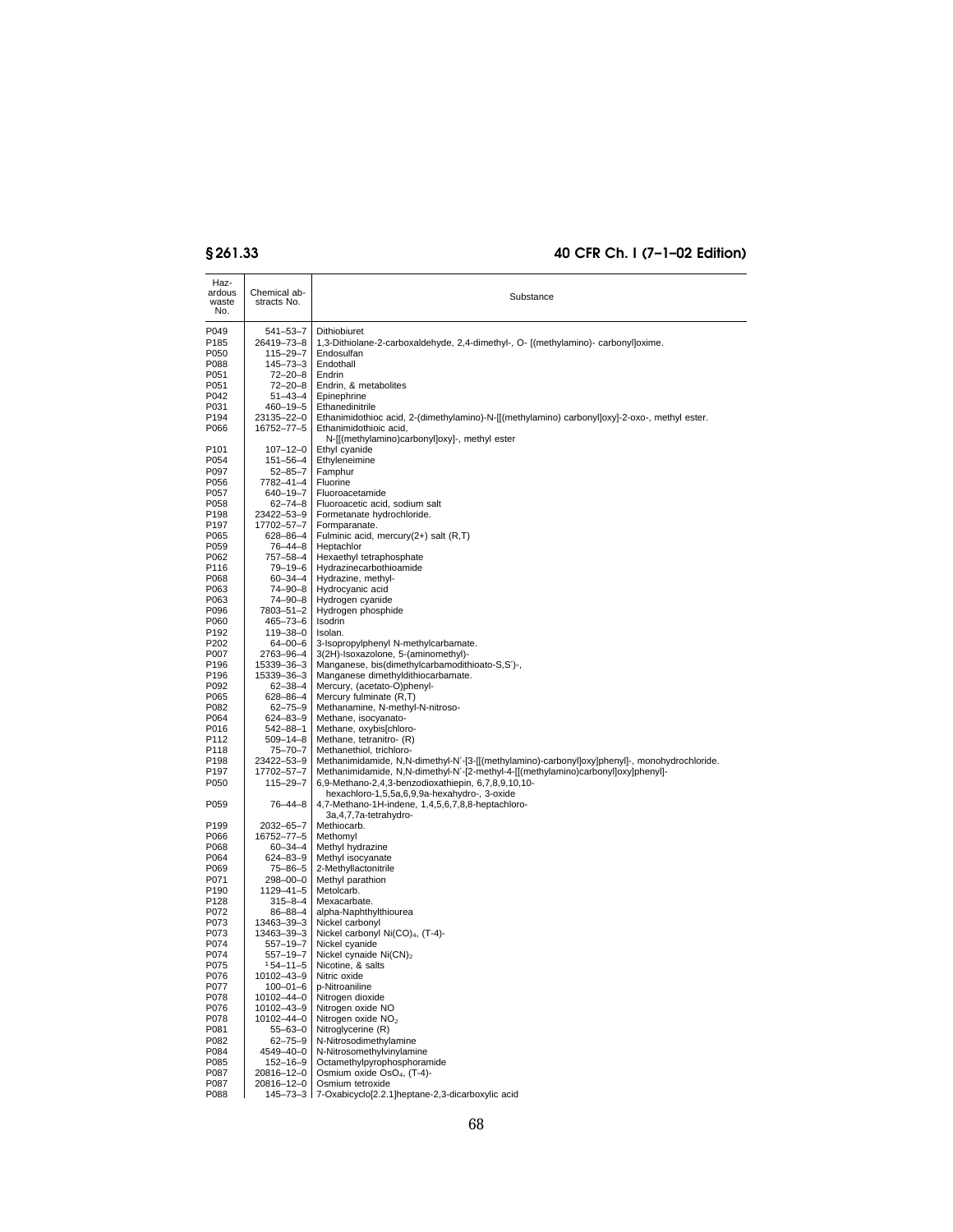| Haz-             |                 |                                                                           |
|------------------|-----------------|---------------------------------------------------------------------------|
| ardous           | Chemical ab-    | Substance                                                                 |
| waste<br>No.     | stracts No.     |                                                                           |
|                  |                 |                                                                           |
| P194             | 23135-22-0      | Oxamyl.                                                                   |
| P089             | $56 - 38 - 2$   | Parathion                                                                 |
| P034             | $131 - 89 - 5$  | Phenol, 2-cyclohexyl-4,6-dinitro-                                         |
| P048             | $51 - 28 - 5$   | Phenol, 2,4-dinitro-                                                      |
| P047             | $1534 - 52 - 1$ | Phenol, 2-methyl-4,6-dinitro-, & salts                                    |
| P020             | 88-85-7         | Phenol, 2-(1-methylpropyl)-4,6-dinitro-                                   |
| P009             | 131-74-8        | Phenol, 2,4,6-trinitro-, ammonium salt (R)                                |
| P128             | $315 - 18 - 4$  | Phenol, 4-(dimethylamino)-3,5-dimethyl-, methylcarbamate (ester).         |
| P199             | 2032-65-7       | Phenol, (3,5-dimethyl-4-(methylthio)-, methylcarbamate                    |
| P202             | $64 - 00 - 6$   | Phenol, 3-(1-methylethyl)-, methyl carbamate.                             |
| P201             | 2631-37-0       | Phenol, 3-methyl-5-(1-methylethyl)-, methyl carbamate.                    |
| P092             | 62-38-4         | Phenylmercury acetate                                                     |
| P093             | $103 - 85 - 5$  | Phenylthiourea                                                            |
| P094             | 298-02-2        | Phorate                                                                   |
| P095             | 75-44-5         | Phosgene                                                                  |
| P096             | 7803-51-2       | Phosphine                                                                 |
| P041             | $311 - 45 - 5$  | Phosphoric acid, diethyl 4-nitrophenyl ester                              |
| P039             | $298 - 04 - 4$  | Phosphorodithioic acid, O,O-diethyl                                       |
|                  |                 | S-[2-(ethylthio)ethyl] ester                                              |
| P094             | $298 - 02 - 2$  | Phosphorodithioic acid, O,O-diethyl                                       |
|                  |                 | S-[(ethylthio)methyl] ester                                               |
| P044             | $60 - 51 - 5$   | Phosphorodithioic acid, O,O-dimethyl S-[2-(methylamino)-2-oxoethyl] ester |
| P043             | $55 - 91 - 4$   | Phosphorofluoridic acid, bis(1-methylethyl) ester                         |
| P089             | $56 - 38 - 2$   | Phosphorothioic acid, O,O-diethyl O-(4-nitrophenyl) ester                 |
| P040             | 297-97-2        | Phosphorothioic acid, O,O-diethyl O-pyrazinyl ester                       |
| P097             | $52 - 85 - 7$   | Phosphorothioic acid,                                                     |
|                  |                 | O-[4-[(dimethylamino)sulfonyl]phenyl] O,O-dimethyl ester                  |
| P071             | $298 - 00 - 0$  | Phosphorothioic acid, O,O,-dimethyl O-(4-nitrophenyl) ester               |
| P204             | $57 - 47 - 6$   | Physostigmine.                                                            |
| P188             | $57 - 64 - 7$   | Physostigmine salicylate.                                                 |
| P110             | 78-00-2         | Plumbane, tetraethyl-                                                     |
| P098             | 151-50-8        | Potassium cyanide                                                         |
| P098             | $151 - 50 - 8$  | Potassium cyanide K(CN)                                                   |
| P099             | $506 - 61 - 6$  | Potassium silver cyanide                                                  |
| P201             | 2631-37-0       | Promecarb                                                                 |
| P070             | $116 - 06 - 3$  | Propanal, 2-methyl-2-(methylthio)-,                                       |
|                  |                 | O-[(methylamino)carbonyl]oxime                                            |
| P203             | 1646-88-4       | Propanal, 2-methyl-2-(methyl-sulfonyl)-, O-[(methylamino)carbonyl] oxime. |
| P101             | $107 - 12 - 0$  | Propanenitrile                                                            |
| P027             | 542-76-7        | Propanenitrile, 3-chloro-                                                 |
| P069             | 75-86-5         | Propanenitrile, 2-hydroxy-2-methyl-                                       |
| P081             | $55 - 63 - 0$   | 1,2,3-Propanetriol, trinitrate (R)                                        |
| P017             | $598 - 31 - 2$  | 2-Propanone, 1-bromo-                                                     |
| P <sub>102</sub> | 107-19-7        | Propargyl alcohol                                                         |
| P003             | $107 - 02 - 8$  | 2-Propenal                                                                |
| P005             | $107 - 18 - 6$  | 2-Propen-1-ol                                                             |
| P067             | 75-55-8         | 1,2-Propylenimine                                                         |
| P <sub>102</sub> | $107 - 19 - 7$  | 2-Propyn-1-ol                                                             |
| P008             | $504 - 24 - 5$  | 4-Pyridinamine                                                            |
| P075             | $154 - 11 - 5$  | Pyridine, 3-(1-methyl-2-pyrrolidinyl)-, (S)-, & salts                     |
| P204             | $57 - 47 - 6$   | Pyrrolo[2,3-b]indol-5-ol, 1,2,3,3a,8,8a-hexahydro-1,3a,8-trimethyl-,      |
|                  |                 | methylcarbamate (ester), (3aS-cis)-.                                      |
| P114             | 12039-52-0      | Selenious acid, dithallium(1+) salt                                       |
| P <sub>103</sub> | $630 - 10 - 4$  | Selenourea                                                                |
| P104             | 506-64-9        | Silver cyanide                                                            |
| P <sub>104</sub> | 506-64-9        | Silver cyanide Ag(CN)                                                     |
| P <sub>105</sub> | 26628-22-8      | Sodium azide                                                              |
| P <sub>106</sub> | 143-33-9        | Sodium cyanide                                                            |
| P <sub>106</sub> | 143-33-9        | Sodium cyanide Na(CN)                                                     |
| P108             | 157-24-9        | Strychnidin-10-one, & salts                                               |
| P018             | $357 - 57 - 3$  | Strychnidin-10-one, 2,3-dimethoxy-                                        |
| P108             | $157 - 24 - 9$  | Strychnine, & salts                                                       |
| P115             | 7446-18-6       | Sulfuric acid, dithallium(1+) salt                                        |
| P <sub>109</sub> | 3689-24-5       | Tetraethyldithiopyrophosphate                                             |
| P110             | 78-00-2         | Tetraethyl lead                                                           |
| P111             | $107 - 49 - 3$  | Tetraethyl pyrophosphate                                                  |
| P112             | $509 - 14 - 8$  | Tetranitromethane (R)                                                     |
| P062             | 757-58-4        | Tetraphosphoric acid, hexaethyl ester                                     |
| P113             | 1314-32-5       | Thallic oxide                                                             |
| P113             | 1314-32-5       | Thallium oxide $TI_2$ O <sub>3</sub>                                      |
| P114             | 12039-52-0      | Thallium(I) selenite                                                      |
| P115             | 7446-18-6       | Thallium(I) sulfate                                                       |
|                  |                 |                                                                           |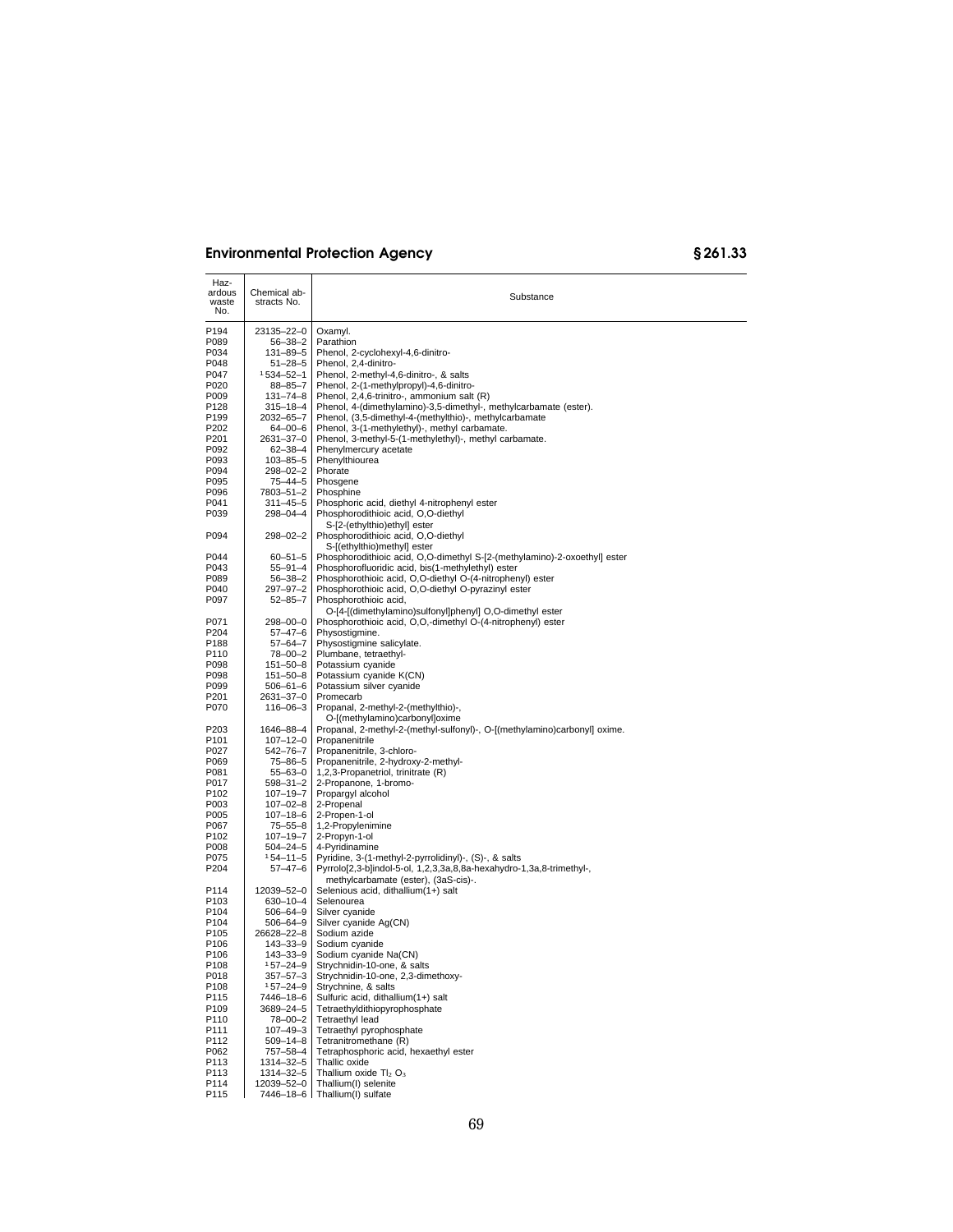# **§ 261.33 40 CFR Ch. I (7–1–02 Edition)**

| Haz-<br>ardous<br>waste<br>No. | Chemical ab-<br>stracts No. | Substance                                                                                    |
|--------------------------------|-----------------------------|----------------------------------------------------------------------------------------------|
| P <sub>109</sub>               | 3689-24-5                   | Thiodiphosphoric acid, tetraethyl ester                                                      |
| P045                           | 39196-18-4                  | Thiofanox                                                                                    |
| P049                           | 541-53-7                    | Thioimidodicarbonic diamide [(H <sub>2</sub> N)C(S)] <sub>2</sub> NH                         |
| P014                           | 108-98-5                    | Thiophenol                                                                                   |
| P116                           | 79-19-6                     | Thiosemicarbazide                                                                            |
| P026                           | 5344-82-1                   | Thiourea, (2-chlorophenyl)-                                                                  |
| P072                           | 86-88-4                     | Thiourea, 1-naphthalenyl-                                                                    |
| P093                           | $103 - 85 - 5$              | Thiourea, phenyl-                                                                            |
| P <sub>185</sub>               | 26419-73-8                  | Tirpate.                                                                                     |
| P <sub>123</sub>               | $8001 - 35 - 2$             | Toxaphene                                                                                    |
| P118                           | $75 - 70 - 7$               | Trichloromethanethiol                                                                        |
| P119                           | 7803-55-6                   | Vanadic acid, ammonium salt                                                                  |
| P <sub>120</sub>               | 1314-62-1                   | Vanadium oxide $V_2$ O <sub>5</sub>                                                          |
| P <sub>120</sub>               | 1314-62-1                   | Vanadium pentoxide                                                                           |
| P084                           | 4549-40-0                   | Vinylamine, N-methyl-N-nitroso-                                                              |
| P001                           | $181 - 81 - 2$              | Warfarin, & salts, when present at concentrations greater than 0.3%                          |
| P <sub>205</sub>               | $137 - 30 - 4$              | Zinc, bis(dimethylcarbamodithioato-S,S')-,                                                   |
| P <sub>121</sub>               | $557 - 21 - 1$              | Zinc cyanide                                                                                 |
| P <sub>121</sub>               | $557 - 21 - 1$              | Zinc cyanide $Zn(CN)$ ,                                                                      |
| P <sub>122</sub>               | 1314-84-7                   | Zinc phosphide $Zn_3$ P <sub>2</sub> , when present at concentrations greater than 10% (R,T) |
| P <sub>205</sub>               | $137 - 30 - 4$              | Ziram.                                                                                       |

1 CAS Number given for parent compound only.

(f) The commercial chemical products, manfacturing chemical intermediates, or off-specification commercial chemical products referred to in paragraphs (a) through (d) of this section, are identified as toxic wastes (T), unless otherwise designated and are subject to the small quantity generator exclusion defined in § 261.5 (a) and (g).

[*Comment:* For the convenience of the regulated community, the primary hazardous properties of these materials have been indicated by the letters T (Toxicity), R (Reactivity), I (Ignitability) and C (Corrosivity). Absence of a letter indicates that the compound is only listed for toxicity.]

These wastes and their corresponding EPA Hazardous Waste Numbers are:

| Haz-<br>ardous<br>waste<br>No. | Chemical ab-<br>stracts No. | Substance                                                                                                |
|--------------------------------|-----------------------------|----------------------------------------------------------------------------------------------------------|
| U394                           | 30558-43-1                  | A2213.                                                                                                   |
| U001                           | $75 - 07 - 0$               | Acetaldehyde (I)                                                                                         |
| U034                           | $75 - 87 - 6$               | Acetaldehyde, trichloro-                                                                                 |
| U187                           | $62 - 44 - 2$               | Acetamide, N-(4-ethoxyphenyl)-                                                                           |
| U005                           | $53 - 96 - 3$               | Acetamide, N-9H-fluoren-2-yl-                                                                            |
| U240                           | $194 - 75 - 7$              | Acetic acid, (2,4-dichlorophenoxy)-, salts & esters                                                      |
| U112                           | $141 - 78 - 6$              | Acetic acid ethyl ester (I)                                                                              |
| U144                           | $301 - 04 - 2$              | Acetic acid, lead(2+) salt                                                                               |
| U214                           | $563 - 68 - 8$              | Acetic acid, thallium(1+) salt                                                                           |
| see                            | $93 - 76 - 5$               | Acetic acid, (2,4,5-trichlorophenoxy)-                                                                   |
| F027                           |                             |                                                                                                          |
| U002                           | $67 - 64 - 1$               | Acetone (I)                                                                                              |
| U003                           | $75 - 05 - 8$               | Acetonitrile (I,T)                                                                                       |
| U004                           | $98 - 86 - 2$               | Acetophenone                                                                                             |
| U005                           | $53 - 96 - 3$               | 2-Acetylaminofluorene                                                                                    |
| U006                           | $75 - 36 - 5$               | Acetyl chloride (C,R,T)                                                                                  |
| U007                           | $79 - 06 - 1$               | Acrylamide                                                                                               |
| U008                           |                             | 79-10-7   Acrylic acid (I)                                                                               |
| U009                           | $107 - 13 - 1$              | Acrylonitrile                                                                                            |
| U011                           | $61 - 82 - 5$               | Amitrole                                                                                                 |
| U012                           | $62 - 53 - 3$               | Aniline (I,T)                                                                                            |
| U136                           | $75 - 60 - 5$               | Arsinic acid, dimethyl-                                                                                  |
| U014                           | 492-80-8                    | Auramine                                                                                                 |
| U015                           | $115 - 02 - 6$              | Azaserine                                                                                                |
| U010                           | $50 - 07 - 7$               | Azirino[2',3':3,4]pyrrolo[1,2-a]indole-4,7-dione, 6-amino-8-[[(aminocarbonyl)oxy]methyl]-1,1a,2,8,8a,8b- |
|                                |                             | hexahydro-8a-methoxy-5-methyl-, [1aS-(1aalpha, 8beta,8aalpha,8balpha)]-                                  |
| U280                           | $101 - 27 - 9$              | Barban.                                                                                                  |
| U278                           | 22781-23-3                  | Bendiocarb.                                                                                              |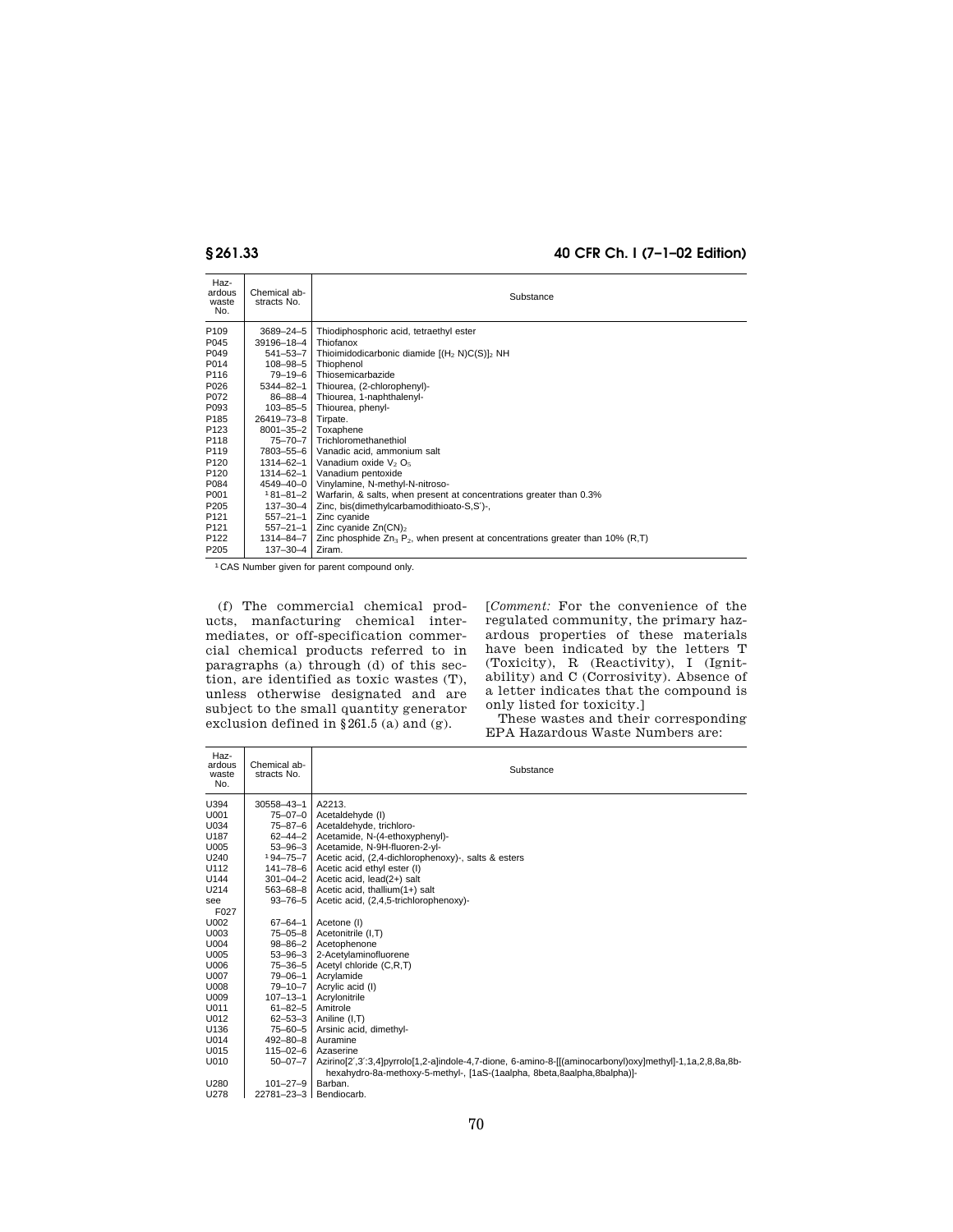| Haz-<br>ardous<br>waste<br>No. | Chemical ab-<br>stracts No. | Substance                                                                                                                   |
|--------------------------------|-----------------------------|-----------------------------------------------------------------------------------------------------------------------------|
| U364                           | 22961-82-6                  | Bendiocarb phenol.                                                                                                          |
| U271                           | 17804-35-2                  | Benomyl.                                                                                                                    |
| U157                           | 56–49–5                     | Benz[j]aceanthrylene, 1,2-dihydro-3-methyl-                                                                                 |
| U016                           | 225-51-4                    | Benz[c]acridine                                                                                                             |
| U017                           | $98 - 87 - 3$               | Benzal chloride<br>Benzamide, 3,5-dichloro-N-(1,1-dimethyl-2-propynyl)-                                                     |
| U192<br>U018                   | 23950-58-5<br>56–55–3       | Benz[a]anthracene                                                                                                           |
| U094                           | 57-97-6                     | Benz[a]anthracene, 7,12-dimethyl-                                                                                           |
| U012                           | $62 - 53 - 3$               | Benzenamine (I,T)                                                                                                           |
| U014                           | 492–80–8                    | Benzenamine, 4,4'-carbonimidoylbis[N,N-dimethyl-                                                                            |
| U049<br>U093                   | 3165-93-3<br>60–11–7        | Benzenamine, 4-chloro-2-methyl-, hydrochloride<br>Benzenamine, N,N-dimethyl-4-(phenylazo)-                                  |
| U328                           | 95-53-4                     | Benzenamine, 2-methyl-                                                                                                      |
| U353                           | $106 - 49 - 0$              | Benzenamine, 4-methyl-                                                                                                      |
| U158                           | $101 - 14 - 4$              | Benzenamine, 4,4'-methylenebis[2-chloro-                                                                                    |
| U222                           | $636 - 21 - 5$              | Benzenamine, 2-methyl-, hydrochloride                                                                                       |
| U181<br>U019                   | 99–55–8<br>71-43-2          | Benzenamine, 2-methyl-5-nitro-<br>Benzene (I,T)                                                                             |
| U038                           | 510-15-6                    | Benzeneacetic acid, 4-chloro-alpha-(4-chlorophenyl)-alpha-hydroxy-, ethyl ester                                             |
| U030                           | $101 - 55 - 3$              | Benzene, 1-bromo-4-phenoxy-                                                                                                 |
| U035                           | $305 - 03 - 3$              | Benzenebutanoic acid, 4-[bis(2-chloroethyl)amino]-                                                                          |
| U037                           | 108-90-7                    | Benzene, chloro-                                                                                                            |
| U221<br>U028                   | 25376-45-8<br>117-81-7      | Benzenediamine, ar-methyl-<br>1,2-Benzenedicarboxylic acid, bis(2-ethylhexyl) ester                                         |
| U069                           | 84–74–2                     | 1,2-Benzenedicarboxylic acid, dibutyl ester                                                                                 |
| U088                           | 84–66–2                     | 1,2-Benzenedicarboxylic acid, diethyl ester                                                                                 |
| U102                           | $131 - 11 - 3$              | 1,2-Benzenedicarboxylic acid, dimethyl ester                                                                                |
| U107<br>U070                   | 117-84-0                    | 1,2-Benzenedicarboxylic acid, dioctyl ester<br>Benzene, 1,2-dichloro-                                                       |
| U071                           | $95 - 50 - 1$<br>541-73-1   | Benzene, 1,3-dichloro-                                                                                                      |
| U072                           | 106-46-7                    | Benzene, 1,4-dichloro-                                                                                                      |
| U060                           | 72–54–8                     | Benzene, 1,1'-(2,2-dichloroethylidene)bis[4-chloro-                                                                         |
| U017                           | $98 - 87 - 3$               | Benzene, (dichloromethyl)-                                                                                                  |
| U223<br>U239                   | 26471-62-5<br>1330-20-7     | Benzene, 1,3-diisocyanatomethyl- (R,T)<br>Benzene, dimethyl- (I,T)                                                          |
| U201                           | 108-46-3                    | 1,3-Benzenediol                                                                                                             |
| U127                           | 118–74–1                    | Benzene, hexachloro-                                                                                                        |
| U056                           | 110-82-7                    | Benzene, hexahydro- (I)                                                                                                     |
| U220                           | 108-88-3                    | Benzene, methyl-                                                                                                            |
| U105<br>U106                   | 121-14-2<br>606-20-2        | Benzene, 1-methyl-2,4-dinitro-<br>Benzene, 2-methyl-1,3-dinitro-                                                            |
| U055                           | 98-82-8                     | Benzene, (1-methylethyl)- (I)                                                                                               |
| U169                           | 98-95-3                     | Benzene, nitro-                                                                                                             |
| U183                           | 608-93-5                    | Benzene, pentachloro-                                                                                                       |
| U185<br>U020                   | 82–68–8<br>98-09-9          | Benzene, pentachloronitro-<br>Benzenesulfonic acid chloride (C,R)                                                           |
| U020                           | 98-09-9                     | Benzenesulfonyl chloride (C,R)                                                                                              |
| U207                           | 95-94-3                     | Benzene, 1,2,4,5-tetrachloro-                                                                                               |
| U061                           | $50 - 29 - 3$               | Benzene, 1,1'-(2,2,2-trichloroethylidene)bis[4-chloro-                                                                      |
| U247<br>U023                   | 72–43–5<br>98–07–7          | Benzene, 1,1'-(2,2,2-trichloroethylidene)bis[4- methoxy-<br>Benzene, (trichloromethyl)-                                     |
| U234                           | 99–35–4                     | Benzene, 1,3,5-trinitro-                                                                                                    |
| U021                           | $92 - 87 - 5$               | Benzidine                                                                                                                   |
| U202                           | $181 - 07 - 2$              | 1,2-Benzisothiazol-3(2H)-one, 1,1-dioxide, & salts                                                                          |
| U278                           | 22781-23-3                  | 1,3-Benzodioxol-4-ol, 2,2-dimethyl-, methyl carbamate.                                                                      |
| U364<br>U203                   | 22961-82-6<br>94–59–7       | 1,3-Benzodioxol-4-ol, 2,2-dimethyl-,<br>1,3-Benzodioxole, 5-(2-propenyl)-                                                   |
| U141                           | 120–58–1                    | 1,3-Benzodioxole, 5-(1-propenyl)-                                                                                           |
| U367                           | 1563-38-8                   | 7-Benzofuranol, 2,3-dihydro-2,2-dimethyl-                                                                                   |
| U090                           | $94 - 58 - 6$               | 1,3-Benzodioxole, 5-propyl-                                                                                                 |
| U064<br>U248                   | 189-55-9<br>181–81–2        | Benzo[rst]pentaphene<br>2H-1-Benzopyran-2-one, 4-hydroxy-3-(3-oxo-1-phenyl-butyl)-, & salts, when present at concentrations |
|                                |                             | of 0.3% or less                                                                                                             |
| U022<br>U197                   | $50 - 32 - 8$<br>106-51-4   | Benzo[a]pyrene<br>p-Benzoquinone                                                                                            |
| U023                           | $98 - 07 - 7$               | Benzotrichloride (C,R,T)                                                                                                    |
| U085                           | 1464-53-5                   | 2.2'-Bioxirane                                                                                                              |
| U021                           | $92 - 87 - 5$               | [1,1'-Biphenyl]-4,4'-diamine                                                                                                |
| U073                           | $91 - 94 - 1$               | [1,1'-Biphenyl]-4,4'-diamine, 3,3'-dichloro-                                                                                |
| U091<br>U095                   | 119-90-4<br>119-93-7        | [1,1'-Biphenyl]-4,4'-diamine, 3,3'-dimethoxy-<br>[1,1'-Biphenyl]-4,4'-diamine, 3,3'-dimethyl-                               |
| U225                           |                             | 75-25-2   Bromoform                                                                                                         |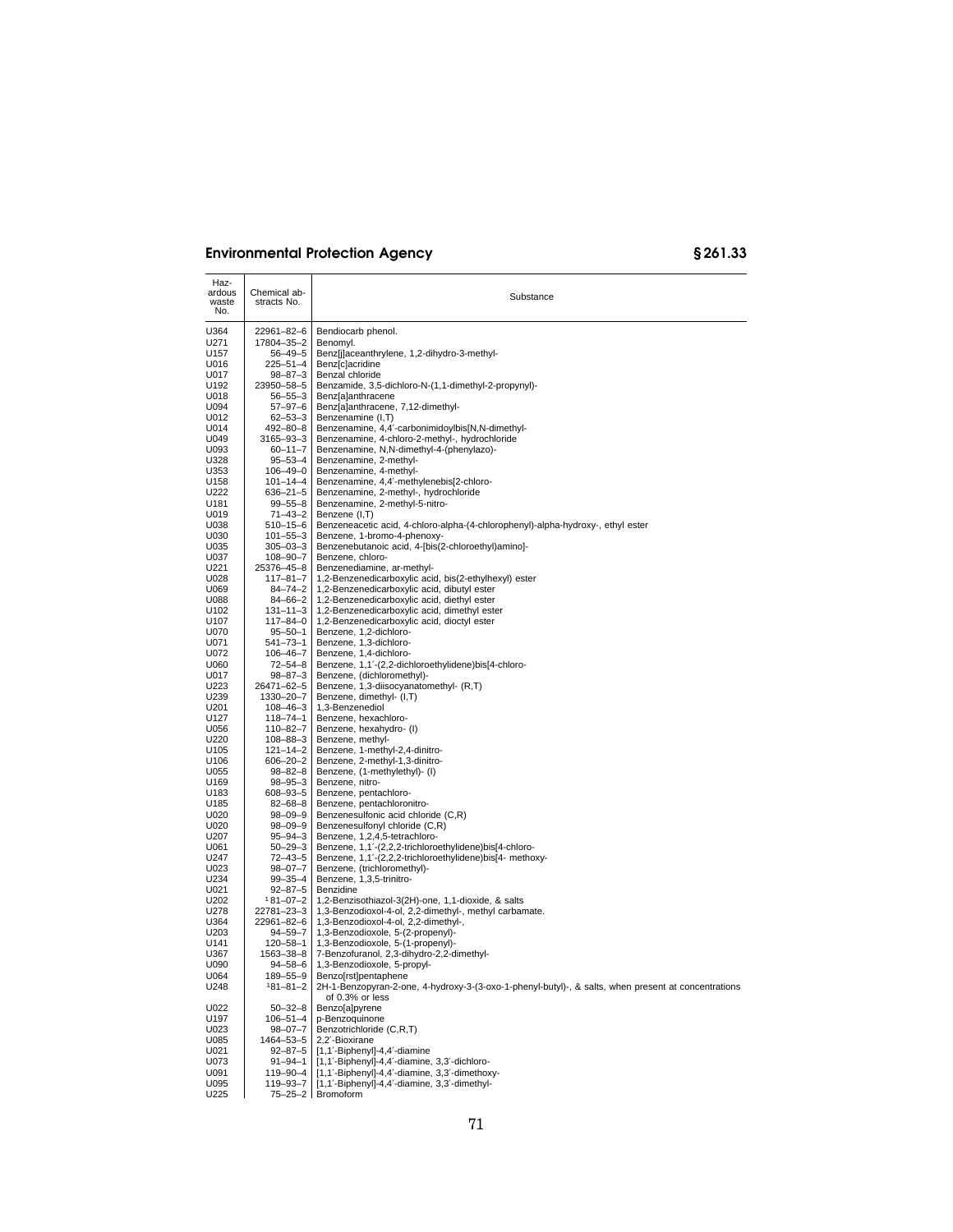# **§ 261.33 40 CFR Ch. I (7–1–02 Edition)**

| Haz-<br>ardous<br>waste<br>No. | Chemical ab-<br>stracts No.     | Substance                                                                                                                                           |
|--------------------------------|---------------------------------|-----------------------------------------------------------------------------------------------------------------------------------------------------|
| U030                           | $101 - 55 - 3$                  | 4-Bromophenyl phenyl ether                                                                                                                          |
| U128                           | $87 - 68 - 3$                   | 1,3-Butadiene, 1,1,2,3,4,4-hexachloro-                                                                                                              |
| U172                           | $924 - 16 - 3$                  | 1-Butanamine, N-butyl-N-nitroso-                                                                                                                    |
| U031                           | $71 - 36 - 3$                   | 1-Butanol (I)                                                                                                                                       |
| U159                           | 78-93-3                         | 2-Butanone (I,T)                                                                                                                                    |
| U160                           | 1338-23-4                       | 2-Butanone, peroxide (R,T)                                                                                                                          |
| U053                           | 4170-30-3                       | 2-Butenal                                                                                                                                           |
| U074                           | 764-41-0                        | 2-Butene, 1,4-dichloro- (I,T)                                                                                                                       |
| U143                           | $303 - 34 - 4$                  | 2-Butenoic acid, 2-methyl-, 7-[[2,3-dihydroxy-<br>2-(1-methoxyethyl)-3-methyl-1-oxobutoxy]methyl]-<br>2,3,5,7a-tetrahydro-1H-pyrrolizin-1-yl ester, |
|                                |                                 | [1S-[1alpha(Z),7(2S*,3R*),7aalpha]]-                                                                                                                |
| U031<br>U136                   | $71 - 36 - 3$                   | n-Butyl alcohol (I)                                                                                                                                 |
| U032                           | 75-60-5                         | Cacodylic acid<br>Calcium chromate                                                                                                                  |
| U372                           | 13765-19-0<br>10605-21-7        | Carbamic acid, 1H-benzimidazol-2-yl, methyl ester.                                                                                                  |
| U271                           | 17804-35-2                      | Carbamic acid, [1-[(butylamino)carbonyl]-1H-benzimidazol-2-yl]-, methyl ester.                                                                      |
| U280                           | $101 - 27 - 9$                  | Carbamic acid, (3-chlorophenyl)-, 4-chloro-2-butynyl ester.                                                                                         |
| U238                           | $51 - 79 - 6$                   | Carbamic acid, ethyl ester                                                                                                                          |
| U178                           | $615 - 53 - 2$                  | Carbamic acid, methylnitroso-, ethyl ester                                                                                                          |
| U373                           | $122 - 42 - 9$                  | Carbamic acid, phenyl-, 1-methylethyl ester.                                                                                                        |
| U409                           | 23564-05-8                      | Carbamic acid, [1,2-phenylenebis (iminocarbonothioyl)]bis-, dimethyl ester.                                                                         |
| U097                           | 79-44-7                         | Carbamic chloride, dimethyl-                                                                                                                        |
| U389                           | 2303-17-5                       | Carbamothioic acid, bis(1-methylethyl)-, S-(2,3,3-trichloro-2-propenyl) ester.                                                                      |
| U387                           | 52888-80-9                      | Carbamothioic acid, dipropyl-, S-(phenylmethyl) ester.                                                                                              |
| U114                           | 1111-54-6                       | Carbamodithioic acid, 1,2-ethanediylbis-,<br>salts & esters                                                                                         |
| U062                           | 2303-16-4                       | Carbamothioic acid, bis(1-methylethyl)-, S-(2,3-dichloro-2-propenyl) ester                                                                          |
| U279                           | 63-25-2                         | Carbaryl.                                                                                                                                           |
| U372                           | 10605-21-7                      | Carbendazim.                                                                                                                                        |
| U367                           | 1563-38-8                       | Carbofuran phenol.                                                                                                                                  |
| U215                           | 6533-73-9                       | Carbonic acid, dithallium(1+) salt                                                                                                                  |
| U033                           | $353 - 50 - 4$                  | Carbonic difluoride                                                                                                                                 |
| U156                           | 79-22-1                         | Carbonochloridic acid, methyl ester (I,T)                                                                                                           |
| U033                           | $353 - 50 - 4$                  | Carbon oxyfluoride (R,T)                                                                                                                            |
| U211                           | $56 - 23 - 5$                   | Carbon tetrachloride                                                                                                                                |
| U034<br>U035                   | $75 - 87 - 6$                   | Chloral<br>Chlorambucil                                                                                                                             |
| U036                           | $305 - 03 - 3$<br>$57 - 74 - 9$ | Chlordane, alpha & gamma isomers                                                                                                                    |
| U026                           | 494-03-1                        | Chlornaphazin                                                                                                                                       |
| U037                           | $108 - 90 - 7$                  | Chlorobenzene                                                                                                                                       |
| U038                           | $510 - 15 - 6$                  | Chlorobenzilate                                                                                                                                     |
| U039                           | $59 - 50 - 7$                   | p-Chloro-m-cresol                                                                                                                                   |
| U042                           | $110 - 75 - 8$                  | 2-Chloroethyl vinyl ether                                                                                                                           |
| U044                           | 67-66-3                         | Chloroform                                                                                                                                          |
| U046                           | 107-30-2                        | Chloromethyl methyl ether                                                                                                                           |
| U047                           | $91 - 58 - 7$                   | beta-Chloronaphthalene                                                                                                                              |
| U048                           | $95 - 57 - 8$                   | o-Chlorophenol                                                                                                                                      |
| U049                           | 3165-93-3                       | 4-Chloro-o-toluidine, hydrochloride                                                                                                                 |
| U032                           | 13765-19-0                      | Chromic acid H <sub>2</sub> CrO <sub>4</sub> , calcium salt                                                                                         |
| U050                           | $218 - 01 - 9$                  | Chrysene                                                                                                                                            |
| U051                           |                                 | Creosote                                                                                                                                            |
| U052                           | 1319-77-3                       | Cresol (Cresylic acid)                                                                                                                              |
| U053                           | 4170-30-3                       | Crotonaldehyde                                                                                                                                      |
| U055                           | $98 - 82 - 8$                   | Cumene (I)                                                                                                                                          |
| U246                           | 506-68-3                        | Cyanogen bromide (CN)Br                                                                                                                             |
| U197                           | $106 - 51 - 4$                  | 2,5-Cyclohexadiene-1,4-dione                                                                                                                        |
| U056                           | $110 - 82 - 7$<br>$58 - 89 - 9$ | Cyclohexane (I)                                                                                                                                     |
| U129                           | $108 - 94 - 1$                  | Cyclohexane, 1,2,3,4,5,6-hexachloro-,<br>(1alpha,2alpha,3beta,4alpha,5alpha,6beta)-                                                                 |
| U057<br>U130                   | $77 - 47 - 4$                   | Cyclohexanone (I)                                                                                                                                   |
| U058                           | $50 - 18 - 0$                   | 1,3-Cyclopentadiene, 1,2,3,4,5,5-hexachloro-<br>Cyclophosphamide                                                                                    |
| U240                           | $194 - 75 - 7$                  | 2,4-D, salts & esters                                                                                                                               |
| U059                           | 20830-81-3                      | Daunomycin                                                                                                                                          |
| U060                           | 72-54-8                         | <b>DDD</b>                                                                                                                                          |
| U061                           | $50 - 29 - 3$                   | DDT                                                                                                                                                 |
| U062                           | 2303-16-4                       | Diallate                                                                                                                                            |
| U063                           | $53 - 70 - 3$                   | Dibenz[a,h]anthracene                                                                                                                               |
| U064                           | 189-55-9                        | Dibenzo[a,i]pyrene                                                                                                                                  |
| U066                           | 96-12-8                         | 1,2-Dibromo-3-chloropropane                                                                                                                         |
| U069                           |                                 | 84-74-2 Dibutyl phthalate                                                                                                                           |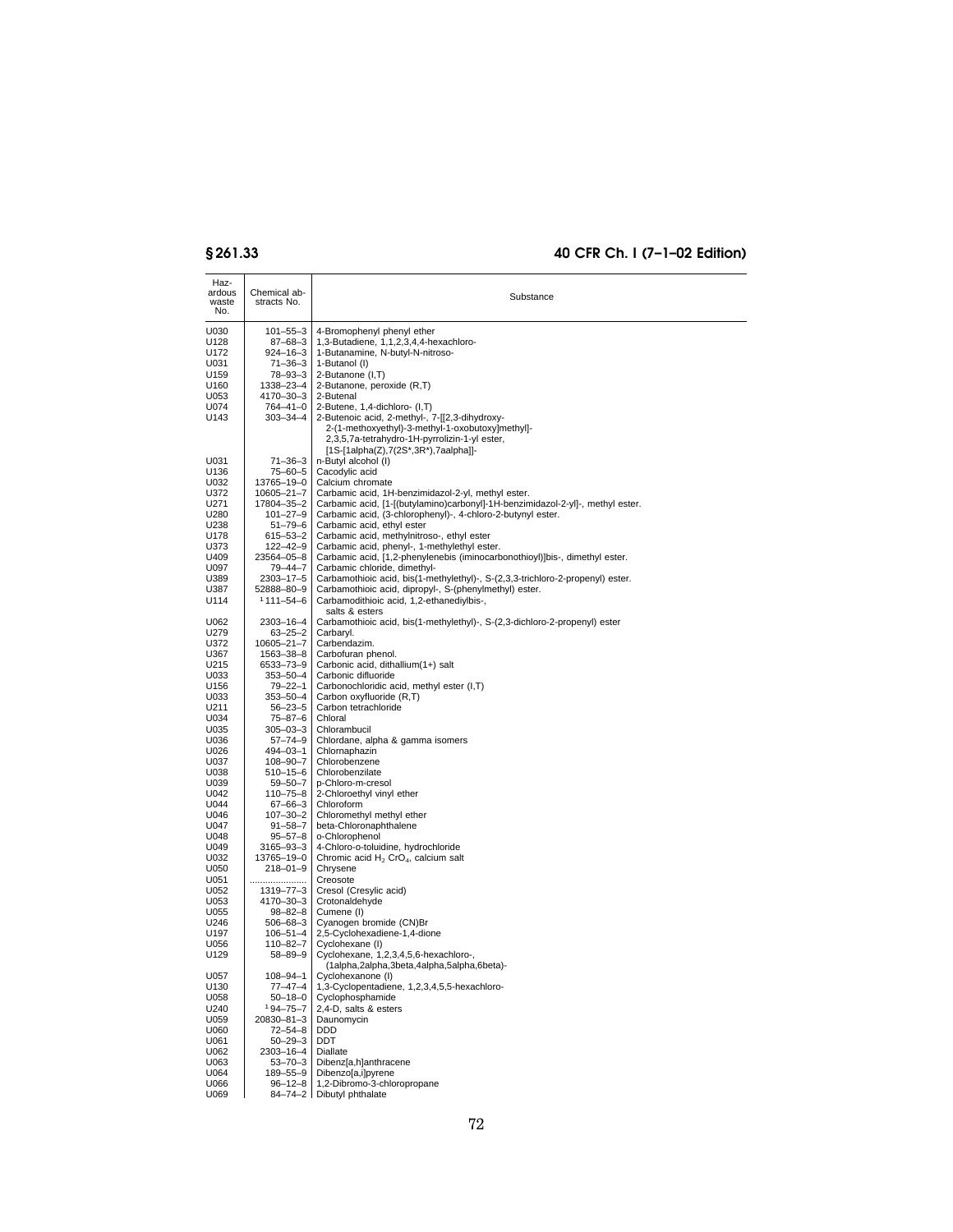$\overline{1}$ 

| Haz-<br>ardous<br>waste<br>No. | Chemical ab-<br>stracts No.      | Substance                                                                            |
|--------------------------------|----------------------------------|--------------------------------------------------------------------------------------|
| U070                           | $95 - 50 - 1$                    | o-Dichlorobenzene                                                                    |
| U071                           | $541 - 73 - 1$                   | m-Dichlorobenzene                                                                    |
| U072                           | $106 - 46 - 7$                   | p-Dichlorobenzene                                                                    |
| U073<br>U074                   | $91 - 94 - 1$<br>764-41-0        | 3,3'-Dichlorobenzidine<br>1,4-Dichloro-2-butene (I,T)                                |
| U075                           | 75-71-8                          | Dichlorodifluoromethane                                                              |
| U078                           | $75 - 35 - 4$                    | 1,1-Dichloroethylene                                                                 |
| U079                           | 156-60-5                         | 1,2-Dichloroethylene                                                                 |
| U025<br>U027                   | $111 - 44 - 4$<br>$108 - 60 - 1$ | Dichloroethyl ether<br>Dichloroisopropyl ether                                       |
| U024                           | $111 - 91 - 1$                   | Dichloromethoxy ethane                                                               |
| U081                           | $120 - 83 - 2$                   | 2,4-Dichlorophenol                                                                   |
| U082                           | $87 - 65 - 0$                    | 2,6-Dichlorophenol                                                                   |
| U084                           | 542-75-6                         | 1,3-Dichloropropene                                                                  |
| U085<br>U108                   | 1464-53-5<br>$123 - 91 - 1$      | 1,2:3,4-Diepoxybutane (I,T)<br>1,4-Diethyleneoxide                                   |
| U028                           | $117 - 81 - 7$                   | Diethylhexyl phthalate                                                               |
| U395                           | 5952-26-1                        | Diethylene glycol, dicarbamate.                                                      |
| U086                           | 1615-80-1                        | N,N'-Diethylhydrazine                                                                |
| U087<br>U088                   | 3288-58-2<br>84–66–2             | O,O-Diethyl S-methyl dithiophosphate<br>Diethyl phthalate                            |
| U089                           | $56 - 53 - 1$                    | Diethylstilbesterol                                                                  |
| U090                           | $94 - 58 - 6$                    | Dihydrosafrole                                                                       |
| U091                           | 119-90-4                         | 3,3'-Dimethoxybenzidine                                                              |
| U092<br>U093                   | $124 - 40 - 3$<br>$60 - 11 - 7$  | Dimethylamine (I)<br>p-Dimethylaminoazobenzene                                       |
| U094                           | 57-97-6                          | 7,12-Dimethylbenz[a]anthracene                                                       |
| U095                           | 119-93-7                         | 3,3'-Dimethylbenzidine                                                               |
| U096                           | $80 - 15 - 9$                    | alpha, alpha-Dimethylbenzylhydroperoxide (R)                                         |
| U097<br>U098                   | 79-44-7<br>57-14-7               | Dimethylcarbamoyl chloride<br>1,1-Dimethylhydrazine                                  |
| U099                           | $540 - 73 - 8$                   | 1,2-Dimethylhydrazine                                                                |
| U101                           | $105 - 67 - 9$                   | 2,4-Dimethylphenol                                                                   |
| U102                           | $131 - 11 - 3$                   | Dimethyl phthalate                                                                   |
| U103<br>U <sub>105</sub>       | $77 - 78 - 1$<br>$121 - 14 - 2$  | Dimethyl sulfate<br>2,4-Dinitrotoluene                                               |
| U106                           | $606 - 20 - 2$                   | 2,6-Dinitrotoluene                                                                   |
| U107                           | $117 - 84 - 0$                   | Di-n-octyl phthalate                                                                 |
| U108                           | $123 - 91 - 1$                   | 1,4-Dioxane                                                                          |
| U109<br>U110                   | $122 - 66 - 7$<br>142-84-7       | 1,2-Diphenylhydrazine<br>Dipropylamine (I)                                           |
| U111                           | $621 - 64 - 7$                   | Di-n-propylnitrosamine                                                               |
| U041                           | $106 - 89 - 8$                   | Epichlorohydrin                                                                      |
| U001                           | $75 - 07 - 0$                    | Ethanal (I)                                                                          |
| U404<br>U174                   | $121 - 44 - 8$<br>55-18-5        | Ethanamine, N,N-diethyl-<br>Ethanamine, N-ethyl-N-nitroso-                           |
| U155                           | $91 - 80 - 5$                    | 1,2-Ethanediamine, N,N-dimethyl-N'-2-pyridinyl-N'-(2-thienylmethyl)-                 |
| U067                           | $106 - 93 - 4$                   | Ethane, 1,2-dibromo-                                                                 |
| U076                           | $75 - 34 - 3$                    | Ethane, 1,1-dichloro-                                                                |
| U077<br>U131                   | $107 - 06 - 2$<br>67-72-1        | Ethane, 1,2-dichloro-<br>Ethane, hexachloro-                                         |
| U024                           | $111 - 91 - 1$                   | Ethane, 1,1'-[methylenebis(oxy)]bis[2-chloro-                                        |
| U117                           | $60 - 29 - 7$                    | Ethane, 1,1'-oxybis-(I)                                                              |
| U025<br>U184                   | $111 - 44 - 4$<br>$76 - 01 - 7$  | Ethane, 1,1'-oxybis[2-chloro-<br>Ethane, pentachloro-                                |
| U208                           | $630 - 20 - 6$                   | Ethane, 1,1,1,2-tetrachloro-                                                         |
| U209                           | 79-34-5                          | Ethane, 1,1,2,2-tetrachloro-                                                         |
| U218                           | $62 - 55 - 5$                    | Ethanethioamide                                                                      |
| U226<br>U227                   | 71-55-6<br>79-00-5               | Ethane, 1,1,1-trichloro-<br>Ethane, 1,1,2-trichloro-                                 |
| U410                           | 59669-26-0                       | Ethanimidothioic acid, N,N'- [thiobis[(methylimino)carbonyloxy]]bis-, dimethyl ester |
| U394                           | 30558-43-1                       | Ethanimidothioic acid, 2-(dimethylamino)-N-hydroxy-2-oxo-, methyl ester.             |
| U359                           | $110 - 80 - 5$                   | Ethanol, 2-ethoxy-                                                                   |
| U173<br>U395                   | 1116-54-7<br>$5952 - 26 - 1$     | Ethanol, 2,2'-(nitrosoimino)bis-<br>Ethanol, 2,2'-oxybis-, dicarbamate.              |
| U004                           | 98–86–2                          | Ethanone, 1-phenyl-                                                                  |
| U043                           | 75-01-4                          | Ethene, chloro-                                                                      |
| U042                           | 110-75-8                         | Ethene, (2-chloroethoxy)-                                                            |
| U078<br>U079                   | $75 - 35 - 4$<br>$156 - 60 - 5$  | Ethene, 1,1-dichloro-<br>Ethene, 1,2-dichloro-, (E)-                                 |
| U210                           | 127-18-4                         | Ethene, tetrachloro-                                                                 |
| U228                           |                                  | 79-01-6   Ethene, trichloro-                                                         |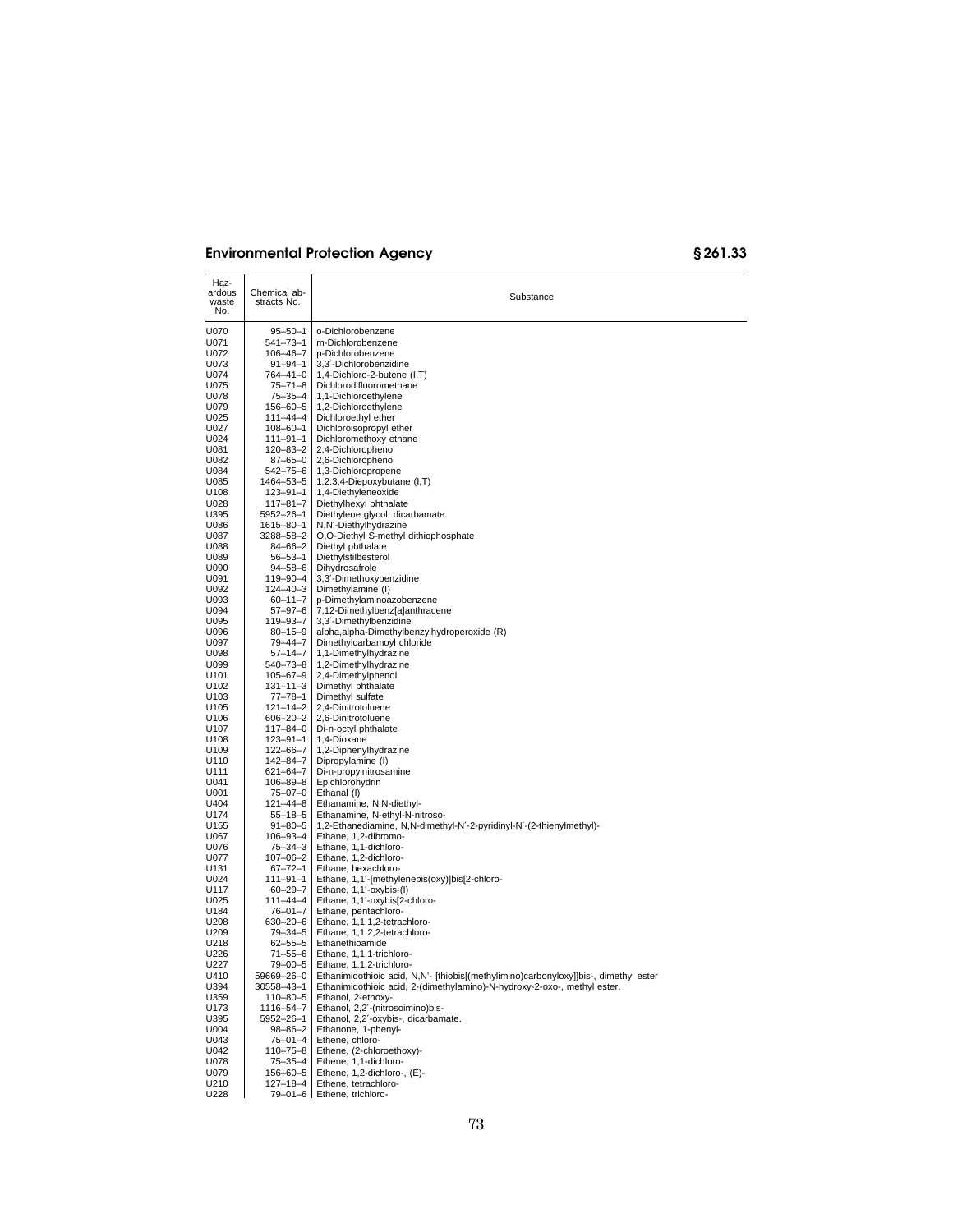# **§ 261.33 40 CFR Ch. I (7–1–02 Edition)**

| Haz-<br>ardous<br>waste<br>No. | Chemical ab-<br>stracts No.      | Substance                                                         |
|--------------------------------|----------------------------------|-------------------------------------------------------------------|
| U112                           | 141-78-6                         | Ethyl acetate (I)                                                 |
| U113                           | 140-88-5                         | Ethyl acrylate (I)                                                |
| U238                           | $51 - 79 - 6$                    | Ethyl carbamate (urethane)                                        |
| U117<br>U114                   | $60 - 29 - 7$<br>$1111 - 54 - 6$ | Ethyl ether (I)<br>Ethylenebisdithiocarbamic acid, salts & esters |
| U067                           | 106-93-4                         | Ethylene dibromide                                                |
| U077                           | $107 - 06 - 2$                   | Ethylene dichloride                                               |
| U359                           | 110-80-5                         | Ethylene glycol monoethyl ether                                   |
| U115                           | $75 - 21 - 8$                    | Ethylene oxide (I,T)                                              |
| U116<br>U076                   | $96 - 45 - 7$<br>75-34-3         | Ethylenethiourea<br>Ethylidene dichloride                         |
| U118                           | $97 - 63 - 2$                    | Ethyl methacrylate                                                |
| U119                           | $62 - 50 - 0$                    | Ethyl methanesulfonate                                            |
| U120                           | $206 - 44 - 0$                   | Fluoranthene                                                      |
| U122<br>U123                   | $50 - 00 - 0$<br>64-18-6         | Formaldehyde<br>Formic acid (C,T)                                 |
| U124                           | 110-00-9                         | Furan (I)                                                         |
| U125                           | $98 - 01 - 1$                    | 2-Furancarboxaldehyde (I)                                         |
| U147                           | $108 - 31 - 6$                   | 2,5-Furandione                                                    |
| U213<br>U125                   | 109–99–9<br>$98 - 01 - 1$        | Furan, tetrahydro-(I)<br>Furfural (I)                             |
| U124                           | $110 - 00 - 9$                   | Furfuran (I)                                                      |
| U206                           | 18883-66-4                       | Glucopyranose, 2-deoxy-2-(3-methyl-3-nitrosoureido)-, D-          |
| U206                           | 18883-66-4                       | D-Glucose, 2-deoxy-2-[[(methylnitrosoamino)-                      |
| U126                           | 765-34-4                         | carbonyl]amino]-<br>Glycidylaldehyde                              |
| U163                           | $70 - 25 - 7$                    | Guanidine, N-methyl-N'-nitro-N-nitroso-                           |
| U127                           | $118 - 74 - 1$                   | Hexachlorobenzene                                                 |
| U128                           | 87-68-3                          | Hexachlorobutadiene                                               |
| U130<br>U131                   | $77 - 47 - 4$<br>$67 - 72 - 1$   | Hexachlorocyclopentadiene<br>Hexachloroethane                     |
| U132                           | $70 - 30 - 4$                    | Hexachlorophene                                                   |
| U243                           | 1888-71-7                        | Hexachloropropene                                                 |
| U133                           | $302 - 01 - 2$                   | Hydrazine (R,T)                                                   |
| U086                           | 1615-80-1                        | Hydrazine, 1,2-diethyl-<br>Hydrazine, 1,1-dimethyl-               |
| U098<br>U099                   | 57-14-7<br>$540 - 73 - 8$        | Hydrazine, 1,2-dimethyl-                                          |
| U109                           | 122-66-7                         | Hydrazine, 1,2-diphenyl-                                          |
| U134                           | 7664-39-3                        | Hydrofluoric acid (C,T)                                           |
| U134                           | 7664–39–3                        | Hydrogen fluoride (C,T)                                           |
| U135<br>U135                   | 7783-06-4<br>7783-06-4           | Hydrogen sulfide<br>Hydrogen sulfide $H_2$ S                      |
| U096                           | $80 - 15 - 9$                    | Hydroperoxide, 1-methyl-1-phenylethyl- (R)                        |
| U116                           | $96 - 45 - 7$                    | 2-Imidazolidinethione                                             |
| U137                           | 193-39-5                         | Indeno[1,2,3-cd]pyrene                                            |
| U190<br>U140                   | $85 - 44 - 9$<br>78-83-1         | 1,3-Isobenzofurandione<br>Isobutyl alcohol (I,T)                  |
| U141                           | $120 - 58 - 1$                   | Isosafrole                                                        |
| U142                           | 143-50-0                         | Kepone                                                            |
| U143<br>U144                   | $303 - 34 - 4$<br>$301 - 04 - 2$ | Lasiocarpine<br>Lead acetate                                      |
| U146                           | 1335-32-6                        | Lead, bis(acetato-O)tetrahydroxytri-                              |
| U145                           | 7446–27–7                        | Lead phosphate                                                    |
| U146                           | 1335-32-6                        | Lead subacetate                                                   |
| U129<br>U <sub>163</sub>       | $58 - 89 - 9$                    | Lindane                                                           |
| U147                           | $70 - 25 - 7$<br>$108 - 31 - 6$  | <b>MNNG</b><br>Maleic anhydride                                   |
| U148                           | $123 - 33 - 1$                   | Maleic hydrazide                                                  |
| U149                           | $109 - 77 - 3$                   | Malononitrile                                                     |
| U <sub>150</sub>               | 148-82-3                         | Melphalan                                                         |
| U151<br>U152                   | 7439-97-6<br>126-98-7            | Mercury<br>Methacrylonitrile (I, T)                               |
| U092                           | $124 - 40 - 3$                   | Methanamine, N-methyl- (I)                                        |
| U029                           | $74 - 83 - 9$                    | Methane, bromo-                                                   |
| U045                           | $74 - 87 - 3$                    | Methane, chloro- (I, T)                                           |
| U046<br>U068                   | $107 - 30 - 2$<br>74-95-3        | Methane, chloromethoxy-<br>Methane, dibromo-                      |
| U080                           | $75 - 09 - 2$                    | Methane, dichloro-                                                |
| U075                           | 75-71-8                          | Methane, dichlorodifluoro-                                        |
| U138                           | 74-88-4                          | Methane, iodo-                                                    |
| U119<br>U211                   | $62 - 50 - 0$<br>$56 - 23 - 5$   | Methanesulfonic acid, ethyl ester<br>Methane, tetrachloro-        |
|                                |                                  |                                                                   |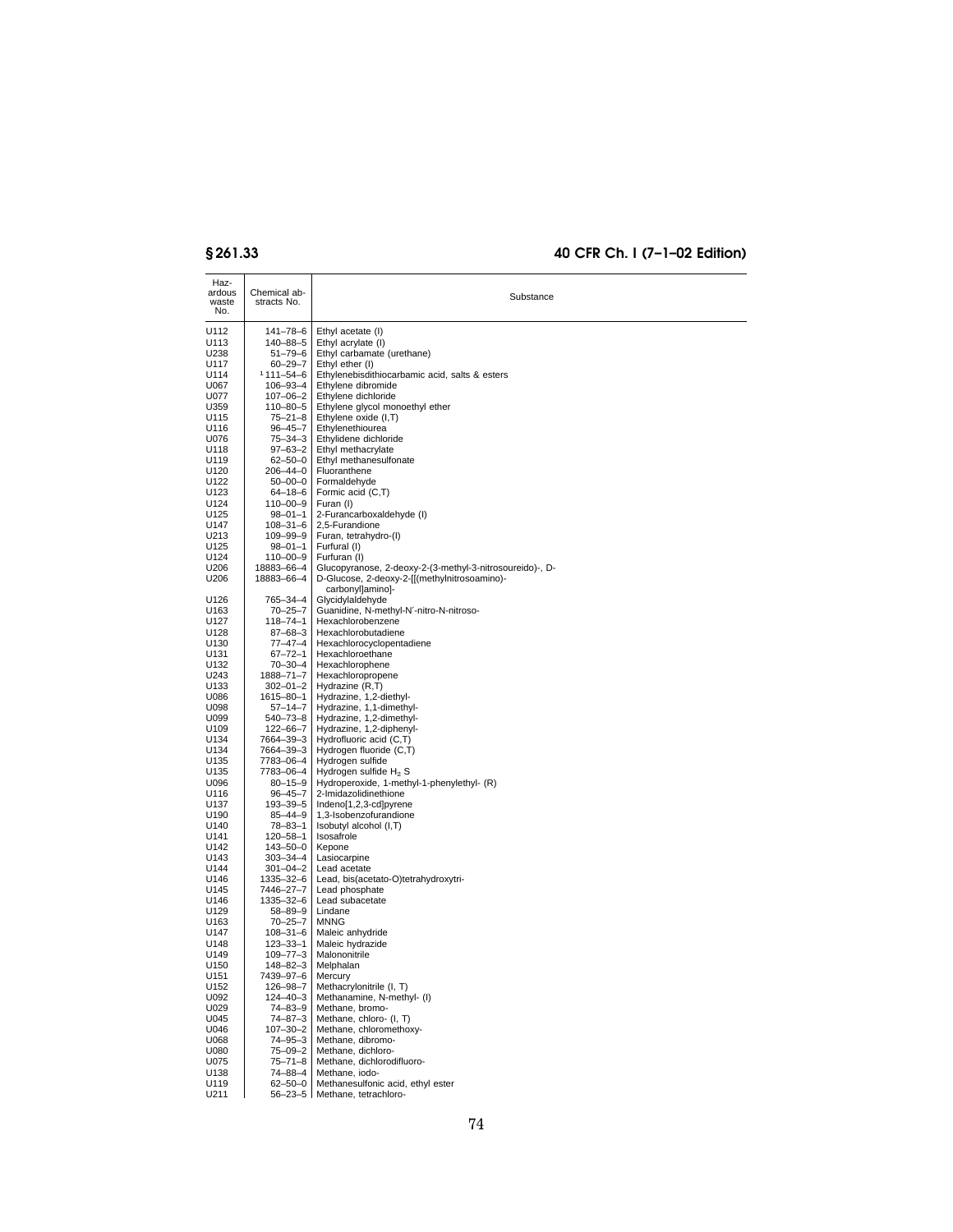| Haz-<br>ardous<br>waste<br>No. | Chemical ab-<br>stracts No.     | Substance                                                                                                                           |
|--------------------------------|---------------------------------|-------------------------------------------------------------------------------------------------------------------------------------|
| U153                           | $74 - 93 - 1$                   | Methanethiol (I, T)                                                                                                                 |
| U225                           | $75 - 25 - 2$                   | Methane, tribromo-                                                                                                                  |
| U044                           | $67 - 66 - 3$                   | Methane, trichloro-                                                                                                                 |
| U121                           | $75 - 69 - 4$                   | Methane, trichlorofluoro-                                                                                                           |
| U036<br>U154                   | $57 - 74 - 9$<br>$67 - 56 - 1$  | 4,7-Methano-1H-indene, 1,2,4,5,6,7,8,8-octachloro-2,3,3a,4,7,7a-hexahydro-<br>Methanol (I)                                          |
| U <sub>155</sub>               | $91 - 80 - 5$                   | Methapyrilene                                                                                                                       |
| U142                           | 143-50-0                        | 1,3,4-Metheno-2H-cyclobuta[cd]pentalen-2-one, 1,1a,3,3a,4,5,5,5a,5b,6-decachlorooctahydro-                                          |
| U247                           | $72 - 43 - 5$                   | Methoxychlor                                                                                                                        |
| U154                           | $67 - 56 - 1$                   | Methyl alcohol (I)                                                                                                                  |
| U029                           | 74-83-9                         | Methyl bromide                                                                                                                      |
| U186<br>U045                   | 504–60–9<br>74-87-3             | 1-Methylbutadiene (I)<br>Methyl chloride (I,T)                                                                                      |
| U156                           | $79 - 22 - 1$                   | Methyl chlorocarbonate (I,T)                                                                                                        |
| U226                           | $71 - 55 - 6$                   | Methyl chloroform                                                                                                                   |
| U157                           | $56 - 49 - 5$                   | 3-Methylcholanthrene                                                                                                                |
| U158                           | $101 - 14 - 4$                  | 4,4'-Methylenebis(2-chloroaniline)                                                                                                  |
| U068<br>U080                   | 74-95-3<br>$75 - 09 - 2$        | Methylene bromide<br>Methylene chloride                                                                                             |
| U159                           | 78-93-3                         | Methyl ethyl ketone (MEK) (I,T)                                                                                                     |
| U160                           | 1338-23-4                       | Methyl ethyl ketone peroxide (R,T)                                                                                                  |
| U138                           | 74-88-4                         | Methyl iodide                                                                                                                       |
| U161                           | 108-10-1                        | Methyl isobutyl ketone (I)<br>Methyl methacrylate (I,T)                                                                             |
| U162<br>U161                   | $80 - 62 - 6$<br>108-10-1       | 4-Methyl-2-pentanone (I)                                                                                                            |
| U164                           | $56 - 04 - 2$                   | Methylthiouracil                                                                                                                    |
| U010                           | $50 - 07 - 7$                   | Mitomycin C                                                                                                                         |
| U059                           | 20830-81-3                      | 5,12-Naphthacenedione, 8-acetyl-10-[(3-amino-2,3,6-trideoxy)-alpha-L-lyxo-hexopyranosyl)oxy]-                                       |
|                                |                                 | 7,8,9,10-tetrahydro-6,8,11-trihydroxy-1-methoxy-, (8S-cis)-<br>1-Naphthalenamine                                                    |
| U167<br>U168                   | 134-32-7<br>$91 - 59 - 8$       | 2-Naphthalenamine                                                                                                                   |
| U026                           | 494–03–1                        | Naphthalenamine, N,N'-bis(2-chloroethyl)-                                                                                           |
| U165                           | $91 - 20 - 3$                   | Naphthalene                                                                                                                         |
| U047                           | $91 - 58 - 7$                   | Naphthalene, 2-chloro-                                                                                                              |
| U166                           | $130 - 15 - 4$                  | 1,4-Naphthalenedione                                                                                                                |
| U236                           | $72 - 57 - 1$                   | 2,7-Naphthalenedisulfonic acid, 3,3'-[(3,3'-<br>dimethyl[1,1'-biphenyl]-4,4'-diyl)bis(azo)bis[5-amino-4-hydroxy]-, tetrasodium salt |
| U279<br>U166                   | $63 - 25 - 2$<br>$130 - 15 - 4$ | 1-Naphthalenol, methylcarbamate.<br>1,4-Naphthoquinone                                                                              |
| U167                           | 134-32-7                        | alpha-Naphthylamine                                                                                                                 |
| U168                           | $91 - 59 - 8$                   | beta-Naphthylamine                                                                                                                  |
| U217                           | 10102-45-1                      | Nitric acid, thallium(1+) salt                                                                                                      |
| U169                           | $98 - 95 - 3$                   | Nitrobenzene (I,T)                                                                                                                  |
| U170<br>U171                   | $100 - 02 - 7$<br>79–46–9       | p-Nitrophenol<br>2-Nitropropane (I,T)                                                                                               |
| U172                           | $924 - 16 - 3$                  | N-Nitrosodi-n-butylamine                                                                                                            |
| U173                           | 1116-54-7                       | N-Nitrosodiethanolamine                                                                                                             |
| U174                           | $55 - 18 - 5$                   | N-Nitrosodiethylamine                                                                                                               |
| U176                           | 759-73-9                        | N-Nitroso-N-ethylurea                                                                                                               |
| U177<br>U178                   | 684-93-5<br>615-53-2            | N-Nitroso-N-methylurea<br>N-Nitroso-N-methylurethane                                                                                |
| U179                           | $100 - 75 - 4$                  | N-Nitrosopiperidine                                                                                                                 |
| U180                           | $930 - 55 - 2$                  | N-Nitrosopyrrolidine                                                                                                                |
| U181                           | $99 - 55 - 8$                   | 5-Nitro-o-toluidine                                                                                                                 |
| U193<br>U058                   | 1120-71-4<br>$50 - 18 - 0$      | 1,2-Oxathiolane, 2,2-dioxide<br>2H-1,3,2-Oxazaphosphorin-2-amine,                                                                   |
|                                |                                 | N,N-bis(2-chloroethyl)tetrahydro-, 2-oxide                                                                                          |
| U115                           | $75 - 21 - 8$                   | Oxirane (I,T)                                                                                                                       |
| U126                           | 765–34–4                        | Oxiranecarboxyaldehyde                                                                                                              |
| U041                           | $106 - 89 - 8$                  | Oxirane, (chloromethyl)-                                                                                                            |
| 2<br>U183                      | $123 - 63 - 7$<br>608-93-5      | Paraldehyde<br>Pentachlorobenzene                                                                                                   |
| U184                           | $76 - 01 - 7$                   | Pentachloroethane                                                                                                                   |
| U185                           | $82 - 68 - 8$                   | Pentachloronitrobenzene (PCNB)                                                                                                      |
| See<br>F027                    | $87 - 86 - 5$                   | Pentachlorophenol                                                                                                                   |
| U161                           | $108 - 10 - 1$                  | Pentanol, 4-methyl-                                                                                                                 |
| U186                           | $504 - 60 - 9$                  | 1,3-Pentadiene (I)                                                                                                                  |
| U187<br>U188                   | $62 - 44 - 2$<br>108-95-2       | Phenacetin<br>Phenol                                                                                                                |
| U048                           | $95 - 57 - 8$                   | Phenol, 2-chloro-                                                                                                                   |
| U039                           |                                 | 59-50-7   Phenol, 4-chloro-3-methyl-                                                                                                |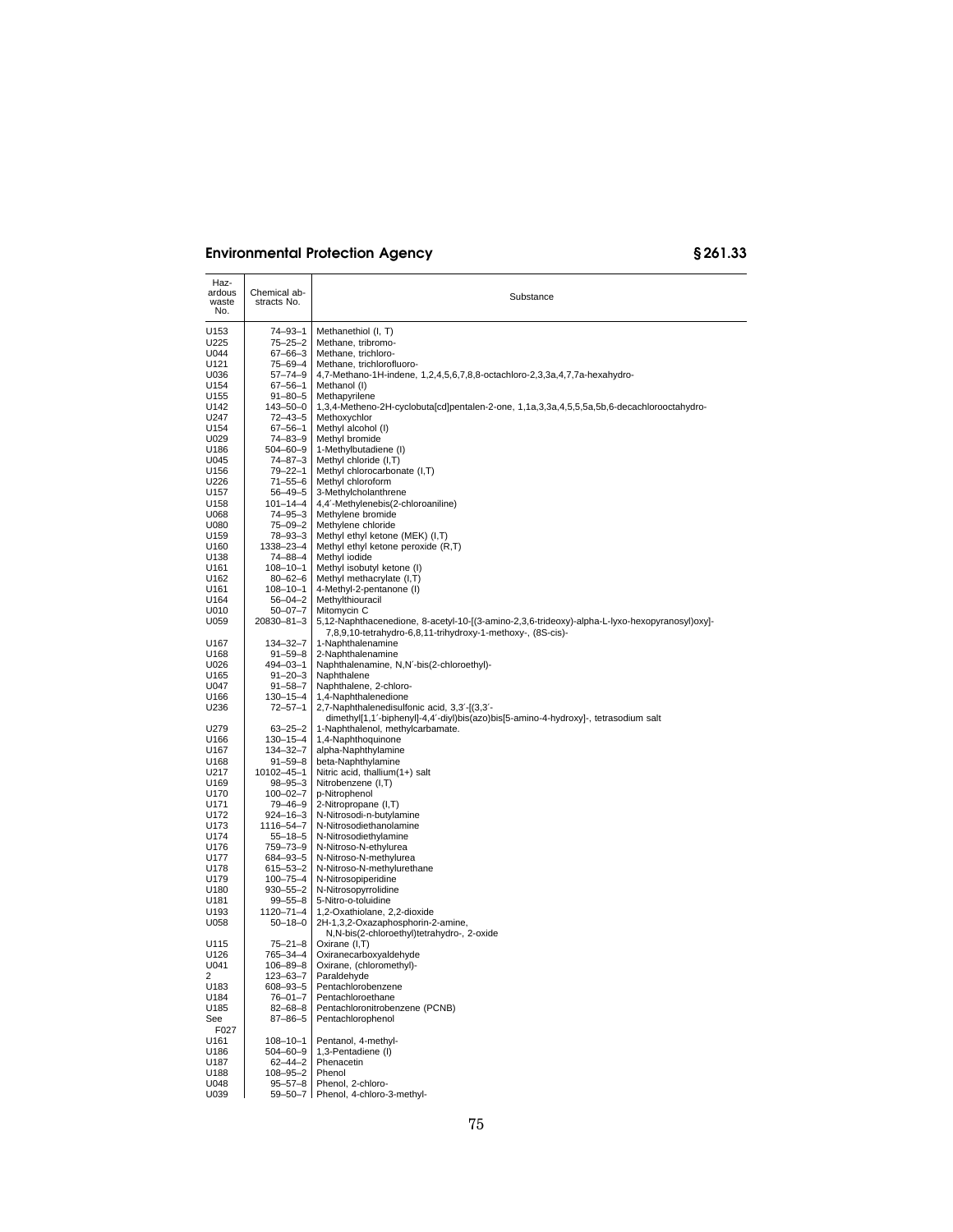# **§ 261.33 40 CFR Ch. I (7–1–02 Edition)**

| Haz-<br>ardous<br>waste<br>No. | Chemical ab-<br>stracts No. | Substance                                                                     |
|--------------------------------|-----------------------------|-------------------------------------------------------------------------------|
| U081                           | $120 - 83 - 2$              | Phenol, 2,4-dichloro-                                                         |
| U082                           | 87-65-0                     | Phenol, 2,6-dichloro-                                                         |
| U089                           | $56 - 53 - 1$               | Phenol, 4,4'-(1,2-diethyl-1,2-ethenediyl)bis-, (E)-                           |
| U101                           | 105-67-9                    | Phenol, 2,4-dimethyl-                                                         |
| U052                           | 1319-77-3                   | Phenol, methyl-                                                               |
| U132                           | 70-30-4                     | Phenol, 2,2'-methylenebis[3,4,6-trichloro-                                    |
| U411                           | 114–26–1                    | Phenol, 2-(1-methylethoxy)-, methylcarbamate.                                 |
| U170                           | 100-02-7                    | Phenol, 4-nitro-                                                              |
| See                            | 87-86-5                     | Phenol, pentachloro-                                                          |
| F027                           |                             |                                                                               |
| See<br>F027                    | 58–90–2                     | Phenol, 2,3,4,6-tetrachloro-                                                  |
| See                            | $95 - 95 - 4$               | Phenol, 2,4,5-trichloro-                                                      |
| F027                           |                             |                                                                               |
| See                            | 88-06-2                     | Phenol, 2,4,6-trichloro-                                                      |
| F027                           |                             |                                                                               |
| U <sub>150</sub>               | 148–82–3                    | L-Phenylalanine, 4-[bis(2-chloroethyl)amino]-                                 |
| U145                           | 7446–27–7                   | Phosphoric acid, lead(2+) salt (2:3)                                          |
| U087                           | 3288-58-2                   | Phosphorodithioic acid, O,O-diethyl S-methyl ester                            |
| U189                           | 1314-80-3                   | Phosphorus sulfide (R)                                                        |
| U190<br>U191                   | 85–44–9<br>109-06-8         | Phthalic anhydride<br>2-Picoline                                              |
| U179                           | 100-75-4                    | Piperidine, 1-nitroso-                                                        |
| U192                           | 23950-58-5                  | Pronamide                                                                     |
| U194                           | 107-10-8                    | 1-Propanamine (I,T)                                                           |
| U111                           | 621-64-7                    | 1-Propanamine, N-nitroso-N-propyl-                                            |
| U110                           | 142–84–7                    | 1-Propanamine, N-propyl- (I)                                                  |
| U066                           | 96–12–8                     | Propane, 1,2-dibromo-3-chloro-                                                |
| U083                           | 78-87-5                     | Propane, 1,2-dichloro-                                                        |
| U149                           | 109-77-3                    | Propanedinitrile<br>Propane, 2-nitro- (I,T)                                   |
| U171<br>U027                   | 79–46–9<br>108-60-1         | Propane, 2,2'-oxybis[2-chloro-                                                |
| U193                           | 1120-71-4                   | 1,3-Propane sultone                                                           |
| See                            | $93 - 72 - 1$               | Propanoic acid, 2-(2,4,5-trichlorophenoxy)-                                   |
| F027                           |                             |                                                                               |
| U235                           | 126-72-7                    | 1-Propanol, 2,3-dibromo-, phosphate (3:1)                                     |
| U140<br>U002                   | 78-83-1<br>67-64-1          | 1-Propanol, 2-methyl- (I,T)                                                   |
| U007                           | 79-06-1                     | 2-Propanone (I)<br>2-Propenamide                                              |
| U084                           | 542–75–6                    | 1-Propene, 1,3-dichloro-                                                      |
| U243                           | 1888-71-7                   | 1-Propene, 1,1,2,3,3,3-hexachloro-                                            |
| U009                           | 107-13-1                    | 2-Propenenitrile                                                              |
| U152                           | 126–98–7                    | 2-Propenenitrile, 2-methyl- (I,T)                                             |
| U008                           | $79 - 10 - 7$               | 2-Propenoic acid (I)                                                          |
| U113<br>U118                   | 140-88-5<br>97–63–2         | 2-Propenoic acid, ethyl ester (I)<br>2-Propenoic acid, 2-methyl-, ethyl ester |
| U162                           | $80 - 62 - 6$               | 2-Propenoic acid, 2-methyl-, methyl ester (I,T)                               |
| U373                           | 122-42-9                    | Propham.                                                                      |
| U411                           | 114-26-1                    | Propoxur.                                                                     |
| U387                           | 52888-80-9                  | Prosulfocarb.                                                                 |
| U194                           | 107-10-8                    | n-Propylamine (I,T)                                                           |
| U083                           | 78–87–5                     | Propylene dichloride                                                          |
| U148                           | 123–33–1                    | 3,6-Pyridazinedione, 1,2-dihydro-                                             |
| U196<br>U191                   | 110-86-1                    | Pyridine                                                                      |
| U237                           | 109-06-8<br>$66 - 75 - 1$   | Pyridine, 2-methyl-<br>2,4-(1H,3H)-Pyrimidinedione, 5-[bis(2-                 |
|                                |                             | chloroethyl)amino]-                                                           |
| U164                           | $56 - 04 - 2$               | 4(1H)-Pyrimidinone, 2,3-dihydro-6-methyl-2-thioxo-                            |
| U180                           | 930–55–2                    | Pyrrolidine, 1-nitroso-                                                       |
| U200                           | $50 - 55 - 5$               | Reserpine                                                                     |
| U201                           | 108-46-3                    | Resorcinol                                                                    |
| U202                           | 181-07-2                    | Saccharin, & salts                                                            |
| U203<br>U204                   | $94 - 59 - 7$               | Safrole<br>Selenious acid                                                     |
| U204                           | 7783-00-8<br>7783-00-8      | Selenium dioxide                                                              |
| U205                           | 7488-56-4                   | Selenium sulfide                                                              |
| U205                           | 7488-56-4                   | Selenium sulfide SeS <sub>2</sub> (R,T)                                       |
| U015                           | $115 - 02 - 6$              | L-Serine, diazoacetate (ester)                                                |
| See                            | $93 - 72 - 1$               | Silvex (2,4,5-TP)                                                             |
| F027                           |                             | Streptozotocin                                                                |
| U206<br>U103                   | 18883-66-4<br>$77 - 78 - 1$ | Sulfuric acid, dimethyl ester                                                 |
|                                |                             |                                                                               |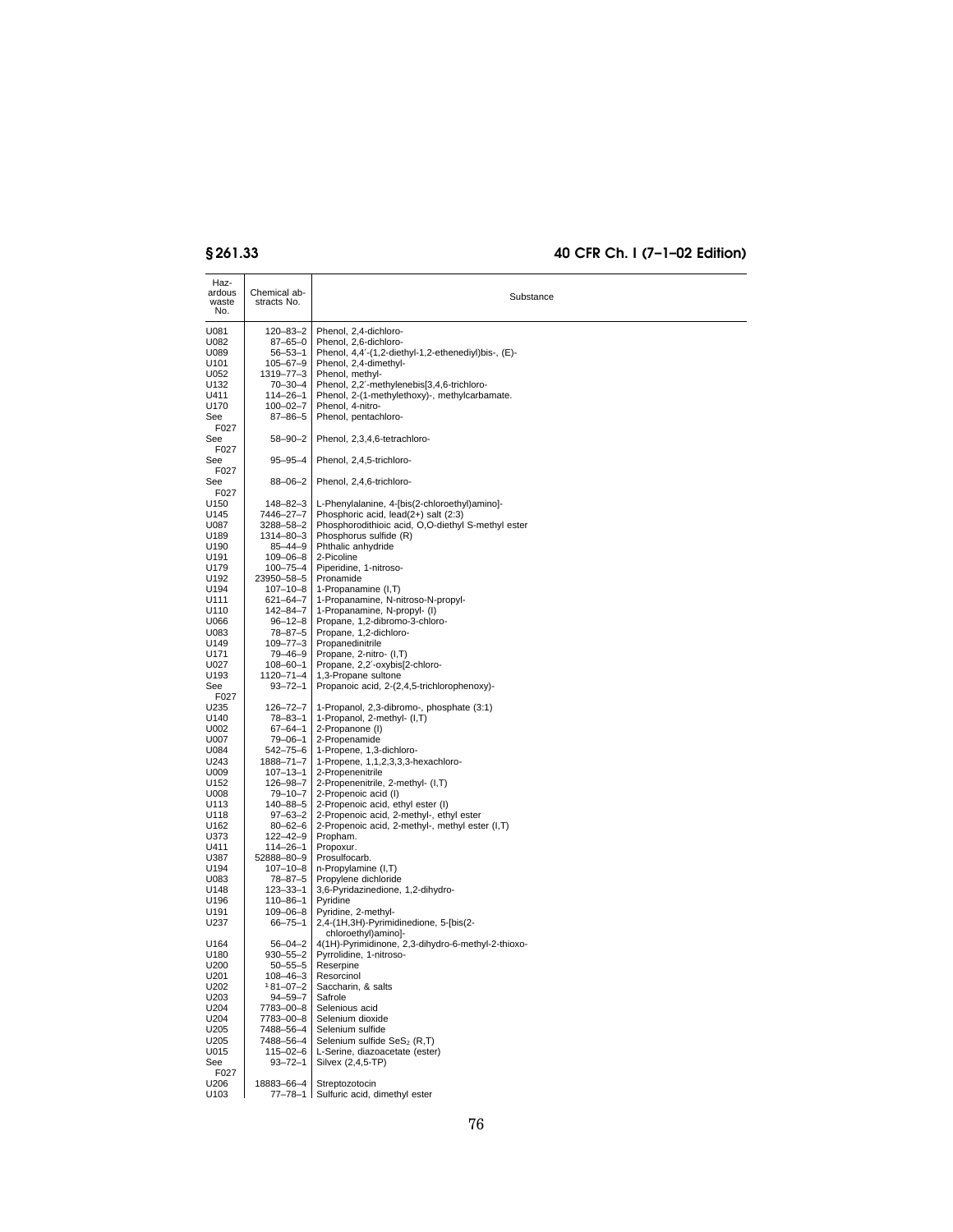| Haz-<br>ardous<br>waste<br>No. | Chemical ab-<br>stracts No. | Substance                                                                                      |
|--------------------------------|-----------------------------|------------------------------------------------------------------------------------------------|
| U189                           | 1314-80-3                   | Sulfur phosphide (R)                                                                           |
| See                            | $93 - 76 - 5$               | $2,4,5-T$                                                                                      |
| F027                           |                             |                                                                                                |
| U207                           | $95 - 94 - 3$               | 1,2,4,5-Tetrachlorobenzene                                                                     |
| U208                           | 630-20-6                    | 1,1,1,2-Tetrachloroethane                                                                      |
| U209                           | 79-34-5                     | 1,1,2,2-Tetrachloroethane                                                                      |
| U210                           | $127 - 18 - 4$              | Tetrachloroethylene                                                                            |
| See                            | $58 - 90 - 2$               | 2,3,4,6-Tetrachlorophenol                                                                      |
| F027                           |                             |                                                                                                |
| U213                           | $109 - 99 - 9$              | Tetrahydrofuran (I)                                                                            |
| U214                           | $563 - 68 - 8$              | Thallium(I) acetate                                                                            |
| U215                           | 6533-73-9                   | Thallium(I) carbonate                                                                          |
| U216                           | 7791–12–0                   | Thallium(I) chloride                                                                           |
| U216                           | 7791–12–0                   | Thallium chloride Tlcl                                                                         |
| U217                           | 10102-45-1                  | Thallium(I) nitrate                                                                            |
| U218                           | 62-55-5                     | Thioacetamide                                                                                  |
| U410                           | 59669-26-0                  | Thiodicarb.                                                                                    |
| U153                           | $74 - 93 - 1$               | Thiomethanol (I,T)                                                                             |
| U244                           | $137 - 26 - 8$              | Thioperoxydicarbonic diamide $[(H_2 N)C(S)]_2 S_2$ , tetramethyl-                              |
| U409                           | 23564-05-8                  | Thiophanate-methyl.                                                                            |
| U219                           | $62 - 56 - 6$               | Thiourea                                                                                       |
| U244                           | $137 - 26 - 8$              | Thiram                                                                                         |
| U220                           | $108 - 88 - 3$              | Toluene                                                                                        |
| U221                           | 25376-45-8                  | Toluenediamine                                                                                 |
| U223                           | 26471-62-5                  | Toluene diisocyanate (R,T)                                                                     |
| U328                           | $95 - 53 - 4$               | o-Toluidine                                                                                    |
| U353                           | $106 - 49 - 0$              | p-Toluidine                                                                                    |
| U222                           | $636 - 21 - 5$              | o-Toluidine hydrochloride<br>Triallate.                                                        |
| U389<br>U011                   | 2303-17-5<br>$61 - 82 - 5$  | 1H-1,2,4-Triazol-3-amine                                                                       |
| U227                           | $79 - 00 - 5$               | 1,1,2-Trichloroethane                                                                          |
| U228                           | $79 - 01 - 6$               | Trichloroethylene                                                                              |
| U121                           | 75-69-4                     | Trichloromonofluoromethane                                                                     |
| See                            | $95 - 95 - 4$               | 2,4,5-Trichlorophenol                                                                          |
| F027                           |                             |                                                                                                |
| See                            | 88-06-2                     | 2,4,6-Trichlorophenol                                                                          |
| F027                           |                             |                                                                                                |
| U404                           | $121 - 44 - 8$              | Triethylamine.                                                                                 |
| U234                           | $99 - 35 - 4$               | 1,3,5-Trinitrobenzene (R,T)                                                                    |
| U182                           | 123-63-7                    | 1,3,5-Trioxane, 2,4,6-trimethyl-                                                               |
| U235                           | $126 - 72 - 7$              | Tris(2,3-dibromopropyl) phosphate                                                              |
| U236                           | $72 - 57 - 1$               | Trypan blue                                                                                    |
| U237                           | 66-75-1                     | Uracil mustard                                                                                 |
| U176                           | 759–73–9                    | Urea, N-ethyl-N-nitroso-                                                                       |
| U177                           | 684-93-5                    | Urea, N-methyl-N-nitroso-                                                                      |
| U043                           | $75 - 01 - 4$               | Vinyl chloride                                                                                 |
| U248                           | 181-81-2                    | Warfarin, & salts, when present at concentrations of 0.3% or less                              |
| U239                           | 1330-20-7                   | Xylene (I)                                                                                     |
| U200                           | $50 - 55 - 5$               | Yohimban-16-carboxylic acid, 11,17-dimethoxy-18-[(3,4,5-trimethoxybenzoyl)oxy]-, methyl ester, |
|                                |                             | (3beta,16beta,17alpha,18beta,20alpha)-                                                         |
| U249                           | 1314-84-7                   | Zinc phosphide $Zn_3$ $P_2$ , when present at concentrations of 10% or less                    |

1 CAS Number given for parent compound only.

### [45 FR 78529, 78541, Nov. 25, 1980]

EDITORIAL NOTE: For FEDERAL REGISTER citations affecting § 261.33, see the List of CFR Sections Affected, which appears in the Finding Aids section of the printed volume and on GPO Access.

### **§ 261.35 Deletion of certain hazardous waste codes following equipment cleaning and replacement.**

(a) Wastes from wood preserving processes at plants that do not resume or initiate use of chlorophenolic preservatives will not meet the listing definition of F032 once the generator has met all of the requirements of paragraphs (b) and (c) of this section. These wastes may, however, continue to meet another hazardous waste listing description or may exhibit one or more of the hazardous waste characteristics.

(b) Generators must either clean or replace all process equipment that may<br>have come into contact with come into contact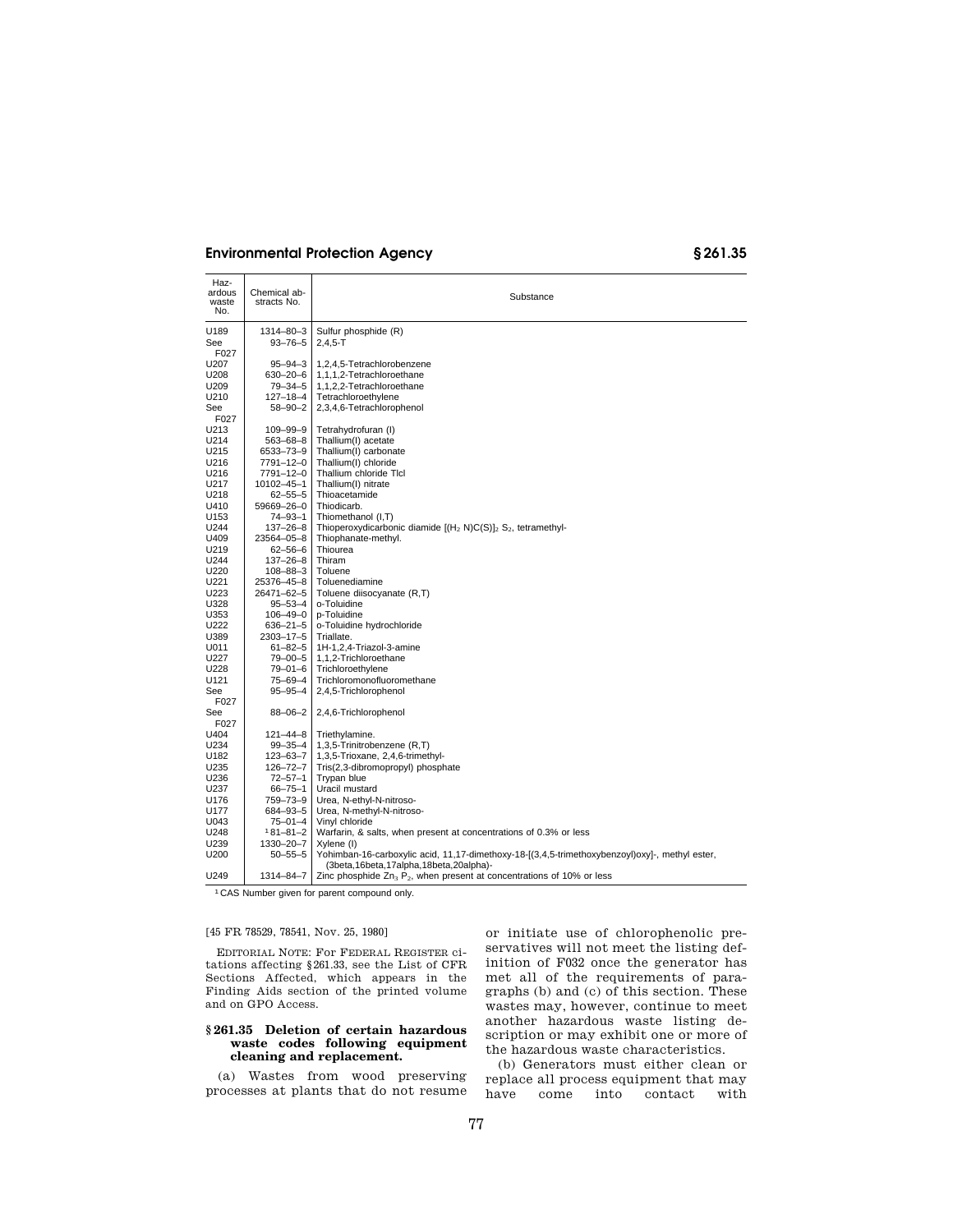chlorophenolic formulations or constituents thereof, including, but not limited to, treatment cylinders, sumps, tanks, piping systems, drip pads, fork lifts, and trams, in a manner that minimizes or eliminates the escape of hazardous waste or constituents, leachate, contaminated drippage, or hazardous waste decomposition products to the ground water, surface water, or atmosphere.

(1) Generators shall do one of the following:

(i) Prepare and follow an equipment cleaning plan and clean equipment in accordance with this section;

(ii) Prepare and follow an equipment replacement plan and replace equipment in accordance with this section; or

(iii) Document cleaning and replacement in accordance with this section, carried out after termination of use of chlorophenolic preservations.

(2) Cleaning Requirements.

(i) Prepare and sign a written equipment cleaning plan that describes:

(A) The equipment to be cleaned;

(B) How the equipment will be cleaned;

(C) The solvent to be used in cleaning:

(D) How solvent rinses will be tested; and

(E) How cleaning residues will be disposed.

(ii) Equipment must be cleaned as follows:

(A) Remove all visible residues from process equipment;

(B) Rinse process equipment with an appropriate solvent until dioxins and dibenzofurans are not detected in the final solvent rinse.

(iii) Analytical requirements.

(A) Rinses must be tested in accordance with SW–846, Method 8290.

(B) ''Not detected'' means at or below the lower method calibration limit (MCL) in Method 8290, Table 1.

(iv) The generator must manage all residues from the cleaning process as F032 waste.

(3) Replacement requirements.

(i) Prepare and sign a written equipment replacement plan that describes:

(A) The equipment to be replaced;

(B) How the equipment will be replaced; and

(C) How the equipment will be disposed.

(ii) The generator must manage the discarded equipment as F032 waste.

(4) Documentation requirements.

(i) Document that previous equipment cleaning and/or replacement was performed in accordance with this section and occurred after cessation of use of chlorophenolic preservatives.

(c) The generator must maintain the following records documenting the cleaning and replacement as part of the facility's operating record:

(1) The name and address of the facility;

(2) Formulations previously used and the date on which their use ceased in each process at the plant;

(3) Formulations currently used in each process at the plant;

(4) The equipment cleaning or replacement plan;

(5) The name and address of any persons who conducted the cleaning and replacement;

(6) The dates on which cleaning and replacement were accomplished;

(7) The dates of sampling and testing;

(8) A description of the sample handling and preparation techniques, including techniques used for extraction, containerization, preservation, and chain-of-custody of the samples;

(9) A description of the tests performed, the date the tests were performed, and the results of the tests;

(10) The name and model numbers of the instrument(s) used in performing the tests;

(11) QA/QC documentation; and

(12) The following statement signed by the generator or his authorized representative:

I certify under penalty of law that all process equipment required to be cleaned or replaced under 40 CFR 261.35 was cleaned or replaced as represented in the equipment cleaning and replacement plan and accompanying documentation. I am aware that there are significant penalties for providing false information, including the possibility of fine or imprisonment.

[55 FR 50482, Dec. 6, 1990, as amended at 56 FR 30195, July 1, 1991]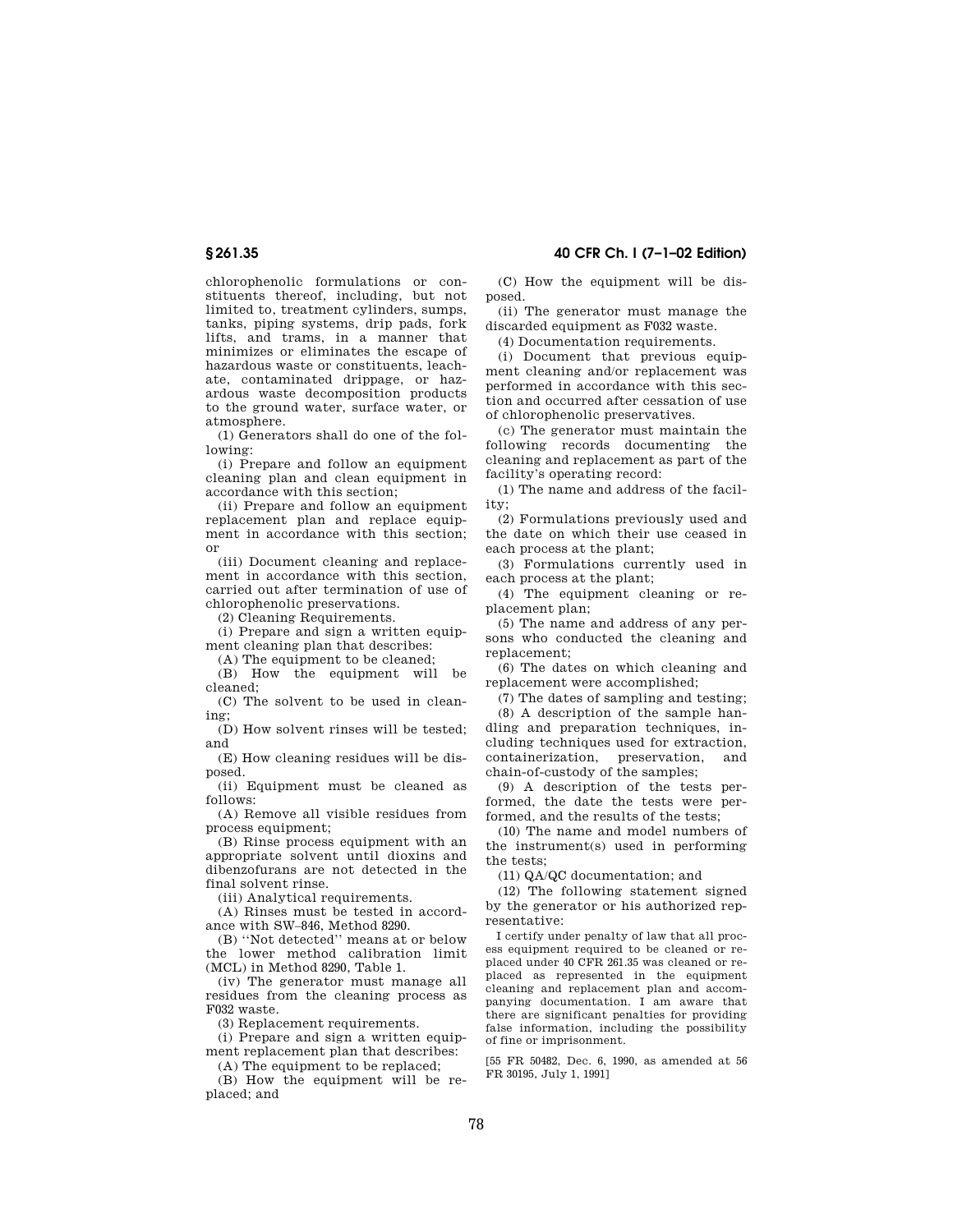### **§ 261.38 Comparable/Syngas Fuel Exclusion.**

Wastes that meet the following comparable/syngas fuel requirements are not solid wastes:

(a) *Comparable fuel specifications.*—(1) *Physical specifications.*—(i) *Heating value.* The heating value must exceed 5,000 BTU/lbs. (11,500 J/g).

(ii) *Viscosity.* The viscosity must not exceed: 50 cs, as-fired.

(2) *Constituent specifications.* For compounds listed in table 1 to this section the specification levels and, where nondetect is the specification, minimum required detection limits are: (see Table 1).

(b) *Synthesis gas fuel specification.*— Synthesis gas fuel (i.e., syngas fuel) that is generated from hazardous waste must:

(1) Have a minimum Btu value of 100 Btu/Scf;

(2) Contain less than 1 ppmv of total halogen;

(3) Contain less than 300 ppmv of total nitrogen other than diatomic nitrogen  $(N_2)$ ;

(4) Contain less than 200 ppmv of hydrogen sulfide; and

(5) Contain less than 1 ppmv of each hazardous constituent in the target list of appendix VIII constituents of this part.

TABLE 1 TO § 261.38.—DETECTION AND DETECTION LIMIT VALUES FOR COMPARABLE FUEL **SPECIFICATION** 

| Chemical name                                          | CAS No.        | Com-<br>posite<br>value<br>(mq/kg) | Heating<br>value<br>(BTU/lb) | Con-<br>centration<br>limit<br>(mg/kg at<br>10.000<br>BTU/lb) | Minimum<br>required<br>detection<br>limit<br>(mg/kg) |
|--------------------------------------------------------|----------------|------------------------------------|------------------------------|---------------------------------------------------------------|------------------------------------------------------|
|                                                        | <b>NA</b>      | 9000                               | 18400                        | 4900                                                          | .                                                    |
|                                                        | NA             | 1000                               | 18400                        | 540                                                           | .                                                    |
|                                                        | NA             | .                                  |                              | (1)                                                           | .                                                    |
| Polychlorinated biphenyls, total [Arocolors, total]    | 1336-36-3      | ND.                                |                              | ND.                                                           | 1.4                                                  |
|                                                        | $57 - 12 - 5$  | <b>ND</b>                          | .                            | ND.                                                           | 1.0                                                  |
| Metals:                                                |                |                                    |                              |                                                               |                                                      |
|                                                        | 7440-36-0      | <b>ND</b>                          | .                            | 12                                                            | .                                                    |
|                                                        | 7440-38-2      | ND.                                | .                            | 0.23                                                          | .                                                    |
|                                                        | 7440-39-3      | <b>ND</b>                          | .                            | 23                                                            | .                                                    |
|                                                        | 7440-41-7      | <b>ND</b>                          |                              | 1.2                                                           | .                                                    |
|                                                        | 7440-43-9      | .<br>.                             | <b>ND</b>                    | .                                                             | 1.2                                                  |
|                                                        | 7440-47-3      | ND.                                | .                            | 2.3                                                           | .                                                    |
|                                                        | 7440-48-4      | <b>ND</b>                          | .                            | 4.6                                                           | .                                                    |
|                                                        | 7439-92-1      | 57                                 | 18100                        | 31                                                            | .                                                    |
|                                                        | 7439-96-5      | ND.                                | .                            | 1.2                                                           | .                                                    |
|                                                        | 7439-97-6      | <b>ND</b>                          | .                            | 0.25                                                          | .                                                    |
|                                                        | 7440-02-0      | 106                                | 18400                        | 58                                                            | .                                                    |
|                                                        | 7782-49-2      | ND.                                |                              | 0.23                                                          | .                                                    |
|                                                        | 7440-22-4      | ND.                                | .                            | 2.3                                                           | .                                                    |
|                                                        | 7440-28-0      | <b>ND</b>                          | .                            | 23                                                            | .                                                    |
| Hydrocarbons:                                          |                |                                    |                              |                                                               |                                                      |
|                                                        | $56 - 55 - 3$  | <b>ND</b>                          |                              | 2400                                                          | .                                                    |
|                                                        | $71 - 43 - 2$  | 8000                               | 19600                        | 4100                                                          |                                                      |
|                                                        | $205 - 99 - 2$ | <b>ND</b>                          | .                            | 2400                                                          | .                                                    |
|                                                        | $207 - 08 - 9$ | <b>ND</b>                          | .                            | 2400                                                          | .                                                    |
|                                                        | $50 - 32 - 8$  | <b>ND</b>                          | .                            | 2400                                                          | .                                                    |
|                                                        | $218 - 01 - 9$ | <b>ND</b>                          | .                            | 2400                                                          | .                                                    |
|                                                        | $53 - 70 - 3$  | <b>ND</b>                          | .                            | 2400                                                          | .                                                    |
|                                                        | $57 - 97 - 6$  | ND.                                | .                            | 2400                                                          | .                                                    |
|                                                        | $206 - 44 - 0$ | <b>ND</b>                          | .                            | 2400                                                          | .                                                    |
|                                                        | 193-39-5       | <b>ND</b>                          |                              | 2400                                                          | .                                                    |
|                                                        | $56 - 49 - 5$  | <b>ND</b>                          | .                            | 2400                                                          | .                                                    |
|                                                        | $91 - 20 - 3$  | 6200                               | 19400                        | 3200                                                          | .                                                    |
|                                                        | $108 - 88 - 3$ | 69000                              | 19400                        | 36000                                                         | .                                                    |
| Oxygenates:                                            |                |                                    |                              |                                                               |                                                      |
|                                                        | $98 - 86 - 2$  | ND.                                | .                            | 2400                                                          | .                                                    |
|                                                        | $107 - 02 - 8$ | ND.                                | .                            | 39                                                            | .                                                    |
|                                                        | $107 - 18 - 6$ | <b>ND</b>                          | .                            | 30                                                            | .                                                    |
| Bis(2-ethylhexyl)phthalate [Di-2-ethylhexyl phthalate] | $117 - 81 - 7$ | ND.                                | .                            | 2400                                                          | .                                                    |
|                                                        | $85 - 68 - 7$  | ND.                                | .                            | 2400                                                          | .                                                    |
|                                                        | $95 - 48 - 7$  | <b>ND</b>                          | .                            | 2400                                                          | .                                                    |
|                                                        | $108 - 39 - 4$ | <b>ND</b>                          | .                            | 2400                                                          | .                                                    |
|                                                        | $106 - 44 - 5$ | ND.                                | .                            | 2400                                                          | .                                                    |
|                                                        | $84 - 74 - 2$  | ND.                                | .                            | 2400                                                          | .                                                    |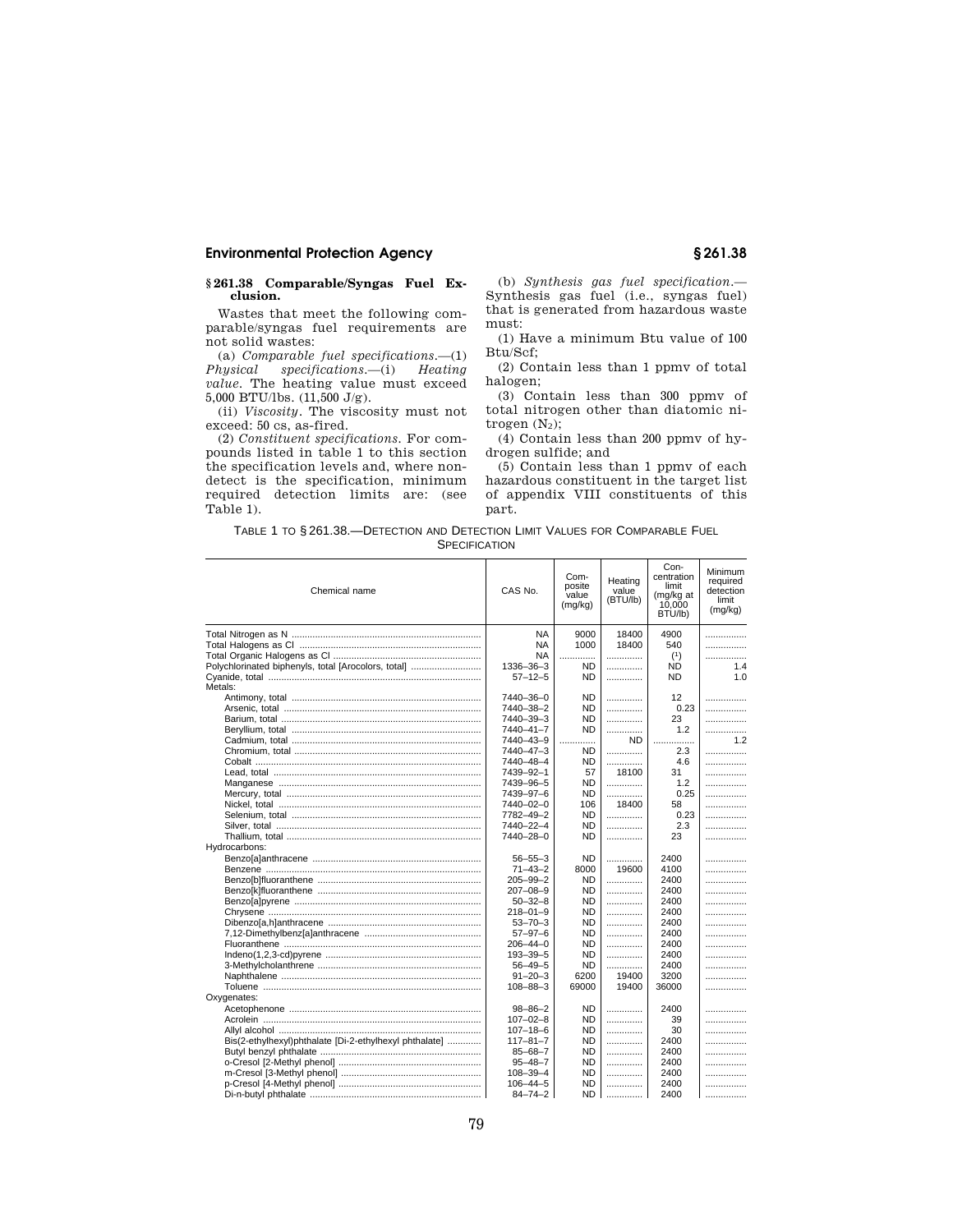# **§ 261.38 40 CFR Ch. I (7–1–02 Edition)**

| TABLE 1 TO § 261.38.-DETECTION AND DETECTION LIMIT VALUES FOR COMPARABLE FUEL |
|-------------------------------------------------------------------------------|
| SPECIFICATION-Continued                                                       |

| Chemical name                                        | CAS No.        | Com-<br>posite<br>value<br>(mg/kg) | Heating<br>value<br>(BTU/lb) | Con-<br>centration<br>limit<br>(mg/kg at<br>10,000<br>BTU/lb) | Minimum<br>required<br>detection<br>limit<br>(mg/kg) |
|------------------------------------------------------|----------------|------------------------------------|------------------------------|---------------------------------------------------------------|------------------------------------------------------|
|                                                      | $84 - 66 - 2$  | <b>ND</b>                          |                              | 2400                                                          | .                                                    |
|                                                      | $105 - 67 - 9$ | <b>ND</b>                          |                              | 2400                                                          |                                                      |
|                                                      | $131 - 11 - 3$ | <b>ND</b>                          |                              | 2400                                                          | .                                                    |
|                                                      | $117 - 84 - 0$ | <b>ND</b>                          |                              | 2400                                                          | .                                                    |
|                                                      |                |                                    | .                            |                                                               | .                                                    |
|                                                      | $145 - 73 - 3$ | <b>ND</b>                          | .                            | 100                                                           | .                                                    |
|                                                      | $97 - 63 - 2$  | <b>ND</b>                          |                              | 39                                                            | .                                                    |
| 2-Ethoxyethanol [Ethylene glycol monoethyl ether]    | $110 - 80 - 5$ | <b>ND</b>                          |                              | 100                                                           | .                                                    |
|                                                      | $78 - 83 - 1$  | <b>ND</b>                          |                              | 39                                                            | .                                                    |
|                                                      | $120 - 58 - 1$ | <b>ND</b>                          |                              | 2400                                                          | .                                                    |
|                                                      | $78 - 93 - 3$  | <b>ND</b>                          | .                            | 39                                                            | .                                                    |
|                                                      | $80 - 62 - 6$  | <b>ND</b>                          |                              | 39                                                            | .                                                    |
|                                                      | $130 - 15 - 4$ | <b>ND</b>                          |                              | 2400                                                          | .                                                    |
|                                                      | $108 - 95 - 2$ | <b>ND</b>                          |                              | 2400                                                          | .                                                    |
|                                                      | $107 - 19 - 7$ | <b>ND</b>                          |                              | 30                                                            | .                                                    |
|                                                      | $94 - 59 - 7$  | <b>ND</b>                          |                              | 2400                                                          | .                                                    |
| <b>Sulfonated Organics:</b>                          |                |                                    |                              |                                                               |                                                      |
|                                                      | $75 - 15 - 0$  | <b>ND</b>                          | .                            | <b>ND</b>                                                     | 39                                                   |
|                                                      | $298 - 04 - 4$ | <b>ND</b>                          |                              | <b>ND</b>                                                     | 2400                                                 |
|                                                      | $62 - 50 - 0$  | <b>ND</b>                          | .                            | <b>ND</b>                                                     | 2400                                                 |
|                                                      | $66 - 27 - 3$  | <b>ND</b>                          | .                            | <b>ND</b>                                                     | 2400                                                 |
|                                                      | $298 - 02 - 2$ | <b>ND</b>                          |                              | <b>ND</b>                                                     | 2400                                                 |
|                                                      | 1120-71-4      | <b>ND</b>                          |                              | <b>ND</b>                                                     | 100                                                  |
| Tetraethyldithiopyrophosphate [Sulfotepp]            | 3689-24-5      | <b>ND</b>                          |                              | <b>ND</b>                                                     | 2400                                                 |
|                                                      | $108 - 98 - 5$ | <b>ND</b>                          |                              | <b>ND</b>                                                     | 30                                                   |
|                                                      |                |                                    |                              |                                                               |                                                      |
|                                                      | $126 - 68 - 1$ | <b>ND</b>                          |                              | <b>ND</b>                                                     | 2400                                                 |
| Nitrogenated Organics:                               |                |                                    |                              |                                                               |                                                      |
|                                                      | $75 - 05 - 8$  | <b>ND</b>                          | .                            | <b>ND</b>                                                     | 39                                                   |
|                                                      | $53 - 96 - 3$  | <b>ND</b>                          |                              | <b>ND</b>                                                     | 2400                                                 |
|                                                      | $107 - 13 - 1$ | <b>ND</b>                          |                              | <b>ND</b>                                                     | 39                                                   |
|                                                      | $92 - 67 - 1$  | <b>ND</b>                          |                              | ND                                                            | 2400                                                 |
|                                                      | $504 - 24 - 5$ | <b>ND</b>                          |                              | <b>ND</b>                                                     | 100                                                  |
|                                                      | $62 - 53 - 3$  | ND                                 |                              | <b>ND</b>                                                     | 2400                                                 |
|                                                      | $92 - 87 - 5$  | ND                                 |                              | ND                                                            | 2400                                                 |
|                                                      | $224 - 42 - 0$ | <b>ND</b>                          |                              | <b>ND</b>                                                     | 2400                                                 |
| O,O-Diethyl O-pyrazinyl phosphorothioate [Thionazin] | $297 - 97 - 2$ | <b>ND</b>                          |                              | <b>ND</b>                                                     | 2400                                                 |
|                                                      | $60 - 51 - 5$  | ND                                 |                              | ND                                                            | 2400                                                 |
| p-(Dimethylamino)<br>azobenzene<br>[4-Dime           |                |                                    |                              |                                                               |                                                      |
|                                                      | $60 - 11 - 7$  | <b>ND</b>                          |                              | <b>ND</b>                                                     | 2400                                                 |
|                                                      | $119 - 93 - 7$ | <b>ND</b>                          |                              | <b>ND</b>                                                     | 2400                                                 |
|                                                      | $122 - 09 - 8$ | <b>ND</b>                          |                              | <b>ND</b>                                                     | 2400                                                 |
|                                                      | $119 - 90 - 4$ | <b>ND</b>                          |                              | <b>ND</b>                                                     | 100                                                  |
|                                                      | $99 - 65 - 0$  | <b>ND</b>                          |                              | <b>ND</b>                                                     | 2400                                                 |
|                                                      | $534 - 52 - 1$ | <b>ND</b>                          |                              | <b>ND</b>                                                     | 2400                                                 |
|                                                      | $51 - 28 - 5$  | <b>ND</b>                          |                              | <b>ND</b>                                                     | 2400                                                 |
|                                                      | $121 - 14 - 2$ | <b>ND</b>                          |                              | <b>ND</b>                                                     | 2400                                                 |
|                                                      | $606 - 20 - 2$ | <b>ND</b>                          |                              | <b>ND</b>                                                     | 2400                                                 |
|                                                      | $88 - 85 - 7$  | <b>ND</b>                          |                              | <b>ND</b>                                                     | 2400                                                 |
|                                                      | $122 - 39 - 4$ | <b>ND</b>                          |                              | <b>ND</b>                                                     | 2400                                                 |
|                                                      | $51 - 79 - 6$  | <b>ND</b>                          |                              | <b>ND</b>                                                     | 100                                                  |
|                                                      | $96 - 45 - 7$  | <b>ND</b>                          |                              | <b>ND</b>                                                     | 110                                                  |
|                                                      |                |                                    |                              |                                                               |                                                      |
|                                                      | $52 - 85 - 7$  | <b>ND</b>                          |                              | <b>ND</b>                                                     | 2400                                                 |
|                                                      | $126 - 98 - 7$ | <b>ND</b>                          |                              | <b>ND</b>                                                     | 39                                                   |
|                                                      | $91 - 80 - 5$  | <b>ND</b>                          |                              | <b>ND</b>                                                     | 2400                                                 |
|                                                      | 16752-77-5     | <b>ND</b>                          |                              | <b>ND</b>                                                     | 57                                                   |
| 2-Methyllactonitrile, [Acetone cyanohydrin]          | $75 - 86 - 5$  | <b>ND</b>                          |                              | <b>ND</b>                                                     | 100                                                  |
|                                                      | $298 - 00 - 0$ | <b>ND</b>                          |                              | <b>ND</b>                                                     | 2400                                                 |
| MNNG (N-Metyl-N-nitroso-N'-nitroguanidine)           | $70 - 25 - 7$  | <b>ND</b>                          |                              | <b>ND</b>                                                     | 110                                                  |
|                                                      | $134 - 32 - 7$ | <b>ND</b>                          | .                            | <b>ND</b>                                                     | 2400                                                 |
|                                                      | $91 - 59 - 8$  | <b>ND</b>                          |                              | <b>ND</b>                                                     | 2400                                                 |
|                                                      | $54 - 11 - 5$  | <b>ND</b>                          |                              | <b>ND</b>                                                     | 100                                                  |
|                                                      | $100 - 01 - 6$ | <b>ND</b>                          |                              | <b>ND</b>                                                     | 2400                                                 |
|                                                      | $98 - 95 - 3$  | <b>ND</b>                          |                              | <b>ND</b>                                                     | 2400                                                 |
|                                                      | $100 - 02 - 7$ | <b>ND</b>                          |                              | <b>ND</b>                                                     | 2400                                                 |
|                                                      | $99 - 55 - 8$  | <b>ND</b>                          |                              | <b>ND</b>                                                     | 2400                                                 |
|                                                      | $924 - 16 - 3$ | <b>ND</b>                          | .                            | <b>ND</b>                                                     | 2400                                                 |
|                                                      | $55 - 18 - 5$  | <b>ND</b>                          |                              | <b>ND</b>                                                     | 2400                                                 |
| N-Nitrosodiphenylamine, [Diphenylnitrosamine]        | $86 - 30 - 6$  | ND                                 | .                            | <b>ND</b>                                                     | 2400                                                 |
|                                                      |                |                                    |                              |                                                               |                                                      |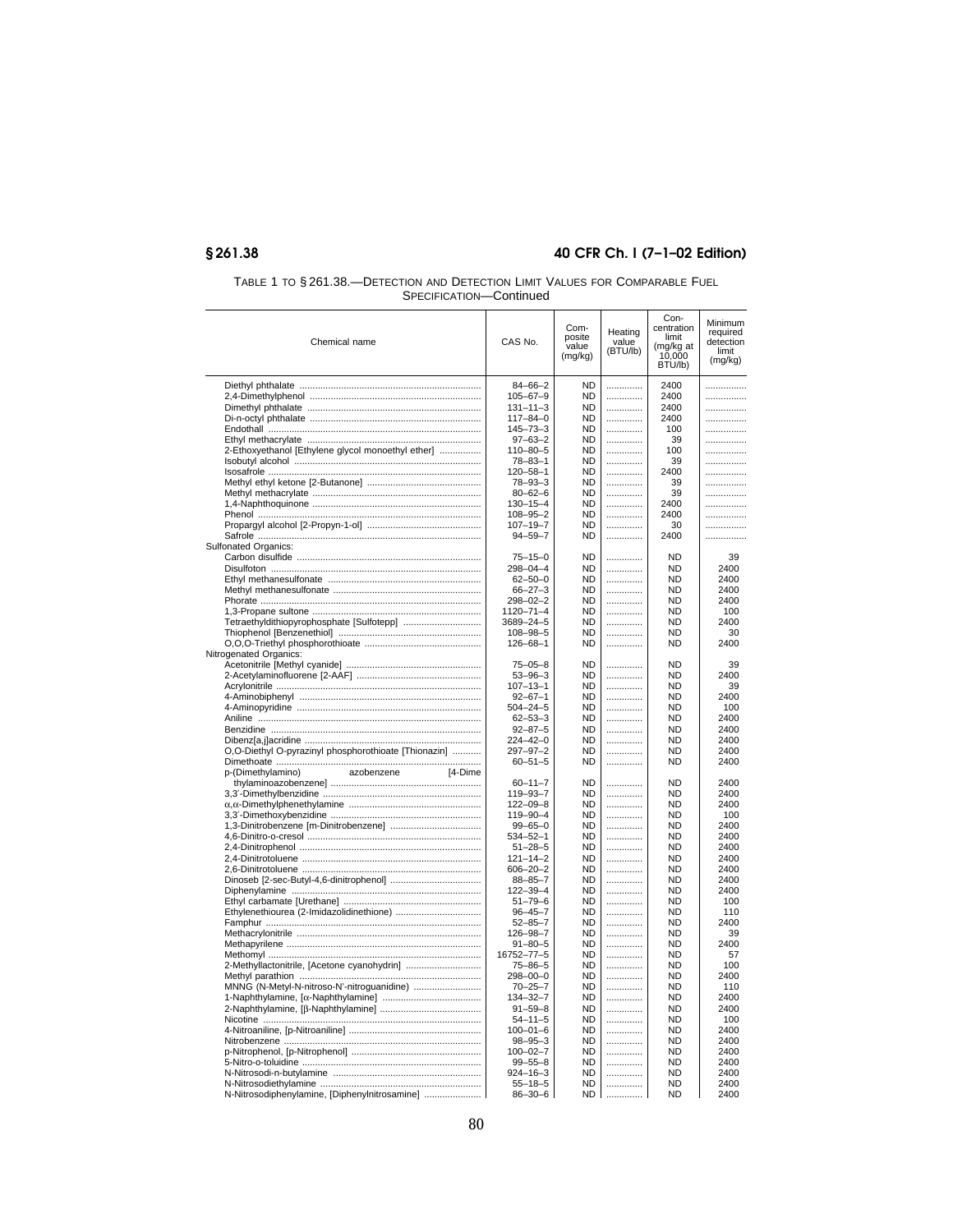| TABLE 1 TO §261.38.—DETECTION AND DETECTION LIMIT VALUES FOR COMPARABLE FUEL |  |
|------------------------------------------------------------------------------|--|
| SPECIFICATION-Continued                                                      |  |

| Chemical name                                       | CAS No.                        | Com-<br>posite<br>value<br>(mg/kg) | Heating<br>value<br>(BTU/lb) | Con-<br>centration<br>limit<br>(mg/kg at<br>10.000<br>BTU/lb) | Minimum<br>required<br>detection<br>limit<br>(mg/kg) |
|-----------------------------------------------------|--------------------------------|------------------------------------|------------------------------|---------------------------------------------------------------|------------------------------------------------------|
|                                                     | 10595-95-6                     | <b>ND</b>                          |                              | <b>ND</b>                                                     | 2400                                                 |
|                                                     | $59 - 89 - 2$                  | <b>ND</b>                          |                              | <b>ND</b>                                                     | 2400                                                 |
|                                                     | $100 - 75 - 4$                 | <b>ND</b>                          |                              | <b>ND</b>                                                     | 2400                                                 |
|                                                     | $930 - 55 - 2$                 | <b>ND</b>                          | .                            | <b>ND</b>                                                     | 2400                                                 |
|                                                     | $79 - 46 - 9$                  | <b>ND</b>                          |                              | <b>ND</b>                                                     | 30                                                   |
|                                                     | $56 - 38 - 2$                  | <b>ND</b>                          |                              | <b>ND</b>                                                     | 2400                                                 |
|                                                     | $62 - 44 - 2$                  | <b>ND</b>                          | .                            | <b>ND</b>                                                     | 2400                                                 |
| 1,4-Phenylene diamine, [p-Phenylenediamine]         | $106 - 50 - 3$                 | <b>ND</b>                          | .                            | <b>ND</b>                                                     | 2400                                                 |
|                                                     | $103 - 85 - 5$                 | ND.                                | .                            | <b>ND</b>                                                     | 57                                                   |
|                                                     | $109 - 06 - 8$                 | ND.                                | .                            | <b>ND</b>                                                     | 2400                                                 |
|                                                     | $51 - 52 - 5$                  | <b>ND</b>                          | .                            | <b>ND</b>                                                     | 100                                                  |
|                                                     | 110-86-1                       | <b>ND</b>                          |                              | <b>ND</b>                                                     | 2400                                                 |
|                                                     | $57 - 24 - 9$                  | <b>ND</b>                          |                              | <b>ND</b>                                                     | 100                                                  |
|                                                     | $62 - 55 - 5$                  | ND                                 | .                            | <b>ND</b>                                                     | 57                                                   |
|                                                     | 39196-18-4                     | ND                                 |                              | <b>ND</b>                                                     | 100                                                  |
|                                                     | $62 - 56 - 6$                  | ND                                 |                              | <b>ND</b>                                                     | 57                                                   |
|                                                     | $95 - 80 - 7$                  | ND                                 | .                            | <b>ND</b>                                                     | 57                                                   |
|                                                     | $823 - 40 - 5$                 | ND                                 | .                            | <b>ND</b>                                                     | 57                                                   |
|                                                     | $95 - 53 - 4$                  | <b>ND</b>                          |                              | <b>ND</b>                                                     | 2400                                                 |
|                                                     | $106 - 49 - 0$                 | <b>ND</b>                          |                              | <b>ND</b>                                                     | 100                                                  |
| 1,3,5-Trinitrobenzene, [sym-Trinitobenzene]         | $99 - 35 - 4$                  | ND                                 | .                            | <b>ND</b>                                                     | 2400                                                 |
| Halogenated Organic:                                |                                |                                    |                              |                                                               |                                                      |
|                                                     | $107 - 05 - 1$                 | <b>ND</b>                          | .                            | <b>ND</b>                                                     | 39                                                   |
|                                                     | $140 - 57 - 8$                 | <b>ND</b>                          |                              | <b>ND</b>                                                     | 2400                                                 |
|                                                     | $98 - 87 - 3$                  | <b>ND</b>                          |                              | <b>ND</b>                                                     | 100                                                  |
|                                                     | 100-44-77                      | <b>ND</b>                          |                              | <b>ND</b>                                                     | 100                                                  |
|                                                     | $111 - 44 - 4$                 | ND.                                |                              | <b>ND</b>                                                     | 2400                                                 |
| bis(2-Chloroethyl)ether [Dichoroethyl ether]        |                                | <b>ND</b>                          | .                            | <b>ND</b>                                                     |                                                      |
|                                                     | $75 - 25 - 2$<br>$74 - 83 - 9$ | <b>ND</b>                          | .                            | <b>ND</b>                                                     | 39<br>39                                             |
|                                                     |                                |                                    |                              |                                                               |                                                      |
| 4-Bromophenyl phenyl ether [p-Bromo diphenyl ether] | $101 - 55 - 3$                 | <b>ND</b>                          |                              | <b>ND</b>                                                     | 2400                                                 |
|                                                     | $56 - 23 - 5$                  | ND                                 | .                            | <b>ND</b>                                                     | 39                                                   |
|                                                     | $57 - 74 - 9$                  | <b>ND</b>                          |                              | <b>ND</b>                                                     | 14                                                   |
|                                                     | $106 - 47 - 8$                 | <b>ND</b>                          |                              | <b>ND</b>                                                     | 2400                                                 |
|                                                     | $108 - 90 - 7$                 | <b>ND</b>                          |                              | <b>ND</b>                                                     | 39                                                   |
|                                                     | $510 - 15 - 6$                 | <b>ND</b>                          |                              | <b>ND</b>                                                     | 2400                                                 |
|                                                     | $59 - 50 - 7$                  | <b>ND</b>                          |                              | <b>ND</b>                                                     | 2400                                                 |
|                                                     | $110 - 75 - 8$                 | <b>ND</b>                          |                              | <b>ND</b>                                                     | 39                                                   |
|                                                     | $67 - 66 - 3$                  | <b>ND</b>                          |                              | <b>ND</b>                                                     | 39                                                   |
|                                                     | $74 - 87 - 3$                  | <b>ND</b>                          | .                            | <b>ND</b>                                                     | 39                                                   |
| 2-Chloronaphthalene [beta-Chloronaphthalene]        | $91 - 58 - 7$                  | <b>ND</b>                          |                              | <b>ND</b>                                                     | 2400                                                 |
|                                                     | $95 - 57 - 8$                  | <b>ND</b>                          |                              | <b>ND</b>                                                     | 2400                                                 |
|                                                     | 1126-99-8                      | <b>ND</b>                          |                              | <b>ND</b>                                                     | 39                                                   |
|                                                     | $94 - 75 - 7$                  | <b>ND</b>                          | .                            | <b>ND</b>                                                     | 7.0                                                  |
|                                                     | 2303-16-4                      | ND                                 | .                            | <b>ND</b>                                                     | 2400                                                 |
|                                                     | $96 - 12 - 8$                  | <b>ND</b>                          | .                            | <b>ND</b>                                                     | 39                                                   |
|                                                     | $95 - 50 - 1$                  | <b>ND</b>                          |                              | <b>ND</b>                                                     | 2400                                                 |
|                                                     | $541 - 73 - 1$                 | ND                                 |                              | <b>ND</b>                                                     | 2400                                                 |
|                                                     | $106 - 46 - 7$                 | ND                                 | .                            | <b>ND</b>                                                     | 2400                                                 |
|                                                     | $91 - 94 - 1$                  | ND                                 |                              | <b>ND</b>                                                     | 2400                                                 |
|                                                     | $75 - 71 - 8$                  | ND                                 |                              | <b>ND</b>                                                     | 39                                                   |
|                                                     | $107 - 06 - 2$                 | ND                                 |                              | <b>ND</b>                                                     | 39                                                   |
| 1,1-Dichloroethylene [Vinylidene chloride]          | $75 - 35 - 4$                  | ND                                 | .                            | <b>ND</b>                                                     | 39                                                   |
| Dichloromethoxy ethane [Bis(2-chloroethoxy)methane  | $111 - 91 - 1$                 | ND                                 |                              | <b>ND</b>                                                     | 2400                                                 |
|                                                     | $120 - 83 - 2$                 | <b>ND</b>                          | .                            | <b>ND</b>                                                     | 2400                                                 |
|                                                     | $87 - 65 - 0$                  | <b>ND</b>                          | .                            | <b>ND</b>                                                     | 2400                                                 |
| 1,2-Dichloropropane [Propylene dichloride]          | $78 - 87 - 5$                  | ND                                 |                              | <b>ND</b>                                                     | 39                                                   |
|                                                     | $10061 - 01 - 5$               | <b>ND</b>                          |                              | <b>ND</b>                                                     | 39                                                   |
|                                                     | 10061-02-6                     | ND                                 | .                            | <b>ND</b>                                                     | 39                                                   |
|                                                     | $96 - 23 - 1$                  | <b>ND</b>                          |                              | <b>ND</b>                                                     | 30                                                   |
|                                                     | $959 - 98 - 8$                 | ND                                 |                              | <b>ND</b>                                                     | 1.4                                                  |
|                                                     | 33213-65-9                     | <b>ND</b>                          | .                            | <b>ND</b>                                                     | 1.4                                                  |
|                                                     | $72 - 20 - 8$                  | <b>ND</b>                          | .                            | <b>ND</b>                                                     | 1.4                                                  |
|                                                     | 7421-93-4                      | <b>ND</b>                          |                              | <b>ND</b>                                                     | 1.4                                                  |
|                                                     | 53494-70-5                     | <b>ND</b>                          | .                            | <b>ND</b>                                                     | 1.4                                                  |
| Epichlorohydrin [1-Chloro-2,3-epoxy propane]        | $106 - 89 - 8$                 | <b>ND</b>                          | .                            | <b>ND</b>                                                     | 30                                                   |
| Ethylidene dichloride [1,1-Dichloroethane]          | $75 - 34 - 3$                  | <b>ND</b>                          |                              | <b>ND</b>                                                     | 39                                                   |
|                                                     | 640-19-7                       | ND.                                |                              | <b>ND</b>                                                     | 100                                                  |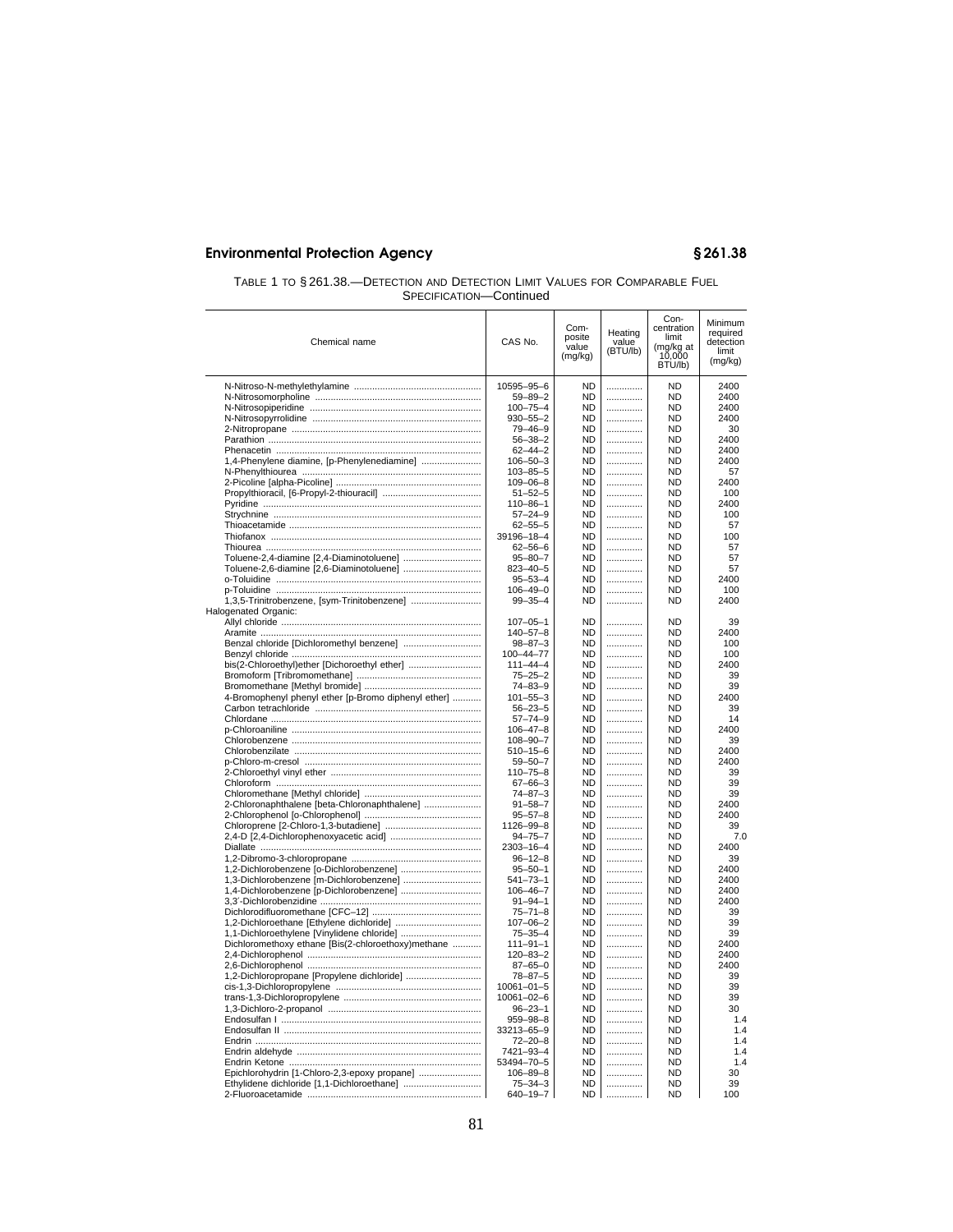### **§ 261.38 40 CFR Ch. I (7–1–02 Edition)**

| TABLE 1 TO §261.38.-DETECTION AND DETECTION LIMIT VALUES FOR COMPARABLE FUEL |
|------------------------------------------------------------------------------|
| SPECIFICATION-Continued                                                      |

| Chemical name                                        | CAS No.         | Com-<br>posite<br>value<br>(mq/kg) | Heating<br>value<br>(BTU/lb) | Con-<br>centration<br>limit<br>(mg/kg at<br>10.000<br>BTU/lb) | Minimum<br>required<br>detection<br>limit<br>(mq/kg) |
|------------------------------------------------------|-----------------|------------------------------------|------------------------------|---------------------------------------------------------------|------------------------------------------------------|
|                                                      | $76 - 44 - 8$   | <b>ND</b>                          | .                            | ND.                                                           | 1.4                                                  |
|                                                      | $1024 - 57 - 3$ | <b>ND</b>                          | .                            | <b>ND</b>                                                     | 2.8                                                  |
|                                                      | $118 - 74 - 1$  | <b>ND</b>                          | .                            | ND.                                                           | 2400                                                 |
| Hexachloro-1,3-butadiene [Hexachlorobutadiene]       | $87 - 68 - 3$   | <b>ND</b>                          | .                            | ND.                                                           | 2400                                                 |
|                                                      | $77 - 47 - 4$   | <b>ND</b>                          | .                            | <b>ND</b>                                                     | 2400                                                 |
|                                                      | $67 - 72 - 1$   | <b>ND</b>                          | .                            | <b>ND</b>                                                     | 2400                                                 |
|                                                      | $70 - 30 - 4$   | <b>ND</b>                          | .                            | <b>ND</b>                                                     | 59000                                                |
| Hexachloropropene [Hexachloropropylene]              | 1888-71-7       | <b>ND</b>                          | .                            | <b>ND</b>                                                     | 2400                                                 |
|                                                      | $465 - 73 - 6$  | <b>ND</b>                          | .                            | <b>ND</b>                                                     | 2400                                                 |
|                                                      | $143 - 50 - 0$  | <b>ND</b>                          | .                            | <b>ND</b>                                                     | 4700                                                 |
| Lindane [gamma-BHC] [gamma-Hexachlorocyclohexane]    | $58 - 89 - 9$   | <b>ND</b>                          | .                            | ND.                                                           | 1.4                                                  |
|                                                      | $75 - 09 - 2$   | <b>ND</b>                          | .                            | ND.                                                           | 39                                                   |
|                                                      | $101 - 14 - 4$  | <b>ND</b>                          | .                            | <b>ND</b>                                                     | 100                                                  |
|                                                      | $74 - 88 - 4$   | <b>ND</b>                          | .                            | <b>ND</b>                                                     | 39                                                   |
|                                                      | $608 - 93 - 5$  | <b>ND</b>                          | .                            | <b>ND</b>                                                     | 2400                                                 |
|                                                      | $76 - 01 - 7$   | <b>ND</b>                          | .                            | <b>ND</b>                                                     | 39                                                   |
| [PCNB]<br>[Quintobenzene]<br>Pentachloronitrobenzene |                 |                                    |                              |                                                               |                                                      |
|                                                      | $82 - 68 - 8$   | <b>ND</b>                          | .                            | <b>ND</b>                                                     | 2400                                                 |
|                                                      | $87 - 86 - 5$   | <b>ND</b>                          | .                            | ND.                                                           | 2400                                                 |
|                                                      | 23950-58-5      | <b>ND</b>                          | .                            | ND.                                                           | 2400                                                 |
| Silvex [2,4,5-Trichlorophenoxypropionic acid]        | $93 - 72 - 1$   | <b>ND</b>                          | .                            | <b>ND</b>                                                     | 7.0                                                  |
| 2,3,7,8-Tetrachlorodibenzo-p-dioxin [2,3,7,8-TCDD]   | $1746 - 01 - 6$ | <b>ND</b>                          | .                            | <b>ND</b>                                                     | 30                                                   |
|                                                      | $95 - 94 - 3$   | <b>ND</b>                          | .                            | <b>ND</b>                                                     | 2400                                                 |
|                                                      | $79 - 34 - 5$   | <b>ND</b>                          | .                            | ND.                                                           | 39                                                   |
|                                                      | $127 - 18 - 4$  | <b>ND</b>                          | .                            | <b>ND</b>                                                     | 39                                                   |
|                                                      | $58 - 90 - 2$   | <b>ND</b>                          | .                            | <b>ND</b>                                                     | 2400                                                 |
|                                                      | $120 - 82 - 1$  | <b>ND</b>                          | .                            | <b>ND</b>                                                     | 2400                                                 |
|                                                      | $71 - 55 - 6$   | <b>ND</b>                          | .                            | <b>ND</b>                                                     | 39                                                   |
|                                                      | $79 - 00 - 5$   | <b>ND</b>                          | .                            | <b>ND</b>                                                     | 39                                                   |
|                                                      | $79 - 01 - 6$   | <b>ND</b>                          | .                            | <b>ND</b>                                                     | 39                                                   |
| Trichlorofluoromethane [Trichlormonofluoromethane]   | $75 - 69 - 4$   | <b>ND</b>                          | .                            | <b>ND</b>                                                     | 39                                                   |
|                                                      | $95 - 95 - 4$   | <b>ND</b>                          | .                            | <b>ND</b>                                                     | 2400                                                 |
|                                                      | $88 - 06 - 2$   | <b>ND</b>                          | .                            | <b>ND</b>                                                     | 2400                                                 |
|                                                      | $96 - 18 - 4$   | <b>ND</b>                          | .                            | <b>ND</b>                                                     | 39                                                   |
|                                                      | $75 - 01 - 4$   | <b>ND</b>                          | .                            | <b>ND</b>                                                     | 39                                                   |

**Notes:**

NA—Not Applicable.<br>ND—Nondetect.<br>1 25 or individual halogenated organics listed below.

(c) *Implementation.* Waste that meets the comparable or syngas fuel specifications provided by paragraphs (a) or (b) of this section (these constituent levels must be achieved by the comparable fuel when generated, or as a result of treatment or blending, as provided in paragraphs (c)(3) or (4) of this section) is excluded from the definition of solid waste provided that the following requirements are met:

(1) *Notices.* For purposes of this section, the person claiming and qualifying for the exclusion is called the comparable/syngas fuel generator and the person burning the comparable/ syngas fuel is called the comparable/ syngas burner. The person who generates the comparable fuel or syngas fuel must claim and certify to the exclusion.

(i) State RCRA and CAA Directors in Authorized States or Regional RCRA and CAA Directors in Unauthorized States.—

(A) The generator must submit a onetime notice to the Regional or State RCRA and CAA Directors, in whose jurisdiction the exclusion is being claimed and where the comparable/ syngas fuel will be burned, certifying compliance with the conditions of the exclusion and providing documentation as required by paragraph  $(c)(1)(i)(C)$  of this section;

(B) If the generator is a company that generates comparable/syngas fuel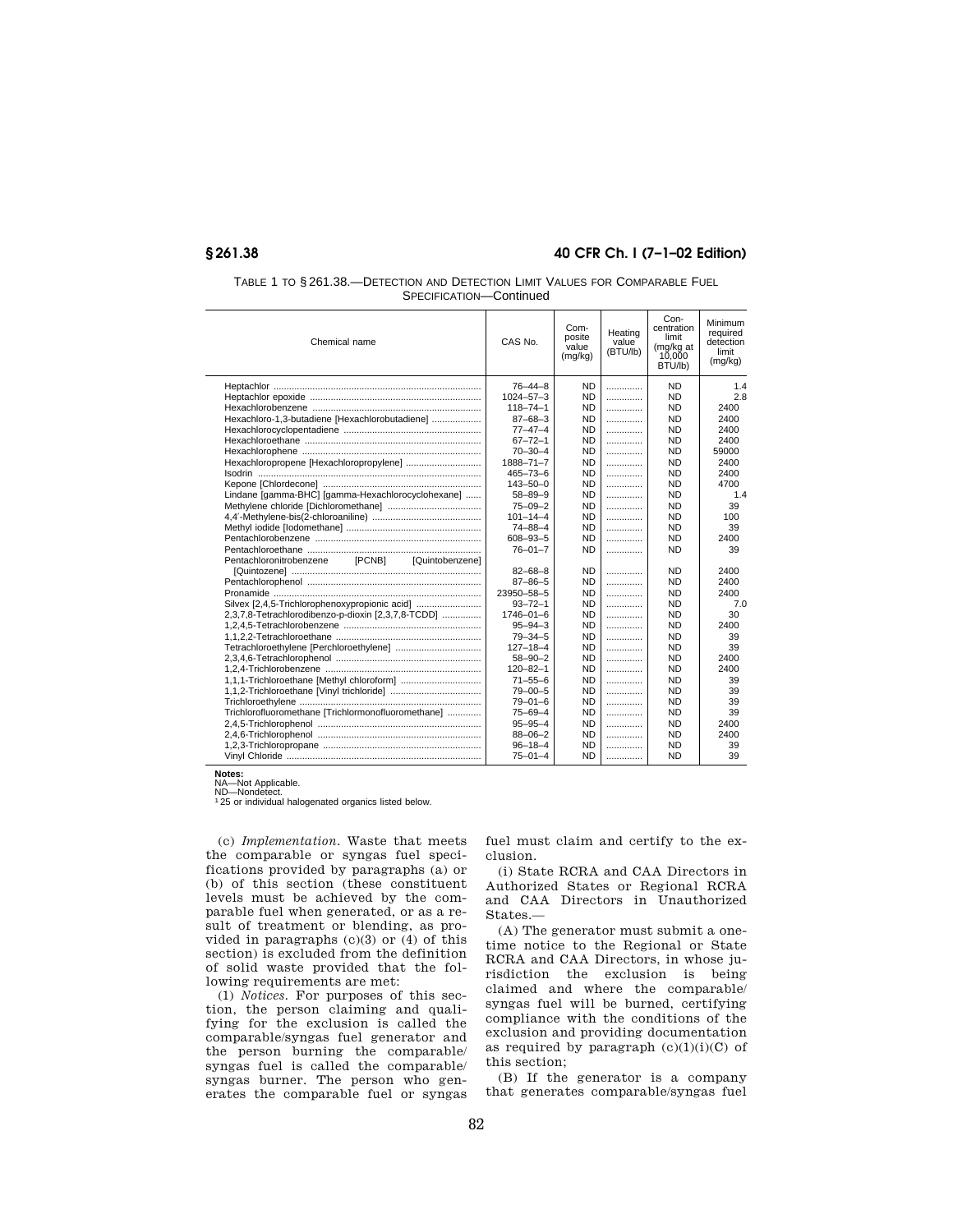at more than one facility, the generator shall specify at which sites the comparable/syngas fuel will be generated;

(C) A comparable/syngas fuel generator's notification to the Directors must contain the following items:

(*1*) The name, address, and RCRA ID number of the person/facility claiming the exclusion;

(*2*) The applicable EPA Hazardous Waste Codes for the hazardous waste;

(*3*) Name and address of the units, meeting the requirements of paragraph (c)(2) of this section, that will burn the comparable/syngas fuel; and

(*4*) The following statement is signed and submitted by the person claiming the exclusion or his authorized representative:

Under penalty of criminal and civil prosecution for making or submitting false statements, representations, or omissions, I certify that the requirements of 40 CFR 261.38 have been met for all waste identified in this notification. Copies of the records and information required at 40 CFR  $261.28(c)(10)$  are available at the comparable/syngas fuel generator's facility. Based on my inquiry of the individuals immediately responsible for obtaining the information, the information is, to the best of my knowledge and belief, true, accurate, and complete. I am aware that there are significant penalties for submitting false information, including the possibility of fine and imprisonment for knowing violations.

(ii) *Public notice.* Prior to burning an excluded comparable/syngas fuel, the burner must publish in a major newspaper of general circulation local to the site where the fuel will be burned, a notice entitled ''Notification of Burning a Comparable/Syngas Fuel Excluded Under the Resource Conservation and Recovery Act'' containing the following information:

(A) Name, address, and RCRA ID number of the generating facility;

(B) Name and address of the unit(s) that will burn the comparable/syngas  $f$ uel $\cdot$ 

(C) A brief, general description of the manufacturing, treatment, or other process generating the comparable/ syngas fuel;

(D) An estimate of the average and maximum monthly and annual quantity of the waste claimed to be excluded; and

(E) Name and mailing address of the Regional or State Directors to whom the claim was submitted.

(2) *Burning.* The comparable/syngas fuel exclusion for fuels meeting the requirements of paragraphs (a) or (b) and  $(c)(1)$  of this section applies only if the fuel is burned in the following units that also shall be subject to Federal/ State/local air emission requirements, including all applicable CAA MACT requirements:

(i) Industrial furnaces as defined in § 260.10 of this chapter;

(ii) Boilers, as defined in § 260.10 of this chapter, that are further defined as follows:

(A) Industrial boilers located on the site of a facility engaged in a manufacturing process where substances are transformed into new products, including the component parts of products, by mechanical or chemical processes; or

(B) Utility boilers used to produce electric power, steam, heated or cooled air, or other gases or fluids for sale;

(iii) Hazardous waste incinerators subject to regulation under subpart O of parts 264 or 265 of this chapter or applicable CAA MACT standards.

(iv) Gas turbines used to produce electric power, steam, heated or cooled air, or other gases or fluids for sale.

(3) *Blending to meet the viscosity specification.* A hazardous waste blended to meet the viscosity specification shall:

(i) As generated and prior to any blending, manipulation, or processing meet the constituent and heating value specifications of paragraphs  $(a)(1)(i)$ and  $(a)(2)$  of this section;

(ii) Be blended at a facility that is subject to the applicable requirements of parts 264 and 265, or § 262.34 of this chapter; and

(iii) Not violate the dilution prohibition of paragraph (c)(6) of this chapter.

(4) *Treatment to meet the comparable fuel exclusion specifications.* (i) A hazardous waste may be treated to meet the exclusion specifications of paragraphs  $(a)(1)$  and  $(2)$  of this section provided the treatment:

(A) Destroys or removes the constituent listed in the specification or raises the heating value by removing or destroying hazardous constituents or materials;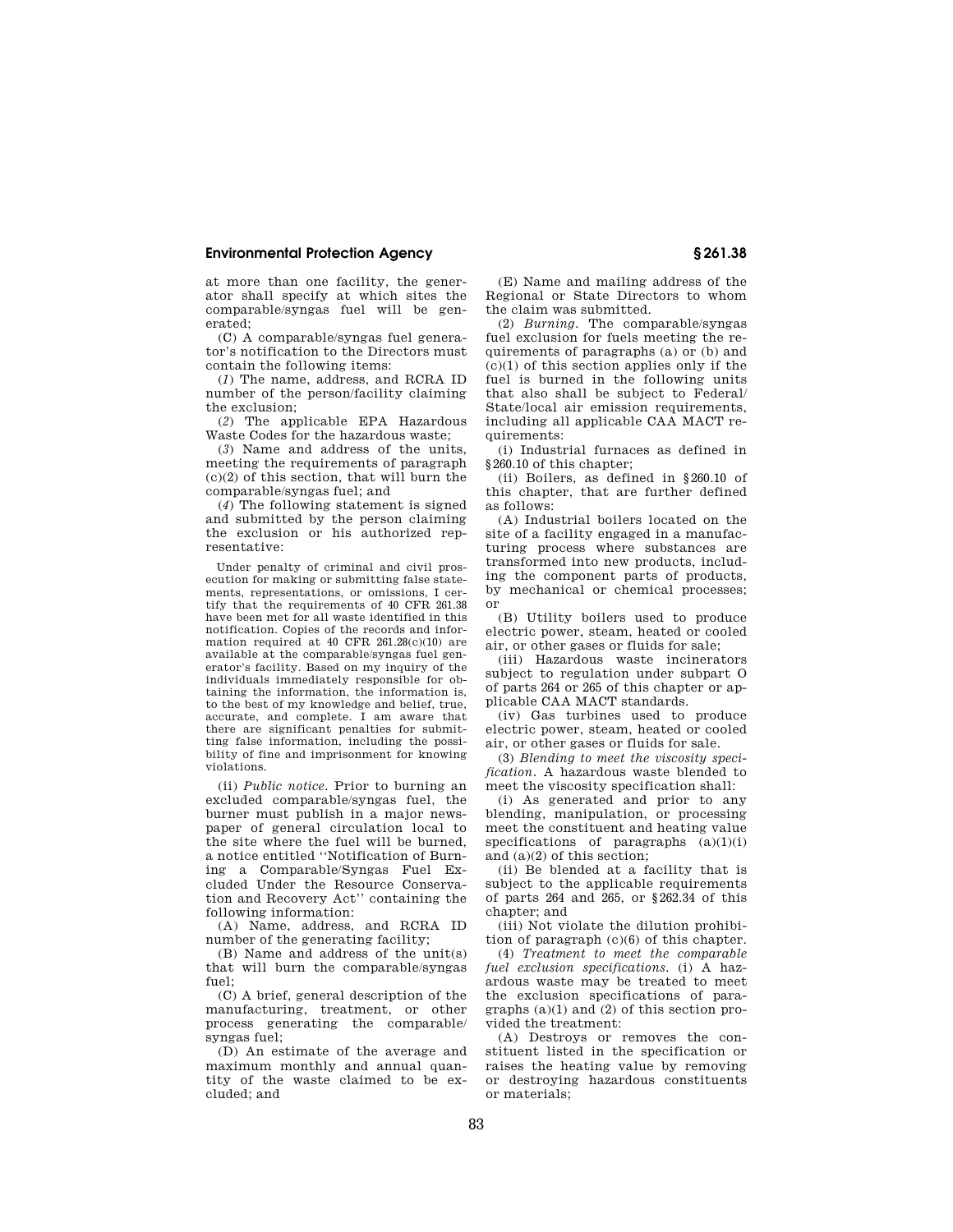**§ 261.38 40 CFR Ch. I (7–1–02 Edition)**

(B) Is performed at a facility that is subject to the applicable requirements of parts 264 and 265, or § 262.34 of this Chapter; and

(C) Does not violate the dilution prohibition of paragraph (c)(6) of this seciton.

(ii) Residuals resulting from the treatment of a hazardous waste listed in subpart D of this part to generate a comparable fuel remain a hazardous waste.

(5) *Generation of a syngas fuel.* (i) A syngas fuel can be generated from the processing of hazardous wastes to meet the exclusion specifications of paragraph (b) of this section provided the processing:

(A) Destroys or removes the constituent listed in the specification or raises the heating value by removing or destroying constituents or materials;

(B) Is performed at a facility that is subject to the applicable requirements of parts 264 and 265, or § 262.34 of this chapter or is an exempt recycling unit pursuant to § 261.6(c) of this chapter; and

(C) Does not violate the dilution prohibition of paragraph (c)(6) of this chapter

(ii) Residuals resulting from the treatment of a hazardous waste listed in subpart D of this part to generate a syngas fuel remain a hazardous waste.

(6) *Dilution prohibition for comparable and syngas fuels.* No generator, transporter, handler, or owner or operator of a treatment, storage, or disposal facility shall in any way dilute a hazardous waste to meet the exclusion specifications of paragraph  $(a)(1)(i)$ ,  $(a)(2)$  or  $(b)$ of this section.

(7) *Waste analysis plans.* The generator of a comparable/syngas fuel shall develop and follow a written waste analysis plan which describes the procedures for sampling and analysis of the hazardous waste to be excluded. The waste analysis plan shall be developed in accordance with the applicable sections of the ''Test Methods for Evaluating Solid Waste, Physical/Chemical Methods'' (SW–846). The plan shall be followed and retained at the facility excluding the waste.

(i) At a minimum, the plan must specify<sup>.</sup>

(A) The parameters for which each hazardous waste will be analyzed and the rationale for the selection of those parameters;

(B) The test methods which will be used to test for these parameters;

(C) The sampling method which will be used to obtain a representative sample of the waste to be analyzed;

(D) The frequency with which the initial analysis of the waste will be reviewed or repeated to ensure that the analysis is accurate and up to date; and

(E) If process knowledge is used in the waste determination, any information prepared by the generator in making such determination.

(ii) The waste analysis plan shall also contain records of the following:

(A) The dates and times waste samples were obtained, and the dates the samples were analyzed;

(B) The names and qualifications of the person(s) who obtained the samples;

(C) A description of the temporal and spatial locations of the samples;

(D) The name and address of the laboratory facility at which analyses of the samples were performed;

(E) A description of the analytical methods used, including any clean-up and sample preparation methods;

(F) All quantitation limits achieved and all other quality control results for the analysis (including method blanks, duplicate analyses, matrix spikes, etc.), laboratory quality assurance data, and description of any deviations from analytical methods written in the plan or from any other activity written in the plan which occurred;

(G) All laboratory results demonstrating that the exclusion specifications have been met for the waste; and

(H) All laboratory documentation that support the analytical results, unless a contract between the claimant and the laboratory provides for the documentation to be maintained by the laboratory for the period specified in paragraph  $(c)(11)$  of this section and also provides for the availability of the documentation to the claimant upon request.

(iii) Syngas fuel generators shall submit for approval, prior to performing sampling, analysis, or any management of a syngas fuel as an excluded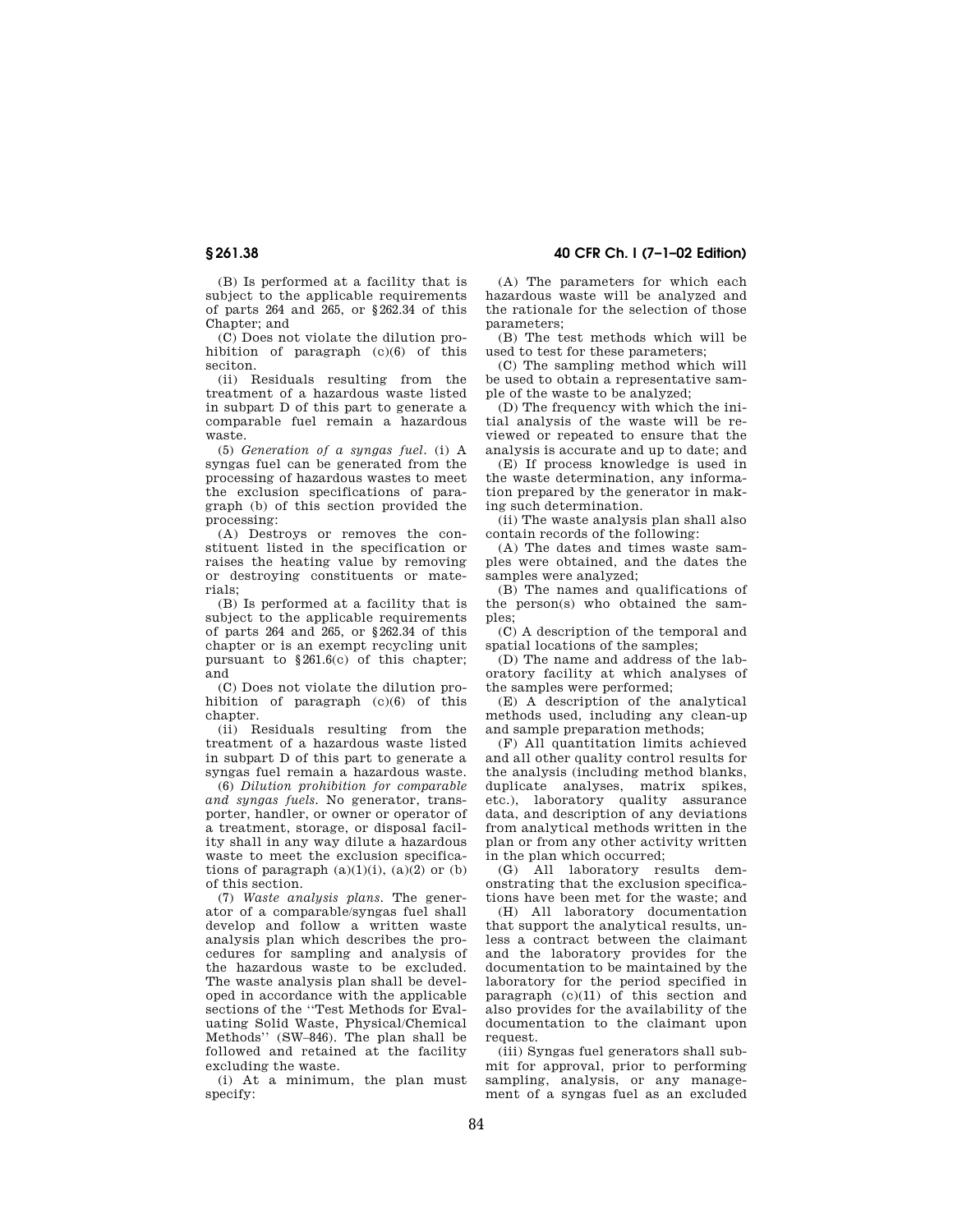waste, a waste analysis plan containing the elements of paragraph  $(c)(7)(i)$  of this section to the appropriate regulatory authority. The approval of waste analysis plans must be stated in writing and received by the facility prior to sampling and analysis to demonstrate the exclusion of a syngas. The approval of the waste analysis plan may contain such provisions and conditions as the regulatory authority deems appropriate.

(8) *Comparable fuel sampling and analysis.* (i) General. For each waste for which an exclusion is claimed, the generator of the hazardous waste must test for all the constituents on appendix VIII to this part, except those that the generator determines, based on testing or knowledge, should not be present in the waste. The generator is required to document the basis of each determination that a constituent should not be present. The generator may not determine that any of the following categories of constituents should not be present:

(A) A constituent that triggered the toxicity characteristic for the waste constituents that were the basis of the listing of the waste stream, or constituents for which there is a treatment standard for the waste code in 40 CFR 268.40;

(B) A constituent detected in previous analysis of the waste;

(C) Constituents introduced into the process that generates the waste; or

(D) Constituents that are byproducts or side reactions to the process that generates the waste.

NOTE TO PARAGRAPH (c)(8): Any claim under this section must be valid and accurate for all hazardous constituents; a determination not to test for a hazardous constituent will not shield a generator from liability should that constituent later be found in the waste above the exclusion specifications.

(ii) For each waste for which the exclusion is claimed where the generator of the comparable/syngas fuel is not the original generator of the hazardous waste, the generator of the comparable/ syngas fuel may not use process knowledge pursuant to paragraph  $(c)(8)(i)$  of this section and must test to determine that all of the constituent specifications of paragraphs  $(a)(2)$  and  $(b)$  of this section have been met.

(iii) The comparable/syngas fuel generator may use any reliable analytical method to demonstrate that no constituent of concern is present at concentrations above the specification levels. It is the responsibility of the generator to ensure that the sampling and analysis are unbiased, precise, and representative of the waste. For the waste to be eligible for exclusion, a generator must demonstrate that:

(A) Each constituent of concern is not present in the waste above the specification level at the 95% upper confidence limit around the mean; and

(B) The analysis could have detected the presence of the constituent at or below the specification level at the 95% upper confidence limit around the mean.

(iv) Nothing in this paragraph preempts, overrides or otherwise negates the provision in § 262.11 of this chapter, which requires any person who generates a solid waste to determine if that waste is a hazardous waste.

(v) In an enforcement action, the burden of proof to establish conformance with the exclusion specification shall be on the generator claiming the exclusion.

(vi) The generator must conduct sampling and analysis in accordance with their waste analysis plan developed under paragraph (c)(7) of this section.

(vii) Syngas fuel and comparable fuel that has not been blended in order to meet the kinematic viscosity specifications shall be analyzed as generated.

(viii) If a comparable fuel is blended in order to meet the kinematic viscosity specifications, the generator shall:

(A) Analyze the fuel as generated to ensure that it meets the constituent and heating value specifications; and

(B) After blending, analyze the fuel again to ensure that the blended fuel continues to meet all comparable/ syngas fuel specifications.

(ix) Excluded comparable/syngas fuel must be re-tested, at a minimum, annually and must be retested after a process change that could change the chemical or physical properties of the waste.

(9) *Speculative accumulation.* Any persons handling a comparable/syngas fuel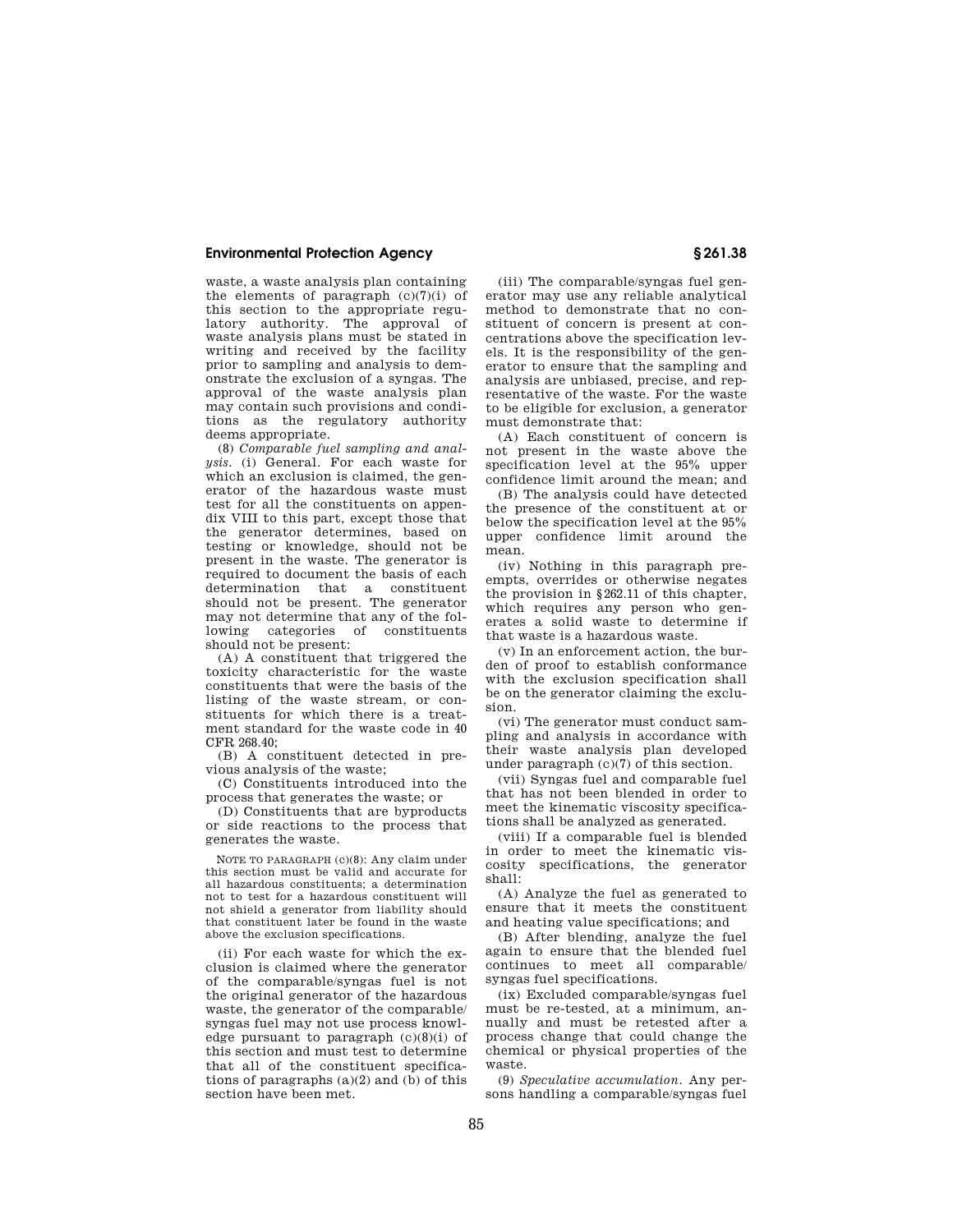are subject to the speculative accumulation test under  $§261.2(c)(4)$  of this chapter.

(10) *Records.* The generator must maintain records of the following information on-site:

(i) All information required to be submitted to the implementing authority as part of the notification of the claim:

(A) The owner/operator name, address, and RCRA facility ID number of the person claiming the exclusion;

(B) The applicable EPA Hazardous Waste Codes for each hazardous waste excluded as a fuel; and

(C) The certification signed by the person claiming the exclusion or his authorized representative.

(ii) A brief description of the process that generated the hazardous waste and process that generated the excluded fuel, if not the same;

(iii) An estimate of the average and maximum monthly and annual quantities of each waste claimed to be excluded;

(iv) Documentation for any claim that a constituent is not present in the hazardous waste as required under paragraph  $(c)(8)(i)$  of this section;

(v) The results of all analyses and all detection limits achieved as required under paragraph (c)(8) of this section;

(vi) If the excluded waste was generated through treatment or blending, documentation as required under paragraph (c)(3) or (4) of this section;

(vii) If the waste is to be shipped offsite, a certification from the burner as required under paragraph (c)(12) of this section;

(viii) A waste analysis plan and the results of the sampling and analysis that includes the following:

(A) The dates and times waste samples were obtained, and the dates the samples were analyzed;

(B) The names and qualifications of the person(s) who obtained the samples;

(C) A description of the temporal and spatial locations of the samples;

(D) The name and address of the laboratory facility at which analyses of the samples were performed;

(E) A description of the analytical methods used, including any clean-up and sample preparation methods;

### **§ 261.38 40 CFR Ch. I (7–1–02 Edition)**

(F) All quantitation limits achieved and all other quality control results for the analysis (including method blanks, duplicate analyses, matrix spikes, etc.), laboratory quality assurance data, and description of any deviations from analytical methods written in the plan or from any other activity written in the plan which occurred;

(G) All laboratory analytical results demonstrating that the exclusion specifications have been met for the waste; and

(H) All laboratory documentation that support the analytical results, unless a contract between the claimant and the laboratory provides for the documentation to be maintained by the laboratory for the period specified in paragraph  $(c)(11)$  of this section and also provides for the availability of the documentation to the claimant upon request; and

(ix) If the generator ships comparable/syngas fuel off-site for burning, the generator must retain for each shipment the following information onsite:

(A) The name and address of the facility receiving the comparable/syngas fuel for burning;

(B) The quantity of comparable/ syngas fuel shipped and delivered;

(C) The date of shipment or delivery; (D) A cross-reference to the record of comparable/syngas fuel analysis or other information used to make the determination that the comparable/ syngas fuel meets the specifications as required under paragraph (c)(8) of this section; and

(E) A one-time certification by the burner as required under paragraph (c)(12) of this section.

(11) *Records retention.* Records must be maintained for the period of three years. A generator must maintain a current waste analysis plan during that three year period.

(12) *Burner certification.* Prior to submitting a notification to the State and Regional Directors, a comparable/ syngas fuel generator who intends to ship their fuel off-site for burning must obtain a one-time written, signed statement from the burner:

(i) Certifying that the comparable/ syngas fuel will only be burned in an industrial furnace or boiler, utility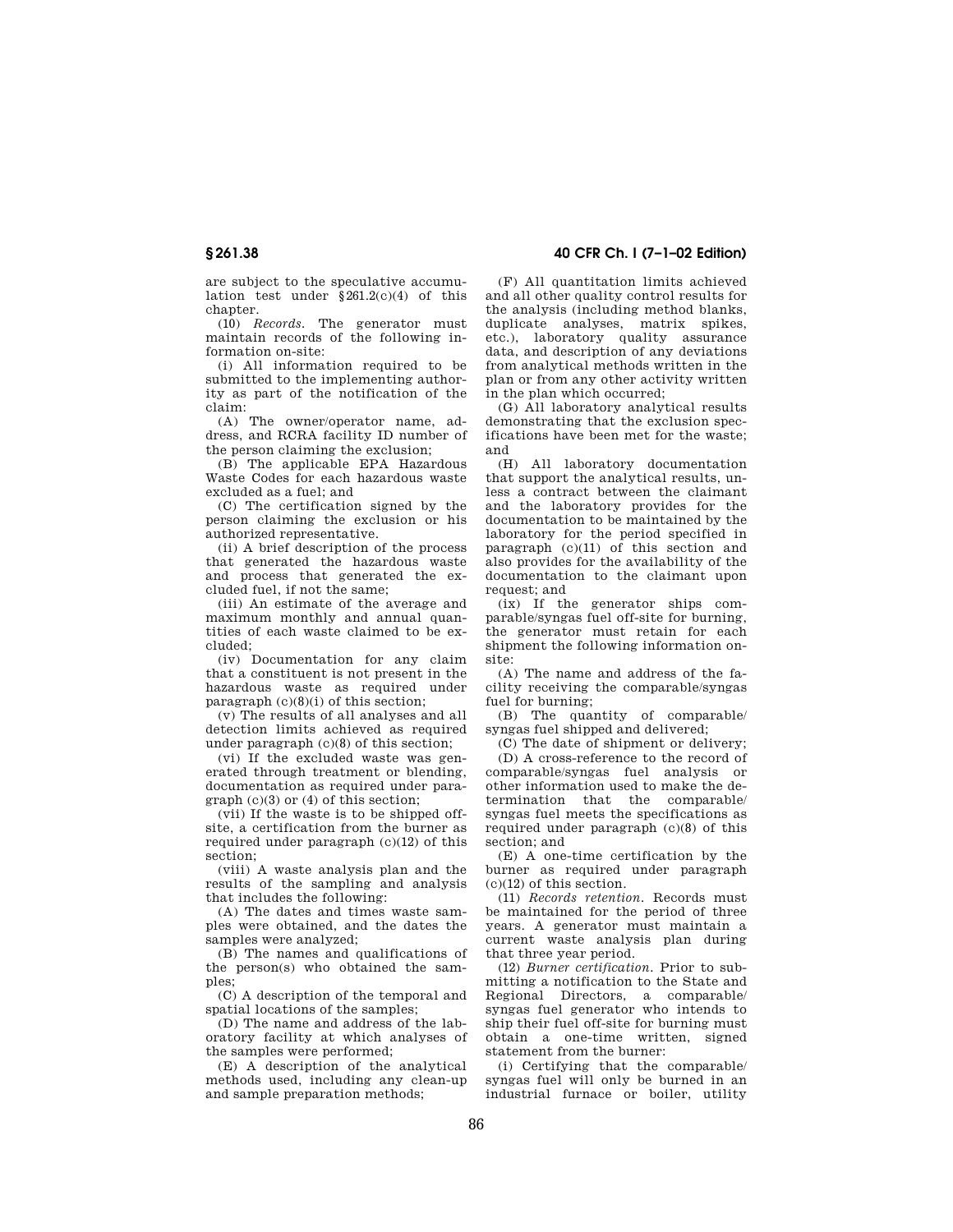### **Environmental Protection Agency**  The Contract Control of Pt. 261, App. VII

boiler, or hazardous waste incinerator, as required under paragraph (c)(2) of this section;

(ii) Identifying the name and address of the units that will burn the comparable/syngas fuel; and

(iii) Certifying that the state in which the burner is located is authorized to exclude wastes as comparable/ syngas fuel under the provisions of this section.

(13) *Ineligible waste codes.* Wastes that are listed because of presence of dioxins or furans, as set out in Appendix VII of this part, are not eligible for this exclusion, and any fuel produced from or otherwise containing these wastes remains a hazardous waste subject to full RCRA hazardous waste management requirements.

[63 FR 33823, June 19, 1998, as amended at 64 FR 53070, Sept. 30, 1999; 64 FR 63213, Nov. 19, 1999; 65 FR 42302, July 10, 2000]

### APPENDIX I TO PART 261— REPRESENTATIVE SAMPLING METHODS

The methods and equipment used for sampling waste materials will vary with the form and consistency of the waste materials to be sampled. Samples collected using the sampling protocols listed below, for sampling waste with properties similar to the indicated materials, will be considered by the Agency to be representative of the waste.

- Extremely viscous liquid—ASTM Standard D140–70 Crushed or powdered material— ASTM Standard D346–75 Soil or rock-like material—ASTM Standard D420–69 Soillike material—ASTM Standard D1452–65
- Fly Ash-like material—ASTM Standard D2234–76 [ASTM Standards are available from ASTM, 1916 Race St., Philadelphia, PA 19103]
- Containerized liquid wastes—''COLIWASA'' described in ''Test Methods for the Evaluation of Solid Waste, Physical/Chemical Methods,'' 1a U.S. Environmental Protection Agency, Office of Solid Waste, Washington, DC 20460. [Copies may be obtained from Solid Waste Information, U.S. Environmental Protection Agency, 26 W. St. Clair St., Cincinnati, Ohio 45268]
- Liquid waste in pits, ponds, lagoons, and similar reservoirs.—''Pond Sampler'' described in ''Test Methods for the Evaluation of Solid Waste, Physical/Chemical Methods.'' 1a

1aThese methods are also described in ''Samplers and Sampling Procedures for Hazardous Waste Streams,'' EPA 600/2–80–018, January 1980.

This manual also contains additional information on application of these protocols.

### APPENDIX II TO PART 261—METHOD 1311 TOXICITY CHARACTERISTIC LEACHING PROCEDURE (TCLP)

NOTE: The TCLP (Method 1311) is published in ''Test Methods for Evaluating Solid Waste, Physical/Chemical Methods,'' EPA Publication SW–846, as incorporated by reference in § 260.11 of this chapter.

[58 FR 46049, Aug. 31, 1993]

### APPENDIX III TO PART 261—CHEMICAL ANALYSIS TEST METHODS

NOTE: Appropriate analytical procedures to determine whether a sample contains a given toxic constituent are specified in Chapter Two, ''Choosing the Correct Procedure'' found in ''Test Methods for Evaluating Solid Waste, Physical/Chemical Methods,' Publication SW–846, as incorporated by reference in § 260.11 of this chapter. Prior to final sampling and analysis method selection, the individual should consult the specific section or method described in SW–846 for additional guidance on which of the approved methods should be employed for a specific sample analysis situation.

[58 FR 46049, Aug. 31, 1993]

- APPENDIX IV TO PART 261 [RESERVED FOR RADIOACTIVE WASTE TEST METHODS]
- APPENDIX V TO PART 261 [RESERVED FOR INFECTIOUS WASTE TREATMENT SPECIFICATIONS]

### APPENDIX VI TO PART 261 [RESERVED FOR ETIOLOGIC AGENTS]

### APPENDIX VII TO PART 261—BASIS FOR LISTING HAZARDOUS WASTE

| <b>EPA</b><br>haz-<br>ardous<br>waste<br>No. | Hazardous constituents for which listed                                                                                                                                                                                           |
|----------------------------------------------|-----------------------------------------------------------------------------------------------------------------------------------------------------------------------------------------------------------------------------------|
| F001                                         | Tetrachloroethylene, methylene chloride trichloro-<br>ethylene, 1,1,1-trichloroethane, carbon tetra-<br>chloride, chlorinated fluorocarbons.                                                                                      |
| F002                                         | Tetrachloroethylene, methylene chloride, trichloro-<br>ethylene, 1,1,1-trichloroethane, 1,1,2-trichloro-<br>ethane, chlorobenzene, 1,1,2-trichloro-1,2,2-<br>trichfluoroethane. ortho-dichlorobenzene.<br>trichlorofluoromethane. |
| F003    N.A.                                 |                                                                                                                                                                                                                                   |
| F004                                         | Cresols and cresylic acid, nitrobenzene.                                                                                                                                                                                          |
| F005                                         | Toluene, methyl ethyl ketone, carbon disulfide,<br>isobutanol, pyridine, 2-ethoxyethanol, benzene,<br>2-nitropropane.                                                                                                             |
| F006                                         | Cadmium, hexavalent chromium, nickel, cyanide                                                                                                                                                                                     |

(complexed).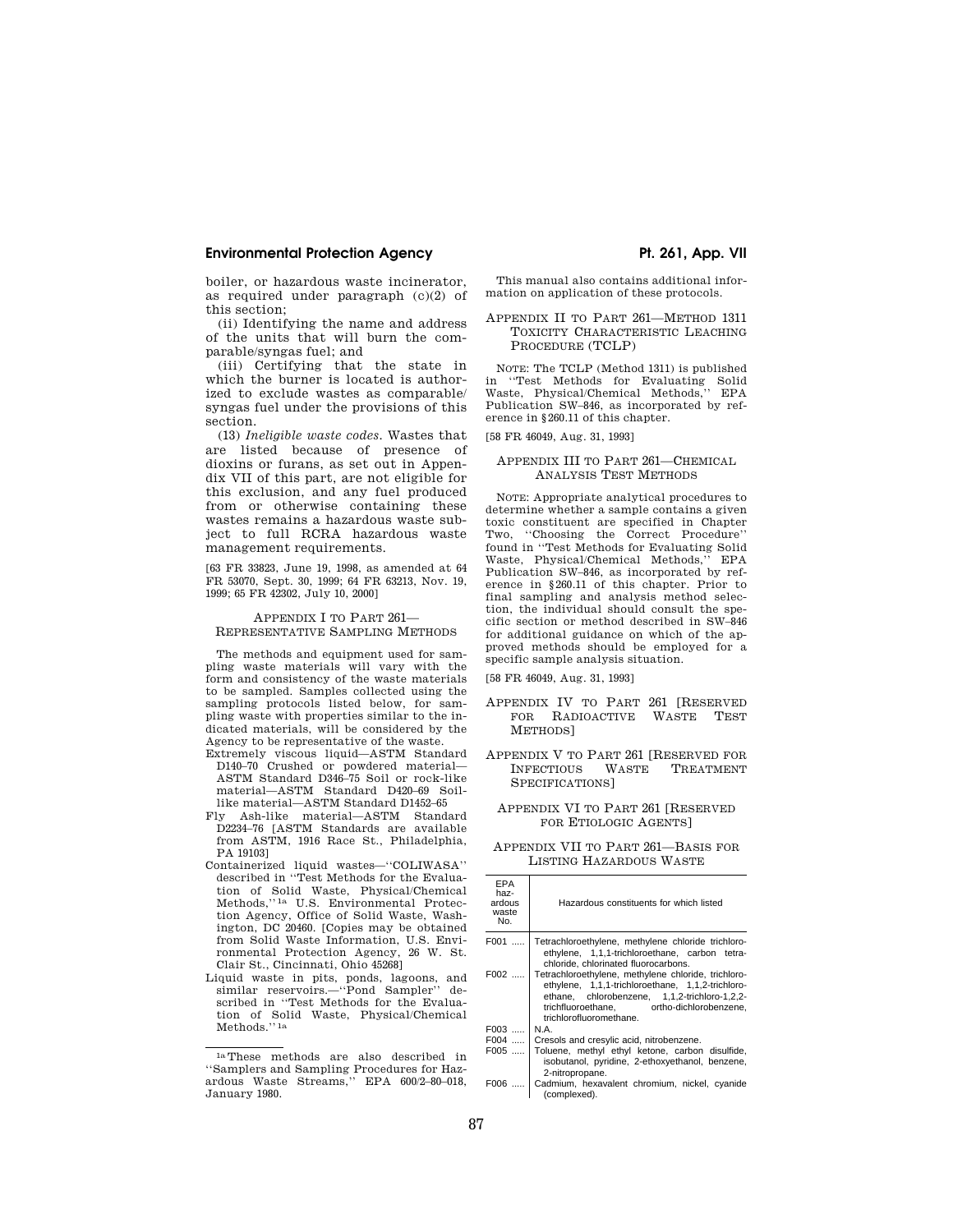# $\sim$

| EPA            |                                                                                                                                                            |
|----------------|------------------------------------------------------------------------------------------------------------------------------------------------------------|
| haz-<br>ardous | Hazardous constituents for which listed                                                                                                                    |
| waste          |                                                                                                                                                            |
| No.            |                                                                                                                                                            |
| F007           | Cyanide (salts).                                                                                                                                           |
| F008           | Cyanide (salts).                                                                                                                                           |
| F009           | Cyanide (salts).                                                                                                                                           |
| F010           | Cyanide (salts).                                                                                                                                           |
| F011           | Cyanide (salts).                                                                                                                                           |
| F012           | Cyanide (complexed).                                                                                                                                       |
| F019           | Hexavalent chromium, cyanide (complexed).                                                                                                                  |
| F020           | Tetra- and pentachlorodibenzo-p-dioxins; tetra and                                                                                                         |
|                | pentachlorodi-benzofurans;<br>tri-<br>and<br>tetrachlorophenols and their chlorophenoxy de-                                                                |
|                | rivative acids, esters, ethers, amine and other<br>salts.                                                                                                  |
| F021           | Penta- and hexachlorodibenzo-p- dioxins; penta-                                                                                                            |
|                | hexachlorodibenzofurans;<br>and                                                                                                                            |
|                | pentachlorophenol and its derivatives.                                                                                                                     |
| F022           | Tetra-, penta-, and hexachlorodibenzo-p-dioxins;<br>tetra-, penta-, and hexachlorodibenzofurans.                                                           |
| F023           | Tetra-, and pentachlorodibenzo-p-dioxins; tetra-                                                                                                           |
|                | and<br>pentachlorodibenzofurans;<br>tri-<br>and                                                                                                            |
|                | tetrachlorophenols and their chlorophenoxy de-<br>rivative acids, esters, ethers, amine and other                                                          |
|                | salts.                                                                                                                                                     |
| F024           | Chloromethane,<br>dichloromethane,<br>trichloro-                                                                                                           |
|                | methane, carbon tetrachloride, chloroethylene,                                                                                                             |
|                | 1,1-dichloroethane, 1,2-dichloroethane, trans-1-<br>2-dichloroethylene, 1,1-dichloroethylene, 1,1,1-<br>trichloroethane, 1,1,2-trichloroethane, trichloro- |
|                |                                                                                                                                                            |
|                |                                                                                                                                                            |
|                | ethylene, 1,1,1,2-tetra-chloroethane, 1,1,2,2-<br>tetrachloroethane,<br>tetrachloroethylene,                                                               |
|                | pentachloroethane, hexachloroethane, allyl chlo-                                                                                                           |
|                | (3-chloropropene),<br>ride<br>dichloropropane,                                                                                                             |
|                | 2-chloro-1,3-butadiene,<br>dichloropropene,                                                                                                                |
|                | hexachloro-1,3-butadiene,                                                                                                                                  |
|                | hexachlorocyclopentadiene,                                                                                                                                 |
|                | hexachlorocyclohexane,<br>benzene,<br>chlorbenzene,<br>dichlorobenzenes,<br>$1, 2, 4-$                                                                     |
|                | tetrachlorobenzene,<br>trichlorobenzene,                                                                                                                   |
|                | pentachlorobenzene, hexachlorobenzene,<br>tol-                                                                                                             |
|                | uene, naphthalene.                                                                                                                                         |
| F025           | Trichloro-<br>Chloromethane;<br>Dichloromethane;                                                                                                           |
|                | methane; Carbon tetrachloride; Chloroethylene;                                                                                                             |
|                | 1,1-Dichloroethane; 1,2-Dichloroethane; trans-                                                                                                             |
|                | 1,1-Dichloroethylene;<br>1,2-Dichloroethylene;                                                                                                             |
|                | 1,1.1-Trichloroethane; 1,1,2-Trichloroethane; Tri-<br>chloroethylene; 1,1,1,2-Tetrachloroethane;                                                           |
|                | 1,1,2,2-Tetrachloroethane; Tetrachloroethylene;                                                                                                            |
|                | Pentachloroethane; Hexachloroethane; Allyl                                                                                                                 |
|                | chloride (3-Chloropropene); Dichloropropane;                                                                                                               |
|                | 2-Chloro-1,3-butadiene;<br>Dichloropropene;<br>Hexachloro-1,3-butadiene;                                                                                   |
|                | Hexachlorocyclopentadiene; Benzene;<br>Chloro-                                                                                                             |
|                | Dichlorobenzene;<br>$1, 2, 4$ -Tri-<br>benzene:                                                                                                            |
|                | chlorobenzene;<br>Tetrachlorobenzene;                                                                                                                      |
|                | Pentachlorobenzene; Hexachlorobenzene; Tol-                                                                                                                |
| F026           | uene; Naphthalene.<br>Tetra-, penta-, and hexachlorodibenzo-p-dioxins;                                                                                     |
|                | tetra-, penta-, and hexachlorodibenzofurans.                                                                                                               |
| F027           | Tetra-, penta-, and hexachlorodibenzo-p- dioxins;                                                                                                          |
|                | tetra-, penta-, and hexachlorodibenzofurans; tri-,                                                                                                         |
|                | tetra-, and pentachlorophenols and their<br>chlorophenoxy derivative acids, esters, ethers,                                                                |
|                |                                                                                                                                                            |
|                | amine and other salts.                                                                                                                                     |
| F028           | Tetra-, penta-, and hexachlorodibenzo-p- dioxins;<br>tetra-, penta-, and hexachlorodibenzofurans; tri-,                                                    |
|                | and pentachlorophenols<br>and<br>their<br>tetra-,                                                                                                          |
|                | chlorophenoxy derivative acids, esters, ethers,                                                                                                            |
|                | amine and other salts.                                                                                                                                     |

# **Pt. 261, App. VII 40 CFR Ch. I (7–1–02 Edition)**

| EPA<br>haz-<br>ardous<br>waste<br>No. | Hazardous constituents for which listed                                                         |
|---------------------------------------|-------------------------------------------------------------------------------------------------|
| F032                                  | Benz(a)anthracene, benzo(a)pyrene, dibenz(a,h)-                                                 |
|                                       | indeno(1,2,3-cd)pyrene,<br>anthracene,<br>pentachlorophenol, arsenic, chromium, tetra-,         |
|                                       | heptachlorodibenzo-p-dioxins,<br>penta-,<br>hexa-,                                              |
|                                       | tetra-, penta-, hexa-, heptachlorodibenzofurans.                                                |
| F034                                  | Benz(a)anthracene,<br>benzo(k)fluoranthene,                                                     |
|                                       | benzo(a)pyrene,<br>dibenz(a,h)anthracene,                                                       |
|                                       | indeno(1,2,3-cd)pyrene, naphthalene, arsenic,<br>chromium.                                      |
| F035                                  | Arsenic, chromium, lead.                                                                        |
| F037                                  | Benzene, benzo(a)pyrene, chrysene, lead, chro-                                                  |
|                                       | mium.                                                                                           |
| F038                                  | Benzene, benzo(a)pyrene chrysene, lead, chro-                                                   |
| F039                                  | mium.<br>All constituents for which treatment standards are                                     |
|                                       | specified for multi-source leachate (wastewaters                                                |
|                                       | and nonwastewaters) under 40 CFR 268.43(a),                                                     |
|                                       | Table CCW.                                                                                      |
| K001                                  | Pentachlorophenol, phenol,<br>2-chlorophenol,<br>p-<br>$2,4-$                                   |
|                                       | 2,4-dimethylphenyl,<br>chloro-m-cresol,<br>dinitrophenol,<br>trichlorophenols,                  |
|                                       | tetrachlorophenols, 2,4-dinitrophenol, cresosote,                                               |
|                                       | naphthalene,<br>chrysene,<br>fluoranthene,                                                      |
|                                       | benzo(b)fluoranthene,<br>benzo(a)pyrene,                                                        |
|                                       | indeno(1,2,3-cd)pyrene,<br>benz(a)anthracene,<br>dibenz(a)anthracene, acenaphthalene.           |
| K002                                  | Hexavalent chromium, lead                                                                       |
| K003                                  | Hexavalent chromium, lead.                                                                      |
| K004                                  | Hexavalent chromium.                                                                            |
| K005                                  | Hexavalent chromium, lead.<br>Hexavalent chromium.                                              |
| K006<br>K007                          | Cyanide (complexed), hexavalent chromium.                                                       |
| K008                                  | Hexavalent chromium.                                                                            |
| K009                                  | Chloroform, formaldehyde, methylene<br>chloride,                                                |
| K010                                  | methyl chloride, paraldehyde, formic acid.<br>Chloroform, formaldehyde, methylene chloride,     |
|                                       | methyl chloride,<br>paraldehyde, formic<br>acid,                                                |
|                                       | chloroacetaldehyde.                                                                             |
| K011                                  | Acrylonitrile, acetonitrile, hydrocyanic acid.                                                  |
| K013<br>K014                          | Hydrocyanic acid, acrylonitrile, acetonitrile.<br>Acetonitrile, acrylamide.                     |
| K015                                  | Benzyl<br>chloride,<br>chlorobenzene,<br>toluene,                                               |
|                                       | benzotrichloride.                                                                               |
| K016                                  | Hexachlorobenzene, hexachlorobutadiene, carbon<br>tetrachloride,<br>hexachloroethane,           |
|                                       | perchloroethylene.                                                                              |
| K017                                  | Epichlorohydrin, chloroethers [bis(chloromethyl)                                                |
|                                       | ether<br>and<br>bis (2-chloroethyl)<br>ethers],                                                 |
| K018                                  | trichloropropane, dichloropropanols.<br>1,2-dichloroethane,<br>trichloroethylene,               |
|                                       | hexachlorobutadiene, hexachlorobenzene.                                                         |
| K019                                  | Ethylene dichloride, 1,1,1-trichloroethane, 1,1,2-tri-                                          |
|                                       | chloroethane, tetrachloroethanes<br>$(1,1,2,2-$<br>tetrachloroethane                            |
|                                       | and<br>$1, 1, 1, 2 -$<br>tetrachloroethane),<br>trichloroethylene,                              |
|                                       | tetrachloroethylene, carbon tetrachloride, chloro-                                              |
|                                       | form, vinyl chloride, vinylidene chloride.                                                      |
| K020                                  | Ethylene dichloride, 1,1,1-trichloroethane, 1,1,2-tri-                                          |
|                                       | chloroethane, tetrachloroethanes<br>$(1,1,2,2-$<br>tetrachloroethane<br>and<br>$1, 1, 1, 2$ -   |
|                                       | tetrachloroethane),<br>trichloroethylene,                                                       |
|                                       | tetrachloroethylene, carbon tetrachloride, chloro-                                              |
|                                       | form, vinyl chloride, vinylidene chloride.                                                      |
| K021<br>K022                          | Antimony, carbon tetrachloride, chloroform.<br>Phenol, tars (polycyclic aromatic hydrocarbons). |
| K023                                  | Phthalic anhydride, maleic anhydride.                                                           |
| K024                                  | Phthalic anhydride, 1,4-naphthoquinone.                                                         |
| K025                                  | Meta-dinitrobenzene, 2,4-dinitrotoluene.                                                        |
| K026                                  | Paraldehyde, pyridines, 2-picoline.<br>Toluene diisocyanate, toluene-2, 4-diamine.              |
| K027<br>K028  l                       | 1,1,1-trichloroethane, vinyl chloride.                                                          |
|                                       |                                                                                                 |
|                                       |                                                                                                 |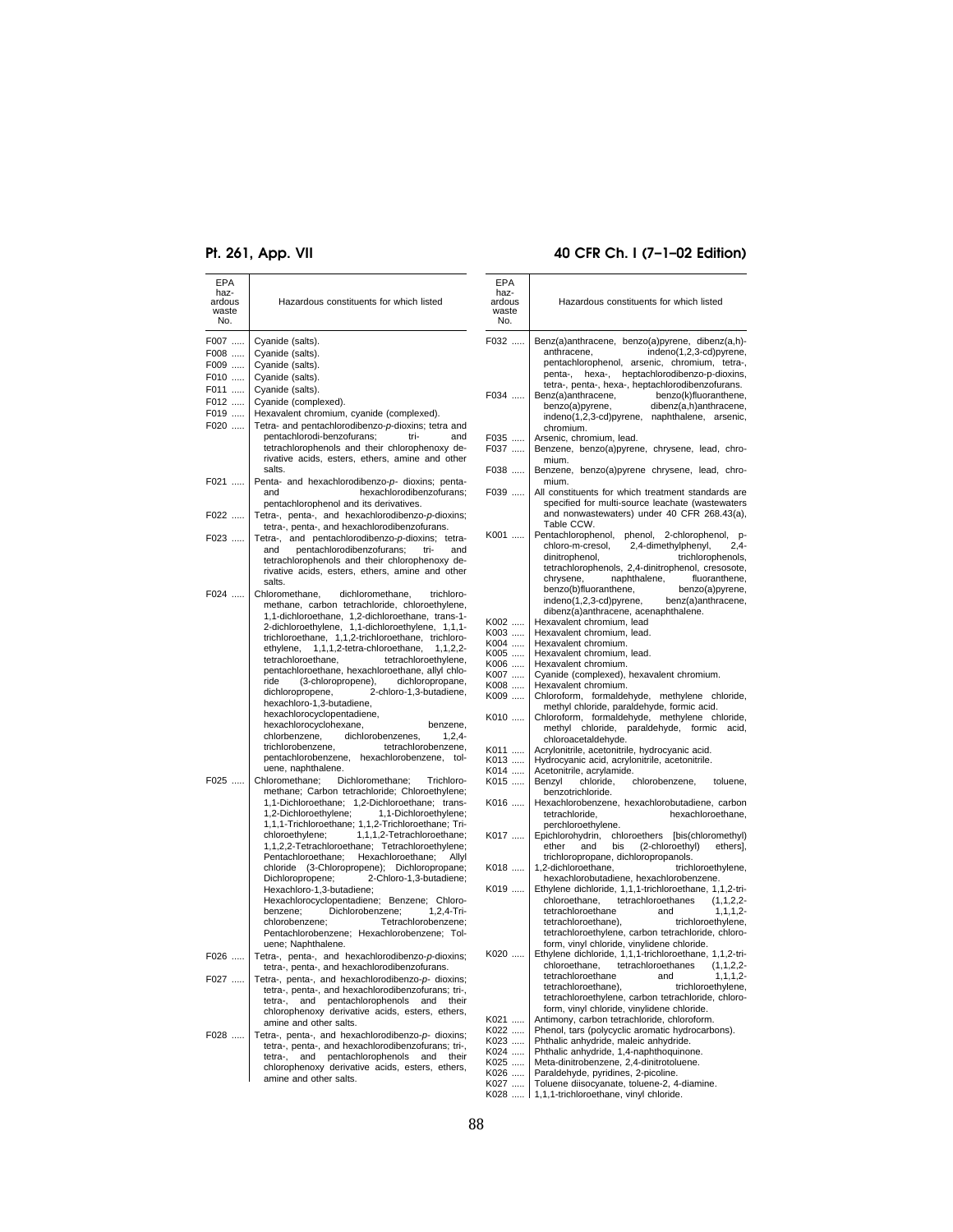# Environmental Protection Agency **Pt. 261, App. VII**

### EPA hazardous waste wasi<br>No. Hazardous constituents for which listed K029 ..... 1,2-dichloroethane, 1,1,1-trichloroethane, vinyl chloride, vinylidene chloride, chloroform. K030 ..... Hexachlorobenzene, hexachlorobutadiene, hexa-chloroethane, 1,1,1,2-tetrachloroethane, 1,1,2,2 tetrachloroethane, ethylene dichloride. K031 ....<br>K032 K032 ..... Hexachlorocyclopentadiene.<br>K033 ..... Hexachlorocyclopentadiene. K033 ..... Hexachlorocyclopentadiene.<br>K034 ..... Hexachlorocyclopentadiene. K034 ..... Hexachlorocyclopentadiene.<br>K035 ..... Creosote. chrysene. naph K035 ..... Creosote, chrysene, naphthalene, fluoranthene benzo(b) fluoranthene, benzo(a)pyrene, indeno(1,2,3-cd) pyrene, benzo(a)anthracene, dibenzo(a)anthracene, acenaphthalene. K036 ..... Toluene, phosphorodithioic and phosphorothioic acid esters. K037 ..... Toluene, phosphorodithioic and phosphorothioic acid esters. K038 ..... Phorate, formaldehyde, phosphorodithioic and phosphorothioic acid esters. K039 ..... Phosphorodithioic and phosphorothioic acid esters. K040 ..... Phorate, formaldehyde, phosphorodithioic and phosphorothioic acid esters. K041 ..... Toxaphene.<br>K042 ..... Hexachlorob ..... | Hexachlorobenzene, ortho-dichlorobenzene. K043 ..... 2,4-dichlorophenol, 2,6-dichlorophenol, 2,4,6- trichlorophenol. K044 ..... N.A.<br>K045 ..... N.A. K045 ..... N.A. K046 ..... | Lead.<br>K047 ..... | N.A. K047 ..... N.A.<br>K048 ..... Hexa K048 ..... Hexavalent chromium, lead.<br>K049 ..... Hexavalent chromium, lead. K049 ..... Hexavalent chromium, lead.<br>K050 ..... Hexavalent chromium. K050 ..... Hexavalent chromium.<br>K051 ..... Hexavalent chromium, K051 ..... Hexavalent chromium, lead.<br>K052 ..... Lead. K052 ..... | Lead.<br>K060 ..... | Cvani Cyanide, napthalene, phenolic compounds, arsenic. K061 ..... Hexavalent chromium, lead, cadmium.<br>K062 ..... Hexavalent chromium, lead. K062 ..... Hexavalent chromium, lead.<br>K064 ..... Lead, cadmium.  $\begin{array}{c} \ldots \\ \ldots \\ \ldots \end{array}$  Lead, cadmium. K065 ..... Do.<br>K066 ..... Do. K066<br>K069 K069 ...... | Hexavalent chromium, lead, cadmium.<br>K071 ..... | Mercury. K071 ..... Mercury.<br>K073 ..... Chloroform, carbon tetrachloride,<br>
trichloroethane hexacholroethane tetrachloroethylene, dichloroethylene, 1,1,2,2 tetrachloroethane.<br>Aniline. dipher K083 ..... Aniline, diphenylamine, nitrobenzene, phenylenediamine. K084 ..... Arsenic.<br>K085 ..... Benzene Benzene, dichlorobenzenes, trichlorobenzenes, tetrachlorobenzenes, pentachlorobenzene, hexachlorobenzene, benzyl chloride. K086 ..... Lead, hexavalent chromium.<br>K087 ..... Phenol, naphthalene. K087 ..... Phenol, naphthalene.<br>K088 ..... Cvanide (complexes) K088 ..... Cyanide (complexes).<br>K090 ..... Chromium. K090 ..... Chromium.<br>K091 ..... Chromium. K091 ..... Do.<br>K093 ..... Phthalic K093 ..... Phthalic anhydride, maleic anhydride.<br>K094 ..... Phthalic anhydride. K094 ..... Phthalic anhydride.<br>K095 ..... 1.1.2-trichloroethane. 1,1,1,2-tetrachloroethane, 1,1,2,2-tetrachloroethane. K096 ..... 1,2-dichloroethane, 1,1,1-trichloroethane, 1,1,2-trichloroethane. K097 ..... Chlordane, heptachlor. Toxaphene. K099 ..... 2,4-dichlorophenol, 2,4,6-trichlorophenol.<br>K100 ..... Hexavalent chromium, lead, cadmium. K100 ..... Hexavalent chromium, lead, cadmium. Arsenic.

| EPA<br>haz-<br>ardous<br>waste<br>No. | Hazardous constituents for which listed                 |
|---------------------------------------|---------------------------------------------------------|
| K102                                  | Arsenic.                                                |
|                                       |                                                         |
| K103                                  | Aniline, nitrobenzene, phenylenediamine.                |
| K104                                  | Aniline, benzene, diphenylamine, nitrobenzene,          |
|                                       | phenylenediamine.                                       |
| K105                                  | Benzene, monochlorobenzene, dichlorobenzenes,           |
|                                       | 2,4,6-trichlorophenol.                                  |
| K106                                  | Mercury.                                                |
| K107                                  | 1,1-Dimethylhydrazine (UDMH).                           |
| K108                                  | 1,1-Dimethylhydrazine (UDMH).                           |
| K109                                  | 1,1-Dimethylhydrazine (UDMH).                           |
| K110                                  | 1,1-Dimethylhydrazine (UDMH).                           |
| K111                                  | 2.4-Dinitrotoluene.                                     |
| K112                                  | 2,4-Toluenediamine, o-toluidine,<br>p-toluidine, ani-   |
|                                       | line.                                                   |
| K113                                  | 2,4-Toluenediamine, o-toluidine, p-toluidine, ani-      |
|                                       | line.                                                   |
| K114                                  | 2,4-Toluenediamine, o-toluidine, p-toluidine.           |
| K115                                  | 2,4-Toluenediamine.                                     |
|                                       |                                                         |
| K116                                  | Carbon tetrachloride, tetrachloroethylene, chloro-      |
|                                       | form, phosgene.                                         |
| K117                                  | Ethylene dibromide.                                     |
| K118                                  | Ethylene dibromide.                                     |
| K123                                  | Ethylene thiourea.                                      |
| K124                                  | Ethylene thiourea.                                      |
| K125                                  | Ethylene thiourea.                                      |
| K126                                  | Ethylene thiourea.                                      |
| K131                                  | Dimethyl sulfate, methyl bromide.                       |
| K132                                  | Methyl bromide.                                         |
| K136                                  | Ethylene dibromide.                                     |
| K141                                  | benz(a)anthracene,<br>Benzene,<br>benzo(a)pyrene,       |
|                                       | benzo(b)fluoranthene,<br>benzo(k)fluoranthene,          |
|                                       | dibenz(a,h)anthracene, indeno(1,2,3-cd)pyrene.          |
| K142                                  | benz(a)anthracene,<br>benzo(a)pyrene,<br>Benzene,       |
|                                       | benzo(b)fluoranthene,<br>benzo(k)fluoranthene,          |
|                                       | dibenz(a,h)anthracene, indeno(1,2,3-cd)pyrene.          |
| K143                                  | Benzene,<br>benz(a)anthracene,                          |
|                                       | benzo(b)fluoranthene, benzo(k)fluoranthene.             |
| K144                                  | benz(a)anthracene,<br>benzo(a)pyrene,<br>Benzene,       |
|                                       | benzo(b)fluoranthene,<br>benzo(k)fluoranthene,          |
|                                       | dibenz(a,h)anthracene.                                  |
| K145                                  | Benzene,<br>benz(a)anthracene,<br>benzo(a)pyrene,       |
|                                       | dibenz(a,h)anthracene, naphthalene.                     |
| K147                                  | benz(a)anthracene,<br>Benzene,<br>benzo(a)pyrene,       |
|                                       | benzo(b)fluoranthene,<br>benzo(k)fluoranthene,          |
|                                       |                                                         |
| K148                                  | dibenz(a,h)anthracene, indeno(1,2,3-cd)pyrene.          |
|                                       | Benz(a)anthracene,<br>benzo(a)pyrene,                   |
|                                       | benzo(b)fluoranthene,<br>benzo(k)fluoranthene,          |
|                                       | dibenz(a,h)anthracene, indeno(1,2,3-cd)pyrene.          |
| K149                                  | benzyl<br>Benzotrichloride,<br>chloride,<br>chloroform, |
|                                       | chloromethane,<br>chlorobenzene,<br>$1,4-$              |
|                                       | dichlorobenzene,<br>hexachlorobenzene,                  |
|                                       | pentachlorobenzene,<br>1, 2, 4, 5                       |
|                                       | tetrachlorobenzene, toluene.                            |
| K150                                  | Carbon tetrachloride, chloroform, chloromethane,        |
|                                       | 1,4-dichlorobenzene,<br>hexachlorobenzene,              |
|                                       | pentachlorobenzene,<br>1, 2, 4, 5                       |
|                                       | 1,1,2,2-tetrachloroethane,<br>tetrachlorobenzene,       |
|                                       | tetrachloroethylene, 1,2,4-trichlorobenzene.            |
| K151                                  | Benzene, carbon tetrachloride, chloroform,              |
|                                       | hexachlorobenzene, pentachlorobenzene, tol-             |
|                                       | 1,2,4,5-tetrachlorobenzene,<br>uene,                    |
|                                       | tetrachloroethylene.                                    |
| K156                                  | carbendazim,<br>Benomyl,<br>carbaryl,<br>carbofuran,    |
|                                       | carbosulfan, formaldehyde, methylene chloride,          |
|                                       | triethylamine.                                          |
| K157                                  | Carbon tetrachloride, formaldehyde, methyl chlo-        |
|                                       | ride, methylene chloride, pyridine, triethylamine.      |
| K158                                  | Benomyl, carbendazim, carbofuran, carbosulfan,          |
|                                       | chloroform, methylene chloride.                         |
| K159                                  | Benzene,<br>molinate, pebulate,                         |
|                                       | butylate, eptc,                                         |
|                                       | vernolate.                                              |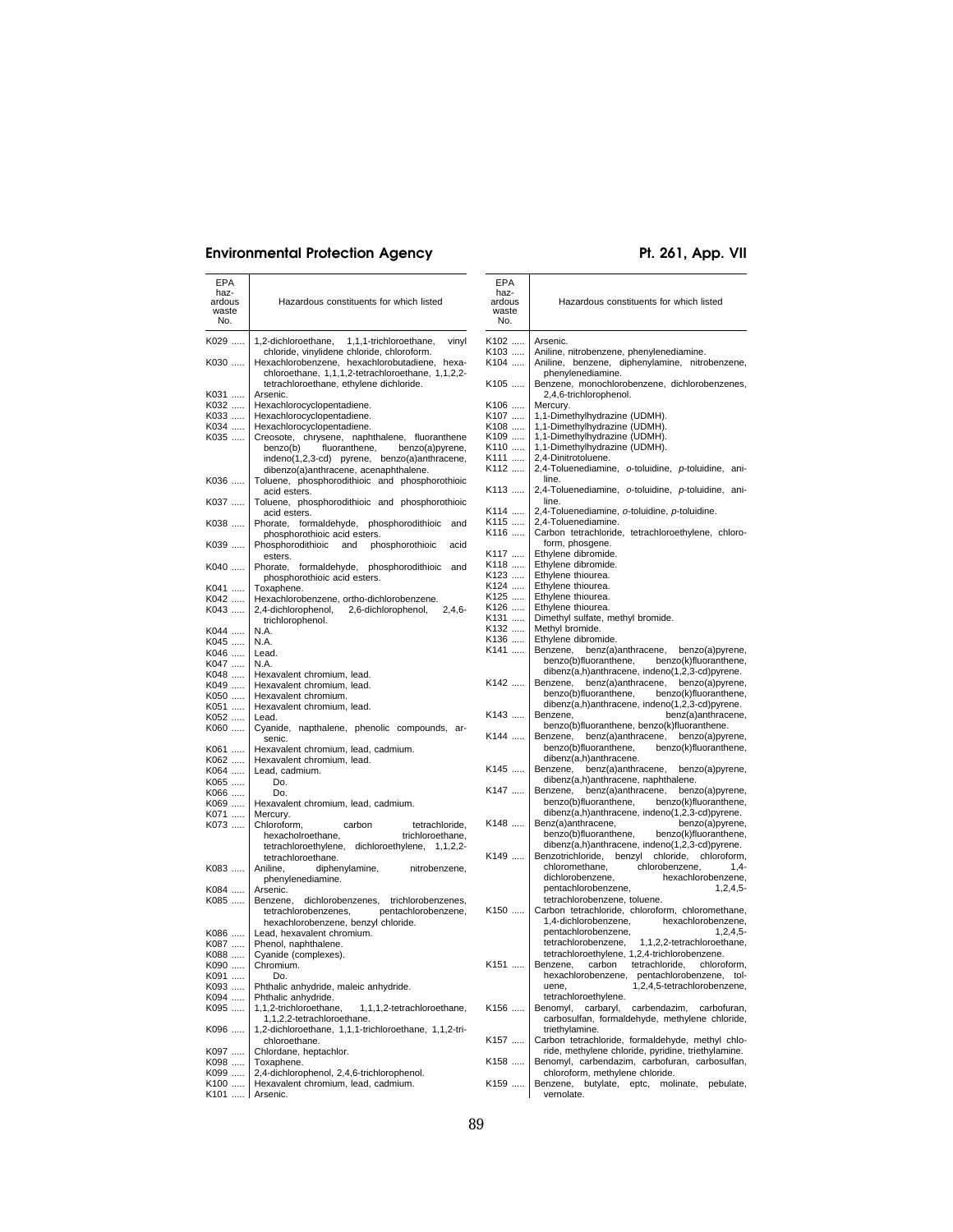| <b>EPA</b><br>haz-<br>ardous<br>waste<br>No. | Hazardous constituents for which listed             |
|----------------------------------------------|-----------------------------------------------------|
| K161                                         | Antimony, arsenic, metam-sodium, ziram.             |
| K169                                         | Benzene.                                            |
| K170                                         | Benzo(a)pyrene, dibenz(a,h)anthracene, benzo (a)    |
|                                              | (b)fluoranthene,<br>benzo<br>anthracene,            |
|                                              | benzo(k)fluoranthene, 3-methylcholanthrene, 7,      |
|                                              | 12-dimethylbenz(a)anthracene.                       |
| K171                                         | Benzene, arsenic.                                   |
| K172                                         | Benzene, arsenic.                                   |
| K174                                         | 1,2,3,4,6,7,8-Heptachlorodibenzo-p-dioxin           |
|                                              | $(1,2,3,4,6,7,8-HpCDD),$<br>$1, 2, 3, 4, 6, 7, 8$ - |
|                                              | Heptachlorodibenzofuran (1,2,3,4,6,7,8-HpCDF),      |
|                                              | 1,2,3,4,7,8,9-Heptachlorodibenzofuran               |
|                                              | (1,2,3,6,7,8,9-HpCDF), HxCDDs<br>(All               |
|                                              | Hexachlorodibenzo-p-dioxins), HxCDFs<br>(All        |
|                                              | Hexachlorodibenzofurans), PeCDDs<br>(All            |
|                                              | Pentachlorodibenzo-p-dioxins),<br><b>OCDD</b>       |
|                                              | (1,2,3,4,6,7,8,9-Octachlorodibenzo-p-dioxin,        |
|                                              | OCDF (1,2,3,4,6,7,8,9-Octachlorodibenzofuran),      |
|                                              | PeCDFs (All Pentachlorodibenzofurans), TCDDs        |
|                                              | (All tetrachlorodi-benzo-p-dioxins), TCDFs (All     |
|                                              | tetrachlorodibenzofurans).                          |

### **Pt. 261, App. VIII 40 CFR Ch. I (7–1–02 Edition)**

| <b>EPA</b><br>haz-<br>ardous<br>waste<br>No. | Hazardous constituents for which listed                  |
|----------------------------------------------|----------------------------------------------------------|
| K175    Mercury<br>K178                      | K176    Arsenic, Lead.<br>K177    Antimony.<br>Thallium. |

N.A.—Waste is hazardous because it fails the test for the characteristic of ignitability, corrosivity, or reactivity.

### [46 FR 4619, Jan. 16, 1981]

EDITORIAL NOTE: For FEDERAL REGISTER citations affecting Appendix VII, part 261, see the List of CFR Sections Affected, which appears in the Finding Aids section of the printed volume and on GPO Access.

### APPENDIX VIII TO PART 261—HAZARDOUS CONSTITUENTS

| Common name                             | Chemical abstracts name                                                                                                                            | Chemical ab-<br>stracts No. | Hazardous<br>waste No. |
|-----------------------------------------|----------------------------------------------------------------------------------------------------------------------------------------------------|-----------------------------|------------------------|
|                                         | Ethanimidothioic acid, 2- (dimethylamino)<br>-N-hydroxy-2-oxo-, methyl ester.                                                                      | 30558-43-1                  | U394                   |
|                                         |                                                                                                                                                    | $75 - 05 - 8$               | U003                   |
|                                         |                                                                                                                                                    | $98 - 86 - 2$               | U004                   |
|                                         | Acetamide, N-9H-fluoren-2-yl-                                                                                                                      | $53 - 96 - 3$               | U005                   |
|                                         |                                                                                                                                                    | $75 - 36 - 5$               | U006                   |
|                                         | Acetamide, N-(aminothioxomethyl)-                                                                                                                  | $591 - 08 - 2$              | P002                   |
|                                         |                                                                                                                                                    | $107 - 02 - 8$              | P003                   |
|                                         |                                                                                                                                                    | $79 - 06 - 1$               | U007                   |
|                                         |                                                                                                                                                    | $107 - 13 - 1$              | U009                   |
|                                         |                                                                                                                                                    | 1402-68-2                   | .                      |
|                                         | 2-methyl-2-(methylthio)-,<br>Propanal,<br>O-                                                                                                       | $116 - 06 - 3$              | P070                   |
|                                         | [(methylamino)carbonyl]oxime.                                                                                                                      |                             |                        |
|                                         | Propanal, 2-methyl-2- (methylsulfonyl) -, O-<br>[(methylamino) carbonyl] oxime.                                                                    | 1646-88-4                   | P203                   |
|                                         | $1,4,5,8-$<br>Dimethanonaphthalene, 1,2,3,4,10,10-10-<br>hexachloro-1,4,4a,5,8,8a-hexahydro-,<br>(1alpha,4alpha,4abeta,5alpha,8alpha,<br>8abeta)-. | $309 - 00 - 2$              | P004                   |
|                                         |                                                                                                                                                    | $107 - 18 - 6$              | P005                   |
|                                         |                                                                                                                                                    | $107 - 18 - 6$              |                        |
|                                         |                                                                                                                                                    | 20859-73-8                  | P006                   |
|                                         |                                                                                                                                                    | $92 - 67 - 1$               | .                      |
| 5-(Aminomethyl)-3-isoxazolol            | 3(2H)-Isoxazolone, 5-(aminomethyl)-                                                                                                                | 2763-96-4                   | P <sub>00</sub> 7      |
|                                         |                                                                                                                                                    | $504 - 24 - 5$              | P008                   |
|                                         | 1H-1,2,4-Triazol-3-amine                                                                                                                           | $61 - 82 - 5$               | U011                   |
|                                         | Vanadic acid, ammonium salt                                                                                                                        | 7803-55-6                   | P <sub>119</sub>       |
|                                         |                                                                                                                                                    | $62 - 53 - 3$               | U012                   |
|                                         |                                                                                                                                                    | 7440-36-0                   | .                      |
| Antimony compounds, N.O.S. <sup>1</sup> |                                                                                                                                                    |                             | .                      |
|                                         | Sulfurous acid, 2-chloroethyl 2-[4-(1,1-<br>dimethylethyl)phenoxy]-1-methylethyl ester.                                                            | $140 - 57 - 8$              |                        |
|                                         |                                                                                                                                                    | 7440-38-2                   |                        |
| Arsenic compounds, N.O.S. <sup>1</sup>  |                                                                                                                                                    |                             | .                      |
|                                         |                                                                                                                                                    | 7778-39-4                   | P010                   |
|                                         |                                                                                                                                                    | $1303 - 28 - 2$             | P011                   |
|                                         |                                                                                                                                                    | $1327 - 53 - 3$             | P012                   |
|                                         | Benzenamine, 4,4'-carbonimidoylbis[N,N-di-<br>methyl.                                                                                              | $492 - 80 - 8$              | U014                   |
|                                         | L-Serine, diazoacetate (ester)                                                                                                                     | $115 - 02 - 6$              | U015                   |
|                                         | Carbamic acid, (3-chlorophenyl) -, 4-chloro-<br>2-butynyl ester.                                                                                   | $101 - 27 - 9$              | U280                   |
|                                         |                                                                                                                                                    | 7440-39-3                   |                        |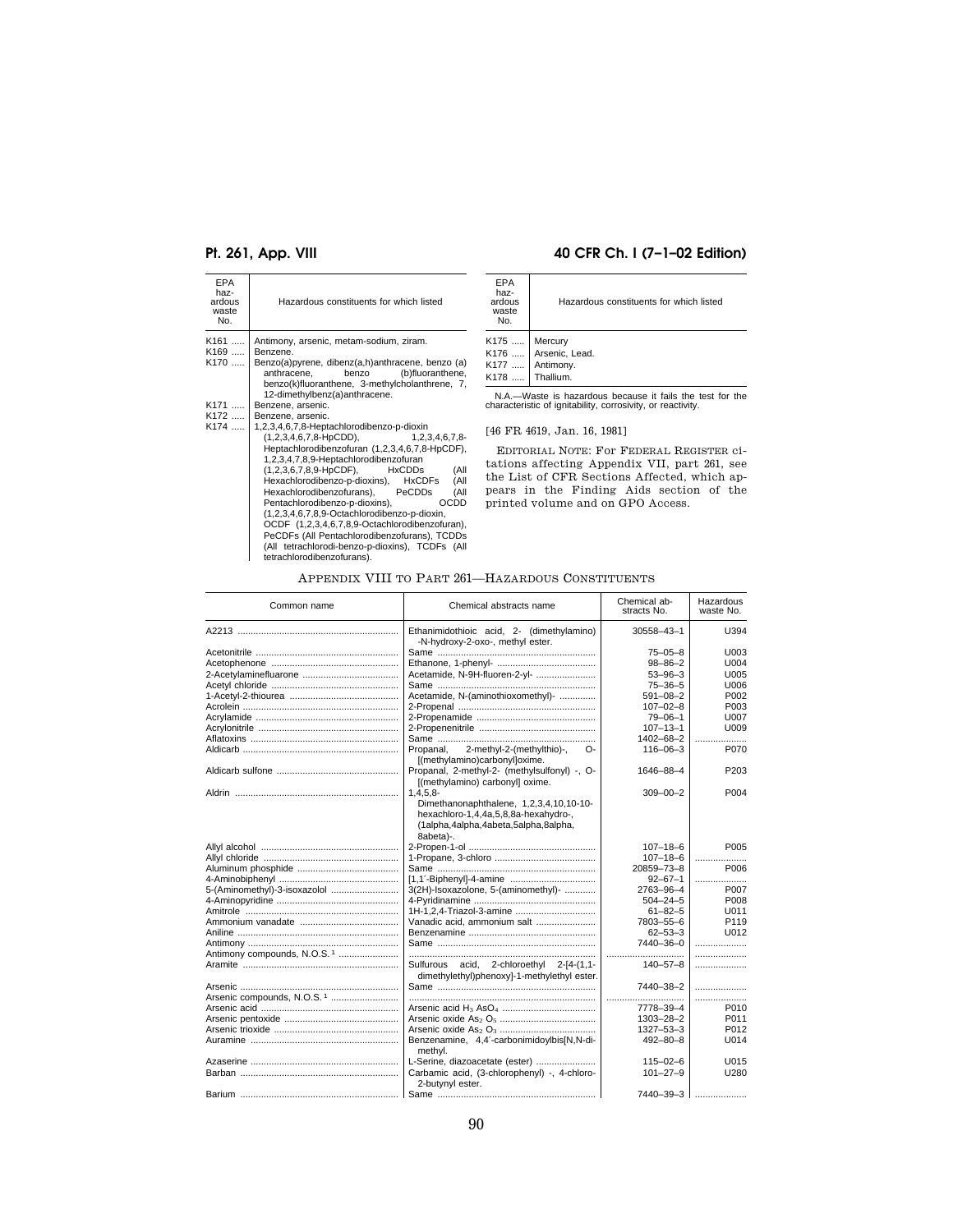# Environmental Protection Agency **Pt. 261, App. VIII**

| Common name                                    | Chemical abstracts name                                                               | Chemical ab-<br>stracts No. | Hazardous<br>waste No. |
|------------------------------------------------|---------------------------------------------------------------------------------------|-----------------------------|------------------------|
| Barium compounds, N.O.S. <sup>1</sup>          |                                                                                       |                             |                        |
|                                                |                                                                                       | 542-62-1                    | P013                   |
|                                                | 1,3-Benzodioxol-4-ol, 2,2-dimethyl-, methyl<br>carbamate.                             | 22781-23-3                  | U278                   |
|                                                |                                                                                       |                             | U364                   |
|                                                | 1,3-Benzodioxol-4-ol, 2,2-dimethyl-,                                                  | 22961-82-6                  |                        |
|                                                | Carbamic acid, [1- [(butylamino) carbonyl]-<br>1H-benzimidazol-2-yl] -, methyl ester. | 17804-35-2                  | U271                   |
|                                                |                                                                                       | $225 - 51 - 4$              | U016                   |
|                                                |                                                                                       | $56 - 55 - 3$               | U018                   |
|                                                | Benzene, (dichloromethyl)-                                                            | $98 - 87 - 3$               | U017                   |
|                                                |                                                                                       |                             |                        |
|                                                |                                                                                       | $71 - 43 - 2$               | U019                   |
|                                                |                                                                                       | $98 - 05 - 5$               |                        |
|                                                |                                                                                       | $92 - 87 - 5$               | U021                   |
|                                                | Benz[e]acephenanthrylene                                                              | $205 - 99 - 2$              |                        |
|                                                |                                                                                       | $205 - 82 - 3$              |                        |
|                                                |                                                                                       | $207 - 08 - 9$              |                        |
|                                                |                                                                                       | $50 - 32 - 8$               | U022                   |
|                                                |                                                                                       |                             |                        |
|                                                | 2,5-Cyclohexadiene-1,4-dione                                                          | $106 - 51 - 4$              | U197                   |
|                                                | Benzene, (trichloromethyl)-                                                           | $98 - 07 - 7$               | U023                   |
|                                                | Benzene, (chloromethyl)-                                                              | $100 - 44 - 7$              | P028                   |
|                                                |                                                                                       | 7440-41-7                   | P015                   |
| Beryllium compounds, N.O.S. <sup>1</sup>       |                                                                                       |                             |                        |
| Bis(pentamethylene)-thiuram tetrasulfide       | Piperidine, 1,1'-(tetrathiodicarbonothioyl)-bis-                                      | 120-54-7                    |                        |
|                                                | 2-Propanone, 1-bromo-                                                                 | $598 - 31 - 2$              | P017                   |
|                                                |                                                                                       |                             | U225                   |
|                                                |                                                                                       | $75 - 25 - 2$               |                        |
| 4-Bromophenyl phenyl ether                     | Benzene, 1-bromo-4-phenoxy-                                                           | $101 - 55 - 3$              | U030                   |
|                                                | Strychnidin-10-one, 2,3-dimethoxy-                                                    | $357 - 57 - 3$              | P018                   |
|                                                | 1,2-Benzenedicarboxylic<br>acid,<br>butyl                                             | $85 - 68 - 7$               |                        |
|                                                | phenylmethyl ester.<br>Carbamothioic acid, bis(2-methylpropyl)-, S-                   | $2008 - 41 - 5$             | .                      |
|                                                | ethyl ester.                                                                          |                             |                        |
|                                                |                                                                                       | $75 - 60 - 5$               | U136                   |
|                                                |                                                                                       | 7440-43-9                   | .                      |
| Cadmium compounds, N.O.S. <sup>1</sup>         |                                                                                       |                             | .                      |
|                                                | Chromic acid H <sub>2</sub> CrO <sub>4</sub> , calcium salt                           | 13765-19-0                  | U032                   |
|                                                | Calcium cyanide Ca(CN) <sub>2</sub>                                                   | $592 - 01 - 8$              | P021                   |
|                                                | 1-Naphthalenol, methylcarbamate                                                       | 63-25-2                     | U279                   |
|                                                | Carbamic acid, 1H-benzimidazol-2-yl, methyl<br>ester.                                 | $10605 - 21 - 7$            | U372                   |
|                                                | 7-Benzofuranol,<br>2,3-dihydro-2,2-dimethyl-,                                         | 1563-66-2                   | P <sub>127</sub>       |
|                                                | methylcarbamate.                                                                      |                             |                        |
|                                                | 7-Benzofuranol, 2,3-dihydro-2,2-dimethyl-                                             | 1563-38-8                   | U367                   |
|                                                |                                                                                       | $75 - 15 - 0$               | P022                   |
|                                                |                                                                                       | $353 - 50 - 4$              | U033                   |
|                                                |                                                                                       | $56 - 23 - 5$               | U211                   |
|                                                | Carbamic acid, [(dibutylamino) thio] methyl-,                                         | 55285-14-8                  | P <sub>189</sub>       |
|                                                | 2,3-dihydro-2,2-dimethyl-7-benzofuranyl<br>ester.                                     |                             |                        |
|                                                | Acetaldehyde, trichloro-                                                              | 75-87-6                     | U034                   |
|                                                |                                                                                       |                             |                        |
|                                                | Benzenebutanoic<br>acid,<br>4-[bis(2-<br>chloroethyl)amino]-.                         | 305-03-3                    | U035                   |
|                                                | 4,7-Methano-1H-indene,<br>1,2,4,5,6,7,8,8-<br>octachloro-2,3,3a,4,7,7a-hexahydro-.    | $57 - 74 - 9$               | U036                   |
| Chlordane (alpha and gamma isomers)            |                                                                                       |                             | U036                   |
| Chlorinated benzenes, N.O.S. <sup>1</sup>      |                                                                                       |                             |                        |
| Chlorinated ethane, N.O.S. <sup>1</sup>        |                                                                                       |                             |                        |
| Chlorinated fluorocarbons, N.O.S. <sup>1</sup> |                                                                                       |                             |                        |
|                                                |                                                                                       |                             |                        |
| Chlorinated naphthalene, N.O.S. <sup>1</sup>   |                                                                                       |                             |                        |
| Chlorinated phenol, N.O.S. <sup>1</sup>        |                                                                                       |                             | .                      |
|                                                | Naphthalenamine, N,N'-bis(2-chloroethyl)-                                             | 494-03-1                    | U026                   |
|                                                |                                                                                       | $107 - 20 - 0$              | P023                   |
| Chloroalkyl ethers, N.O.S. <sup>1</sup>        |                                                                                       |                             |                        |
|                                                | Benzenamine, 4-chloro-                                                                | $106 - 47 - 8$              | P024                   |
|                                                |                                                                                       | $108 - 90 - 7$              | U037                   |
|                                                | acid,<br>Benzeneacetic<br>4-chloro-alpha-(4-                                          |                             |                        |
|                                                | chlorophenyl)-alpha-hydroxy-, ethyl ester.                                            | $510 - 15 - 6$              | U038                   |
|                                                | Phenol, 4-chloro-3-methyl-                                                            | $59 - 50 - 7$               | U039                   |
| 2-Chloroethyl vinyl ether                      | Ethene, (2-chloroethoxy)-                                                             | $110 - 75 - 8$              | U042                   |
|                                                |                                                                                       | 67-66-3                     | U044                   |
| Chloromethyl methyl ether                      | Methane, chloromethoxy-                                                               | $107 - 30 - 2$              | U046                   |
|                                                |                                                                                       | $91 - 58 - 7$               | U047                   |
|                                                |                                                                                       | 95–57–8                     | U048                   |
|                                                | Thiourea, (2-chlorophenyl)-                                                           |                             | P026                   |
|                                                |                                                                                       | 5344-82-1                   |                        |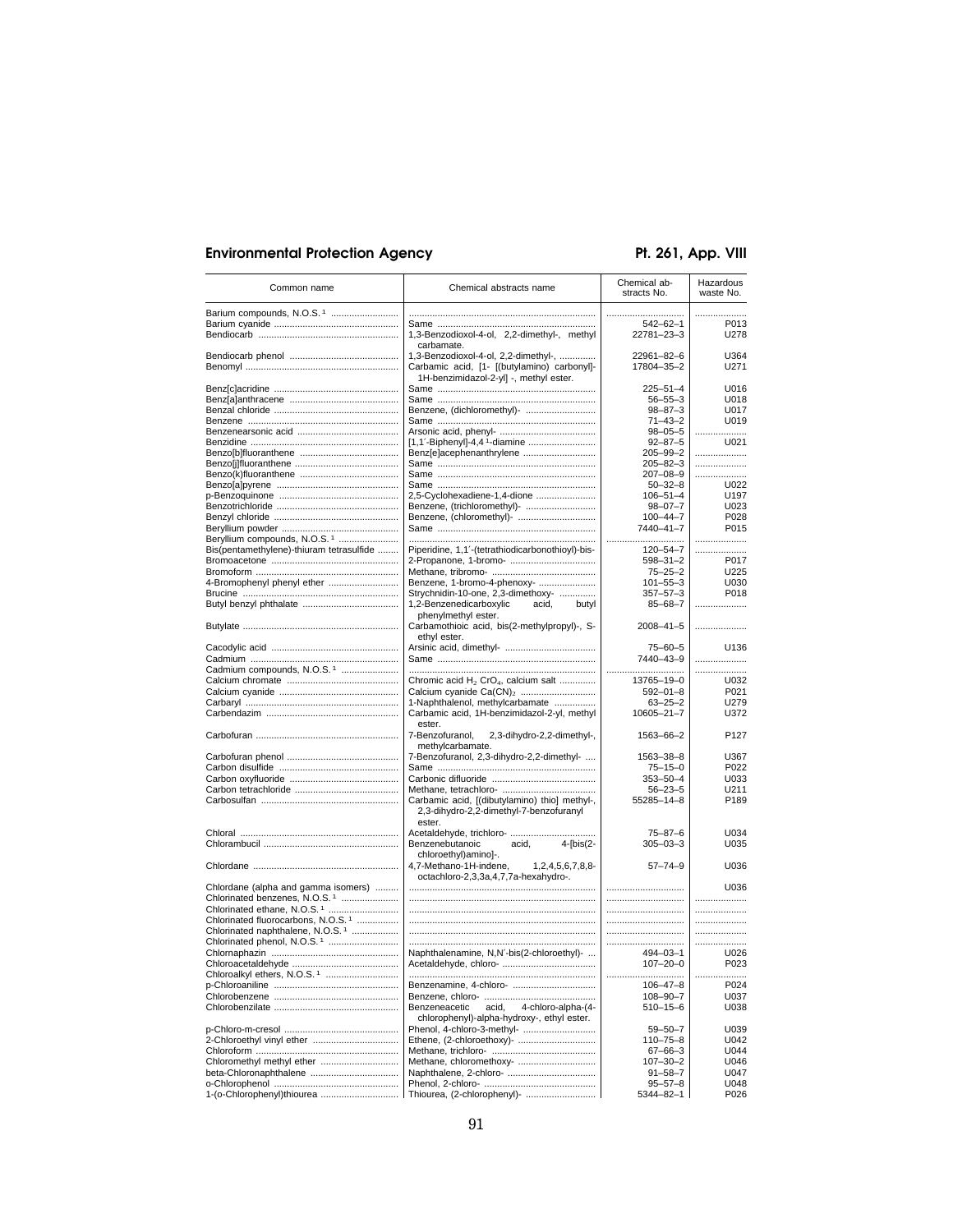# **Pt. 261, App. VIII 40 CFR Ch. I (7–1–02 Edition)**

| Common name                             | Chemical abstracts name                       | Chemical ab-<br>stracts No. | Hazardous<br>waste No. |
|-----------------------------------------|-----------------------------------------------|-----------------------------|------------------------|
|                                         | 1,3-Butadiene, 2-chloro-                      | $126 - 99 - 8$              |                        |
|                                         | Propanenitrile, 3-chloro-                     | $542 - 76 - 7$              | P027                   |
|                                         |                                               | 7440-47-3                   |                        |
| Chromium compounds, N.O.S. <sup>1</sup> |                                               |                             |                        |
|                                         |                                               | $218 - 01 - 9$              | U050                   |
|                                         | 2-Naphthalenol,<br>$1 - [(2, 5 -$             | 6358-53-8                   |                        |
|                                         | dimethoxyphenyl)azo]-.                        |                             |                        |
|                                         |                                               | $8007 - 45 - 2$             |                        |
|                                         |                                               | 544-92-3                    | P029                   |
| Copper dimethyldithiocarbamate          | Copper, bis(dimethylcarbamodithioato-S,S')-,  | $137 - 29 - 1$              |                        |
|                                         |                                               |                             | U051                   |
|                                         |                                               | 1319-77-3                   | U052                   |
|                                         |                                               | 4170-30-3                   | U053                   |
| m-Cumenyl methylcarbamate               | Phenol, 3-(methylethyl)-, methyl carbamate    | $64 - 00 - 6$               | P202                   |
| Cyanides (soluble salts and complexes)  |                                               |                             | P030                   |
| N.O.S. 1.                               |                                               |                             |                        |
|                                         |                                               | $460 - 19 - 5$              | P031                   |
|                                         | Cyanogen bromide (CN)Br                       | $506 - 68 - 3$              | U246                   |
|                                         |                                               | $506 - 77 - 4$              | P033                   |
|                                         | beta-D-Glucopyranoside,<br>(methyl-ONN-       | 14901-08-7                  |                        |
|                                         | azoxy)methyl.                                 |                             | .                      |
|                                         | Carbamothioic acid, cyclohexylethyl-, S-ethyl | 1134-23-2                   |                        |
|                                         | ester.                                        |                             |                        |
| 2-Cyclohexyl-4,6-dinitrophenol          | Phenol, 2-cyclohexyl-4,6-dinitro-             | $131 - 89 - 5$              | P034                   |
|                                         | 2H-1.3.2-Oxazaphosphorin-2-amine.<br>N,N-     | $50 - 18 - 0$               | U058                   |
|                                         | bis(2-chloroethyl)tetrahydro-, 2-oxide.       |                             |                        |
|                                         | Acetic acid, (2,4-dichlorophenoxy)-           | $94 - 75 - 7$               | U240                   |
|                                         |                                               |                             | U240                   |
|                                         | 5,12-Naphthacenedione, 8-acetyl-10-[(3-       | 20830-81-3                  | U059                   |
|                                         | amino-2,3,6-trideoxy-alpha-L-lyxo-            |                             |                        |
|                                         | hexopyranosyl)oxy]-7,8,9,10-tetrahydro-       |                             |                        |
|                                         | 6,8,11-trihydroxy-1-methoxy-, (8S-cis)-.      |                             |                        |
|                                         | 2H-1,3,5-thiadiazine-2-thione,<br>tetrahydro- | $533 - 74 - 4$              |                        |
|                                         | 3,5-dimethyl.                                 |                             |                        |
|                                         | Benzene, 1,1'-(2,2-dichloroethylidene)bis[4-  | $72 - 54 - 8$               | U060                   |
|                                         | chloro-.                                      |                             |                        |
|                                         | Benzene,<br>1,1'-(dichloroethenylidene)bis[4- | $72 - 55 - 9$               | .                      |
|                                         | chloro-.                                      |                             |                        |
|                                         | Benzene,<br>$1,1'-(2,2,2-$                    | $50 - 29 - 3$               | U061                   |
|                                         | trichloroethylidene)bis[4-chloro-.            |                             |                        |
|                                         | Carbamothioic acid, bis(1-methylethyl)-, S-   | 2303-16-4                   | U062                   |
|                                         | (2,3-dichloro-2-propenyl) ester.              |                             |                        |
|                                         |                                               | 226-36-8                    | .                      |
|                                         |                                               | $224 - 42 - 0$              |                        |
|                                         |                                               | $53 - 70 - 3$               | U063                   |
| 7H-Dibenzo[c,g]carbazole                |                                               | 194-59-2                    | .                      |
|                                         | Naphtho[1,2,3,4-def]chrysene                  | $192 - 65 - 4$              |                        |
|                                         | Dibenzo[b,def]chrysene                        | 189-64-0                    |                        |
|                                         |                                               | 189-55-9                    | U064                   |
|                                         | Propane, 1,2-dibromo-3-chloro-                | $96 - 12 - 8$               | U066                   |
|                                         | 1,2-Benzenedicarboxylic acid, dibutyl ester   | $84 - 74 - 2$               | U069                   |
|                                         |                                               | $95 - 50 - 1$               | U070                   |
|                                         |                                               | $541 - 73 - 1$              | U071                   |
|                                         |                                               | $106 - 46 - 7$              | U072                   |
| Dichlorobenzene, N.O.S. <sup>1</sup>    |                                               | 25321-22-6                  |                        |
|                                         | [1,1'-Biphenyl]-4,4'-diamine, 3,3'-dichloro-  | $91 - 94 - 1$               | U073                   |
|                                         |                                               | 764-41-0                    | U074                   |
|                                         | Methane, dichlorodifluoro-                    | $75 - 71 - 8$               | U075                   |
| Dichloroethylene, N.O.S. <sup>1</sup>   |                                               | 25323-30-2                  |                        |
|                                         |                                               | $75 - 35 - 4$               | U078                   |
|                                         | Ethene, 1,2-dichlrol-, (E)-                   | 156-60-5                    | U079                   |
|                                         | Ethane, 1,1'oxybis[2-chloro-                  | $111 - 44 - 4$              | U025                   |
|                                         | Propane, 2,2'-oxybis[2-chloro-                | $108 - 60 - 1$              | U027                   |
|                                         | Ethane, 1,1'-[methylenebis(oxy)]bis[2-chloro- | $111 - 91 - 1$              | U024                   |
|                                         | Methane, oxybis[chloro-                       | 542-88-1                    | P016                   |
|                                         |                                               | $120 - 83 - 2$              | U081                   |
|                                         |                                               | $87 - 65 - 0$               | U082                   |
|                                         | Arsonous dichloride, phenyl-                  | 696-28-6                    | P036                   |
| Dichloropropane, N.O.S. <sup>1</sup>    |                                               | 26638-19-7                  | .                      |
|                                         |                                               | 26545-73-3                  | .                      |
|                                         |                                               | 26952-23-8                  | .                      |
|                                         | 1-Propene, 1,3-dichloro-                      | 542-75-6                    | U084                   |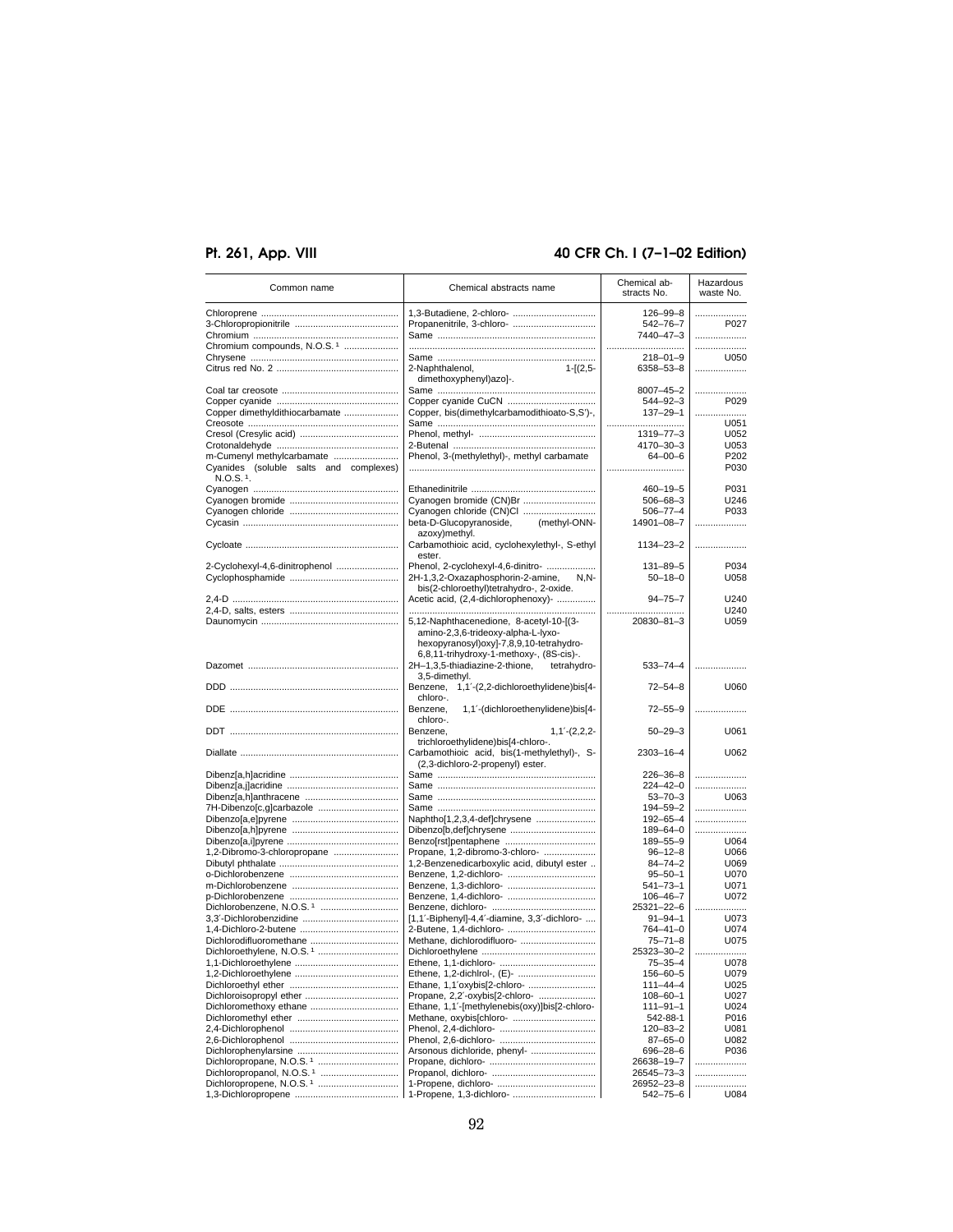# Environmental Protection Agency **Pt. 261, App. VIII**

| Common name                               | Chemical abstracts name                                                                                                                                                    | Chemical ab-<br>stracts No. | Hazardous<br>waste No. |
|-------------------------------------------|----------------------------------------------------------------------------------------------------------------------------------------------------------------------------|-----------------------------|------------------------|
|                                           | 2,7:3,6-Dimethanonaphth[2,3-b]oxirene,<br>3,4,5,6,9,9-hexachloro-                                                                                                          | $60 - 57 - 1$               | P037                   |
|                                           | 1a,2,2a,3,6,6a,7,7a-octahydro-,<br>(1aalpha,2beta,2aalpha,3beta,6beta,<br>6aalpha, 7beta, 7aalpha)-.                                                                       |                             |                        |
|                                           |                                                                                                                                                                            | 1464-53-5                   | U085                   |
|                                           |                                                                                                                                                                            | $692 - 42 - 2$              | P038                   |
| Diethylene glycol, dicarbamate            | Ethanol, 2,2'-oxybis-, dicarbamate                                                                                                                                         | 5952-26-1                   | U395                   |
|                                           |                                                                                                                                                                            | $123 - 91 - 1$              | U108                   |
|                                           | 1,2-Benzenedicarboxylic acid,<br>$bis(2-$<br>ethylhexyl) ester.                                                                                                            | $117 - 81 - 7$              | U028                   |
|                                           |                                                                                                                                                                            | $1615 - 80 - 1$             | U086                   |
| O,O-Diethyl S-methyl dithiophosphate      | Phosphorodithioic acid, O,O-diethyl S-methyl<br>ester.                                                                                                                     | 3288-58-2                   | U087                   |
| Diethyl-p-nitrophenyl phosphate           | Phosphoric acid, diethyl 4-nitrophenyl ester                                                                                                                               | $311 - 45 - 5$              | P041                   |
|                                           | 1,2-Benzenedicarboxylic acid, diethyl ester                                                                                                                                | $84 - 66 - 2$               | U088                   |
| O,O-Diethyl O-pyrazinyl phosphoro-thioate | Phosphorothioic<br>acid,<br>O,O-diethyl<br>O-<br>pyrazinyl ester.                                                                                                          | 297-97-2                    | P040                   |
|                                           | Phenol, 4,4'-(1,2-diethyl-1,2-ethenediyl)bis-,<br>(E)-.                                                                                                                    | $56 - 53 - 1$               | U089                   |
|                                           | 1,3-Benzodioxole, 5-propyl-                                                                                                                                                | $94 - 58 - 6$               | U090                   |
| Diisopropylfluorophosphate (DFP)          | Phosphorofluoridic acid, bis(1-methylethyl)<br>ester.                                                                                                                      | $55 - 91 - 4$               | P043                   |
|                                           | Phosphorodithioic acid, O,O-dimethyl S-[2-<br>(methylamino)-2-oxoethyl] ester.                                                                                             | $60 - 51 - 5$               | P044                   |
|                                           | [1,1'-Biphenyl]-4,4'-diamine, 3,3'-dimethoxy-                                                                                                                              | 119-90-4                    | U091                   |
| p-Dimethylaminoazobenzene                 | Benzenamine, N,N-dimethyl-4-(phenylazo)-                                                                                                                                   | $60 - 11 - 7$               | U093                   |
| 7,12-Dimethylbenz[a]anthracene            | Benz[a]anthracene, 7,12-dimethyl-                                                                                                                                          | $57 - 97 - 6$               | U094                   |
|                                           | [1,1'-Biphenyl]-4,4'-diamine, 3,3'-dimethyl-                                                                                                                               | 119-93-7                    | U095                   |
| Dimethylcarbamoyl chloride                | Carbamic chloride, dimethyl-                                                                                                                                               | $79 - 44 - 7$               | U097                   |
|                                           |                                                                                                                                                                            | $57 - 14 - 7$               | U098                   |
|                                           | Hydrazine, 1,2-dimethyl-                                                                                                                                                   | 540-73-8                    | U099                   |
| alpha, alpha-Dimethylphenethylamine       | Benzeneethanamine, alpha, alpha-dimethyl-                                                                                                                                  | 122-09-8                    | P046                   |
|                                           |                                                                                                                                                                            | $105 - 67 - 9$              | U101                   |
|                                           | 1,2-Benzenedicarboxylic acid, dimethyl ester                                                                                                                               | $131 - 11 - 3$              | U102                   |
|                                           |                                                                                                                                                                            | $77 - 78 - 1$               | U103                   |
|                                           | Carbamic<br>acid.<br>dimethyl-,<br>$1 -$<br>[(dimethylamino)<br>carbonyl]-5-methyl-1H-<br>pyrazol-3-yl ester.                                                              | 644-64-4                    | P <sub>191</sub>       |
|                                           |                                                                                                                                                                            | 25154-54-5                  |                        |
|                                           | Phenol, 2-methyl-4,6-dinitro-                                                                                                                                              | $534 - 52 - 1$<br>          | P047<br>P047           |
|                                           |                                                                                                                                                                            | $51 - 28 - 5$               | P048                   |
|                                           | Benzene, 1-methyl-2,4-dinitro-                                                                                                                                             | $121 - 14 - 2$              | U <sub>105</sub>       |
|                                           | Benzene, 2-methyl-1,3-dinitro-                                                                                                                                             | $606 - 20 - 2$              | U106                   |
|                                           | Phenol, 2-(1-methylpropyl)-4,6-dinitro-                                                                                                                                    | $88 - 85 - 7$               | P020                   |
|                                           | 1,2-Benzenedicarboxylic acid, dioctyl ester                                                                                                                                | 117-84-0                    | U017                   |
|                                           | Benzenamine, N-phenyl-                                                                                                                                                     | 122-39-4                    |                        |
|                                           | Hydrazine, 1,2-diphenyl-                                                                                                                                                   | $122 - 66 - 7$              | U109                   |
|                                           | 1-Propanamine, N-nitroso-N-propyl-                                                                                                                                         | 621-64-7                    | U111                   |
|                                           | Thioperoxydicarbonic diamide, tetraethyl<br>Phosphorodithioic acid, O,O-diethyl S-[2-                                                                                      | $97 - 77 - 8$<br>298-04-4   | <br>P039               |
|                                           | (ethylthio)ethyl] ester.<br>Thioimidodicarbonic diamide $[(H_2 \ N)C(S)]_2$                                                                                                | $541 - 53 - 7$              | P049                   |
|                                           | NH.<br>6,9-Methano-2,4,3-benzodioxathiepin,                                                                                                                                | 115-29-7                    | P050                   |
|                                           | 6,7,8,9,10,10-hexachloro-1,5,5a,6,9,9a-<br>hexahydro-, 3-oxide.                                                                                                            |                             |                        |
|                                           | 7-Oxabicyclo[2.2.1]heptane-2,3-dicarboxylic<br>acid.                                                                                                                       | $145 - 73 - 3$              | P088                   |
|                                           | 2,7:3,6-Dimethanonaphth[2,3-b]oxirene,<br>3,4,5,6,9,9-hexachloro-<br>1a,2,2a,3,6,6a,7,7a-octa-hydro-,<br>(1aalpha,2beta,2abeta,3alpha,6alpha,<br>6abeta, 7beta, 7aalpha)-. | $72 - 20 - 8$               | P051                   |
|                                           |                                                                                                                                                                            |                             | P051                   |
|                                           | Oxirane, (chloromethyl)-                                                                                                                                                   | $106 - 89 - 8$              | U041                   |
|                                           | 1.2-Benzenediol.<br>4-[1-hydroxy-2-<br>(methylamino)ethyl]-, (R)-.                                                                                                         | $51 - 43 - 4$               | P042                   |
|                                           | Carbamothioic acid, dipropyl-, S-ethyl ester                                                                                                                               | 759–94–4                    |                        |
| Ethyl carbamate (urethane)                | Carbamic acid, ethyl ester                                                                                                                                                 | 51-79-6                     | U238                   |
|                                           |                                                                                                                                                                            | $107 - 12 - 0$              | P101                   |
|                                           | Zinc, bis(diethylcarbamodithioato-S,S')-                                                                                                                                   | 14324-55-1                  |                        |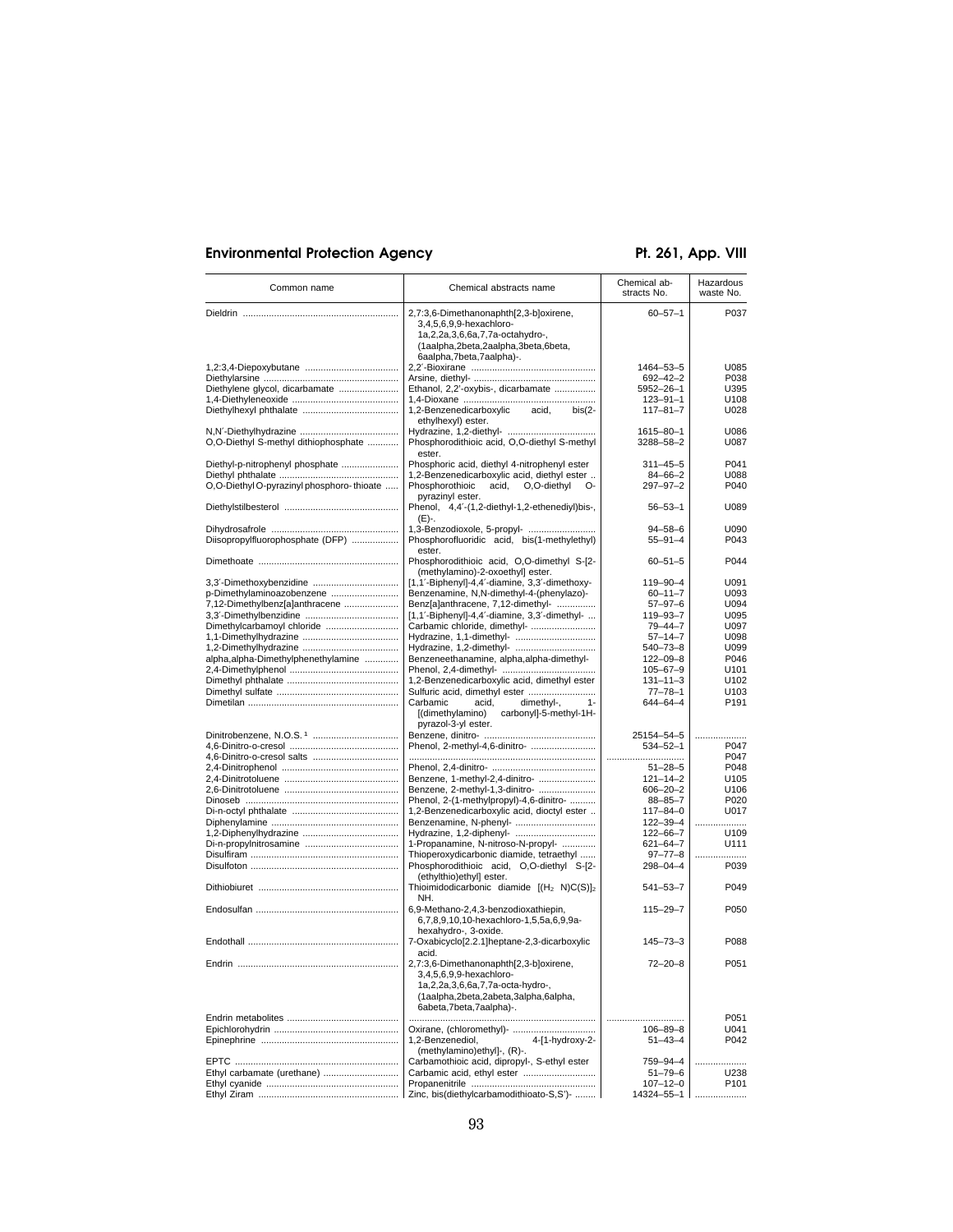# **Pt. 261, App. VIII 40 CFR Ch. I (7–1–02 Edition)**

| Common name                                                                 | Chemical abstracts name                                                                                                                                                | Chemical ab-<br>stracts No.      | Hazardous<br>waste No. |
|-----------------------------------------------------------------------------|------------------------------------------------------------------------------------------------------------------------------------------------------------------------|----------------------------------|------------------------|
| Ethylenebisdithiocarbamic acid<br>Ethylenebisdithiocarbamic acid, salts and | Carbamodithioic acid, 1,2-ethanediylbis-                                                                                                                               | $111 - 54 - 6$<br>               | U114<br>U114           |
| esters.                                                                     |                                                                                                                                                                        |                                  |                        |
|                                                                             |                                                                                                                                                                        | $106 - 93 - 4$<br>$107 - 06 - 2$ | U067<br>U077           |
| Ethylene glycol monoethyl ether                                             |                                                                                                                                                                        | $110 - 80 - 5$                   | U359                   |
|                                                                             |                                                                                                                                                                        | $151 - 56 - 4$                   | P054                   |
|                                                                             |                                                                                                                                                                        | $75 - 21 - 8$                    | U115                   |
|                                                                             |                                                                                                                                                                        | $96 - 45 - 7$                    | U116                   |
|                                                                             |                                                                                                                                                                        | $75 - 34 - 3$                    | U076                   |
|                                                                             | 2-Propenoic acid, 2-methyl-, ethyl ester                                                                                                                               | 97-63-2                          | U118                   |
|                                                                             | Methanesulfonic acid, ethyl ester<br>Phosphorothioic<br>$O-[4-$<br>acid,<br>[(dimethylamino)sulfonyl]phenyl]<br>O,O-di-                                                | $62 - 50 - 0$<br>$52 - 85 - 7$   | U119<br>P097           |
|                                                                             | methyl ester.                                                                                                                                                          |                                  |                        |
|                                                                             | Iron, tris(dimethylcarbamodithioato-S,S')-,                                                                                                                            | 14484-64-1<br>$206 - 44 - 0$     |                        |
|                                                                             |                                                                                                                                                                        | 7782-41-4                        | U120<br>P056           |
|                                                                             |                                                                                                                                                                        | 640-19-7                         | P057                   |
| Fluoroacetic acid, sodium salt                                              | Acetic acid, fluoro-, sodium salt                                                                                                                                      | $62 - 74 - 8$                    | P058                   |
|                                                                             |                                                                                                                                                                        | $50 - 00 - 0$                    | U122                   |
| Formetanate hydrochloride                                                   | Methanimidamide.<br>N, N-dimethyl-N'-[3-<br>[[(methylamino)<br>carbonyl]oxy]phenyl]-,<br>monohydrochloride.                                                            | 23422-53-9                       | P198                   |
|                                                                             |                                                                                                                                                                        | 64-18-6                          | U123                   |
|                                                                             | Methanimidamide, N,N-dimethyl-N'-[2-meth-<br>yl-4-[[(methylamino) carbonyl]oxy]phenyl]-.                                                                               | 17702-57-7                       | P197                   |
|                                                                             | Oxiranecarboxyaldehyde                                                                                                                                                 | 765-34-4                         | U <sub>126</sub>       |
|                                                                             | 4,7-Methano-1H-indene,<br>1,4,5,6,7,8,8-                                                                                                                               | $76 - 44 - 8$                    | <br>P059               |
|                                                                             | heptachloro-3a,4,7,7a-tetrahydro-.                                                                                                                                     |                                  |                        |
|                                                                             | 2,5-Methano-2H-indeno[1,2-b]oxirene,<br>2,3,4,5,6,7,7-heptachloro-1a,1b,5,5a,6,6a-<br>hexa-<br>hydro-,<br>(1aalpha,1bbeta,2alpha,5alpha,<br>5abeta, 6beta, 6aalpha) -. | $1024 - 57 - 3$                  |                        |
| Heptachlor epoxide (alpha, beta, and gamma<br>isomers).                     |                                                                                                                                                                        |                                  |                        |
| Heptachlorodibenzofurans<br>Heptachlorodibenzo-p-dioxins                    |                                                                                                                                                                        | <br>                             | <br>.                  |
|                                                                             |                                                                                                                                                                        | $118 - 74 - 1$                   | U127                   |
|                                                                             | 1,3-Butadiene, 1,1,2,3,4,4-hexachloro-                                                                                                                                 | $87 - 68 - 3$                    | U128                   |
| Hexachlorocyclopentadiene                                                   | 1,3-Cyclopentadiene, 1,2,3,4,5,5-hexachloro-                                                                                                                           | $77 - 47 - 4$                    | U130                   |
| Hexachlorodibenzo-p-dioxins                                                 |                                                                                                                                                                        |                                  |                        |
|                                                                             |                                                                                                                                                                        |                                  |                        |
|                                                                             |                                                                                                                                                                        | 67-72-1                          | U131                   |
|                                                                             | Phenol, 2,2'-methylenebis[3,4,6-trichloro-                                                                                                                             | $70 - 30 - 4$                    | U132                   |
|                                                                             | 1-Propene, 1,1,2,3,3,3-hexachloro-                                                                                                                                     | 1888-71-7                        | U243                   |
| Hexaethyl tetraphosphate                                                    | Tetraphosphoric acid, hexaethyl ester                                                                                                                                  | 757-58-4                         | P062                   |
|                                                                             |                                                                                                                                                                        | $302 - 01 - 2$                   | U <sub>133</sub>       |
|                                                                             |                                                                                                                                                                        | 74-90-8                          | P063<br>U134           |
|                                                                             |                                                                                                                                                                        | 7664-39-3<br>7783-06-4           | U135                   |
|                                                                             |                                                                                                                                                                        | 193-39-5                         | U137                   |
| 3-lodo-2-propynyl n-butylcarbamate                                          | Carbamic acid, butyl-, 3-iodo-2-propynyl<br>ester.                                                                                                                     | 55406-53-6                       |                        |
|                                                                             |                                                                                                                                                                        | $78 - 83 - 1$                    | U140                   |
|                                                                             | $1,4,5,8-$<br>Dimethanonaphthalene, 1,2,3,4,10,10-<br>hexachloro-1,4,4a,5,8,8a-hexahydro-,<br>(1alpha,4alpha,4abeta,5beta,                                             | 465-73-6                         | P060                   |
|                                                                             | 8beta,8abeta)-.<br>Carbamic acid, dimethyl-, 3-methyl-1-(1-<br>methylethyl)-1H-pyrazol-5-yl ester.                                                                     | 119-38-0                         | P192                   |
|                                                                             | 1,3-Benzodioxole, 5-(1-propenyl)-<br>1,3,4-Metheno-2H-cyclobuta[cd]pentalen-2-<br>one, 1,1a,3,3a,4,5,5,5a,5b,6-                                                        | $120 - 58 - 1$<br>$143 - 50 - 0$ | U141<br>U142           |
|                                                                             | decachlorooctahydro-.<br>2-Butenoic acid, 2-methyl-, 7-[[2, 3-dihydroxy-<br>2-(1-methoxyethyl)-3-methyl-1-<br>oxobutoxy]methyl]-2,3,5,7a-tetrahydro-1H-                | $303 - 34 - 1$                   | 4143                   |
|                                                                             | pyrrolizin-1-yl ester,<br>[1S-[1alpha(Z),7(2S*,3R*),7aalpha]]-                                                                                                         |                                  |                        |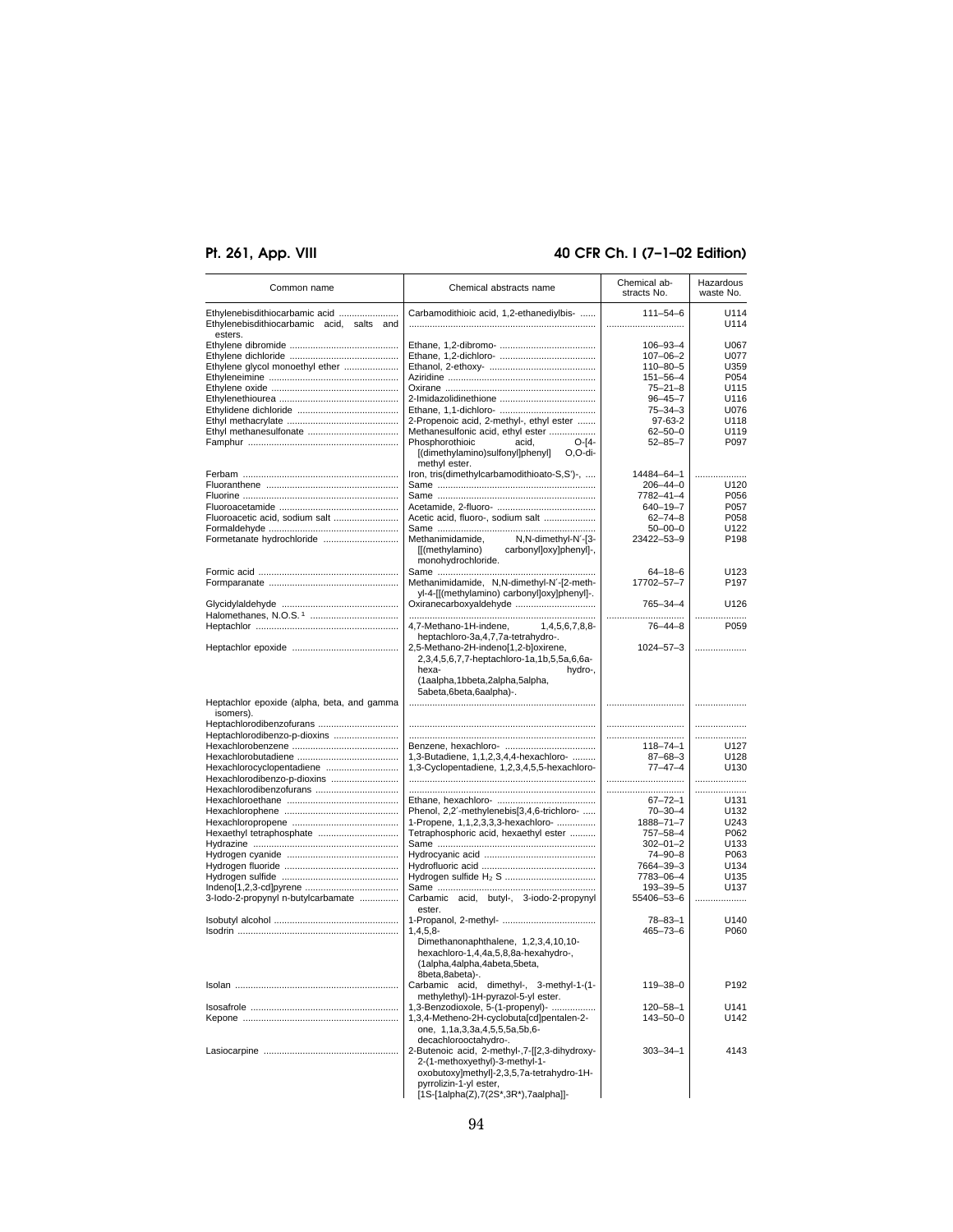# Environmental Protection Agency **Pt. 261, App. VIII**

| Common name                            | Chemical abstracts name                                                                                                                                                                               | Chemical ab-<br>stracts No. | Hazardous<br>waste No. |
|----------------------------------------|-------------------------------------------------------------------------------------------------------------------------------------------------------------------------------------------------------|-----------------------------|------------------------|
|                                        |                                                                                                                                                                                                       | 7439-92-1                   |                        |
|                                        |                                                                                                                                                                                                       |                             |                        |
|                                        |                                                                                                                                                                                                       | $301 - 04 - 2$              | U144                   |
|                                        | Phosphoric acid, lead(2+) salt (2:3)                                                                                                                                                                  | 7446-27-7                   | U145                   |
|                                        | Lead, bis(acetato-O)tetrahydroxytri-                                                                                                                                                                  | 1335-32-6                   | U146                   |
|                                        | Cyclohexane,<br>1,2,3,4,5,6-hexachloro-,                                                                                                                                                              | $58 - 89 - 9$               | U129                   |
|                                        | (1alpha,2alpha,3beta,4alpha,<br>5alpha, 6beta)-.                                                                                                                                                      |                             |                        |
|                                        |                                                                                                                                                                                                       | $108 - 31 - 6$              | U147                   |
|                                        | 3,6-Pyridazinedione, 1,2-dihydro-                                                                                                                                                                     | $123 - 33 - 1$              | U148                   |
|                                        |                                                                                                                                                                                                       | $109 - 77 - 3$              | U149                   |
| Manganese dimethyldithiocarbamate      | Manganese, bis(dimethylcarbamodithioato-<br>$S.S'$ -                                                                                                                                                  | 15339-36-3                  | P <sub>196</sub>       |
|                                        | L-Phenylalanine,<br>4-[bis(2-<br>chloroethyl)aminol]-.                                                                                                                                                | 148-82-3                    | U150                   |
|                                        |                                                                                                                                                                                                       | 7439-97-6                   | U151                   |
| Mercury compounds, N.O.S. <sup>1</sup> |                                                                                                                                                                                                       |                             |                        |
|                                        | Fulminic acid, mercury(2+) salt                                                                                                                                                                       | 628-86-4                    | P065                   |
|                                        | Carbamodithioic acid, methyl-, monosodium                                                                                                                                                             | 137-42-8                    |                        |
|                                        | salt.                                                                                                                                                                                                 |                             |                        |
|                                        | 2-Propenenitrile, 2-methyl-                                                                                                                                                                           | 126-98-7                    | U152                   |
|                                        | 1,2-Ethanediamine,<br>N,N-dimethyl-N'-2-                                                                                                                                                              | $91 - 80 - 5$               | U155                   |
|                                        | pyridinyl-N'-(2-thienylmethyl)-.<br>Phenol,<br>(3,5-dimethyl-4-(methylthio)-,                                                                                                                         | 2032-65-7                   | P199                   |
|                                        | methylcarbamate.                                                                                                                                                                                      |                             |                        |
|                                        | Ethanimidothioic<br>acid,<br>N-<br>[[(methylamino)carbonyl]oxy]-,<br>methyl<br>ester.                                                                                                                 | 16752-77-5                  | P066                   |
|                                        | $1,1'-(2,2,2-$<br>Benzene.<br>trichloroethylidene)bis[4-methoxy-.                                                                                                                                     | $72 - 43 - 5$               | U247                   |
|                                        |                                                                                                                                                                                                       | $74 - 83 - 9$               | U029                   |
|                                        |                                                                                                                                                                                                       | $74 - 87 - 3$               | U045                   |
|                                        | Carbonochloridic acid, methyl ester                                                                                                                                                                   | $79 - 22 - 1$               | U156                   |
|                                        |                                                                                                                                                                                                       | $71 - 55 - 6$               | U226                   |
|                                        | Benz[j]aceanthrylene, 1,2-dihydro-3-methyl-                                                                                                                                                           | $56 - 49 - 5$               | U157                   |
| 4,4'-Methylenebis(2-chloroaniline)     | Benzenamine, 4,4'-methylenebis[2-chloro-                                                                                                                                                              | $101 - 14 - 4$              | U158                   |
|                                        |                                                                                                                                                                                                       | $74 - 95 - 3$               | U068                   |
|                                        |                                                                                                                                                                                                       | $75 - 09 - 2$               | U080                   |
|                                        |                                                                                                                                                                                                       | $78 - 93 - 3$               | U159                   |
| Methyl ethyl ketone peroxide           |                                                                                                                                                                                                       | 1338-23-4                   | U160                   |
|                                        |                                                                                                                                                                                                       | $60 - 34 - 4$               | P068                   |
|                                        |                                                                                                                                                                                                       | 74-88-4                     | U138                   |
|                                        |                                                                                                                                                                                                       | 624-83-9                    | P064                   |
|                                        | Propanenitrile, 2-hydroxy-2-methyl-                                                                                                                                                                   | $75 - 86 - 5$               | P069                   |
|                                        | 2-Propenoic acid, 2-methyl-, methyl ester                                                                                                                                                             | $80 - 62 - 6$               | U162                   |
|                                        | Methanesulfonic acid, methyl ester                                                                                                                                                                    | $66 - 27 - 3$               |                        |
|                                        | Phosphorothioic acid, O,O-dimethyl O-(4-<br>nitrophenyl) ester.                                                                                                                                       | 298-00-0                    | P071                   |
|                                        | 4(1H)-Pyrimidinone, 2,3-dihydro-6-methyl-2-<br>thioxo-.                                                                                                                                               | $56 - 04 - 2$               | U164                   |
|                                        | Carbamic acid, methyl-, 3-methylphenyl<br>ester.                                                                                                                                                      | 1129-41-5                   | P <sub>190</sub>       |
|                                        | Phenol,<br>4-(dimethylamino)-3,5-dimethyl-,<br>methylcarbamate (ester).                                                                                                                               | 315–18–4                    | P128                   |
|                                        | Azirino[2',3':3,4]pyrrolo[1,2-a]indole-4,7-<br>dione.<br>6-amino-8-[[(aminocarbonyl)oxy]methyl]-<br>1,1a,2,8,8a,8b-hexahydro-8a-methoxy-5-<br>methyl-,<br>[1aS-<br>(1aalpha,8beta,8aalpha,8balpha)]-. | $50 - 07 - 7$               | U010                   |
|                                        | Guanidine, N-methyl-N'-nitro-N-nitroso-                                                                                                                                                               | $70 - 25 - 7$               | U163                   |
|                                        | 1H-Azepine-1-carbothioic acid, hexahydro-,                                                                                                                                                            | 2212-67-1                   |                        |
|                                        | S-ethyl ester.<br>Ethane, 1,1'-thiobis[2-chloro-                                                                                                                                                      | $505 - 60 - 2$              |                        |
|                                        |                                                                                                                                                                                                       | $91 - 20 - 3$               | U165                   |
|                                        |                                                                                                                                                                                                       | $130 - 15 - 4$              | U166                   |
|                                        |                                                                                                                                                                                                       | $134 - 32 - 7$              | U167                   |
|                                        |                                                                                                                                                                                                       | $91 - 59 - 8$               | U168                   |
|                                        | Thiourea, 1-naphthalenyl-                                                                                                                                                                             | 86-88-4                     | P072                   |
|                                        |                                                                                                                                                                                                       | 7440-02-0                   | .                      |
| Nickel compounds, N.O.S. <sup>1</sup>  |                                                                                                                                                                                                       |                             |                        |
|                                        | Nickel carbonyl Ni(CO) <sub>4</sub> , (T-4)-                                                                                                                                                          | 13463-39-3                  | P073                   |
|                                        |                                                                                                                                                                                                       | 557-19-7                    | P074                   |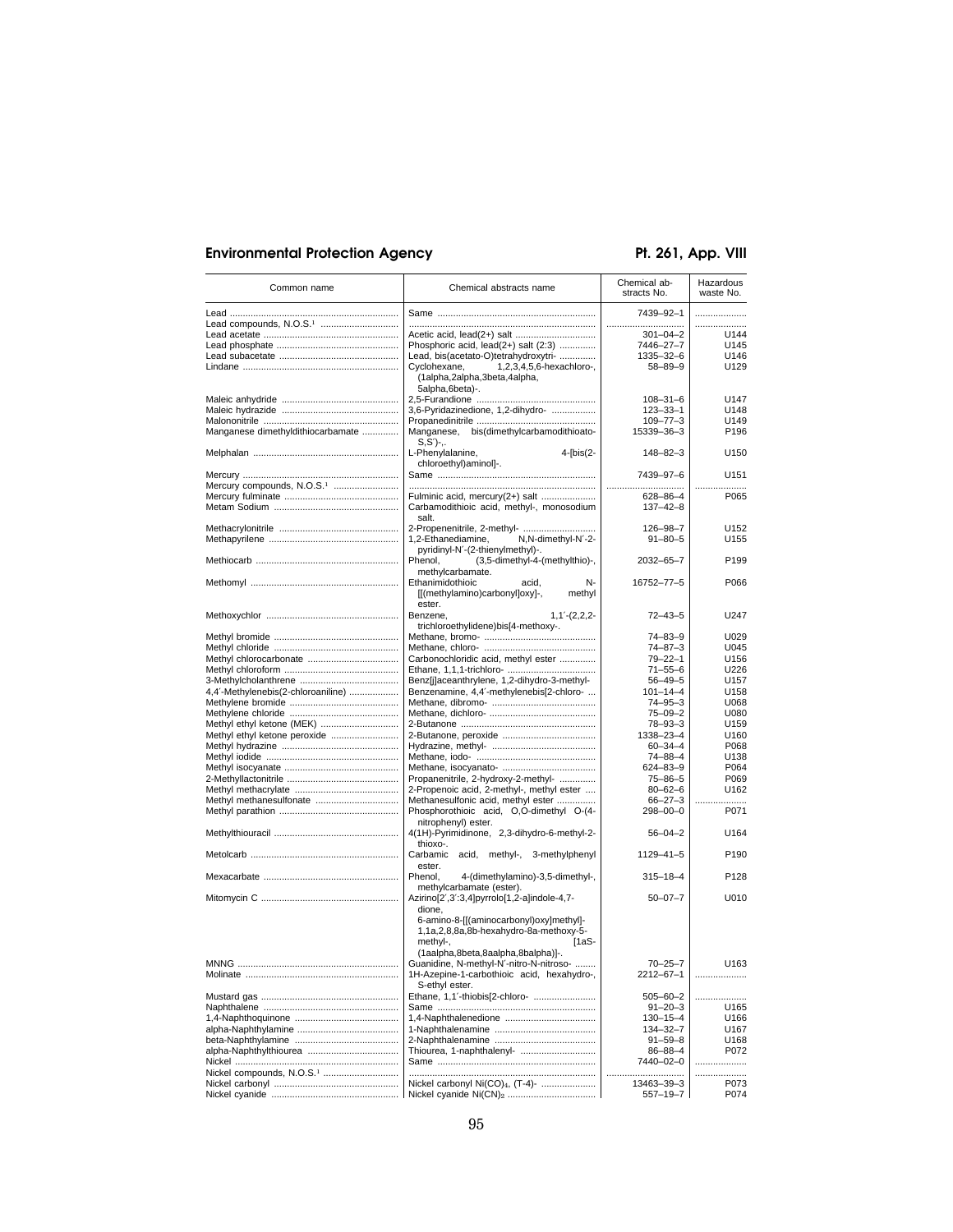# **Pt. 261, App. VIII 40 CFR Ch. I (7–1–02 Edition)**

| Common name                                                      | Chemical abstracts name                                                                                                                  | Chemical ab-<br>stracts No. | Hazardous<br>waste No. |
|------------------------------------------------------------------|------------------------------------------------------------------------------------------------------------------------------------------|-----------------------------|------------------------|
|                                                                  | Pyridine, 3-(1-methyl-2-pyrrolidinyl)-, (S)-                                                                                             | $54 - 11 - 5$               | P075                   |
|                                                                  |                                                                                                                                          |                             | P075                   |
|                                                                  |                                                                                                                                          | 10102-43-9                  | P076                   |
|                                                                  |                                                                                                                                          | $100 - 01 - 6$              | P077                   |
|                                                                  |                                                                                                                                          | $98 - 95 - 3$               | U169                   |
|                                                                  |                                                                                                                                          | 10102-44-0                  | P078                   |
|                                                                  | Ethanamine,<br>2-chloro-N-(2-chloroethyl)-N-                                                                                             | $51 - 75 - 2$               |                        |
|                                                                  | methyl-.                                                                                                                                 |                             | .                      |
| Nitrogen mustard, hydrochloride salt<br>Nitrogen mustard N-oxide | Ethanamine, 2-chloro-N-(2-chloroethyl)-N-<br>methyl-, N-oxide.                                                                           | <br>$126 - 85 - 2$          | .                      |
| Nitrogen mustard, N-oxide, hydro- chloride<br>salt.              |                                                                                                                                          |                             |                        |
|                                                                  |                                                                                                                                          | $55 - 63 - 0$               | P081                   |
|                                                                  |                                                                                                                                          | $100 - 02 - 7$              | U170                   |
|                                                                  |                                                                                                                                          | 79-46-9                     | U171                   |
|                                                                  |                                                                                                                                          | 35576-91-1D                 | .                      |
|                                                                  |                                                                                                                                          |                             |                        |
| N-Nitrosodi-n-butylamine                                         | 1-Butanamine, N-butyl-N-nitroso-                                                                                                         | $924 - 16 - 3$              | U172                   |
| N-Nitrosodiethanolamine                                          | Ethanol, 2,2'-(nitrosoimino)bis-                                                                                                         | 1116-54-7                   | U173                   |
|                                                                  | Ethanamine, N-ethyl-N-nitroso-                                                                                                           | $55 - 18 - 5$               | U174                   |
| N-Nitrosodimethylamine                                           | Methanamine, N-methyl-N-nitroso-                                                                                                         | $62 - 75 - 9$               | P082                   |
|                                                                  | Urea, N-ethyl-N-nitroso-                                                                                                                 | 759-73-9                    | U176                   |
| N-Nitrosomethylethylamine                                        | Ethanamine, N-methyl-N-nitroso-                                                                                                          | 10595-95-6                  |                        |
|                                                                  | Urea, N-methyl-N-nitroso-                                                                                                                | 684-93-5                    | U177                   |
|                                                                  |                                                                                                                                          |                             |                        |
| N-Nitroso-N-methylurethane                                       | Carbamic acid, methylnitroso-, ethyl ester                                                                                               | 615-53-2                    | U178                   |
| N-Nitrosomethylvinylamine                                        | Vinylamine, N-methyl-N-nitroso-                                                                                                          | 4549-40-0                   | P084                   |
|                                                                  |                                                                                                                                          | $59 - 89 - 2$               |                        |
|                                                                  | Pyridine, 3-(1-nitroso-2-pyrrolidinyl)-, (S)-                                                                                            | 16543-55-8                  |                        |
|                                                                  |                                                                                                                                          | $100 - 75 - 4$              | U179                   |
|                                                                  |                                                                                                                                          | $930 - 55 - 2$              | U180                   |
|                                                                  | Glycine, N-methyl-N-nitroso-                                                                                                             | 13256-22-9                  |                        |
|                                                                  |                                                                                                                                          |                             | U181                   |
|                                                                  | Benzenamine, 2-methyl-5-nitro-                                                                                                           | $99 - 55 - 8$               |                        |
| Octachlorodibenzo-p-dioxin (OCDD)                                | 1,2,3,4,6,7,8,9-Octachlorodibenzo-p-dioxin                                                                                               | 3268-87-9                   |                        |
| Octachlorodibenzofuran (OCDF)                                    | 1,2,3,4,6,7,8,9-Octachlorodibenofuran                                                                                                    | 39001-02-0                  | .                      |
| Octamethylpyrophosphoramide                                      | Diphosphoramide, octamethyl-                                                                                                             | $152 - 16 - 9$              | P085                   |
|                                                                  |                                                                                                                                          | 20816-12-0                  | P087                   |
|                                                                  | Ethanimidothioc acid, 2-(dimethylamino)-N-<br>[[(methylamino)carbonyl]oxy]-2-oxo-,<br>methyl ester.                                      | 23135-22-0                  | P194                   |
|                                                                  | 1,3,5-Trioxane, 2,4,6-trimethyl-                                                                                                         | 123-63-7                    | U182                   |
|                                                                  | Phosphorothioic acid, O,O-diethyl O-(4-<br>nitrophenyl) ester.                                                                           | $56 - 38 - 2$               | P089                   |
|                                                                  | Carbamothioic acid, butylethyl-, S-propyl<br>ester.                                                                                      | $1114 - 71 - 2$             |                        |
|                                                                  |                                                                                                                                          | $608 - 93 - 5$              | U183                   |
|                                                                  |                                                                                                                                          |                             |                        |
| Pentachlorodibenzo-p-dioxins                                     |                                                                                                                                          |                             |                        |
| Pentachlorodibenzofurans                                         |                                                                                                                                          |                             | .                      |
|                                                                  |                                                                                                                                          | $76 - 01 - 7$               | U184                   |
| Pentachloronitrobenzene (PCNB)                                   | Benzene, pentachloronitro-                                                                                                               | $82 - 68 - 8$               | U185                   |
|                                                                  |                                                                                                                                          | $87 - 86 - 5$               | See F027               |
|                                                                  | Acetamide, N-(4-ethoxyphenyl)-                                                                                                           | $62 - 44 - 2$               | U187                   |
|                                                                  |                                                                                                                                          | $108 - 95 - 2$              | U188                   |
|                                                                  |                                                                                                                                          | 25265-76-3                  | .                      |
|                                                                  | Mercury, (acetato-O)phenyl-                                                                                                              | $62 - 38 - 4$               | P092                   |
|                                                                  |                                                                                                                                          | $103 - 85 - 5$              | P093                   |
|                                                                  |                                                                                                                                          |                             |                        |
|                                                                  |                                                                                                                                          | $75 - 44 - 5$               | P095                   |
|                                                                  |                                                                                                                                          | 7803-51-2                   | P096                   |
|                                                                  | Phosphorodithioic acid, O,O-diethyl S-<br>[(ethylthio)methyl] ester.                                                                     | $298 - 02 - 2$              | P094                   |
| Phthalic acid esters, N.O.S. <sup>1</sup>                        |                                                                                                                                          |                             |                        |
|                                                                  |                                                                                                                                          | $85 - 44 - 9$               | U190                   |
|                                                                  | Pyrrolo[2,3-b]indol-5-01,<br>1,2,3,3a,8,8a-                                                                                              | $57 - 47 - 6$               | P204                   |
|                                                                  | hexahydro-1,3a,8-trimethyl-,<br>methylcarbamate (ester), (3aS-cis)-.                                                                     |                             |                        |
|                                                                  | Benzoic acid, 2-hydroxy-, compd. with (3aS-<br>$-1, 2, 3, 3a, 8, 8a$ -hexahydro-1,3a,8-<br>cis)<br>trimethylpyrrolo<br>[2,3-b]indol-5-yl | $57 - 64 - 7$               | P188                   |
|                                                                  | methylcarbamate ester (1:1).                                                                                                             |                             |                        |
|                                                                  |                                                                                                                                          | $109 - 06 - 8$              | U191                   |
| Polychlorinated biphenyls, N.O.S. <sup>1</sup>                   |                                                                                                                                          | .                           |                        |
|                                                                  |                                                                                                                                          | $151 - 50 - 8$              | P098                   |
| Potassium dimethyldithiocarbamate                                | Carbamodithioic acid, dimethyl, potassium<br>salt.                                                                                       | $128 - 03 - 0$              |                        |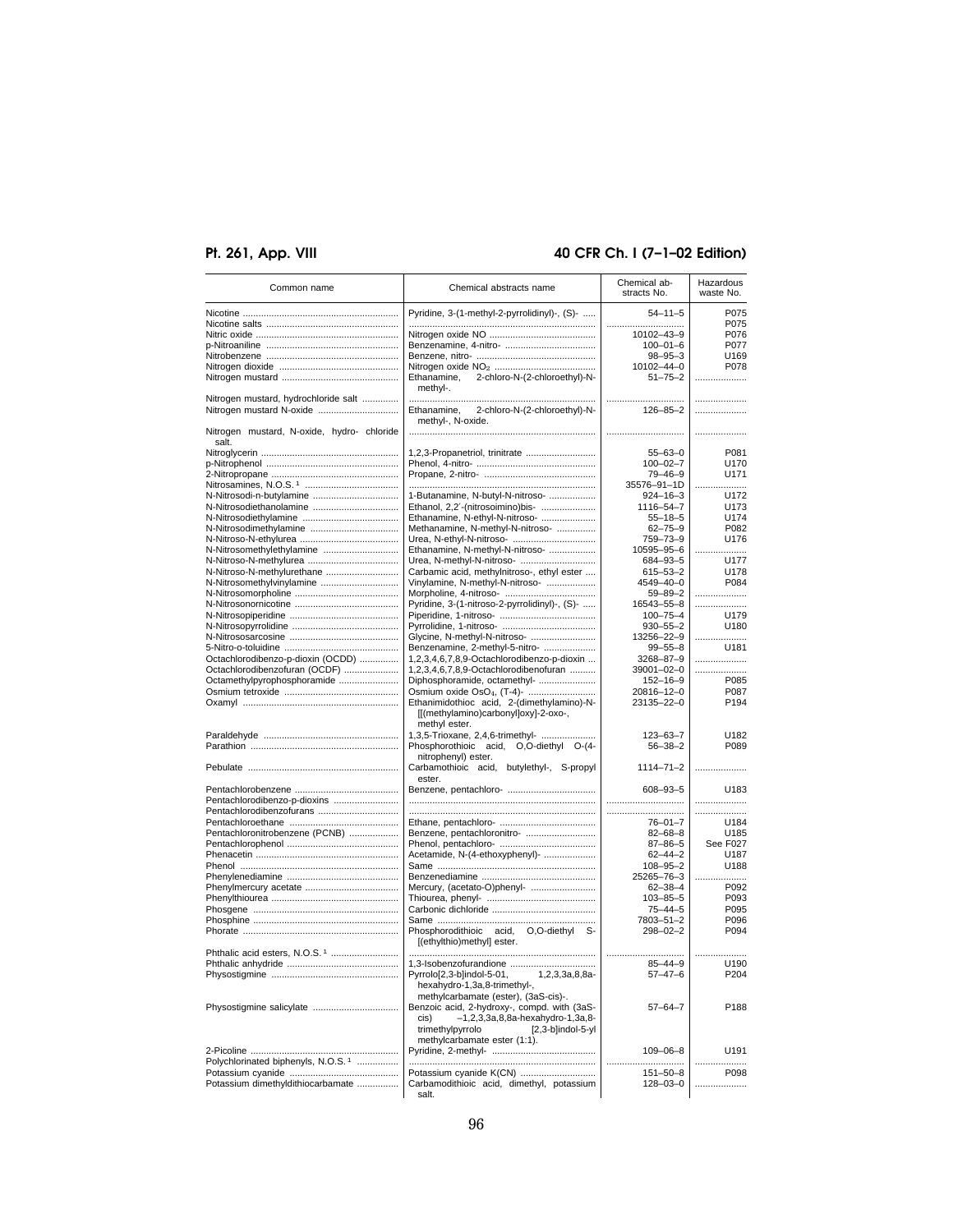# Environmental Protection Agency **Pt. 261, App. VIII**

| Common name                                                | Chemical abstracts name                                                                                      | Chemical ab-<br>stracts No. | Hazardous<br>waste No. |
|------------------------------------------------------------|--------------------------------------------------------------------------------------------------------------|-----------------------------|------------------------|
| n-hydroxymethyl-n-methyl-<br>Potassium<br>dithiocarbamate. | Carbamodithioic<br>acid,<br>(hydroxymethyl)methyl-,<br>monopotassium<br>salt.                                | 51026-28-9                  | .                      |
| Potassium n-methyldithiocarbamate                          | Carbamodithioic<br>methyl-<br>acid,<br>monopotassium salt.                                                   | 137-41-7                    | .                      |
| Potassium pentachlorophenate                               | Pentachlorophenol, potassium salt                                                                            | 7778736                     | None                   |
| Potassium silver cyanide                                   | Argentate(1-), bis(cyano-C)-, potassium                                                                      | $506 - 61 - 6$              | P099                   |
|                                                            | Phenol, 3-methyl-5-(1-methylethyl)-, methyl                                                                  | $2631 - 37 - 0$             | P201                   |
|                                                            | carbamate.<br>Benzamide,<br>3,5-dichloro-N-(1,1-dimethyl-2-<br>propynyl)-.                                   | 23950-58-5                  | U192                   |
|                                                            |                                                                                                              | 1120-71-4                   | U193                   |
|                                                            |                                                                                                              | $107 - 10 - 8$              | U194                   |
|                                                            |                                                                                                              | $107 - 19 - 7$              | P <sub>102</sub>       |
|                                                            | Carbamic acid, phenyl-, 1-methylethyl ester                                                                  | $122 - 42 - 9$              | U373                   |
|                                                            | Phenol.<br>2-(1-methylethoxy)-,                                                                              | 114-26-1                    | U411                   |
|                                                            | methylcarbamate.                                                                                             |                             |                        |
|                                                            |                                                                                                              | $78 - 87 - 5$               | U083                   |
|                                                            |                                                                                                              | $75 - 55 - 8$               | P067                   |
|                                                            | 4(1H)-Pyrimidinone, 2,3-dihydro-6-propyl-2-                                                                  | $51 - 52 - 5$               |                        |
|                                                            | thioxo-.                                                                                                     |                             |                        |
|                                                            | Carbamothioic<br>acid,<br>dipropyl-,<br>s-                                                                   | 52888-80-9                  | U387                   |
|                                                            | (phenylmethyl) ester.                                                                                        |                             |                        |
|                                                            |                                                                                                              | $110 - 86 - 1$              | U196                   |
|                                                            | Yohimban-16-carboxylic<br>acid,<br>$11,17-$                                                                  | $50 - 55 - 5$               | U200                   |
|                                                            | dimethoxy-18-[(3,4,5-<br>trimethoxybenzoyl)oxy]-smethyl<br>ester,<br>(3beta,16beta,17alpha,18beta,20alpha)-. |                             |                        |
|                                                            |                                                                                                              | $108 - 46 - 3$              | U201                   |
|                                                            | 1,2-Benzisothiazol-3(2H)-one, 1,1-dioxide                                                                    | $81 - 07 - 2$               | U202                   |
|                                                            |                                                                                                              |                             | U202                   |
|                                                            | 1,3-Benzodioxole, 5-(2-propenyl)-                                                                            | $94 - 59 - 7$               | U203                   |
|                                                            |                                                                                                              | 7782-49-2                   |                        |
| Selenium compounds, N.O.S. <sup>1</sup>                    |                                                                                                              |                             | .                      |
|                                                            |                                                                                                              | 7783-00-8                   | U204                   |
|                                                            |                                                                                                              | 7488-56-4                   | U205                   |
| Selenium, tetrakis(dimethyl-dithiocarbamate)               | Carbamodithioic<br>acid,<br>dimethyl-,<br>tetraanhydrosulfide with orthothioselenious<br>acid.               | $144 - 34 - 3$              |                        |
|                                                            |                                                                                                              | $630 - 10 - 4$              | P <sub>103</sub>       |
|                                                            |                                                                                                              | 7440-22-4                   |                        |
| Silver compounds, N.O.S. <sup>1</sup>                      |                                                                                                              |                             |                        |
|                                                            |                                                                                                              | $506 - 64 - 9$              | P104                   |
|                                                            | Propanoic acid, 2-(2,4,5-trichlorophenoxy)-                                                                  | $93 - 72 - 1$               | See F027               |
|                                                            |                                                                                                              | $143 - 33 - 9$              | P <sub>106</sub>       |
| Sodium dibutyldithiocarbamate                              | Carbamodithioic acid, dibutyl, sodium salt                                                                   | $136 - 30 - 1$              |                        |
| Sodium diethyldithiocarbamate                              | Carbamodithioic acid, diethyl-, sodium salt                                                                  | $148 - 18 - 5$              |                        |
| Sodium dimethyldithiocarbamate                             | Carbamodithioic acid, dimethyl-, sodium salt                                                                 | $128 - 04 - 1$              |                        |
| Sodium pentachlorophenate                                  | Pentachlorophenol, sodium salt                                                                               | 131522                      | None                   |
|                                                            | D-Glucose,<br>$2$ -deoxy- $2$ -                                                                              | 18883-66-4                  | U206                   |
|                                                            | [[(methylnitrosoamino)carbonyl]amino]-.                                                                      |                             |                        |
|                                                            |                                                                                                              | $57 - 24 - 9$               | P108                   |
|                                                            |                                                                                                              |                             | P <sub>108</sub>       |
|                                                            | Carbamodithioic acid, diethyl-, 2-chloro-2-<br>propenyl ester.                                               | $95 - 06 - 7$               |                        |
|                                                            | Dibenzo[b,e][1,4]dioxin, 2,3,7,8-tetrachloro-                                                                | 1746-01-6                   | .                      |
| Tetrabutylthiuram disulfide                                | Thioperoxydicarbonic diamide, tetrabutyl                                                                     | 1634-02-2                   |                        |
|                                                            | Benzene, 1,2,4,5-tetrachloro-                                                                                | $95 - 94 - 3$               | U207                   |
| Tetrachlorodibenzo-p-dioxins                               |                                                                                                              |                             |                        |
| Tetrachlorodibenzofurans                                   |                                                                                                              |                             |                        |
| Tetrachloroethane, N.O.S. <sup>1</sup>                     | Ethane, tetrachloro-, N.O.S.                                                                                 | 25322-20-7                  |                        |
| 1,1,1,2-Tetrachloroethane                                  |                                                                                                              | $630 - 20 - 6$<br>79-34-5   | U208<br>U209           |
|                                                            |                                                                                                              | $127 - 18 - 4$              | U210                   |
|                                                            |                                                                                                              | $58 - 90 - 2$               | See F027               |
| 2,3,4,6-tetrachlorophenol, potassium salt                  |                                                                                                              | 53535276                    | None                   |
| 2,3,4,6-tetrachlorophenol, sodium salt                     |                                                                                                              | 25567559                    | None                   |
| Tetraethyldithiopyrophosphate                              | Thiodiphosphoric acid, tetraethyl ester                                                                      | 3689-24-5                   | P <sub>109</sub>       |
|                                                            |                                                                                                              | 78-00-2                     | P110                   |
| Tetraethyl pyrophosphate                                   | Diphosphoric acid, tetraethyl ester                                                                          | $107 - 49 - 3$              | P111                   |
| Tetramethylthiuram monosulfide                             | Bis(dimethylthiocarbamoyl) sulfide                                                                           | $97 - 74 - 5$               |                        |
|                                                            |                                                                                                              | $509 - 14 - 8$              | P112                   |
|                                                            |                                                                                                              |                             |                        |
|                                                            |                                                                                                              |                             |                        |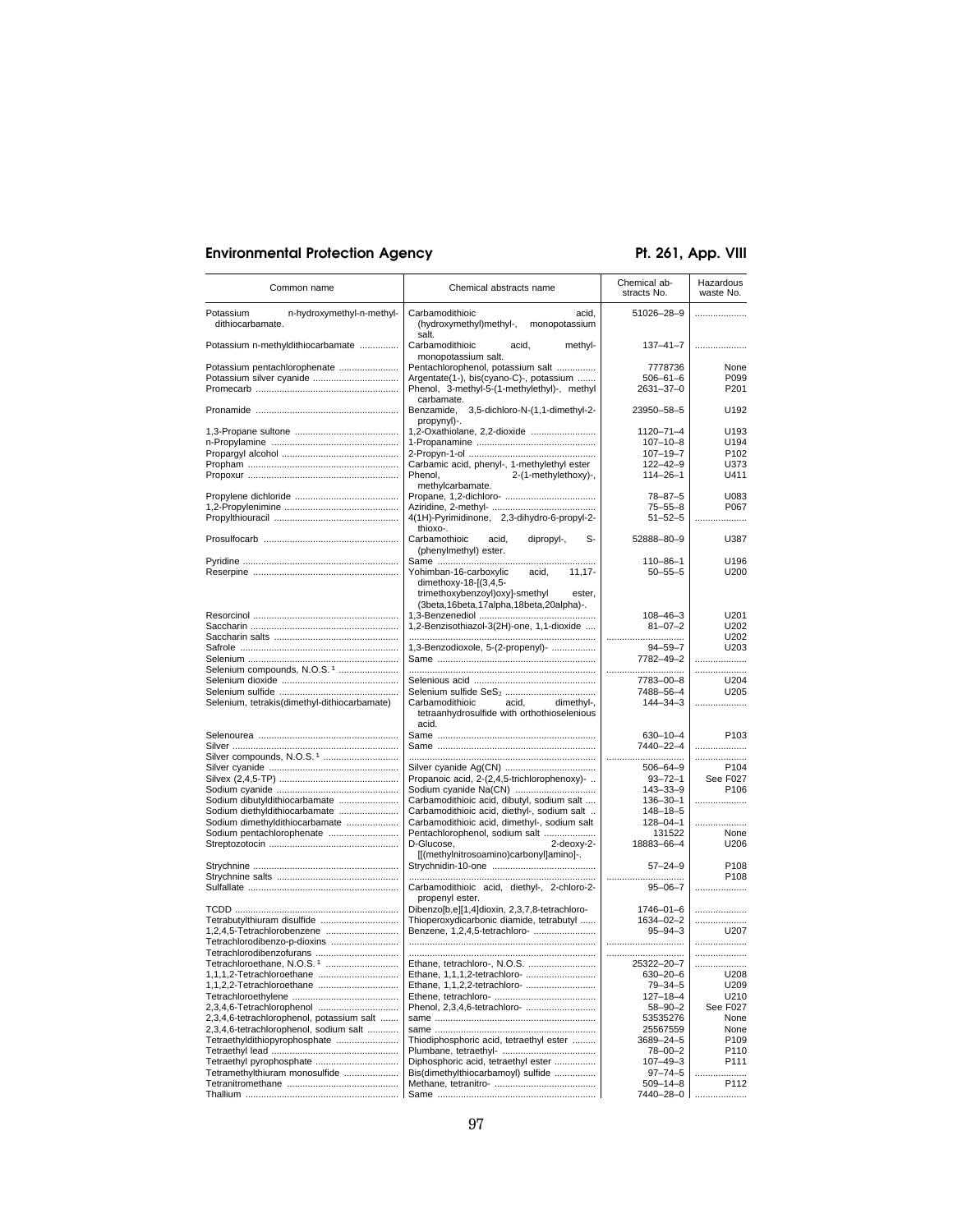# **Pt. 261, App. VIII 40 CFR Ch. I (7–1–02 Edition)**

| Common name                                | Chemical abstracts name                                                                        | Chemical ab-<br>stracts No. | Hazardous<br>waste No. |
|--------------------------------------------|------------------------------------------------------------------------------------------------|-----------------------------|------------------------|
| Thallium compounds, N.O.S. <sup>1</sup>    |                                                                                                |                             |                        |
|                                            |                                                                                                |                             |                        |
|                                            |                                                                                                | 1314-32-5                   | P113                   |
|                                            |                                                                                                | 563-68-8                    | U214                   |
|                                            | Carbonic acid, dithallium(1+) salt                                                             | 6533-73-9                   | U215                   |
|                                            |                                                                                                | 7791-12-0                   | U216                   |
|                                            |                                                                                                | 10102-45-1                  | U217                   |
|                                            | Selenious acid, dithallium(1+) salt                                                            | 12039-52-0                  | P114                   |
|                                            |                                                                                                |                             |                        |
|                                            | Sulfuric acid, dithallium(1+) salt                                                             | 7446-18-6                   | P115                   |
|                                            |                                                                                                | $62 - 55 - 5$               | U218                   |
|                                            | Ethanimidothioic<br>acid,<br>N,N'-[thiobis                                                     | 59669-26-0                  | U410                   |
|                                            | [(methylimino) carbonyloxy]] bis-, dimethyl<br>ester.                                          |                             |                        |
|                                            | 2-Butanone, 3,3-dimethyl-1-(methylthio)-, 0-<br>[(methylamino)carbonyl] oxime.                 | 39196-18-4                  | P045                   |
|                                            |                                                                                                | $74 - 93 - 1$               | U153                   |
|                                            | Carbamic<br>acid,                                                                              | 23564-05-8                  | U409                   |
|                                            | [1,2-phyenylenebis                                                                             |                             |                        |
|                                            | (iminocarbonothioyl)] bis-, dimethyl ester.                                                    |                             |                        |
|                                            |                                                                                                | $108 - 98 - 5$              | P014                   |
|                                            |                                                                                                | 79-19-6                     | P116                   |
|                                            |                                                                                                | $62 - 56 - 6$               | U219                   |
|                                            | Thioperoxydicarbonic diamide $[(H_2 \ N)C(S)]_2$                                               | 137-26-8                    | U244                   |
|                                            |                                                                                                |                             |                        |
|                                            | $S_2$ , tetramethyl-.                                                                          |                             |                        |
|                                            | 1,3-Dithiolane-2-carboxaldehyde,<br>2,4-di-                                                    | 26419-73-8                  | P185                   |
|                                            | methyl-, O-[(methylamino) carbonyl] oxime.                                                     |                             |                        |
|                                            |                                                                                                | $108 - 88 - 3$              | U220                   |
|                                            | Benzenediamine, ar-methyl-                                                                     | 25376-45-8                  | U221                   |
|                                            | 1,3-Benzenediamine, 4-methyl-                                                                  | $95 - 80 - 7$               |                        |
|                                            |                                                                                                |                             | .                      |
|                                            | 1,3-Benzenediamine, 2-methyl-                                                                  | $823 - 40 - 5$              | .                      |
|                                            | 1,2-Benzenediamine, 4-methyl-                                                                  | 496-72-0                    |                        |
|                                            | Benzene, 1,3-diisocyanatomethyl-                                                               | 26471-62-5                  | U223                   |
|                                            | Benzenamine, 2-methyl-                                                                         | $95 - 53 - 4$               | U328                   |
| o-Toluidine hydrochloride                  | Benzenamine, 2-methyl-, hydrochloride                                                          | $636 - 21 - 5$              | U222                   |
|                                            | Benzenamine, 4-methyl-                                                                         | $106 - 49 - 0$              | U353                   |
|                                            |                                                                                                |                             |                        |
|                                            |                                                                                                | 8001-35-2                   | P <sub>123</sub>       |
|                                            | Carbamothioic acid, bis(1-methylethyl)-, S-<br>(2,3,3-trichloro-2-propenyl) ester.             | 2303-17-5                   | U389                   |
|                                            |                                                                                                | $120 - 82 - 1$              | .                      |
|                                            |                                                                                                | $79 - 00 - 5$               | U227                   |
|                                            |                                                                                                | $79 - 01 - 6$               | U228                   |
|                                            |                                                                                                | $75 - 70 - 7$               | P118                   |
| Trichloromonofluoromethane                 |                                                                                                |                             | U121                   |
|                                            | Methane, trichlorofluoro-                                                                      | $75 - 69 - 4$               |                        |
|                                            |                                                                                                | $95 - 95 - 4$               | See F027               |
|                                            |                                                                                                | $88 - 06 - 2$               | See F027               |
|                                            | Acetic acid, (2,4,5-trichlorophenoxy)-                                                         | $93 - 76 - 5$               | See F027               |
| Trichloropropane, N.O.S. <sup>1</sup>      |                                                                                                | 25735-29-9                  |                        |
|                                            |                                                                                                | $96 - 18 - 4$               |                        |
|                                            |                                                                                                |                             |                        |
|                                            | Ethanamine, N,N-diethyl-                                                                       | 121-44-8                    | U404                   |
| O,O,O-Triethyl phosphorothioate            | Phosphorothioic acid, O,O,O-triethyl ester                                                     | 126-68-1                    |                        |
|                                            |                                                                                                | $99 - 35 - 4$               | U234                   |
| Tris(1-aziridinyl)phosphine sulfide        | Aziridine, 1,1',1"-phosphinothioylidynetris-                                                   | $52 - 24 - 4$               | .                      |
| Tris(2,3-dibromopropyl) phosphate          | 1-Propanol, 2,3-dibromo-, phosphate (3:1)                                                      | $126 - 72 - 7$              | U235                   |
|                                            | 2,7-Naphthalenedisulfonic acid, 3,3'-[(3,3'-                                                   | $72 - 57 - 1$               | U236                   |
|                                            |                                                                                                |                             |                        |
|                                            | dimethyl[1,1'-biphenyl]-4,4'-diyl)bis(azo)]-                                                   |                             |                        |
|                                            | bis[5-amino-4-hydroxy-, tetrasodium salt.                                                      |                             |                        |
|                                            | 2,4-(1H,3H)-Pyrimidinedione,<br>$5$ - $[bis(2-$                                                | $66 - 75 - 1$               | U237                   |
|                                            | chloroethyl)amino]-.                                                                           |                             |                        |
|                                            |                                                                                                | 1314-62-1                   | P <sub>120</sub>       |
|                                            |                                                                                                |                             |                        |
|                                            | Carbamothioic acid, dipropyl-, S-propyl ester                                                  | 1929-77-7                   | .                      |
|                                            |                                                                                                | $75 - 01 - 4$               | U043                   |
|                                            | 2H-1-Benzopyran-2-one,<br>4-hydroxy-3-(3-                                                      | $81 - 81 - 2$               | U248                   |
|                                            | oxo-1-phenylbutyl)-, when present at con-<br>centrations less than 0.3%.                       |                             |                        |
|                                            | 2H-1-Benzopyran-2-one,<br>4-hydroxy-3-(3-                                                      | $81 - 81 - 2$               | P001                   |
|                                            | oxo-1-phenylbutyl)-, when present at con-<br>centrations greater than 0.3%.                    |                             |                        |
|                                            |                                                                                                |                             |                        |
| Warfarin salts, when present at concentra- |                                                                                                |                             | U248                   |
| tions less than 0.3%.                      |                                                                                                |                             |                        |
| Warfarin salts, when present at concentra- |                                                                                                |                             | P001                   |
| tions greater than 0.3%.                   |                                                                                                |                             |                        |
|                                            |                                                                                                | $557 - 21 - 1$              | P121                   |
|                                            |                                                                                                |                             |                        |
|                                            | Zinc phosphide $Zn_3$ $P_2$ , when present at                                                  | 1314-84-7                   | P122                   |
|                                            | concentrations greater than 10%.                                                               |                             |                        |
|                                            | Zinc phosphide $\bar{Z}n_3$ P <sub>2</sub> , when present at<br>concentrations of 10% or less. | 1314-84-7                   | U249                   |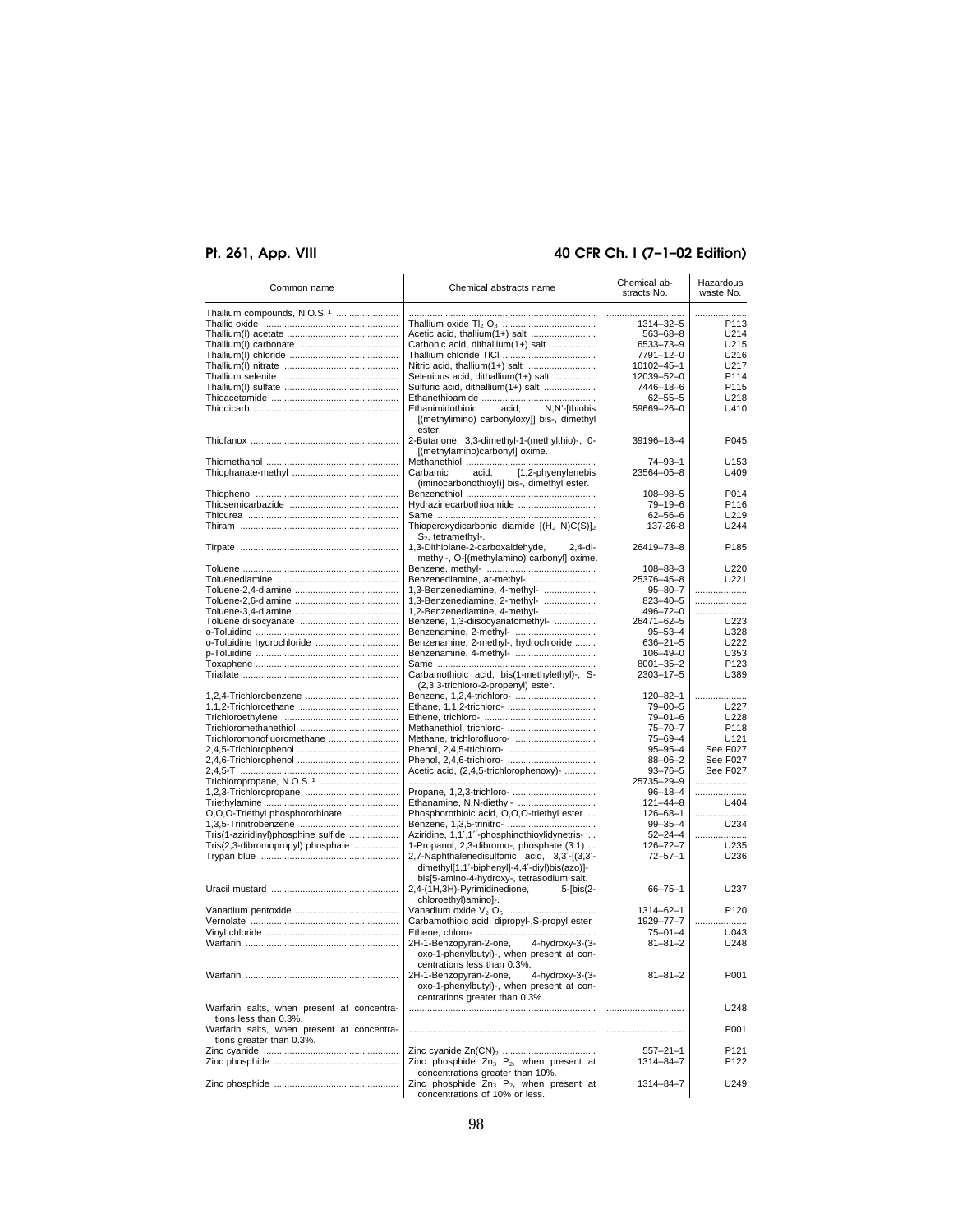## Environmental Protection Agency **Pt. 261, App. IX**

| Common name | Chemical abstracts name                                 | Chemical ab-<br>stracts No. | Hazardous<br>waste No. |
|-------------|---------------------------------------------------------|-----------------------------|------------------------|
| Ziram       | ZInc.<br>bis(dimethylcarbamodithioato-S.S')-.<br>т–4)-. | $137 - 30 - 4$              | P <sub>205</sub>       |

1The abbreviation N.O.S. (not otherwise specified) signifies those members of the general class not specifically listed by name in this appendix.

[53 FR 13388, Apr. 22, 1988, as amended at 53 FR 43881, Oct. 31, 1988; 54 FR 50978, Dec. 11, 1989; 55 FR 50483, Dec. 6, 1990; 56 FR 7568, Feb. 25, 1991; 59 FR 468, Jan. 4, 1994; 59 FR 31551, June 20, 1994; 60 FR 7853, Feb. 9, 1995; 60 FR 19165, Apr. 17, 1995; 62 FR 32977, June 17, 1997; 63 FR 24625, May 4, 1998; 65 FR 14475, Mar. 17, 2000; 65 FR 67127, Nov. 8, 2000]

## APPENDIX IX TO PART 261—WASTES EXCLUDED UNDER §§ 260.20 AND 260.22

| Facility                                                                                                                     | Address                                          | Waste description                                                                                                                                                                                                                                                                                                                                                                                                                                                                                                                                                                                                                                                                                                                                                                                                                                                                                                                                                                                                                                                                                                                                                                                                                                                                                                                                                                                                                                                                                                                                                                                                                                                                                                                                                                                                                                                                                                                                                                                                                                                                                                                                                                                                                                                                                                                                                                                                                                                                                                                                                                                                                                                                                                                                                                                                                                                                                                                                                                                                                                                                                                                                                                                                                                                                                                                                                     |
|------------------------------------------------------------------------------------------------------------------------------|--------------------------------------------------|-----------------------------------------------------------------------------------------------------------------------------------------------------------------------------------------------------------------------------------------------------------------------------------------------------------------------------------------------------------------------------------------------------------------------------------------------------------------------------------------------------------------------------------------------------------------------------------------------------------------------------------------------------------------------------------------------------------------------------------------------------------------------------------------------------------------------------------------------------------------------------------------------------------------------------------------------------------------------------------------------------------------------------------------------------------------------------------------------------------------------------------------------------------------------------------------------------------------------------------------------------------------------------------------------------------------------------------------------------------------------------------------------------------------------------------------------------------------------------------------------------------------------------------------------------------------------------------------------------------------------------------------------------------------------------------------------------------------------------------------------------------------------------------------------------------------------------------------------------------------------------------------------------------------------------------------------------------------------------------------------------------------------------------------------------------------------------------------------------------------------------------------------------------------------------------------------------------------------------------------------------------------------------------------------------------------------------------------------------------------------------------------------------------------------------------------------------------------------------------------------------------------------------------------------------------------------------------------------------------------------------------------------------------------------------------------------------------------------------------------------------------------------------------------------------------------------------------------------------------------------------------------------------------------------------------------------------------------------------------------------------------------------------------------------------------------------------------------------------------------------------------------------------------------------------------------------------------------------------------------------------------------------------------------------------------------------------------------------------------------------|
| Aluminum<br>Company of<br>America.                                                                                           | 750 Norcold<br>Ave., Sid-<br>ney, Ohio<br>45365. | Wastewater treatment plant (WWTP) sludges generated from the chemical conversion coat-<br>ing of aluminum (EPA Hazardous Waste No. F019) and WWTP sludges generated from<br>electroplating operations (EPA Hazardous Waste No. F006) and stored in an on-site land-<br>fill. This is an exclusion for approximately 16,772 cubic yards of landfilled WWTP filter<br>cake. This exclusion applies only if the waste filter cake remains in place or, if excavated,<br>is disposed of in a Subtitle D landfill which is permitted, licensed, or registered by a state to<br>manage industrial solid waste. This exclusion was published on April 6, 1999.<br>1. The constituent concentrations measured in the TCLP extract may not exceed the fol-<br>lowing levels (mg/L): Arsenic—5; Barium—100; Chromium—5; Cobalt—210; Copper—130;<br>Nickel-70; Vanadium-30; Zinc-1000; Fluoride-400; Acetone-400; Methylene Chlo-<br>ride-0.5; Bis(2-ethylhexyl)phthalate-0.6.<br>2. (a) If, anytime after disposal of the delisted waste, Alcoa possesses or is otherwise made<br>aware of any environmental data (including but not limited to leachate data or groundwater<br>monitoring data) or any other data relevant to the delisted waste indicating that any con-<br>stituent identified in Condition (1) is at a level in the leachate higher than the delisting level<br>established in Condition (1), or is at a level in the ground water or soil higher than the<br>health based level, then Alcoa must report such data, in writing, to the Regional Adminis-<br>trator within 10 days of first possessing or being made aware of that data.<br>(b) Based on the information described in paragraph (a) and any other information received<br>from any source, the Regional Administrator will make a preliminary determination as to<br>whether the reported information requires Agency action to protect human health or the en-<br>vironment. Further action may include suspending or revoking this exclusion, or other ap-<br>propriate response necessary to protect human health and the environment.<br>(c) If the Regional Administrator determines that the reported information does require Agen-<br>cy action, the Regional Administrator will notify the facility in writing of the actions the Re-<br>gional Administrator believes are necessary to protect human health and the environment.<br>The notice shall include a statement of the proposed action and a statement providing the<br>facility with an opportunity to present information as to why the proposed Agency action is<br>not necessary or to suggest an alternative action. The facility shall have 10 days from the<br>date of the Regional Administrator's notice to present such information.<br>(d) Following the receipt of information from the facility described in paragraph (c) or (if no in-<br>formation is presented under paragraph (c) the initial receipt of information described in<br>paragraph (a), the Regional Administrator will issue a final written determination describing<br>the Agency actions that are necessary to protect human health or the environment. Any re-<br>quired action described in the Regional Administrator's determination shall become effec-<br>tive immediately, unless the Regional Administrator provides otherwise. |
| Alumnitec, Inc.<br>(formerly<br>Profile Extru-<br>sion Co., for-<br>merly United<br>Technologies<br>Automotive,<br>$Inc.$ ). | Jeffersonville,<br>IN.                           | Dewatered wastewater treatment sludge (EPA Hazardous Waste No. F019) generated from<br>the chemical conversion of aluminum after April 29, 1986.                                                                                                                                                                                                                                                                                                                                                                                                                                                                                                                                                                                                                                                                                                                                                                                                                                                                                                                                                                                                                                                                                                                                                                                                                                                                                                                                                                                                                                                                                                                                                                                                                                                                                                                                                                                                                                                                                                                                                                                                                                                                                                                                                                                                                                                                                                                                                                                                                                                                                                                                                                                                                                                                                                                                                                                                                                                                                                                                                                                                                                                                                                                                                                                                                      |
| American Met-<br>als Corpora-<br>tion.                                                                                       | Westlake,<br>Ohio.                               | Wastewater treatment plant (WWTP) sludges from the chemical conversion coating<br>(phosphating) of aluminum (EPA Hazardous Waste No. F019) and other solid wastes pre-<br>viously disposed in an on-site landfill. This is a one-time exclusion for 12,400 cubic yards<br>of landfilled WWTP sludge. This exclusion is effective on January 15, 2002.<br>1. Delisting Levels:<br>(A) The constituent concentrations measured in the TCLP extract may not exceed the fol-<br>lowing levels (mg/L): antimony-1.52; arsenic-0.691; barium-100; beryllium-3.07; cad-<br>mium-1; chromium-5; cobalt-166; copper-67,300; lead-5; mercury-0.2; nickel-209;<br>selenium-1; silver-5; thallium-0.65; tin-1,660; vanadium-156; and zinc-2,070.                                                                                                                                                                                                                                                                                                                                                                                                                                                                                                                                                                                                                                                                                                                                                                                                                                                                                                                                                                                                                                                                                                                                                                                                                                                                                                                                                                                                                                                                                                                                                                                                                                                                                                                                                                                                                                                                                                                                                                                                                                                                                                                                                                                                                                                                                                                                                                                                                                                                                                                                                                                                                                  |

TABLE 1—WASTES EXCLUDED FROM NON-SPECIFIC SOURCES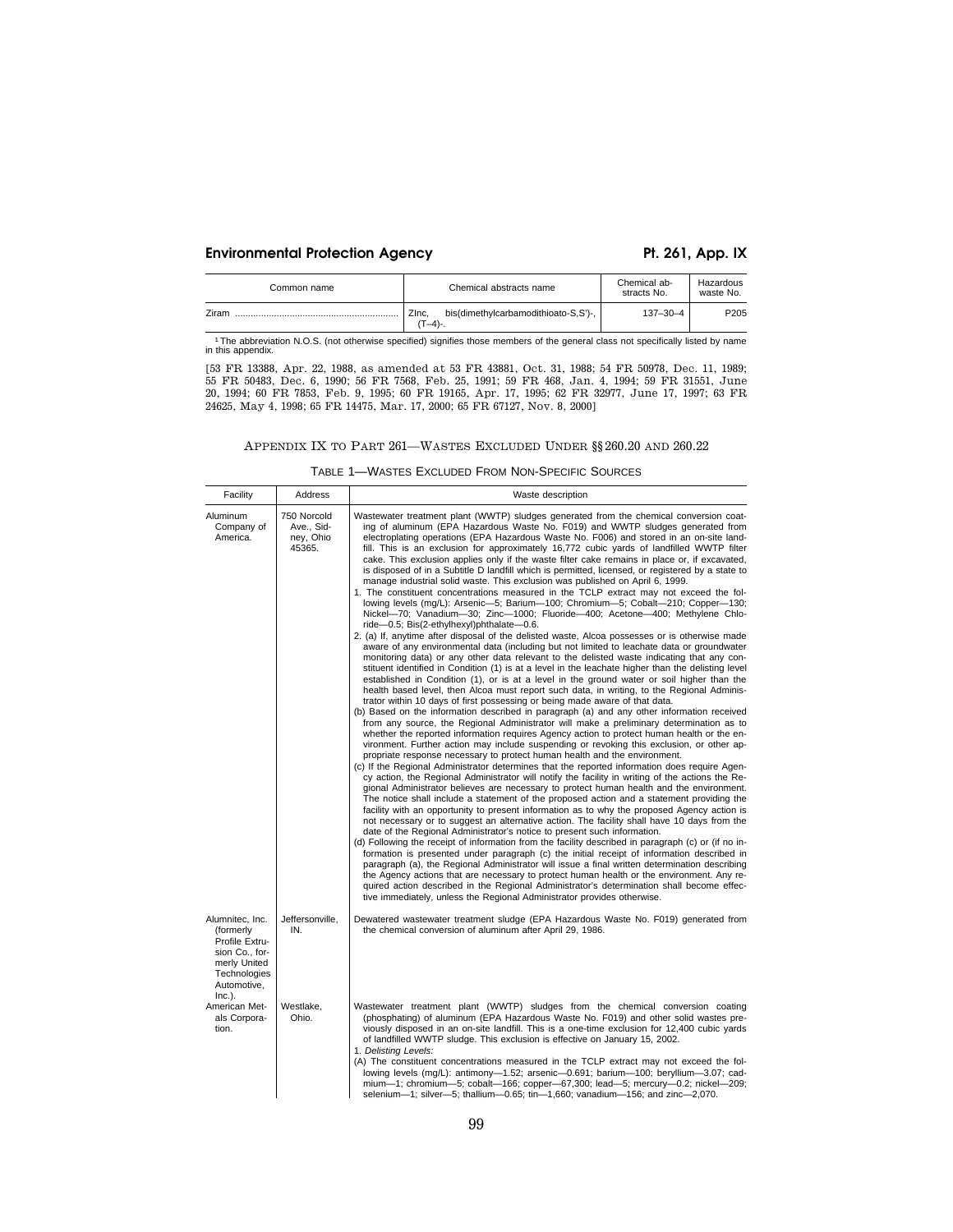# **Pt. 261, App. IX 40 CFR Ch. I (7–1–02 Edition)**

| Facility                | Address        | Waste description                                                                                                                                                                                                                                                                                                                                                                                                                                                                                                                                                                                                                                                                                                                                                                                                                                                                                                                                                                                                                                                                                                                                                                                                                                                                                                                                                                                                                                                                                                                                                                                                                                                                                                                                                                                                                                                                                                                                                                                                                                                                                                                                                                                                                                                                                                                                                                                                                                                                                                                                                                                                                                                                                                                                                                                                                                                                                                                                                                                                                                                                                                                                                                                                                                                                                                                                                                                                                                                                                                                                                                                                                                                                                                                                                                                                                                                                                                                                                                                                                                                                                                                                                                                                                                                                                                   |  |
|-------------------------|----------------|---------------------------------------------------------------------------------------------------------------------------------------------------------------------------------------------------------------------------------------------------------------------------------------------------------------------------------------------------------------------------------------------------------------------------------------------------------------------------------------------------------------------------------------------------------------------------------------------------------------------------------------------------------------------------------------------------------------------------------------------------------------------------------------------------------------------------------------------------------------------------------------------------------------------------------------------------------------------------------------------------------------------------------------------------------------------------------------------------------------------------------------------------------------------------------------------------------------------------------------------------------------------------------------------------------------------------------------------------------------------------------------------------------------------------------------------------------------------------------------------------------------------------------------------------------------------------------------------------------------------------------------------------------------------------------------------------------------------------------------------------------------------------------------------------------------------------------------------------------------------------------------------------------------------------------------------------------------------------------------------------------------------------------------------------------------------------------------------------------------------------------------------------------------------------------------------------------------------------------------------------------------------------------------------------------------------------------------------------------------------------------------------------------------------------------------------------------------------------------------------------------------------------------------------------------------------------------------------------------------------------------------------------------------------------------------------------------------------------------------------------------------------------------------------------------------------------------------------------------------------------------------------------------------------------------------------------------------------------------------------------------------------------------------------------------------------------------------------------------------------------------------------------------------------------------------------------------------------------------------------------------------------------------------------------------------------------------------------------------------------------------------------------------------------------------------------------------------------------------------------------------------------------------------------------------------------------------------------------------------------------------------------------------------------------------------------------------------------------------------------------------------------------------------------------------------------------------------------------------------------------------------------------------------------------------------------------------------------------------------------------------------------------------------------------------------------------------------------------------------------------------------------------------------------------------------------------------------------------------------------------------------------------------------------------------------------|--|
|                         |                | (B) The total constituent concentrations in any sample may not exceed the following levels<br>(mg/kg): arsenic-9,280; mercury-94; and polychlorinated biphenyls-0.265.<br>(C) Concentrations of dioxin and furan congeners cannot exceed values which would result in<br>a cancer risk greater than or equal to $10^{-6}$ as predicted by the model.<br>2. Verification Sampling-USG shall collect six additional vertically composited samples of<br>sludge from locations that compliment historical data and shall analyze the samples by<br>TCLP for metals including antimony, arsenic, barium, beryllium, cadmium, chromium, lead,<br>mercury, nickel, selenium, silver, thallium, tin, vanadium, and zinc. If the samples exceed<br>the levels in Condition (1)(a), USG must notify EPA. The corresponding sludge and all<br>sludge yet to be disposed remains hazardous until USG has demonstrated by additional<br>sampling that all constituents of concern are below the levels set forth in condition 1.<br>3. Reopener Language—(a) If, anytime after disposal of the delisted waste, USG possesses<br>or is otherwise made aware of any data (including but not limited to leachate data or<br>groundwater monitoring data) or any other data relevant to the delisted waste indicating<br>that any constituent identified in Condition (1) is at a level higher than the delisting level es-<br>tablished in Condition (1), or is at a level in the groundwater exceeding maximum allowable<br>point of exposure concentration referenced by the model, then USG must report such data,<br>in writing, to the Regional Administrator within 10 days of first possessing or being made                                                                                                                                                                                                                                                                                                                                                                                                                                                                                                                                                                                                                                                                                                                                                                                                                                                                                                                                                                                                                                                                                                                                                                                                                                                                                                                                                                                                                                                                                                                                                                                                                                                                                                                                                                                                                                                                                                                                                                                                                                                                                                                                                                                                                                                                                                                                                                                                                                                                                                                                                                                                                |  |
| American Steel<br>Cord. | Scottsburg, IN | aware of that data.<br>(b) Based on the information described in paragraph (a) and any other information received<br>from any source, the Regional Administrator will make a preliminary determination as to<br>whether the reported information requires Agency action to protect human health or the en-<br>vironment. Further action may include suspending, or revoking the exclusion, or other ap-<br>propriate response necessary to protect human health and the environment.<br>(c) If the Regional Administrator determines that the reported information does require Agen-<br>cy action, the Regional Administrator will notify USG in writing of the actions the Regional<br>Administrator believes are necessary to protect human health and the environment. The<br>notice shall include a statement of the proposed action and a statement providing USG<br>with an opportunity to present information as to why the proposed Agency action is not<br>necessary or to suggest an alternative action. USG shall have 10 days from the date of the<br>Regional Administrator's notice to present the information.<br>(d) If after 10 days USG presents no further information, the Regional Administrator will issue<br>a final written determination describing the Agency actions that are necessary to protect<br>human health or the environment. Any required action described in the Regional Adminis-<br>trator's determination shall become effective immediately, unless the Regional Adminis-<br>trator provides otherwise.<br>4. Notifications-USG must provide a one-time written notification to any State Regulatory<br>Agency to which or through which the waste described above will be transported for dis-<br>posal at least 60 days prior to the commencement of such activities. Failure to provide<br>such a notification will result in a violation of the delisting petition and a possible revocation<br>of the decision.<br>Wastewater treatment plant (WWTP) sludge from electroplating operations (EPA Hazardous<br>Waste No. F006) generated at a maximum annual rate of 3,000 cubic yards per year, after<br>January 26, 1999, and disposed of in a Subtitle D landfill.<br>1. Verification Testing: American Steel Cord must implement an annual testing program to<br>demonstrate, based on the analysis of a minimum of four representative samples, that the<br>constituent concentrations measured in the TCLP extract of the waste are within specific<br>levels. The constituent concentrations must not exceed the following levels (mg/l) which are<br>back-calculated from the delisting health-based levels and a DAF of 68. Arsenic-3.4; Bar-<br>ium-100; Cadmium-34; Chromium-5; Copper-88.4.; Lead-1.02; Mercury-1.136;<br>Nickel-6.8.; Selenium-1; Silver--5; Zinc--680; Cyanide--13.6; Acetone--272; Benzo<br>butyl phthlate-476; Chloroform-68; 1,4-Dichlorobenzene-272; cis-1,2-Dichloroethene-<br>27.2; Methylene chloride-34; Naphthalene-68; Styrene-6.8; Tetrachloroethene-34;<br>Toluene-68; and Xylene-680. American Steel Cord must measure and record the pH of<br>the waste using SW 846 method 9045 and must record all pH measurements performed in<br>accordance with the TCLP.<br>2. Changes in Operating Conditions: If American Steel Cord significantly changes the manu-<br>facturing or treatment process or the chemicals used in the manufacturing or treatment<br>process, American Steel Cord may handle the WWTP filter press sludge generated from<br>the new process under this exclusion only after the facility has demonstrated that the waste<br>meets the levels set forth in paragraph 1 and that no new hazardous constituents listed in<br>Appendix VIII of Part 261 have been introduced.<br>3. Data Submittals: The data obtained through annual verification testing or compliance with<br>paragraph 2 must be submitted to U.S. EPA Region 5, 77 W. Jackson Blvd., Chicago, IL<br>60604-3590, within 60 days of sampling. Records of operating conditions and analytical<br>data must be compiled, summarized, and maintained on site for a minimum of five years<br>and must be made available for inspection. All data must be accompanied by a signed<br>copy of the certification statement in 260.22(I)(12). |  |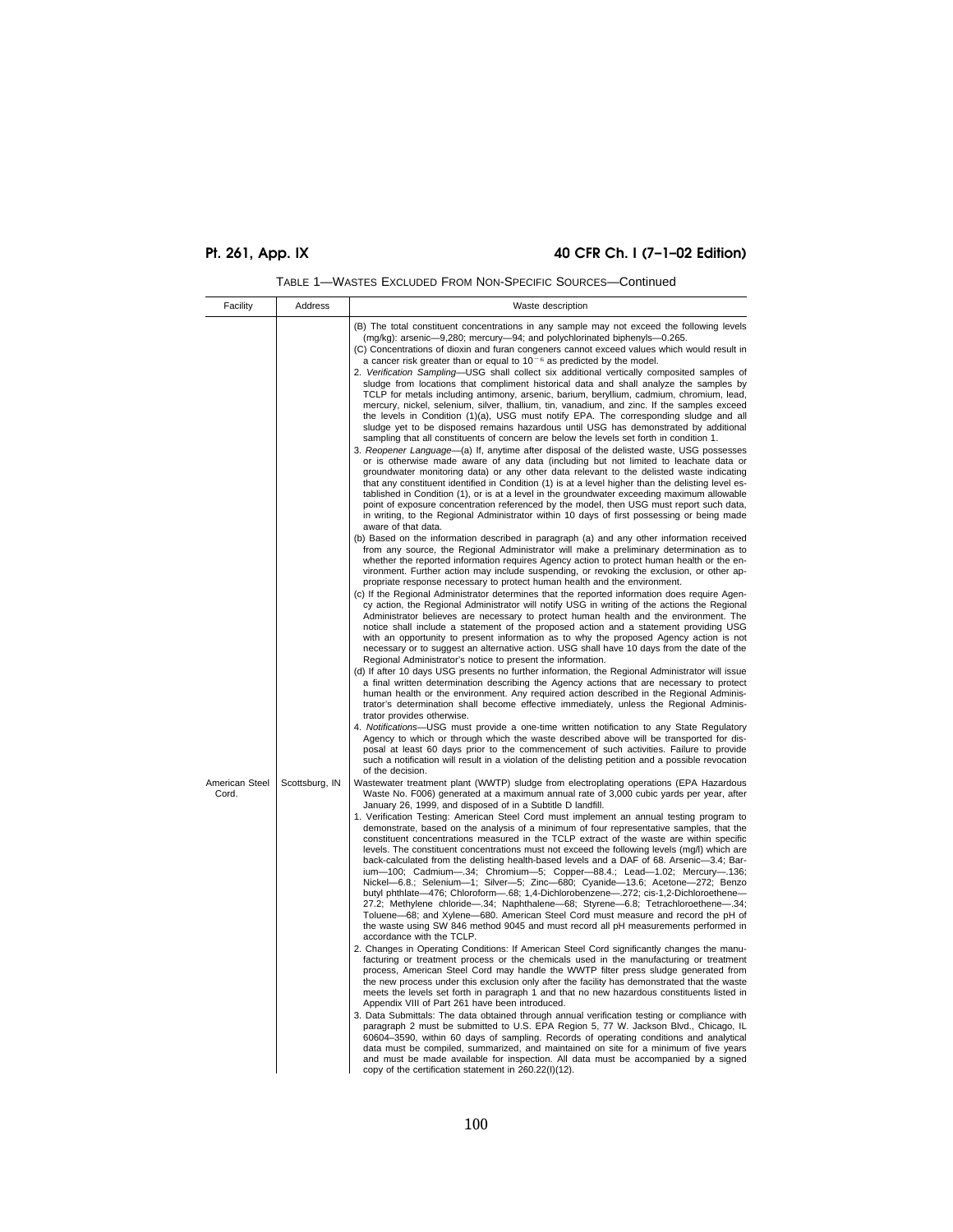| Facility                  | Address                 | Waste description                                                                                                                                                                                                                                                                                                                                                                                                                                                                                                                                                                                                                                                                                                                                                                                                                                                                                                                                                                                                                                                                                                                                                                                                                                                                                                                                                                                                                                                                                                                                                                                                                                                                                                                                                                                                                                                                                                                                                                                                                                                                                                                                                                                                                                                                                                                                                                                                                                                                                                                                                                                                                                                                                                                               |
|---------------------------|-------------------------|-------------------------------------------------------------------------------------------------------------------------------------------------------------------------------------------------------------------------------------------------------------------------------------------------------------------------------------------------------------------------------------------------------------------------------------------------------------------------------------------------------------------------------------------------------------------------------------------------------------------------------------------------------------------------------------------------------------------------------------------------------------------------------------------------------------------------------------------------------------------------------------------------------------------------------------------------------------------------------------------------------------------------------------------------------------------------------------------------------------------------------------------------------------------------------------------------------------------------------------------------------------------------------------------------------------------------------------------------------------------------------------------------------------------------------------------------------------------------------------------------------------------------------------------------------------------------------------------------------------------------------------------------------------------------------------------------------------------------------------------------------------------------------------------------------------------------------------------------------------------------------------------------------------------------------------------------------------------------------------------------------------------------------------------------------------------------------------------------------------------------------------------------------------------------------------------------------------------------------------------------------------------------------------------------------------------------------------------------------------------------------------------------------------------------------------------------------------------------------------------------------------------------------------------------------------------------------------------------------------------------------------------------------------------------------------------------------------------------------------------------|
|                           |                         | 4. (a) If, anytime after disposal of the delisted waste, American Steel Cord possesses or is<br>otherwise made aware of any environmental data (including but not limited to leachate data<br>or groundwater monitoring data) or any other data relevant to the delisted waste indicating<br>that any constituent identified in Condition (1) is at a level in the leachate higher than the<br>delisting level established in Condition (1), or is at a level in the ground water or soil higher<br>than the health based level, then American Steel Cord must report such data, in writing, to<br>the Regional Administrator within 10 days of first possessing or being made aware of that                                                                                                                                                                                                                                                                                                                                                                                                                                                                                                                                                                                                                                                                                                                                                                                                                                                                                                                                                                                                                                                                                                                                                                                                                                                                                                                                                                                                                                                                                                                                                                                                                                                                                                                                                                                                                                                                                                                                                                                                                                                    |
| Ampex Record-             | Opelika, Ala-           | data.<br>(b) Based on the information described in paragraph (a) and any other information received<br>from any source, the Regional Administrator will make a preliminary determination as to<br>whether the reported information requires Agency action to protect human health or the en-<br>vironment. Further action may include suspending, or revoking the exclusion, or other ap-<br>propriate response necessary to protect human health and the environment.<br>(c) If the Regional Administrator determines that the reported information does require Agen-<br>cy action, the Regional Administrator will notify the facility in writing of the actions the Re-<br>gional Administrator believes are necessary to protect human health and the environment.<br>The notice shall include a statement of the proposed action and a statement providing the<br>facility with an opportunity to present information as to why the proposed Agency action is<br>not necessary or to suggest an alternative action. The facility shall have 10 days from the<br>date of the Regional Administrator's notice to present such information.<br>(d) Following the receipt of information from the facility described in paragraph (c) or (if no in-<br>formation is presented under paragraph (c) the initial receipt of information described in<br>paragraph (a), the Regional Administrator will issue a final written determination describing<br>the Agency actions that are necessary to protect human health or the environment. Any re-<br>quired action described in the Regional Administrator's determination shall become effec-<br>tive immediately, unless the Regional Administrator provides otherwise.<br>Solvent recovery residues in the powder or pellet form (EPA Hazardous Waste Nos. F003                                                                                                                                                                                                                                                                                                                                                                                                                                                                                                                                                                                                                                                                                                                                                                                                                                                                                                                              |
| ing Media<br>Corporation. | bama.                   | and F005) generated from the recovery of spent solvents from the manufacture of tape re-<br>cording media (generated at a maximum annual rate of 1,000 cubic yards in the powder or<br>pellet form) after August 9, 1993. In order to confirm that the characteristics of the wastes<br>do not change significantly, the facility must, on an annual basis, analyze a representative<br>composite sample of the waste (in its final form) for the constituents listed in 40 CFR<br>261.24 using the method specified therein. The annual analytical results, including quality<br>control information, must be compiled, certified according to 40 CFR 260.22(i)(12), main-<br>tained on-site for a minimum of five years, and made available for inspection upon request<br>by any employee or representative of EPA or the State of Alabama. Failure to maintain the<br>required records on-site will be considered by EPA, at its discretion, sufficient basis to re-<br>voke the exclusion to the extent directed by EPA.                                                                                                                                                                                                                                                                                                                                                                                                                                                                                                                                                                                                                                                                                                                                                                                                                                                                                                                                                                                                                                                                                                                                                                                                                                                                                                                                                                                                                                                                                                                                                                                                                                                                                                                   |
| Aptus, Inc.               | Coffeyville,<br>Kansas. | Kiln residue and spray dryer/baghouse residue (EPA Hazardous Waste No. F027) generated<br>during the treatment of cancelled pesticides containing 2,4,5–T and Silvex and related ma-<br>terials by Aptus' incinerator at Coffeyville, Kansas after December 27, 1991, so long as:<br>(1) The incinerator is monitored continuously and is in compliance with operating permit con-<br>ditions. Should the incinerator fail to comply with the permit conditions relevant to the me-<br>chanical operation of the incinerator, Aptus must test the residues generated during the run<br>when the failure occurred according to the requirements of Conditions (2) through (4), re-<br>gardless of whether or not the demonstration in Condition (5) has been made.<br>(2) A minimum of four grab samples must be taken from each hopper (or other container) of<br>kiln residue generated during each 24 hour run; all grabs collected during a given 24 hour<br>run must then be composited to form one composite sample. A minimum of four grab sam-<br>ples must also be taken from each hopper (or other container) of spray dryer/baghouse<br>residue generated during each 24 hour run; all grabs collected during a given 24 hour run<br>must then be composited to form one composite sample. Prior to the disposal of the resi-<br>dues from each 24 hour run, a TCLP leachate test must be performed on these composite<br>samples and the leachate analyzed for the TC toxic metals, nickel, and cyanide. If arsenic,<br>chromium, lead or silver TC leachate test results exceed 1.6 ppm, barium levels exceed 32<br>ppm, cadmium or selenium levels exceed 0.3 ppm, mercury levels exceed 0.07 ppm, nickel<br>levels exceed 10 ppm, or cyanide levels exceed 6.5 ppm, the wastes must be retreated to<br>achieve these levels or must be disposed in accordance with subtitle C of RCRA. Analyses<br>must be performed according to SW-846 methodologies.<br>(3) Aptus must generate, prior to the disposal of the residues, verification data from each 24<br>hour run for each treatment residue (i.e., kiln residue, spray dryer/baghouse residue) to<br>demonstrate that the maximum allowable treatment residue concentrations listed below are<br>not exceeded. Samples must be collected as specified in Condition (2). Analyses must be<br>performed according to SW-846 methodologies. Any residues which exceed any of the lev-<br>els listed below must be retreated or must be disposed of as hazardous.<br>Kiln residue and spray dryer/baghouse residue must not exceed the following levels:<br>Aldrin-0.015 ppm<br>Benzene-9.7 ppm<br>Benzo(a)pyrene-0.43 ppm<br>Benzo(b)fluoranthene-1.8 ppm<br>Chlordane-0.37 ppm |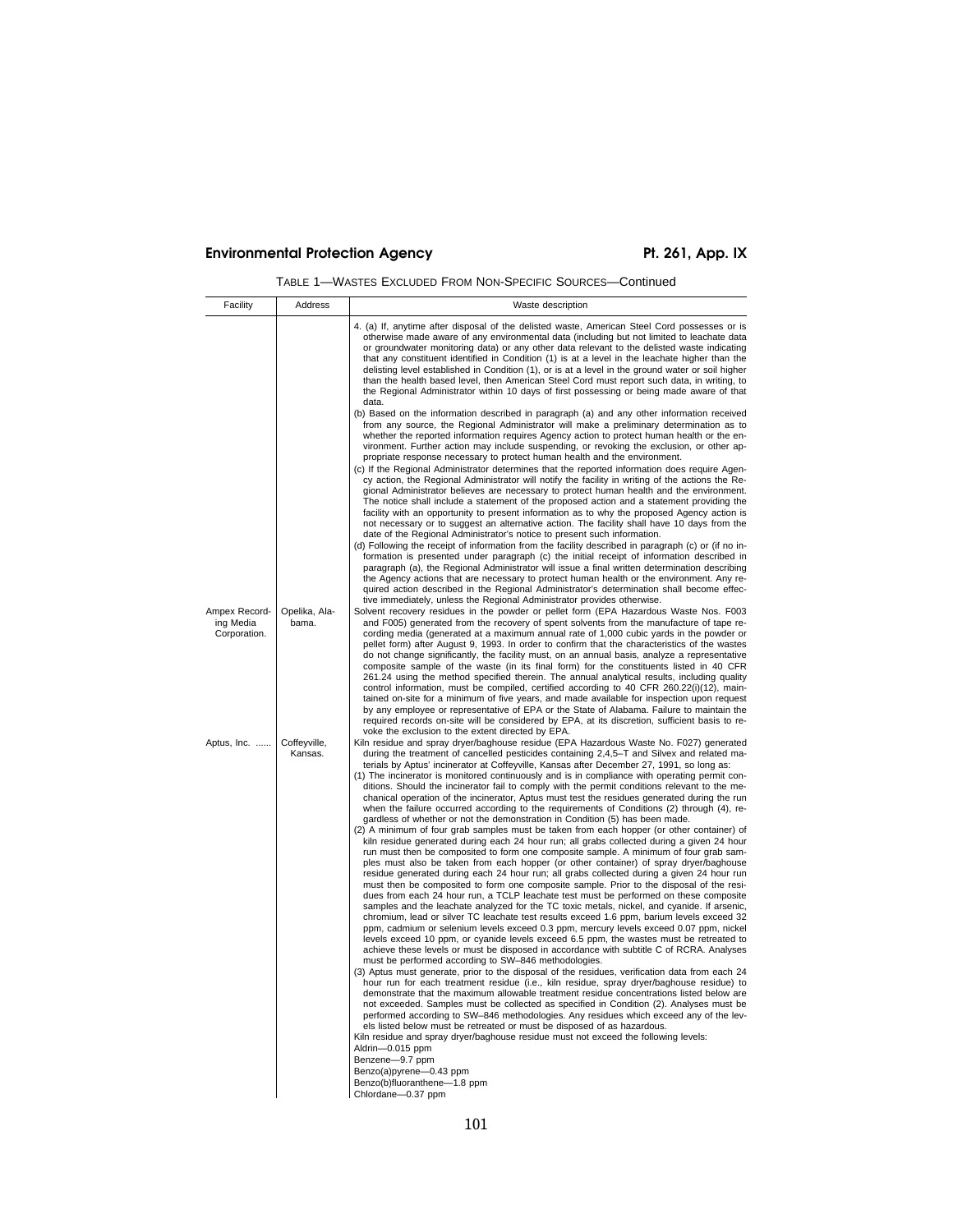| TABLE 1—WASTES EXCLUDED FROM NON-SPECIFIC SOURCES—Continued |  |  |  |  |  |  |
|-------------------------------------------------------------|--|--|--|--|--|--|
|-------------------------------------------------------------|--|--|--|--|--|--|

| Chloroform-5.4 ppm<br>Chrysene-170 ppm<br>Dibenz(a,h)anthracene-0.083 ppm<br>1,2-Dichloroethane-4.1 ppm<br>Dichloromethane-2.4 ppm<br>2,4-Dichlorophenol-480 ppm<br>Dichlorvos-260 ppm<br>Disulfaton-23 ppm                                     |  |
|-------------------------------------------------------------------------------------------------------------------------------------------------------------------------------------------------------------------------------------------------|--|
|                                                                                                                                                                                                                                                 |  |
|                                                                                                                                                                                                                                                 |  |
|                                                                                                                                                                                                                                                 |  |
|                                                                                                                                                                                                                                                 |  |
|                                                                                                                                                                                                                                                 |  |
|                                                                                                                                                                                                                                                 |  |
| Endosulfan I-310 ppm                                                                                                                                                                                                                            |  |
| Fluorene-120 ppm                                                                                                                                                                                                                                |  |
| Indeno(1,2,3,cd)-pyrene-330 ppm                                                                                                                                                                                                                 |  |
| Methyl parathion-210 ppm                                                                                                                                                                                                                        |  |
| Nitrosodiphenylamine-130 ppm                                                                                                                                                                                                                    |  |
| Phenanthrene-150 ppm<br>Polychlorinated biphenyls-0.31 ppm                                                                                                                                                                                      |  |
| Tetrachloroethylene-59 ppm                                                                                                                                                                                                                      |  |
| $2,4,5$ -TP (silvex)--110 ppm                                                                                                                                                                                                                   |  |
| 2,4,6-Trichlorophenol-3.9 ppm                                                                                                                                                                                                                   |  |
| (4) Aptus must generate, prior to disposal of residues, verification data from each 24 hour run                                                                                                                                                 |  |
| for each treatment residue (i.e., kiln residue, spray dryer/baghouse residue) to demonstrate                                                                                                                                                    |  |
| that the residues do not contain tetra-, penta-, or hexachlorodibenzo-p-dioxins or furans at<br>levels of regulatory concern. Samples must be collected as specified in Condition (2). The                                                      |  |
| TCDD equivalent levels for the solid residues must be less than 5 ppt. Any residues with                                                                                                                                                        |  |
| detected dioxins or furans in excess of this level must be retreated or must be disposed of                                                                                                                                                     |  |
| as acutely hazardous. SW-846 Method 8290, a high resolution gas chromatography and                                                                                                                                                              |  |
| high resolution mass spectroscopy (HRGC/HRMS) analytical method must be used. For                                                                                                                                                               |  |
| tetra- and penta-chlorinated dioxin and furan homologs, the maximum practical quantitation                                                                                                                                                      |  |
| limit must not exceed 15 ppt for the solid residues. For hexachlorinated dioxin and furan<br>homologs, the maximum practical quantitation limit must not exceed 37 ppt for the solid                                                            |  |
| residues.                                                                                                                                                                                                                                       |  |
| (5) The test data from Conditions (1), (2), (3), and (4) must be kept on file by Aptus for in-                                                                                                                                                  |  |
| spection purposes and must be compiled, summarized, and submitted to the Director for                                                                                                                                                           |  |
| the Characterization and Assessment Division, Office of Solid Waste, by certified mail on a<br>monthly basis and when the treatment of the cancelled pesticides and related materials is                                                        |  |
| concluded. The testing requirements for Conditions (2), (3), and (4) will continue until Aptus                                                                                                                                                  |  |
| provides the Director with the results of four consecutive batch analyses for the petitioned                                                                                                                                                    |  |
| wastes, none of which exceed the maximum allowable levels listed in these conditions and                                                                                                                                                        |  |
| the director notifies Aptus that the conditions have been lifted. All data submitted will be                                                                                                                                                    |  |
| placed in the RCRA public docket.<br>(6) Aptus must provide a signed copy of the following certification statement when submitting                                                                                                              |  |
| data in response to the conditions listed above: "Under civil and criminal penalty of law for                                                                                                                                                   |  |
| the making or submission of false or fraudulent statements or representations, I certify that                                                                                                                                                   |  |
| the information contained in or accompanying this document is true, accurate, and com-                                                                                                                                                          |  |
| plete. As to the (those) identified section(s) of this document for which I cannot personally                                                                                                                                                   |  |
| verify its (their) truth and accuracy, I certify as the company official having supervisory re-                                                                                                                                                 |  |
| sponsibility for the persons who, acting under my direct instructions, made the verification<br>that this information is true, accurate, and complete."                                                                                         |  |
| Sugarcreek,<br>Dewatered wastewater treatment sludge (EPA Hazardous Waste No. F019) generated from<br>Arco Building                                                                                                                             |  |
| Products.<br>Ohio.<br>the chemical conversion coating of aluminum after August 15, 1986.                                                                                                                                                        |  |
| Dewatered wastewater treatment sludge (EPA Hazardous Waste No. FO19) generated from<br>Arco Chemical<br>Miami, FL                                                                                                                               |  |
| Co.<br>the chemical conversion coating of aluminum after April 29, 1986.                                                                                                                                                                        |  |
| Kiln ash, cyclone ash, and calcium chloride salts from incineration of residues (EPA Haz-<br>Arkansas De-<br>Vertac Super-<br>partment of<br>fund site,<br>ardous Waste No. F020 and F023) generated from the primary production of 2,4,5–T and |  |
| Pollution<br>Jacksonville,<br>2,4–D after August 24, 1990. This one-time exclusion applies only to the incineration of the                                                                                                                      |  |
| Control and<br>waste materials described in the petition, and it is conditional upon the data obtained from<br>Arkansas.                                                                                                                        |  |
| Ecology.<br>ADPC&E's full-scale incineration facility. To ensure that hazardous constituents are not                                                                                                                                            |  |
| present in the waste at levels of regulatory concern once the full-scale treatment facility is                                                                                                                                                  |  |
| in operation, ADPC&E must implement a testing program for the petitioned waste. This                                                                                                                                                            |  |
| testing program must meet the following conditions for the exclusion to be valid:<br>(1) Testing: Sample collection and analyses (including quality control (QC) procedures)                                                                    |  |
| must be performed according to SW-846 methodologies.                                                                                                                                                                                            |  |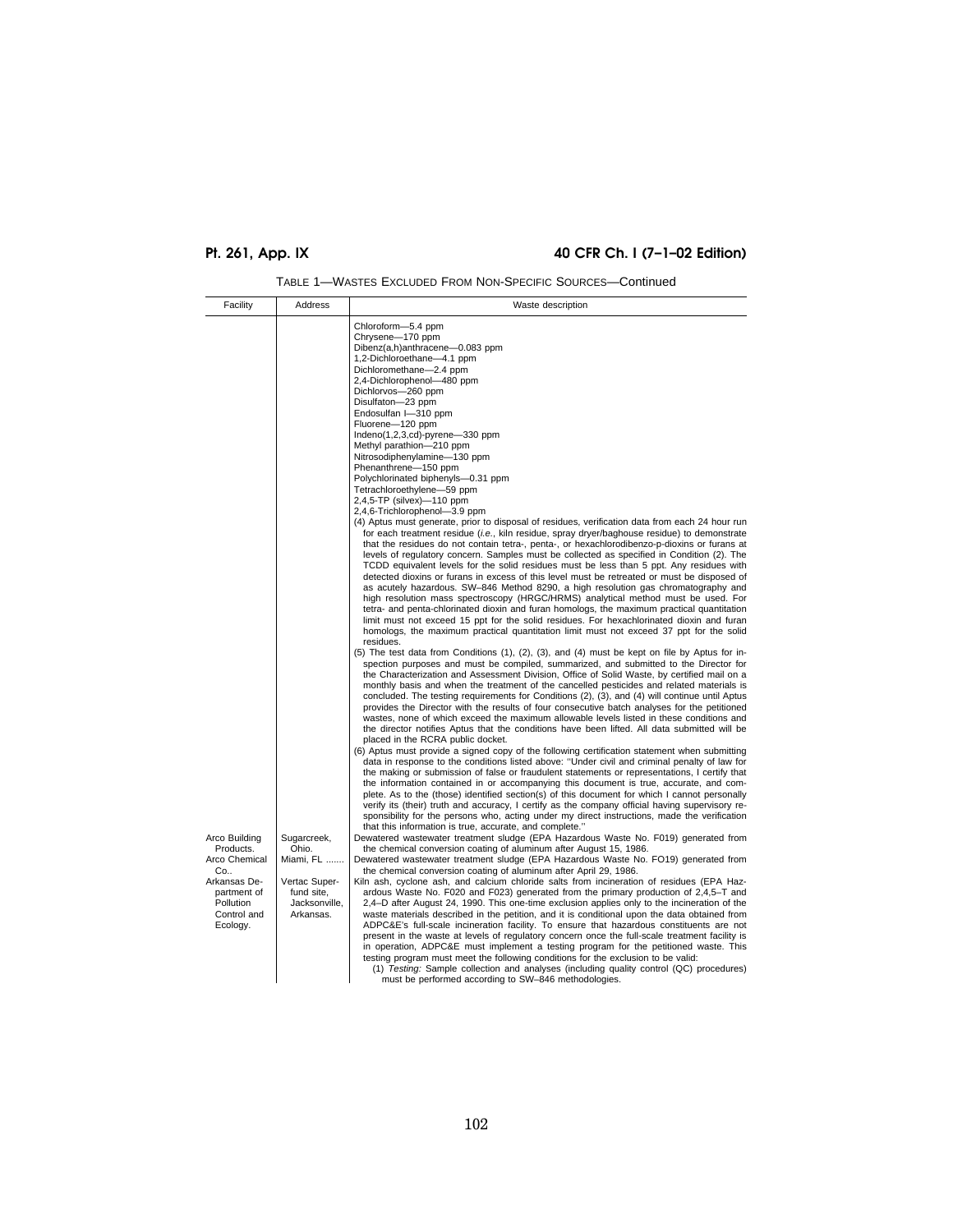| Facility | Address | Waste description                                                                                                                                                                                                                                                                                                                                                                                                                                                                                                                                                                                                                                                                                                                                                                                                                                                                                                                                                                                                                                                                                                                                                                                                                                                                                                                                                                                                                                                                                                                                                                                                                                                                                                           |
|----------|---------|-----------------------------------------------------------------------------------------------------------------------------------------------------------------------------------------------------------------------------------------------------------------------------------------------------------------------------------------------------------------------------------------------------------------------------------------------------------------------------------------------------------------------------------------------------------------------------------------------------------------------------------------------------------------------------------------------------------------------------------------------------------------------------------------------------------------------------------------------------------------------------------------------------------------------------------------------------------------------------------------------------------------------------------------------------------------------------------------------------------------------------------------------------------------------------------------------------------------------------------------------------------------------------------------------------------------------------------------------------------------------------------------------------------------------------------------------------------------------------------------------------------------------------------------------------------------------------------------------------------------------------------------------------------------------------------------------------------------------------|
|          |         | (A) Initial testing: Representative grab samples must be taken from each drum and<br>kiln ash and cyclone ash generated from each 24 hours of operation, and the grab<br>samples composited to form one composite sample of ash for each 24-hour pe-<br>riod. Representative grab samples must also be taken from each drum of calcium<br>chloride salts generated from each 24 hours of operation and composited to form<br>one composite sample of calcium chloride salts for each 24-hour period. The initial<br>testing requirements must be fullfilled for the following wastes: (i) Incineration by-<br>products generated prior to and during the incinerator's trial burn; (ii) incineration<br>by-products from the treatment of 2,4–D wastes for one week (or 7 days if inciner-<br>ation is not on consecutive days) after completion of the trial burn; (iii) incineration<br>by-products from the treatment of blended 2,4–D and 2,4, 5–T wastes for two<br>weeks (or 14 days if incineration is not on consecutive days) after completion of<br>the trial burn; and (iv) incineration by-products from the treatment of blended 2,4–<br>D and 2,4,5–T wastes for one week (or 7 days if incineration is not on consecutive<br>days) when the percentage of 2, 4, 5–T wastes exceeds the maximum percentage<br>treated under Condition (1)(A)(iii). Prior to disposal of the residues from each 24-<br>hour sampling period, the daily composite must be analyzed for all the constitu-<br>ents listed in Condition (3). ADPC&E must report the analytical test data, including<br>quality control information, obtained during this initial period no later than 90 days<br>after the start of the operation. |
|          |         | (B) Subsequent testing: Representative grab samples of each drum of kiln and cy-<br>clone ash generated from each week of operation must be composited to form<br>one composite sample of ash for each weekly period. Representative grab sam-<br>ples of each drum of calcium chloride salts generated from each week of oper-<br>ation must also be composited to form one composite sample of calcium chloride<br>salts for each weekly period.                                                                                                                                                                                                                                                                                                                                                                                                                                                                                                                                                                                                                                                                                                                                                                                                                                                                                                                                                                                                                                                                                                                                                                                                                                                                          |
|          |         | Prior to disposal of the residues from each weekly sampling period, the weekly com-<br>posites must be analyzed for all of the constituents listed in Condition (3). The an-<br>alytical data, including quality control information, must be compiled and main-<br>tained on site for a minimum of three years. These data must be furnished upon<br>request and made available for inspection by any employee or representative of<br>EPA.                                                                                                                                                                                                                                                                                                                                                                                                                                                                                                                                                                                                                                                                                                                                                                                                                                                                                                                                                                                                                                                                                                                                                                                                                                                                                |
|          |         | (2) Waste holding: The incineration residues that are generated must be stored as haz-<br>ardous until the initial verification analyses or subsequent analyses are completed.<br>If the composite incineration residue samples (from either Condition (1)(A) or Condition<br>$(1)(B)$ do not exceed any of the delisting levels set in Condition $(3)$ , the incineration<br>residues corresponding to these samples may be managed and disposed of in accord-<br>ance with all applicable solid waste regulations.<br>If any composite incineration residue sample exceeds any of the delisting levels set in<br>Condition (3), the incineration residues generated during the time period corresponding<br>to this sample must be retreated until they meet these levels (analyses must be re-<br>peated) or managed and disposed of in accordance with subtitle C of RCRA. Inciner-                                                                                                                                                                                                                                                                                                                                                                                                                                                                                                                                                                                                                                                                                                                                                                                                                                     |
|          |         | ation residues which are generated but for which analysis is not complete or valid<br>must be managed and disposed of in accordance with subtitle C of RCRA, until valid<br>analyses demonstrate that the wastes meet the delisting levels.<br>(3) Delisting levels: If concentrations in one or more of the incineration residues for any<br>of the hazardous constituents listed below exceed their respective maximum allowable                                                                                                                                                                                                                                                                                                                                                                                                                                                                                                                                                                                                                                                                                                                                                                                                                                                                                                                                                                                                                                                                                                                                                                                                                                                                                          |
|          |         | concentrations also listed below, the batch of failing waste must either be re-treated<br>until it meets these levels or managed and disposed of in accordance with subtitle C of<br>RCRA.<br>(A) Inorganics (Leachable): Arsenic, 0.32 ppm; Barium, 6.3 ppm; Cadmium, 0.06                                                                                                                                                                                                                                                                                                                                                                                                                                                                                                                                                                                                                                                                                                                                                                                                                                                                                                                                                                                                                                                                                                                                                                                                                                                                                                                                                                                                                                                 |
|          |         | ppm; Chromium, 0.32 ppm; Cyanide, 4.4 ppm; Lead, 0.32 ppm; Mercury, 0.01<br>ppm; Nickel, 4.4 ppm; Selenium, 0.06 ppm; Silver, 0.32 ppm. Metal concentrations<br>must be measured in the waste leachate as per 40 CFR 261.24. Cyanide extrac-<br>tions must be conducted using distilled water.                                                                                                                                                                                                                                                                                                                                                                                                                                                                                                                                                                                                                                                                                                                                                                                                                                                                                                                                                                                                                                                                                                                                                                                                                                                                                                                                                                                                                              |
|          |         | (B) Organics: Benzene, 0.87 ppm; Benzo(a)anthracene, 0.10 ppm; Benzo(a)pyrene,<br>0.04 ppm; Benzo (b)fluoranthene, 0.16 ppm; Chlorobenzene, 152 ppm; o-<br>Chlorophenol, 44 ppm; Chrysene, 15 ppm; 2, 4-D, 107 ppm; DDE, 1.0 ppm;<br>Dibenz(a,h)anthracene, 0.007 ppm; 1, 4-Dichlorobenzene, 265 ppm; 1, 1-<br>Dichloroethylene, 1.3 ppm; trans-1,2-Dichloroethylene, 37 ppm; Dichloromethane,<br>0.23 ppm; 2,4-Dichlorophenol, 43 ppm; Hexachlorobenzene, 0.26 ppm; Indeno<br>(1,2,3-cd) pyrene, 30 ppm; Polychlorinated biphenyls, 12 ppm; 2,4,5–T, 1 $\times$ 10 <sup>6</sup><br>ppm; 1,2,4,5-Tetrachlorobenzene, 56 ppm; Tetrachloroethylene, 3.4 ppm; Tri-<br>ppm;<br>2,4,5-Trichlorophenol,<br>chloroethylene,<br>1.1<br>21,000<br>ppm;<br>$2,4,6-$<br>Trichlorophenol, 0.35 ppm.<br>(C) Chlorinated dioxins and furans: 2,3,7,8-Tetrachlorodibenzo-p-dioxin equivalents,<br>$4 \times 10^{-7}$ ppm.                                                                                                                                                                                                                                                                                                                                                                                                                                                                                                                                                                                                                                                                                                                                                                                                                  |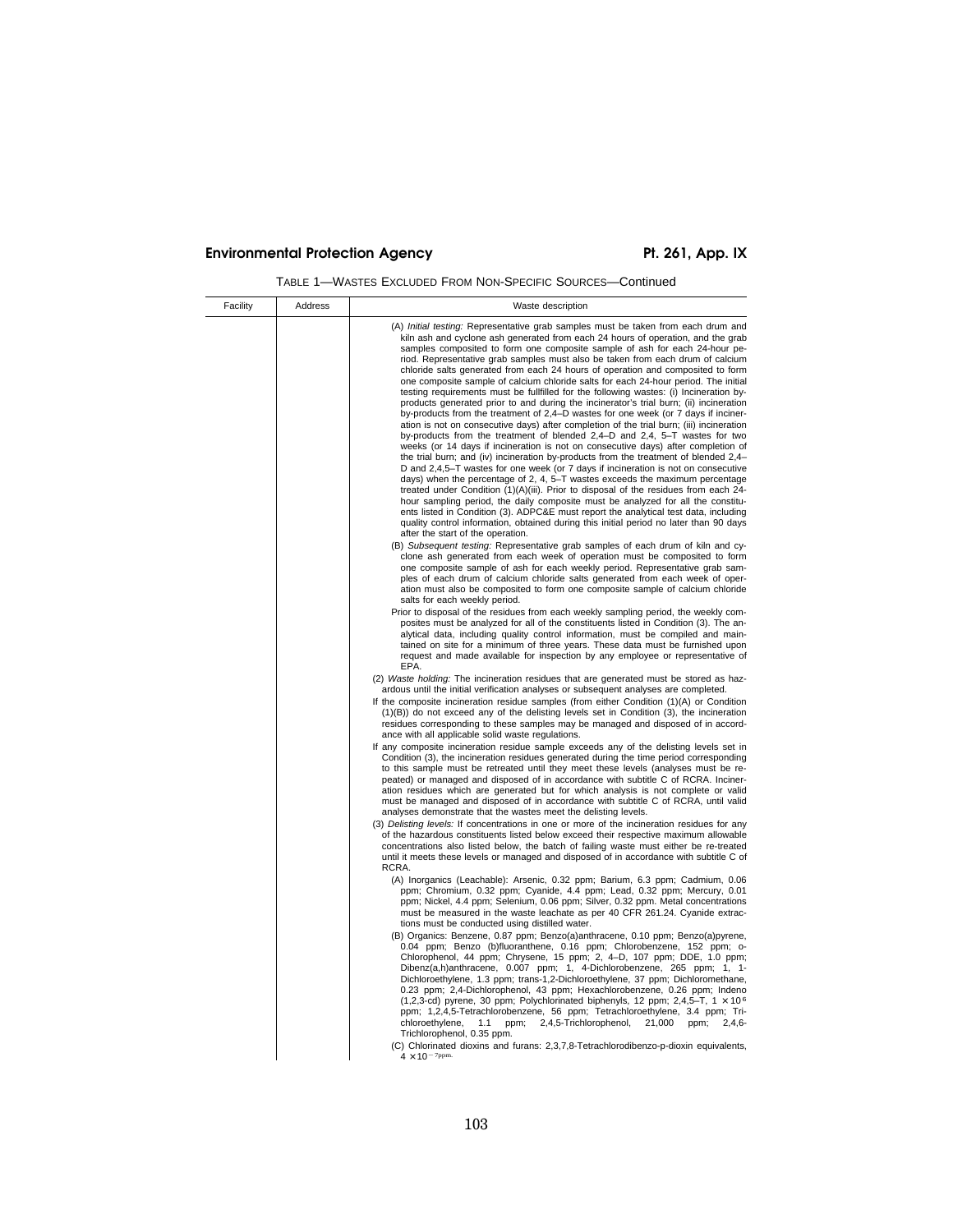| TABLE 1—WASTES EXCLUDED FROM NON-SPECIFIC SOURCES—Continued |  |  |  |  |  |  |
|-------------------------------------------------------------|--|--|--|--|--|--|
|-------------------------------------------------------------|--|--|--|--|--|--|

| Facility                                                                | Address                                          | Waste description                                                                                                                                                                                                                                                                                                                                                                                                                                                                                                                                                                                                                                                                                                                                                                                                                                                                                                                                                                                                                                                                                                                                                                                                                                                                                                                                                                                                                                                                                                                                                                                                                                                                                                                                                                                                                                                                                                                                                                                                                                                                                                                                                                                                                                                                                                                                                                                                                                                                                                                                                                                                                                                                                                                                                                                                                                                                                                                                                                                                                                                                                                                                                                                                                                                                                                                                                                                                                                                                                                                                                                                                                                                                                                                                                                                                                                                                                                                                                                                                                                                                                                                                                                                                                                                                                                                                                                                                                                                                                                                                                                                                                                                                                                                                                                                                                                                                                                                                                                                                                                                                                                                                                                                                                                                                                                                                                                                                                                                                                                                                                                                                                                                                                                                                                                                                                                                                                                                                                                                                                                                                                                                                                                                                                                                                 |
|-------------------------------------------------------------------------|--------------------------------------------------|-----------------------------------------------------------------------------------------------------------------------------------------------------------------------------------------------------------------------------------------------------------------------------------------------------------------------------------------------------------------------------------------------------------------------------------------------------------------------------------------------------------------------------------------------------------------------------------------------------------------------------------------------------------------------------------------------------------------------------------------------------------------------------------------------------------------------------------------------------------------------------------------------------------------------------------------------------------------------------------------------------------------------------------------------------------------------------------------------------------------------------------------------------------------------------------------------------------------------------------------------------------------------------------------------------------------------------------------------------------------------------------------------------------------------------------------------------------------------------------------------------------------------------------------------------------------------------------------------------------------------------------------------------------------------------------------------------------------------------------------------------------------------------------------------------------------------------------------------------------------------------------------------------------------------------------------------------------------------------------------------------------------------------------------------------------------------------------------------------------------------------------------------------------------------------------------------------------------------------------------------------------------------------------------------------------------------------------------------------------------------------------------------------------------------------------------------------------------------------------------------------------------------------------------------------------------------------------------------------------------------------------------------------------------------------------------------------------------------------------------------------------------------------------------------------------------------------------------------------------------------------------------------------------------------------------------------------------------------------------------------------------------------------------------------------------------------------------------------------------------------------------------------------------------------------------------------------------------------------------------------------------------------------------------------------------------------------------------------------------------------------------------------------------------------------------------------------------------------------------------------------------------------------------------------------------------------------------------------------------------------------------------------------------------------------------------------------------------------------------------------------------------------------------------------------------------------------------------------------------------------------------------------------------------------------------------------------------------------------------------------------------------------------------------------------------------------------------------------------------------------------------------------------------------------------------------------------------------------------------------------------------------------------------------------------------------------------------------------------------------------------------------------------------------------------------------------------------------------------------------------------------------------------------------------------------------------------------------------------------------------------------------------------------------------------------------------------------------------------------------------------------------------------------------------------------------------------------------------------------------------------------------------------------------------------------------------------------------------------------------------------------------------------------------------------------------------------------------------------------------------------------------------------------------------------------------------------------------------------------------------------------------------------------------------------------------------------------------------------------------------------------------------------------------------------------------------------------------------------------------------------------------------------------------------------------------------------------------------------------------------------------------------------------------------------------------------------------------------------------------------------------------------------------------------------------------------------------------------------------------------------------------------------------------------------------------------------------------------------------------------------------------------------------------------------------------------------------------------------------------------------------------------------------------------------------------------------------------------------------------------------------------------------------|
| <b>BBC Brown</b><br>Boveri, Inc<br>Bethlehem<br>Steel Cor-<br>poration. | Sanford, FL<br>Sparrows<br>Point, Mary-<br>land. | The petitioned by-product must be analyzed for the tetra-, penta-, hexa-, and<br>heptachlorodibenzo-p-dioxins,<br>and<br>the<br>tetra-,<br>penta-,<br>hexa-.<br>and<br>heptachlorodibenzofurans to determine the 2, 3, 7, 8-tetra-chlorodibenzo-p-dioxin<br>equivalent concentration. The analysis must be conducted using Method 8290, a<br>high resolution gas chromatography/high resolution mass spectrometry method,<br>and must achieve practical quantitation limits of 15 parts per trillion (ppt) for the<br>tetra- and penta- homologs, and 37 ppt for the hexa- and hepta- homologs.<br>(4) Termination of testing: Due to the possible variability of the incinerator feeds, the test-<br>ing requirements of Condition (1)(B) will continue indefinitely.<br>(5) Data submittals: Within one week of system start-up, ADPC&E must notify the Sec-<br>tion Chief, Variances Section (see address below) when the full-scale incineration sys-<br>tem is on-line and waste treatment has begun. The data obtained through Condition<br>(1)(A) must be submitted to PSPD/OSW (5303W), U.S. EPA, 1200 Pennsylvania Ave.,<br>NW., Washington, DC 20460, within the time period specified. At the Section Chief's<br>request, ADPC&E must submit analytical data obtained through Condition (1)(B) within<br>the time period specified by the Section Chief. Failure to submit the required data ob-<br>tained from Condition $(1)(A)$ within the specified time period or to maintain the required<br>records for the time specified in Condition $(1)(B)$ (or to submit data within the time<br>specified by the Section Chief) will be considered by the Agency, at its discretion, suffi-<br>cient basis to revoke ADPC&E's exclusion to the extent directed by EPA. All data must<br>be accompanied by the following certification statement:<br>"Under civil and criminal penalty of law for the making or submission of false or fraudu-<br>lent statements or representations (pursuant to the applicable provisions of the Federal<br>Code, which include, but may not be limited to, 18 U.S.C. 1001 and 42 U.S.C. 6928), I<br>certify that the information contained in or accompanying this document is true, accu-<br>rate and complete. As to the (those) identified section(s) of this document for which I<br>cannot personally verify its (their) truth and accuracy, I certify as the company official<br>having supervisory responsibility for the persons who, acting under my direct instruc-<br>tions, made the verification that this information is true, accurate and complete. In the<br>event that any of this information is determined by EPA in its sole discretion to be<br>false, inaccurate or incomplete, and upon conveyance of this fact to the company, I<br>recognize and agree that this exclusion of wastes will be void as if it never had effect<br>or to the extent directed by EPA and that the company will be liable for any actions<br>taken in contravention of the company's RCRA and CERCLA obligations premised<br>upon the company's reliance on the void exclusion."<br>Dewatered Wastewater treatment sludges (EPA Hazardous Waste No. F006) generated from<br>electroplating operations after October 17, 1986.<br>Stabilized filter cake (at a maximum annual rate of 1100 cubic yards) from the treatment of<br>wastewater treatment sludges (EPA Hazardous Waste No. F006) generated from electro-<br>plating operations after [insert date of publication in FEDERAL REGISTER]. Bethlehem Steel<br>(BSC) must implement a testing program that meets the following conditions for the exclu-<br>sion to be valid:<br>(1) Testing: Sample collection and analyses (including quality control (QC) procedures)<br>must be performed according to SW-846 methodologies. If EPA judges the stabilization<br>process to be effective under the conditions used during the initial verification testing, BSC<br>may replace the testing required in Condition (1)(A) with the testing required in Condition<br>$(1)(B)$ . BSC must continue to test as specified in Condition $(1)(A)$ until and unless notified<br>by EPA in writing that testing in Condition $(1)(A)$ may be replaced by Condition $(1)(B)$ (to<br>the extent directed by EPA).<br>(A) Initial Verification Testing: During at least the first eight weeks of operation of the full-<br>scale treatment system, BSC must collect and analyze weekly composites representative<br>of the stabilized waste. Weekly composites must be composed of representative grab sam-<br>ples collected from every batch during each week of stabilization. The composite samples<br>must be collected and analyzed, prior to the disposal of the stabilized filter cake, for all<br>constituents listed in Condition (3). BSC must report the analytical test data, including a<br>record of the ratios of lime kiln dust and fly ash used and quality control information, ob-<br>tained during this initial period no later than 60 days after the collection of the last com-<br>posite of stabilized filter cake.<br>(B) Subsequent Verification Testing: Following written notification by EPA, BSC may sub-<br>stitute the testing condition in $(1)(B)$ for $(1)(A)$ . BSC must collect and analyze at least one<br>composite representative of the stabilized filter cake generated each month. Monthly com-<br>posites must be comprised of representative samples collected from all batches that are<br>stabilized in a one-month period. The monthly samples must be analyzed prior to the dis-<br>posal of the stabilized filter cake for chromium, lead and nickel. BSC may, at its discretion,<br>analyze composite samples more frequently to demonstrate that smaller batches of waste<br>are non-hazardous.<br>(C) Annual Verification Testing: In order to confirm that the characteristics of the treated<br>waste do not change significantly, BSC must, on an annual basis, analyze a representative<br>composite sample of stabilized filter cake for all TC constituents listed in 40 CFR § 261.24<br>using the method specified therein. This composite sample must represent the stabilized fil-<br>ter cake generated over one week. |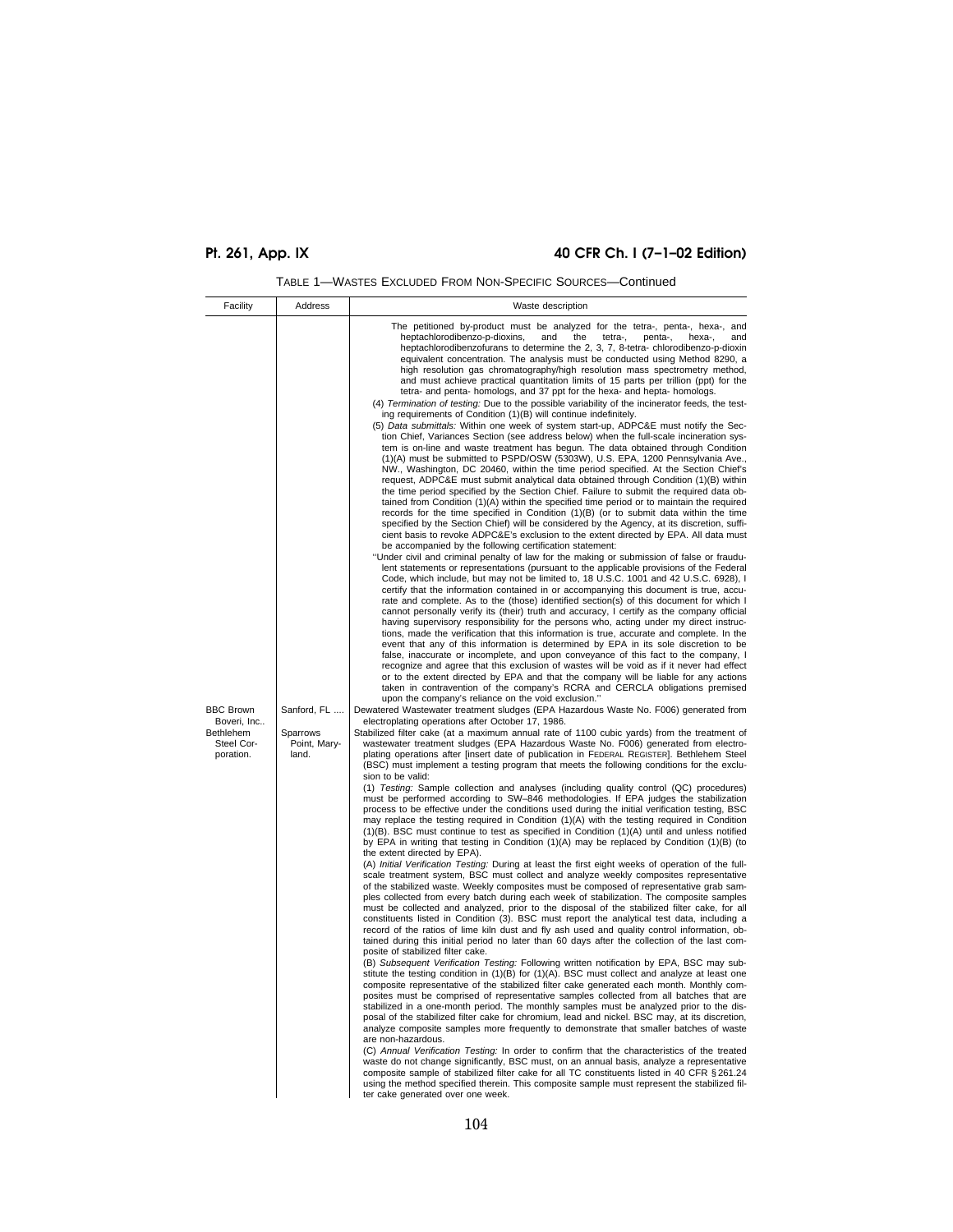| Facility                                        | Address                   | Waste description                                                                                                                                                                                                                                                                                                                                                                                                                                                                                                                                                                                                                                                                                                                                                                                                                                                                                                                                                                                                                                                                                                                                       |
|-------------------------------------------------|---------------------------|---------------------------------------------------------------------------------------------------------------------------------------------------------------------------------------------------------------------------------------------------------------------------------------------------------------------------------------------------------------------------------------------------------------------------------------------------------------------------------------------------------------------------------------------------------------------------------------------------------------------------------------------------------------------------------------------------------------------------------------------------------------------------------------------------------------------------------------------------------------------------------------------------------------------------------------------------------------------------------------------------------------------------------------------------------------------------------------------------------------------------------------------------------|
|                                                 |                           | (2) Waste Holding and Handling: BSC must store, as hazardous, all stabilized filter cake<br>generated until verification testing (as specified in Conditions (1)(A) and (1)(B)) is com-<br>pleted and valid analyses demonstrate that the delisting levels set forth in Condition (3) are<br>met. If the levels of hazardous constituents measured in the samples of stabilized filter<br>cake generated are below all the levels set forth in Condition (3), then the stabilized filter<br>cake is non-hazardous and may be managed and disposed of in accordance with all appli-<br>cable solid waste regulations. If hazardous constituent levels in any weekly or monthly<br>composite sample equal or exceed any of the delisting levels set in Condition (3), the sta-<br>bilized filter cake generated during the time period corresponding to this sample must be<br>retreated until it is below these levels or managed and disposed of in accordance with Sub-<br>title C of RCRA.                                                                                                                                                            |
|                                                 |                           | (3) Delisting Levels: All concentrations must be measured in the waste leachate by the<br>method specified in 40 CFR § 261.24. The leachable concentrations for the constituents<br>must be below the following levels (ppm): arsenic-4.8; barium-100; cadmium-0.48;<br>chromium-5.0; lead-1.4; mercury-0.19; nickel-9.6; selenium-1.0; silver-5.0.<br>(4) Changes in Operating Conditions: After completing the initial verification test period in<br>Condition (1)(A), if BSC decides to significantly change the stabilization process (e.g., sta-<br>bilization reagents) developed under Condition (1), then BSC must notify EPA in writing<br>prior to instituting the change. After written approval by EPA, BSC may manage waste gen-<br>erated from the changed process as non-hazardous under this exclusion, provided the<br>other conditions of this exclusion are fulfilled.                                                                                                                                                                                                                                                              |
|                                                 |                           | (5) Data Submittals: Two weeks prior to system start-up, BSC must notify in writing (see<br>address below) when stabilization of the dewatered filter cake will begin. The data obtained<br>through Condition (1)(A) must be submitted to Waste and Chemicals Management Division<br>(Mail Code 3HW11), U.S. EPA Region III, 1650 Arch St., Philadelphia, PA 19103 within the<br>time period specified. The analytical data, including quality control information and records<br>of ratios of lime kiln dust and fly ash used, must be compiled and maintained on site for a<br>minimum of five years. These data must be furnished upon request and made available for<br>inspection by EPA or the State of Maryland. Failure to submit the required data within the<br>specified time period or maintain the required records on site for the specified time will be<br>considered by the Agency, at its discretion, sufficient basis to revoke the exclusion to the<br>extent directed by EPA. All data must be accompanied by a signed copy of the following<br>certification statement to attest to the truth and accuracy of the data submitted: |
|                                                 |                           | "Under civil and criminal penalty of law for the making or submission of false or fraudulent<br>statements or representations (pursuant to the applicable provisions of the Federal Code,<br>which include, but may not be limited to, 18 U.S.C § 1001 and 42 U.S.C § 6928), I certify<br>that the information contained in or accompanying this document is true, accurate and<br>complete.<br>As to the (those) identified section(s) of this document for which I cannot personally<br>verify its (their) truth and accuracy, I certify as the company official having supervisory re-<br>sponsibility for the persons who, acting under my direct instructions, made the verification<br>that this information is true, accurate and complete.                                                                                                                                                                                                                                                                                                                                                                                                      |
|                                                 |                           | In the event that any of this information is determined by EPA in its sole discretion to be<br>false, inaccurate or incomplete, and upon conveyance of this fact to the company, I recog-<br>nize and agree that this exclusion of waste will be void as if it never had effect or to the ex-<br>tent directed by EPA and that the company will be liable for any actions taken in con-<br>travention of the company's RCRA and CERCLA obligations premised upon the company's<br>reliance on the void exclusion."                                                                                                                                                                                                                                                                                                                                                                                                                                                                                                                                                                                                                                      |
| <b>BMW Manufac-</b><br>turing Cor-<br>poration. | Greer, South<br>Carolina. | Wastewater treatment sludge (EPA Hazardous Waste No. F019) that BMW Manufacturing<br>Corporation (BMW) generates by treating wastewater from automobile assembly plant lo-<br>cated on Highway 101 South in Greer, South Carolina. This is a conditional exclusion for<br>up to 2,850 cubic yards of waste (hereinafter referred to as "BMW Sludge") that will be<br>generated each year and disposed in a Subtitle D landfill after May 2, 2001. With prior ap-<br>proval by the EPA, following a public comment period, BMW may also beneficially reuse<br>the sludge. BMW must demonstrate that the following conditions are met for the exclusion<br>to be valid.                                                                                                                                                                                                                                                                                                                                                                                                                                                                                   |
|                                                 |                           | (1) Delisting Levels: All leachable concentrations for these metals must be less than the fol-<br>lowing levels (ppm): Barium-100.0; Cadmium-1.0; Chromium-5.0; and Lead-5.0. All<br>leachable concentrations for cyanide and nickel must not exceed the following levels<br>(ppm): Cyanide-33.6; and Nickel-70.3. These metal and cyanide concentrations must be<br>measured in the waste leachate obtained by the method specified in 40 CFR 261.24, ex-<br>cept that for cyanide, deionized water must be the leaching medium. The total concentra-<br>tion of cyanide (total, not amenable) in the waste, not the waste leachate, must not exceed<br>200 mg/kg. Cyanide concentrations in waste or leachate must be measured by the method<br>specified in 40 CFR 268.40, Note 7. The total concentrations of metals in the waste, not<br>the waste leachate, must not exceed the following levels (ppm): Barium-2,000; Cad-<br>mium-500; Chromium-1,000; Lead-2,000; and Nickel-20,000.                                                                                                                                                            |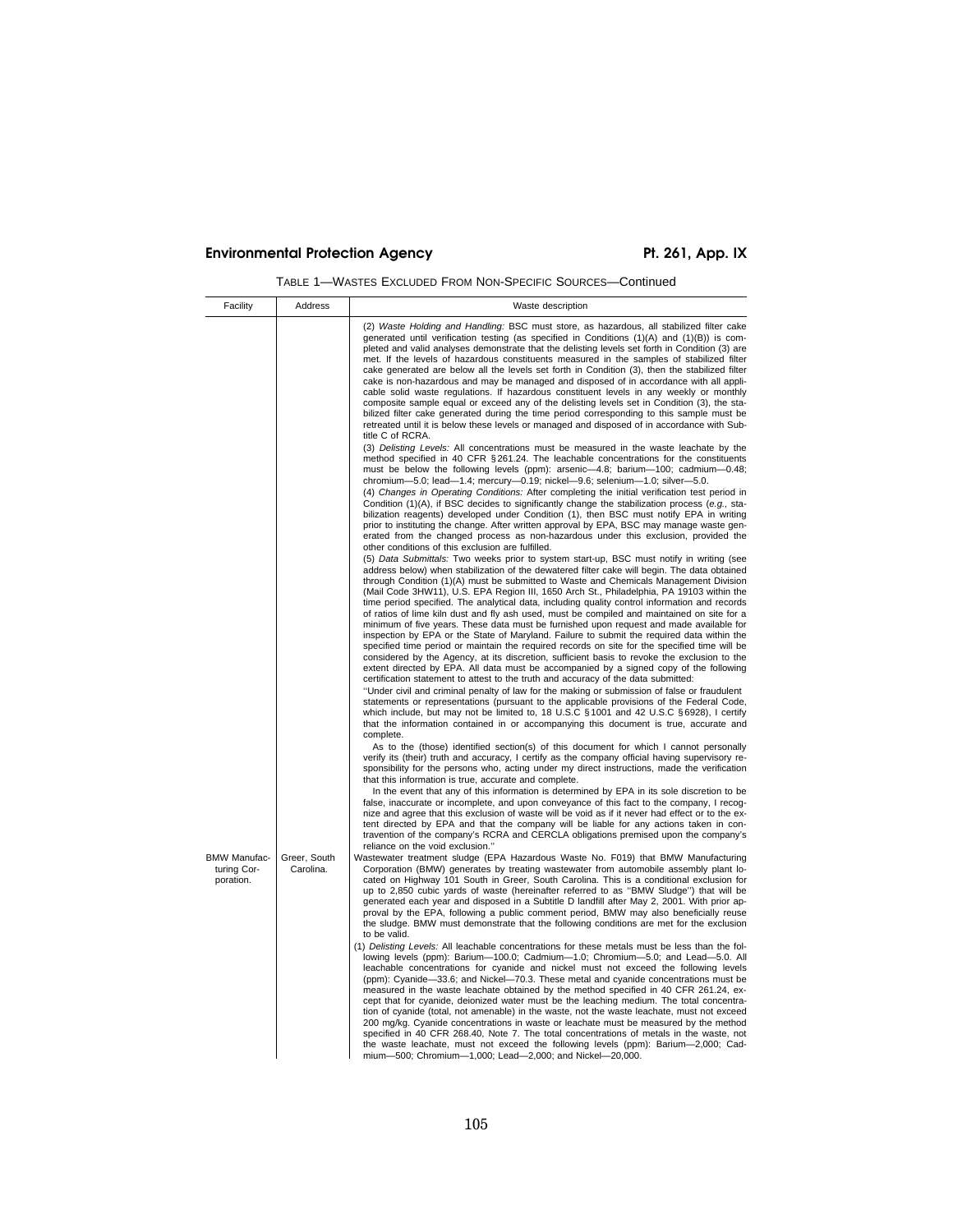|  | TABLE 1—WASTES EXCLUDED FROM NON-SPECIFIC SOURCES—Continued |  |  |  |  |  |
|--|-------------------------------------------------------------|--|--|--|--|--|
|--|-------------------------------------------------------------|--|--|--|--|--|

| Facility | Address | Waste description                                                                                                                                                                                                                                                                                                                                                                                                                                                                                                                                                                                                                                                                                                                                                                                                                                                                                                                                                                                                                                                                                                                                                                                                                                                                                                                                                                                                                                                                                                                                                                                                                                                                                                                                                                                                                                                                                                                                                                                                                                                                                                               |
|----------|---------|---------------------------------------------------------------------------------------------------------------------------------------------------------------------------------------------------------------------------------------------------------------------------------------------------------------------------------------------------------------------------------------------------------------------------------------------------------------------------------------------------------------------------------------------------------------------------------------------------------------------------------------------------------------------------------------------------------------------------------------------------------------------------------------------------------------------------------------------------------------------------------------------------------------------------------------------------------------------------------------------------------------------------------------------------------------------------------------------------------------------------------------------------------------------------------------------------------------------------------------------------------------------------------------------------------------------------------------------------------------------------------------------------------------------------------------------------------------------------------------------------------------------------------------------------------------------------------------------------------------------------------------------------------------------------------------------------------------------------------------------------------------------------------------------------------------------------------------------------------------------------------------------------------------------------------------------------------------------------------------------------------------------------------------------------------------------------------------------------------------------------------|
|          |         | (2) Verification Testing Requirements: Sample collection and analyses, including quality con-<br>trol procedures, must be performed according to SW-846 methodologies, where specified<br>by regulations in 40 CFR parts 260-270. Otherwise, methods must meet Performance<br>Based Measurement System Criteria in which the Data Quality Objectives are to dem-<br>onstrate that representative samples of the BMW Sludge meet the delisting levels in Condi-<br>tion (1).                                                                                                                                                                                                                                                                                                                                                                                                                                                                                                                                                                                                                                                                                                                                                                                                                                                                                                                                                                                                                                                                                                                                                                                                                                                                                                                                                                                                                                                                                                                                                                                                                                                     |
|          |         | (A) Initial Verification Testing: BMW must conduct verification sampling initially when test runs<br>of aluminum vehicle parts are run and again when production of vehicles with aluminum<br>body parts commences. For verification sampling during the test runs, BMW must collect<br>and analyze a minimum of four composite samples of the dewatered sludge that is gen-<br>erated from wastewater treated during the time of the test runs. For verification sampling at<br>the initiation of the production of vehicle models with aluminum parts, BMW must collect a<br>minimum of four composite samples from the first roll-off box of sludge generated after pro-<br>duction of automobiles with aluminum parts reaches 50 units per day. BMW must analyze<br>for the constituents listed in Condition (1). If BMW chooses to beneficially reuse sludge,<br>and the reuse has been approved by EPA, following a public comment period, verification<br>testing of the sludge must consist of analyzing a minimum of four composite samples of<br>the sludge for the constituents listed in Condition (1).<br>(B) Subsequent Verification Testing: If the initial verification testing in Condition (2)(A) is suc-<br>cessful for both the test runs and the commencement of production, i.e., delisting levels of<br>Condition (1) are met for all of the composite samples, BMW must implement an annual<br>testing program to demonstrate that constituent concentrations measured in the TCLP ex-<br>tract and total concentrations measured in the unextracted waste do not exceed the<br>delisting levels established in Condition (1).<br>(3) Waste Holding and Handling: BMW must store as hazardous all BMW Sludge generated<br>until verification testing, as specified in Condition $(2)(A)$ , is completed and valid analyses<br>demonstrate that Condition (1) is satisfied. If the levels of constituents measured in the<br>composite samples of BMW Sludge do not exceed the levels set forth in Condition (1),<br>then the BMW Sludge is non-hazardous and must be managed in accordance with all ap- |
|          |         | plicable solid waste regulations. If constituent levels in a composite sample exceed any of<br>the delisting levels set forth in Condition (1), the batch of BMW Sludge generated during<br>the time period corresponding to this sample must be managed and disposed of in accord-<br>ance with Subtitle C of RCRA.<br>(4) Changes in Operating Conditions: BMW must notify EPA in writing when significant<br>changes in the manufacturing or wastewater treatment processes are implemented. EPA<br>will determine whether these changes will result in additional constituents of concern. If so,                                                                                                                                                                                                                                                                                                                                                                                                                                                                                                                                                                                                                                                                                                                                                                                                                                                                                                                                                                                                                                                                                                                                                                                                                                                                                                                                                                                                                                                                                                                           |
|          |         | EPA will notify BMW in writing that the BMW Sludge must be managed as hazardous<br>waste F019 until BMW has demonstrated that the wastes meet the delisting levels set forth<br>in Condition (1) and any levels established by EPA for the additional constituents of con-<br>cern, and BMW has received written approval from EPA. If EPA determines that the<br>changes do not result in additional constituents of concern, EPA will notify BMW, in writing,<br>that BMW must verify that the BMW Sludge continues to meet Condition (1) delisting lev-<br>els.                                                                                                                                                                                                                                                                                                                                                                                                                                                                                                                                                                                                                                                                                                                                                                                                                                                                                                                                                                                                                                                                                                                                                                                                                                                                                                                                                                                                                                                                                                                                                              |
|          |         | (5) Data Submittals: Data obtained in accordance with Condition (2)(A) must be submitted to<br>Jewell Grubbs, Chief, RCRA Enforcement and Compliance Branch, Mail Code: 4WD-<br>RCRA, U.S. EPA, Region 4, Sam Nunn Atlanta Federal Center, 61 Forsyth Street, Atlanta,<br>Georgia 30303. This submission is due no later than 60 days after filling the first roll-off<br>box of BMW Sludge to be disposed in accordance with delisting Conditions (1) through (7)<br>for both the test runs and again for the commencement of production. Records of analytical<br>data from Condition (2) must be compiled, summarized, and maintained by BMW for a min-<br>imum of three years, and must be furnished upon request by EPA or the State of South<br>Carolina, and made available for inspection. Failure to submit the required data within the<br>specified time period or maintain the required records for the specified time will be consid-<br>ered by EPA, at its discretion, sufficient basis to revoke the exclusion to the extent directed<br>by EPA. All data must be accompanied by a signed copy of the certification statement in<br>40 CFR 260.22(i)(12).                                                                                                                                                                                                                                                                                                                                                                                                                                                                                                                                                                                                                                                                                                                                                                                                                                                                                                                                                       |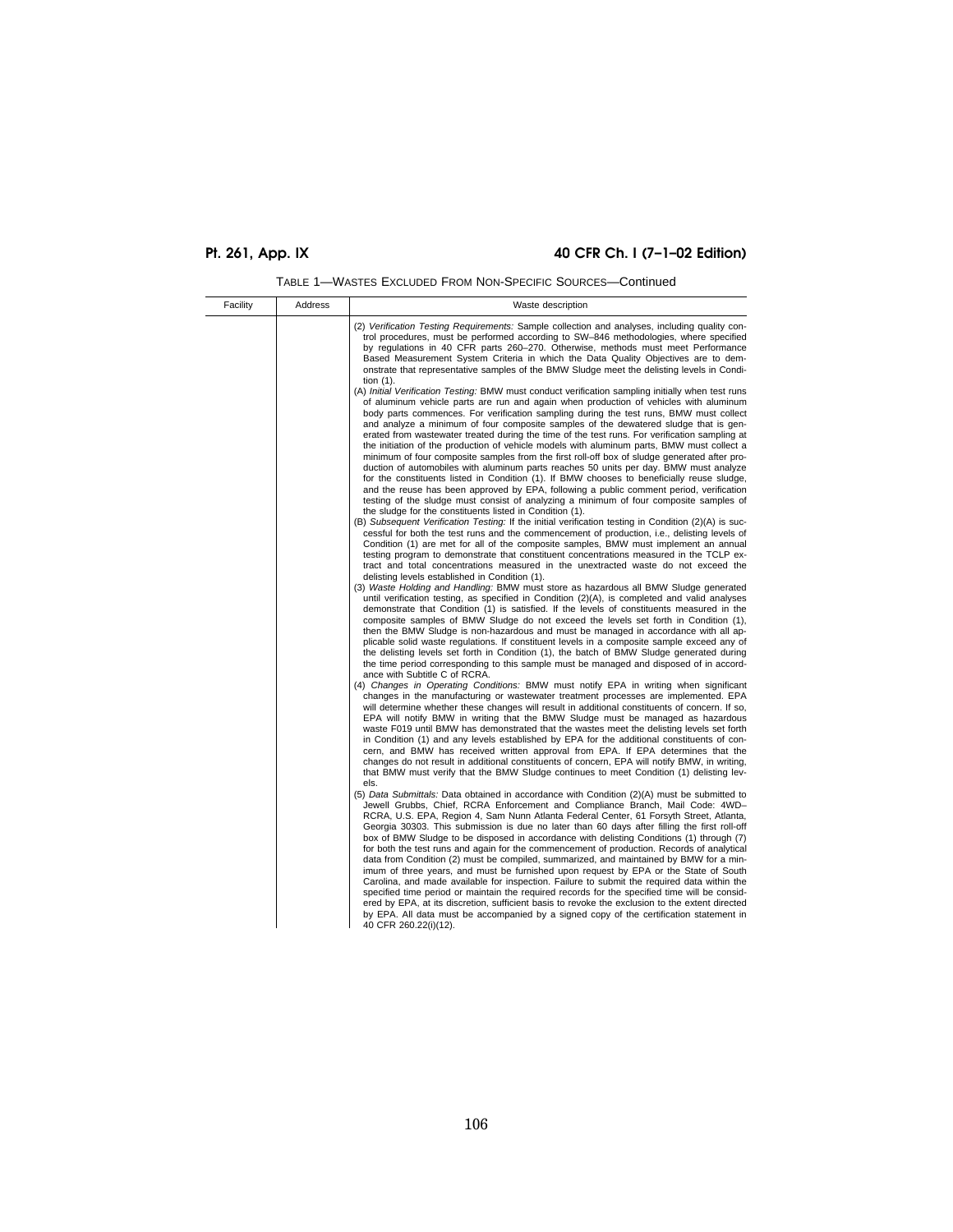| Facility                                | Address                  | Waste description                                                                                                                                                                                                                                                                                                                                                                                                                                                                                                                                                                                                                                                                                                                                                                                                                                                                                                                                                                                                                                                                                                                                                                                                                                                                                                                                                                                                                                                                                                                                                                                                                                                                                                                                                                                                                                                                                                                                                                                                                                                                                                                                                                                                                                                                                                                                                                                                                                                                                                                                                                                                                                                                                                                                                                                                                                                                                                                                                                                                                                                                                                                                                                         |
|-----------------------------------------|--------------------------|-------------------------------------------------------------------------------------------------------------------------------------------------------------------------------------------------------------------------------------------------------------------------------------------------------------------------------------------------------------------------------------------------------------------------------------------------------------------------------------------------------------------------------------------------------------------------------------------------------------------------------------------------------------------------------------------------------------------------------------------------------------------------------------------------------------------------------------------------------------------------------------------------------------------------------------------------------------------------------------------------------------------------------------------------------------------------------------------------------------------------------------------------------------------------------------------------------------------------------------------------------------------------------------------------------------------------------------------------------------------------------------------------------------------------------------------------------------------------------------------------------------------------------------------------------------------------------------------------------------------------------------------------------------------------------------------------------------------------------------------------------------------------------------------------------------------------------------------------------------------------------------------------------------------------------------------------------------------------------------------------------------------------------------------------------------------------------------------------------------------------------------------------------------------------------------------------------------------------------------------------------------------------------------------------------------------------------------------------------------------------------------------------------------------------------------------------------------------------------------------------------------------------------------------------------------------------------------------------------------------------------------------------------------------------------------------------------------------------------------------------------------------------------------------------------------------------------------------------------------------------------------------------------------------------------------------------------------------------------------------------------------------------------------------------------------------------------------------------------------------------------------------------------------------------------------------|
|                                         |                          | (6) Reopener Language: (A) If, at any time after disposal of the delisted waste, BMW pos-<br>sesses or is otherwise made aware of any environmental data (including but not limited to<br>leachate data or groundwater monitoring data) or any other data relevant to the delisted<br>waste indicating that any constituent identified in the delisting verification testing is at a<br>level higher than the delisting level allowed by EPA in granting the petition, BMW must re-<br>port the data, in writing, to EPA within 10 days of first possessing or being made aware of<br>that data. $(B)$ If the testing of the waste, as required by Condition $(2)(B)$ , does not meet the<br>delisting requirements of Condition (1), BMW must report the data, in writing, to EPA within<br>10 days of first possessing or being made aware of that data. (C) Based on the information<br>described in paragraphs $(6)(A)$ or $(6)(B)$ and any other information received from any<br>source, EPA will make a preliminary determination as to whether the reported information<br>requires that EPA take action to protect human health or the environment. Further action<br>may include suspending or revoking the exclusion, or other appropriate response nec-<br>essary to protect human health and the environment. (D) If EPA determines that the re-<br>ported information does require Agency action, EPA will notify the facility in writing of the<br>action believed necessary to protect human health and the environment. The notice shall<br>include a statement of the proposed action and a statement providing BMW with an oppor-<br>tunity to present information as to why the proposed action is not necessary. BMW shall<br>have 10 days from the date of EPA's notice to present such information. (E) Following the<br>receipt of information from BMW, as described in paragraph (6)(D), or if no such informa-<br>tion is received within 10 days, EPA will issue a final written determination describing the<br>Agency actions that are necessary to protect human health or the environment, given the<br>information received in accordance with paragraphs $(6)(A)$ or $(6)(B)$ . Any required action<br>described in EPA's determination shall become effective immediately, unless EPA provides<br>otherwise.<br>(7) Notification Requirements: BMW must provide a one-time written notification to any State<br>Regulatory Agency in a State to which or through which the delisted waste described<br>above will be transported, at least 60 days prior to the commencement of such activities.<br>Failure to provide such a notification will result in a violation of the delisting conditions and<br>a possible revocation of the decision to delist.                                                                                                                                                                                                                                                                                                                                                                                              |
| Boeing Com-<br>mercial Air-<br>plane Co | Auburn, Wash-<br>ington. | Residually contaminated soils in an inactive sludge pile containment area on March 27, 1990,<br>previously used to store wastewater treatment sludges generated from electroplating oper-<br>ations (EPA Hazardous Waste No. F006).                                                                                                                                                                                                                                                                                                                                                                                                                                                                                                                                                                                                                                                                                                                                                                                                                                                                                                                                                                                                                                                                                                                                                                                                                                                                                                                                                                                                                                                                                                                                                                                                                                                                                                                                                                                                                                                                                                                                                                                                                                                                                                                                                                                                                                                                                                                                                                                                                                                                                                                                                                                                                                                                                                                                                                                                                                                                                                                                                       |
| Bommer Indus-                           | Landrum, SC              | Wastewater treatment sludges (EPA Hazardous Waste No. F006) generated from their elec-                                                                                                                                                                                                                                                                                                                                                                                                                                                                                                                                                                                                                                                                                                                                                                                                                                                                                                                                                                                                                                                                                                                                                                                                                                                                                                                                                                                                                                                                                                                                                                                                                                                                                                                                                                                                                                                                                                                                                                                                                                                                                                                                                                                                                                                                                                                                                                                                                                                                                                                                                                                                                                                                                                                                                                                                                                                                                                                                                                                                                                                                                                    |
| tries Inc<br>BWX] Tech-<br>nologies.    | Lynchburg, VA            | troplating operations and contained in evaporation ponds #1 and #2 on August 12, 1987.<br>Wastewater treatment sludge from electroplating operations (EPA Hazardous Waste No.<br>F006) generated at a maximum annual rate of 500 cubic yards per year, after January 14,<br>2000, and disposed of in a Subtitle D landfill. BWX Technologies must meet the following<br>conditions for the exclusion to be valid:<br>(1) Delisting Levels: All leachable concentrations for the following constituents measure using<br>the SW-846 method 1311 (the TCLP) must not exceed the following levels (mg/l). (a) Inor-<br>ganic constituents—Antimony-0.6; Arsenic-5.0; Barium-100; Beryllium-0.4; Cadmium-0.5;<br>Chromium-5.0; Cobalt-210; Copper-130; Lead-1.5; Mercury-0.2; Nickel-70; Silver-5.0; Thal-<br>lium-0.2; Tin-2100; Zinc-1000; Fluoride-400. (b) Organic constituents-Acetone-400; Meth-<br>ylene Chloride-0.5.<br>(2) Verification testing schedule: BWX Technologies must analyze a representative sample of<br>the filter cake from the pickle acid treatment system on an annual, calendar year basis<br>using methods with appropriate detection levels and quality control procedures. If the level<br>of any constituent measured in the sample of filter cake exceeds the levels set forth in<br>Paragraph 1, then the waste is hazardous and must be managed in accordance with Sub-<br>title C of RCRA. Data from the annual verification testing must be submitted to EPA within<br>60 days of the sampling event.<br>(3) Changes in Operating Conditions: If BWX Technologies significantly changes the manu-<br>facturing or treatment process described in the petition, or the chemicals used in the manu-<br>facturing or treatment process, BWX Technologies may not manage the filter cake gen-<br>erated from the new process under this exclusion until it has met the following conditions:<br>(a) BWX Technologies must demonstrate that the waste meets the delisting levels set forth<br>in Paragraph 1; (b) it must demonstrate that no new hazardous constituents listed in ap-<br>pendix VIII of part 261 have been introduced into the manufacturing or treatment process:<br>and (c) it must obtain prior written approval from EPA to manage the waste under this ex-<br>clusion.<br>(4) Data Submittals: The data obtained under Paragraphs 2 and 3 must be submitted to The<br>Waste and Chemicals Management Division, U.S. EPA Region III, 1650 Arch Street, Phila-<br>delphia, PA 19103. Records of operating conditions and analytical data must be compiled,<br>summarized, and maintained on site for a minimum of five years and must be furnished<br>upon request by EPA or the Commonwealth of Virginia, and made available for inspection.<br>Failure to submit the required data within the specified time period or to maintain the re-<br>quired records on site for the specified time period will be considered by EPA, at its discre-<br>tion, sufficient basis to revoke the exclusion to the extent determined necessary by EPA.<br>All data must be accompanied by a signed copy of the certification statement set forth in |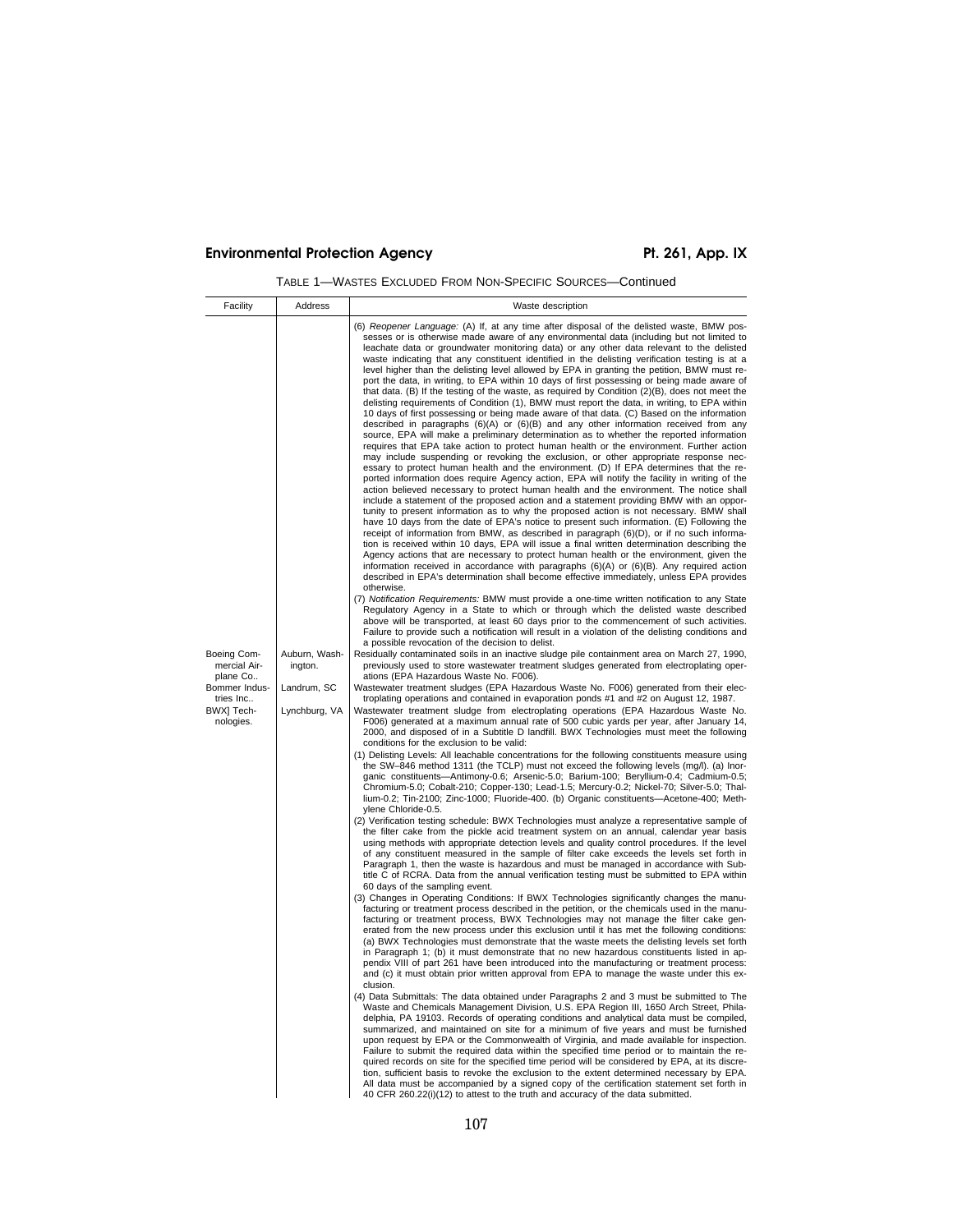| Facility                                                   | Address                        | Waste description                                                                                                                                                                                                                                                                                                                                                                                                                                                                                                                                                                                                                                                                                                                                                                                                                                                                                                                                                                                                                                                                                                                                                                                                                                                                                                                                                                                                                                                                                                                                                   |
|------------------------------------------------------------|--------------------------------|---------------------------------------------------------------------------------------------------------------------------------------------------------------------------------------------------------------------------------------------------------------------------------------------------------------------------------------------------------------------------------------------------------------------------------------------------------------------------------------------------------------------------------------------------------------------------------------------------------------------------------------------------------------------------------------------------------------------------------------------------------------------------------------------------------------------------------------------------------------------------------------------------------------------------------------------------------------------------------------------------------------------------------------------------------------------------------------------------------------------------------------------------------------------------------------------------------------------------------------------------------------------------------------------------------------------------------------------------------------------------------------------------------------------------------------------------------------------------------------------------------------------------------------------------------------------|
| Capitol Prod-<br>ucts Corp<br>Capitol Prod-                | Harrisburg, PA<br>Kentland, IN | (5) Reopener:<br>(a) If BWX Technologies discovers that a condition at the facility or an assumption related to<br>the disposal of the excluded waste that was modeled or predicted in the petition does not<br>occur as modeled or predicted, then BWX Technologies must report any information rel-<br>evant to that condition, in writing, to the Regional Administrator or his delegate within 10<br>days of discovering that condition.<br>(b) Upon receiving information described in paragraph (a) of this section, regardless of its<br>source, the Regional Administrator or his delegate will determine whether the reported con-<br>dition requires further action. Further action may include repealing the exclusion, modifying<br>the exclusion, or other appropriate response necessary to protect human health and the<br>environment.<br>(6) Notification Requirements: BWX Technologies must provide a one-time written notification<br>to any State Regulatory Agency to which or through which the delisted waste described<br>above will be transported for disposal at least 60 days prior to the commencement of such<br>activities. Failure to provide such a notification will be deemed to be a violation of this ex-<br>clusion and may result in a revocation of the decision.<br>Dewatered wastewater treatment sludges (EPA Hazardous Waste No. FO19) generated from<br>the chemical conversion coating of aluminum after September 12, 1986.<br>Dewatered wastewater treatment sludges (EPA Hazardous Waste No. F019) generated from |
| ucts Cor-<br>poration.                                     |                                | the chemical conversion coating of aluminum after November 17, 1986.                                                                                                                                                                                                                                                                                                                                                                                                                                                                                                                                                                                                                                                                                                                                                                                                                                                                                                                                                                                                                                                                                                                                                                                                                                                                                                                                                                                                                                                                                                |
| Care Free Alu-<br>minum Prod-<br>ucts, Inc<br>Chamberlian- | Charlotte,<br>Michigan.        | Wastewater treatment sludge (EPA Hazardous Waste No. F019) generated from the chem-<br>ical conversion coating of aluminum (generated at a maximum annual rate of 100 cubic<br>yards), after August 21, 1992. In order to confirm that the characteristics of the waste do<br>not change significantly, the facility must, on an annual basis, analyze a representative<br>composite sample for the constituents listed in §261.24 using the method specified therein.<br>The annual analytical results, including quality control information, must be compiled, cer-<br>tified according to §260.22(i)(12), maintained on-site for a minimum of five years, and<br>made available for inspection upon request by any employee or representative of EPA or<br>the State of Michigan. Failure to maintain the required records on-site will be considered by<br>EPA, at its discretion, sufficient basis to revoke the exclusion to the extent directed by<br>EPA.                                                                                                                                                                                                                                                                                                                                                                                                                                                                                                                                                                                                  |
| Featherlite,<br>Inc.                                       | Hot Springs,<br>AR.            | Dewatered wastewater treatment sludges (EPA Hazardous Waste No. F019) generated from<br>the chemical conversion coating of aluminum after July 16, 1986.                                                                                                                                                                                                                                                                                                                                                                                                                                                                                                                                                                                                                                                                                                                                                                                                                                                                                                                                                                                                                                                                                                                                                                                                                                                                                                                                                                                                            |
| Cincinnati Met-<br>ropolitan<br>Sewer Dis-<br>trict.       | Cincinnati, OH                 | Sluiced bottom ash (approximately 25,000 cubic yards) contained in the South Lagoon, on<br>September 13, 1985 which contains EPA Hazardous Waste Nos. F001, F002, F003, F004,<br>and F005.                                                                                                                                                                                                                                                                                                                                                                                                                                                                                                                                                                                                                                                                                                                                                                                                                                                                                                                                                                                                                                                                                                                                                                                                                                                                                                                                                                          |
| Clay Equip-<br>ment Cor-<br>poration.                      | Cedar Falls,<br>lowa.          | Dewatered wastewater treatment sludges (EPA Hazardous Waste No. F006) and spent cya-<br>nide bath solutions (EPA Hazardous Waste No. F009) generated from electroplating oper-<br>ations and disposed of in an on-site surface impoundment. This is a onetime exclusion.<br>This exclusion was published on August 1, 1989.                                                                                                                                                                                                                                                                                                                                                                                                                                                                                                                                                                                                                                                                                                                                                                                                                                                                                                                                                                                                                                                                                                                                                                                                                                         |
| Continental<br>Can Co                                      | Olympia, WA                    | Dewatered wastewater treatment sludges (DPA Hazardous Waste No. FO19) generated from<br>the chemical conversion coating of aluminum after September 12, 1986.                                                                                                                                                                                                                                                                                                                                                                                                                                                                                                                                                                                                                                                                                                                                                                                                                                                                                                                                                                                                                                                                                                                                                                                                                                                                                                                                                                                                       |
| Dover Corp.,<br>Norris Div                                 | Tulsa, OK                      | Dewatered wastewater treatment sludge (EPA Hazardous Waste No. FO06) generated from<br>their electroplating operations after April 29, 1986.                                                                                                                                                                                                                                                                                                                                                                                                                                                                                                                                                                                                                                                                                                                                                                                                                                                                                                                                                                                                                                                                                                                                                                                                                                                                                                                                                                                                                        |
| DuraTherm, In-<br>corporated.                              | San Leon,<br>Texas.            | Desorber solids, (at a maximum generation of 20,000 cubic yards per calendar year) gen-<br>erated by DuraTherm using the thermal desorption treatment process, (EPA Hazardous<br>Waste No. F037 and F038) and that is disposed of in subtitle D landfills after April 24,<br>2000.                                                                                                                                                                                                                                                                                                                                                                                                                                                                                                                                                                                                                                                                                                                                                                                                                                                                                                                                                                                                                                                                                                                                                                                                                                                                                  |
|                                                            |                                | For the exclusion to be valid, DuraTherm must implement a testing program that meets the<br>following Paragraphs:<br>(1) Delisting Levels: All leachable concentrations for those constituents must not exceed the                                                                                                                                                                                                                                                                                                                                                                                                                                                                                                                                                                                                                                                                                                                                                                                                                                                                                                                                                                                                                                                                                                                                                                                                                                                                                                                                                  |
|                                                            |                                | following levels (ppm). The petitioner must use an acceptable leaching method, for exam-<br>ple SW-846, Method 1311 to measure constituents in the waste leachate.<br>Desorber solids (i) Inorganic Constituents Arsenic-1.35; Antimony-0.162; Barium-54.0;<br>Beryllium-0.108; Cadmium-0.135; Chromium-0.6; Lead-0.405; Nickel-2.7; Sele-<br>nium-1.0; Silver-5.0; Vanadium-5.4; Zinc-270.                                                                                                                                                                                                                                                                                                                                                                                                                                                                                                                                                                                                                                                                                                                                                                                                                                                                                                                                                                                                                                                                                                                                                                         |
|                                                            |                                | (ii) Organic Constituents Anthracene-0.28; Benzene-0.135; Benzo(a) anthracene-0.059;<br>Benzo(b)fluoranthene-0.11; Benzo(a)pyrene-0.061; Bis-ethylhexylphthalate-0.28; Car-<br>bon Disulfide-3.8; Chlorobenzene-0.057; Chrysene-0.059; o,m,p Cresols-54; Dibenzo<br>anthracene-0.055; 2,4 Dimethyl phenol-18.9; Dioctyl<br>phthalate-0.017;<br>(a.h)<br>Ethylbenzene-0.057; Fluoranthene-0.068; Fluorene-0.059; Naphthalene-0.059; Phen-<br>anthrene-0.059; Phenol-6.2; Pyrene-0.067; Styrene-2.7; Trichloroethylene-0.054;<br>Toluene-0.08; Xylene-0.032<br>(2) Waste Holding and Handling: (A) DuraTherm must store the desorber solids as described                                                                                                                                                                                                                                                                                                                                                                                                                                                                                                                                                                                                                                                                                                                                                                                                                                                                                                              |
|                                                            |                                | in its RCRA permit, or continue to dispose of as hazardous all desorber solids generated,<br>until they have completed verification testing described in Paragraph (3)(A) and (B), as ap-<br>propriate, and valid analyses show that paragraph (1) is satisfied.                                                                                                                                                                                                                                                                                                                                                                                                                                                                                                                                                                                                                                                                                                                                                                                                                                                                                                                                                                                                                                                                                                                                                                                                                                                                                                    |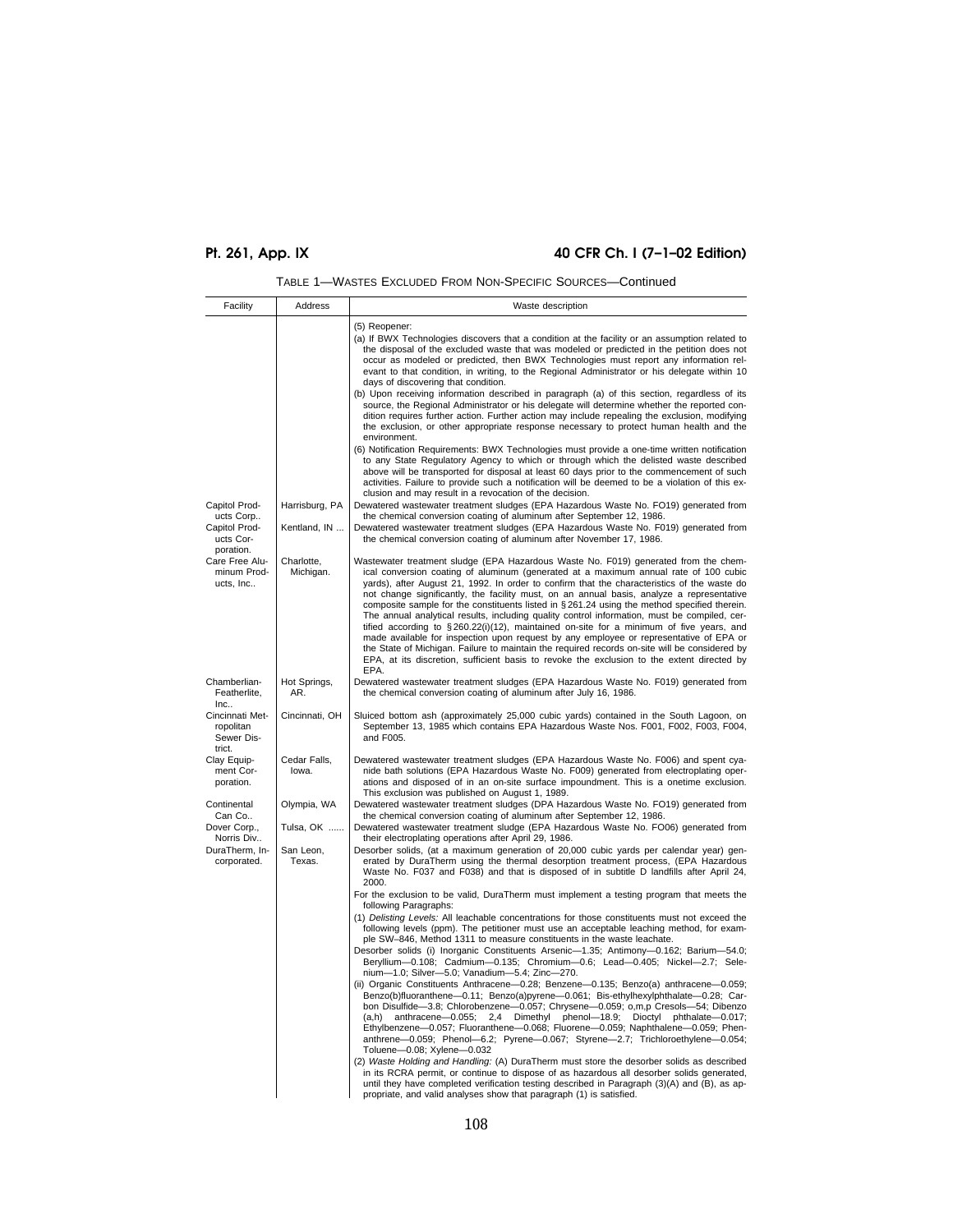| Facility | Address | Waste description                                                                                                                                                                                                                                                                                                                                                                                                                                                                                                                                                                                                                                                                                                                                                                                                                                                                                                                                                                                                   |  |
|----------|---------|---------------------------------------------------------------------------------------------------------------------------------------------------------------------------------------------------------------------------------------------------------------------------------------------------------------------------------------------------------------------------------------------------------------------------------------------------------------------------------------------------------------------------------------------------------------------------------------------------------------------------------------------------------------------------------------------------------------------------------------------------------------------------------------------------------------------------------------------------------------------------------------------------------------------------------------------------------------------------------------------------------------------|--|
|          |         | (B) In order to isolate wastes that have been processed in the unit prior to one of the waste<br>codes to be delisted, DuraTherm must designate the first batch of F037, F038, K048,<br>K049, K050, or K051 wastes as hazardous. Subsequent batches of these wastes which<br>satisfy paragraph (1) are eligible for delisting if they meet the criteria in paragraph (1) and<br>no additional constituents (other than those of the delisted waste streams) from the pre-<br>viously processed wastes are detected.                                                                                                                                                                                                                                                                                                                                                                                                                                                                                                 |  |
|          |         | (C) Levels of constituents measured in the samples of the desorber solids that do not exceed<br>the levels set forth in Paragraph (1) are nonhazardous. DuraTherm can manage and dis-<br>pose the nonhazardous desorber solids according to all applicable solid waste regulations.<br>(D) If constituent levels in a sample exceed any of the delisting levels set in Paragraph (1),<br>DuraTherm must retreat or stabilize the batches of waste used to generate the representa-<br>tive sample until it meets the levels in paragraph(1). DuraTherm must repeat the analyses<br>of the treated waste.                                                                                                                                                                                                                                                                                                                                                                                                            |  |
|          |         | (E) If the facility has not treated the waste, DuraTherm must manage and dispose the waste<br>generated under subtitle C of RCRA.                                                                                                                                                                                                                                                                                                                                                                                                                                                                                                                                                                                                                                                                                                                                                                                                                                                                                   |  |
|          |         | (3) Verification Testing Requirements: DuraTherm must perform sample collection and anal-<br>yses, including quality control procedures, according to SW-846 methodologies. If EPA<br>judges the process to be effective under the operating conditions used during the initial<br>verification testing, DuraTherm may replace the testing required in Paragraph (3)(A) with<br>the testing required in Paragraph (3)(B). DuraTherm must continue to test as specified in<br>Paragraph (3)(A) until and unless notified by EPA in writing that testing in Paragraph (3)(A)<br>may be replaced by Paragraph (3)(B).<br>(A) Initial Verification Testing: After EPA grants the final exclusion, DuraTherm must do the                                                                                                                                                                                                                                                                                                 |  |
|          |         | following:                                                                                                                                                                                                                                                                                                                                                                                                                                                                                                                                                                                                                                                                                                                                                                                                                                                                                                                                                                                                          |  |
|          |         | (i) Collect and analyze composites of the desorber solids.<br>(ii) Make two composites of representative grab samples collected.<br>(iii) Analyze the waste, before disposal, for all of the constituents listed in Paragraph 1.<br>(iv) Sixty (60) days after this exclusion becomes final, report the operational and analytical<br>test data, including quality control information.                                                                                                                                                                                                                                                                                                                                                                                                                                                                                                                                                                                                                             |  |
|          |         | (v) Submit the test plan for conducting the multiple pH leaching procedure to EPA for ap-<br>proval at least 10 days before conducting the analysis.<br>(vi) Conduct a multiple pH leaching procedure on 10 samples collected during the sixty-day                                                                                                                                                                                                                                                                                                                                                                                                                                                                                                                                                                                                                                                                                                                                                                  |  |
|          |         | test period.<br>(vii) The ten samples should include both non-stabilized and stabilized residual solids. If none<br>of the samples collected during the sixty-day test period need to be stabilized, DuraTherm<br>should provide multiple pH data on the first sample of stabilized wastes generated.<br>(vii) Perform the toxicity characteristic leaching procedure using three different pH extraction<br>fluids to simulate disposal under three conditions and submit the results within 60 days of<br>completion. Simulate an acidic landfill environment, basic landfill environment, and a landfill                                                                                                                                                                                                                                                                                                                                                                                                         |  |
|          |         | environment similar to the pH of the waste.<br>(B) Subsequent Verification Testing: Following written notification by EPA, DuraTherm may<br>substitute the testing conditions in $(3)(B)$ for $(3)(A)(i)$ . DuraTherm must continue to monitor<br>operating conditions, and analyze representative samples each quarter of operation during<br>the first year of waste generation. The samples must represent the waste generated in one<br>quarter. DuraTherm must run the multiple pH procedure on these waste samples.<br>(C) Termination of Organic Testing: (i) DuraTherm must continue testing as required under<br>Paragraph $(3)(B)$ for organic constituents in Paragraph $(1)(A)(ii)$ , until the analytical results<br>submitted under Paragraph (3)(B) show a minimum of two consecutive samples below the<br>delisting levels in Paragraph $(1)(A)(i)$ , DuraTherm may then request that EPA stop quarterly<br>organic testing. After EPA notifies DuraTherm in writing, the company may end quarterly |  |
|          |         | organic testing.<br>(ii) Following cancellation of the quarterly testing, DuraTherm must continue to test a rep-<br>resentative composite sample for all constituents listed in Paragraph (1) annually (by<br>twelve months after final exclusion).                                                                                                                                                                                                                                                                                                                                                                                                                                                                                                                                                                                                                                                                                                                                                                 |  |
|          |         | (4) Changes in Operating Conditions: If DuraTherm significantly changes the process de-<br>scribed in its petition or starts any processes that generate(s) the waste that may or could<br>affect the composition or type of waste generated as established under Paragraph (1) (by<br>illustration, but not limitation, changes in equipment or operating conditions of the treatment<br>process), they must notify EPA in writing; they may no longer handle the wastes generated<br>from the new process as nonhazardous until the wastes meet the delisting levels set in<br>Paragraph (1) and they have received written approval to do so from EPA.                                                                                                                                                                                                                                                                                                                                                           |  |
|          |         | (5) Data Submittals: DuraTherm must submit the information described below. If DuraTherm<br>fails to submit the required data within the specified time or maintain the required records<br>on-site for the specified time, EPA, at its discretion, will consider this sufficient basis to re-<br>open the exclusion as described in Paragraph 6. DuraTherm must:<br>(A) Submit the data obtained through Paragraph 3 to Mr. William Gallagher, Chief, Region 6<br>Delisting Program, EPA, 1445 Ross Avenue, Dallas, Texas 75202-2733, Mail Code, (6PD-<br>O) within the time specified.                                                                                                                                                                                                                                                                                                                                                                                                                            |  |
|          |         | (B) Compile records of operating conditions and analytical data from Paragraph (3), summa-<br>rized, and maintained on-site for a minimum of five years.<br>(C) Furnish these records and data when EPA or the State of Texas request them for inspec-<br>tion.                                                                                                                                                                                                                                                                                                                                                                                                                                                                                                                                                                                                                                                                                                                                                     |  |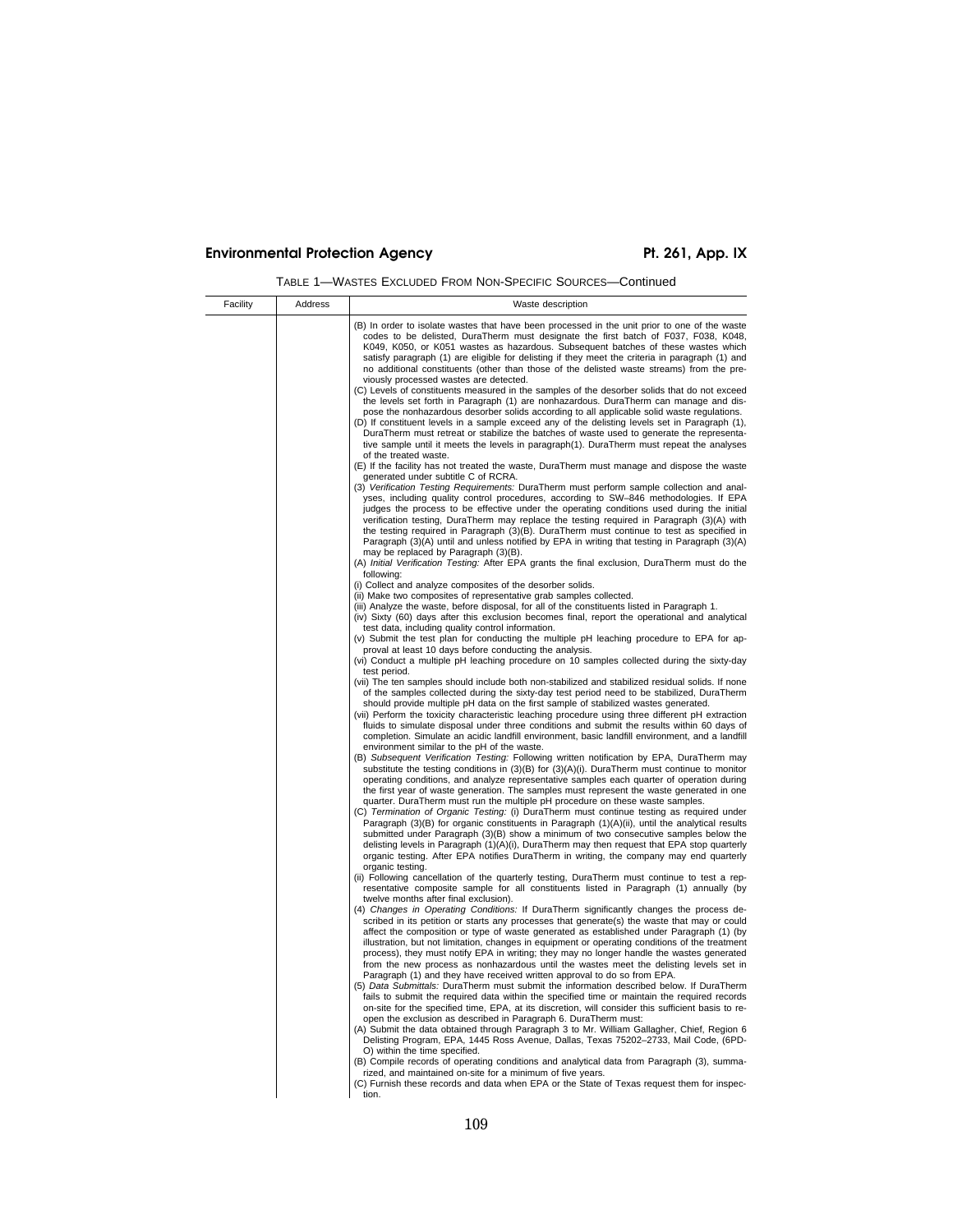| TABLE 1—WASTES EXCLUDED FROM NON-SPECIFIC SOURCES—Continued |  |  |  |  |  |  |
|-------------------------------------------------------------|--|--|--|--|--|--|
|-------------------------------------------------------------|--|--|--|--|--|--|

| Facility                        | Address             | Waste description                                                                                                                                                                                                                                                                                                                                                                                                                                                                                                                                                                                                                                                                                                                                                                                                                                    |
|---------------------------------|---------------------|------------------------------------------------------------------------------------------------------------------------------------------------------------------------------------------------------------------------------------------------------------------------------------------------------------------------------------------------------------------------------------------------------------------------------------------------------------------------------------------------------------------------------------------------------------------------------------------------------------------------------------------------------------------------------------------------------------------------------------------------------------------------------------------------------------------------------------------------------|
|                                 |                     | (D) Send along with all data a signed copy of the following certification statement, to attest to<br>the truth and accuracy of the data submitted:<br>Under civil and criminal penalty of law for the making or submission of false or fraudulent<br>statements or representations (pursuant to the applicable provisions of the Federal Code,<br>which include, but may not be limited to, 18 U.S.C. 1001 and 42 U.S.C. 6928), I certify that<br>the information contained in or accompanying this document is true, accurate and com-<br>plete.                                                                                                                                                                                                                                                                                                    |
|                                 |                     | As to the (those) identified section(s) of this document for which I cannot personally verify its<br>(their) truth and accuracy, I certify as the company official having supervisory responsibility<br>for the persons who, acting under my direct instructions, made the verification that this in-<br>formation is true, accurate and complete.<br>If any of this information is determined by EPA in its sole discretion to be false, inaccurate or<br>incomplete, and upon conveyance of this fact to the company, I recognize and agree that<br>this exclusion of waste will be void as if it never had effect or to the extent directed by EPA<br>and that the company will be liable for any actions taken in contravention of the company's<br>RCRA and CERCLA obligations premised upon the company's reliance on the void exclu-<br>sion. |
|                                 |                     | (6) Reopener Language: (A) If, anytime after disposal of the delisted waste, DuraTherm pos-<br>sesses or is otherwise made aware of any environmental data (including but not limited to<br>leachate data or groundwater monitoring data) or any other data relevant to the delisted<br>waste indicating that any constituent identified for the delisting verification testing is at level<br>higher than the delisting level allowed by the Regional Administrator or his delegate in<br>granting the petition, then the facility must report the data, in writing, to the Regional Ad-<br>ministrator or his delegate within 10 days of first possessing or being made aware of that<br>data.                                                                                                                                                     |
|                                 |                     | (B) If the annual testing of the waste does not meet the delisting requirements in Paragraph<br>1, DuraTherm must report the data, in writing, to the Regional Administrator or his delegate<br>within 10 days of first possessing or being made aware of that data.<br>(C) If DuraTherm fails to submit the information described in paragraphs (5),(6)(A) or (6)(B)<br>or if any other information is received from any source, the Regional Administrator or his<br>delegate will make a preliminary determination as to whether the reported information re-<br>quires Agency action to protect human health or the environment. Further action may in-<br>clude suspending, or revoking the exclusion, or other appropriate response necessary to                                                                                               |
|                                 |                     | protect human health and the environment.<br>(D) If the Regional Administrator or his delegate determines that the reported information<br>does require Agency action, the Regional Administrator or his delegate will notify the facility<br>in writing of the actions the Regional Administrator or his delegate believes are necessary<br>to protect human health and the environment. The notice shall include a statement of the<br>proposed action and a statement providing the facility with an opportunity to present infor-<br>mation as to why the proposed Agency action is not necessary. The facility shall have 10<br>days from the date of the Regional Administrator or his delegate's notice to present such<br>information.                                                                                                       |
|                                 |                     | (E) Following the receipt of information from the facility described in paragraph (6)(D) or (if no<br>information is presented under paragraph $(6)(D)$ ) the initial receipt of information described<br>in paragraphs $(5)$ , $(6)(A)$ or $(6)(B)$ , the Regional Administrator or his delegate will issue a<br>final written determination describing the Agency actions that are necessary to protect<br>human health or the environment. Any required action described in the Regional Adminis-<br>trator or his delegate's determination shall become effective immediately, unless the Re-<br>gional Administrator or his delegate provides otherwise.<br>(7) Notification Requirements: DuraTherm must do following before transporting the delisted                                                                                         |
|                                 |                     | waste: Failure to provide this notification will result in a violation of the delisting petition and<br>a possible revocation of the decision.<br>(A) Provide a one-time written notification to any State Regulatory Agency to which or<br>through which they will transport the delisted waste described above for disposal, 60 days<br>before beginning such activities.<br>(B) Update the one-time written notification if they ship the delisted waste into a different dis-                                                                                                                                                                                                                                                                                                                                                                    |
| Eastman<br>Chemical<br>Company. | Longview,<br>Texas. | posal facility.<br>Wastewater treatment sludge, (at a maximum generation of 82,100 cubic yards per calendar<br>year) generated by Eastman (EPA Hazardous Waste Nos. F001, F002, F003, F005 gen-<br>erated at Eastman when disposed of in a Subtitle D landfill.<br>Eastman must implement a testing program that meets the following conditions for the exclu-                                                                                                                                                                                                                                                                                                                                                                                                                                                                                       |
|                                 |                     | sion to be valid:<br>(1) Delisting Levels: All concentrations for the following constituents must not exceed the fol-<br>lowing levels (mg/l). For the wastewater treatment sludge constituents must be measured<br>in the waste leachate by the method specified in 40 CFR 261.24. Wastewater treatment<br>sludge:                                                                                                                                                                                                                                                                                                                                                                                                                                                                                                                                  |
|                                 |                     | (i) Inorganic Constituents: Antimony-0.0515; Barium-7.30; Cobalt-2.25; Chromium-5.0; Lead-<br>5.0; Mercury-0.0015; Nickel-2.83; Selenium-0.22; Silver-0.384; Vanadium-2.11; Zinc-28.0<br>(ii) Organic Constituents: Acenaphthene-1.25; Acetone-7.13; bis(2-ethylhexylphthalate-<br>0.28; 2-butanone-42.8; Chloroform-0.0099; Fluorene-0.55; Methanol-35.7; Methylene<br>Chloride-0.486; naphthalene-0.0321.                                                                                                                                                                                                                                                                                                                                                                                                                                          |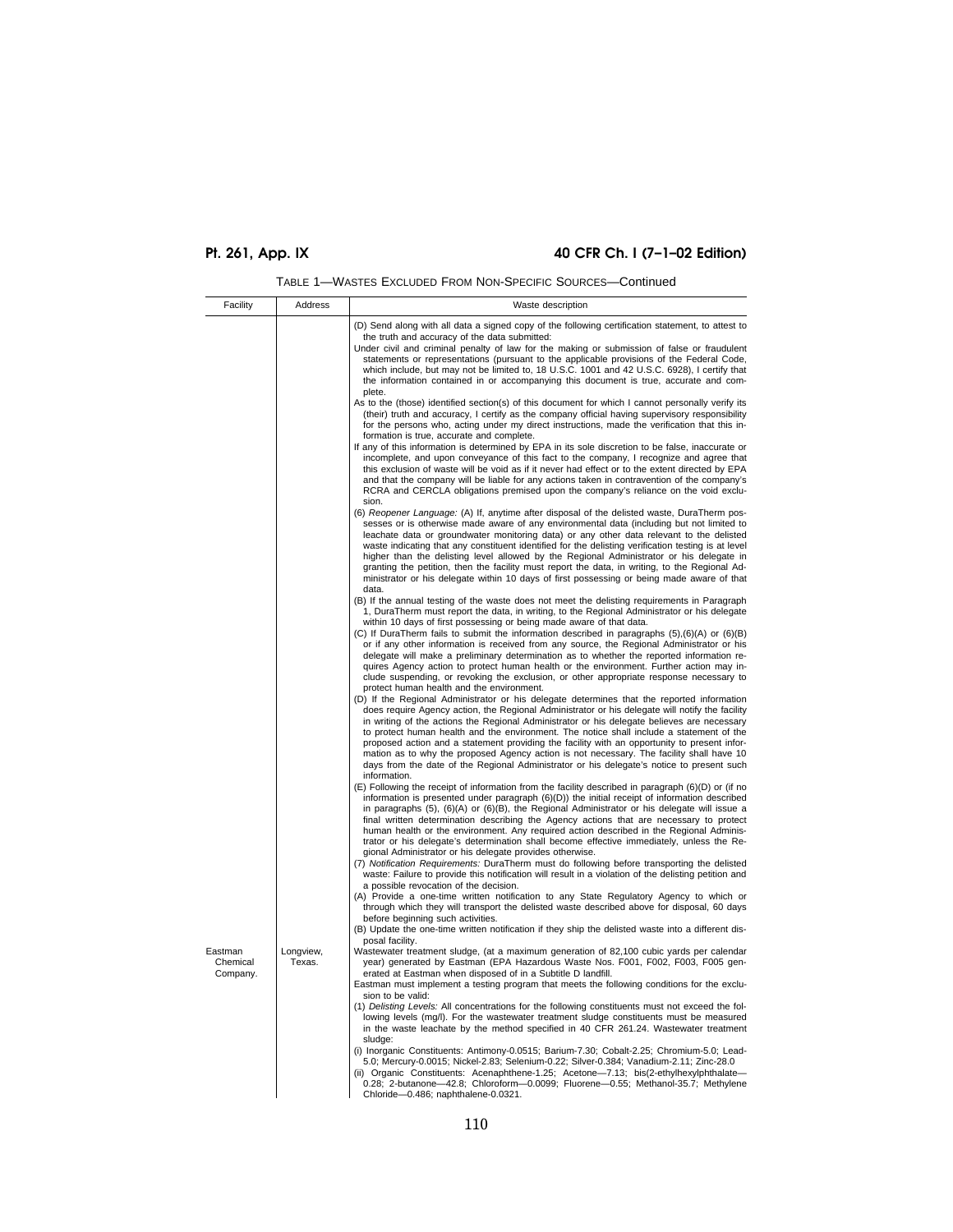| Facility | Address | Waste description                                                                                                                                                                                  |
|----------|---------|----------------------------------------------------------------------------------------------------------------------------------------------------------------------------------------------------|
|          |         | (2) Waste Holding and Handling: If the concentrations of the sludge exceed the levels pro-                                                                                                         |
|          |         | vided in Condition 1, then the sludge must be treated in the Fluidized Bed Incinerator (FBI)                                                                                                       |
|          |         | and meet the requirements of that September 25, 1996 delisting exclusion to be non-haz-<br>ardous (as FBI ash). If the sludge meets the delisting levels provided in Condition 1, then             |
|          |         | it's non-hazardous (as sludge). If the waste water treatment sludge is not managed in the                                                                                                          |
|          |         | manner above, Eastman must manage it in accordance with applicable RCRA Subtitle C                                                                                                                 |
|          |         | requirements. If the levels of constituents measured in the samples of the waste water                                                                                                             |
|          |         | treatment sludge do not exceed the levels set forth in Condition (1), then the waste is non-                                                                                                       |
|          |         | hazardous and may be managed and disposed of in accordance with all applicable solid<br>waste regulations. During the verification period, Eastman must manage the waste in the                    |
|          |         | FBI incinerator prior to disposal.                                                                                                                                                                 |
|          |         | (3) Verification Testing Requirements: Eastman must perform sample collection and anal-<br>yses, including quality control procedures, according to SW-846 methodologies. After com-               |
|          |         | pletion of the initial verification period, Eastman may replace the testing required in Condi-                                                                                                     |
|          |         | tion $(3)(A)$ with the testing required in Condition $(3)(B)$ . Eastman must continue to test as<br>specified in Condition (3)(A) until and unless notified by EPA in writing that testing in Con- |
|          |         | dition $(3)(A)$ may be replaced by Condition $(3)(B)$ .                                                                                                                                            |
|          |         | (A) Initial Verification Testing: At quarterly intervals for one year after the final exclusion is                                                                                                 |
|          |         | granted, Eastman must collect and analyze composites of the wastewater treatment sludge                                                                                                            |
|          |         | for constituents listed in Condition (1).                                                                                                                                                          |
|          |         | (B) Subsequent Verification Testing: Following termination of the quarterly testing, Eastman                                                                                                       |
|          |         | must continue to test a representative composite sample for all constituents listed in Condi-                                                                                                      |
|          |         | tion (1) on an annual basis (no later than twelve months after the final exclusion).<br>(4) Changes in Operating Conditions. If Eastman significantly changes the process which                    |
|          |         | generate(s) the waste(s) and which may or could affect the composition or type of waste(s)                                                                                                         |
|          |         | generated as established under Condition (1) (by illustration, but not limitation, change in                                                                                                       |
|          |         | equipment or operating conditions of the treatment process or generation of volumes in ex-                                                                                                         |
|          |         | cess 82,100 cubic yards of waste annually), Eastman must (A) notify the EPA in writing of                                                                                                          |
|          |         | the change and (B) may no longer handle or manage the waste generated from the new                                                                                                                 |
|          |         | process as nonhazardous until Eastman has demonstrated through testing the waste                                                                                                                   |
|          |         | meets the delisting levels set in Condition (1) and (C) Eastman has received written ap-<br>proval to begin managing the wastes as non-hazardous from EPA.                                         |
|          |         | (5) Data Submittals. Eastman must submit or maintain, as applicable, the information de-                                                                                                           |
|          |         | scribed below. If Eastman fails to submit the required data within the specified time or                                                                                                           |
|          |         | maintain the required records on-site for the specified time, EPA, at its discretion, will con-                                                                                                    |
|          |         | sider this sufficient basis to reopen the exclusion as described in Condition (6). Eastman                                                                                                         |
|          |         | must:<br>(A) Submit the data obtained through Condition (3) to Mr. William Gallagher, Chief, Region 6                                                                                              |
|          |         | Delisting Program, EPA, 1445 Ross Avenue, Dallas, Texas 75202-2733, Mail Code, (6PD-                                                                                                               |
|          |         | O) within the time specified.                                                                                                                                                                      |
|          |         | (B) Compile records of operating conditions and analytical data from Condition (3), summa-<br>rized, and maintained on-site for a minimum of five years.                                           |
|          |         | (C) Furnish these records and data when EPA or the State of Texas request them for inspec-                                                                                                         |
|          |         | tion.                                                                                                                                                                                              |
|          |         | (D) Send along with all data a signed copy of the following certification statement, to attest to<br>the truth and accuracy of the data submitted:                                                 |
|          |         | (i) Under civil and criminal penalty of law for the making or submission of false or fraudulent                                                                                                    |
|          |         | statements or representations (pursuant to the applicable provisions of the Federal Code,                                                                                                          |
|          |         | which include, but may not be limited to, 18 U.S.C. 1001 and 42 U.S.C. 6928), I certify that<br>the information contained in or accompanying this document is true, accurate and com-              |
|          |         | plete.                                                                                                                                                                                             |
|          |         | (ii) As to the (those) identified section(s) of this document for which I cannot personally verify                                                                                                 |
|          |         | its (their) truth and accuracy, I certify as the company official having supervisory responsi-                                                                                                     |
|          |         | bility for the persons who, acting under my direct instructions, made the verification that                                                                                                        |
|          |         | this information is true, accurate and complete.                                                                                                                                                   |
|          |         | (iii) If any of this information is determined by EPA in its sole discretion to be false, inac-                                                                                                    |
|          |         | curate or incomplete, and upon conveyance of this fact to the company, I recognize and<br>agree that this exclusion of waste will be void as if it never had effect or to the extent di-           |
|          |         | rected by EPA and that the company will be liable for any actions taken in contravention of                                                                                                        |
|          |         | the company's RCRA and CERCLA obligations premised upon the company's reliance on                                                                                                                  |
|          |         | the void exclusion.                                                                                                                                                                                |
|          |         | 6) Reopener Language:                                                                                                                                                                              |
|          |         | (A) If, anytime after disposal of the delisted waste, Eastman possesses or is otherwise made                                                                                                       |
|          |         | aware of any environmental data (including but not limited to leachate data or groundwater                                                                                                         |
|          |         | monitoring data) or any other data relevant to the delisted waste indicating that any con-                                                                                                         |
|          |         | stituent identified for the delisting verification testing is at level higher than the delisting<br>level allowed by the Regional Administrator or his delegate in granting the petition, then the |
|          |         | facility must report the data, in writing, to the Regional Administrator or his delegate within                                                                                                    |
|          |         | 10 days of first possessing or being made aware of that data.                                                                                                                                      |
|          |         | (B) If the annual testing of the waste does not meet the delisting requirements in Condition                                                                                                       |
|          |         | (1), Eastman must report the data, in writing, to the Regional Administrator or his delegate                                                                                                       |
|          |         | within 10 days of first possessing or being made aware of that data.                                                                                                                               |
|          |         |                                                                                                                                                                                                    |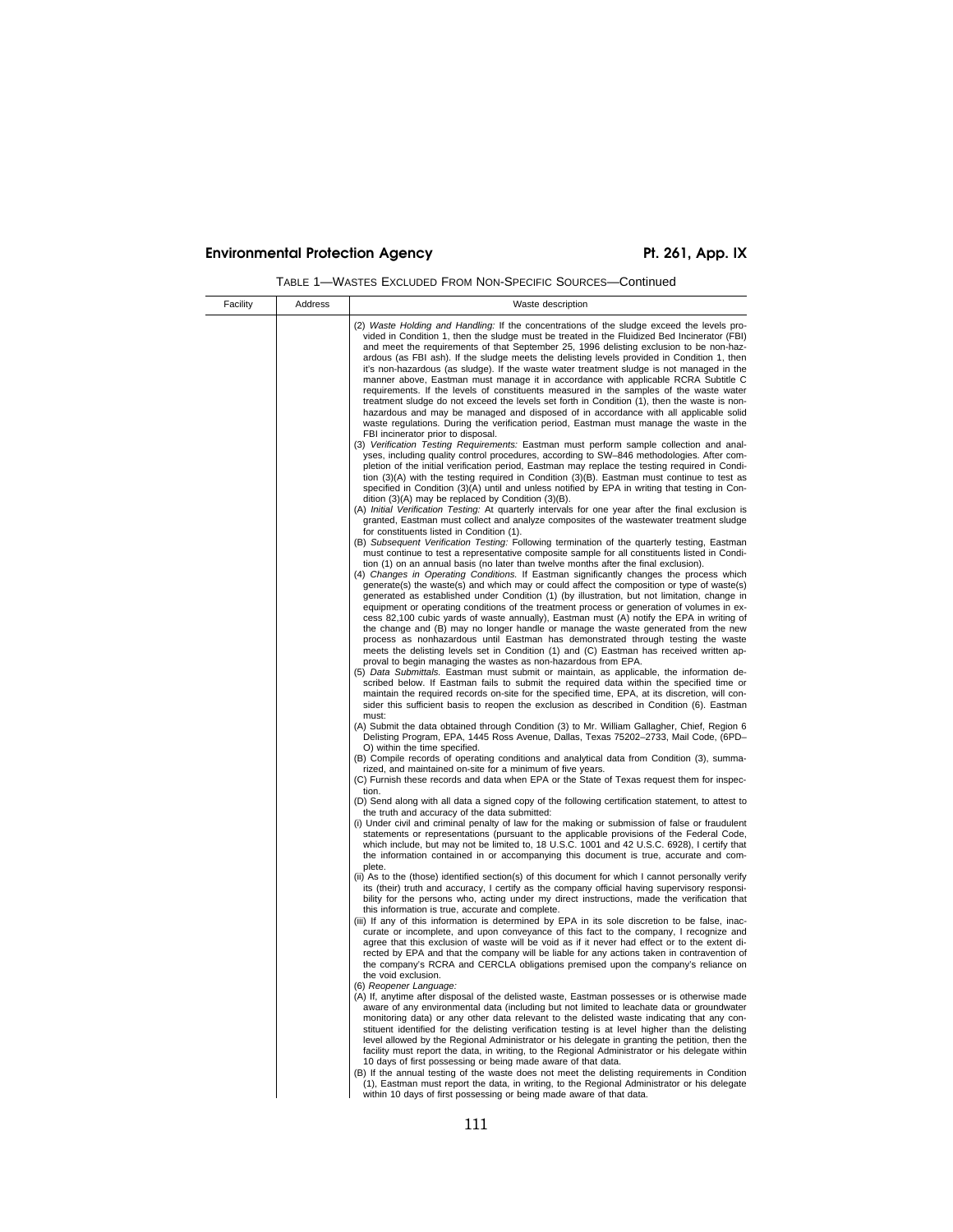|  | TABLE 1—WASTES EXCLUDED FROM NON-SPECIFIC SOURCES—Continued |  |  |  |  |  |
|--|-------------------------------------------------------------|--|--|--|--|--|
|--|-------------------------------------------------------------|--|--|--|--|--|

| Facility                                                                | Address                  | Waste description                                                                                                                                                                                                                                                                                                                                                                                                                                                                                                                                                                                                                                                                                                                                                                                                                                                                                                                                                                                                                                                                                                                                                                                                                                                                                                                                                                                                                                                                                                                                                                                                                                                                                                                                                                                                                                                                                                                                                                                                                                                                                                                                                                                                                                                                                                                                         |
|-------------------------------------------------------------------------|--------------------------|-----------------------------------------------------------------------------------------------------------------------------------------------------------------------------------------------------------------------------------------------------------------------------------------------------------------------------------------------------------------------------------------------------------------------------------------------------------------------------------------------------------------------------------------------------------------------------------------------------------------------------------------------------------------------------------------------------------------------------------------------------------------------------------------------------------------------------------------------------------------------------------------------------------------------------------------------------------------------------------------------------------------------------------------------------------------------------------------------------------------------------------------------------------------------------------------------------------------------------------------------------------------------------------------------------------------------------------------------------------------------------------------------------------------------------------------------------------------------------------------------------------------------------------------------------------------------------------------------------------------------------------------------------------------------------------------------------------------------------------------------------------------------------------------------------------------------------------------------------------------------------------------------------------------------------------------------------------------------------------------------------------------------------------------------------------------------------------------------------------------------------------------------------------------------------------------------------------------------------------------------------------------------------------------------------------------------------------------------------------|
|                                                                         |                          | (C) If Eastman fails to submit the information described in Conditions $(5),(6)(A)$ or $(6)(B)$ or if<br>any other information is received from any source, the Regional Administrator or his dele-<br>gate will make a preliminary determination as to whether the reported information requires<br>Agency action to protect human health or the environment. Further action may include sus-<br>pending, or revoking the exclusion, or other appropriate response necessary to protect<br>human health and the environment.                                                                                                                                                                                                                                                                                                                                                                                                                                                                                                                                                                                                                                                                                                                                                                                                                                                                                                                                                                                                                                                                                                                                                                                                                                                                                                                                                                                                                                                                                                                                                                                                                                                                                                                                                                                                                             |
|                                                                         |                          | (D) If the Regional Administrator or his delegate determines that the reported information<br>does require Agency action, the Regional Administrator or his delegate will notify the facility<br>in writing of the actions the Regional Administrator or his delegate believes are necessary<br>to protect human health and the environment. The notice shall include a statement of the<br>proposed action and a statement providing the facility with an opportunity to present infor-<br>mation as to why the proposed Agency action is not necessary. The facility shall have 10<br>days from the date of the Regional Administrator or his delegate's notice to present such<br>information.                                                                                                                                                                                                                                                                                                                                                                                                                                                                                                                                                                                                                                                                                                                                                                                                                                                                                                                                                                                                                                                                                                                                                                                                                                                                                                                                                                                                                                                                                                                                                                                                                                                         |
|                                                                         |                          | (E) Following the receipt of information from the facility described in Condition (6)(D) or (if no<br>information is presented under Condition $(6)(D)$ the initial receipt of information described<br>in Conditions $(5)$ , $(6)(A)$ or $(6)(B)$ , the Regional Administrator or his delegate will issue a<br>final written determination describing the Agency actions that are necessary to protect<br>human health or the environment. Any required action described in the Regional Adminis-<br>trator or his delegate's determination shall become effective immediately, unless the Re-<br>gional Administrator or his delegate provides otherwise.<br>(7) Notification Requirements. Eastman must do following before transporting the delisted                                                                                                                                                                                                                                                                                                                                                                                                                                                                                                                                                                                                                                                                                                                                                                                                                                                                                                                                                                                                                                                                                                                                                                                                                                                                                                                                                                                                                                                                                                                                                                                                  |
|                                                                         |                          | waste off-site: Failure to provide this notification will result in a violation of the delisting peti-<br>tion and a possible revocation of the exclusion.<br>(A) Provide a one-time written notification to any State Regulatory Agency to which or<br>through which they will transport the delisted waste described above for disposal, 60 days                                                                                                                                                                                                                                                                                                                                                                                                                                                                                                                                                                                                                                                                                                                                                                                                                                                                                                                                                                                                                                                                                                                                                                                                                                                                                                                                                                                                                                                                                                                                                                                                                                                                                                                                                                                                                                                                                                                                                                                                        |
|                                                                         |                          | before beginning such activities.<br>(B) Update the one-time written notification if they ship the delisted waste into a different dis-                                                                                                                                                                                                                                                                                                                                                                                                                                                                                                                                                                                                                                                                                                                                                                                                                                                                                                                                                                                                                                                                                                                                                                                                                                                                                                                                                                                                                                                                                                                                                                                                                                                                                                                                                                                                                                                                                                                                                                                                                                                                                                                                                                                                                   |
| Eli Lilly and<br>Company.                                               | Clinton, Indi-<br>ana.   | posal facility.<br>Incinerator scrubber liquids, entering and contained in their onsite surface impoundment, and<br>solids settling from these liquids originating from the burning of spent solvents (EPA Haz-<br>ardous Waste Nos. F002, F003, and F005) contained in their onsite surface impoundment<br>and solids retention area on August 18, 1988 and any new incinerator scubber liquids and<br>settled solids generated in the surface impoundment and and disposed of in the retention<br>are after August 12, 1988.                                                                                                                                                                                                                                                                                                                                                                                                                                                                                                                                                                                                                                                                                                                                                                                                                                                                                                                                                                                                                                                                                                                                                                                                                                                                                                                                                                                                                                                                                                                                                                                                                                                                                                                                                                                                                            |
| Envirite of Illi-<br>nois (for-<br>merly<br>Envirite Cor-<br>poration). | Harvey, Illinois         | See waste description under Envirite of Pennsylvania.                                                                                                                                                                                                                                                                                                                                                                                                                                                                                                                                                                                                                                                                                                                                                                                                                                                                                                                                                                                                                                                                                                                                                                                                                                                                                                                                                                                                                                                                                                                                                                                                                                                                                                                                                                                                                                                                                                                                                                                                                                                                                                                                                                                                                                                                                                     |
| Envirite of Ohio<br>(formerly<br><b>Envirite Cor-</b><br>poration).     | Canton, Ohio             | See waste description under Envirite of Pennsylvania.                                                                                                                                                                                                                                                                                                                                                                                                                                                                                                                                                                                                                                                                                                                                                                                                                                                                                                                                                                                                                                                                                                                                                                                                                                                                                                                                                                                                                                                                                                                                                                                                                                                                                                                                                                                                                                                                                                                                                                                                                                                                                                                                                                                                                                                                                                     |
| Envirite of<br>Pennsylvania<br>(formerly<br>Envirite Cor-<br>poration). | York, Pennsyl-<br>vania. | Dewatered wastewater sludges (EPA Hazardous Waste No .F006) generated from electro-<br>plating operations; spent cyanide plating solutions (EPA Hazardous Waste No. F007) gen-<br>erated from electroplating operations; plating bath residues from the bottom of plating baths<br>(EPA Hazardous Waste No. F008) generated from electroplating operations where<br>cyanides are used in the process; spent stripping and cleaning bath solutions (EPA Haz-<br>ardous Waste No. F009) generated from electroplating operations where cyanides are<br>used in the process; spent cyanide solutions from salt bath pot cleaning (EPA Hazardous<br>Waste No. F011) generated from metal heat treating operations; quenching wastewater<br>treatment sludges (EPA Hazardous Waste No. F012) generated from metal heat treating<br>where cyanides are used in the process; wastewater treatment sludges (EPA Hazardous<br>Waste No. F019) generated from the chemical conversion coating of aluminum after No-<br>vember 14, 1986. To ensure that hazardous constituents are not present in the waste at<br>levels of regulatory concern, the facility must implement a contingency testing program for<br>the petitioned waste. This testing program must meet the following conditions for the exclu-<br>sions to be valid:<br>(1) Each batch of treatment residue must be representatively sampled and tested using the<br>EP Toxicity test for arsenic, barium, cadmium, chromium, lead, selenium, silver, mercury,<br>and nickel. If the extract concentrations for chromium, lead, arsenic, and silver exceed<br>0.315 ppm; barium levels exceed 6.3 ppm; cadmium and selenium exceed 0.063 ppm;<br>mercury exceeds 0.0126 ppm; or nickel levels exceed 2.205 ppm; the waste must be re-<br>treated or managed and disposed as a hazardous waste under 40 CFR Parts 262 to 265<br>and the permitting standards of 40 CFR Part 270.<br>(2) Each batch of treatment residue must be tested for reactive and leachable cyanide. If the<br>reactive cyanide levels exceed 250 ppm or leachable cyanide levels (using the EP Toxicity<br>test without acetic acid adjustment) exceed 1.26 ppm, the waste must be re-treated or<br>managed and disposed as a hazardous waste under 40 CFR Parts 262 to 265 and the<br>permitting standards of 40 CFR Part 270. |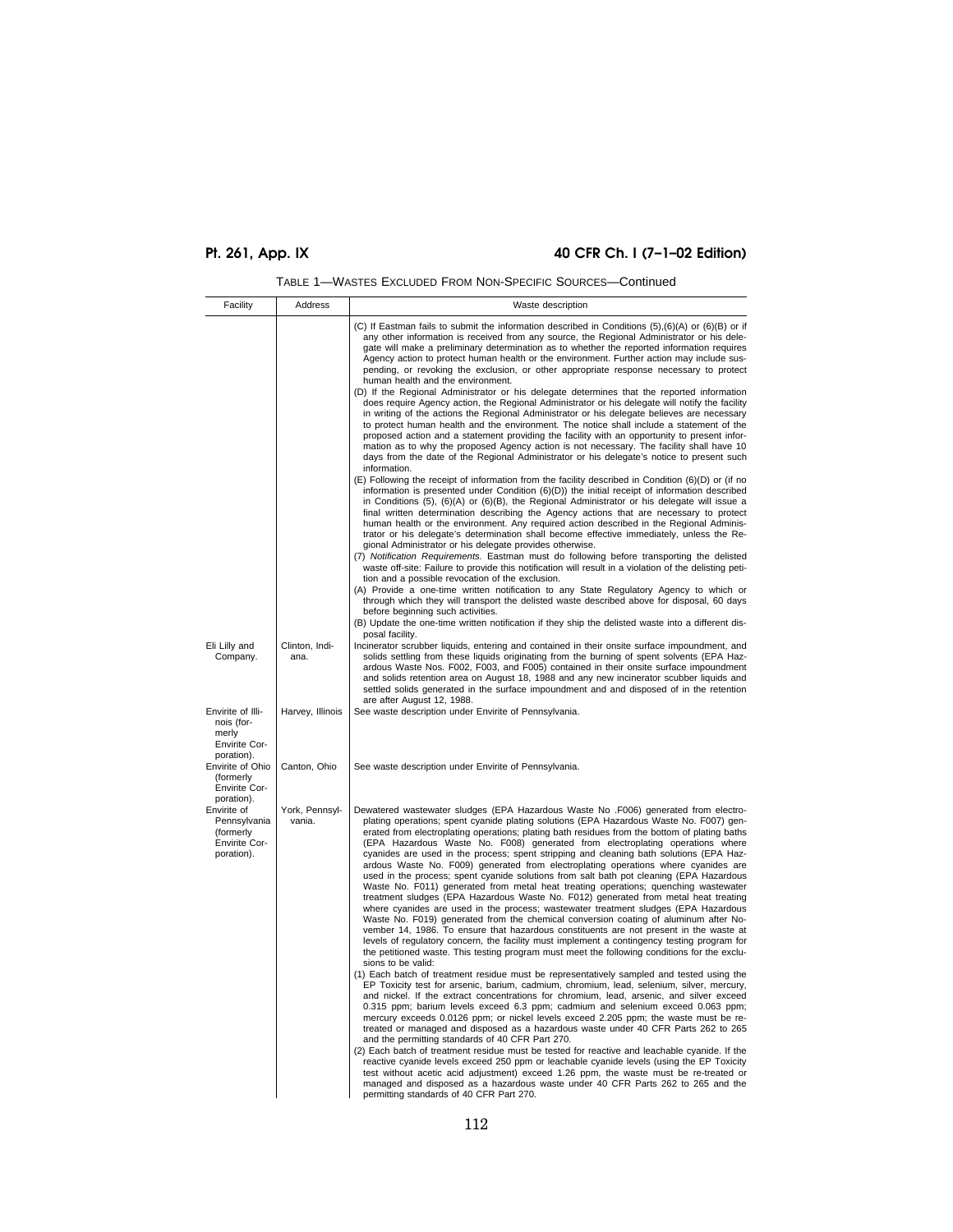| Facility                                               | Address                                  | Waste description                                                                                                                                                                                                                                                                                                                                                                                                                                                                                                                                                                                                                                                                                                                                                                                                                                                                                                                                 |
|--------------------------------------------------------|------------------------------------------|---------------------------------------------------------------------------------------------------------------------------------------------------------------------------------------------------------------------------------------------------------------------------------------------------------------------------------------------------------------------------------------------------------------------------------------------------------------------------------------------------------------------------------------------------------------------------------------------------------------------------------------------------------------------------------------------------------------------------------------------------------------------------------------------------------------------------------------------------------------------------------------------------------------------------------------------------|
|                                                        |                                          | (3) Each batch of waste must be tested for the total content of specific organic toxicants. If<br>the total content of anthracene exceeds 76.8 ppm, 1,2-diphenyl hydrazine exceeds 0.001<br>ppm, methylene chloride exceeds 8.18 ppm, methyl ethyl ketone exceeds 326 ppm, n-<br>nitrosodiphenylamine exceeds 11.9 ppm, phenol exceeds 1,566 ppm, tetrachloroethylene<br>exceeds 0.188 ppm, or trichloroethylene exceeds 0.592 ppm, the waste must be managed<br>and disposed as a hazardous waste under 40 CFR Parts 262 to 265 and the permitting<br>standards of 40 CFR Part 270.                                                                                                                                                                                                                                                                                                                                                              |
|                                                        |                                          | (4) A grab sample must be collected from each batch to form one monthly composite sample<br>which must be tested using GC/MS analysis for the compounds listed in #3, above, as well<br>as the remaining organics on the priority pollutant list. (See 47 FR 52309, November 19,<br>1982, for a list of the priority pollutants.)                                                                                                                                                                                                                                                                                                                                                                                                                                                                                                                                                                                                                 |
|                                                        |                                          | (5) The data from conditions 1–4 must be kept on file at the facility for inspection purposes<br>and must be compiled, summarized, and submitted to the Administrator by certified mail<br>semi-annually. The Agency will review this information and if needed will propose to modify<br>or withdraw the exclusion. The organics testing described in conditions 3 and 4, above, are<br>not required until six months from the date of promulgation. The Agency's decision to con-<br>ditionally exclude the treatment residue generated from the wastewater treatment systems<br>at these facilities applies only to the wastewater and solids treatment systems as they<br>presently exist as described in the delisting petition. The exclusion does not apply to the<br>proposed process additions described in the petition as recovery including crystallization,<br>electrolytic metals recovery, evaporative recovery, and ion exchange. |
| EPA's Mobile<br>Incineration<br>System.                | Denney Farm<br>Site:<br>McDowell,<br>MO. | Process wastewater, rotary kiln ash, CHEAF media, and other solids (except spent activated<br>carbon) (EPA Hazardous Waste Nos. F020, F022, F023, F026, F027, and F028) generated<br>during the field demonstration of EPA's Mobile Incinerator at the Denney Farm Site in<br>McDowell, Missouri, after July 25, 1985, so long as: (1) The incinerator is functioning prop-<br>erly; (2) a grab sample is taken from each tank of wastewater generated and the EP leach-<br>ate values do not exceed 0.03 ppm for mercury, 0.14 ppm for selenium, and 0.68 ppm for<br>chromium; and (3) a grab sample is taken from each drum of soil or ash generated and a<br>core sample is collected from each CHEAF roll generated and the EP leachate values of<br>daily composites do not exceed 0.044 ppm in ash or CHEAF media for mercury or 0.22<br>ppm in ash or CHEAF media for selenium.                                                            |
| <b>Falconer Glass</b><br>Indust., Inc                  | Falconer, NY                             | Wastewater treatment sludges from the filter press and magnetic drum separator (EPA Haz-<br>ardous Waste No. F006) generated from electroplating operations after July 16, 1986.                                                                                                                                                                                                                                                                                                                                                                                                                                                                                                                                                                                                                                                                                                                                                                  |
| Florida Produc-<br>tion Engi-<br>neering<br>Company.   | Daytona<br>Beach, Flor-<br>ida.          | This is a one-time exclusion. Wastewater treatment sludges (EPA Hazardous Waste No.<br>F006) generated from electroplating operations and contained in four on-site trenches on<br>January 23, 1987.                                                                                                                                                                                                                                                                                                                                                                                                                                                                                                                                                                                                                                                                                                                                              |
| General Elec-<br>tric Company.                         | Shreveport<br>Louisiana.                 | Wastewater treatment sludges (EPA Hazardous Waste No. F006) generated from electro-<br>plating operations and contained in four on-site treatment ponds on August 12, 1987.                                                                                                                                                                                                                                                                                                                                                                                                                                                                                                                                                                                                                                                                                                                                                                       |
| General Motors<br>Corp., Fisher<br>Body Divi-<br>sion. | Elyria, OH                               | The residue generated from the use of the Chemfix® treatment process on sludge (EPA Haz-<br>ardous Waste No. F006) generated from electroplating operations and contained in three<br>on-site surface impoundments on November 14, 1986. To assure that stabilization occurs,<br>the following conditions apply to this exclusion:                                                                                                                                                                                                                                                                                                                                                                                                                                                                                                                                                                                                                |
|                                                        |                                          | (1) Mixing ratios shall be monitored continuously to assure consistent treatment.<br>(2) One grab sample of the treated waste shall be taken each hour as it is pumped to the<br>holding area (cell) from each trailer unit. At the end of each production day, the grab sam-<br>ples from the individual trailer units will be composited and the EP toxicity test will be run<br>on each composite sample. If lead or total chromium concentrations exceed 0.315 ppm or<br>if nickel exceeds 2.17 ppm, in the EP extract, the waste will be removed and retreated or<br>disposed of as a hazardous waste.<br>(3) The treated waste shall be pumped into bermed cells which are constructed to assure<br>that the treated waste is identifiable and retrievable (i.e., the material can be removed and                                                                                                                                           |
| General Motors<br>Corporation.                         | Lake Orion,<br>Michigan.                 | either disposed of as a hazardous waste or retreated if conditions 1 or 2 are not met).<br>Failure to satisfy any of these conditions would render the exclusion void. This is a one-time<br>exclusion, applicable only to the residue generated from the use of the Chemfix <sup>®</sup> treatment<br>process on the sludge currently contained in the three on-site surface impoundments.<br>Wastewater treatment plant (WWTP) sludge from the chemical conversion coating (phos-<br>phate coating) of aluminum (EPA Hazardous Waste No. F019) generated at a maximum<br>annual rate of 1,500 tons per year (or 1,500 cubic yards per year), after October 24, 1997<br>and disposed of in a Subtitle D landfill.                                                                                                                                                                                                                                |
|                                                        |                                          | 1. Verification Testing: GM must implement an annual testing program to demonstrate, based<br>on the analysis of a minimum of four representative samples, that the constituent con-<br>centrations measured in the TCLP (or OWEP, where appropriate) extract of the waste are<br>within specific levels. The constituent concentrations must not exceed the following levels<br>(mg/l) which are back-calculated from the delisting health-based levels and a DAF of 90:<br>Arsenic-4.5; Cobalt-189; Copper- 126; Nickel-63; Vanadium-18; Zinc-900; 1,2-<br>Dichloroethane-0.45; Ethylbenzene-63; 4-Methylphenol-16.2; Naphthalene-90; Phe-<br>nol-1800; and Xylene-900. The constituent concentrations must also be less than the<br>following levels (mg/l) which are the toxicity characteristic levels: Barium-100.0; and Chro-<br>mium (total)-5.0.                                                                                         |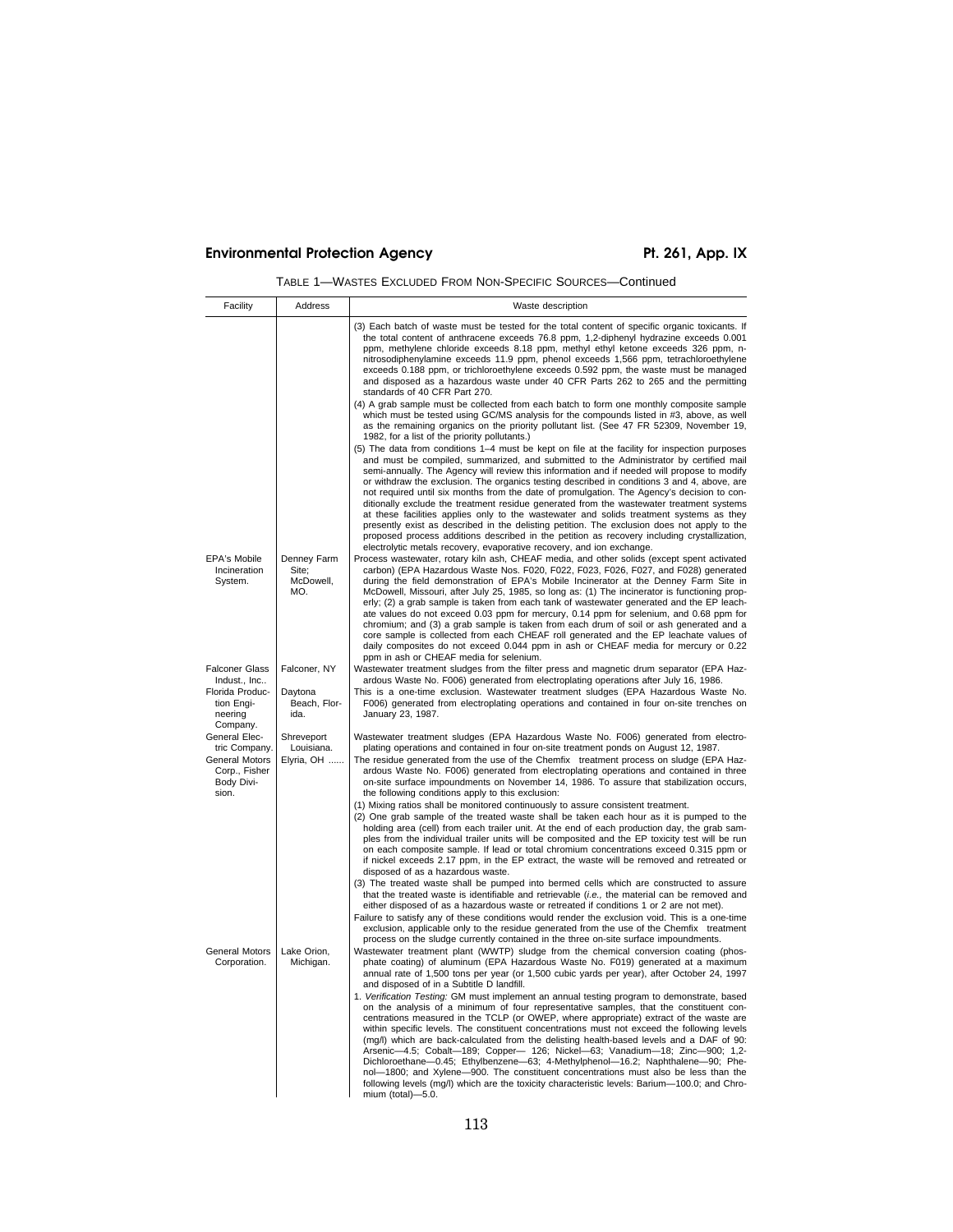|  | TABLE 1—WASTES EXCLUDED FROM NON-SPECIFIC SOURCES—Continued |  |  |  |  |  |
|--|-------------------------------------------------------------|--|--|--|--|--|
|--|-------------------------------------------------------------|--|--|--|--|--|

| Waste description                                                                                                                                                                                                                                                                                                                                                                                                                                                                                                                                                                                                                                                                                                                                                                                                                                                                                                                                                                                                                                                                                                                                                                                                                                                                                                                                                                                                                                                                                                                                                                                                                                                                                                                                                                                                                                                                                                                                                                                                                                                                                                                                                                                                                                                                                                                                                                                                                                                                                                                                                                                                                                                                                                                                                                                                                                                                                                                                                                                                                                                                                                                                                                                                                                                                                                                                                                                                                                                                                                                                                                                                                                                                                                                                                                                                                                                                                                                                                                                                                                                                                                                                                                                                                                                                                                                                                                                                                                                                       |
|-----------------------------------------------------------------------------------------------------------------------------------------------------------------------------------------------------------------------------------------------------------------------------------------------------------------------------------------------------------------------------------------------------------------------------------------------------------------------------------------------------------------------------------------------------------------------------------------------------------------------------------------------------------------------------------------------------------------------------------------------------------------------------------------------------------------------------------------------------------------------------------------------------------------------------------------------------------------------------------------------------------------------------------------------------------------------------------------------------------------------------------------------------------------------------------------------------------------------------------------------------------------------------------------------------------------------------------------------------------------------------------------------------------------------------------------------------------------------------------------------------------------------------------------------------------------------------------------------------------------------------------------------------------------------------------------------------------------------------------------------------------------------------------------------------------------------------------------------------------------------------------------------------------------------------------------------------------------------------------------------------------------------------------------------------------------------------------------------------------------------------------------------------------------------------------------------------------------------------------------------------------------------------------------------------------------------------------------------------------------------------------------------------------------------------------------------------------------------------------------------------------------------------------------------------------------------------------------------------------------------------------------------------------------------------------------------------------------------------------------------------------------------------------------------------------------------------------------------------------------------------------------------------------------------------------------------------------------------------------------------------------------------------------------------------------------------------------------------------------------------------------------------------------------------------------------------------------------------------------------------------------------------------------------------------------------------------------------------------------------------------------------------------------------------------------------------------------------------------------------------------------------------------------------------------------------------------------------------------------------------------------------------------------------------------------------------------------------------------------------------------------------------------------------------------------------------------------------------------------------------------------------------------------------------------------------------------------------------------------------------------------------------------------------------------------------------------------------------------------------------------------------------------------------------------------------------------------------------------------------------------------------------------------------------------------------------------------------------------------------------------------------------------------------------------------------------------------------------------------------|
| 2. Changes in Operating Conditions: If GM significantly changes the manufacturing or treat-<br>ment process or the chemicals used in the manufacturing or treatment process, GM may<br>handle the WWTP filter press sludge generated from the new process under this exclusion<br>after the facility has demonstrated that the waste meets the levels set forth in paragraph 1<br>and that no new hazardous constituents listed in Appendix VIII of Part 261 have been intro-<br>duced.<br>3. Data Submittals: The data obtained through annual verification testing or paragraph 2 must<br>be submitted to U.S. EPA Region 5, 77 W. Jackson Blvd., Chicago, IL 60604-3590, within<br>60 days of sampling. Records of operating conditions and analytical data must be com-<br>piled, summarized, and maintained on site for a minimum of five years and must be made<br>available for inspection. All data must be accompanied by a signed copy of the certification<br>statement in 260.22(l)(12).<br>Wastewater treatment plant (WWTP) sludge from the chemical conversion coating (phos-                                                                                                                                                                                                                                                                                                                                                                                                                                                                                                                                                                                                                                                                                                                                                                                                                                                                                                                                                                                                                                                                                                                                                                                                                                                                                                                                                                                                                                                                                                                                                                                                                                                                                                                                                                                                                                                                                                                                                                                                                                                                                                                                                                                                                                                                                                                                                                                                                                                                                                                                                                                                                                                                                                                                                                                                                                                                                                                                                                                                                                                                                                                                                                                                                                                                                                                                                                                            |
| phate coating) of aluminum (EPA Hazardous Waste No. F019) generated at a maximum<br>annual rate of 1,250 cubic yards per year and disposed of in a Subtitle D landfill, after May<br>16, 2000.                                                                                                                                                                                                                                                                                                                                                                                                                                                                                                                                                                                                                                                                                                                                                                                                                                                                                                                                                                                                                                                                                                                                                                                                                                                                                                                                                                                                                                                                                                                                                                                                                                                                                                                                                                                                                                                                                                                                                                                                                                                                                                                                                                                                                                                                                                                                                                                                                                                                                                                                                                                                                                                                                                                                                                                                                                                                                                                                                                                                                                                                                                                                                                                                                                                                                                                                                                                                                                                                                                                                                                                                                                                                                                                                                                                                                                                                                                                                                                                                                                                                                                                                                                                                                                                                                          |
| 1. Delisting Levels:<br>(A) The constituent concentrations measured in the TCLP extract may not exceed the fol-<br>lowing levels (mg/L): Antimony-0.576; Arsenic-4.8; Barium-100; Beryllium-0.384;<br>Cadmium-0.48; Chromium (total)-5; Cobalt-201.6; Copper-124.8; Lead-1.44; Mer-<br>cury-0.192; Nickel-67.2; Selenium-1; Silver-5; Thallium-0.192; Tin-2016; Vana-<br>dium-28.8; Zinc-960; Cyanide-19.2; Fluoride-384; Acetone-336; m,p-Cresol-<br>19.2; 1,1—Dichloroethane—0.0864; Ethylbenzene—67.2; Formaldehyde—672; Phenol—<br>1920; Toluene—96; 1,1,1—Trichloroethane—19.2; Xylene—960.<br>(B) The total concentration of formaldehyde in the waste may not exceed 2100 mg/kg.<br>(C) Analysis for determining reactivity from sulfide must be added to verification testing<br>when an EPA-approved method becomes available.<br>2. Verification Testing: GM must implement an annual testing program to demonstrate that<br>the constituent concentrations measured in the TCLP extract (or OWEP, where appro-<br>priate) of the waste do not exceed the delisting levels established in Condition (1).<br>3. Changes in Operating Conditions: If GM significantly changes the manufacturing or treat-<br>ment process or the chemicals used in the manufacturing or treatment process, GM must<br>notify the EPA of the changes in writing. GM must handle wastes generated after the proc-<br>ess change as hazardous until GM has demonstrated that the wastes meet the delisting<br>levels set forth in Condition (1), that no new hazardous constituents listed in Appendix VIII<br>of Part 261 have been introduced, and GM has received written approval from EPA.<br>4. Data Submittals: GM must submit the data obtained through annual verification testing or<br>as required by other conditions of this rule to U.S. EPA Region 5, 77 W. Jackson Blvd.<br>(DW-8J), Chicago, IL 60604, within 60 days of sampling. GM must compile, summarize,<br>and maintain on site for a minimum of five years records of operating conditions and ana-<br>lytical data. GM must make these records available for inspection. All data must be accom-<br>panied by a signed copy of the certification statement in 40 CFR 260.22(i)(12).<br>5. Reopener Language—(a) If, anytime after disposal of the delisted waste, GM possesses or<br>is otherwise made aware of any environmental data (including but not limited to leachate<br>data or groundwater monitoring data) or any other data relevant to the delisted waste indi-<br>cating that any constituent identified in Condition (1) is at a level in the leachate higher<br>than the delisting level established in Condition (1), or is at a level in the ground water or<br>soil higher than the level predicted by the CML model, then GM must notify the Regional<br>Administrator in writing within 10 days and must report the data within 45 days of first pos-<br>sessing or being made aware of that data.<br>(b) Based on the information described in paragraph (a) and any other information received<br>from any source, the Regional Administrator will make a preliminary determination as to<br>whether the reported information requires Agency action to protect human health or the en-<br>vironment. Further action may include suspending, or revoking the exclusion, or other ap-<br>propriate response necessary to protect human health and the environment.<br>(c) If the Regional Administrator determines that the reported information does require Agen-<br>cy action, the Regional Administrator will notify GM in writing of the actions the Regional<br>Administrator believes are necessary to protect human health and the environment. The<br>notice shall include a statement of the proposed action and a statement providing GM with<br>an opportunity to present information as to why the proposed Agency action is not nec-<br>essary or to suggest an alternative action. GM shall have 10 days from the date of the Re-<br>gional Administrator's notice to present the information.<br>(d) If after 10 days GM presents no further information, the Regional Administrator will issue<br>a final written determination describing the Agency actions that are necessary to protect<br>human health or the environment. Any required action described in the Regional Adminis-<br>trator's determination shall become effective immediately, unless the Regional Adminis- |
|                                                                                                                                                                                                                                                                                                                                                                                                                                                                                                                                                                                                                                                                                                                                                                                                                                                                                                                                                                                                                                                                                                                                                                                                                                                                                                                                                                                                                                                                                                                                                                                                                                                                                                                                                                                                                                                                                                                                                                                                                                                                                                                                                                                                                                                                                                                                                                                                                                                                                                                                                                                                                                                                                                                                                                                                                                                                                                                                                                                                                                                                                                                                                                                                                                                                                                                                                                                                                                                                                                                                                                                                                                                                                                                                                                                                                                                                                                                                                                                                                                                                                                                                                                                                                                                                                                                                                                                                                                                                                         |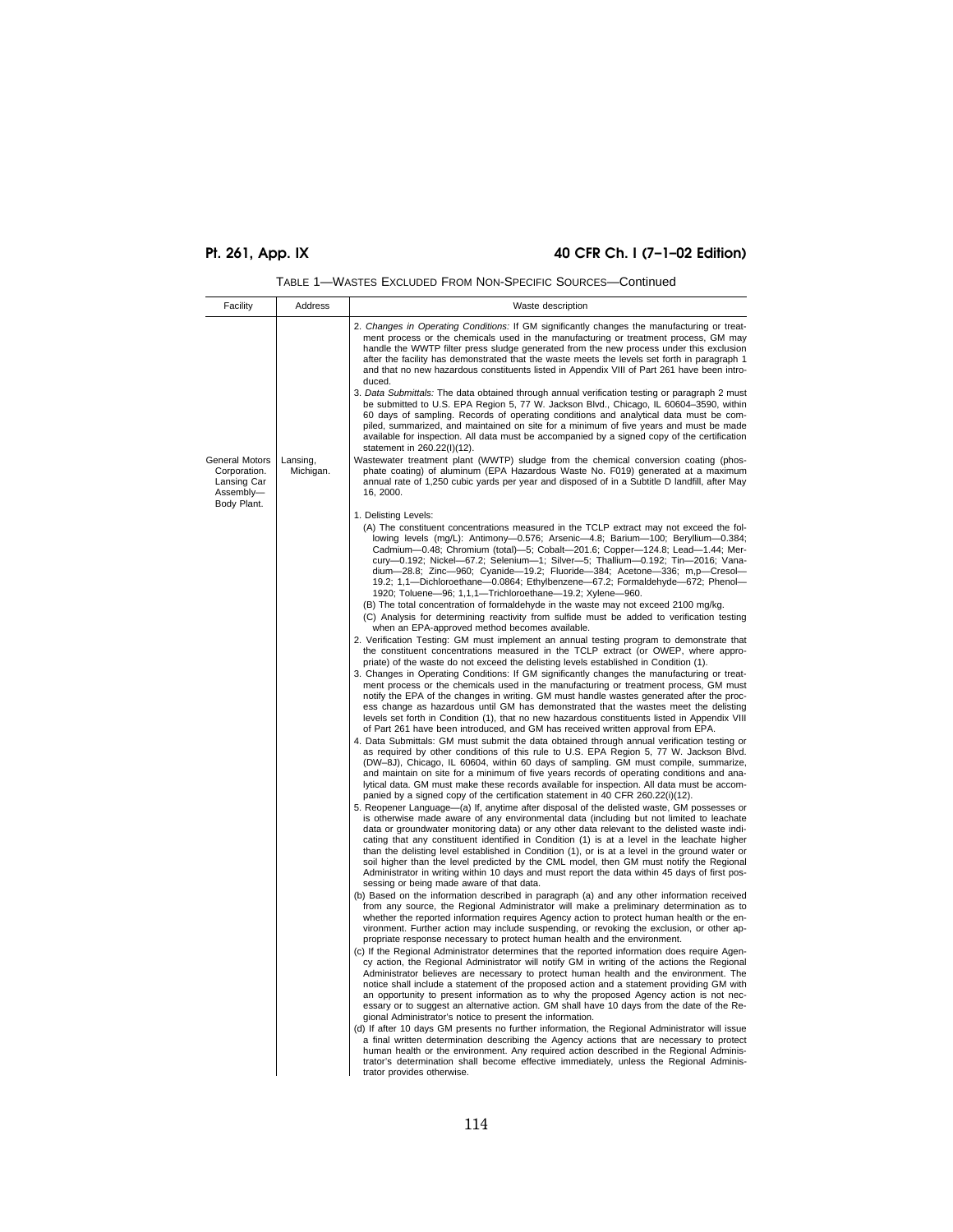| Facility                                                              | Address                            |                                                                                                                                                                                                                                                                                                                 | Waste description                                                                                                                                                                                                                                                                                                                                                                                                                                                                                                                                                                                                                                                                                                                                                                                                                                                                                                                                                                                                                                                                                                                                                                                                                                                                                                                                                                                                                                                                                                                                                                                                                                                                                                                                                                                                                                                                                                                                                                                                                                                                                                                                                                                                                                                                                                                                                                                                                                                                                                                                                                                                                                                                                                                                                                                                                                                                                                                                                                                                                                                                                                                                                                                                                                                                                                                                                                                                                                                                                                                                                                                                                                                                                                                                                                                                                                                                                                                                                                                                                                                                                                                                                                                                                                                                                                                                                                                                   |
|-----------------------------------------------------------------------|------------------------------------|-----------------------------------------------------------------------------------------------------------------------------------------------------------------------------------------------------------------------------------------------------------------------------------------------------------------|---------------------------------------------------------------------------------------------------------------------------------------------------------------------------------------------------------------------------------------------------------------------------------------------------------------------------------------------------------------------------------------------------------------------------------------------------------------------------------------------------------------------------------------------------------------------------------------------------------------------------------------------------------------------------------------------------------------------------------------------------------------------------------------------------------------------------------------------------------------------------------------------------------------------------------------------------------------------------------------------------------------------------------------------------------------------------------------------------------------------------------------------------------------------------------------------------------------------------------------------------------------------------------------------------------------------------------------------------------------------------------------------------------------------------------------------------------------------------------------------------------------------------------------------------------------------------------------------------------------------------------------------------------------------------------------------------------------------------------------------------------------------------------------------------------------------------------------------------------------------------------------------------------------------------------------------------------------------------------------------------------------------------------------------------------------------------------------------------------------------------------------------------------------------------------------------------------------------------------------------------------------------------------------------------------------------------------------------------------------------------------------------------------------------------------------------------------------------------------------------------------------------------------------------------------------------------------------------------------------------------------------------------------------------------------------------------------------------------------------------------------------------------------------------------------------------------------------------------------------------------------------------------------------------------------------------------------------------------------------------------------------------------------------------------------------------------------------------------------------------------------------------------------------------------------------------------------------------------------------------------------------------------------------------------------------------------------------------------------------------------------------------------------------------------------------------------------------------------------------------------------------------------------------------------------------------------------------------------------------------------------------------------------------------------------------------------------------------------------------------------------------------------------------------------------------------------------------------------------------------------------------------------------------------------------------------------------------------------------------------------------------------------------------------------------------------------------------------------------------------------------------------------------------------------------------------------------------------------------------------------------------------------------------------------------------------------------------------------------------------------------------------------------------------|
| Geological<br>Reclamation<br>Operations<br>and Waste<br>Systems, Inc. | Morrisville,<br>Pennsyl-<br>vania. | tions listed below in order for the exclusion to be valid:<br>be performed according to SW-846 methodologies.<br>sample for the four-week period.<br>available for inspection.<br>onstrate that the waste meets the delisting levels.<br>corresponding maximum allowable concentration level.<br>(A) Inorganics | Wastewater treatment sludge filter cake from the treatment of EPA Hazardous Waste No.<br>F039, generated at a maximum annual rate of 2000 cubic yards, after December 4, 2001,<br>and disposed of in a Subtitle D landfill. The exclusion covers the filter cake resulting from<br>the treatment of hazardous waste leachate derived from only "old" GROWS and non-haz-<br>ardous leachate derived from only non-hazardous waste sources. The exclusion does not<br>address the waste disposed of in the "old" GROWS' Landfill or the grit generated during<br>the removal of heavy solids from the landfill leachate. To ensure that hazardous constitu-<br>ents are not present in the filter cake at levels of regulatory concern, GROWS must imple-<br>ment a testing program for the petitioned waste. This testing program must meet the condi-<br>(1) Testing: Sample collection and analyses, including quality control (QC) procedures, must<br>(A) Sample Collection: Each batch of waste generated over a four-week period must be col-<br>lected in containers with a maximum capacity of 20-cubic yards. At the end of the four-<br>week period, each container must be divided into four quadrants and a single, full-depth<br>core sample shall be collected from each quadrant. All of the full-depth core samples then<br>must be composited under laboratory conditions to produce one representative composite<br>(B) Sample Analysis: Each four-week composite sample must be analyzed for all of the con-<br>stituents listed in Condition (3). The analytical data, including quality control information,<br>must be submitted to The Waste and Chemicals Management Division, U.S. EPA Region<br>III, 1650 Arch Street, Philadelphia, PA 19103, and the Pennsylvania Department of Envi-<br>ronmental Protection, Bureau of Land Recycling and Waste Management, Rachel Carson<br>State Office Building, 400 Market Street, 14th Floor, Harrisburg, PA 17105. Data from the<br>annual verification testing must be compiled and submitted to EPA and the Pennsylvania<br>Department of Environmental Protection within sixty (60) days from the end of the calendar<br>year. All data must be accompanied by a signed copy of the statement set forth in 40 CFR<br>260.22(i)(12) to certify to the truth and accuracy of the data submitted. Records of oper-<br>ating conditions and analytical data must be compiled, summarized, and maintained on-site<br>for a minimum of three years and must be furnished upon request by any employee or rep-<br>resentative of EPA or the Pennsylvania Department of Environmental Protection, and made<br>(2) Waste Holding: The dewatered filter cake must be stored as hazardous until the<br>verification analyses are completed. If the four-week composite sample does not exceed<br>any of the delisting levels set forth in Condition (3), the filter cake waste corresponding to<br>this sample may be managed and disposed of in accordance with all applicable solid waste<br>regulations. If the four-week composite sample exceeds any of the delisting levels set forth<br>in Condition (3), the filter cake waste generated during the time period corresponding to the<br>four-week composite sample must be retreated until it meets these levels (analyses must<br>be repeated) or managed and disposed of in accordance with Subtitle C of RCRA. Filter<br>cake which is generated but for which analyses are not complete or valid must be man-<br>aged and disposed of in accordance with Subtitle C of RCRA, until valid analyses dem-<br>(3) Delisting Levels: If the concentrations in the four-week composite sample of the filter cake<br>waste for any of the hazardous constituents listed below exceed their respective maximum<br>allowable concentrations (mg/l or mg/kg) also listed below, the four-week batch of failing fil-<br>ter cake waste must either be retreated until it meets these levels or managed and dis-<br>posed of in accordance with Subtitle C of RCRA. GROWS has the option of determining<br>whether the filter cake waste exceeds the maximum allowable concentrations for the or-<br>ganic constituents by either performing the analysis on a TCLP leachate of the waste or<br>performing total constituent analysis on the waste, and then comparing the results to the<br>Maximum Al- |
|                                                                       |                                    |                                                                                                                                                                                                                                                                                                                 | lowable                                                                                                                                                                                                                                                                                                                                                                                                                                                                                                                                                                                                                                                                                                                                                                                                                                                                                                                                                                                                                                                                                                                                                                                                                                                                                                                                                                                                                                                                                                                                                                                                                                                                                                                                                                                                                                                                                                                                                                                                                                                                                                                                                                                                                                                                                                                                                                                                                                                                                                                                                                                                                                                                                                                                                                                                                                                                                                                                                                                                                                                                                                                                                                                                                                                                                                                                                                                                                                                                                                                                                                                                                                                                                                                                                                                                                                                                                                                                                                                                                                                                                                                                                                                                                                                                                                                                                                                                             |

| (A) Inorganics                                                                                                                    | Maximum Al-<br>lowable<br>Leachate |
|-----------------------------------------------------------------------------------------------------------------------------------|------------------------------------|
|                                                                                                                                   | Conc. (mg/l)                       |
| Constituent:                                                                                                                      |                                    |
|                                                                                                                                   | $3.00e-01$                         |
|                                                                                                                                   | $2.34e+01$                         |
|                                                                                                                                   | 1.80e-01                           |
|                                                                                                                                   | $5.00e + 00$                       |
|                                                                                                                                   | $5.00e + 00$                       |
|                                                                                                                                   | 7.70e-02                           |
|                                                                                                                                   | $9.05e + 00$                       |
|                                                                                                                                   | 6.97e-01                           |
|                                                                                                                                   | $1.23e+00$                         |
|                                                                                                                                   | $4.33e+00$                         |
| Cyanide extractions must be conducted using distilled<br>water in place of the leaching media specified in the<br>TCLP procedure. |                                    |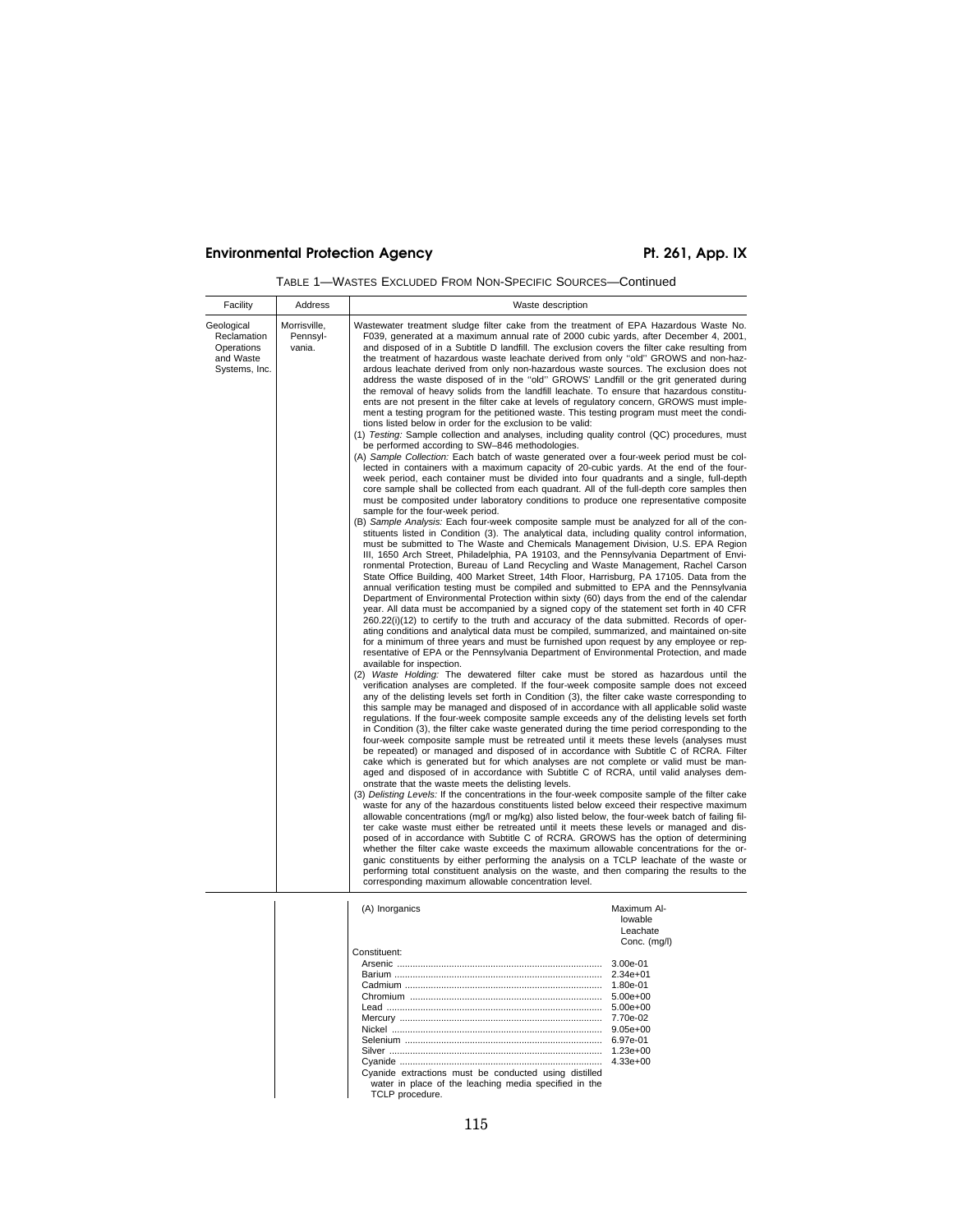| (B) Organics                             | Maximum al-<br>lowable<br>leachate<br>conc. (mg/l) | Maximum al-<br>lowable total<br>conc. (mg/<br>kg) |
|------------------------------------------|----------------------------------------------------|---------------------------------------------------|
| Constituent:                             |                                                    |                                                   |
|                                          | $2.28e+01$<br>$3.92e+00$<br>2.28e+01               | 4.56e+02<br>7.84e+01<br>4.56e+02                  |
|                                          | $1.53e+03$                                         | $3.06e + 04$                                      |
|                                          | 7.80e-03                                           | 1.56e-01                                          |
|                                          | 5.81e-06                                           | 1.16e-04                                          |
|                                          | 7.39e-01                                           | 1.48e+01                                          |
|                                          | 8.00e+00<br>1.93e-04                               | $1.60e + 02$<br>3.86e-03                          |
|                                          | 1.45e-01                                           | $2.90e + 00$                                      |
|                                          | 1.18e-05                                           | 2.36e-04                                          |
|                                          | 1.07e-04                                           | 2.14e-03                                          |
|                                          | 1.49e-03                                           | 2.98e-02                                          |
|                                          | 3.19e-02                                           | 6.38e-01                                          |
|                                          | 8.96e-02                                           | 1.79e+00                                          |
|                                          | 6.80e-02                                           | 1.36e+00                                          |
|                                          | 5.33e-01                                           | $1.07e + 01$<br>4.56e+00                          |
| Butyl-4,6-dinitrophenol, 2-sec-(Dinoseb) | 2.28e-01<br>$9.29e + 00$                           | 1.86e+02                                          |
|                                          | $2.28e+01$                                         | 4.56e+02                                          |
|                                          | 4.50e-02                                           | 9.00e-01                                          |
|                                          | 5.11e-04                                           | 1.02e-02                                          |
|                                          | $2.97e+02$                                         | 5.94e+03                                          |
|                                          | 9.14e-01                                           | 1.83e+01                                          |
|                                          | $6.08e + 00$                                       | $1.22e + 02$                                      |
|                                          | 4.85e-02                                           | 9.70e-01                                          |
|                                          | 5.02e-02                                           | $1.00e + 00$                                      |
|                                          | 7.79e-02<br>$1.14e + 00$                           | $1.56e + 00$<br>2.28e+01                          |
|                                          | 2.04e-02                                           | 4.08e-01                                          |
|                                          | $1.14e + 00$                                       | $2.28e + 01$                                      |
|                                          | 5.83e-04                                           | 1.17e-02                                          |
|                                          | 1.37e-04                                           | 2.74e-03                                          |
|                                          | 2.57e-04                                           | 5.14e-03                                          |
|                                          | 5.59e-06                                           | 1.12e-04                                          |
|                                          | 3.51e-03                                           | 7.02e-02                                          |
|                                          | $9.35e+00$                                         | 1.87e+02                                          |
|                                          | $1.25e + 01$                                       | $2.50e + 02$                                      |
|                                          | 1.39e-01<br>9.36e-03                               | 2.78e+00<br>1.87e-01                              |
|                                          | 4.57e+01                                           | $9.14e + 02$                                      |
|                                          | 1.20e+00                                           | 2.40e+01                                          |
|                                          | 2.57e-03                                           | 5.14e-02                                          |
|                                          | 7.02e-03                                           | 1.40e-01                                          |
|                                          | 4.57e+00                                           | 9.14e+01                                          |
|                                          | 6.85e-01                                           | $1.37e + 01$                                      |
| Dichlorophenoxyacetic acid, 2,4-(2,4-D)  | 2.28e+00                                           | 4.56e+01                                          |
|                                          | 1.14e-01<br>2.34e-02                               | $2.28e+00$                                        |
|                                          | $6.23e+01$                                         | 4.68e-01<br>$1.25e+03$                            |
|                                          | $2.21e+02$                                         | 4.42e+03                                          |
|                                          | $6.01e + 01$                                       | $1.20e + 03$                                      |
|                                          | 1.20e+02                                           | $2.40e + 03$                                      |
|                                          | 1.55e-06                                           | 3.10e-05                                          |
|                                          | 4.57e+00                                           | $9.14e + 01$                                      |
|                                          | $5.29e+00$                                         | $1.06e + 02$                                      |
|                                          | 2.28e-02                                           | 4.56e-01                                          |
|                                          | 2.16e-02                                           | 4.32e-01                                          |
|                                          | 4.57e-01<br>6.54e-03                               | $9.14e + 00$<br>1.31e-01                          |
|                                          | 1.12e-02                                           | 2.24e-01                                          |
|                                          | 3.83e-01                                           | 7.66e+00                                          |
|                                          | 3.76e+00                                           | 7.52e+01                                          |
|                                          | $3.80e + 02$                                       | 7.60e+03                                          |
|                                          | 1.37e+00                                           | 2.74e+01                                          |
|                                          | 2.00e-02                                           | 4.00e-01                                          |
|                                          | $1.66e + 01$                                       | $3.32e + 02$                                      |
|                                          | 4.13e-03                                           | 8.26e-02                                          |
|                                          | 5.16e-01<br>1.78e+00                               | $1.03e + 01$<br>3.56e+01                          |
|                                          | 8.00e-03                                           | 1.60e-01                                          |
|                                          |                                                    |                                                   |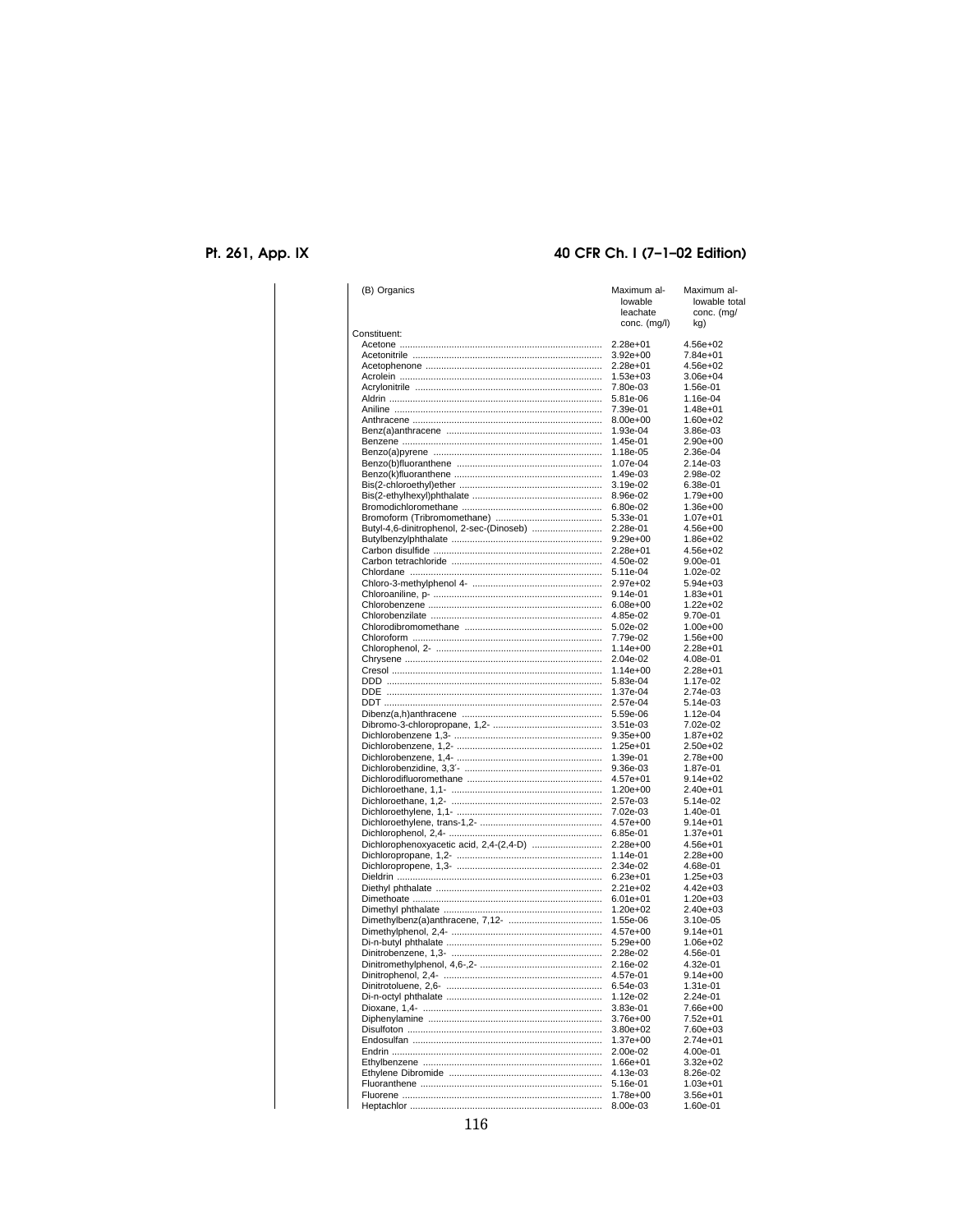|                                                | 8.00e-03     | 1.60e-01     |
|------------------------------------------------|--------------|--------------|
|                                                | 9.61e-03     | 1.92e-01     |
|                                                | 9.67e-05     | 1.93e-03     |
| Hexachlorocyclohexane, gamma-(Lindane)         | 4.00e-01     | $8.00e + 00$ |
|                                                | 1.66e+04     | $3.32e+05$   |
|                                                | 1.76e-01     | $3.52e+00$   |
|                                                | 3.13e-04     | 6.26e-03     |
|                                                | 6.04e-05     | 1.21e-03     |
|                                                | $6.85e+01$   | $1.37e + 03$ |
|                                                | 4.44e+00     | 8.88e+01     |
|                                                | 2.28e-02     | 4.56e-01     |
|                                                | $1.00e + 01$ | $2.00e + 02$ |
|                                                | $1.28e+02$   | $2.56e + 03$ |
|                                                | 1.80e-01     | $3.60e + 00$ |
|                                                | 1.37e+02     | $2.74e+03$   |
|                                                | $1.83e+01$   | 3.66e+02     |
|                                                | $1.03e + 03$ | $2.06e + 04$ |
|                                                | $1.27e + 02$ | $2.54e+03$   |
|                                                | 2.88e-01     | 5.76e+00     |
|                                                | $1.50e + 00$ | $3.00e + 01$ |
|                                                | 1.14e-01     | $2.28e+00$   |
|                                                | 2.81e-05     | 5.62e-04     |
|                                                | 8.26e-05     | 1.65e-03     |
|                                                | 7.80e-04     | 1.56e-02     |
|                                                | 6.02e-04     | 1.20e-02     |
|                                                | 8.60e-01     | $1.72e + 01$ |
|                                                | 2.01e-03     | 4.02e-02     |
|                                                | 1.15e-02     | 2.30e-01     |
|                                                | 5.00e-03     | 1.00e-01     |
|                                                | 4.10e-03     | 8.20e-02     |
|                                                | 2.09e-01     | $4.18e + 00$ |
|                                                | 1.37e+02     | $2.74e+03$   |
|                                                | 3.00e-05     | $6.00e-04$   |
|                                                | $1.71e+01$   | $3.42e+02$   |
|                                                | 3.96e-01     | 7.92e+00     |
|                                                | 2.28e-01     | $4.56e+00$   |
|                                                | $6.08e + 00$ | $1.22e+02$   |
|                                                | 9.43e-03     | 1.89e-01     |
|                                                | 4.39e-01     | 8.78e+00     |
|                                                | 8.55e-02     | $1.71e+00$   |
|                                                | $1.81e+00$   | $3.62e + 01$ |
| Tetraethyl dithiopyrophosphate (Sulfotep)      | $3.01e + 05$ | $6.02e + 06$ |
|                                                | 4.57e+01     | $9.14e + 02$ |
|                                                | 5.00e-01     | $1.00e + 01$ |
|                                                | 7.24e-01     | $1.45e + 01$ |
|                                                | 7.60e+00     | $1.52e+02$   |
|                                                | 7.80e-02     | $1.56e + 00$ |
|                                                | 3.04e-01     | $6.08e + 00$ |
|                                                | $6.85e+01$   | $1.37e + 03$ |
|                                                | $9.16e + 00$ | $1.83e+02$   |
|                                                | 2.76e-01     | $5.52e+00$   |
| Trichlorophenoxyacetic acid, 2,4,5-(245-T)     | $2.28e+00$   | 4.56e+01     |
| Trichlorophenoxypropionic acid, 2,4,5-(Silvex) | $1.00e + 00$ | $2.00e + 01$ |
|                                                | 7.69e-04     | 1.54e-02     |
|                                                | $6.49e+00$   | 1.30e+02     |
|                                                | 2.34e-03     | 4.68e-02     |
|                                                | $3.20e + 02$ | $6.40e + 03$ |
|                                                |              |              |

| Facility | Address | Waste description                                                                                                                                                                                                                                                                                                                                                                                                                                                                                                                                                                                                                                                                                                                                                     |
|----------|---------|-----------------------------------------------------------------------------------------------------------------------------------------------------------------------------------------------------------------------------------------------------------------------------------------------------------------------------------------------------------------------------------------------------------------------------------------------------------------------------------------------------------------------------------------------------------------------------------------------------------------------------------------------------------------------------------------------------------------------------------------------------------------------|
|          |         | (4) Changes in Operating Conditions: If GROWS significantly changes the treatment process<br>or the chemicals used in the treatment process. GROWS may not manage the treatment<br>sludge filter cake generated from the new process under this exclusion until it has met the<br>following conditions: (a) GROWS must demonstrate that the waste meets the delisting lev-<br>els set forth in Paragraph 3: (b) it must demonstrate that no new hazardous constituents<br>listed in Appendix VIII of Part 261 have been introduced into the manufacturing or treat-<br>ment process: and (c) it must obtain prior written approval from EPA and the Pennsylvania<br>Department of Environmental Protection to manage the waste under this exclusion.<br>(5) Reopener: |
|          |         | (a) If GROWS discovers that a condition at the facility or an assumption related to the dis-<br>posal of the excluded waste that was modeled or predicted in the petition does not occur<br>as modeled or predicted, then GROWS must report any information relevant to that condi-<br>tion, in writing, to the Regional Administrator or his delegate and to the Pennsylvania De-<br>partment of Environmental Protection within 10 days of discovering that condition.                                                                                                                                                                                                                                                                                              |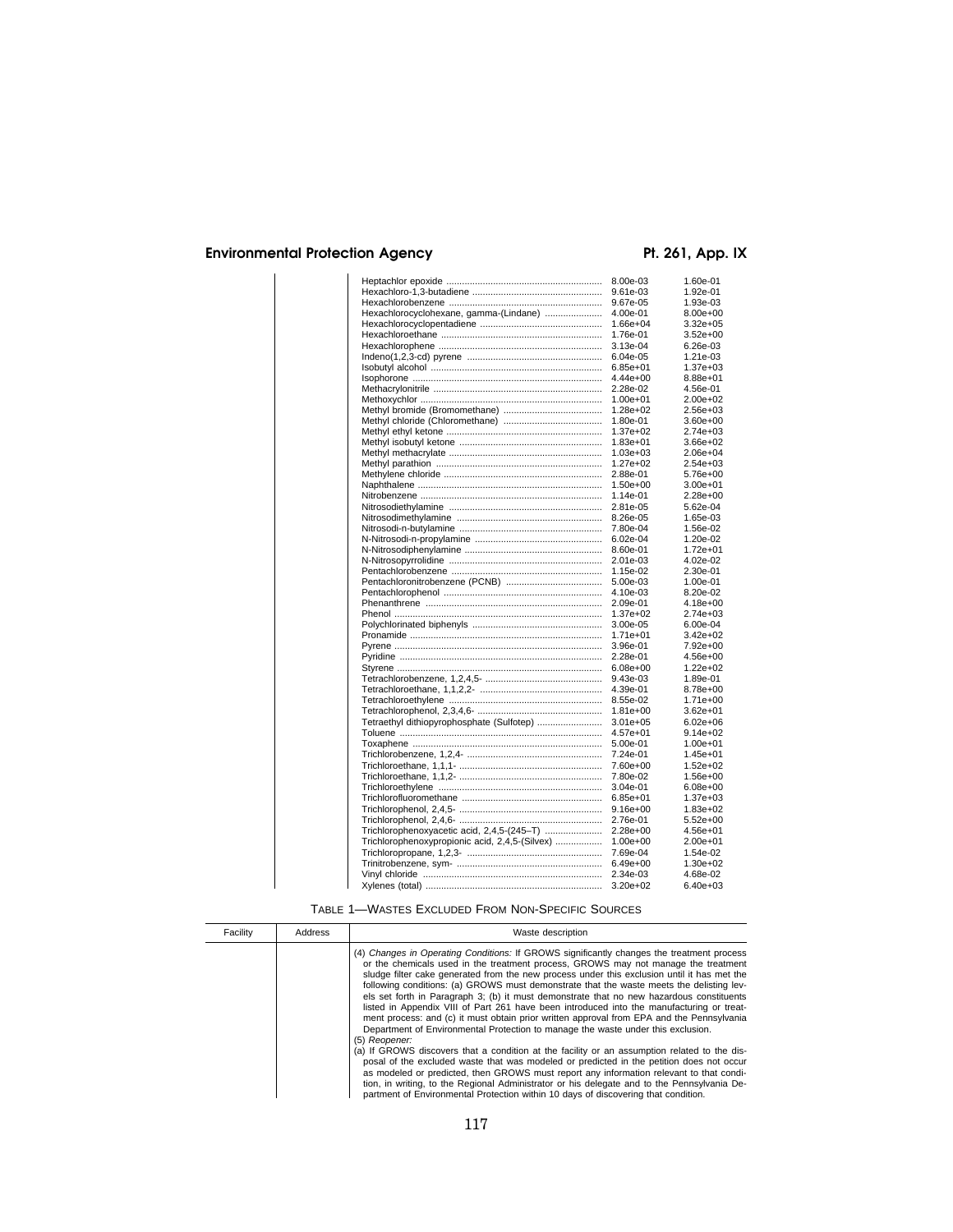| Facility                                                                            | Address                        | Waste description                                                                                                                                                                                                                                                                                                                                                                                                                                                                                                                                                                                                                                                                                                                                                                                                                                                                                                                             |
|-------------------------------------------------------------------------------------|--------------------------------|-----------------------------------------------------------------------------------------------------------------------------------------------------------------------------------------------------------------------------------------------------------------------------------------------------------------------------------------------------------------------------------------------------------------------------------------------------------------------------------------------------------------------------------------------------------------------------------------------------------------------------------------------------------------------------------------------------------------------------------------------------------------------------------------------------------------------------------------------------------------------------------------------------------------------------------------------|
|                                                                                     |                                | (b) Upon receiving information described in paragraph (a) of this section, regardless of its<br>source, the Regional Administrator or his delegate and the Pennsylvania Department of<br>Environmental Protection will determine whether the reported condition requires further ac-<br>tion. Further action may include repealing the exclusion, modifying the exclusion, or other<br>appropriate response necessary to protect human health and the environment.                                                                                                                                                                                                                                                                                                                                                                                                                                                                            |
| Goodyear Tire<br>and Rubber<br>Co.                                                  | Randleman,<br>NC.              | Dewatered wastewater treatment sludges (EPA Hazardous Waste No. F006) generated from<br>electroplating operations.                                                                                                                                                                                                                                                                                                                                                                                                                                                                                                                                                                                                                                                                                                                                                                                                                            |
| Gould, Inc.                                                                         | McConnels-<br>ville, OH.       | Wastewater treatment sludge (EPA Hazardous Waste No. F006) generated from electro-<br>plating operations after November 27, 1985.                                                                                                                                                                                                                                                                                                                                                                                                                                                                                                                                                                                                                                                                                                                                                                                                             |
| Hoechst Cel-<br>anese Cor-<br>poration.                                             | Bucks, Ala-<br>bama.           | Distillation bottoms generated (at a maximum annual rate of 31,500 cubic yards) from the<br>production of sodium hydrosulfite (EPA Hazardous Waste No. F003). This exclusion was<br>published on July 17, 1990. This exclusion does not include the waste contained in<br>Hoechst Celanese's on-site surface impoundment.                                                                                                                                                                                                                                                                                                                                                                                                                                                                                                                                                                                                                     |
| Hoechst Cel-<br>anese Cor-<br>poration.                                             | Leeds, South<br>Carolina.      | Distillation bottoms generated (at a maximum annual rate of 38,500 cubic yards) from the<br>production of sodium hydrosulfite (EPA Hazardous Waste No. F003). This exclusion was<br>published on July 17, 1990.                                                                                                                                                                                                                                                                                                                                                                                                                                                                                                                                                                                                                                                                                                                               |
| Hanover Wire<br>Cloth Divi-<br>sion.                                                | Hanover,<br>Pennsyl-<br>vania. | Dewatered filter cake (EPA Hazardous Waste No. F006) generated from electroplating oper-<br>ations after August 15, 1986.                                                                                                                                                                                                                                                                                                                                                                                                                                                                                                                                                                                                                                                                                                                                                                                                                     |
| Holston Army<br>Ammunition<br>Plant.                                                | Kingsport,<br>Tennessee.       | Dewatered wastewater treatment sludges (EPA Hazardous Waste Nos. F003, F005, and<br>K044) generated from the manufacturing and processing of explosives and containing<br>spent non-halogenated solvents after November 14, 1986.                                                                                                                                                                                                                                                                                                                                                                                                                                                                                                                                                                                                                                                                                                             |
| <b>Imperial Clevite</b>                                                             | Salem, IN                      | Solid resin cakes containing EPA Hazardous Waste No. F002 generated after August 27,<br>1985, from solvent recovery operations.                                                                                                                                                                                                                                                                                                                                                                                                                                                                                                                                                                                                                                                                                                                                                                                                               |
| Indiana Steel &<br>Wire Cor-<br>poration (for-<br>merly Gen-<br>eral Cable<br>Co.). | Munci, IN                      | Dewatered wastewater treatment sludges (EPA Hazardous Waste Nos. F006 and K062) gen-<br>erated from electroplating operations and steel finishing operations after October 24, 1986.<br>This exclusion does not apply to sludges in any on-site impoundments as of this date.                                                                                                                                                                                                                                                                                                                                                                                                                                                                                                                                                                                                                                                                 |
| International<br>Minerals and<br>Chemical<br>Corporation.                           | Terre Haute,<br>Indiana.       | Spent non-halogenated solvents and still bottoms (EPA Hazardous Waste No. F003) gen-<br>erated from the recovery of n-butyl alchohol after August 15, 1986.                                                                                                                                                                                                                                                                                                                                                                                                                                                                                                                                                                                                                                                                                                                                                                                   |
| Kawneer Com-<br>pany, Incor-<br>porated.                                            | Springdale, Ar-<br>kansas.     | Wastewater treatment filter press sludge (EPA Hazardous Waste No. F019) generated (at a<br>maximum annual rate of 26 cubic yards) from the chemical conversion coating of alu-<br>minum. This exclusion was published on November 13, 1990.                                                                                                                                                                                                                                                                                                                                                                                                                                                                                                                                                                                                                                                                                                   |
| Kay-Fries, Inc.                                                                     | Stoney Point,<br>NY.           | Biological aeration lagoon sludge and filter press sludge generated after September 21, 1984,<br>which contain EPA Hazardous Waste Nos. F003 and F005 as well as that disposed of in a<br>holding lagoon as of September 21, 1984.                                                                                                                                                                                                                                                                                                                                                                                                                                                                                                                                                                                                                                                                                                            |
| Keymark Corp.                                                                       | Fonda, NY                      | Wastewater treatment sludge (EPA Hazardous Waste No. F019) generated from chemical<br>conversion coating of aluminum after November 27, 1985.                                                                                                                                                                                                                                                                                                                                                                                                                                                                                                                                                                                                                                                                                                                                                                                                 |
| Keymark Corp.                                                                       | Fonda, NY                      | Wastewater treatment sludges (EPA Hazardous Waste No. F019) generated from the chem-<br>ical conversion coating of aluminum and contained in an on-site impoundment on August<br>12, 1987. This is a one-time exclusion.                                                                                                                                                                                                                                                                                                                                                                                                                                                                                                                                                                                                                                                                                                                      |
| Lederle Lab-<br>oratories.                                                          | Pearl River,<br>NY.            | Spent non-halogenated solvents and still bottoms (EPA Hazardous Waste Nos. F003 and<br>F005) generated from the recovery of the following solvents: Xylene, acetone, ethyl ace-<br>tate, ethyl ether, methyl isobutyl ketone, n-butyl alcohol, cyclohexanone, methanol, tol-<br>uene, and pyridine after August 2, 1988. Excusion applies to primary and secondary filter<br>press sludges and compost soils generated from these sludges.                                                                                                                                                                                                                                                                                                                                                                                                                                                                                                    |
| Lincoln Plating<br>Company.                                                         | Lincoln, NE                    | Wastewater treatment sludges (EPA Hazardous Waste No. F006) generated from electro-<br>plating operations after November 17, 1986.                                                                                                                                                                                                                                                                                                                                                                                                                                                                                                                                                                                                                                                                                                                                                                                                            |
| Loxcreen Com-<br>pany, Inc                                                          | Hayti, MO                      | Dewatered wastewater treatment sludges (EPA Hazardous Waste No. F019) generated from<br>the chemical conversion coating of aluminum after July 16, 1986.                                                                                                                                                                                                                                                                                                                                                                                                                                                                                                                                                                                                                                                                                                                                                                                      |
| MAHLE, Inc.                                                                         | Morristown,<br>Tennessee.      | Wastewater treatment sludge filter cake (EPA Hazardous Waste No. F019) generated from<br>the chemical conversion coating of aluminum (generated at a maximum annual rate of 33<br>cubic yards), after August 21, 1992. In order to confirm that the characteristics of the waste<br>do not change significantly, the facility must, on an annual basis sample and test for the<br>constituents listed in 40 CFR 261.24 using the method specified therein. The annual ana-<br>lytical results (including quality control information) must be compiled, certified according to<br>40 CFR 260.22(i)(12), maintained on-site for a minimum of five years, and made available<br>for inspection upon request by representatives of EPA or the State of Tennessee. Failure<br>to maintain the required records on-site will be considered by EPA, at its discretion, suffi-<br>cient basis to revoke the exclusion to the extent directed by EPA. |
| Marquette<br>Electronics<br>Incorporated.                                           | Milwaukee,<br>Wisconsin.       | Wastewater treatment sludge (EPA Hazardous Waste No. F006) generated from electro-<br>plating operations. This exclusion was published on April 20, 1989.                                                                                                                                                                                                                                                                                                                                                                                                                                                                                                                                                                                                                                                                                                                                                                                     |
| Martin Marietta<br>Aerospace.                                                       | Ocala, Florida                 | Dewatered wastewater treatment sludges (EPA Hazardous Waste No. F006) generated from<br>electroplating operations after January 23, 1987.                                                                                                                                                                                                                                                                                                                                                                                                                                                                                                                                                                                                                                                                                                                                                                                                     |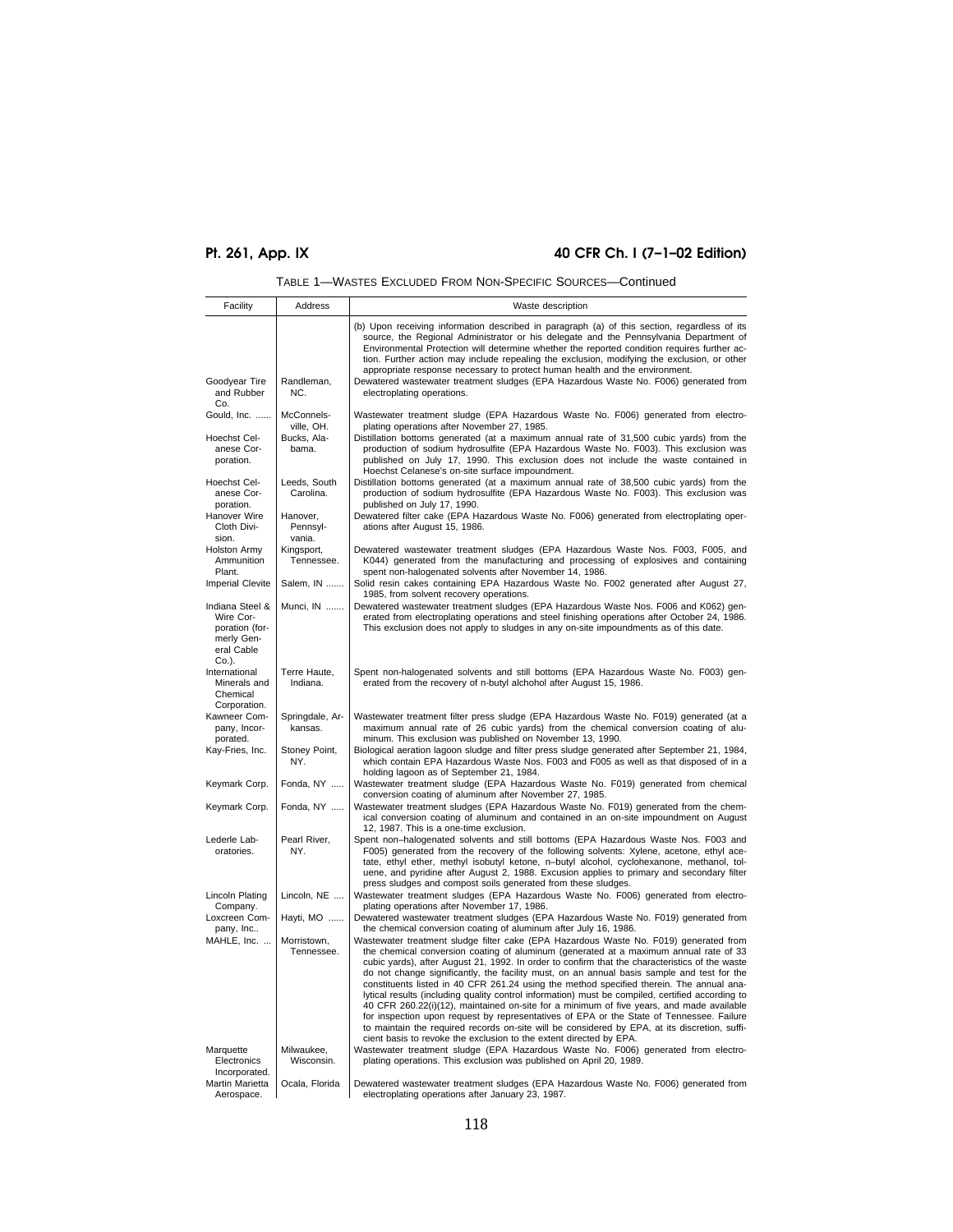| Facility                                                                                                     | Address                                                               | Waste description                                                                                                                                                                                                                                                                                                                                                                                                                                                                                                                                                                                                                                                                                                                                                                                                                                                                                                                                                                                                                                                                                                                                                                                                                                                                                                                                                                                                                                                                                                                                                                                                                                                                                                                                                                                                                                                                                                                                                                                                                                                                                                                                                                                                                                                                                                                                                                                                                                                                                                                                                                                                                                                                                                                                                                                                                                                                                                                                                                                                                                                                                                                                                                                                                                                                                                                                                                                                                                                                                                                                                                                                                                                                                        |
|--------------------------------------------------------------------------------------------------------------|-----------------------------------------------------------------------|----------------------------------------------------------------------------------------------------------------------------------------------------------------------------------------------------------------------------------------------------------------------------------------------------------------------------------------------------------------------------------------------------------------------------------------------------------------------------------------------------------------------------------------------------------------------------------------------------------------------------------------------------------------------------------------------------------------------------------------------------------------------------------------------------------------------------------------------------------------------------------------------------------------------------------------------------------------------------------------------------------------------------------------------------------------------------------------------------------------------------------------------------------------------------------------------------------------------------------------------------------------------------------------------------------------------------------------------------------------------------------------------------------------------------------------------------------------------------------------------------------------------------------------------------------------------------------------------------------------------------------------------------------------------------------------------------------------------------------------------------------------------------------------------------------------------------------------------------------------------------------------------------------------------------------------------------------------------------------------------------------------------------------------------------------------------------------------------------------------------------------------------------------------------------------------------------------------------------------------------------------------------------------------------------------------------------------------------------------------------------------------------------------------------------------------------------------------------------------------------------------------------------------------------------------------------------------------------------------------------------------------------------------------------------------------------------------------------------------------------------------------------------------------------------------------------------------------------------------------------------------------------------------------------------------------------------------------------------------------------------------------------------------------------------------------------------------------------------------------------------------------------------------------------------------------------------------------------------------------------------------------------------------------------------------------------------------------------------------------------------------------------------------------------------------------------------------------------------------------------------------------------------------------------------------------------------------------------------------------------------------------------------------------------------------------------------------|
| Mason Cham-<br>berlain, In-<br>corporated.<br>Maytag Com-<br>pany.<br>McDonnell<br>Douglas Cor-<br>poration. | Bay St. Louis,<br>Mississippi.<br>Newton, IA<br>Tulsa, Okla-<br>homa. | Wastewater treatment sludge filter cake (EPA Hazardous Waste No. F019) generated (at a<br>maximum annual rate of 1,262 cubic yards) from the chemical conversion coating of alu-<br>minum. This exclusion was published on October 27, 1989.<br>Wastewater treatment sludges (EPA Hazardous Waste No. F006) generated from electro-<br>plating operations and wastewater treatment sludges (EPA Hazardous Waste No. F019)<br>generated from the chemical conversion coating of aluminum November 17, 1986.<br>Stabilized wastewater treatment sludges from surface impoundments previously closed as a<br>landfill (at a maximum generation of 85,000 cubic yards on a one-time basis). EPA Haz-<br>ardous Waste No. F019, F002, F003, and F005 generated at U.S. Air Force Plant No. 3,<br>Tulsa, Oklahoma and is disposed of in Subtitle D landfills after February 26, 1999.<br>McDonnell Douglas must implement a testing program that meets the following conditions for<br>the exclusion to be valid:<br>(1) Delisting Levels: All leachable concentrations for the constituents in Conditions (1)(A) and<br>$(1)(B)$ in the approximately 5,000 cubic yards of combined stabilization materials and exca-<br>vated sludges from the bottom portion of the northwest lagoon of the surface impound-<br>ments which are closed as a landfill must not exceed the following levels (ppm) after the<br>stabilization process is completed in accordance with Condition (3). Constituents must be<br>measured in the waste leachate by the method specified in 40 CFR 261.24. Cyanide ex-<br>tractions must be conducted using distilled water in the place of the leaching media per 40<br>CFR 261.24. Constituents in Condition $(1)(C)$ must be measured as the total concentra-<br>tions in the waste(ppm).<br>(A) Inorganic Constituents (leachate)<br>Antimony-0.336; Cadmium-0.280; Chromium (total)-5.0; Lead-0.84; Cyanide-11.2;<br>(B) Organic Constituents (leachate)<br>Benzene-0.28; trans-1,2-Dichloroethene-5.6; Tetrachloroethylene-0.280; Trichloroethylene-<br>0.280<br>(C) Organic Constituents (total analysis).<br>Benzene-10.; Ethylbenzene-10.; Toluene-30.; Xylenes-30.; trans-1,2-Dichloroethene-30.;<br>Tetrachloroethylene-6.0; Trichloroethylene-6.0.<br>McDonnell Douglas Corporation shall control volatile emissions from the stabilization proc-<br>ess by collection of the volatile chemicals as they are emitted from the waste but before re-<br>lease to the ambient air. and the facility shall use dust control measures. These two con-<br>trols must be adequate to protect human health and the environment.<br>The approximately 80,000 cubic yards of previously stabilized waste in the upper northwest<br>lagoon, entire northeast lagoon, and entire south lagoon of the surface impoundments<br>which were closed as a landfill requires no verification testing.<br>(2) Waste Holding and Handling: McDonnell Douglas must store as hazardous all stabilized<br>waste from the bottom portion of the northwest lagoon area of the closed landfill as gen-<br>erated until verification testing as specified in Condition (3), is completed and valid anal-<br>yses demonstrate that Condition (1) is satisfied. If the levels of constituents measured in<br>the samples of the stabilized waste do not exceed the levels set forth in Condition (1), then<br>the waste is nonhazardous and may be managed and disposed of in a Subtitle D landfill in<br>accordance with all applicable solid waste regulations. If constituent levels in a sample ex-<br>ceed any of the delisting levels set in Condition (1), the waste generated during the time |
|                                                                                                              |                                                                       | period corresponding to this sample must be restabilized until delisting levels are met or<br>managed and disposed of in accordance with Subtitle C of RCRA.<br>(3) Verification Testing Requirements: Sample collection and analyses, including quality<br>control procedures, must be performed according to SW-846 methodologies. McDonnell<br>Douglas must stabilize the previously unstabilized waste from the bottom portion of the<br>northwest lagoon of the surface impoundment (which was closed as a landfill) using fly<br>ash, kiln dust or similar accepted materials in batches of 500 cubic yards or less. McDon-<br>nell Douglas must analyze one composite sample from each batch of 500 cubic yards or<br>less. A minimum of four grab samples must be taken from each waste pile (or other des-<br>ignated holding area) of stabilized waste generated from each batch run. Each composited<br>batch sample must be analyzed, prior to disposal of the waste in the batch represented by<br>that sample, for constituents listed in Condition (1). There are no verification testing re-<br>quirements for the stabilized wastes in the upper portions of the northwest lagoon, the en-<br>tire northeast lagoon, and the entire south lagoon of the surface impoundments which were<br>closed as a landfill.<br>(4) Changes in Operating Conditions: If McDonnell Douglas significantly changes the sta-<br>bilization process established under Condition (3) (e.g., use of new stabilization agents),<br>McDonnell Douglas must notify the Agency in writing. After written approval by EPA,<br>McDonnell Douglas may handle the wastes generated as non-hazardous, if the wastes<br>meet the delisting levels set in Condition (1).<br>(5) Data Submittals: Records of operating conditions and analytical data from Condition (3)<br>must be compiled, summarized, and maintained on site for a minimum of five years. These<br>records and data must be furnished upon request by EPA, or the State of Oklahoma, or<br>both, and made available for inspection. Failure to submit the required data within the<br>specified time period or maintain the required records on site for the specified time will be<br>considered by EPA, at its discretion, sufficient basis to revoke the exclusion to the extent<br>directed by EPA. All data must be accompanied by a signed copy of the following certifi-<br>cation statement to attest to the truth and accuracy of the data submitted:                                                                                                                                                                                                                                                                                                                                                                                                                                                                                                                                                                                                                                                                                                                                                                                                                                                                                                                                                                                                                                                                                                                                                                                     |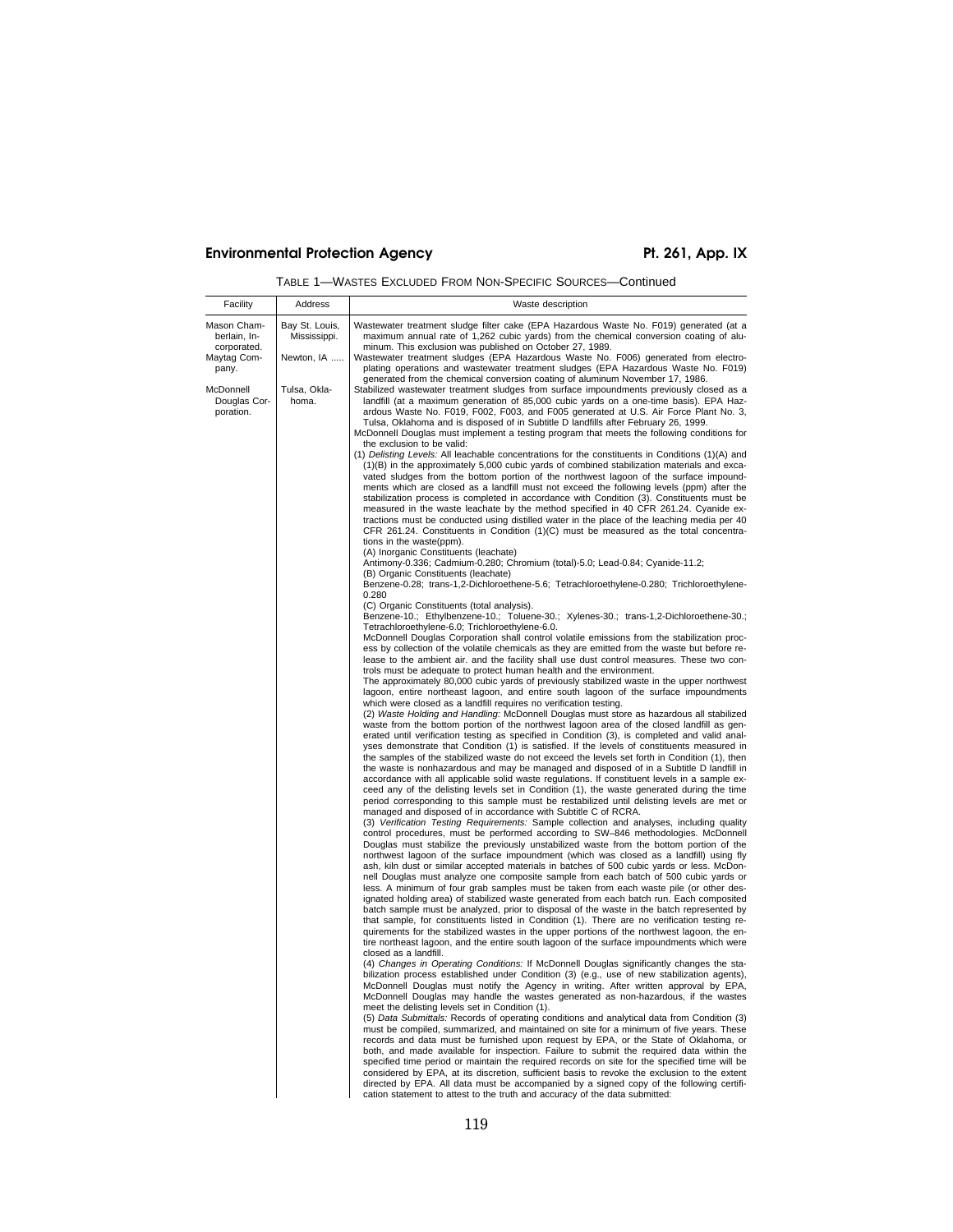|  | TABLE 1—WASTES EXCLUDED FROM NON-SPECIFIC SOURCES—Continued |  |  |  |  |  |
|--|-------------------------------------------------------------|--|--|--|--|--|
|--|-------------------------------------------------------------|--|--|--|--|--|

| Facility                                                        | Address                                   | Waste description                                                                                                                                                                                                                                                                                                                                                                                                                                                                                                                                                                                                                                                                                                                                                                                                                                                                                                                                                                                                                                                                                                                                                                                                                                                                                                                                                                              |
|-----------------------------------------------------------------|-------------------------------------------|------------------------------------------------------------------------------------------------------------------------------------------------------------------------------------------------------------------------------------------------------------------------------------------------------------------------------------------------------------------------------------------------------------------------------------------------------------------------------------------------------------------------------------------------------------------------------------------------------------------------------------------------------------------------------------------------------------------------------------------------------------------------------------------------------------------------------------------------------------------------------------------------------------------------------------------------------------------------------------------------------------------------------------------------------------------------------------------------------------------------------------------------------------------------------------------------------------------------------------------------------------------------------------------------------------------------------------------------------------------------------------------------|
|                                                                 |                                           | Under civil and criminal penalty of law for the making or submission of false or fraudulent<br>statements or representations (pursuant to the applicable provisions of the Federal Code,<br>which include, but may not be limited to, 18 U.S.C. § 1001 and 42 U.S.C. § 6928), I certify<br>that the information contained in or accompanying this document is true, accurate and<br>complete.<br>As to the (those) identified section(s) of this document for which I cannot personally verify                                                                                                                                                                                                                                                                                                                                                                                                                                                                                                                                                                                                                                                                                                                                                                                                                                                                                                 |
|                                                                 |                                           | its (their) truth and accuracy, I certify as the company official having supervisory responsi-<br>bility for the persons who, acting under my direct instructions, made the verification that<br>this information is true, accurate and complete.                                                                                                                                                                                                                                                                                                                                                                                                                                                                                                                                                                                                                                                                                                                                                                                                                                                                                                                                                                                                                                                                                                                                              |
|                                                                 |                                           | In the event that any of this information is determined by EPA in its sole discretion to be<br>false, inaccurate or incomplete, and upon conveyance of this fact to the company, I recog-<br>nize and agree that this exclusion of waste will be void as if it never had effect or to the ex-<br>tent directed by EPA and that the company will be liable for any actions taken in con-<br>travention of the company's RCRA and CERCLA obligations premised upon the company's<br>reliance on the void exclusion.                                                                                                                                                                                                                                                                                                                                                                                                                                                                                                                                                                                                                                                                                                                                                                                                                                                                              |
|                                                                 |                                           | (6) Reopener Language<br>(a) If McDonnell Douglas discovers that a condition at the facility or an assumption related<br>to the disposal of the excluded waste that was modeled or predicted in the petition does<br>not occur as modeled or predicted, then McDonnell Douglas must report any information<br>relevant to that condition, in writing, to the Regional Administrator or his delegate within 10<br>days of discovering that condition.                                                                                                                                                                                                                                                                                                                                                                                                                                                                                                                                                                                                                                                                                                                                                                                                                                                                                                                                           |
|                                                                 |                                           | (b) Upon receiving information described in paragraph (a) from any source, the Regional<br>Administrator or his delegate will determine whether the reported condition requires further<br>action. Further action may include revoking the exclusion, modifying the exclusion, or other<br>appropriate response necessary to protect human health and the environment.                                                                                                                                                                                                                                                                                                                                                                                                                                                                                                                                                                                                                                                                                                                                                                                                                                                                                                                                                                                                                         |
|                                                                 |                                           | (7) Notification Requirements: McDonnell Douglas must provide a one-time written notifica-<br>tion to any State Regulatory Agency to which or through which the delisted waste de-<br>scribed above will be transported for disposal at least 60 days prior to the commencement<br>of such activity. The one-time written notification must be updated if the delisted waste is<br>shipped to a different disposal facility. Failure to provide such a notification will result in a<br>violation of the delisting petition and a possible revocation of the decision.                                                                                                                                                                                                                                                                                                                                                                                                                                                                                                                                                                                                                                                                                                                                                                                                                         |
| Merck & Com-<br>pany, Incor-<br>porated.                        | Elkton, Virginia                          | One-time exclusion for fly ash (EPA Hazardous Waste No. F002) from the incineration of<br>wastewater treatment sludge generated from pharmaceutical production processes and<br>stored in an on-site fly ash lagoon. This exclusion was published on May 12, 1989.                                                                                                                                                                                                                                                                                                                                                                                                                                                                                                                                                                                                                                                                                                                                                                                                                                                                                                                                                                                                                                                                                                                             |
| Metropolitan<br>Sewer Dis-<br>trict of Great-<br>er Cincinnati. | Cincinnati, OH                            | Sluiced bottom ash sludge (approximately 25,000 cubic yards), contained in the North La-<br>goon, on September 21, 1984, which contains EPA Hazardous Wastes Nos. F001, F002,<br>F003, F004, and F005.                                                                                                                                                                                                                                                                                                                                                                                                                                                                                                                                                                                                                                                                                                                                                                                                                                                                                                                                                                                                                                                                                                                                                                                         |
| Michelin Tire<br>Corp                                           | Sandy<br>Springs,<br>South Caro-<br>lina. | Dewatered wastewater treatment sludge (EPA Hazardous Wastes No. F006) generated from<br>electroplating operations after November 14, 1986.                                                                                                                                                                                                                                                                                                                                                                                                                                                                                                                                                                                                                                                                                                                                                                                                                                                                                                                                                                                                                                                                                                                                                                                                                                                     |
| Monroe Auto<br>Equipment.                                       | Paragould, AR                             | Wastewater treatment sludge (EPA Hazardous Waste No. F006) generated from electro-<br>plating operations after vacuum filtration after November 27, 1985. This exclusion does not<br>apply to the sludge contained in the on-site impoundment.                                                                                                                                                                                                                                                                                                                                                                                                                                                                                                                                                                                                                                                                                                                                                                                                                                                                                                                                                                                                                                                                                                                                                 |
| Nissan North<br>America, Inc.                                   | Smyrna, Ten-<br>nessee.                   | Wastewater treatment sludge (EPA Hazardous Waste No. F019) that Nissan North America,<br>Inc. (Nissan) generates by treating wastewater from the automobile assembly plant located<br>at 983 Nissan Drive in Smyrna, Tennessee. This is a conditional exclusion for up to 2,400<br>cubic yards of waste (hereinafter referred to as "Nissan Sludge") that will be generated<br>each year and disposed in a Subtitle D landfill after June 21, 2002. Nissan must dem-<br>onstrate that the following conditions are met for the exclusion to be valid.<br>(1) Delisting Levels: All leachable concentrations for these metals, cyanide, and organic con-<br>stituents must not exceed the following levels (ppm): Barium-100.0; Cadmium-0.422;<br>Chromium-5.0; Cyanide-10.1, Lead-5.0; and Nickel-79.4; Bis(2-ethylhexyl) phthalate-<br>0.0787; Di-n-octyl phthalate-0.0984; and 4-Methylphenol-10.0. These concentrations must<br>be measured in the waste leachate obtained by the method specified in 40 CFR 261.24,<br>except that for cyanide, deionized water must be the leaching medium. The total con-<br>centration of cyanide (total, not amenable) in the waste, not the waste leachate, must not<br>exceed 200 mg/kg. Cyanide concentrations in waste or leachate must be measured by the<br>method specified in 40 CFR 268.40, Note 7. The total concentrations of metals in the |
|                                                                 |                                           | waste, not the waste leachate, must not exceed the following levels (ppm): Barium-<br>20,000; Cadmium-500; Chromium-1,000; Lead-2,000; and Nickel-20,000.<br>(2) Verification Testing Requirements: Sample collection and analyses, including quality con-<br>trol procedures, must be performed according to SW-846 methodologies, where specified<br>by regulations in 40 CFR parts 260-270. Otherwise, methods must meet Performance<br>Based Measurement System Criteria in which the Data Quality Objectives are to dem-<br>onstrate that representative samples of the Nissan Sludge meet the delisting levels in Con-<br>dition (1).                                                                                                                                                                                                                                                                                                                                                                                                                                                                                                                                                                                                                                                                                                                                                    |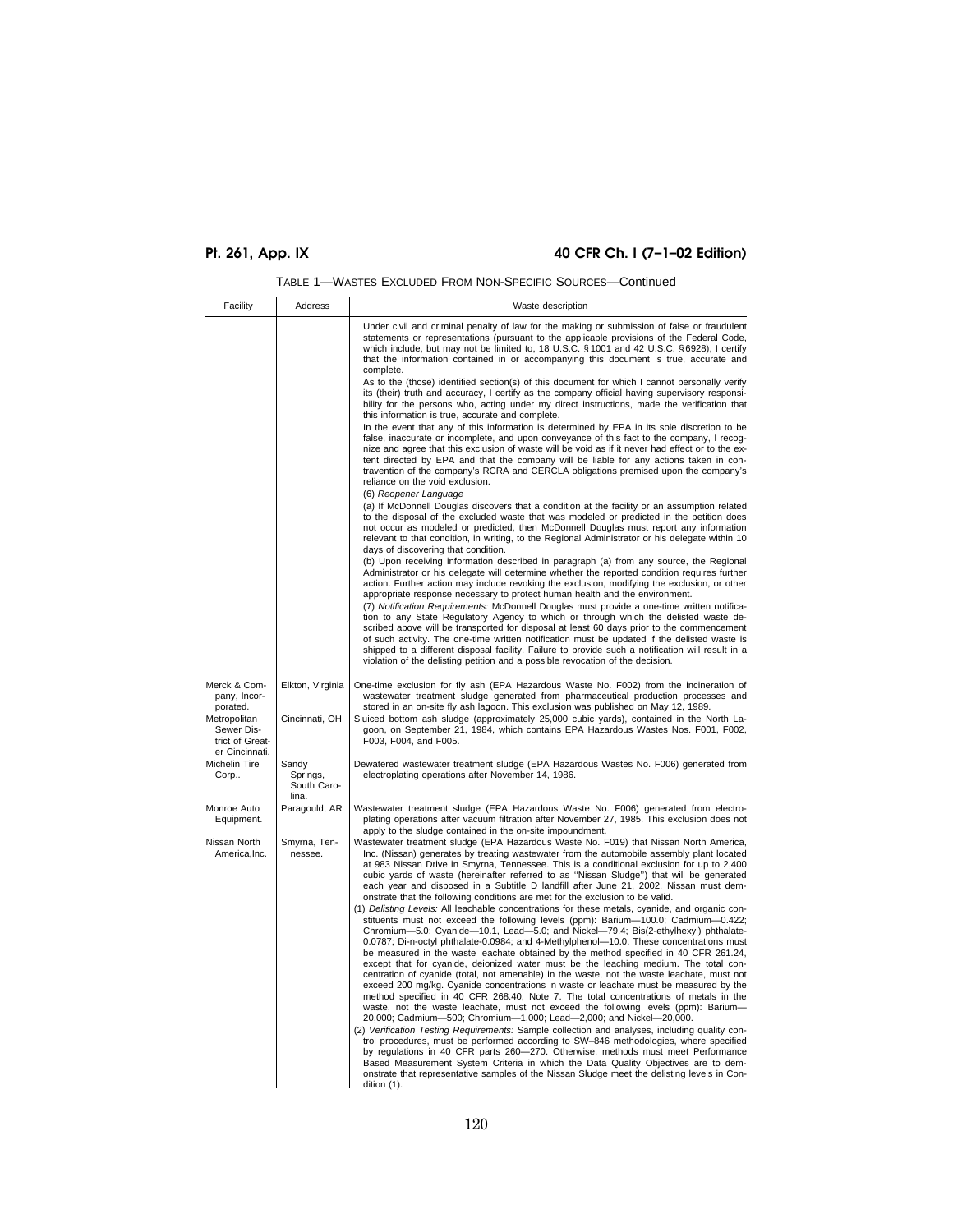| Facility | Address | Waste description                                                                                                                                                                                                                                                                                                                                                                                                                                                                                                                                                                                                                                                                                                                                                                                                                                                                                                                                                                                                                                                                                                                                                                                                                                                                                                                                                                                                                                                                                                                                                                                                                                                                                                                                                                                                                        |
|----------|---------|------------------------------------------------------------------------------------------------------------------------------------------------------------------------------------------------------------------------------------------------------------------------------------------------------------------------------------------------------------------------------------------------------------------------------------------------------------------------------------------------------------------------------------------------------------------------------------------------------------------------------------------------------------------------------------------------------------------------------------------------------------------------------------------------------------------------------------------------------------------------------------------------------------------------------------------------------------------------------------------------------------------------------------------------------------------------------------------------------------------------------------------------------------------------------------------------------------------------------------------------------------------------------------------------------------------------------------------------------------------------------------------------------------------------------------------------------------------------------------------------------------------------------------------------------------------------------------------------------------------------------------------------------------------------------------------------------------------------------------------------------------------------------------------------------------------------------------------|
|          |         | (A) Initial Verification Testing: Nissan must collect and analyze a representative sample from<br>each of the first eight roll-off boxes of Nissan sludge generated in its wastewater treatment<br>system after June 21, 2002. Nissan must analyze for the constituents listed in Condition<br>(1). Nissan must report analytical test data, including quality control information, no later<br>than 60 days after generating the first Nissan Sludge to be disposed in accordance with<br>the delisting Conditions (1) through (7).                                                                                                                                                                                                                                                                                                                                                                                                                                                                                                                                                                                                                                                                                                                                                                                                                                                                                                                                                                                                                                                                                                                                                                                                                                                                                                     |
|          |         | (B) Subsequent Verification Testing: If the initial verification testing in Condition (2)(A) is suc-<br>cessful, i.e., delisting levels of condition (1) are met for all of the eight roll-offs described in<br>Condition (2)(A), Nissan must implement an annual testing program to demonstrate that<br>constituent concentrations measured in the TCLP extract and total concentrations meas-<br>ured in the unextracted waste do not exceed the delisting levels established in Condition<br>(1).                                                                                                                                                                                                                                                                                                                                                                                                                                                                                                                                                                                                                                                                                                                                                                                                                                                                                                                                                                                                                                                                                                                                                                                                                                                                                                                                     |
|          |         | (3) Waste Holding and Handling: Nissan must store as hazardous all Nissan Sludge gen-<br>erated until verification testing, as specified in Condition (2)(A), is completed and valid<br>analyses demonstrate that Condition (1) is satisfied. If the levels of constituents measured<br>in the composite samples of Nissan Sludge do not exceed the levels set forth in Condition<br>(1), then the Nissan Sludge is non-hazardous and must be managed in accordance with all<br>applicable solid waste regulations. If constituent levels in a composite sample exceed any<br>of the delisting levels set forth in Condition (1), the batch of Nissan Sludge generated dur-<br>ing the time period corresponding to this sample must be managed and disposed of in ac-<br>cordance with Subtitle C of RCRA.                                                                                                                                                                                                                                                                                                                                                                                                                                                                                                                                                                                                                                                                                                                                                                                                                                                                                                                                                                                                                              |
|          |         | (4) Changes in Operating Conditions: Nissan must notify EPA in writing when significant<br>changes in the manufacturing or wastewater treatment processes are implemented. EPA<br>will determine whether these changes will result in additional constituents of concern. If so,<br>EPA will notify Nissan in writing that the Nissan Sludge must be managed as hazardous<br>waste F019 until Nissan has demonstrated that the wastes meet the delisting levels set<br>forth in Condition (1) and any levels established by EPA for the additional constituents of<br>concern, and Nissan has received written approval from EPA. If EPA determines that the<br>changes do not result in additional constituents of concern, EPA will notify Nissan, in writ-<br>ing, that Nissan must verify that the Nissan Sludge continues to meet Condition (1)<br>delisting levels.                                                                                                                                                                                                                                                                                                                                                                                                                                                                                                                                                                                                                                                                                                                                                                                                                                                                                                                                                                |
|          |         | (5) Data Submittals: Data obtained in accordance with Condition (2)(A) must be submitted to<br>Jewell Grubbs, Chief, RCRA Enforcement and Compliance Branch, Mail Code: 4WD-<br>RCRA, U.S. EPA, Region 4, Sam Nunn Atlanta Federal Center, 61 Forsyth Street, SW., At-<br>lanta, Georgia 30303. This submission is due no later than 60 days after generating the<br>first batch of Nissan Sludge to be disposed in accordance with delisting Conditions (1)<br>through (7). Records of analytical data from Condition (2) must be compiled, summarized,<br>and maintained by Nissan for a minimum of three years, and must be furnished upon re-<br>quest by EPA or the State of Tennessee, and made available for inspection. Failure to sub-<br>mit the required data within the specified time period or maintain the required records for<br>the specified time will be considered by EPA, at its discretion, sufficient basis to revoke the<br>exclusion to the extent directed by EPA. All data must be accompanied by a signed copy<br>of the certification statement in 40 CFR 260.22(i)(12).                                                                                                                                                                                                                                                                                                                                                                                                                                                                                                                                                                                                                                                                                                                                   |
|          |         | (6) Reopener Language: (A) If, at any time after disposal of the delisted waste, Nissan pos-<br>sesses or is otherwise made aware of any environmental data (including but not limited to<br>leachate data or groundwater monitoring data) or any other data relevant to the delisted<br>waste indicating that any constituent identified in the delisting verification testing is at a<br>level higher than the delisting level allowed by EPA in granting the petition, Nissan must re-<br>port the data, in writing, to EPA within 10 days of first possessing or being made aware of<br>that data. (B) If the testing of the waste, as required by Condition (2)(B), does not meet the<br>delisting requirements of Condition (1), Nissan must report the data, in writing, to EPA with-<br>in 10 days of first possessing or being made aware of that data. (C) Based on the informa-<br>tion described in paragraphs $(6)(A)$ or $(6)(B)$ and any other information received from any<br>source, EPA will make a preliminary determination as to whether the reported information<br>requires that EPA take action to protect human health or the environment. Further action<br>may include suspending or revoking the exclusion, or other appropriate response nec-<br>essary to protect human health and the environment. (D) If EPA determines that the re-<br>ported information does require Agency action, EPA will notify the facility in writing of the<br>action believed necessary to protect human health and the environment. The notice shall<br>include a statement of the proposed action and a statement providing Nissan with an op-<br>portunity to present information as to why the proposed action is not necessary. Nissan<br>shall have 10 days from the date of EPA's notice to present such information. |
|          |         | (E) Following the receipt of information from Nissan, as described in paragraph (6)(D), or if<br>no such information is received within 10 days, EPA will issue a final written determination<br>describing the Agency actions that are necessary to protect human health or the environ-<br>ment, given the information received in accordance with paragraphs $(6)(A)$ or $(6)(B)$ . Any<br>required action described in EPA's determination shall become effective immediately, un-<br>less EPA provides otherwise.                                                                                                                                                                                                                                                                                                                                                                                                                                                                                                                                                                                                                                                                                                                                                                                                                                                                                                                                                                                                                                                                                                                                                                                                                                                                                                                   |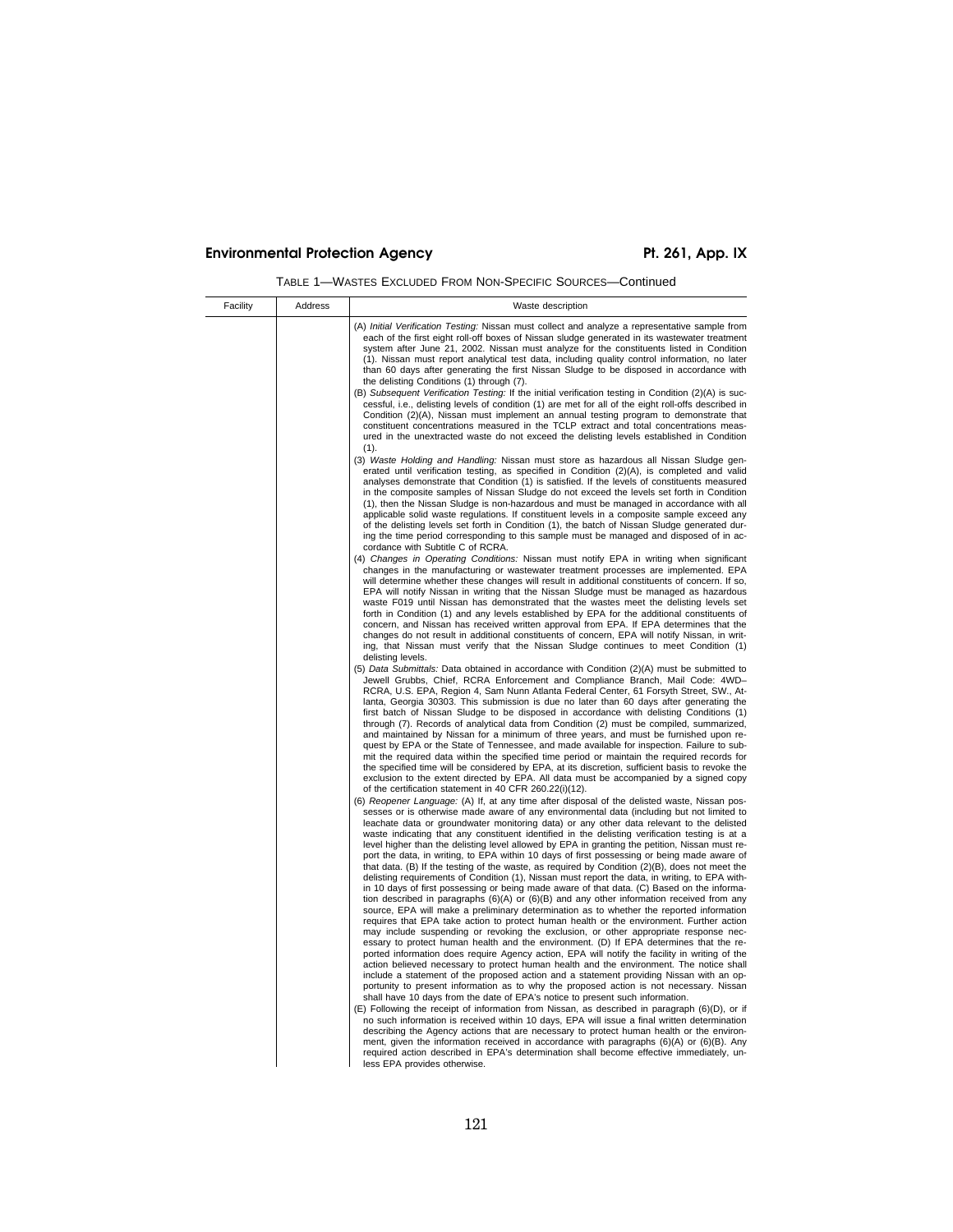| Facility                                                                     | Address<br>Waste description                                                                                                                                                                                                                                                                                                                                                                                                                                                                                                                                                                                                                                                                                                                                                                                                                                                                                                                                                                                                                                                                                                                                                                                                                                                                                                                                                                                                                                                                                                                                                                                                                                                                                                                                                                                                                                                                                                                                                                                                                                                                                                                                                                                                                                                                                                                                                                                                                                                                                                                                                                                                                                                                                                                                                                                                                                                                                                                                                                                                                                                                                                                                                                                                                                                                                                                                                                                                                                                                                                                                                                                                                                                                                                                                                                                                                                                                                                                                                                                                                                                                                                                                                                                                                                                                                                                                                                                                                                                                                                                                                                                                                                                                                                                                                                                                                                                                                                                                                                                                                                                                                                                                                                                       |
|------------------------------------------------------------------------------|--------------------------------------------------------------------------------------------------------------------------------------------------------------------------------------------------------------------------------------------------------------------------------------------------------------------------------------------------------------------------------------------------------------------------------------------------------------------------------------------------------------------------------------------------------------------------------------------------------------------------------------------------------------------------------------------------------------------------------------------------------------------------------------------------------------------------------------------------------------------------------------------------------------------------------------------------------------------------------------------------------------------------------------------------------------------------------------------------------------------------------------------------------------------------------------------------------------------------------------------------------------------------------------------------------------------------------------------------------------------------------------------------------------------------------------------------------------------------------------------------------------------------------------------------------------------------------------------------------------------------------------------------------------------------------------------------------------------------------------------------------------------------------------------------------------------------------------------------------------------------------------------------------------------------------------------------------------------------------------------------------------------------------------------------------------------------------------------------------------------------------------------------------------------------------------------------------------------------------------------------------------------------------------------------------------------------------------------------------------------------------------------------------------------------------------------------------------------------------------------------------------------------------------------------------------------------------------------------------------------------------------------------------------------------------------------------------------------------------------------------------------------------------------------------------------------------------------------------------------------------------------------------------------------------------------------------------------------------------------------------------------------------------------------------------------------------------------------------------------------------------------------------------------------------------------------------------------------------------------------------------------------------------------------------------------------------------------------------------------------------------------------------------------------------------------------------------------------------------------------------------------------------------------------------------------------------------------------------------------------------------------------------------------------------------------------------------------------------------------------------------------------------------------------------------------------------------------------------------------------------------------------------------------------------------------------------------------------------------------------------------------------------------------------------------------------------------------------------------------------------------------------------------------------------------------------------------------------------------------------------------------------------------------------------------------------------------------------------------------------------------------------------------------------------------------------------------------------------------------------------------------------------------------------------------------------------------------------------------------------------------------------------------------------------------------------------------------------------------------------------------------------------------------------------------------------------------------------------------------------------------------------------------------------------------------------------------------------------------------------------------------------------------------------------------------------------------------------------------------------------------------------------------------------------------------------------------------------|
| North American<br>Greenville,<br>Philips Con-<br>sumer Elec-<br>tronics Cor- | (7) Notification Requirements: Nissan must provide a one-time written notification to any<br>State Regulatory Agency in a State to which or through which the delisted waste described<br>above will be transported, at least 60 days prior to the commencement of such activities.<br>Failure to provide such a notification will result in a violation of the delisting conditions and<br>a possible revocation of the decision to delist.<br>Wastewater treatment sludges (EPA Hazardous Waste No. F006) generated from electro-<br>Tennessee.<br>plating operations. This exclusion was published on April 20, 1989.                                                                                                                                                                                                                                                                                                                                                                                                                                                                                                                                                                                                                                                                                                                                                                                                                                                                                                                                                                                                                                                                                                                                                                                                                                                                                                                                                                                                                                                                                                                                                                                                                                                                                                                                                                                                                                                                                                                                                                                                                                                                                                                                                                                                                                                                                                                                                                                                                                                                                                                                                                                                                                                                                                                                                                                                                                                                                                                                                                                                                                                                                                                                                                                                                                                                                                                                                                                                                                                                                                                                                                                                                                                                                                                                                                                                                                                                                                                                                                                                                                                                                                                                                                                                                                                                                                                                                                                                                                                                                                                                                                                           |
| poration.<br>Occidental<br>Ingleside,<br>Chemical.<br>Texas.                 | Limestone Sludge, (at a maximum generation 1,114 cubic yards per calender year) Rockbox<br>Residue, (at a maximum generation of 1,000 cubic yards per calender year) generated by<br>Occidental Chemical using the wastewater treatment process to treat the Rockbox Residue<br>and the Limestone Sludge (EPA Hazardous Waste No. F025, F001, F003, and F005) gen-<br>erated at Occidental Chemical.<br>Occidental Chemical must implement a testing program that meets the following conditions<br>for the exclusion to be valid:<br>(1) Delisting Levels: All concentrations for the following constituents must not exceed the fol-<br>lowing levels (ppm). The Rockbox Residue and the Limestone Sludge, must be measured<br>in the waste leachate by the method specified in 40 CFR Part 261.24.<br>(A) Rockbox Residue<br>(i) Inorganic Constituents: Barium-100; Chromium-5; Copper-130; Lead-1.5; Selenium-1; Tin-<br>2100; Vanadium-30; Zinc-1,000<br>(ii) Organic Constituents: Acetone-400; Bromodichloromethane-0.14; Bromoform-1.0;<br>Chloroform-1.0;<br>Chlorodibromethane-0.1;<br>Dichloromethane-1.0; Ethylbenzene-7,000;<br>2,3,7,8-TCDD Equivalent-0.00000006<br>(B) Limestone Sludge<br>(i) Inorganic Constituents: Antimony-0.6; Arsenic-5; Barium-100; Beryllium-0.4; Chromium-5;<br>Cobalt-210; Copper-130; Lead-1.5; Nickel-70; Selenium-5; Silver-5; Vanadium-30; Zinc-<br>1,000<br>Organic Constituents<br>Acetone-400; Bromoform-1.0; Chlorodibromomethane-0.1;<br>(ii)<br>Dichloromethane-1.0; Diethyl phthalate-3,000, Ethylbenzene-7,000; 1,1,1-Trichloroethane-<br>20; Toluene-700; Trichlorofluoromethane-1,000, Xylene-10,000, 2,3,7,8-TCDD Equivalent-<br>0.00000006;<br>(2) Waste Holding and Handling: Occidental Chemical must store in accordance with its<br>RCRA permit, or continue to dispose of as hazardous waste all Rockbox Residue and the<br>Limestone Sludge generated until the verification testing described in Condition (3)(B), as<br>appropriate, is completed and valid analyses demonstrate that condition (3) is satisfied. If<br>the levels of constituents measured in the samples of the Rockbox Residue and the Lime-<br>stone Sludge do not exceed the levels set forth in Condition (1), then the waste is nonhaz-<br>ardous and may be managed and disposed of in accordance with all applicable solid waste<br>regulations. If constituent levels in a sample exceed any of the delisting levels waste gen-<br>erated during the time period corresponding to this sample must be managed and disposed<br>of in accordance with Subtitle C of RCRA.<br>(3) Verification Testing Requirements: Sample collection and analyses, including quality con-<br>trol procedures, must be performed according to SW-846 methodologies. If EPA judges<br>the incineration process to be effective under the operating conditions used during the ini-<br>tial verification testing, Occidental Chemical may replace the testing required in Condition<br>(3)(A) with the testing required in Condition (3)(B). Occidental Chemical must continue to<br>test as specified in Condition (3)(A) until and unless notified by EPA in writing that testing<br>in Condition (3)(A) may be replaced by Condition (3)(B).<br>(A) Initial Verification Testing: (i) During the first 40 operating days of the Incinerator Offgas<br>Treatment System after the final exclusion is granted, Occidental Chemical must collect<br>and analyze composites of the Limestone Sludge. Daily composites must be representative<br>grab samples collected every 6 hours during each unit operating cycle. The two wastes<br>must be analyzed, prior to disposal, for all of the constituents listed in Paragraph 1. The<br>waste must also be analyzed for pH. Occidental Chemical must report the operational and<br>analytical test data, including quality control information, obtained during this initial period<br>no later than 90 days after the generation of the two wastes.<br>(ii) When the Rockbox unit is decommissioned for cleanout, after the final exclusion is grant-<br>ed, Occidental Chemical must collect and analyze composites of the Rockbox Residue.<br>Two composites must be composed of representative grab samples collected from the<br>Rockbox unit. The waste must be analyzed, prior to disposal, for all of the constituents list-<br>ed in Paragraph 1. The waste must be analyzed for pH. No later than 90 days after the<br>Rockbox is decommissioned for cleanout the first two times after this exclusion becomes<br>final, Occidental Chemical must report the operational and analytical test data, including<br>quality control information.<br>(B) Subsequent Verification Testing: Following written notification by EPA, Occidental Chem-<br>ical may substitute the testing conditions in (3)(B) for (3)(A)(i). Occidental Chemical must<br>continue to monitor operating conditions, analyze samples representative of each quarter of<br>operation during the first year of waste generation. The samples must represent the waste<br>generated over one quarter. (This provision does not apply to the Rockbox Residue.) |

| TABLE 1—WASTES EXCLUDED FROM NON-SPECIFIC SOURCES—Continued |  |
|-------------------------------------------------------------|--|
|-------------------------------------------------------------|--|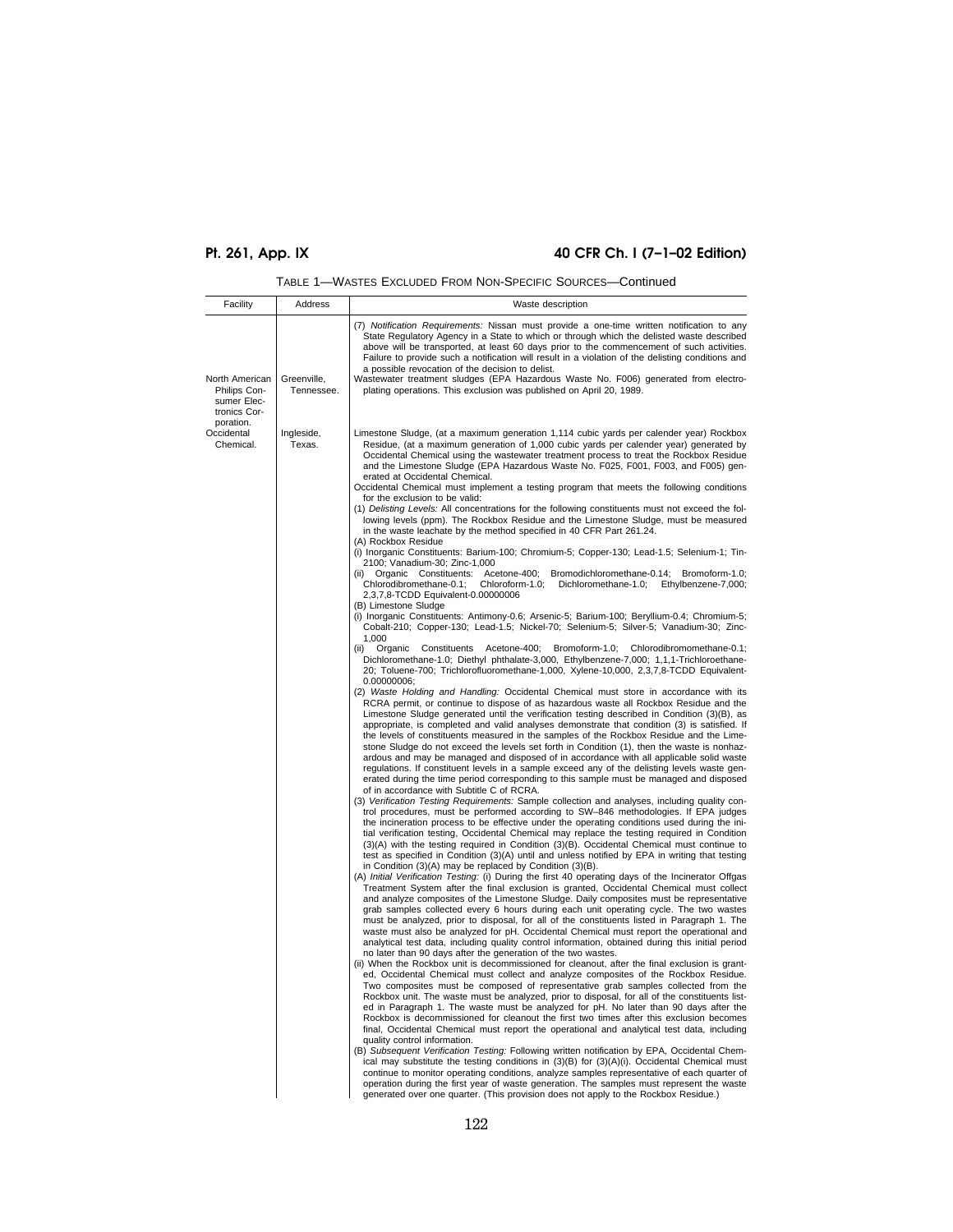| Facility                                                                   | Address                                     | Waste description                                                                                                                                                                                                                                                                                                                                                                                                                                                                                                                                                                                                                                                                                                                                                                                                                                                                                                                                                                                                                                                                                                                                                                                                                                                                                                                                                                                                                                                                                                                                                                                                                                                                                                                                                                                                                                                                                                                                                                                                                                                                                                                                                                                                                                                                                                                                                                                                                                              |
|----------------------------------------------------------------------------|---------------------------------------------|----------------------------------------------------------------------------------------------------------------------------------------------------------------------------------------------------------------------------------------------------------------------------------------------------------------------------------------------------------------------------------------------------------------------------------------------------------------------------------------------------------------------------------------------------------------------------------------------------------------------------------------------------------------------------------------------------------------------------------------------------------------------------------------------------------------------------------------------------------------------------------------------------------------------------------------------------------------------------------------------------------------------------------------------------------------------------------------------------------------------------------------------------------------------------------------------------------------------------------------------------------------------------------------------------------------------------------------------------------------------------------------------------------------------------------------------------------------------------------------------------------------------------------------------------------------------------------------------------------------------------------------------------------------------------------------------------------------------------------------------------------------------------------------------------------------------------------------------------------------------------------------------------------------------------------------------------------------------------------------------------------------------------------------------------------------------------------------------------------------------------------------------------------------------------------------------------------------------------------------------------------------------------------------------------------------------------------------------------------------------------------------------------------------------------------------------------------------|
|                                                                            |                                             | (C) Termination of Organic Testing for the Limestone Sludge: Occidental Chemical must con-<br>tinue testing as required under Condition (3)(B) for organic constituents specified under<br>Condition (3)(B) for organic constituents specified in Condition $(1)(A)(ii)$ and $(1)(B)(ii)$ until<br>the analyses submitted under Condition (3)(B) show a minimum of two consecutive quar-<br>terly samples below the delisting levels in Condition $(1)(A)(ii)$ and $(1)(B)(ii)$ , Occidental<br>Chemical may then request that quarterly organic testing be terminated. After EPA notifies<br>Occidental Chemical in writing it may terminate quarterly organic testing. Following termi-<br>nation of the quarterly testing, Occidental Chemical must continue to test a representative<br>composite sample for all constituents listed in Condition (1) on an annual basis (no later<br>than twelve months after exclusion).<br>(4) Changes in Operating Conditions: If Occidental Chemical significantly changes the proc-<br>ess which generate(s) the waste(s) and which may or could affect the composition or type<br>waste(s) generated as established under Condition (1) (by illustration, but not limitation,<br>change in equipment or operating conditions of the treatment process), Occidental Chem-<br>ical must notify the EPA in writing and may no longer handle the wastes generated from<br>the new process or no longer discharges as nonhazardous until the wastes meet the<br>delisting levels set Condition (1) and it has received written approval to do so from EPA.<br>(5) Data Submittals: The data obtained through Condition 3 must be submitted to Mr. William<br>Gallagher, Chief, Region 6 Delisting Program, U.S. EPA, 1445 Ross Avenue, Dallas, Texas<br>75202-2733, Mail Code, (6PD-O) within the time period specified. Records of operating<br>conditions and analytical data from Condition (1) must be compiled, summarized, and<br>maintained on site for a minimum of five years. These records and data must be furnished<br>upon request by EPA, or the State of Texas, and made available for inspection. Failure to<br>submit the required data within the specified time period or maintain the required records<br>on site for the specified time will be considered by EPA, at its discretion, sufficient basis to<br>revoke the exclusion to the extent directed by EPA. All data must be accompanied by a |
|                                                                            |                                             | signed copy of the following certification statement to attest to the truth and accuracy of the<br>data submitted:<br>Under civil and criminal penalty of law for the making or submission of false or fraudulent<br>statements or representations (pursuant to the applicable provisions of the Federal Code,<br>which include, but may not be limited to, 18 U.S.C. § 1001 and 42 U.S.C. § 6928), I certify<br>that the information contained in or accompanying this document is true, accurate and<br>complete.<br>As to the (those) identified section(s) of this document for which I cannot personally verify its<br>(their) truth and accuracy, I certify as the company official having supervisory responsibility<br>for the persons who, acting under my direct instructions, made the verification that this in-<br>formation is true, accurate and complete.<br>In the event that any of this information is determined by EPA in its sole discretion to be<br>false, inaccurate or incomplete, and upon conveyance of this fact to the company, I recog-<br>nize and agree that this exclusion of waste will be void as if it never had effect or to the ex-<br>tent directed by EPA and that the company will be liable for any actions taken in con-<br>travention of the company's RCRA and CERCLA obligations premised upon the company's<br>reliance on the void exclusion.                                                                                                                                                                                                                                                                                                                                                                                                                                                                                                                                                                                                                                                                                                                                                                                                                                                                                                                                                                                                                                                                 |
| Philway Prod-<br>ucts, Incor-<br>porated.<br>Plastene Sup-<br>ply Company. | Ashland, Ohio<br>Portageville,<br>Missouri. | (6) Reopener: (a) If Occidental Chemical discovers that a condition at the facility or an as-<br>sumption related to the disposal of the excluded waste that was modeled or predicted in<br>the petition does not occur as modeled or predicted, then Occidental Chemical must report<br>any information relevant to that condition, in writing, to the Director of the Multimedia Plan-<br>ning and Permitting Division or his delegate within 10 days of discovering that condition. (b)<br>Upon receiving information described in paragraph (a) from any source, the Director or his<br>delegate will determine whether the reported condition requires further action. Further ac-<br>tion may include revoking the exclusion, modifying the exclusion, or other appropriate re-<br>sponse necessary to protect human health and the environment.<br>(7) Notification Requirements: Occidental Chemical must provide a one-time written notifica-<br>tion to any State Regulatory Agency to which or through which the delisted waste de-<br>scribed above will be transported for disposal at least 60 days prior to the commencement<br>of such activities. Failure to provide such a notification will result in a violation of the<br>delisting petition and a possible revocation of the decision.<br>Filter press sludge generated (at a maximum annual rate of 96 cubic yards) during the treat-<br>ment of electroplating wastewaters using lime (EPA Hazardous Waste No. F006). This ex-<br>clusion was published on October 26, 1990.<br>Dewatered wastewater treatment sludges (EPA Hazardous Waste No. F006) generated from<br>electroplating operations after August 15, 1986.                                                                                                                                                                                                                                                                                                                                                                                                                                                                                                                                                                                                                                                                                                                                                               |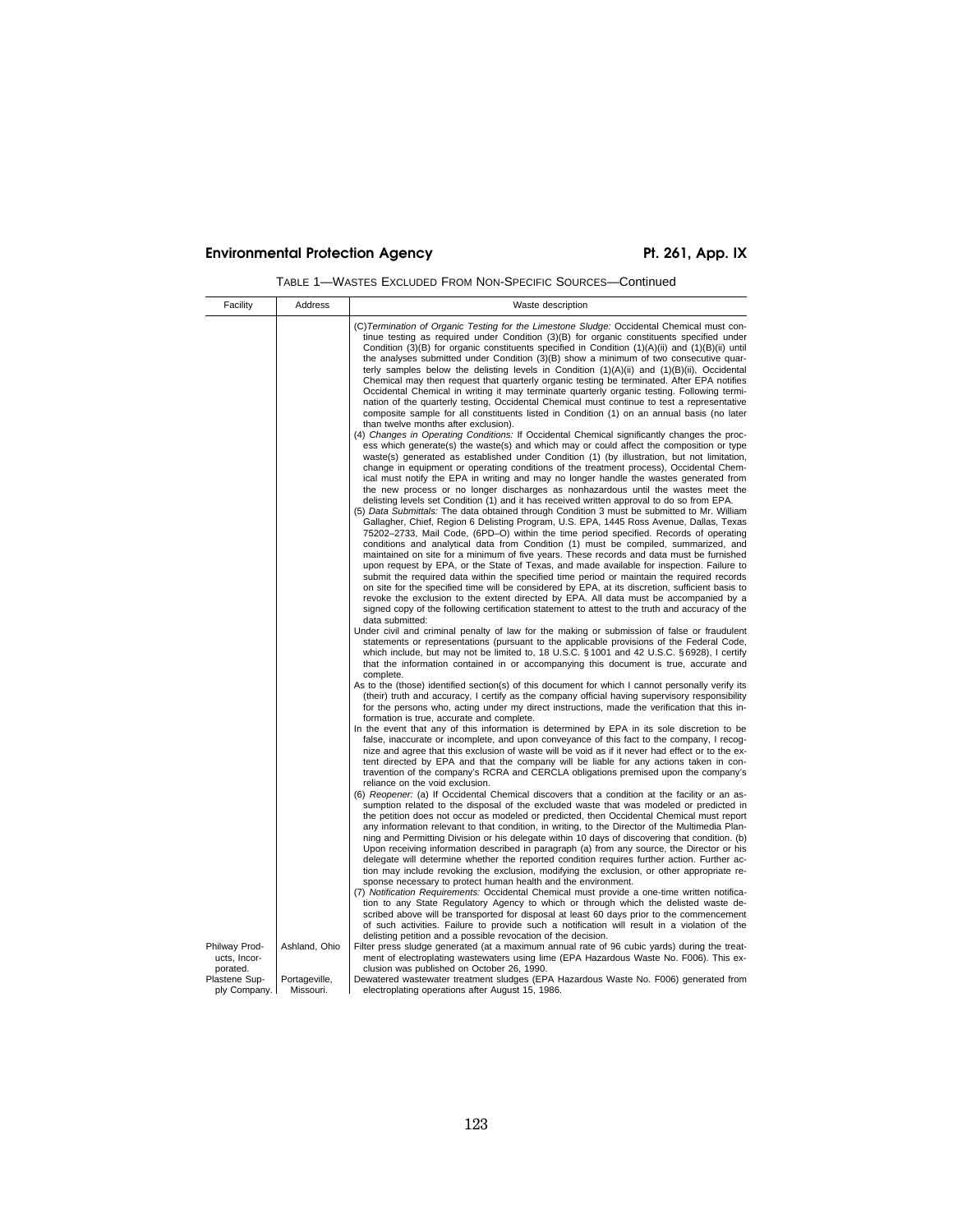| TABLE 1—WASTES EXCLUDED FROM NON-SPECIFIC SOURCES—Continued |  |  |  |  |  |  |
|-------------------------------------------------------------|--|--|--|--|--|--|
|-------------------------------------------------------------|--|--|--|--|--|--|

| Facility                                      | Address                    | Waste description                                                                                                                                                                                                                                                                                                                                                                                                                                                                                                                                                                                                                                                                                                                                                                                                                                                                                                                              |
|-----------------------------------------------|----------------------------|------------------------------------------------------------------------------------------------------------------------------------------------------------------------------------------------------------------------------------------------------------------------------------------------------------------------------------------------------------------------------------------------------------------------------------------------------------------------------------------------------------------------------------------------------------------------------------------------------------------------------------------------------------------------------------------------------------------------------------------------------------------------------------------------------------------------------------------------------------------------------------------------------------------------------------------------|
| POP Fasteners                                 | Shelton, Con-<br>necticut. | Wastewater treatment sludge (EPA Hazardous Waste No. F006) generated from electro-<br>plating operations (at a maximum annual rate of 1,000 cubic yards) after September 19,<br>1994. In order to confirm that the characteristics of the waste do not change significantly,<br>the facility must, on an annual basis, analyze a representative composite sample for the<br>constituents listed in §261.24 using the method specified therein. The annual analytical re-<br>sults, including quality control information, must be compiled, certified according to<br>§260.22(i)(12), maintained on site for a minimum of five years, and made available for in-<br>spection upon request by any employee or representative of EPA or the State of Con-<br>necticut. Failure to maintain the required records on site will be considered by EPA, at its<br>discretion, sufficient basis to revoke the exclusion to the extent directed by EPA. |
| Reynolds Met-                                 | Sheffield, AL              | Dewatered wastewater treatment sludges (EPA Hazardous Waste No. F019) generated from                                                                                                                                                                                                                                                                                                                                                                                                                                                                                                                                                                                                                                                                                                                                                                                                                                                           |
| als Company.<br>Reynolds Met-<br>als Company. | Sheffield, AL              | the chemical conversion coating of aluminum after August 15, 1986.<br>Wastewater treatment filter press sludge (EPA Hazardous Waste No. F019) generated (at a<br>maximum annual rate of 3,840 cubic yards) from the chemical conversion coating of alu-                                                                                                                                                                                                                                                                                                                                                                                                                                                                                                                                                                                                                                                                                        |
| Rhodia                                        | Houston, Texas             | minum. This exclusion was published on July 17, 1990.<br>Filter-cake Sludge, (at a maximum generation of 1,200 cubic yards per calendar year) gen-<br>erated by Rhodia using the SARU and AWT treatment process to treat the filter-cake<br>sludge (EPA Hazardous Waste Nos. D001-D43, F001-F012, F019, F024, F025, F032,<br>F034, F037-F039) generated at Rhodia.<br>Rhodia must implement a testing program that meets the following conditions for the exclu-<br>sion to be valid:                                                                                                                                                                                                                                                                                                                                                                                                                                                          |
|                                               |                            | (1) Delisting Levels: All concentrations for the following constituents must not exceed the fol-<br>lowing levels (mg/l). For the filter-cake constituents must be measured in the waste leach-<br>ate by the method specified in 40 CFR 261.24.                                                                                                                                                                                                                                                                                                                                                                                                                                                                                                                                                                                                                                                                                               |
|                                               |                            | (A) Filter-cake Sludge<br>(i) Inorganic Constituents: Antimony-1.15; Arsenic-1.40; Barium-21.00; Beryllium-1.22; Cad-<br>mium-0.11; Cobalt-189.00; Copper-90.00; Chromium-0.60; Lead-0.75; Mercury-0.025; Nick-<br>el-9.00; Selenium-4.50; Silver-0.14; Thallium-0.20; Vanadium-1.60; Zinc-4.30<br>(ii) Organic Constituents: Chlorobenzene-Non Detect; Carbon Tetrachloride-Non Detect; Ace-<br>tone-360; Chloroform-0.9                                                                                                                                                                                                                                                                                                                                                                                                                                                                                                                      |
|                                               |                            | (2) Waste Holding and Handling: Rhodia must store in accordance with its RCRA permit, or<br>continue to dispose of as hazardous waste all Filter-cake Sludge until the verification test-<br>ing described in Condition (3)(A), as appropriate, is completed and valid analyses dem-<br>onstrate that condition (3) is satisfied. If the levels of constituents measured in the samples<br>of the Filter-cake Sludge do not exceed the levels set forth in Condition (1), then the waste<br>is nonhazardous and may be managed and disposed of in accordance with all applicable<br>solid waste regulations.                                                                                                                                                                                                                                                                                                                                   |
|                                               |                            | (3) Verification Testing Requirements: Rhodia must perform sample collection and analyses,<br>including quality control procedures, according to SW-846 methodologies. If EPA judges<br>the process to be effective under the operating conditions used during the initial verification<br>testing, Rhodia may replace the testing required in Condition (3)(A) with the testing re-<br>quired in Condition (3)(B). Rhodia must continue to test as specified in Condition (3)(A)<br>until and unless notified by EPA in writing that testing in Condition (3)(A) may be replaced<br>by Condition (3)(B).                                                                                                                                                                                                                                                                                                                                      |
|                                               |                            | (A) Initial Verification Testing: At quarterly intervals for one year after the final exclusion is<br>granted, Rhodia must collect and analyze composites of the filter-cake sludge. From Para-<br>graph 1 TCLP must be run on all waste and any constituents for which total concentrations<br>have been identified. Rhodia must conduct a multiple pH leaching procedure on samples<br>collected during the quarterly intervals. Rhodia must perform the TCLP procedure using<br>distilled water and three different pH extraction fluids to simulate disposal under three con-<br>ditions. Simulate an acidic landfill environment, basic landfill environment and a landfill en-<br>vironment similar to the pH of the waste. Rhodia must report the operational and analytical<br>test data, including quality control information, obtained during this initial period no later<br>than 90 days after the generation of the waste.       |
|                                               |                            | (B) Subsequent Verification Testing: Following termination of the quarterly testing, Rhodia<br>must continue to test a representative composite sample for all constituents listed in Condi-<br>tion (1) on an annual basis (no later than twelve months after the final exclusion).<br>(4) Changes in Operating Conditions: If Rhodia significantly changes the process which gen-<br>erate(s) the waste(s) and which may or could affect the composition or type waste(s) gen-<br>erated as established under Condition (1) (by illustration, but not limitation, change in<br>equipment or operating conditions of the treatment process), or its NPDES permit is                                                                                                                                                                                                                                                                           |
|                                               |                            | changed, revoked or not reissued, Rhodia must notify the EPA in writing and may no<br>longer handle the waste generated from the new process or no longer discharge as non-<br>hazardous until the waste meet the delisting levels set in Condition (1) and it has received<br>written approval to do so from EPA.                                                                                                                                                                                                                                                                                                                                                                                                                                                                                                                                                                                                                             |
|                                               |                            | (5) Data Submittals: Rhodia must submit the information described below. If Rhodia fails to<br>submit the required data within the specified time or maintain the required records on-site<br>for the specified time, EPA, at its discretion, will consider this sufficient basis to reopen the<br>exclusion as described in Paragraph 6. Rhodia must:                                                                                                                                                                                                                                                                                                                                                                                                                                                                                                                                                                                         |
|                                               |                            | (A) Submit the data obtained through Paragraph 3 to Mr. William Gallagher, Chief, Region 6<br>Delisting Program, EPA, 1445 Ross Avenue, Dallas, Texas 75202-2733, Mail Code, (6PD-<br>O) within the time specified.                                                                                                                                                                                                                                                                                                                                                                                                                                                                                                                                                                                                                                                                                                                            |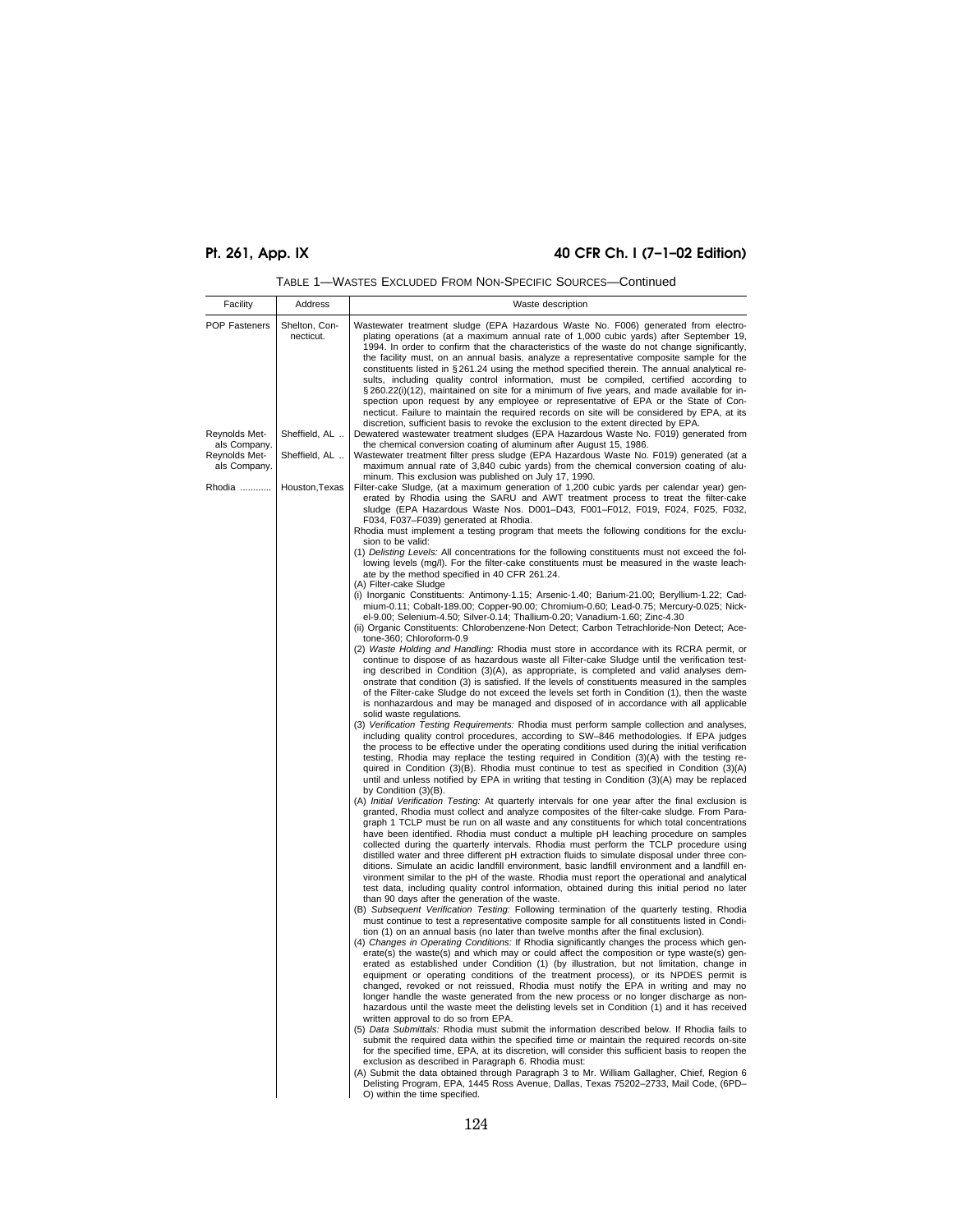| Facility                  | Address             | Waste description                                                                                                                                                                                                                                                                                                                                                                                                                                                                                                                                                                                                                                                                                 |
|---------------------------|---------------------|---------------------------------------------------------------------------------------------------------------------------------------------------------------------------------------------------------------------------------------------------------------------------------------------------------------------------------------------------------------------------------------------------------------------------------------------------------------------------------------------------------------------------------------------------------------------------------------------------------------------------------------------------------------------------------------------------|
|                           |                     | (B) Compile records of operating conditions and analytical data from Paragraph (3), summa-<br>rized, and maintained on-site for a minimum of five years.<br>(C) Furnish these records and data when EPA or the State of Texas request them for inspec-<br>tion.                                                                                                                                                                                                                                                                                                                                                                                                                                   |
|                           |                     | (D) Send along with all data a signed copy of the following certification statement, to attest to<br>the truth and accuracy of the data submitted:                                                                                                                                                                                                                                                                                                                                                                                                                                                                                                                                                |
|                           |                     | (i) Under civil and criminal penalty of law for the making or submission of false or fraudulent<br>statements or representations (pursuant to the applicable provisions of the Federal Code,<br>which include, but may not be limited to, 18 U.S.C. 1001 and 42 U.S.C. 6928), I certify that<br>the information contained in or accompanying this document is true, accurate and com-<br>plete.                                                                                                                                                                                                                                                                                                   |
|                           |                     | (ii) As to the (those) identified section(s) of this document for which I cannot personally verify<br>its (their) truth and accuracy, I certify as the company official having supervisory responsi-<br>bility for the persons who, acting under my direct instructions, made the verification that<br>this information is true, accurate and complete.                                                                                                                                                                                                                                                                                                                                           |
|                           |                     | (iii) If any of this information is determined by EPA in its sole discretion to be false, inac-<br>curate or incomplete, and upon conveyance of this fact to the company, I recognize and<br>agree that this exclusion of waste will be void as if it never had effect or to the extent di-<br>rected by EPA and that the company will be liable for any actions taken in contravention of<br>the company's RCRA and CERCLA obligations premised upon the company's reliance on<br>the void exclusion.                                                                                                                                                                                            |
|                           |                     | (6) Reopener Language                                                                                                                                                                                                                                                                                                                                                                                                                                                                                                                                                                                                                                                                             |
|                           |                     | (A) If, anytime after disposal of the delisted waste, Rhodia possesses or is otherwise made<br>aware of any environmental data (including but not limited to leachate data or groundwater<br>monitoring data) or any other data relevant to the delisted waste indicating that any con-<br>stituent identified for the delisting verification testing is at level higher than the delisting<br>level allowed by the Regional Administrator or his delegate in granting the petition, then the<br>facility must report the data, in writing, to the Regional Administrator or his delegate within<br>10 days of first possessing or being made aware of that data.                                 |
|                           |                     | (B) If the annual testing of the waste does not meet the delisting requirements in Paragraph<br>1, Rhodia must report the data, in writing, to the Regional Administrator or his delegate<br>within 10 days of first possessing or being made aware of that data.                                                                                                                                                                                                                                                                                                                                                                                                                                 |
|                           |                     | (C) If Rhodia fails to submit the information described in paragraphs (5), (6)(A) or (6)(B) or if<br>any other information is received from any source, the Regional Administrator or his dele-<br>gate will make a preliminary determination as to whether the reported information requires<br>Agency action to protect human health or the environment. Further action may include sus-<br>pending, or revoking the exclusion, or other appropriate response necessary to protect<br>human health and the environment.                                                                                                                                                                         |
|                           |                     | (D) If the Regional Administrator or his delegate determines that the reported information<br>does require Agency action, the Regional Administrator or his delegate will notify the facility<br>in writing of the actions the Regional Administrator or his delegate believes are necessary<br>to protect human health and the environment. The notice shall include a statement of the<br>proposed action and a statement providing the facility with an opportunity to present infor-<br>mation as to why the proposed Agency action is not necessary. The facility shall have 10<br>days from the date of the Regional Administrator or his delegate's notice to present such<br>information. |
|                           |                     | (E) Following the receipt of information from the facility described in paragraph (6)(D) or (if no<br>information is presented under paragraph $(6)(D)$ the initial receipt of information described<br>in paragraphs $(5)$ , $(6)(A)$ or $(6)(B)$ , the Regional Administrator or his delegate will issue a<br>final written determination describing the Agency actions that are necessary to protect<br>human health or the environment. Any required action described in the Regional Adminis-<br>trator or his delegate's determination shall become effective immediately, unless the Re-<br>gional Administrator or his delegate provides otherwise.                                       |
|                           |                     | (7) Notification Requirements: Rhodia must do following before transporting the delisted<br>waste: Failure to provide this notification will result in a violation of the delisting petition and<br>a possible revocation of the decision.                                                                                                                                                                                                                                                                                                                                                                                                                                                        |
|                           |                     | (A) Provide a one-time written notification to any State Regulatory Agency to which or<br>through which they will transport the delisted waste described above for disposal, 60 days<br>before beginning such activities.                                                                                                                                                                                                                                                                                                                                                                                                                                                                         |
|                           |                     | (B) Update the one-time written notification if they ship the delisted waste into a different dis-<br>posal facility.                                                                                                                                                                                                                                                                                                                                                                                                                                                                                                                                                                             |
| Siegel-Robert,<br>Inc     | St. Louis, MO       | Wastewater treatment sludge (EPA Hazardous Waste No. F006) generated from electro-<br>plating operations after November 27, 1985.                                                                                                                                                                                                                                                                                                                                                                                                                                                                                                                                                                 |
| Square D<br>Company.      | Oxford, Ohio        | Dewatered filter press sludge (EPA Hazardous Waste No. F006) generated from electro-<br>plating operations after August 15, 1986.                                                                                                                                                                                                                                                                                                                                                                                                                                                                                                                                                                 |
| Syntex Agri-<br>business. | Springfield,<br>MO. | Kiln ash, cyclone ash, separator sludge, and filtered wastewater (except spent activiated car-<br>bon) (EPA Hazardous Waste No. F020 generated during the treatment of wastewater treat-<br>ment sludge by the EPA's Mobile Incineration System at the Denney Farm Site in<br>McDowell, Missouri after June 2, 1988, so long as:                                                                                                                                                                                                                                                                                                                                                                  |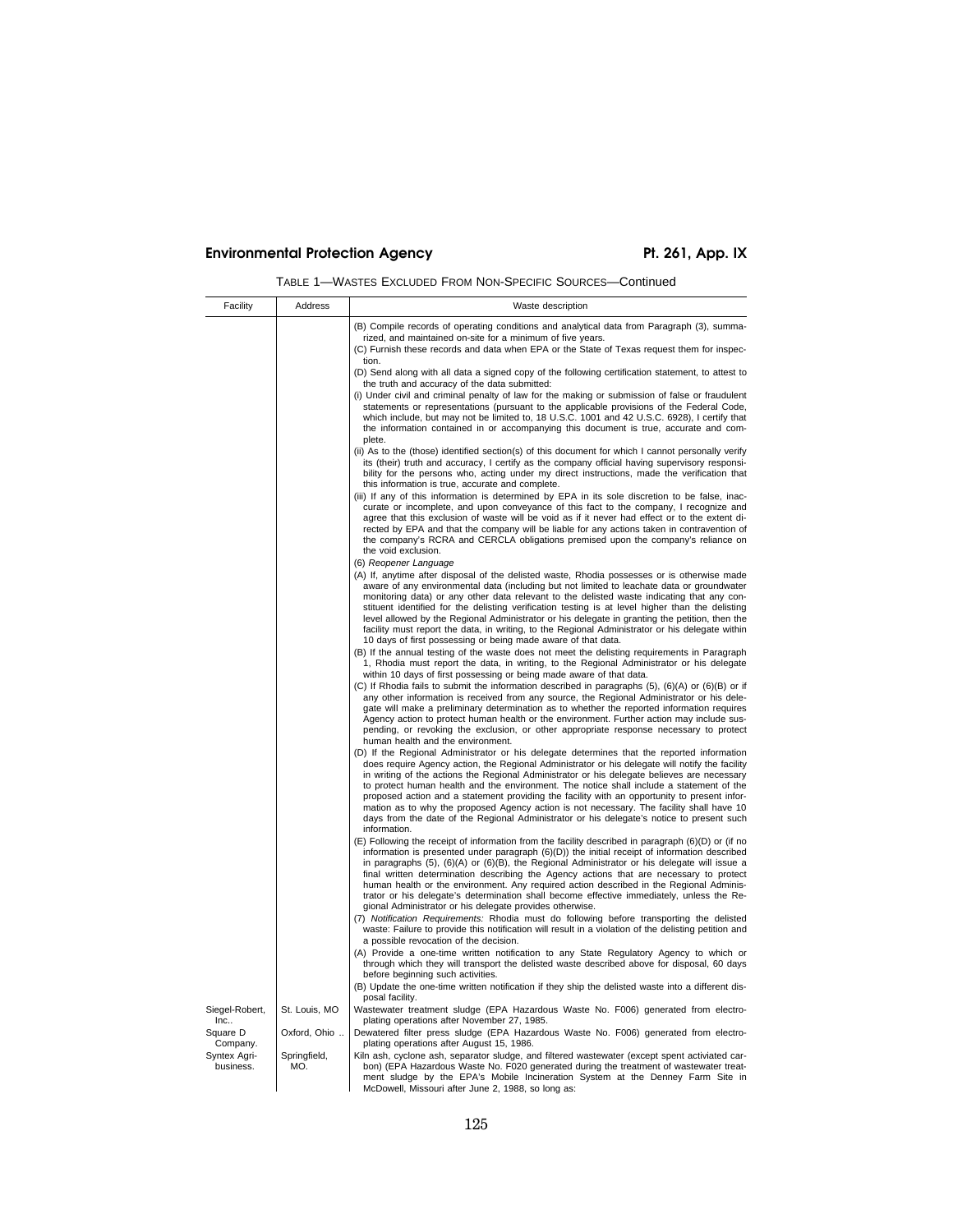| TABLE 1—WASTES EXCLUDED FROM NON-SPECIFIC SOURCES—Continued |
|-------------------------------------------------------------|
|-------------------------------------------------------------|

| Facility | Address | Waste description                                                                                                                                                                                                                                                                                                                                                                                                                                                                                                                                                                                                                                                                                                                                                                                                                                                                                                                                                                                                                                                                                                                                                                                                                                                                                                                                                                                                                                                                                                                                                                                                                                                                                                                                                                                                                                                                                                                                                                                                                                                                                                                                                                                                                                                                                                                             |
|----------|---------|-----------------------------------------------------------------------------------------------------------------------------------------------------------------------------------------------------------------------------------------------------------------------------------------------------------------------------------------------------------------------------------------------------------------------------------------------------------------------------------------------------------------------------------------------------------------------------------------------------------------------------------------------------------------------------------------------------------------------------------------------------------------------------------------------------------------------------------------------------------------------------------------------------------------------------------------------------------------------------------------------------------------------------------------------------------------------------------------------------------------------------------------------------------------------------------------------------------------------------------------------------------------------------------------------------------------------------------------------------------------------------------------------------------------------------------------------------------------------------------------------------------------------------------------------------------------------------------------------------------------------------------------------------------------------------------------------------------------------------------------------------------------------------------------------------------------------------------------------------------------------------------------------------------------------------------------------------------------------------------------------------------------------------------------------------------------------------------------------------------------------------------------------------------------------------------------------------------------------------------------------------------------------------------------------------------------------------------------------|
|          |         | (1) The incinerator is monitored continuously and is in compliance with operating permit con-<br>ditions. Should the incinerator fail to comply with the permit conditions relevant to the me-<br>chanical operation of the incinerator, Syntex must test the residues generated during the<br>run when the failure occurred according to the requirements of Conditions (2) through (6),<br>regardless of whether or not the demonstration in Condition (7) has been made.<br>(2) Four grab samples of wastewater must be composited from the volume of filtered waste-<br>water collected after each eight hour run and, prior to disposal the composite samples<br>must be analyzed for the EP toxic metals, nickel, and cyanide. If arsenic, chromium, lead,<br>and silver EP leachate test results exceed 0.61 ppm; barium levels exceed 12 ppm; cad-<br>mium and selenium levels exceed 0.12 ppm; mercury levels exceed 0.02 ppm; nickel levels<br>exceed 6.1 ppm; or cyanide levels exceed 2.4 ppm, the wastewater must be retreated to<br>achieve these levels or must be disposed in accordance with all applicable hazardous<br>waste regulations. Analyses must be performed according to SW-846 methodologies.<br>(3) One grab sample must be taken from each drum of kiln and cyclone ash generated dur-<br>ing each eight hour run; all grabs collected during a given eight hour run must then be<br>composited to form one composite sample. A composite sample of four grab samples of<br>the separator sludge must be collected at the end of each eight hour run. Prior to the dis-<br>posal of the residues from each eight hour run, an EP leachate test must be performed on<br>these composite samples and the leachate analyzed for the EP toxic metals, nickel, and<br>cyanide (using a distilled water extraction for the cyanide extraction) to demonstrate that<br>the following maximum allowable treatment residue concentrations listed below are not ex-<br>ceeded. Analyses must be performed according to SW-846 methodologies. Any residues<br>which exceed any of the levels listed below must be retreated to achieve these levels or<br>must be disposed in accordance with all applicable hazardous waste regulations.<br>Maximum Allowable Solids Treatment Residue EP Leachate Concentrations (mg/L) |
|          |         | Arsenic-1.6<br>Barium-32<br>Cadmium-0.32<br>Chromium-1.6<br>$Lead - 1.6$<br>Mercury-0.065<br>Nickel-16<br>Selenium-0.32<br>Silver-1.6                                                                                                                                                                                                                                                                                                                                                                                                                                                                                                                                                                                                                                                                                                                                                                                                                                                                                                                                                                                                                                                                                                                                                                                                                                                                                                                                                                                                                                                                                                                                                                                                                                                                                                                                                                                                                                                                                                                                                                                                                                                                                                                                                                                                         |
|          |         | Cyanide-6.5<br>(4)—If Syntex stabilizes any of the kiln and cyclone ash or separator sludge, a Portland ce-<br>ment-type stabilization process must be used and Syntex must collect a composite sample<br>of four grab samples from each batch of stabilized waste. An MEP leachate test must be<br>performed on these composite samples and the leachate analyzed for the EP toxic metals,<br>nickel, and cyanide (using a distilled water extraction for the cyanide leachate analysis) to<br>demonstrate that the maximum allowable treatment residue concentrations listed in Condi-<br>tion (3) are not exceeded during any run of the MEP extraction. Analyses must be per-<br>formed according to SW-846 methodologies. Any residues which exceed any of the levels<br>listed in Condition (3) must be retreated to achieve these levels or must be disposed in ac-<br>cordance with all applicable hazardous waste regulations. (If the residues are stabilized,<br>the analyses required in this condition supercede the analyses required in Condition (3).)<br>(5) Syntex must generate, prior to disposal of residues, verification data from each eight hour<br>run from each treatment residue (i.e., kiln and cyclone ash, separator sludge, and filtered<br>wastewater) to demonstrate that the maximum allowable treatment residue concentrations<br>listed below are not exceeded. Samples must be collected as specified in Conditions (2)<br>and (3). Analyses must be performed according to SW-846 methodologies. Any solid or<br>liquid residues which exceed any of the levels listed below must be retreated to achieve<br>these levels or must be disposed in accordance with Subtitle C of RCRA.                                                                                                                                                                                                                                                                                                                                                                                                                                                                                                                                                                                                                   |
|          |         | Maximum Allowable Wastewater Concentrations (ppm):<br>Benz(a)anthracene- $1\times10^-4$<br>Benzo(a)pyrene- $4\times10-5$<br>Benzo(b)fluoranthene- $2\times10^-4$<br>Chloroform-0.07<br>Chrysene-0.002<br>Dibenz(a,h)anthracene- $-9\times10^-6$<br>1,2-Dichloroethane-0.06<br>Dichloromethane-0.06<br>Indeno(1,2,3-cd)pyrene-0.002<br>Polychlorinated biphenyls-1x10-4<br>1,2,4,5-Tetrachlorobenzene-0.13<br>2,3,4,6-Tetrachlorophenol-12<br>Toluene-120<br>Trichloroethylene-0.04<br>2,4,5-Trichlorophenol-49<br>2,4,6-Trichlorophenol-0.02<br>Maximum Allowable Solid Treatment Residue Concentrations (ppm):<br>Benz(a)anthracene-1.1                                                                                                                                                                                                                                                                                                                                                                                                                                                                                                                                                                                                                                                                                                                                                                                                                                                                                                                                                                                                                                                                                                                                                                                                                                                                                                                                                                                                                                                                                                                                                                                                                                                                                                      |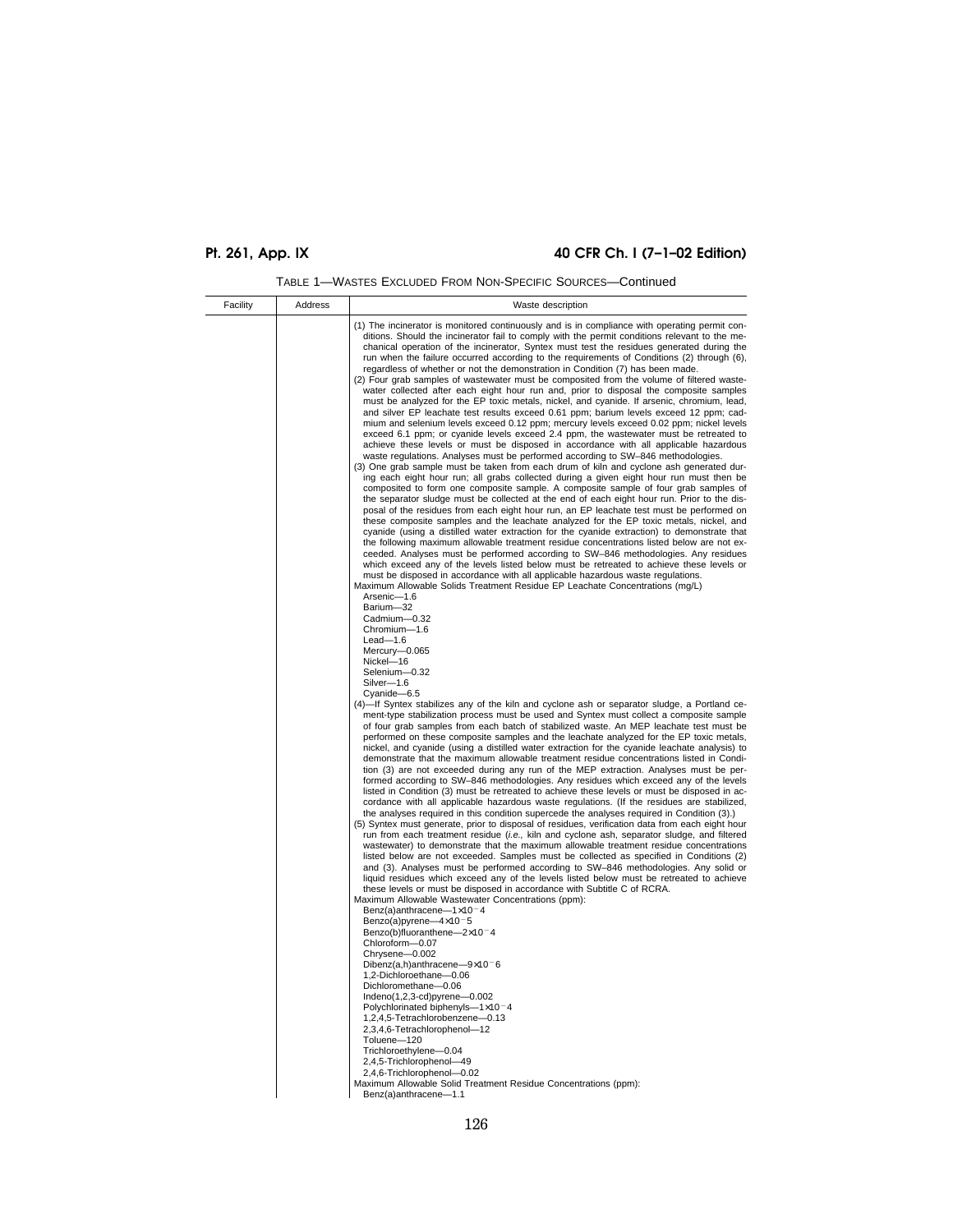| TABLE 1—WASTES EXCLUDED FROM NON-SPECIFIC SOURCES—Continued |  |  |  |  |
|-------------------------------------------------------------|--|--|--|--|
|-------------------------------------------------------------|--|--|--|--|

| Facility<br>Address                                                              | Waste description                                                                                                                                                                                                                                                                                                                                                                                                                                                                                                                                                                                                                                                                                                                                                                                                                                                                                                                                                                                                                                                                                                                                                                                                                                                                                                                                                                                                                                                                                                                                                                                                                                                                                                                                                                                                                                                                                                                                                                                                                                                                                                                                                                                                                                                                                                                                                                                                                                                                                                                                                                                                                                                                                                                                                                                                                                                                                                                                                                                                                                                                                                                                                                                                                                                                                                                                                                                                                                                                                                                                                                                                                                                                                                                                                                                                                                                                                                                                                                                                                                                                                                                                                                                                                                                                                                                                                                                                                                                                                                                                                                                                                                                                                                                                                                                                                                                                                                                                                                                                                                                                                                                                                              |
|----------------------------------------------------------------------------------|--------------------------------------------------------------------------------------------------------------------------------------------------------------------------------------------------------------------------------------------------------------------------------------------------------------------------------------------------------------------------------------------------------------------------------------------------------------------------------------------------------------------------------------------------------------------------------------------------------------------------------------------------------------------------------------------------------------------------------------------------------------------------------------------------------------------------------------------------------------------------------------------------------------------------------------------------------------------------------------------------------------------------------------------------------------------------------------------------------------------------------------------------------------------------------------------------------------------------------------------------------------------------------------------------------------------------------------------------------------------------------------------------------------------------------------------------------------------------------------------------------------------------------------------------------------------------------------------------------------------------------------------------------------------------------------------------------------------------------------------------------------------------------------------------------------------------------------------------------------------------------------------------------------------------------------------------------------------------------------------------------------------------------------------------------------------------------------------------------------------------------------------------------------------------------------------------------------------------------------------------------------------------------------------------------------------------------------------------------------------------------------------------------------------------------------------------------------------------------------------------------------------------------------------------------------------------------------------------------------------------------------------------------------------------------------------------------------------------------------------------------------------------------------------------------------------------------------------------------------------------------------------------------------------------------------------------------------------------------------------------------------------------------------------------------------------------------------------------------------------------------------------------------------------------------------------------------------------------------------------------------------------------------------------------------------------------------------------------------------------------------------------------------------------------------------------------------------------------------------------------------------------------------------------------------------------------------------------------------------------------------------------------------------------------------------------------------------------------------------------------------------------------------------------------------------------------------------------------------------------------------------------------------------------------------------------------------------------------------------------------------------------------------------------------------------------------------------------------------------------------------------------------------------------------------------------------------------------------------------------------------------------------------------------------------------------------------------------------------------------------------------------------------------------------------------------------------------------------------------------------------------------------------------------------------------------------------------------------------------------------------------------------------------------------------------------------------------------------------------------------------------------------------------------------------------------------------------------------------------------------------------------------------------------------------------------------------------------------------------------------------------------------------------------------------------------------------------------------------------------------------------------------------------------------------|
| SR of Ten-<br>Ripley, TN<br>nessee.<br>Tenneco Auto-<br>Paragould, AR<br>motive. | Benzo(a)pyrene-0.43<br>Benzo(b)fluoranthene-1.8<br>Chloroform-5.4<br>Chrysene-170<br>Dibenz(a,h)anthracene-0.083<br>Dichloromethane-2.4<br>1,2-Dichloroethane-4.1<br>Indeno(1,2,3-cd)pyrene-330<br>Polychlorinated biphenyls-0.31<br>1,2,4,5-Tetrachlorobenzene-720<br>Trichloroethylene-6.6<br>2,4,6-Trichlorophenol-3.9<br>(6) Syntex must generate, prior to disposal of residues, verification data from each eight hour<br>run for each treatment residue (i.e., kiln and cyclone ash, separator sludge, and filtered<br>wastewater) to demonstrate that the residues do not contain tetra-, penta-, or<br>hexachlorodibenzo-p-dioxins or furans at levels of regulatory concern. Samples must be<br>collected as specified in Conditions (2) and (3). The TCDD equivalent levels for<br>wastewaters must be less than 2 ppq and less than 5 ppt for the solid treatment residues.<br>Any residues with detected dioxins or furans in excess of these levels must be retreated or<br>must be disposed as acutely hazardous. Method 8290, a high resolution gas chroma-<br>tography and high resolution mass spectroscopy (HRGC/HRMS) analytical method, must<br>be used. For tetra- and pentachloronated dioxin and furan homologs, the maximum prac-<br>tical quantitation limit must not exceed 15 ppt for solids and 120 ppq for wastewaters. For<br>hexachlorinated homologs, the maximum practical quantitation limit must not exceed 37 ppt<br>for solids and 300 ppq for wastewaters.<br>$(7)(A)$ The test data from Conditions $(1)$ , $(2)$ , $(3)$ , $(4)$ , $(5)$ and $(6)$ must be kept on file by<br>Syntex for inspection purposes and must be compiled, summarized, and submitted to the<br>Section Chief, Variances Section, PSPD/OSW (WH-563), US EPA, 1200 Pennsylvania<br>Ave., NW., Washington, DC 20460 by certified mail on a monthly basis and when the treat-<br>ment of the lagoon sludge is concluded. All data submitted will be placed in the RCRA<br>docket.<br>(B) The testing requirements for Conditions (2), (3), (4), (5), and (6) will continue until Syntex<br>provides the Section Chief, Variances Section, with the results of four consecutive batch<br>analyses for the petitioned wastes, none of which exceed the maximum allowable treat-<br>ment residue concentrations listed in these conditions and the Section Chief, Variances<br>Section, notifies Syntex that the conditions have been lifted.<br>(8) Syntex must provide a signed copy of the following certification statement when submit-<br>ting data in response to the conditions listed above: "Under civil and criminal penalty of law<br>for the making or submission of false or fraudulent statements or representations, I certify<br>that the information contained in or accompanying this document is true, accurate, and<br>complete. As to the (those) identified section(s) of this document for which I cannot person-<br>ally verify its (their) accuracy, I certify as the company official having supervisory responsi-<br>bility for the persons who, acting under my direct instructions, made the verification that<br>this information is true, accurate and complete."<br>Dewatered wastewater treatment sludges (EPA Hazardous Waste No. F006) generated from<br>the copper, nickel, and chromium electroplating of plastic parts after November 17, 1986.<br>Stabilized sludge from electroplating operations, excavated from the Finch Road Landfill and<br>currently stored in containment cells by Tenneco (EPA Hazardous Waste Nos. F006). This<br>is a one-time exclusion for 1,800 cubic yards of stabilized sludge when it is disposed of in<br>a Subtitle D landfill. This exclusion was published on August 9, 2001.<br>(1) Reopener Language:<br>(A) If, anytime after disposal of the delisted waste, Tenneco possesses or is otherwise made<br>aware of any environmental data (including but not limited to leachate data or groundwater<br>monitoring data) or any other data relevant to the delisted waste indicating that any con-<br>stituent identified for the delisting verification testing is at level higher than the delisting<br>level allowed by the Regional Administrator or his delegate in granting the petition, then the<br>facility must report the data, in writing, to the Regional Administrator or his delegate within<br>10 days of first possessing or being made aware of that data.<br>(B) If Tenneco fails to submit the information described in (2)(A) or if any other information is<br>received from any source, the Regional Administrator or his delegate will make a prelimi-<br>nary determination as to whether the reported information requires Agency action to protect<br>human health or the environment. Further action may include suspending, or revoking the<br>exclusion, or other appropriate response necessary to protect human health and the envi-<br>ronment<br>(C) If the Regional Administrator or his delegate determines the reported information does re-<br>quire Agency action, the Regional Administrator or his delegate will notify the facility in writ- |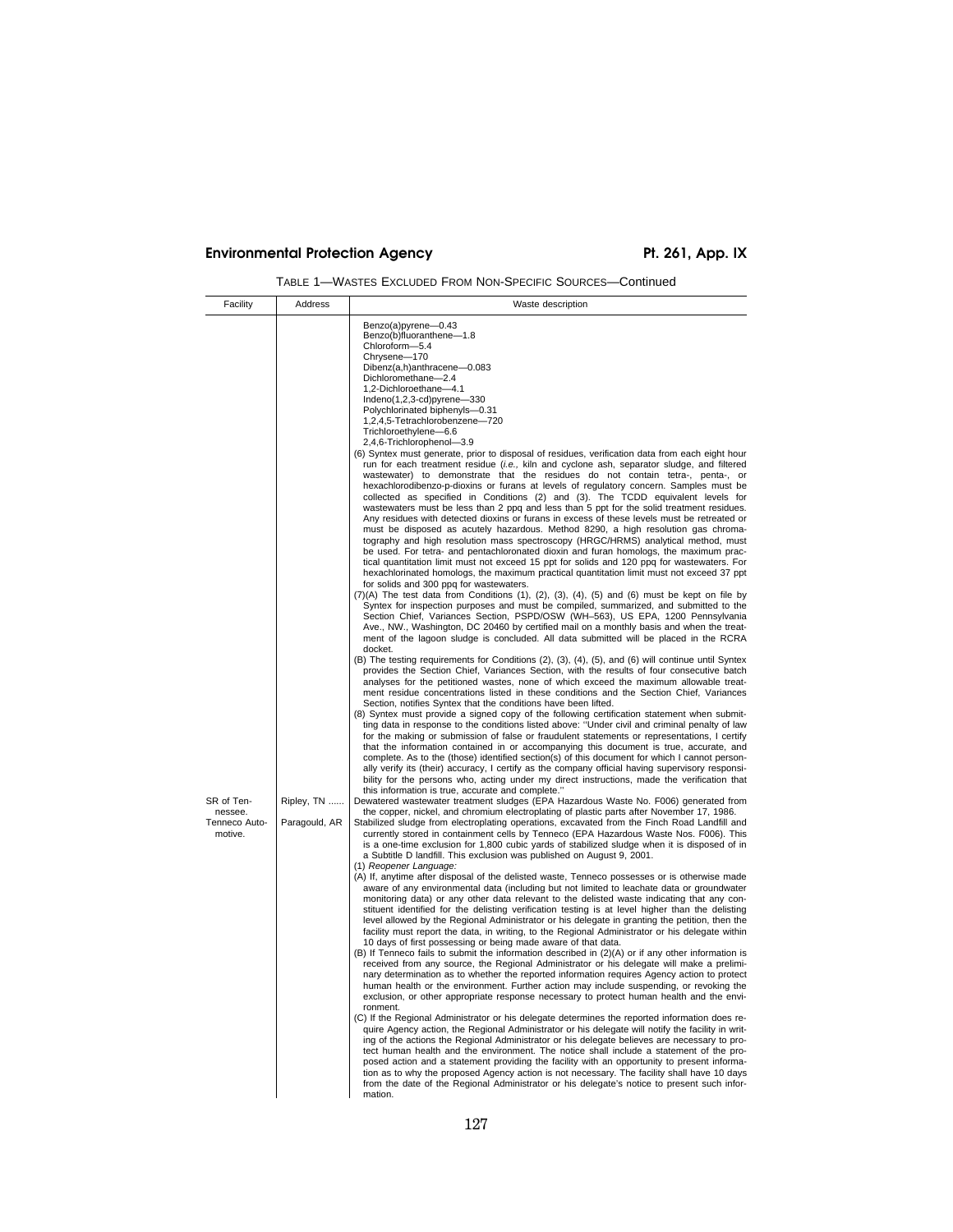|  | TABLE 1—WASTES EXCLUDED FROM NON-SPECIFIC SOURCES—Continued |  |  |  |  |  |
|--|-------------------------------------------------------------|--|--|--|--|--|
|--|-------------------------------------------------------------|--|--|--|--|--|

| Facility                          | Address                 | Waste description                                                                                                                                                                                                                                                                                                                                                                                                                                                                                                                                                                                                                                                                                                                                                                                                                                                                                                                                                                                                                                                                                                                                                                                                                                                                                                                                                                                                                   |
|-----------------------------------|-------------------------|-------------------------------------------------------------------------------------------------------------------------------------------------------------------------------------------------------------------------------------------------------------------------------------------------------------------------------------------------------------------------------------------------------------------------------------------------------------------------------------------------------------------------------------------------------------------------------------------------------------------------------------------------------------------------------------------------------------------------------------------------------------------------------------------------------------------------------------------------------------------------------------------------------------------------------------------------------------------------------------------------------------------------------------------------------------------------------------------------------------------------------------------------------------------------------------------------------------------------------------------------------------------------------------------------------------------------------------------------------------------------------------------------------------------------------------|
|                                   |                         | (D) Following the receipt of information from the facility described in (1)(C) or (if no informa-<br>tion is presented under $(1)(C)$ the initial receipt of information described in $(1)(A)$ , the Re-<br>gional Administrator or his delegate will issue a final written determination describing the<br>Agency actions that are necessary to protect human health or the environment. Any re-<br>quired action described in the Regional Administrator or his delegate's determination shall<br>become effective immediately, unless the Regional Administrator or his delegate provides<br>otherwise.<br>(2) Notification Requirements:                                                                                                                                                                                                                                                                                                                                                                                                                                                                                                                                                                                                                                                                                                                                                                                        |
|                                   |                         | Tenneco must do following before transporting the delisted waste off-site: Failure to provide<br>this notification will result in a violation of the delisting petition and a possible revocation of<br>the exclusion.                                                                                                                                                                                                                                                                                                                                                                                                                                                                                                                                                                                                                                                                                                                                                                                                                                                                                                                                                                                                                                                                                                                                                                                                              |
|                                   |                         | (A) Provide a one-time written notification to any State Regulatory Agency to which or<br>through which they will transport the delisted waste described above for disposal, 60 days<br>before beginning such activities.                                                                                                                                                                                                                                                                                                                                                                                                                                                                                                                                                                                                                                                                                                                                                                                                                                                                                                                                                                                                                                                                                                                                                                                                           |
|                                   |                         | (B) Update the one-time written notification if Tenneco ships the delisted waste to a different<br>disposal facility.                                                                                                                                                                                                                                                                                                                                                                                                                                                                                                                                                                                                                                                                                                                                                                                                                                                                                                                                                                                                                                                                                                                                                                                                                                                                                                               |
| Tennessee<br>Electro-<br>plating. | Ripley, Ten-<br>nessee. | Dewatered wastewater treatment sludges (EPA Hazardous Waste Nos. F006) generated from<br>electroplating operations after November 17, 1986. To ensure chromium levels do not ex-<br>ceed the regulatory standards there must be continuous batch testing of the filter press<br>sludge for chromium for 45 days after the exclusion is granted. Each batch of treatment<br>residue must be representatively sampled and tested using the EP toxicity test for chro-<br>mium. This data must be kept on file at the facility for inspection purposes. If the extract<br>levels exceed 0.922 ppm of chromium the waste must be managed and disposed of as<br>hazardous. If these conditions are not met, the exclusion does not apply. This exclusion<br>does not apply to sludges in any on-site impoundments as of this date.                                                                                                                                                                                                                                                                                                                                                                                                                                                                                                                                                                                                       |
| Tennessee<br>Electro-<br>plating. | Ripley, TN              | Wastewater treatment sludge (EPA Hazardous Waste No. F006) generated from electro-<br>plating operations and contained in an on-site surface impoundment (maximum volume of<br>6,300 cubic yards). This is a one-time exclusion. This exclusion was published on April 8,<br>1991.                                                                                                                                                                                                                                                                                                                                                                                                                                                                                                                                                                                                                                                                                                                                                                                                                                                                                                                                                                                                                                                                                                                                                  |
| Texas Eastman                     | Longview,<br>Texas.     | Incinerator ash (at a maximum generation of 7,000 cubic yards per calendar year) generated<br>from the incineration of sludge from the wastewater treatment plant (EPA Hazardous<br>Waste No. D001, D003, D018, D019, D021, D022, D027, D028, D029, D030, D032, D033,<br>D034, D035, D036, D038, D039, D040, F001, F002, F003, F005, and that is disposed of in<br>Subtitle D landfills after September 25, 1996. Texas Eastman must implement a testing<br>program that meets the following conditions for the petition to be valid:<br>1. Delisting Levels: All leachable concentrations for those metals must not exceed the fol-<br>lowing levels (mg/l). Metal concentrations must be measured in the waste leachate by the<br>method specified in 40 CFR § 261.24.<br>(A) Inorganic Constituents                                                                                                                                                                                                                                                                                                                                                                                                                                                                                                                                                                                                                              |
|                                   |                         | Antimony-0.27; Arsenic-2.25; Barium-90.0; Beryllium-0.0009; Cadmium-0.225; Chro-<br>mium-4.5; Cobalt-94.5; Copper-58.5; Lead-0.675; Mercury-0.045; Nickel-4.5; Sele-<br>nium-1.0; Silver-5.0; Thallium-0.135; Tin-945.0; Vanadium-13.5; Zinc-450.0<br>(B) Organic Constituents                                                                                                                                                                                                                                                                                                                                                                                                                                                                                                                                                                                                                                                                                                                                                                                                                                                                                                                                                                                                                                                                                                                                                      |
|                                   |                         | Acenaphthene-90.0; Acetone-180.0; Benzene-0.135; Benzo(a)anthracene-0.00347;<br>Benzo(a)pyrene-0.00045; Benzo(b) fluoranthene-0.00320; Bis(2 ethylhexyl) phthalate-<br>0.27; Butylbenzyl phthalate—315.0; Chloroform—0.45; Chlorobenzene—31.5; Carbon Di-<br>sulfide-180.0; Chrysene-0.1215; 1,2-Dichlorobenzene-135.0; 1,4-Dichlorobenzene-<br>0.18; Di-n-butyl phthalate-180.0; Di-n-octyl phthalate-35.0; 1,4 Dioxane-0.36; Ethyl Ac-<br>etate-1350.0; Ethyl Ether-315.0; Ethylbenzene-180.0; Flouranthene-45.0; Fluorene-<br>45.0; 1-Butanol-180.0; Methyl Ethyl Ketone-200.0; Methylene Chloride-0.45; Methyl<br>Isobutyl Ketone-90.0; Naphthalene-45.0; Pyrene-45.0; Toluene-315.0; Xylenes-<br>3150.0                                                                                                                                                                                                                                                                                                                                                                                                                                                                                                                                                                                                                                                                                                                        |
|                                   |                         | 2. Waste Holding and Handling: Texas Eastman must store in accordance with its RCRA per-<br>mit, or continue to dispose of as hazardous all FBI ash generated until the Initial and Sub-<br>sequent Verification Testing described in Paragraph 4 and 5 below is completed and valid<br>analyses demonstrate that all Verification Testing Conditions are satisfied. After completion<br>of Initial and Subsequent Verification Testing, if the levels of constituents measured in the<br>samples of the FBI ash do not exceed the levels set forth in Paragraph 1 above, and writ-<br>ten notification is given by EPA, then the waste is non-hazardous and may be managed<br>and disposed of in accordance with all applicable solid waste regulations.<br>3. Verification Testing Requirements: Sample collection and analyses, including quality con-<br>trol procedures, must be performed according to SW-846 methodologies. If EPA judges<br>the incineration process to be effective under the operating conditions used during the ini-<br>tial verification testing described in Paragraph 4 below, Texas Eastman may replace the<br>testing required in Paragraph 4 with the testing required in Paragraph 5 below. Texas East-<br>man must, however, continue to test as specified in Paragraph 4 until notified by EPA in<br>writing that testing in Paragraph 4 may be replaced by the testing described in Paragraph |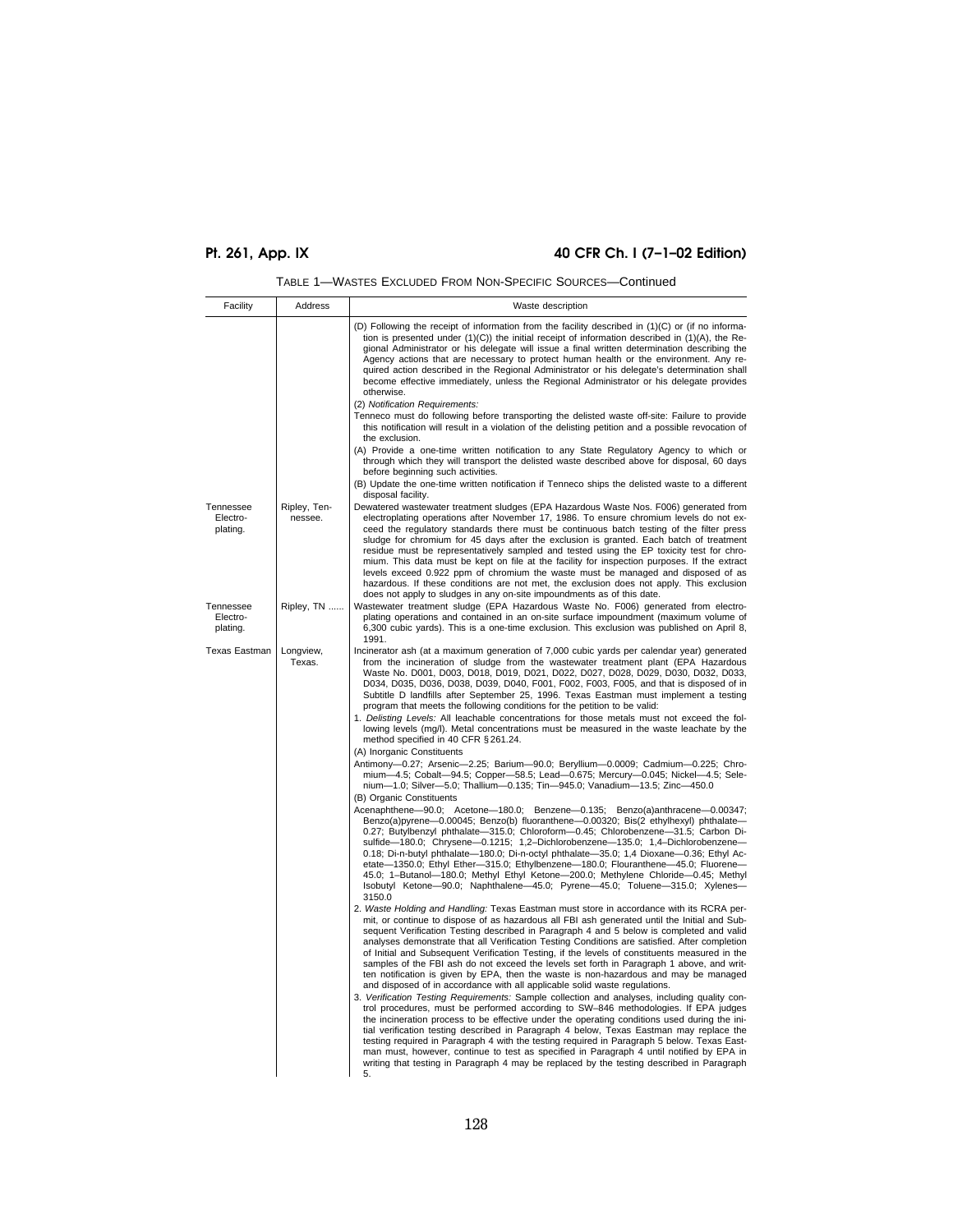| Facility                                                               | Address                | Waste description                                                                                                                                                                                                                                                                                                                                                                                                                                                                                                                                                                                                                                                                                                                                                                                                                                                                                                                                                               |
|------------------------------------------------------------------------|------------------------|---------------------------------------------------------------------------------------------------------------------------------------------------------------------------------------------------------------------------------------------------------------------------------------------------------------------------------------------------------------------------------------------------------------------------------------------------------------------------------------------------------------------------------------------------------------------------------------------------------------------------------------------------------------------------------------------------------------------------------------------------------------------------------------------------------------------------------------------------------------------------------------------------------------------------------------------------------------------------------|
|                                                                        |                        | 4. Initial Verification Testing: During the first 40 operating days of the FBI incinerator after the<br>final exclusion is granted, Texas Eastman must collect and analyze daily composites of the<br>FBI ash. Daily composites must be composed of representative grab samples collected<br>every 6 hours during each 24-hour FBI operating cycle. The FBI ash must be analyzed,<br>prior to disposal of the ash, for all constituents listed in Paragraph 1. Texas Eastman must<br>report the operational and analytical test data, including quality control information, ob-<br>tained during this initial period no later than 90 days after receipt of the validated analytical<br>results.                                                                                                                                                                                                                                                                               |
|                                                                        |                        | 5. Subsequent Verification Testing: Following the completion of the Initial Verification Testing,<br>Texas Eastman may request to monitor operating conditions and analyze samples rep-<br>resentative of each quarter of operation during the first year of ash generation. The sam-<br>ples must represent the untreated ash generated over one quarter. Following written notifi-<br>cation from EPA, Texas Eastman may begin the quarterly testing described in this Para-<br>graph.                                                                                                                                                                                                                                                                                                                                                                                                                                                                                        |
|                                                                        |                        | 6. Termination of Organic Testing: Texas Eastman must continue testing as required under<br>Paragraph 5 for organic constituents specified in Paragraph 1 until the analyses submitted<br>under Paragraph 5 show a minimum of two consecutive quarterly samples below the<br>delisting levels in Paragraph 1. Texas Eastman may then request that quarterly organic<br>testing be terminated. After EPA notifies Texas Eastman in writing it may terminate quar-<br>terly organic testing.                                                                                                                                                                                                                                                                                                                                                                                                                                                                                      |
|                                                                        |                        | 7. Annual Testing: Following termination of quarterly testing under either Paragraphs 5 or 6,<br>Texas Eastman must continue to test a representative composite sample for all constitu-<br>ents listed in Paragraph 1 (including organics) on an annual basis (no later than twelve<br>months after the date that the final exclusion is effective).                                                                                                                                                                                                                                                                                                                                                                                                                                                                                                                                                                                                                           |
|                                                                        |                        | 8. Changes in Operating Conditions: If Texas Eastman significantly changes the incineration<br>process described in its petition or implements any new manufacturing or production proc-<br>ess(es) which generate(s) the ash and which may or could affect the composition or type<br>of waste generated established under Paragraph 3 (by illustration {but not limitation}, use<br>of stabilization reagents or operating conditions of the fluidized bed incinerator), Texas<br>Eastman must notify the EPA in writing and may no longer handle the wastes generated<br>from the new process as non-hazardous until the wastes meet the delisting levels set in<br>Paragraph 1 and it has received written approval to do so from EPA.                                                                                                                                                                                                                                      |
|                                                                        |                        | 9. Data Submittals: The data obtained through Paragraph 3 must be submitted to Mr. William<br>Gallagher, Chief, Region 6 Delisting Program, U.S. EPA, 1445 Ross Avenue, Dallas, Texas<br>75202-2733, Mail Code, (6PD-O) within the time period specified. Records of operating<br>conditions and analytical data from Paragraph 3 must be compiled, summarized, and main-<br>tained on site for a minimum of five years. These records and data must be furnished upon<br>request by EPA, or the State of Texas, and made available for inspection. Failure to submit<br>the required data within the specified time period or maintain the required records on site<br>for the specified time will be considered by EPA, at its discretion, sufficient basis to revoke<br>the exclusion to the extent directed by EPA. All data must be accompanied by a signed<br>copy of the following certification statement to attest to the truth and accuracy of the data<br>submitted: |
|                                                                        |                        | Under civil and criminal penalty of law for the making or submission of false or fraudulent<br>statements or representations (pursuant to the applicable provisions of the Federal Code,<br>which include, but may not be limited to, 18 USC 1001 and 42 USC 6928), I certify that the<br>information contained in or accompanying this document is true, accurate and complete.<br>As to the (those) identified section(s) of this document for which I cannot personally verify its                                                                                                                                                                                                                                                                                                                                                                                                                                                                                           |
|                                                                        |                        | (their) truth and accuracy, I certify as the company official having supervisory responsibility<br>for the persons who, acting under my direct instructions, made the verification that this in-<br>formation is true, accurate and complete.<br>In the event that any of this information is determined by EPA in its sole discretion to be                                                                                                                                                                                                                                                                                                                                                                                                                                                                                                                                                                                                                                    |
|                                                                        |                        | false, inaccurate or incomplete, and upon conveyance of this fact to the company, I recog-<br>nize and agree that this exclusion of waste will be void as if it never had effect or to the ex-<br>tent directed by EPA and that the company will be liable for any actions taken in con-<br>travention of the company's RCRA and CERCLA obligations premised upon the company's<br>reliance on the void exclusion.                                                                                                                                                                                                                                                                                                                                                                                                                                                                                                                                                              |
|                                                                        |                        | 10. Notification Requirements: Texas Eastman must provide a one-time written notification to<br>any State Regulatory Agency to which or through which the delisted waste described<br>above will be transported for disposal at least 60 days prior to the commencement of such<br>activities. Failure to provide such a notification will result in a violation of the delisting peti-<br>tion and a possible revocation of the decision.                                                                                                                                                                                                                                                                                                                                                                                                                                                                                                                                      |
| <b>Tyco Printed</b><br>Circuit<br>Group, Mel-<br>bourne Divi-<br>sion. | Melbourne,<br>Florida. | Wastewater treatment sludge (EPA Hazardous Waste No. F006) that Tyco Printed Circuit<br>Group, Melbourne Division (Tyco) generates by treating wastewater from its circuit board<br>manufacturing plant located on John Rodes Blvd. in Melbourne, Florida. This is a condi-<br>tional exclusion for up to 590 cubic yards of waste (hereinafter referred to as "Tyco<br>Sludge") that will be generated each year and disposed in a Subtitle D landfill or shipped<br>to a smelter for metal recovery after May 14, 2001. Tyco must demonstrate that the fol-<br>lowing conditions are met for the exclusion to be valid. (Please see Condition (8) for certifi-<br>cation and recordkeeping requirements that must be met in order for the exclusion to be<br>valid for waste that is sent to a smelter for metal recovery.)                                                                                                                                                   |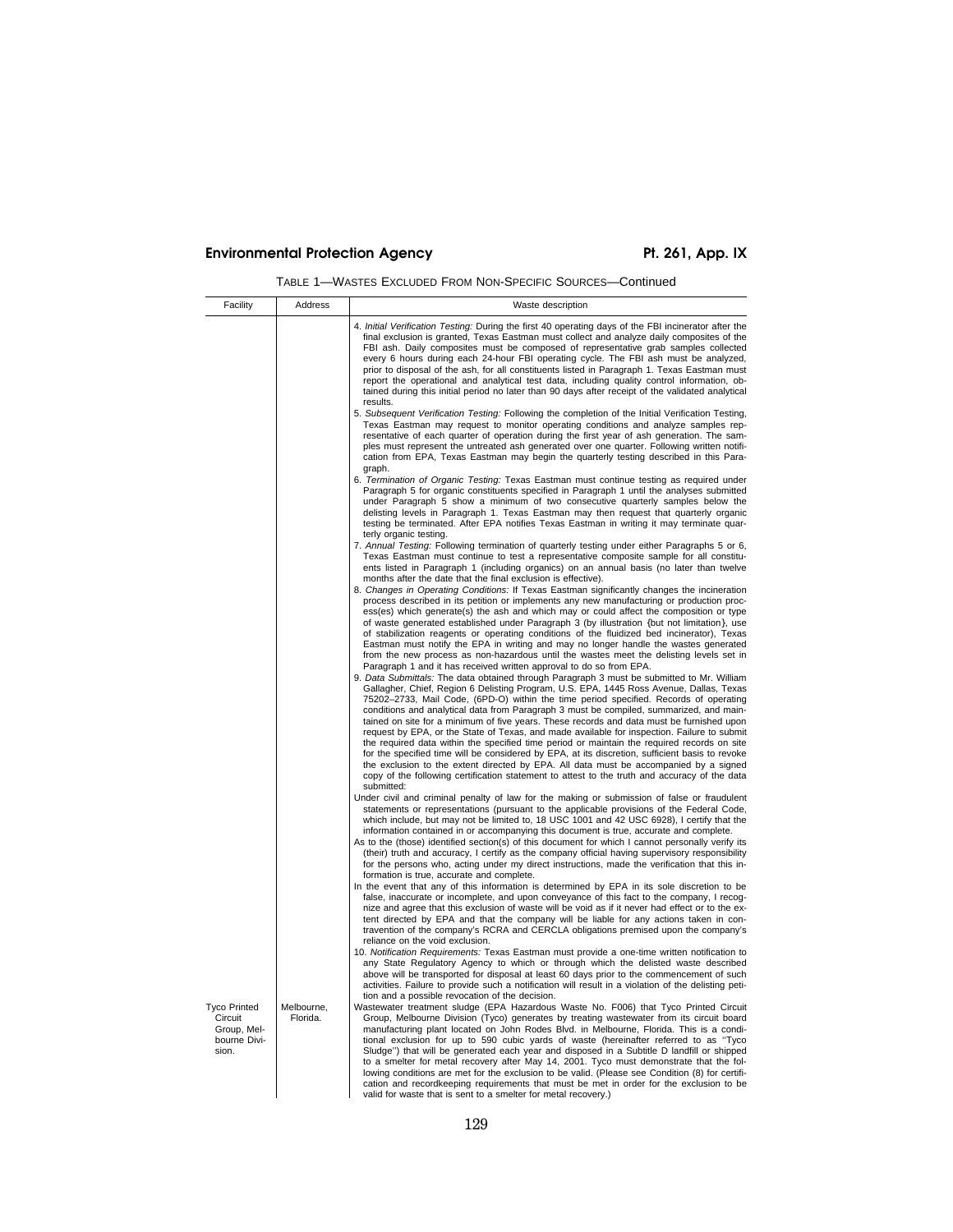| TABLE 1—WASTES EXCLUDED FROM NON-SPECIFIC SOURCES—Continued |
|-------------------------------------------------------------|
|-------------------------------------------------------------|

| Facility | Address | Waste description                                                                                                                                                                                                                                                                                                                                                                                                                                                                                                                                                                                                                                                                                                                                                                                                                                                                                                                                                                                                                                                                                                                                                                                                                                                                                                                 |
|----------|---------|-----------------------------------------------------------------------------------------------------------------------------------------------------------------------------------------------------------------------------------------------------------------------------------------------------------------------------------------------------------------------------------------------------------------------------------------------------------------------------------------------------------------------------------------------------------------------------------------------------------------------------------------------------------------------------------------------------------------------------------------------------------------------------------------------------------------------------------------------------------------------------------------------------------------------------------------------------------------------------------------------------------------------------------------------------------------------------------------------------------------------------------------------------------------------------------------------------------------------------------------------------------------------------------------------------------------------------------|
|          |         | (1) Verification Testing Requirements: Sample collection and analyses, including quality con-<br>trol procedures must be performed according to SW-846 methodologies, where specified<br>by regulations in 40 CFR Parts 260-270. Otherwise, methods must meet Performance<br>Based Measurement System Criteria in which the Data Quality Objectives are to dem-<br>onstrate that representative samples of the Tyco Sludge meet the delisting levels in Condi-<br>tion $(3)$ .                                                                                                                                                                                                                                                                                                                                                                                                                                                                                                                                                                                                                                                                                                                                                                                                                                                    |
|          |         | (A) Initial Verification Testing: Tyco must collect and analyze a representative sample of<br>every batch, for eight sequential batches of Tyco sludge generated in its wastewater treat-<br>ment system after May 14, 2001. A batch is the Tyco Sludge generated during one day of<br>wastewater treatment. Tyco must analyze for the constituents listed in Condition (3). A min-<br>imum of four composite samples must be collected as representative of each batch. Tyco<br>must report analytical test data, including quality control information, no later than 60 days<br>after generating the first batch of Tyco Sludge to be disposed in accordance with the<br>delisting Conditions (1) through (7).                                                                                                                                                                                                                                                                                                                                                                                                                                                                                                                                                                                                                 |
|          |         | (B) Subsequent Verification Testing: If the initial verification testing in Condition (1)(A) is suc-<br>cessful, i.e., delisting levels of condition (3) are met for all of the eight initial batches, Tyco<br>must test a minimum of 5% of the Tyco Sludge generated each year. Tyco must collect<br>and analyze at least one composite sample representative of that 5%. The composite must<br>be made up of representative samples collected from each batch included in the 5%. Tyco<br>may, at its discretion, analyze composite samples gathered more frequently to demonstrate<br>that smaller batches of waste are non-hazardous.                                                                                                                                                                                                                                                                                                                                                                                                                                                                                                                                                                                                                                                                                         |
|          |         | (2) Waste Holding and Handling: Tyco must store as hazardous all Tyco Sludge generated<br>until verification testing as specified in Condition $(1)(A)$ or $(1)(B)$ , as appropriate, is com-<br>pleted and valid analyses demonstrate that Condition (3) is satisfied. If the levels of con-<br>stituents measured in the samples of Tyco Sludge do not exceed the levels set forth in<br>Condition (3), then the Tyco Sludge is non-hazardous and must be managed in accord-<br>ance with all applicable solid waste regulations. If constituent levels in a sample exceed<br>any of the delisting levels set forth in Condition (3), the batch of Tyco Sludge generated<br>during the time period corresponding to this sample must be retreated until it meets the<br>delisting levels set forth in Condition (3), or managed and disposed of in accordance with<br>Subtitle C of RCRA.                                                                                                                                                                                                                                                                                                                                                                                                                                       |
|          |         | (3) Delisting Levels: All leachable concentrations for these metals and cyanide must not ex-<br>ceed the following levels (ppm): Barium-100; Cadmium-0.5; Chromium-5.0; Cyanide-<br>20, Lead-1.5; and Nickel-73. These metal and cyanide concentrations must be meas-<br>ured in the waste leachate obtained by the method specified in 40 CFR 261.24, except that<br>for cyanide, deionized water must be the leaching medium. The total concentration of cya-<br>nide (total, not amenable) in the waste, not the waste leachate, must not exceed 200 mg/<br>kg. Cyanide concentrations in waste or leachate must be measured by the method speci-<br>fied in 40 CFR 268.40, Note 7. The total concentrations of metals in the waste, not the<br>waste leachate, must not exceed the following levels (ppm): Barium-2,000; Cadmium-<br>500; Chromium-1,000; Lead-2,000; and Nickel-20,000.                                                                                                                                                                                                                                                                                                                                                                                                                                      |
|          |         | (4) Changes in Operating Conditions: Tyco must notify EPA in writing when significant<br>changes in the manufacturing or wastewater treatment processes are necessary (e.g., use<br>of new chemicals not specified in the petition). EPA will determine whether these changes<br>will result in additional constituents of concern. If so, EPA will notify Tyco in writing that the<br>Tyco sludge must be managed as hazardous waste F006, pending receipt and evaluation<br>of a new delisting petition. If EPA determines that the changes do not result in additional<br>constituents of concern, EPA will notify Tyco, in writing, that Tyco must repeat Condition<br>(1)(A) to verify that the Tyco Sludge continues to meet Condition (3) delisting levels.<br>(5) Data Submittals: Data obtained in accordance with Condition (1)(A) must be submitted to<br>Jewell Grubbs, Chief, RCRA Enforcement and Compliance Branch, Mail Code: 4WD-<br>RCRA, U.S. EPA, Region 4, Sam Nunn Atlanta Federal Center, 61 Forsyth Street, Atlanta,<br>Georgia 30303. This notification is due no later than 60 days after generating the first batch<br>of Tyco Sludge to be disposed in accordance with delisting Conditions (1) through (7).<br>Records of analytical data from Condition (1) must be compiled, summarized, and main- |
|          |         | tained by Tyco for a minimum of three years, and must be furnished upon request by EPA<br>or the State of Florida, and made available for inspection. Failure to submit the required<br>data within the specified time period or maintain the required records for the specified time<br>will be considered by EPA, at its discretion, sufficient basis to revoke the exclusion to the<br>extent directed by EPA. All data must be accompanied by a signed copy of the following<br>certification statement to attest to the truth and accuracy of the data submitted:<br>Under civil and criminal penalty of law for the making or submission of false or fraudulent<br>statements or representations (pursuant to the applicable provisions of the Federal Code,<br>which include, but may not be limited to, 18 U.S.C. 1001 and 42 U.S.C. 6928), I certify that<br>the information contained or accompanying this document is true, accurate and complete.<br>As to the (those) identified section(s) of this document for which I cannot personally verify its<br>(their) truth and accuracy, I certify as the company official having supervisory responsibility                                                                                                                                                             |
|          |         | for the persons who, acting under my direct instructions, made the verification that this in-<br>formation is true, accurate and complete.                                                                                                                                                                                                                                                                                                                                                                                                                                                                                                                                                                                                                                                                                                                                                                                                                                                                                                                                                                                                                                                                                                                                                                                        |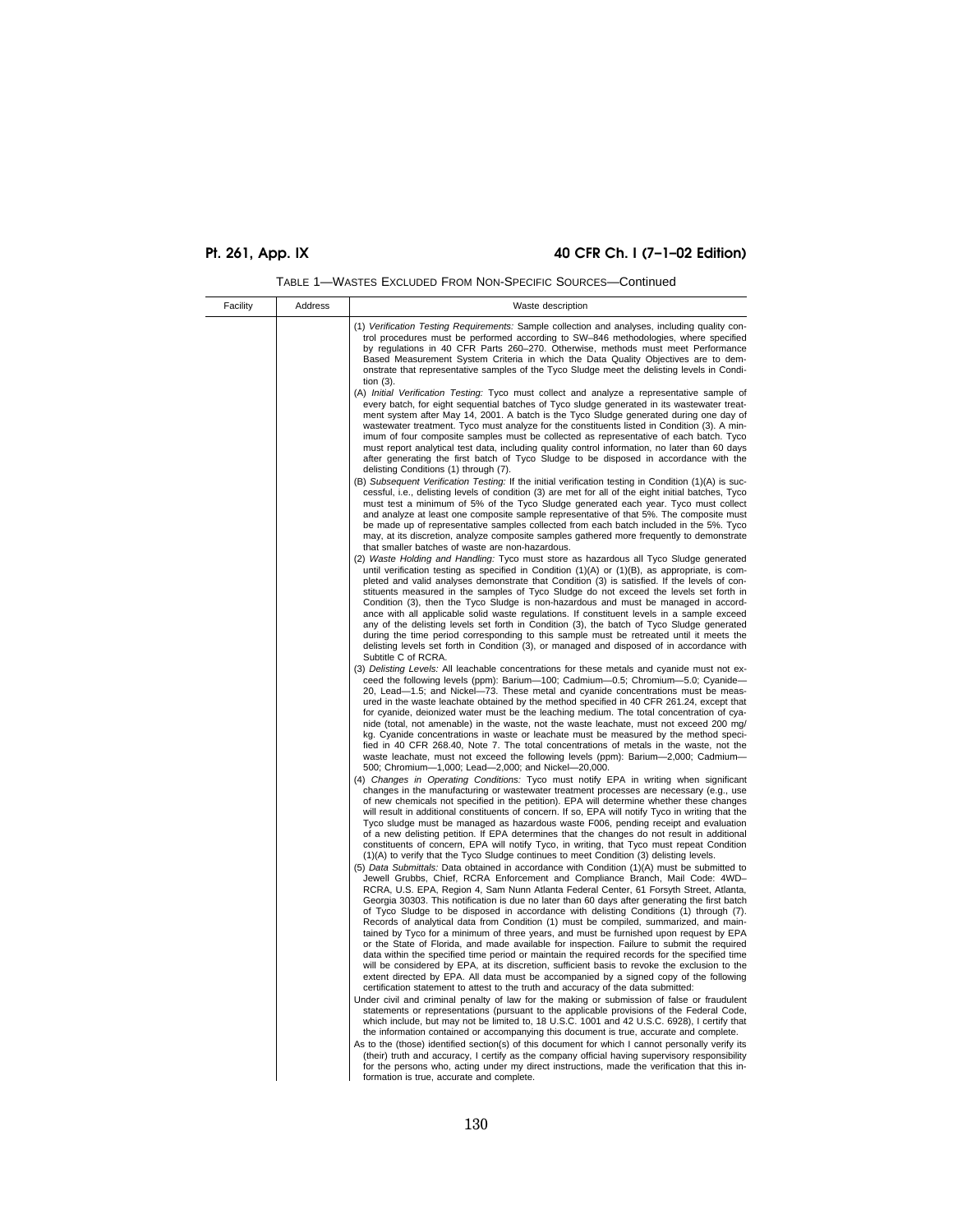| Facility                               | Address                                  | Waste description                                                                                                                                                                                                                                                                                                                                                                                                                                                                                                                                                                                                                                                                                                                                                                                                                                                                                                                                                                                                                                                                                                                                                                                                                                                                                                                                                                                                                                                                                                                                                                                                                                                                                                                                                                                                                                                                                                                                                                                                                                                                                                                                                                                                                                                                                                                                                                                                                                                                                                                  |
|----------------------------------------|------------------------------------------|------------------------------------------------------------------------------------------------------------------------------------------------------------------------------------------------------------------------------------------------------------------------------------------------------------------------------------------------------------------------------------------------------------------------------------------------------------------------------------------------------------------------------------------------------------------------------------------------------------------------------------------------------------------------------------------------------------------------------------------------------------------------------------------------------------------------------------------------------------------------------------------------------------------------------------------------------------------------------------------------------------------------------------------------------------------------------------------------------------------------------------------------------------------------------------------------------------------------------------------------------------------------------------------------------------------------------------------------------------------------------------------------------------------------------------------------------------------------------------------------------------------------------------------------------------------------------------------------------------------------------------------------------------------------------------------------------------------------------------------------------------------------------------------------------------------------------------------------------------------------------------------------------------------------------------------------------------------------------------------------------------------------------------------------------------------------------------------------------------------------------------------------------------------------------------------------------------------------------------------------------------------------------------------------------------------------------------------------------------------------------------------------------------------------------------------------------------------------------------------------------------------------------------|
|                                        |                                          | In the event that any of this information is determined by EPA in its sole discretion to be<br>false, inaccurate or incomplete, and upon conveyance of this fact to the company, I recog-<br>nize and agree that this exclusion of waste will be void as if it never had effect or to the ex-<br>tent directed by EPA and that the company will be liable for any actions taken in con-<br>travention of the company's RCRA and CERCLA obligations premised upon the company's<br>void exclusion.                                                                                                                                                                                                                                                                                                                                                                                                                                                                                                                                                                                                                                                                                                                                                                                                                                                                                                                                                                                                                                                                                                                                                                                                                                                                                                                                                                                                                                                                                                                                                                                                                                                                                                                                                                                                                                                                                                                                                                                                                                  |
|                                        |                                          | (6) Reopener Language: (A) If, anytime after disposal or shipment to a smelter of the delisted<br>waste, Tyco possesses or is otherwise made aware of any environmental data (including<br>but not limited to leachate data or groundwater monitoring data) or any other data relevant<br>to the delisted waste indicating that any constituent identified in the delisting verification<br>testing is at a level higher than the delisting level allowed by EPA in granting the petition,<br>Tyco must report the data, in writing, to EPA within 10 days of first possessing or being<br>made aware of that data. (B) If the testing of the waste, as required by Condition $(1)(B)$ ,<br>does not meet the delisting requirements of Condition (3), Tyco must report the data, in<br>writing, to EPA within 10 days of first possessing or being made aware of that data. (C)<br>Based on the information described in paragraphs $(6)(A)$ or $(6)(B)$ and any other informa-<br>tion received from any source, EPA will make a preliminary determination as to whether<br>the reported information requires that EPA take action to protect human health or the envi-<br>ronment. Further action may include suspending, or revoking the exclusion, or other appro-<br>priate response necessary to protect human health and the environment. (D) If EPA deter-<br>mines that the reported information does require Agency action, EPA will notify the facility<br>in writing of the action believed necessary to protect human health and the environment.<br>The notice shall include a statement of the proposed action and a statement providing<br>Tyco with an opportunity to present information as to why the proposed action is not nec-<br>essary. Tyco shall have 10 days from the date of EPA's notice to present such information.<br>$(E)$ Following the receipt of information from Tyco, as described in paragraph $(6)(D)$ or if no<br>such information is received within 10 days, EPA will issue a final written determination de-<br>scribing the Agency actions that are necessary to protect human health or the environment,<br>given the information received in accordance with paragraphs $(6)(A)$ or $(6)(B)$ . Any required<br>action described in EPA's determination shall become effective immediately.<br>(7) Notification Requirements: Tyco must provide a one-time written notification to any State<br>Regulatory Agency in a State to which or through which the delisted waste described |
|                                        |                                          | above will be transported, at least 60 days prior to the commencement of such activities.<br>Failure to provide such a notification will result in a violation of the delisting conditions and<br>a possible revocation of the decision to delist.<br>(8) Recordkeeping and Certification Requirements for Waste to be Smelted for Metal Recov-<br>ery: Tyco must maintain in its facility files, and make available for inspection by EPA and                                                                                                                                                                                                                                                                                                                                                                                                                                                                                                                                                                                                                                                                                                                                                                                                                                                                                                                                                                                                                                                                                                                                                                                                                                                                                                                                                                                                                                                                                                                                                                                                                                                                                                                                                                                                                                                                                                                                                                                                                                                                                     |
|                                        |                                          | the Florida Department of Environmental Protection (FDEP), records that include the name,<br>address, telephone number, and contact person of each smelting facility used by Tyco for<br>its delisted waste, quantities of waste shipped, analytical data for demonstrating that the<br>delisting levels of Condition (3) are met, and a certification that the smelter(s) is(are) sub-<br>ject to regulatory controls on discharges to air, water, and land. The certification statement<br>must be signed by a responsible official and contain the following language: Under civil and<br>criminal penalty of law for the making or submission of false or fraudulent statements or<br>representations (pursuant to the applicable provisions of the Federal Code, which include,<br>but may not be limited to, 18 U.S.C. 1001 and 42 U.S.C. 6928), I certify that the smelter(s)<br>used for Tyco's delisted waste is (are) subject to regulatory controls on discharges to air,<br>water, and land. As the company official having supervisory responsibility for plant oper-<br>ations, I certify that to the best of my knowledge this information is true, accurate and com-<br>plete. In the event that any of this information is determined by EPA in its sole discretion to<br>be false, inaccurate or incomplete, and upon conveyance of this fact to the company, I rec-<br>ognize and agree that this exclusion of waste will be void as if it never had effect or to the<br>extent directed by EPA and that the company will be liable for any actions taken in con-<br>travention of the company's RCRA and CERCLA obligations premised upon the company's<br>void exclusion.                                                                                                                                                                                                                                                                                                                                                                                                                                                                                                                                                                                                                                                                                                                                                                                                                                     |
| Universal Oil<br>Products.<br>U.S. EPA | Decatur, Ala-<br>bama.<br>Jefferson, Ar- | Wastewater treatment sludges (EPA Hazardous Waste No. F006) generated from electro-<br>plating operations and contained in two on-site lagoons on August 15, 1986. This is a one-<br>time exclusion.<br>One-time exclusion for scrubber water (EPA Hazardous Waste No. F020) generated in 1985                                                                                                                                                                                                                                                                                                                                                                                                                                                                                                                                                                                                                                                                                                                                                                                                                                                                                                                                                                                                                                                                                                                                                                                                                                                                                                                                                                                                                                                                                                                                                                                                                                                                                                                                                                                                                                                                                                                                                                                                                                                                                                                                                                                                                                     |
| Combustion<br>Research<br>Facility.    | kansas.                                  | from the incineration of Vertac still bottoms. This exclusion was published on June 28,<br>1989.                                                                                                                                                                                                                                                                                                                                                                                                                                                                                                                                                                                                                                                                                                                                                                                                                                                                                                                                                                                                                                                                                                                                                                                                                                                                                                                                                                                                                                                                                                                                                                                                                                                                                                                                                                                                                                                                                                                                                                                                                                                                                                                                                                                                                                                                                                                                                                                                                                   |
| U.S. Name-<br>plate Com-<br>pany, Inc  | Mount Vernon,<br>lowa.                   | Retreated wastewater treatment sludges (EPA Hazardous Waste No. F006) previously gen-<br>erated from electroplating operations and currently contained in an on-site surface im-<br>poundment after September 28, 1988. This is a one-time exclusion for the reteated wastes<br>only. This exclution does not relieve the waste unit from regulatory compliance under Sub-<br>title C.                                                                                                                                                                                                                                                                                                                                                                                                                                                                                                                                                                                                                                                                                                                                                                                                                                                                                                                                                                                                                                                                                                                                                                                                                                                                                                                                                                                                                                                                                                                                                                                                                                                                                                                                                                                                                                                                                                                                                                                                                                                                                                                                             |
| VAW of Amer-<br>ica Incor-<br>porated. | St. Augustine,<br>Florida.               | Wastewater treatment sludge filter cake (EPA Hazardous Waste No. F019) generated from<br>the chemical conversion coating of aluminum. This exclusion was published on February 1,<br>1989.                                                                                                                                                                                                                                                                                                                                                                                                                                                                                                                                                                                                                                                                                                                                                                                                                                                                                                                                                                                                                                                                                                                                                                                                                                                                                                                                                                                                                                                                                                                                                                                                                                                                                                                                                                                                                                                                                                                                                                                                                                                                                                                                                                                                                                                                                                                                         |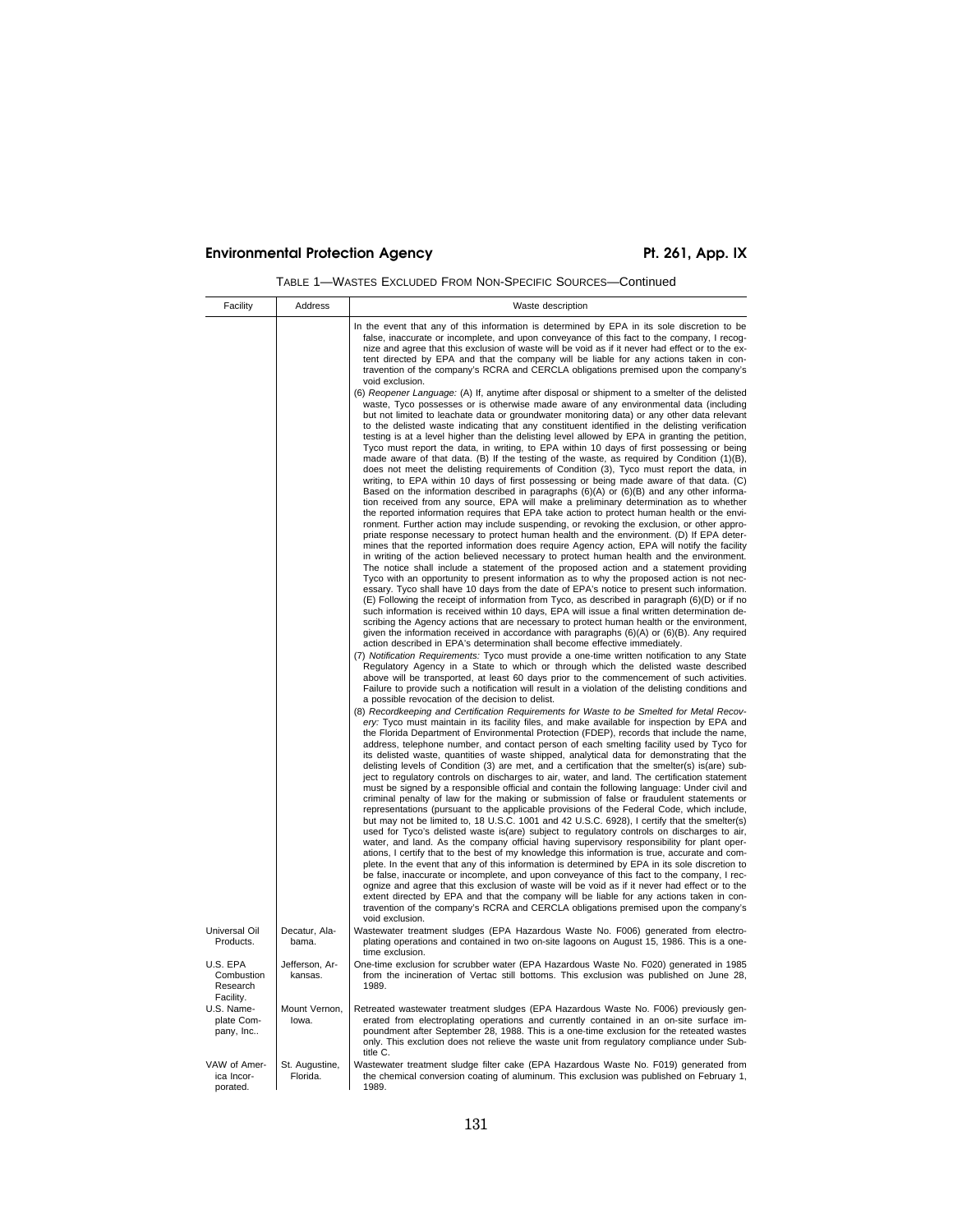| Facility                      | <b>Address</b>             | Waste description                                                                                                                                                                                                                                                                                                                                                                                                                                                                                               |
|-------------------------------|----------------------------|-----------------------------------------------------------------------------------------------------------------------------------------------------------------------------------------------------------------------------------------------------------------------------------------------------------------------------------------------------------------------------------------------------------------------------------------------------------------------------------------------------------------|
| Vermont Amer-<br>ican, Corp   | Newark. OH                 | Wastewater treatment sludge (EPA Hazardous Waste No. F006) generated from electro-<br>plating operations after November 27, 1985.                                                                                                                                                                                                                                                                                                                                                                               |
| Waterloo In-<br>dustries.     | Pocahontas,<br>AR.         | Wastewater treatment sludges (EPA Hazardous Waste No. F006) generated from electro-<br>plating operations after dewatering and held on-site on July 17, 1986 and any such sludge<br>generated (after dewatering) after July 17, 1986.                                                                                                                                                                                                                                                                           |
| Watervliet Ar-<br>senal.      | Watervliet, NY             | Wastewater treatment sludges (EPA Hazardous Waste No. F006) generated from electro-<br>plating operations after January 10, 1986.                                                                                                                                                                                                                                                                                                                                                                               |
| Weirton Steel<br>Corporation. | Weirton, West<br>Virginia. | Wastewater treatment sludge (known as C&E sludge) containing EPA Hazardous Waste<br>Numbers F007 and F008, subsequent to its excavation from the East Lagoon and the Fig-<br>ure 8 tanks for the purpose of transportation and disposal in a Subtitle D landfill after May<br>23, 2002. This is a one-time exclusion for a maximum volume of 18,000 cubic yards of<br>C&E sludge.<br>(1) Reopener language.<br>(a) If Weirton discovers that any condition or assumption related to the characterization of the |
|                               |                            | excluded waste which was used in the evaluation of the petition or that was predicted<br>through modeling is not as reported in the petition, then Weirton must report any informa-<br>tion relevant to that condition or assumption, in writing, to the Regional Administrator and<br>the West Virginia Department of Environmental Protection within 10 calendar days of dis-<br>covering that information.                                                                                                   |
|                               |                            | (b) Upon receiving information described in paragraph (a) of this section, regardless of its<br>source, the Regional Administrator and the West Virginia Department of Environmental<br>Protection will determine whether the reported condition requires further action. Further ac-<br>tion may include repealing the exclusion, modifying the exclusion, or other appropriate re-<br>sponse necessary to protect human health or the environment.<br>(2) Notification Requirements.                          |
|                               |                            | Weirton must provide a one-time written notification to any State Regulatory Agency to which<br>or through which the delisted waste described above will be transported for disposal at<br>least 60 calendar days prior to the commencement of such activities. Failure to provide<br>such notification will be deemed to be a violation of this exclusion and may result in rev-<br>ocation of the decision and other enforcement action.                                                                      |
| William L.<br>Bonnell Co.,    | Newnan.<br>Georgia.        | Dewatered wastewater treatment sludges (EPA Hazardous Waste No. F019) generated from<br>the chemical conversion coating of aluminum after November 14, 1986. This exclusion<br>does not include sludges contained in Bonnell's on-site surface impoundments.                                                                                                                                                                                                                                                    |
| Windsor Plas-<br>tics, Inc.   | Evansville, IN             | Spent non-halogenated solvents and still bottoms (EPA Hazardous Waste No. F003) gen-<br>erated from the recovery of acetone after November 17, 1986.                                                                                                                                                                                                                                                                                                                                                            |

### TABLE 2—WASTES EXCLUDED FROM SPECIFIC SOURCES

| Facility                                                                    | Address                  | Waste description                                                                                                                                                                                                                                                                                                                                                                                                                                                                                                                                                                                                                                                                                                                                                                                                                                                                                                                         |
|-----------------------------------------------------------------------------|--------------------------|-------------------------------------------------------------------------------------------------------------------------------------------------------------------------------------------------------------------------------------------------------------------------------------------------------------------------------------------------------------------------------------------------------------------------------------------------------------------------------------------------------------------------------------------------------------------------------------------------------------------------------------------------------------------------------------------------------------------------------------------------------------------------------------------------------------------------------------------------------------------------------------------------------------------------------------------|
| American Cy-<br>anamid.                                                     | Hannibal, Mis-<br>souri. | Wastewater and sludge (EPA Hazardous Waste No. K038) generated from the washing and<br>stripping of phorate production and contained in on-site lagoons on May 8, 1987, and such<br>wastewater and sludge generated after May 8, 1987.                                                                                                                                                                                                                                                                                                                                                                                                                                                                                                                                                                                                                                                                                                    |
| Amoco Oil Co.                                                               | Wood River, IL           | 150 million gallons of DAF from petroleum refining contained in in four surge ponds after<br>treatment with the Chemifix <sup>®</sup> stabilization process. This waste contains EPA Hazardous<br>Waste No. K048. This exclusion applies to the 150 million gallons of waste after chemical<br>stabilization as long as the mixing ratios of the reagent with the waste are monitored con-<br>tinuously and do not vary outside of the limits presented in the demonstration samples; one<br>grab sample is taken each hour from each treatment unit, composited, and EP toxicity tests<br>performed on each sample. If the levels of lead or total chromium exceed 0.5 ppm in the<br>EP extract, then the waste that was processed during the compositing period is considered<br>hazardous; the treatment residue shall be pumped into bermed cells to ensure that the<br>waste is identifiable in the event that removal is necessary. |
| Akzo Chemi-<br>cals, Inc.<br>(formerly<br>Stauffer<br>Chemical<br>Company). | Axis. AL                 | Brine purification muds generated from their chlor-alkali manufacturing operations (EPA Haz-<br>ardous Waste No. K071) and disposed of in brine mud pond HWTF: 5 EP-201.                                                                                                                                                                                                                                                                                                                                                                                                                                                                                                                                                                                                                                                                                                                                                                  |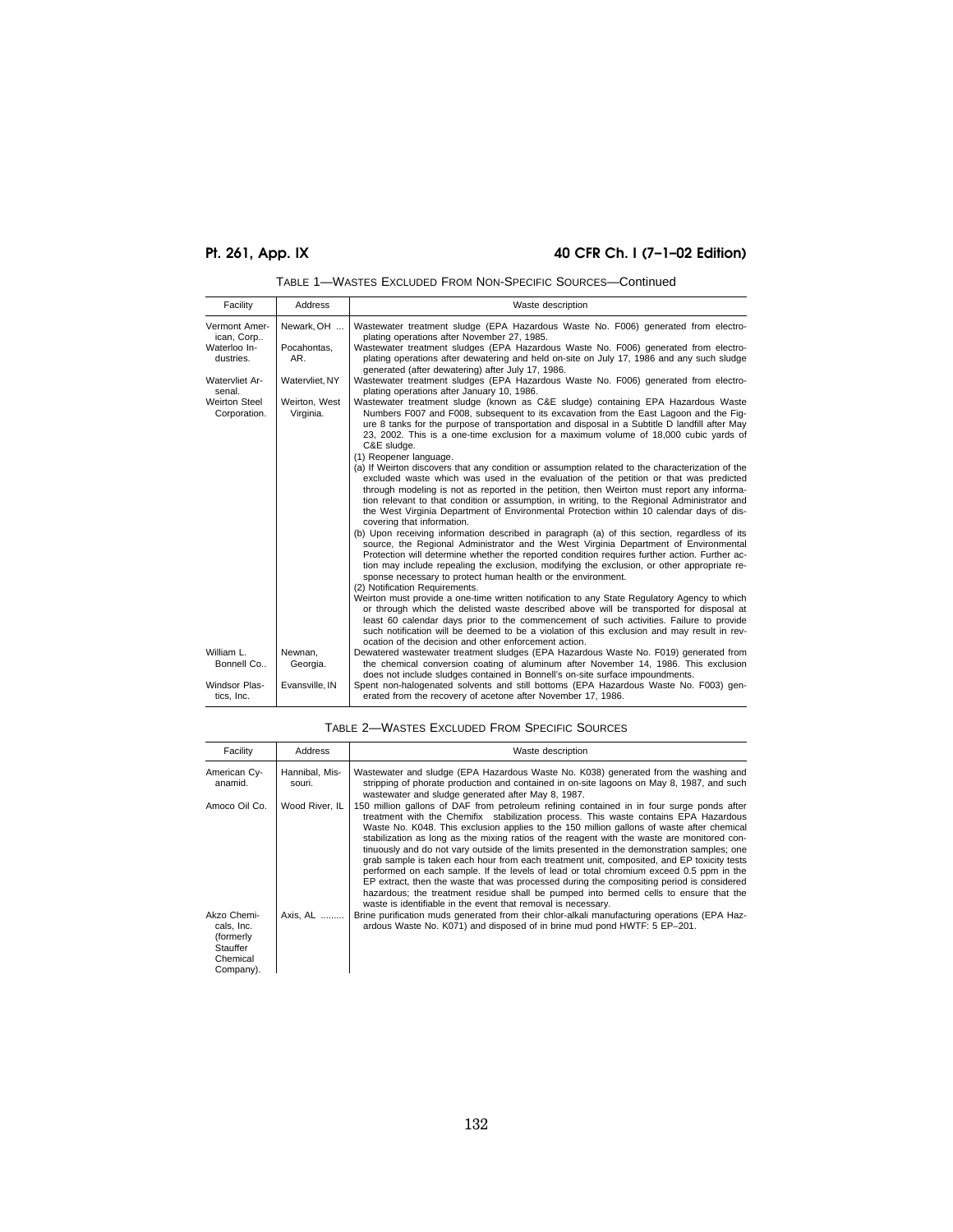| TABLE 2—WASTES EXCLUDED FROM SPECIFIC SOURCES—Continued |  |  |  |
|---------------------------------------------------------|--|--|--|
|---------------------------------------------------------|--|--|--|

| Facility                             | Address                  | Waste description                                                                                                                                                                                                                                                                                                                                                                                                                                                                                                                                                                                                                                                                                                                                                                                                                                                                                                                                                                                                                                                                                                                                                                                                                                                                                                                                                                                                                                                                                                                                                               |
|--------------------------------------|--------------------------|---------------------------------------------------------------------------------------------------------------------------------------------------------------------------------------------------------------------------------------------------------------------------------------------------------------------------------------------------------------------------------------------------------------------------------------------------------------------------------------------------------------------------------------------------------------------------------------------------------------------------------------------------------------------------------------------------------------------------------------------------------------------------------------------------------------------------------------------------------------------------------------------------------------------------------------------------------------------------------------------------------------------------------------------------------------------------------------------------------------------------------------------------------------------------------------------------------------------------------------------------------------------------------------------------------------------------------------------------------------------------------------------------------------------------------------------------------------------------------------------------------------------------------------------------------------------------------|
| <b>Bekaert Steel</b><br>Corporation. | Rogers, Ar-<br>kansas.   | Wastewater treatment sludge (EPA Hazardous Waste No. F006) generated from electro-<br>plating operations (at a maximum annual rate of 1250 cubic yards to be measured on a<br>calendar year basis) after [insert publication date of the final rule]. In order to confirm that<br>the characteristics of the waste do not change significantly, the facility must, on an annual<br>basis, before July 1 of each year, analyze a representative composite sample for the con-<br>stituents listed in §261.24 as well as antimony, copper, nickel, and zinc using the method<br>specified therein. The annual analytical results, including quality control information, must<br>be compiled, certified according to $\S 260.22(i)(12)$ of this chapter, maintained on site for a<br>minimum of five years, and made available for inspection upon request of any employee or<br>representative of EPA or the State of Arkansas. Failure to maintain the required documents<br>on site will be considered by EPA, at its discretion, sufficient basis to revoke the exclusion<br>to the extent directed by EPA.<br><b>Notification Requirements:</b><br>Bekaert Steel Corporation must provide a one-time written notification to any State Regu-<br>latory Agency to which or through which the delisted waste described above will be trans-<br>ported for disposal at least 60 days prior to the commencement of such activities. Failure<br>to provide such a notification will result in a violation of the delisting petition and a possible<br>revocation of the decision. |
| Bethlehem<br>Steel Cor-<br>poration. | Lackawanna,<br>New York. | Ammonia still lime sludge (EPA Hazardous Waste No. K060) and other solid waste gen-<br>erated from primary metal-making and coking operations. This is a one-time exclusion for<br>118,000 cubic yards of waste contained in the on-site landfill referred to as HWM-2. This<br>exclusion was published on April 24, 1996.                                                                                                                                                                                                                                                                                                                                                                                                                                                                                                                                                                                                                                                                                                                                                                                                                                                                                                                                                                                                                                                                                                                                                                                                                                                      |
| Bethlehem<br>Steel Corp              | Steelton, PA             | Uncured and cured chemically stabilized electric arc furnace dust/sludge (CSEAFD) treatment<br>residue (K061) generated from the primary production of steel after May 22, 1989. This ex-<br>clusion is conditioned upon the data obtained from Bethlehem's full-scale CSEAFD treat-<br>ment facility because Bethlehem's original data were obtained from a laboratory-scale<br>CSEAFD treatment process. To ensure that hazardous constituents are not present in the<br>waste at levels of regulatory concern once the full-scale treatment facility is in operation,<br>Bethlehem must implement a testing program for the petitioned waste. This testing pro-<br>gram must meet the following conditions for the exclusion to be valid:<br>$(1)$ Testing:<br>(A) Initial Testing: During the first four weeks of operation of the full-scale treatment system,<br>Bethlehem must collect representative grab samples of each treated batch of the CSEAFD                                                                                                                                                                                                                                                                                                                                                                                                                                                                                                                                                                                                                   |
|                                      |                          | and composite the grab samples daily. The daily composites, prior to disposal, must be<br>analyzed for the EP leachate concentrations of all the EP toxic metals, nickel and cyanide<br>(using distilled water in the cyanide extractions), and the total constituent concentrations of<br>reactive sulfide and reactive cyanide. Analyses must be performed according to SW-846<br>methodologies. Bethlehem must report the analytical test data obtained during this initial<br>period no later than 90 days after the treatment of the first full-scale batch.                                                                                                                                                                                                                                                                                                                                                                                                                                                                                                                                                                                                                                                                                                                                                                                                                                                                                                                                                                                                               |
|                                      |                          | (B) Subsequent Testing: Bethlehem must collect representative grab samples from every<br>treated batch of CSEAFD generated daily and composite all of the grab samples to<br>produce a weekly composite sample. Bethlehem then must analyze each weekly composite<br>sample for the EP leachate concentrations of all the EP toxic metals and nickel. Analyses<br>must be performed according to SW-846 methodologies. The analytical data, including all<br>quality control information, must be compiled and maintained on site for a minimum of<br>three years. These data must be furnished upon request and made available for inspection<br>by any employee or representative of EPA or the State of Pennsylvania.<br>(2) Delisting Levels: If the EP extract concentrations resulting from the testing in condition                                                                                                                                                                                                                                                                                                                                                                                                                                                                                                                                                                                                                                                                                                                                                      |
|                                      |                          | $(1)(A)$ or $(1)(B)$ for chromium, lead, arsenic, or silver exceed 0.315 mg/L, for barium ex-<br>ceeds 6.3 mg/l; for cadmium or selenium exceed 0.063 mg/l; for mercury exceeds 0.0126<br>mg/l; for nickel exceeds 3.15 mg/l; or for cyanide exceeds 4.42 mg/L, or total reactive cya-<br>nide or total reactive sulfide levels exceed 250 mg/kg and 500 mg/kg, respectively, the<br>waste must either be re-treated or managed and disposed in accordance with subtitle C of<br>RCRA.                                                                                                                                                                                                                                                                                                                                                                                                                                                                                                                                                                                                                                                                                                                                                                                                                                                                                                                                                                                                                                                                                          |
|                                      |                          | (3) Data submittals: Within one week of system start-up, Bethlehem must notify the Section<br>Chief, Variances Section (see address below) when their full-scale stabilization system is<br>on-line and waste treatment has begun. All data obtained through the initial testing condi-<br>tion (1)(A), must be submitted to PSPD/OSW (5303W), U.S. EPA, 1200 Pennsylvania Ave.,<br>NW., Washington, DC 20460 within the time period specified in condition (1)(A). At the<br>Section Chief's request, Bethlehem must submit analytical data obtained through condition<br>(1)(B) to the above address, within the time period specified by the Section Chief. Failure<br>to submit the required data obtained from either condition $(1)(A)$ or $(1)(B)$ within the speci-<br>fied time periods will be considered by the Agency sufficient basis to revoke Bethlehem's<br>exclusion to the extent directed by EPA. All data must be accompanied by the following<br>certification statement:                                                                                                                                                                                                                                                                                                                                                                                                                                                                                                                                                                                  |
|                                      |                          | "Under civil and criminal penalty of law for the making or submission of false or fraudulent<br>statements or representations (pursuant to the applicable provisions of the Federal Code<br>which include, but may not be limited to, 18 U.S.C. 6928), I certify that the information con-<br>tained in or accompanying this document is true, accurate and complete.                                                                                                                                                                                                                                                                                                                                                                                                                                                                                                                                                                                                                                                                                                                                                                                                                                                                                                                                                                                                                                                                                                                                                                                                           |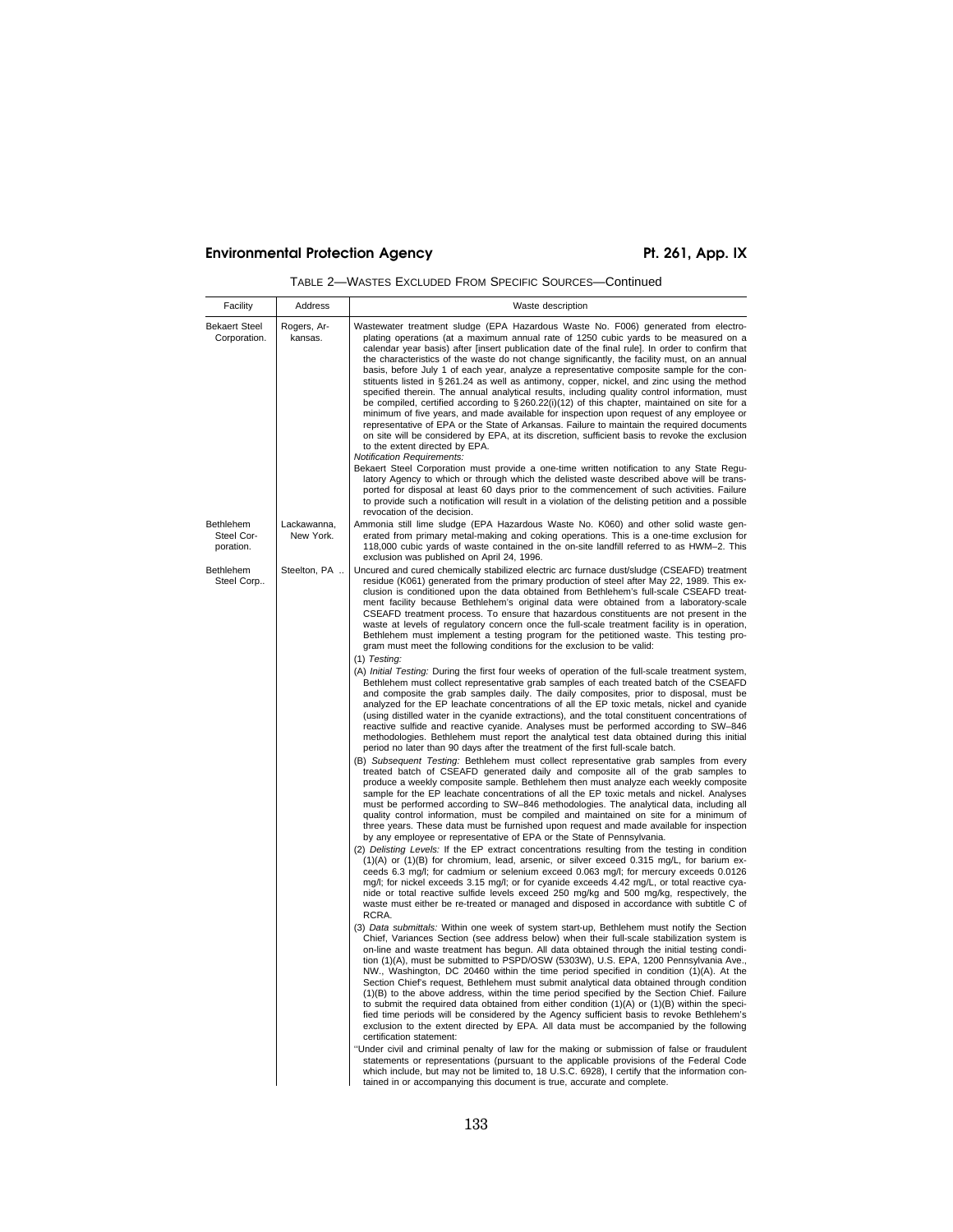| Facility                | Address       | Waste description                                                                                                                                                                                                                                                                                                                                                                                                                                                                                                                                                                                                                                                                                                                                                                                                                                                                                                                                                                                                                           |
|-------------------------|---------------|---------------------------------------------------------------------------------------------------------------------------------------------------------------------------------------------------------------------------------------------------------------------------------------------------------------------------------------------------------------------------------------------------------------------------------------------------------------------------------------------------------------------------------------------------------------------------------------------------------------------------------------------------------------------------------------------------------------------------------------------------------------------------------------------------------------------------------------------------------------------------------------------------------------------------------------------------------------------------------------------------------------------------------------------|
|                         |               | "As to the (those) identified section(s) of this document for which I cannot personally verify its<br>(their) truth and accuracy, I certify as the company official having supervisory responsibility<br>for the persons who, acting under my direct instructions, made the verification that this in-<br>formation is true, accurate and complete.                                                                                                                                                                                                                                                                                                                                                                                                                                                                                                                                                                                                                                                                                         |
|                         |               | "In the event that any of this information is determined by EPA in its sole discretion to be<br>false, inaccurate or incomplete, and upon conveyance of this fact to the company, I recog-<br>nize and agree that this exclusion of wastes will be void as if it never had effect or to the<br>extent directed by EPA and that the company will be liable for any actions taken in con-<br>travention of the company's RCRA and CERCLA obligations premised upon the company's<br>reliance on the void exclusion."                                                                                                                                                                                                                                                                                                                                                                                                                                                                                                                          |
| Bethlehem<br>Steel Corp | Johnstown, PA | Uncured and cured chemically stabilized electric arc furnace dust/sludge (CSEAFD) treatment<br>residue (K061) generated from the primary production of steel after May 22, 1989. This ex-<br>clusion is conditioned upon the data obtained from Bethlehem's full-scale CSEAFD treat-<br>ment facility because Bethlehem's original data were obtained from a labortory-scale<br>CSEAFD treatment process. To ensure that hazardous constituents are not present in the<br>waste at levels of regulatory concern once the full-scale treatment facility is in operation,<br>Bethlehem must implement a testing program for the petitioned waste. This testing pro-<br>gram must meet the following conditions for the exclusion to be valid:<br>$(1)$ Testing:                                                                                                                                                                                                                                                                               |
|                         |               | (A) Initial Testing: During the first four weeks of operation of the full-scale treatment system,<br>Bethlehem must collect representative grab samples of each treated batch of the CSEAFD<br>and composite the grab samples daily. The daily composites, prior to disposal, must be<br>analyzed for the EP leachate concentrations of all the EP toxic metals, nickel and cyanide<br>(using distilled water in the cyanide extractions), and the total constituent concentrations of<br>reactive sulfide and reactive cyanide. Analyses must be performed according to SW-846<br>methodologies. Bethlehem must report the analytical test data obtained during this initial<br>period no later than 90 days after the treatment of the first full-scale batch.                                                                                                                                                                                                                                                                            |
|                         |               | (B) Subsequent Testing: Bethlehem must collect representative grab samples from every<br>treated batch of CSEAFD generated daily and composite all of the grab samples to<br>produce a weekly composite sample. Bethlehem then must analyze each weekly composite<br>sample for the EP leachate concentrations of all the EP toxic metals and nickel. Analyses<br>must be performed according to SW-846 methodologies. The analytical data, including all<br>quality control information, must be compiled and maintained on site for a minimum of<br>three years. These data must be furnished upon request and made available for inspection<br>by any employee or representative of EPA or the State of Pennsylvania.                                                                                                                                                                                                                                                                                                                    |
|                         |               | (2) Delisting Levels: If the EP extract concentrations resulting from the testing in condition<br>$(1)(A)$ or $(1)(B)$ for chromium, lead, arsenic, or silver exceed 0.315 mg/L, for barium ex-<br>ceeds 6.3 mg/l; for cadmium or selenium exceed 0.063 mg/l; for mercury exceeds 0.0126<br>mg/l; for nickel exceeds 3.15 mg/l; or for cyanide exceeds 4.42 mg/L, or total reactive cya-<br>nide or total reactive sulfide levels exceed 250 mg/kg and 500 mg/kg, respectively, the<br>waste must either be re-treated or managed and disposed in accordance with subtitle C of<br>RCRA.                                                                                                                                                                                                                                                                                                                                                                                                                                                    |
|                         |               | (3) Data submittals: Within one week of system start-up, Bethlehem must notify the Section<br>Chief, Variances Section (see address below) when their full-scale stabilization system is<br>on-line and waste treatment has begun. All data obtained through the initial testing condi-<br>tion (1)(A), must be submitted to the Section Chief, Variances Section, PSPD/OSW, (OS-<br>343), U.S. EPA, 1200 Pennsylvania Ave., NW., Washington, DC 20406 within the time pe-<br>riod specified in condition (1)(A). At the Section Chief's request, Bethlehem must submit<br>analytical data obtained through condition $(1)(B)$ to the above address, within the time pe-<br>riod specified by the Section Chief. Failure to submit the required data obtained from either<br>condition $(1)(A)$ or $(1)(B)$ within the specified time periods will be considered by the Agency<br>sufficient basis to revoke Bethlehem's exclusion to the extent directed by EPA. All data<br>must be accompanied by the following certification statement: |
|                         |               | "Under civil and criminal penalty of law for the making or submission of false or fraudulent<br>statements or representations (pursuant to the applicable provisions of the Federal Code<br>which include, but may not be limited to, 18 U.S.C. 6928), I certify that the information con-<br>tained in or accompanying this document is true, accurate and complete.<br>"As to the (those) identified section(s) of this document for which I cannot personally verify its<br>(their) truth and accuracy, I certify as the company official having supervisory responsibility                                                                                                                                                                                                                                                                                                                                                                                                                                                              |
|                         |               | for the persons who, acting under my direct instructions, made the verification that this in-<br>formation is true, accurate and complete.<br>"In the event that any of this information is determined by EPA in its sole discretion to be<br>false, inaccurate or incomplete, and upon conveyance of this fact to the company, I recog-<br>nize and agree that this exclusion of wastes will be void as if it never had effect or to the<br>extent directed by EPA and that the company will be liable for any actions taken in con-<br>travention of the company's RCRA and CERCLA obligations premised upon the company's<br>reliance on the void exclusion."                                                                                                                                                                                                                                                                                                                                                                            |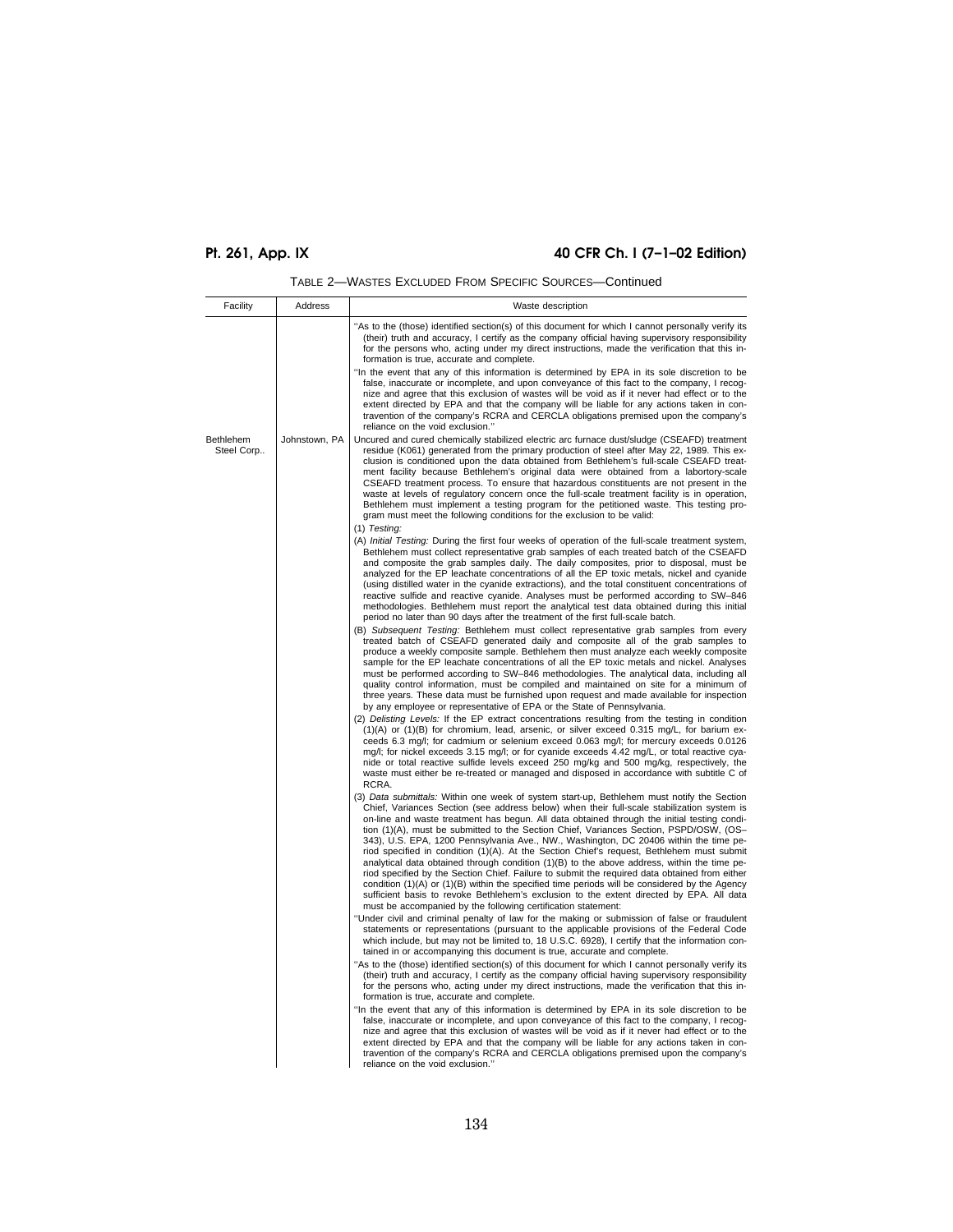| Facility                                                    | Address                    | Waste description                                                                                                                                                                                                                                                                                                                                                                                                                                                                                                                                                                                                                                                                                                                                                                                                                                                                                         |
|-------------------------------------------------------------|----------------------------|-----------------------------------------------------------------------------------------------------------------------------------------------------------------------------------------------------------------------------------------------------------------------------------------------------------------------------------------------------------------------------------------------------------------------------------------------------------------------------------------------------------------------------------------------------------------------------------------------------------------------------------------------------------------------------------------------------------------------------------------------------------------------------------------------------------------------------------------------------------------------------------------------------------|
| <b>BF</b> Goodrich<br>Interme-<br>diates Com-<br>pany, Inc. | Calvert City,<br>Kentucky. | Brine purification muds and saturator insolubles (EPA Hazardous Waste No. K071) after Au-<br>gust 18, 1989. This exclusion is conditional upon the collection and submission of data ob-<br>tained from BFG's full-scale treatment system because BFG's original data was based on<br>data presented by another petitioner using an identical treatment process. To ensure that<br>hazardous constituents are not present in the waste at levels of regulatory concern once<br>the full-scale treatment facility is in operation, BFG must implement a testing program. All<br>sampling and analyses (including quality control procedures) must be performed according<br>to SW-846 procedures. This testing program must meet the following conditions for the ex-<br>clusion to be valid:<br>(1) Initial Testing: During the first four weeks of full-scale operation, BFG must do the fol-<br>lowing: |
|                                                             |                            | (A) Collect representative grab samples from every batch of the treated mercury brine purifi-<br>cation muds and treated saturator insolubles on a daily basis and composite the grab sam-<br>ples to produce two separate daily composite samples (one of the treated mercury brine<br>purification muds and one of the treated saturator insolubles). Prior to disposal of the treat-<br>ed batches, two daily composite samples must be analyzed for EP leachate concentration<br>of mercury. BFG must report the analytical test data, including all quality control data, with-<br>in 90 days after the treatment of the first full-scale batch.                                                                                                                                                                                                                                                     |
|                                                             |                            | (B) Collect representative grab samples from every batch of the treated mercury brine purifi-<br>cation muds and treated saturator insolubles on a daily basis and composite the grab sam-<br>ples to produce two separate weekly composite samples (one of the treated mercury brine<br>muds and one of the treated saturator insolubles). Prior to disposal of the treated batches,<br>two weekly composite samples must be analyzed for the EP leachate concentrations of all<br>the EP toxic metals (except mercury), nickel, and cyanide (using distilled water in the cya-<br>nide extractions), and the total constituent concentrations of reactive sulfide and reactive<br>cyanide. BFG must report the analytical test data, including all quality control data, ob-<br>tained during this initial period no later than 90 days after the treatment of the first full-scale<br>batch.           |
|                                                             |                            | (2) Subsequent Testing: After the first four weeks of full-scale operation, BFG must do the<br>following:<br>$(A)$ Continue to sample and test as described in condition $(1)(A)$ . BFG must compile and<br>store on-site for a minimum of three years all analytical data and quality control data.<br>These data must be furnished upon request and made available for inspection by any em-<br>ployee or representative of EPA or the State of Kentucky.                                                                                                                                                                                                                                                                                                                                                                                                                                               |
|                                                             |                            | (B) Continue to sample and test as described in condition (1)(B). BFG must compile and<br>store on-site for a minimum of three years all analytical data and quality control data.<br>These data must be furnished upon request and made available for inspection by any em-<br>ployee or representative of EPA or the State of Kentucky. These testing requirements shall<br>be terminated by EPA when the results of four consecutive weekly composite samples of<br>both the treated mercury brine muds and treated saturator insolubles, obtained from either<br>the initial testing or subsequent testing, show the maximum allowable levels in condition (3)<br>are not exceeded and the Section Chief, Variances Section, notifies BFG that the require-<br>ments of this condition have been lifted.                                                                                              |
|                                                             |                            | (3) If, under condition (1) or (2), the EP leachate concentrations for chromium, lead, arsenic,<br>or silver exceed 0.316 mg/l; for barium exceeds 6.31 mg/l; for cadmium or selenium ex-<br>ceed 0.063 mg/l; for mercury exceeds 0.0126 mg/l, for nickel exceeds 3.16 mg/l; for cya-<br>nide exceeds 4.42 mg/l; or for total reactive cyanide or total reactive sulfide levels exceed<br>250 mg/kg and 500 mg/kg, respectively, the waste must either be retreated until it meets<br>these levels or managed and disposed of in accordance with subtitle C of RCRA.                                                                                                                                                                                                                                                                                                                                      |
|                                                             |                            | (4) Within one week of system start-up, BFG must notify the Section Chief, Variances Section<br>(see address below) when the full-scale system is on-line and waste treatment has begun.<br>All data obtained through condition (1) must be submitted to PSPD/OSW (5303W), U.S.<br>EPA, 1200 Pennsylvania Ave., NW., Washington, DC 20460 within the time period speci-<br>fied in condition (1). At the Section Chief's request, BFG must submit any other analytical<br>data obtained through condition (2) to the above address, within the time period specified<br>by the Section Chief. Failure to submit the required data will be considered by the Agency<br>sufficient basis to revoke BFG's exclusion to the extent directed by EPA. All data must be<br>accompanied by the following certification statement:                                                                                 |
|                                                             |                            | "Under civil and criminal penalty of law for the making or submission of false or fraudulent<br>statements or representations (pursuant to the applicable provisions of the Federal Code<br>which include, but may not be limited to, 18 U.S.C. §6928), I certify that the information<br>contained in or accompanying this document is true, accurate and complete.<br>As to the (those) identified section(s) of this document for which I cannot personally verify its<br>(their) truth and accuracy, I certify as the company official having supervisory responsibility<br>for the persons who, acting under my direct instructions, made the verification that this in-<br>formation is true, accurate and complete.                                                                                                                                                                                |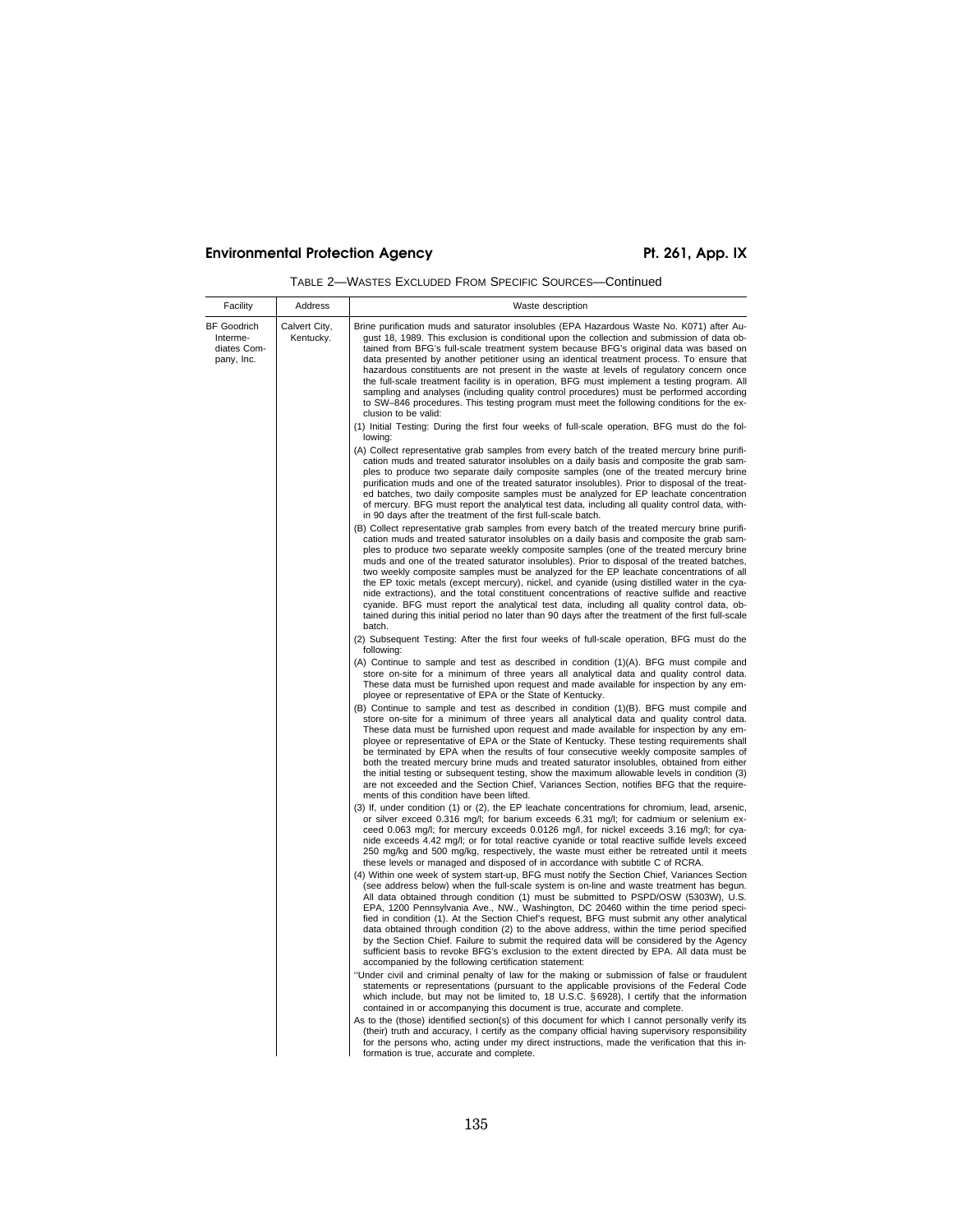| Facility                               | Address                | Waste description                                                                                                                                                                                                                                                                                                                                                                                                                                                                                                                                                                                                                                                                                                                                                                                                                                                                                                                                                                                                                                                                                                                                                                                                                                                |
|----------------------------------------|------------------------|------------------------------------------------------------------------------------------------------------------------------------------------------------------------------------------------------------------------------------------------------------------------------------------------------------------------------------------------------------------------------------------------------------------------------------------------------------------------------------------------------------------------------------------------------------------------------------------------------------------------------------------------------------------------------------------------------------------------------------------------------------------------------------------------------------------------------------------------------------------------------------------------------------------------------------------------------------------------------------------------------------------------------------------------------------------------------------------------------------------------------------------------------------------------------------------------------------------------------------------------------------------|
|                                        |                        | In the event that any of this information is determined by EPA in its sole discretion to be<br>false, inaccurate or incomplete, and upon conveyance of this fact to the company, I recog-<br>nize and agree that this exclusion of wastes will be void as if it never had effect or to the<br>extent directed by EPA and that the company will be liable for any actions taken in con-<br>travention of the company's RCRA and CERCLA obligations premised upon the company's<br>reliance on the void exclusion."                                                                                                                                                                                                                                                                                                                                                                                                                                                                                                                                                                                                                                                                                                                                                |
| CF&I Steel<br>Corporation.             | Pueblo, Colo-<br>rado. | Fully-cured chemically stabilized electric arc furnace dust/sludge (CSEAFD) treatment residue<br>(EPA Hazardous Waste No. K061) generated from the primary production of steel after<br>May 9, 1989. This exclusion is conditioned upon the data obtained from CF&I's full-scale<br>CSEAFD treatment facility because CF&I's original data was obtained from a laboratory-<br>scale CSEAFD treatment process. To ensure that hazardous constituents are not present<br>in the waste at levels of regulatory concern once the full-scale treatment facility is in oper-<br>ation, CF&I must implement a testing program for the petitioned waste. This testing pro-<br>gram must meet the following conditions for the exclusion to be vaild:<br>$(1)$ Testing:                                                                                                                                                                                                                                                                                                                                                                                                                                                                                                   |
|                                        |                        | (A) Initial Testing: During the first four weeks of operation of the full-scale treatment system,<br>CF&I must collect representative grab samples of each treated batch of the CSEAFD and<br>composite the grab samples daily. The daily composites, prior to disposal, must be ana-<br>lyzed for the EP leachate concentrations of all the EP toxic metals, nickel, and cyanide<br>(using distilled water in the cyanide extractions), and the total constituent concentrations of<br>reactive sulfide and reactive cyanide. Analyses must be performed according to SW-846<br>methodologies. CF&I must report the analytical test data obtained during this initial period<br>no later than 90 days after the treatment of the first full-scale batch.                                                                                                                                                                                                                                                                                                                                                                                                                                                                                                        |
|                                        |                        | (B) Subsequent Testing: CF&I must collect representative grab samples from every treated<br>batch of CSEAFD generated daily and composite all of the grab samples to produce a<br>weekly composite sample. CF&I then must analyze each weekly composite sample for the<br>EP leachate concentrations of all of the EP toxic metals and nickel. Analyses must be per-<br>formed according to SW-846 methodologies. The analytical data, including all quality con-<br>trol information, must be compiled and maintained on site for a minimum of three years.<br>These data must be furnished upon request and made available for inspection by any em-<br>ployee or representative of EPA or the State of Colorado.                                                                                                                                                                                                                                                                                                                                                                                                                                                                                                                                              |
|                                        |                        | (2) Delisting levels: If the EP extract concentrations determined in conditions (1)(A) or (1)(B)<br>for chromium, lead, arsenic, or silver exceed 0.315 mg/1; for barium exceeds 6.3 mg/1; for<br>cadmium or selenium exceed 0.063 mg/1; for mercury exceeds 0.0126 mg/1; for nickel ex-<br>ceeds 3.15 mg/1; or for cyanide exceeds 4.42 mg/1, or total reactive cyanide or total reac-<br>tive sulfide levels exceed 250 mg/kg and 500 mg/kg, respectively, the waste must either be<br>re-treated or managed and disposed in accordance with Subtitle C of RCRA.                                                                                                                                                                                                                                                                                                                                                                                                                                                                                                                                                                                                                                                                                               |
|                                        |                        | (3) Data submittals: Within one week of system start-up, CF&I must notify the Section Chief,<br>Variances Section (see address below) when their full-scale stabilization system is on-line<br>and waste treatment has begun. All data obtained through the initial testing condition<br>(1)(A), must be submitted to the Section Chief, Variances Section, PSPD/OSW, (OS-343),<br>U.S. EPA, 1200 Pennsylvania Ave., NW., Washington, DC 20460 within the time period<br>specified in condition (1)(A). At the Section Chief's request, CF&I must submit analytical<br>data obtained through condition (1)(B) to the above address, within the time period speci-<br>fied by the Section Chief. Failure to submit the required data obtained from either condition<br>$(1)(A)$ or $(1)(B)$ within the specified time periods will be considered by the Agency sufficient<br>basis to revoke CF&I's exclusion to the extent directed by EPA. All data must be accom-<br>panied by the following certification statement: "Under civil and criminal penalty of law for<br>the making of submission of false or fraudulent statements or representations (pursuant to<br>the applicable provisions of the Federal Code which include, but may not be limited to, 18 |
|                                        |                        | U.S.C. 6928), I certify that the information contained in or accompanying this document is<br>true, accurate and complete. As to the (those) identified section(s) of this document for<br>which I cannot personally verify its (their) truth and accuracy, I certify as the company offi-<br>cial having supervisory responsibility for the persons who, acting under my direct instruc-<br>tions, made the verification that this information is true, accurate and complete. In the<br>event that any of this information is determined by EPA in its sole discretion to be false, in-<br>accurate or incomplete, and upon conveyance of this fact to the company, I recognize and<br>agree that this exclusion of wastes will be void as if it never had effect or to the extent di-<br>rected by EPA and that the company will be liable for any actions taken in contravention of<br>the company's RCRA and CERCLA obligations premised upon the company's reliance on<br>the void exclusion."                                                                                                                                                                                                                                                             |
| Chaparral Steel<br>Midlothian,<br>L.P. | Midlothian,<br>Texas.  | Leachate from Landfill No. 3, storm water from the baghouse area, and other K061<br>wastewaters which have been pumped to tank storage (at a maximum generation of 2500<br>cubic yards or 500,000 gallons per calender year) (EPA Hazardous Waste No. K061) gen-<br>erated at Chaparral Steel Midlothian, L.P., Midlothian, Texas, and is managed as nonhaz-<br>ardous solid waste after February 23, 2000.<br>Chaparral Steel must implement a testing program that meets the following conditions for the<br>exclusion to be valid:                                                                                                                                                                                                                                                                                                                                                                                                                                                                                                                                                                                                                                                                                                                            |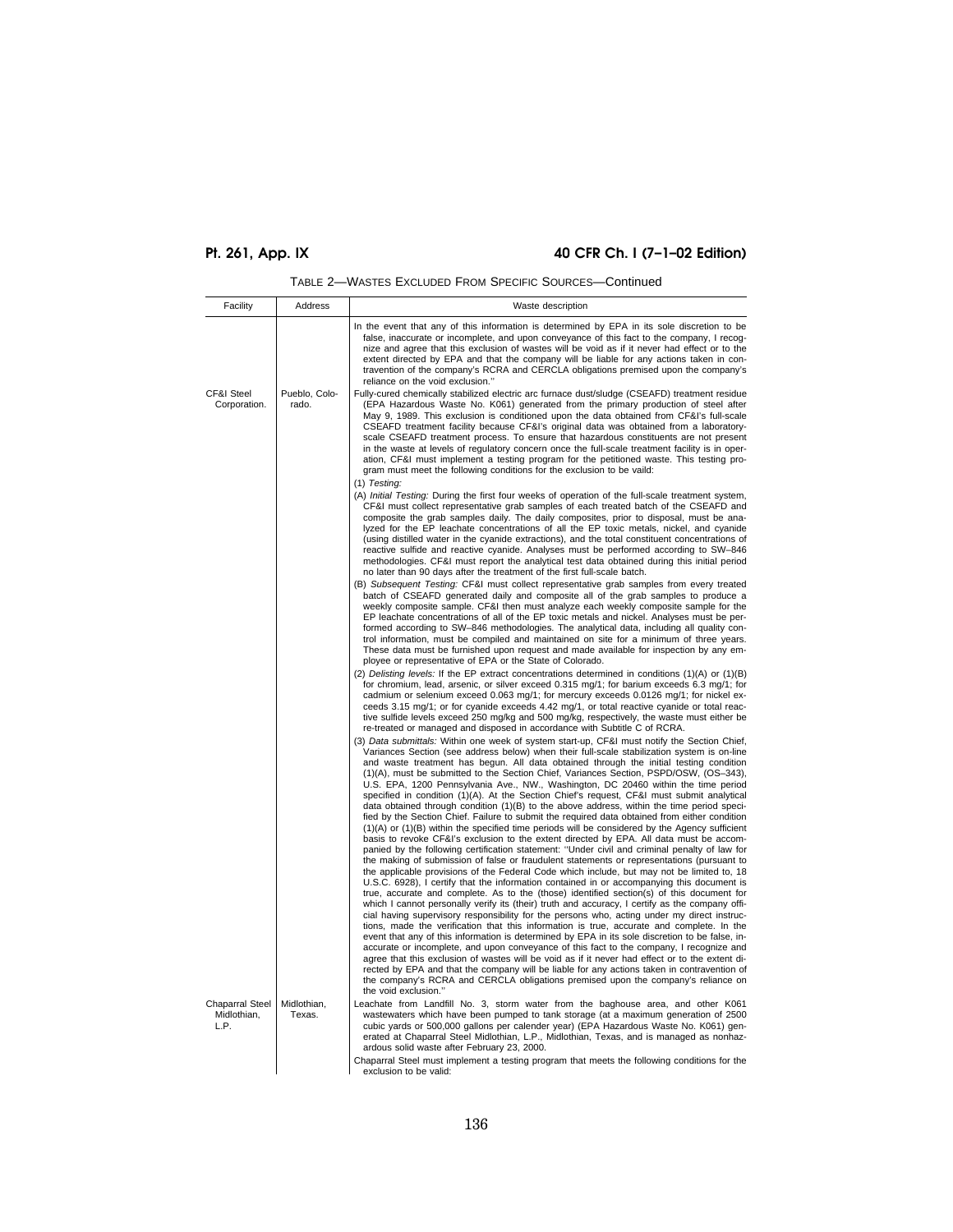| Facility | Address | Waste description                                                                                                                                                                                                                                                                                                                                                                                                                                                                                                                                                                                                                                                                                                                                                                                                                                                                                                                                                    |
|----------|---------|----------------------------------------------------------------------------------------------------------------------------------------------------------------------------------------------------------------------------------------------------------------------------------------------------------------------------------------------------------------------------------------------------------------------------------------------------------------------------------------------------------------------------------------------------------------------------------------------------------------------------------------------------------------------------------------------------------------------------------------------------------------------------------------------------------------------------------------------------------------------------------------------------------------------------------------------------------------------|
|          |         | (1) Delisting Levels: All concentrations for the constituent total lead in the approximately<br>2,500 cubic yards (500,000 gallons) per calender year of raw leachate from Landfill No. 3,<br>storm water from the baghouse area, and other K061 wastewaters that is transferred from<br>the storage tank to nonhazardous management must not exceed 0.69 mg/l (ppm). Con-<br>stituents must be measured in the waste by the method specified in SW-846.<br>(2) Waste Holding and Handling: Chaparral Steel must store as hazardous all leachate waste                                                                                                                                                                                                                                                                                                                                                                                                               |
|          |         | from Landfill No. 3, storm water from the bag house area, and other K061 wastewaters<br>until verification testing as specified in Condition (3), is completed and valid analyses dem-<br>onstrate that condition (1) is satisfied. If the levels of constituents measured in the samples<br>of the waste do not exceed the levels set forth in Condition (1), then the waste is nonhaz-<br>ardous and may be managed and disposed of in accordance with all applicable solid waste<br>regulations. If constituent levels in a sample exceed the delisting levels set in Condition (1),<br>the waste volume corresponding to this sample must be treated until delisting levels are<br>met or returned to the original storage tank. Treatment is designated as precipitation,<br>flocculation, and filtering in a wastewater treatment system to remove metals from the<br>wastewater. Treatment residuals precipitated will be designated as a hazardous waste. If |
|          |         | the delisting level cannot be met, then the waste must be managed and disposed of in ac-<br>cordance with subtitle C of RCRA.<br>(3) Verification Testing Requirements: Sample collection and analyses, including quality con-<br>trol procedures, must be performed according to SW-846 methodologies. Chaparral Steel                                                                                                                                                                                                                                                                                                                                                                                                                                                                                                                                                                                                                                              |
|          |         | must analyze one composite sample from each batch of untreated wastewater transferred<br>from the hazardous waste storage tank to non-hazardous waste management. Each com-<br>posited batch sample must be analyzed, prior to non-hazardous management of the waste<br>in the batch represented by that sample, for the constituent lead as listed in Condition (1).<br>Chaparral may treat the waste as specified in Condition (2).                                                                                                                                                                                                                                                                                                                                                                                                                                                                                                                                |
|          |         | If EPA judges the treatment process to be effective during the operating conditions used dur-<br>ing the initial verification testing, Chaparral Steel may replace the testing requirement in<br>Condition (3)(A) with the testing requirement in Condition (3)(B). Chaparral must continue<br>to test as specified in (3)(A) until and unless notified by EPA or designated authority that<br>testing in Condition (3)(A) may be replaced with by Condition (3)(B).                                                                                                                                                                                                                                                                                                                                                                                                                                                                                                 |
|          |         | (A) Initial Verification Testing: Representative composite samples from the first eight (8) full-<br>scale treated batches of wastewater from the K061 leachate/wastewater storage tank must<br>be analyzed for the constituent lead as listed in Condition (1), Chaparral must report to<br>EPA the operational and analytical test data, including quality control information, obtained<br>from these initial full scale treatment batches within 90 days of the eighth treatment batch.                                                                                                                                                                                                                                                                                                                                                                                                                                                                          |
|          |         | (B) Subsequent Verification Testing: Following notification by EPA, Chaparral Steel may sub-<br>stitute the testing conditions in $(3)(B)$ for $(3)(A)$ . Chaparral Steel must analyze representa-<br>tive composite samples from the treated full scale batches on an annual basis. If delisting<br>levels for any constituent listed in Condition (1) are exceeded in the annual sample, Chap-<br>arral must reinstitute complete testing as required in Condition (3)(A). As stated in Condi-<br>tion (3) Chaparral must continue to test all batches of untreated waste to determine if<br>delisting criteria are met before managing the wastewater from the K061 tank as nonhaz-<br>ardous.                                                                                                                                                                                                                                                                    |
|          |         | (4) Changes in Operating Conditions: If Chaparral Steel significantly changes the treatment<br>process established under Condition (3) (e.g., use of new treatment agents), Chaparral<br>Steel must notify the Agency in writing. After written approval by EPA, Chaparral Steel may<br>handle the wastes generated as non-hazardous, if the wastes meet the delisting levels set<br>in Condition (1).                                                                                                                                                                                                                                                                                                                                                                                                                                                                                                                                                               |
|          |         | (5) Data Submittals: Records of operating conditions and analytical data from Condition (3)<br>must be compiled, summarized, and maintained on site for a minimum of five years. These<br>records and data must be furnished upon request by EPA, or the State of Texas, or both,<br>and be made available for inspection. Failure to submit the required data within the speci-<br>fied time period or maintain the required records on site for the specified time will be con-<br>sidered by EPA, at its discretion, sufficient basis to reopen the exclusion as described in<br>Paragraph (6). All data must be accompanied by a signed copy of the following certification<br>statement to attest to the truth and accuracy of the data submitted:                                                                                                                                                                                                              |
|          |         | Under civil and criminal penalty of law for the making or submission of false or fraudulent<br>statements or representations (pursuant to the applicable provisions of the Federal Code,<br>which include, but may not be limited to, 18 U.S.C. 1001 and 42 U.S.C. 6928), I certify that<br>the information contained in or accompanying this document is true, accurate and com-<br>plete.                                                                                                                                                                                                                                                                                                                                                                                                                                                                                                                                                                          |
|          |         | As to the (those) identified section(s) of this document for which I cannot personally verify its<br>(their) truth and accuracy, I certify as the company official having supervisory responsibility<br>for the persons who, acting under my direct instructions, made the verification that this in-<br>formation is true, accurate and complete.                                                                                                                                                                                                                                                                                                                                                                                                                                                                                                                                                                                                                   |
|          |         | In the event that any of this information is determined by EPA in its sole discretion to be<br>false, inaccurate or incomplete, and upon conveyance of this fact to the company, I recog-<br>nize and agree that this exclusion of waste will be void as if it never had effect or to the ex-<br>tent directed by EPA and that the company will be liable for any actions taken in con-<br>travention of the company's RCRA and CERCLA obligations premised upon the company's<br>reliance on the void exclusion.                                                                                                                                                                                                                                                                                                                                                                                                                                                    |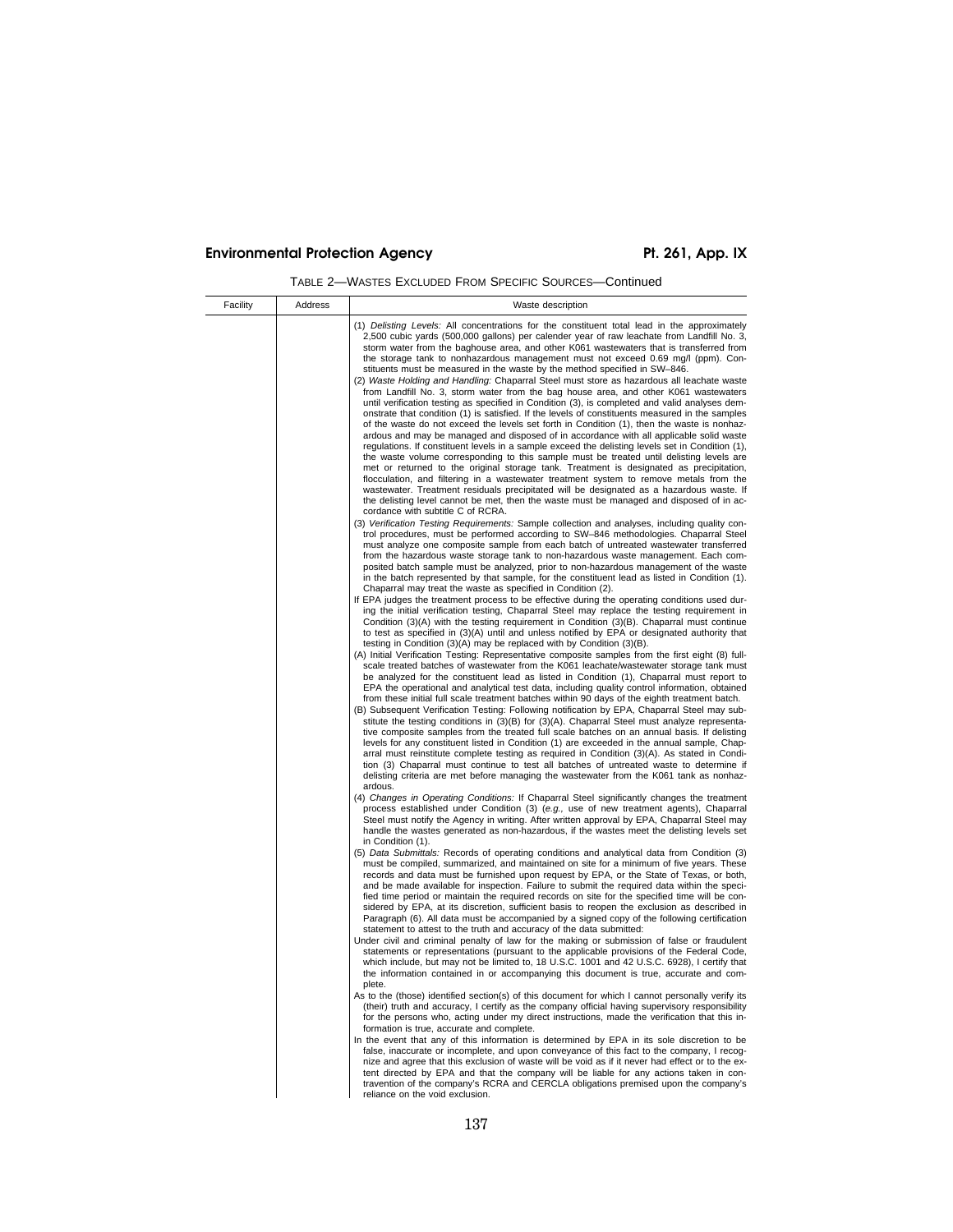| Facility                    | Address                        | Waste description                                                                                                                                                                                                                                                                                                                                                                                                                                                                                                                                                                                                                                                                                                                                                                                                                                                                                                                                                                                                                                                                                                                                                                                                                                                                                                                                                                                                                                                                                                                                                                                                                                                                                                                                                                                                                                                                                                                                                                                                                                                                                                                                                                                                                                                                                                                                                                                                                                                                                                                                                                                                                                                                                                                                                                                                                                                                                                                                                                                                                                                                                                                                                                                                                                                                                                                                                                                                                                                                                                                                                                                                                                                                                                                                                                                                                                                                                                                                                                                                                                                                                                                                                                                                                                                                                                                                                                                                                                                                                                                                                                                                                                                                                                                                                                                                                                                                                                                                                                                                                                                                                                                                                                                                                                                                                                                                                                                                                                                                                                                                                                                                                                                                                                                                                                                                              |
|-----------------------------|--------------------------------|--------------------------------------------------------------------------------------------------------------------------------------------------------------------------------------------------------------------------------------------------------------------------------------------------------------------------------------------------------------------------------------------------------------------------------------------------------------------------------------------------------------------------------------------------------------------------------------------------------------------------------------------------------------------------------------------------------------------------------------------------------------------------------------------------------------------------------------------------------------------------------------------------------------------------------------------------------------------------------------------------------------------------------------------------------------------------------------------------------------------------------------------------------------------------------------------------------------------------------------------------------------------------------------------------------------------------------------------------------------------------------------------------------------------------------------------------------------------------------------------------------------------------------------------------------------------------------------------------------------------------------------------------------------------------------------------------------------------------------------------------------------------------------------------------------------------------------------------------------------------------------------------------------------------------------------------------------------------------------------------------------------------------------------------------------------------------------------------------------------------------------------------------------------------------------------------------------------------------------------------------------------------------------------------------------------------------------------------------------------------------------------------------------------------------------------------------------------------------------------------------------------------------------------------------------------------------------------------------------------------------------------------------------------------------------------------------------------------------------------------------------------------------------------------------------------------------------------------------------------------------------------------------------------------------------------------------------------------------------------------------------------------------------------------------------------------------------------------------------------------------------------------------------------------------------------------------------------------------------------------------------------------------------------------------------------------------------------------------------------------------------------------------------------------------------------------------------------------------------------------------------------------------------------------------------------------------------------------------------------------------------------------------------------------------------------------------------------------------------------------------------------------------------------------------------------------------------------------------------------------------------------------------------------------------------------------------------------------------------------------------------------------------------------------------------------------------------------------------------------------------------------------------------------------------------------------------------------------------------------------------------------------------------------------------------------------------------------------------------------------------------------------------------------------------------------------------------------------------------------------------------------------------------------------------------------------------------------------------------------------------------------------------------------------------------------------------------------------------------------------------------------------------------------------------------------------------------------------------------------------------------------------------------------------------------------------------------------------------------------------------------------------------------------------------------------------------------------------------------------------------------------------------------------------------------------------------------------------------------------------------------------------------------------------------------------------------------------------------------------------------------------------------------------------------------------------------------------------------------------------------------------------------------------------------------------------------------------------------------------------------------------------------------------------------------------------------------------------------------------------------------------------------------------------------------------------------------|
| Conversion<br>Systems, Inc. | Horsham,<br>Pennsyl-<br>vania. | (6) Reopener Language<br>(A) If, anytime after disposal of the delisted waste, Chaparral Steel possesses or is otherwise<br>made aware of any environmental data (including but not limited to leachate data or<br>groundwater monitoring data) or any other data relevant to the delisted waste indicating<br>that any constituent identified for the delisting verification testing is at level higher than the<br>delisting level allowed by the Regional Administrator or his delegate in granting the petition,<br>then the facility must report the data, in writing, to the Regional Administrator or his dele-<br>gate within 10 days of first possessing or being made aware of that data.<br>(B) Based on the information described in paragraphs $(5)$ , or $(6)(A)$ and any other information<br>received from any source, the Regional Administrator or his delegate will make a prelimi-<br>nary determination as to whether the reported information requires Agency action to protect<br>human health or the environment. Further action may include suspending, or revoking the<br>exclusion, or other appropriate response necessary to protect human health and the envi-<br>ronment.<br>(C) If the Regional Administrator or his delegate determines that the reported information<br>does require Agency action, the Regional Administrator or his delegate will notify the facility<br>in writing of the actions the Regional Administrator or his delegate believes are necessary<br>to protect human health and the environment. The notice shall include a statement of the<br>proposed action and a statement providing the facility with an opportunity to present infor-<br>mation as to why the proposed Agency action is not necessary. The facility shall have 10<br>days from the date of the Regional Administrator or delegate's notice to present such infor-<br>mation.<br>(D) Following the receipt of information from the facility described in paragraph (6)(C) or (if no<br>information is presented under paragraph $(6)(C)$ ) the initial receipt of information described<br>in paragraph $(5)$ or $(6)(A)$ , the Regional Administrator or his delegate will issue a final writ-<br>ten determination describing the Agency actions that are necessary to protect human<br>health or the environment. Any required action described in the Regional Administrator or<br>delegate's determination shall become effective immediately, unless the Regional Adminis-<br>trator or his delegate provides otherwise.<br>(7) Notification Requirements: Chaparral Steel must provide a one-time written notification to<br>any State Regulatory Agency to which or through which the delisted waste described<br>above will be transported for disposal at least 60 days prior to the commencement of such<br>activity. The one-time written notification must be updated if the delisted waste is shipped<br>to a different disposal facility. Failure to provide such a notification will result in a violation<br>of the delisting petition and a possible revocation of the decision.<br>Chemically Stabilized Electric Arc Furnace Dust (CSEAFD) that is generated by Conversion<br>Systems, Inc. (CSI) (using the Super Detox™ treatment process as modified by CSI to<br>treat EAFD (EPA Hazardous Waste No. K061)) at the following sites and that is disposed<br>of in Subtitle D landfills:<br>Northwestern Steel, Sterling, Illinois after June 13, 1995.<br>CSI must implement a testing program for each site that meets the following conditions for<br>the exclusion to be valid:<br>(1) Verification Testing Requirements: Sample collection and analyses, including quality con-<br>trol procedures, must be performed according to SW-846 methodologies.<br>(A) Initial Verification Testing: During the first 20 operating days of full-scale operation of a<br>newly constructed Super Detox™ treatment facility, CSI must analyze a minimum of four<br>(4) composite samples of CSEAFD representative of the full 20-day period. Composites<br>must be comprised of representative samples collected from every batch generated. The<br>CSEAFD samples must be analyzed for the constituents listed in Condition (3). CSI must<br>report the operational and analytical test data, including quality control information, ob-<br>tained during this initial period no later than 60 days after the generation of the first batch<br>of CSEAFD.<br>(B) Addition of New Super Detox <sup>TM</sup> Treatment Facilities to Exclusion: If the Agency's review<br>of the data obtained during initial verification testing indicates that the CSEAFD generated<br>by a specific Super Detox™ treatment facility consistently meets the delisting levels speci-<br>fied in Condition (3), the Agency will publish a notice adding to this exclusion the location<br>of the new Super Detox <sup>TM</sup> treatment facility and the name of the steel mill contracting<br>CSI's services. If the Agency's review of the data obtained during initial verification testing<br>indicates that the CSEAFD generated by a specific Super Detox™ treatment facility fails to<br>consistently meet the conditions of the exclusion, the Agency will not publish the notice<br>adding the new facility.<br>(C) Subsequent Verification Testing: For the Sterling, Illinois facility and any new facility sub-<br>sequently added to CSI's conditional multiple-site exclusion, CSI must collect and analyze<br>at least one composite sample of CSEAFD each month. The composite samples must be<br>composed of representative samples collected from all batches treated in each month.<br>These monthly representative samples must be analyzed, prior to the disposal of the |
|                             |                                | CSEAFD, for the constituents listed in Condition (3). CSI may, at its discretion, analyze<br>composite samples gathered more frequently to demonstrate that smaller batches of waste<br>are nonhazardous.                                                                                                                                                                                                                                                                                                                                                                                                                                                                                                                                                                                                                                                                                                                                                                                                                                                                                                                                                                                                                                                                                                                                                                                                                                                                                                                                                                                                                                                                                                                                                                                                                                                                                                                                                                                                                                                                                                                                                                                                                                                                                                                                                                                                                                                                                                                                                                                                                                                                                                                                                                                                                                                                                                                                                                                                                                                                                                                                                                                                                                                                                                                                                                                                                                                                                                                                                                                                                                                                                                                                                                                                                                                                                                                                                                                                                                                                                                                                                                                                                                                                                                                                                                                                                                                                                                                                                                                                                                                                                                                                                                                                                                                                                                                                                                                                                                                                                                                                                                                                                                                                                                                                                                                                                                                                                                                                                                                                                                                                                                                                                                                                                      |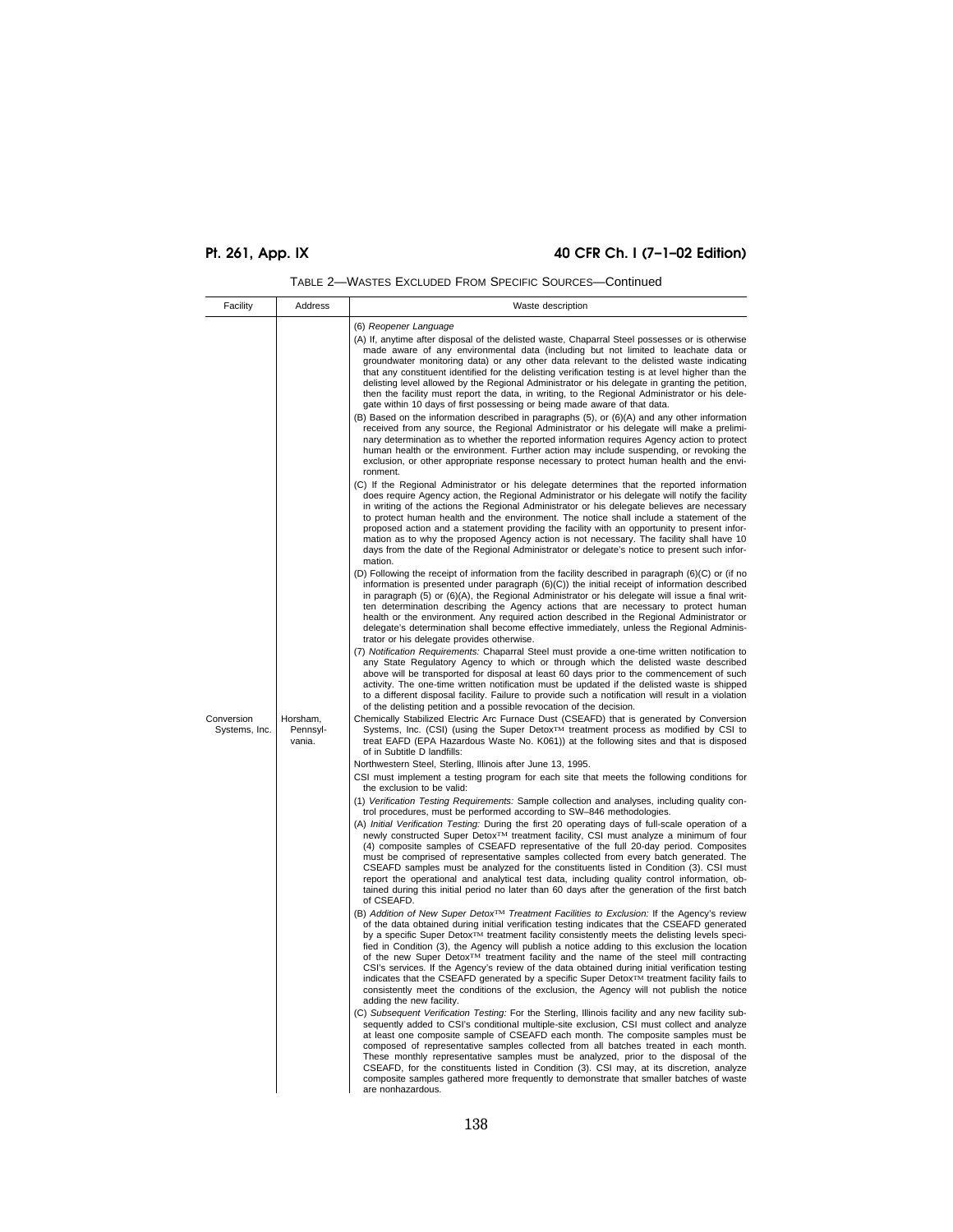| Facility | Address                  | Waste description                                                                                                                                                                                                                                                                                                                                                                                                                                                                                                                                                                                                                                                                                                                                                                                                                                                                                                                                                                                                                                                                                                                                                              |
|----------|--------------------------|--------------------------------------------------------------------------------------------------------------------------------------------------------------------------------------------------------------------------------------------------------------------------------------------------------------------------------------------------------------------------------------------------------------------------------------------------------------------------------------------------------------------------------------------------------------------------------------------------------------------------------------------------------------------------------------------------------------------------------------------------------------------------------------------------------------------------------------------------------------------------------------------------------------------------------------------------------------------------------------------------------------------------------------------------------------------------------------------------------------------------------------------------------------------------------|
|          |                          | (2) Waste Holding and Handling: CSI must store as hazardous all CSEAFD generated until<br>verification testing as specified in Conditions $(1)(A)$ and $(1)(C)$ , as appropriate, is completed<br>and valid analyses demonstrate that Condition (3) is satisfied. If the levels of constituents<br>measured in the samples of CSEAFD do not exceed the levels set forth in Condition (3),<br>then the CSEAFD is non-hazardous and may be disposed of in Subtitle D landfills. If con-<br>stituent levels in a sample exceed any of the delisting levels set in Condition (3), the<br>CSEAFD generated during the time period corresponding to this sample must be retreated<br>until it meets these levels, or managed and disposed of in accordance with Subtitle C of<br>RCRA. CSEAFD generated by a new CSI treatment facility must be managed as a haz-<br>ardous waste prior to the addition of the name and location of the facility to the exclusion.<br>After addition of the new facility to the exclusion, CSEAFD generated during the verification<br>testing in Condition (1)(A) is also non-hazardous, if the delisting levels in Condition (3) are<br>satisfied. |
|          |                          | (3) Delisting Levels: All leachable concentrations for those metals must not exceed the fol-<br>lowing levels (ppm): Antimony-0.06; arsenic-0.50; barium-7.6; beryllium-0.010; cad-<br>mium-0.050; chromium-0.33; lead-0.15; mercury-0.009; nickel-1; selenium-0.16;<br>silver-0.30; thallium-0.020; vanadium-2; and zinc-70. Metal concentrations must be<br>measured in the waste leachate by the method specified in 40 CFR 261.24.                                                                                                                                                                                                                                                                                                                                                                                                                                                                                                                                                                                                                                                                                                                                         |
|          |                          | (4) Changes in Operating Conditions: After initiating subsequent testing as described in Con-<br>dition (1)(C), if CSI significantly changes the stabilization process established under Condi-<br>tion (1) (e.g., use of new stabilization reagents), CSI must notify the Agency in writing.<br>After written approval by EPA, CSI may handle CSEAFD wastes generated from the new<br>process as non-hazardous, if the wastes meet the delisting levels set in Condition (3).<br>(5) Data Submittals: At least one month prior to operation of a new Super Detox <sup>TM</sup> treatment<br>facility, CSI must notify, in writing, the Chief of the Waste Identification Branch (see ad-<br>dress below) when the Super Detox™ treatment facility is scheduled to be on-line. The                                                                                                                                                                                                                                                                                                                                                                                             |
|          |                          | data obtained through Condition (1)(A) must be submitted to the Branch Chief of the Waste<br>Identification Branch, OSW (Mail Code 5304), U.S. EPA, 1200 Pennsylvania Ave., NW.,<br>Washington, DC 20460 within the time period specified. Records of operating conditions<br>and analytical data from Condition (1) must be compiled, summarized, and maintained on<br>site for a minimum of five years. These records and data must be furnished upon request<br>by EPA, or the State in which the CSI facility is located, and made available for inspection.<br>Failure to submit the required data within the specified time period or maintain the required<br>records on site for the specified time will be considered by EPA, at its discretion, sufficient<br>basis to revoke the exclusion to the extent directed by EPA. All data must be accompanied<br>by a signed copy of the following certification statement to attest to the truth and accuracy<br>of the data submitted:                                                                                                                                                                                   |
|          |                          | Under civil and criminal penalty of law for the making or submission of false or fraudulent<br>statements or representations (pursuant to the applicable provisions of the Federal Code,<br>which include, but may not be limited to, 18 U.S.C. 1001 and 42 U.S.C. 6928), I certify that<br>the information contained in or accompanying this document is true, accurate and com-<br>plete.                                                                                                                                                                                                                                                                                                                                                                                                                                                                                                                                                                                                                                                                                                                                                                                    |
|          |                          | As to the (those) identified section(s) of this document for which I cannot personally verify its<br>(their) truth and accuracy, I certify as the company official having supervisory responsibility<br>for the persons who, acting under my direct instructions, made the verification that this in-<br>formation is true, accurate and complete.                                                                                                                                                                                                                                                                                                                                                                                                                                                                                                                                                                                                                                                                                                                                                                                                                             |
|          |                          | In the event that any of this information is determined by EPA in its sole discretion to be<br>false, inaccurate or incomplete, and upon conveyance of this fact to the company, I recog-<br>nize and agree that this exclusion of waste will be void as if it never had effect or to the ex-<br>tent directed by EPA and that the company will be liable for any actions taken in con-<br>travention of the company's RCRA and CERCLA obligations premised upon the company's<br>reliance on the void exclusion.                                                                                                                                                                                                                                                                                                                                                                                                                                                                                                                                                                                                                                                              |
| DOE-RL   | Richland,<br>Washington. | Effluents (EPA Hazardous Waste Nos. F001, F002, F003, F004, F005, and F039 derived<br>from F001 through F005) generated from the 200 Area Effluent Treatment Facility (ETF) lo-<br>cated at the Hanford site (at a maximum generation rate of 19 million gallons per year)<br>after June 13, 1995. To ensure that hazardous constituents are not present in the wastes<br>at levels of requlatory concern while the treatment facility is in operation, DOE must imple-<br>ment a testing program. This testing program must meet the following conditions for the ex-<br>clusion to be valid:                                                                                                                                                                                                                                                                                                                                                                                                                                                                                                                                                                                 |
|          |                          | (1) Testing: Sample collection and analyses (including quality control (QC) procedures) must<br>be performed according to SW-846 (or other EPA-approved) methodologies. If EPA judges<br>the treatment process to be effective under the operating conditions used during the initial<br>verification testing, DOE may replace the testing required in Condition (1)(A) with the test-<br>ing required in Condition $(1)(B)$ . DOE must continue to test as specified in Condition $(1)(A)$<br>until notified by EPA in writing that testing in Condition (1) (A) may be replaced by Condi-<br>tion $(1)(B)$ .                                                                                                                                                                                                                                                                                                                                                                                                                                                                                                                                                                 |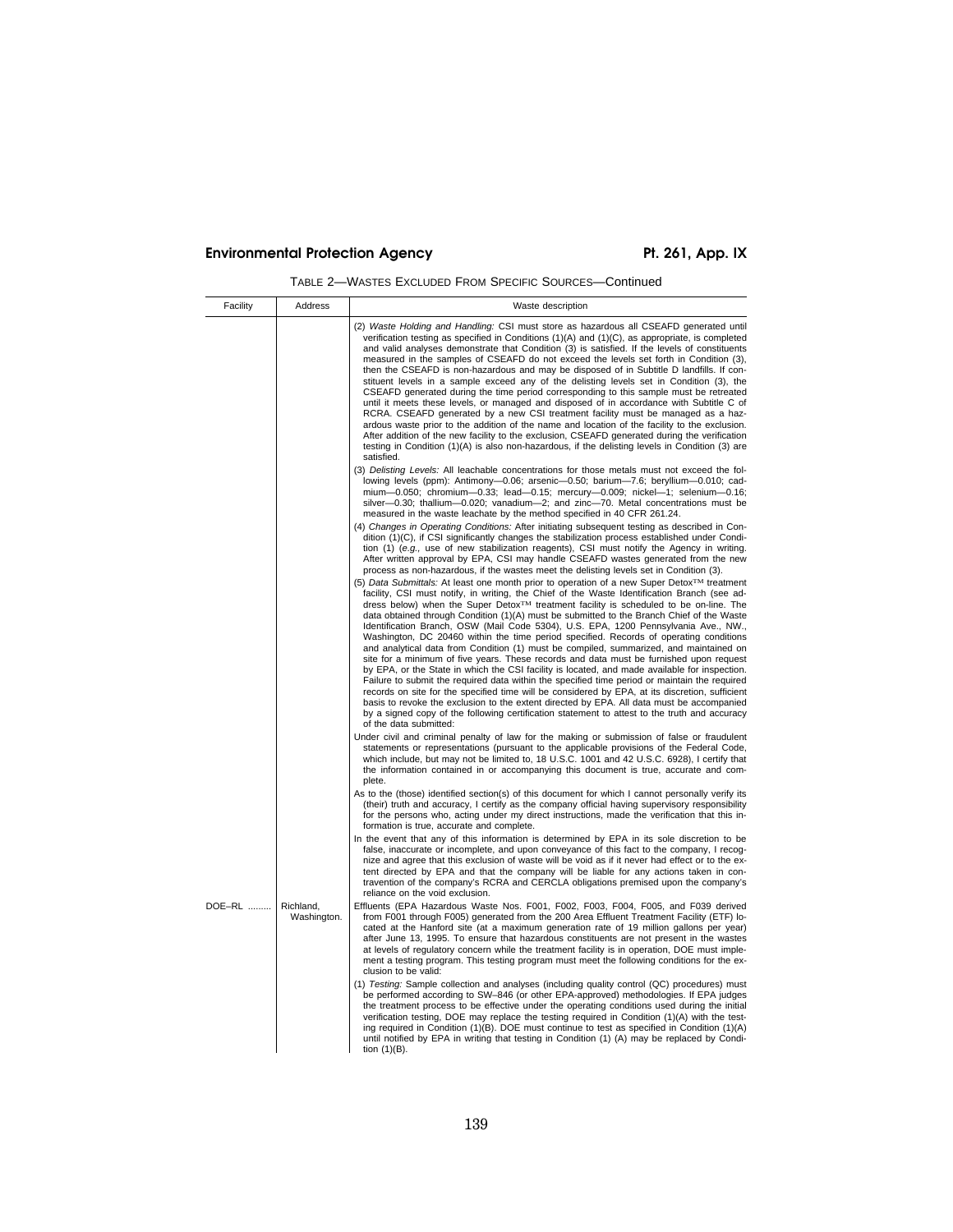|  | TABLE 2—WASTES EXCLUDED FROM SPECIFIC SOURCES—Continued |  |
|--|---------------------------------------------------------|--|
|--|---------------------------------------------------------|--|

| Facility | Address | Waste description                                                                                                                                                                                                                                                                                                                                                                                                                                                                                                                                                                                                                                                                                                                                                                                                                                                                                                                                                                                                                                                                                                                                                                                                                                                                                                                                                                                                                                                                                                                                                                                                                                                                                                |
|----------|---------|------------------------------------------------------------------------------------------------------------------------------------------------------------------------------------------------------------------------------------------------------------------------------------------------------------------------------------------------------------------------------------------------------------------------------------------------------------------------------------------------------------------------------------------------------------------------------------------------------------------------------------------------------------------------------------------------------------------------------------------------------------------------------------------------------------------------------------------------------------------------------------------------------------------------------------------------------------------------------------------------------------------------------------------------------------------------------------------------------------------------------------------------------------------------------------------------------------------------------------------------------------------------------------------------------------------------------------------------------------------------------------------------------------------------------------------------------------------------------------------------------------------------------------------------------------------------------------------------------------------------------------------------------------------------------------------------------------------|
|          |         | (A) Initial Verification Testing: During the period required to fill the first three verification tanks<br>(each designed to hold approximately 650,000 gallons) with effluents generated from an<br>on-line, full-scale Effluent Treatment Facility (ETF), DOE must monitor the range of typical<br>operating conditions for the ETF. DOE must collect a representative sample from each of<br>the first three verification tanks filled with ETF effluents. The samples must be analyzed,<br>prior to disposal of ETF effluents, for all constituents listed in Condition (3). DOE must re-<br>port the operational and analytical test data, including quality control information, obtained<br>during this initial period no later than 90 days after the first verification tank is filled with                                                                                                                                                                                                                                                                                                                                                                                                                                                                                                                                                                                                                                                                                                                                                                                                                                                                                                             |
|          |         | ETF effluents.<br>(B) Subsequent Verification Testing: Following notification by EPA, DOE may substitute the<br>testing conditions in this condition for $(1)(A)$ . DOE must continue to monitor operating con-<br>ditions, and collect and analyze representative samples from every tenth verification tank<br>filled with ETF effluents. These representative samples must be analyzed, prior to disposal<br>of ETF effluents, for all constituents listed in Condition (3). If all constituent levels in a sam-<br>ple do not meet the delisting levels specified in Condition (3), DOE must analyze rep-<br>resentative samples from the following two verification tanks generated prior to disposal.<br>DOE may also collect and analyze representative samples more frequently.<br>(2) Waste Holding and Handling: DOE must store as hazardous all ETF effluents generated<br>during verification testing (as specified in Conditions (1)(A) and (1)(B)), that is until valid<br>analyses demonstrate that Condition (3) is satisfied. If the levels of hazardous constituents<br>in the samples of ETF effluents are equal to or below all of the levels set forth in Condition<br>(3), then the ETF effluents are not hazardous and may be managed and disposed of in ac-<br>cordance with all applicable solid waste regulations. If hazardous constituent levels in any<br>representative sample collected from a verification tank exceed any of the delisting levels<br>set in Condition (3), the ETF effluents in that verification tank must be re-treated until the<br>ETF effluents meet these levels. Following re-treatment, DOE must repeat analyses in<br>Condition (3) prior to disposal. |
|          |         | (3) Delisting Levels: All total constituent concentrations in the waste samples must be meas-<br>ured using the appropriate methods specified in "Test Methods for Evaluating Solid<br>Wastes: Physical/Chemical Methods," U.S. EPA Publication SW-846 (or other EPA-ap-<br>proved methods). All total constituent concentrations must be equal to or less than the fol-<br>lowing levels (ppm):                                                                                                                                                                                                                                                                                                                                                                                                                                                                                                                                                                                                                                                                                                                                                                                                                                                                                                                                                                                                                                                                                                                                                                                                                                                                                                                 |
|          |         | <b>Inorganic Constituents</b>                                                                                                                                                                                                                                                                                                                                                                                                                                                                                                                                                                                                                                                                                                                                                                                                                                                                                                                                                                                                                                                                                                                                                                                                                                                                                                                                                                                                                                                                                                                                                                                                                                                                                    |
|          |         | Ammonium-10.0<br>Antimony-0.06<br>Arsenic-0.5                                                                                                                                                                                                                                                                                                                                                                                                                                                                                                                                                                                                                                                                                                                                                                                                                                                                                                                                                                                                                                                                                                                                                                                                                                                                                                                                                                                                                                                                                                                                                                                                                                                                    |
|          |         | Barium-20.0<br>Beryllium-0.04<br>Cadmium-0.05<br>Chromium-1.0<br>Cyanide-2.0                                                                                                                                                                                                                                                                                                                                                                                                                                                                                                                                                                                                                                                                                                                                                                                                                                                                                                                                                                                                                                                                                                                                                                                                                                                                                                                                                                                                                                                                                                                                                                                                                                     |
|          |         | Fluoride-40.0<br>$Lead - 0.15$<br>Mercury-0.02<br>Nickel-1.0<br>Selenium-0.5                                                                                                                                                                                                                                                                                                                                                                                                                                                                                                                                                                                                                                                                                                                                                                                                                                                                                                                                                                                                                                                                                                                                                                                                                                                                                                                                                                                                                                                                                                                                                                                                                                     |
|          |         | Silver-2.0<br>Vanadium-2.0<br>Zinc-100.0                                                                                                                                                                                                                                                                                                                                                                                                                                                                                                                                                                                                                                                                                                                                                                                                                                                                                                                                                                                                                                                                                                                                                                                                                                                                                                                                                                                                                                                                                                                                                                                                                                                                         |
|          |         | <b>Organic Constituents</b><br>Acetone-40.0<br>Benzene-0.05                                                                                                                                                                                                                                                                                                                                                                                                                                                                                                                                                                                                                                                                                                                                                                                                                                                                                                                                                                                                                                                                                                                                                                                                                                                                                                                                                                                                                                                                                                                                                                                                                                                      |
|          |         | Benzyl alcohol-100.0<br>1-Butyl alcohol-40.0<br>Carbon tetrachloride-0.05<br>Chlorobenzene-1.0                                                                                                                                                                                                                                                                                                                                                                                                                                                                                                                                                                                                                                                                                                                                                                                                                                                                                                                                                                                                                                                                                                                                                                                                                                                                                                                                                                                                                                                                                                                                                                                                                   |
|          |         | Chloroform-0.1<br>Cresol-20.0<br>1,4-Dichlorobenzene-0.75<br>1,2-Dichloroethane-0.05<br>1,1-Dichloroethylene-0.07                                                                                                                                                                                                                                                                                                                                                                                                                                                                                                                                                                                                                                                                                                                                                                                                                                                                                                                                                                                                                                                                                                                                                                                                                                                                                                                                                                                                                                                                                                                                                                                                |
|          |         | Di-n-octyl phthalate-7.0<br>Hexachloroethane-0.06<br>Methyl ethyl ketone-200.0                                                                                                                                                                                                                                                                                                                                                                                                                                                                                                                                                                                                                                                                                                                                                                                                                                                                                                                                                                                                                                                                                                                                                                                                                                                                                                                                                                                                                                                                                                                                                                                                                                   |
|          |         | Methyl isobutyl ketone-30.0<br>Naphthalene-10.0<br>Tetrachloroethylene-0.05<br>Toluene-10.0                                                                                                                                                                                                                                                                                                                                                                                                                                                                                                                                                                                                                                                                                                                                                                                                                                                                                                                                                                                                                                                                                                                                                                                                                                                                                                                                                                                                                                                                                                                                                                                                                      |
|          |         | Tributyl phosphate-0.2<br>1,1,1-Trichloroethane-2.0<br>1,1,2-Trichloroethane-0.05                                                                                                                                                                                                                                                                                                                                                                                                                                                                                                                                                                                                                                                                                                                                                                                                                                                                                                                                                                                                                                                                                                                                                                                                                                                                                                                                                                                                                                                                                                                                                                                                                                |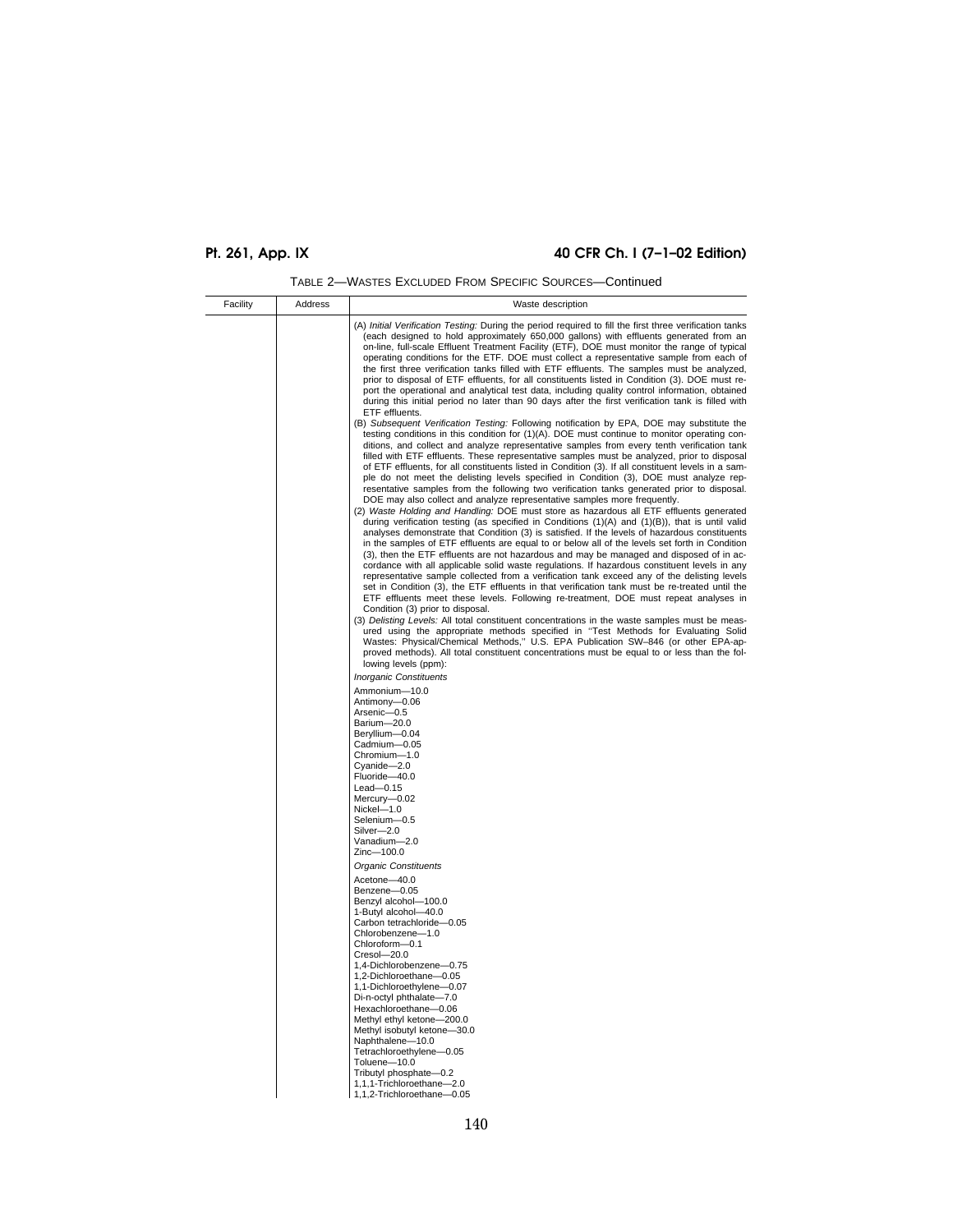| Facility                                                                                                                                       | Address                  | Waste description                                                                                                                                                                                                                                                                                                                                                                                                                                                                                                                                                                                                                                                                                                                                                                                                                                                                                                                                                                                                                                                                                                                                                                                                                                                                                                                                                                                                                                                                                                                                                                                                                                                                                                                                                                                                                                                                                                                                                                                                                                                                                                                                                  |
|------------------------------------------------------------------------------------------------------------------------------------------------|--------------------------|--------------------------------------------------------------------------------------------------------------------------------------------------------------------------------------------------------------------------------------------------------------------------------------------------------------------------------------------------------------------------------------------------------------------------------------------------------------------------------------------------------------------------------------------------------------------------------------------------------------------------------------------------------------------------------------------------------------------------------------------------------------------------------------------------------------------------------------------------------------------------------------------------------------------------------------------------------------------------------------------------------------------------------------------------------------------------------------------------------------------------------------------------------------------------------------------------------------------------------------------------------------------------------------------------------------------------------------------------------------------------------------------------------------------------------------------------------------------------------------------------------------------------------------------------------------------------------------------------------------------------------------------------------------------------------------------------------------------------------------------------------------------------------------------------------------------------------------------------------------------------------------------------------------------------------------------------------------------------------------------------------------------------------------------------------------------------------------------------------------------------------------------------------------------|
|                                                                                                                                                |                          | Trichloroethylene-0.05<br>Vinyl Chloride-0.02<br>(4) Changes in Operating Conditions: After completing the initial verification testing in Condi-<br>tion (1)(A), if DOE significantly changes the operating conditions established in Condition<br>(1), DOE must notify the Agency in writing. After written approval by EPA, DOE must re-in-<br>stitute the testing required in Condition (1)(A). DOE must report the operations and test<br>data, required by Condition (1)(A), including quality control data, obtained during this period<br>no later than 60 days after the changes take place. Following written notification by EPA,<br>DOE may replace testing Condition (1)(A) with (1)(B). DOE must fulfill all other require-<br>ments in Condition (1), as appropriate.                                                                                                                                                                                                                                                                                                                                                                                                                                                                                                                                                                                                                                                                                                                                                                                                                                                                                                                                                                                                                                                                                                                                                                                                                                                                                                                                                                               |
|                                                                                                                                                |                          | (5) Data Submittals: At least two weeks prior to system start-up, DOE must notify, in writing,<br>the Chief of the Waste Identification Branch (see address below) when the Effluent Treat-<br>ment Process will be on-line and waste treatment will begin. The data obtained through<br>Condition (1)(A) must be submitted to the Branch Chief, Waste Identification Branch, OSW<br>(Mail Code 5304), U.S. EPA, 1200 Pennsylvania Ave., NW., Washington, DC 20460 within<br>the time period specified. Records of operating conditions and analytical data from Condi-<br>tion (1) must be compiled, summarized, and maintained on site for a minimum of three<br>years. These records and data must be furnished upon request by EPA or the State of<br>Washington and made available for inspection. Failure to submit the required data within<br>the specified time period or to maintain the required records on site for the specified time<br>will be considered by EPA, at its discretion, sufficient basis to revoke the exclusion to the<br>extent directed by EPA. All data must be accompanied by a signed copy of the following<br>certification statement to attest to the truth and accuracy of the data submitted:<br>Under civil and criminal penalty of law for the making or submission of false or fraudulent<br>statements or representations (pursuant to the applicable provisions of the Federal Code,<br>which include, but may not be limited to, 18 USC 1001 and 42 USC 6928), I certify that the<br>information contained in or accompanying this document is true, accurate, and complete.<br>As to the (those) identified section(s) of this document for which I cannot personally verify its<br>(their) truth and accuracy, I certify as the official having supervisory responsibility for the<br>persons who, acting under my direct instructions, made the verification that this information<br>is true, accurate, and complete.<br>In the event that any of this information is determined by EPA in its sole discretion to be<br>false, inaccurate, or incomplete, and upon conveyance of this fact to DOE, I recognize and |
| DuraTherm, In-<br>corporated.                                                                                                                  | San Leon,<br>Texas.      | agree that this exclusion of waste will be void as if it never had effect or to the extent di-<br>rected by EPA and that the DOE will be liable for any actions taken in contravention of its<br>RCRA and CERCLA obligations premised upon DOE's reliance on the void exclusion.<br>Desorber Solids, (at a maximum generation of 20,000 cubic yards per calendar year) gen-<br>erated by DuraTherm using the treatment process to treat the Desorber solids, (EPA Haz-<br>ardous Waste No. K048, K049, K050, and K051 and disposed of in a subtitle D landfill.<br>DuraTherm must implement the testing program found in Table 1. Wastes Excluded From<br>Non-Specific Sources, for the petition to be valid.                                                                                                                                                                                                                                                                                                                                                                                                                                                                                                                                                                                                                                                                                                                                                                                                                                                                                                                                                                                                                                                                                                                                                                                                                                                                                                                                                                                                                                                      |
| Eastman<br>Chemical<br>Company.                                                                                                                | Longview,<br>Texas.      | Wastewater treatment sludge, (at a maximum generation of 82,100 cubic yards per calendar<br>year) (EPA Hazardous Waste Nos. K009, K010) generated at Eastman. Eastman must im-<br>plement the testing program described in Table 1. Waste Excluded From Non-Specific<br>Sources for the petition to be valid.                                                                                                                                                                                                                                                                                                                                                                                                                                                                                                                                                                                                                                                                                                                                                                                                                                                                                                                                                                                                                                                                                                                                                                                                                                                                                                                                                                                                                                                                                                                                                                                                                                                                                                                                                                                                                                                      |
| Envirite of Illi-<br>nois (for-<br>merly<br>Envirite Cor-<br>poration).                                                                        | Harvey, Illinois         | See waste description under Envirite of Pennsylvania.                                                                                                                                                                                                                                                                                                                                                                                                                                                                                                                                                                                                                                                                                                                                                                                                                                                                                                                                                                                                                                                                                                                                                                                                                                                                                                                                                                                                                                                                                                                                                                                                                                                                                                                                                                                                                                                                                                                                                                                                                                                                                                              |
| Envirite of Ohio<br>(formerly<br><b>Envirite Cor-</b><br>poration).<br>Envirite of<br>Pennsylvania<br>(formerly<br>Envirite Cor-<br>poration). | Canton, Ohio             | See waste description under Envirite of Pennsylvania.                                                                                                                                                                                                                                                                                                                                                                                                                                                                                                                                                                                                                                                                                                                                                                                                                                                                                                                                                                                                                                                                                                                                                                                                                                                                                                                                                                                                                                                                                                                                                                                                                                                                                                                                                                                                                                                                                                                                                                                                                                                                                                              |
|                                                                                                                                                | York, Pennsyl-<br>vania. | Spent pickle liquor (EPA Hazardous Waste No. K062) generated from steel finishing oper-<br>ations of facilities within the iron and steel industry (SIC Codes 331 and 332); wastewater<br>treatment sludge (EPA Hazardous Waste No. K002) generated from the production of<br>chrome yellow and orange pigments; wastewater treatment sludge (EPA Hazardous Waste<br>No. K003) generated from the production of molybdate orange pigments; wastewater treat-<br>ment sludge (EPA Hazardous Waste No. K004) generated from the production of zinc yel-<br>low pigments; wastewater treatment sludge (EPA Hazardous Waste K005) generated from<br>the production of chrome green pigments; wastewater treatment sludge (EPA Hazardous<br>Waste No. K006) generated from the production of chrome oxide green pigments (anhy-<br>drous and hydrated); wastewater treatment sludge (EPA Hazardous Waste No. K007) gen-<br>erated from the production of iron blue pigments; oven residues (EPA Hazardous Waste<br>No. K008) generated from the production of chrome oxide green pigments after November<br>14, 1986. To ensure that hazardous constituents are not present in the waste at levels of<br>regulatory concern, the facility must implement a contingency testing program for the peti-<br>tioned wastes. This testing program must meet the following conditions for the exclusions<br>to be valid:                                                                                                                                                                                                                                                                                                                                                                                                                                                                                                                                                                                                                                                                                                                                                       |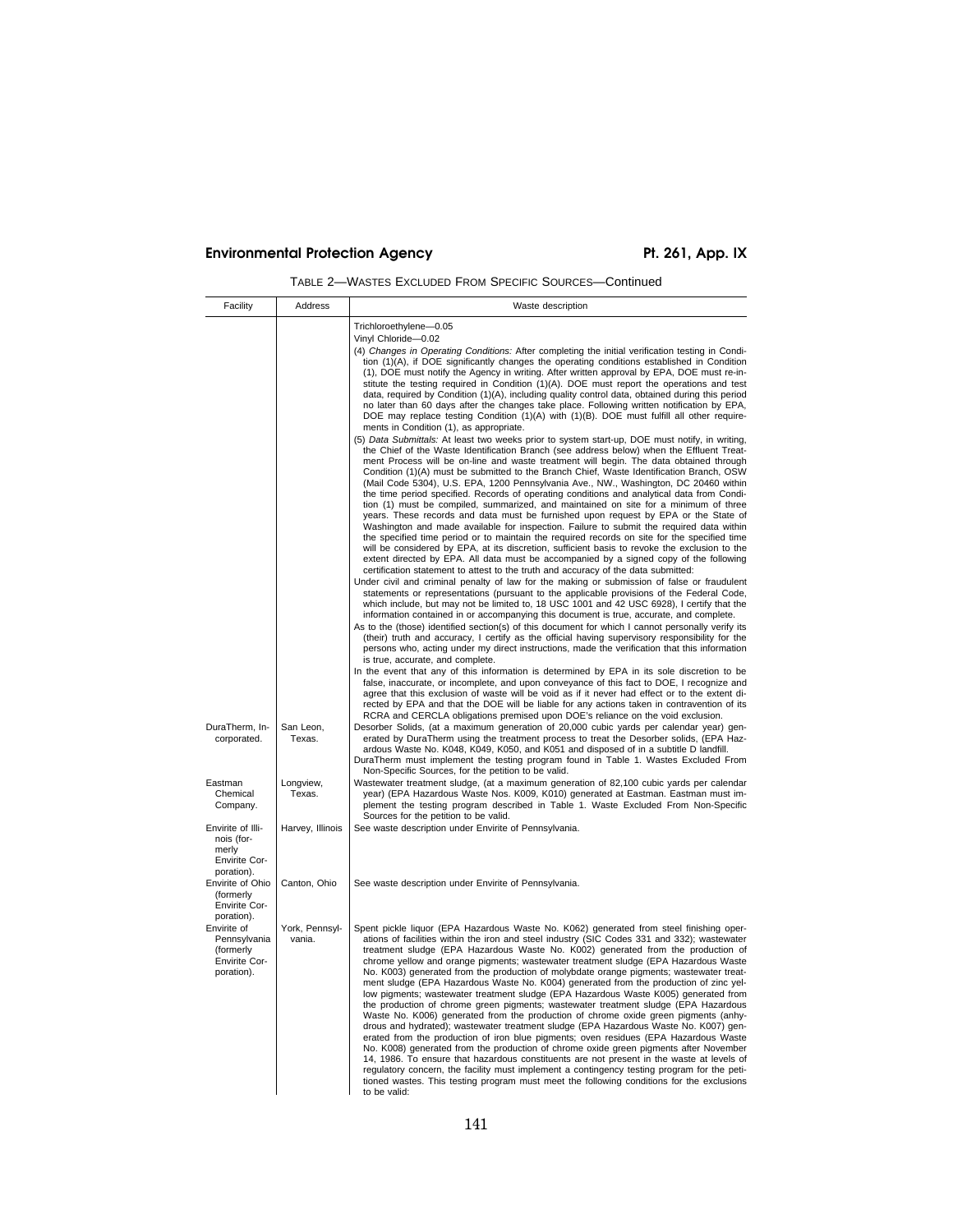| Facility                                                                             | Address                     | Waste description                                                                                                                                                                                                                                                                                                                                                                                                                                                                                                                                                                                                                                                                                                                                                                                                                                                                                                                                                                                                                                                                                                                                    |
|--------------------------------------------------------------------------------------|-----------------------------|------------------------------------------------------------------------------------------------------------------------------------------------------------------------------------------------------------------------------------------------------------------------------------------------------------------------------------------------------------------------------------------------------------------------------------------------------------------------------------------------------------------------------------------------------------------------------------------------------------------------------------------------------------------------------------------------------------------------------------------------------------------------------------------------------------------------------------------------------------------------------------------------------------------------------------------------------------------------------------------------------------------------------------------------------------------------------------------------------------------------------------------------------|
|                                                                                      |                             | (1) Each batch of treatment residue must be representatively sampled and tested using the<br>EP Toxicity test for arsenic, barium, cadmium, chromium, lead, selenium, silver, mercury,<br>and nickel. If the extract concentrations for chromium, lead, arsenic, and silver exceed<br>0.315 ppm; barium levels exceed 6.3 ppm; cadmium and selenium exceed 0.063 ppm;<br>mercury exceeds 0.0126 ppm; or nickel levels exceed 2.205 ppm, the waste must be re-<br>treated or managed and disposed as a hazardous waste under 40 CFR Parts 262 to 265<br>and the permitting standards of 40 CFR Part 270.                                                                                                                                                                                                                                                                                                                                                                                                                                                                                                                                              |
|                                                                                      |                             | (2) Each batch of treatment residue must be tested for reactive and leachable cyanide. If the<br>reactive cyanide levels exceed 250 ppm; or leachable cyanide levels (using the EP Toxicity<br>test without acetic acid adjustment) exceed 1.26 ppm, the waste must be re-treated or<br>managed and disposed as hazardous waste under 40 CFR Parts 262 to 265 and the per-<br>mitting standards of 40 CFR 270.                                                                                                                                                                                                                                                                                                                                                                                                                                                                                                                                                                                                                                                                                                                                       |
|                                                                                      |                             | (3) Each batch of waste must be tested for the total content of specific organic toxicants. If<br>the total content of anthracene exceeds 76.8 ppm, 1.2-diphenyl hydrazine exceeds 0.001<br>ppm, methylene chloride exceeds 8.18 ppm, methyl ethyl ketone exceeds 326 ppm, n-<br>nitrosodiphenylamine exceeds 11.9 ppm, phenol exceeds 1,566 ppm, tetrachloroethylene<br>exceeds 0.188 ppm, or trichloroethylene exceeds 0.592 ppm, the waste must be managed<br>and disposed as a hazardous waste under 40 CFR Parts 262 to 265 and the permitting<br>standards of 40 CFR Part 27 0.                                                                                                                                                                                                                                                                                                                                                                                                                                                                                                                                                                |
|                                                                                      |                             | (4) A grab sample must be collected from each batch to form one monthly composite sample<br>which must be tested using GC/MS analysis for the compounds listed in #3, above, as well<br>as the remaining organics on the priority pollutant list. (See 47 FR 52309, November 19,<br>1982, for a list of the priority pollutants.)                                                                                                                                                                                                                                                                                                                                                                                                                                                                                                                                                                                                                                                                                                                                                                                                                    |
|                                                                                      |                             | (5) The data from conditions 1–4 must be kept on file at the facility for inspection purposes<br>and must be compiled, summarized, and submitted to the Administrator by certified mail<br>semi-annually. The Agency will review this information and if needed will propose to modify<br>or withdraw the exclusion. The organics testing described in conditions 3 and 4, above, is<br>not required until six months from the date of promulgation. The Agency's decision to con-<br>ditionally exclude the treatment residue generated from the wastewater treatment systems<br>at these facilities applies only to the wastewater and solids treatment systems as they<br>presently exist as described in the delisting petition. The exclusion does not apply to the<br>proposed process additions described in the petition as recovery, including crystallization,<br>electrolytic metals recovery, evaporative recovery, and ion exchange.                                                                                                                                                                                                    |
| Giant Refining<br>Company,<br>Inc.                                                   | Bloomfield,<br>New Mexico.  | Waste generated during the excavation of soils from two wastewater treatment impound-<br>ments (referred to as the South and North Oily Water Ponds) used to contain water outflow<br>from an API separator (EPA Hazardous Waste No. K051). This is a one-time exclusion for<br>approximately 2,000 cubic yards of stockpiled waste. This exclusion was published on Sep-<br>tember 3, 1996.                                                                                                                                                                                                                                                                                                                                                                                                                                                                                                                                                                                                                                                                                                                                                         |
|                                                                                      |                             | Notification Requirements: Giant Refining Company must provide a one-time written notifica-<br>tion to any State Regulatory Agency to which or through which the delisted waste de-<br>scribed above will be transported for disposal at least 60 days prior to the commencement<br>of such activities. Failure to provide such a notification will result in a violation of the<br>delisting petition and a possible revocation of the decision.                                                                                                                                                                                                                                                                                                                                                                                                                                                                                                                                                                                                                                                                                                    |
| Heritage Envi-<br>ronmental<br>Services,<br>LLC., at the<br>Nucor Steel<br>facility. | Crawfordsville,<br>Indiana. | Electric arc furnace dust (EAFD) that has been generated by Nucor Steel at its<br>Crawfordsville, Indiana facility and treated on site by Heritage Environmental Services, LLC<br>(Heritage) at a maximum annual rate of 30,000 cubic yards per year and disposed of in a<br>Subtitle D landfill which has groundwater monitoring, after January 15, 2002.                                                                                                                                                                                                                                                                                                                                                                                                                                                                                                                                                                                                                                                                                                                                                                                           |
|                                                                                      |                             | (1) Delisting Levels:                                                                                                                                                                                                                                                                                                                                                                                                                                                                                                                                                                                                                                                                                                                                                                                                                                                                                                                                                                                                                                                                                                                                |
|                                                                                      |                             | (A) The constituent concentrations measured in either of the extracts specified in Paragraph<br>(2) may not exceed the following levels (mg/L): Antimony-0.206; Arsenic-0.0936; Bar-<br>ium-55.7; Beryllium-0.416; Cadmium-0.15; Chromium (total)-1.55; Lead-5.0; Mer-<br>cury-0.149; Nickel-28.30; Selenium-0.58; Silver-3.84; Thallium-0.088; Vanadium-<br>21.1; Zinc-280.0.                                                                                                                                                                                                                                                                                                                                                                                                                                                                                                                                                                                                                                                                                                                                                                       |
|                                                                                      |                             | (B) Total mercury may not exceed 1 mg/kg.<br>(2) Verification Testing: On a monthly basis, Heritage or Nucor must analyze two samples of<br>the waste using the TCLP method, the TCLP procedure with an extraction fluid of pH 12 $\pm$<br>0.05 standard units and SW-846 Method 7470 for mercury. The constituent concentrations<br>measured must be less than the delisting levels established in Paragraph (1).<br>(3) Changes in Operating Conditions: If Nucor significantly changes the manufacturing proc-<br>ess or chemicals used in the manufacturing process or Heritage significantly changes the<br>treatment process or the chemicals used in the treatment process, Heritage or Nucor must<br>notify the EPA of the changes in writing. Heritage and Nucor must handle wastes gen-<br>erated after the process change as hazardous until Heritage or Nucor has demonstrated<br>that the wastes continue to meet the delisting levels set forth in Paragraph (1) and that no<br>new hazardous constituents listed in Appendix VIII of Part 261 have been introduced and<br>Heritage and Nucor have received written approval from EPA. |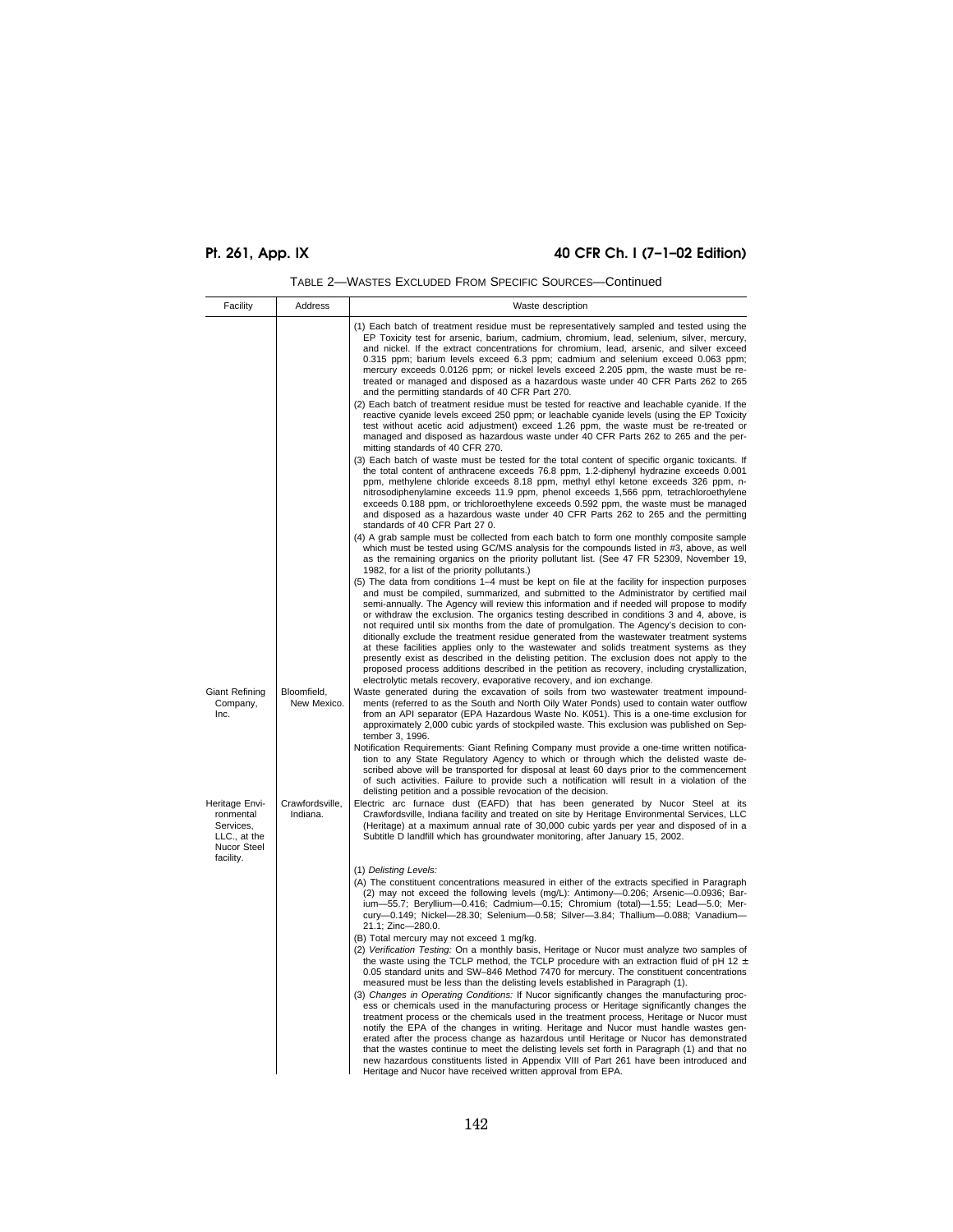| Facility            | Address               | Waste description                                                                                                                                                                                                                                                                                                                                                                                                                                                                                                                                                                                                                                                                                                                                                                                                                                                                                                                                                                                                                                                                                                                                                                                                                                                                                                                                                                                                                                                                                                                                                                                                                                                                                                                                                                                                                                                                                                                                                                                                                                                                                                                                                                                                                                                                                                                                                                                                                                                                                                                                                                                                                                                                                                                                                                                                                                                                                                                                                                                                  |  |  |
|---------------------|-----------------------|--------------------------------------------------------------------------------------------------------------------------------------------------------------------------------------------------------------------------------------------------------------------------------------------------------------------------------------------------------------------------------------------------------------------------------------------------------------------------------------------------------------------------------------------------------------------------------------------------------------------------------------------------------------------------------------------------------------------------------------------------------------------------------------------------------------------------------------------------------------------------------------------------------------------------------------------------------------------------------------------------------------------------------------------------------------------------------------------------------------------------------------------------------------------------------------------------------------------------------------------------------------------------------------------------------------------------------------------------------------------------------------------------------------------------------------------------------------------------------------------------------------------------------------------------------------------------------------------------------------------------------------------------------------------------------------------------------------------------------------------------------------------------------------------------------------------------------------------------------------------------------------------------------------------------------------------------------------------------------------------------------------------------------------------------------------------------------------------------------------------------------------------------------------------------------------------------------------------------------------------------------------------------------------------------------------------------------------------------------------------------------------------------------------------------------------------------------------------------------------------------------------------------------------------------------------------------------------------------------------------------------------------------------------------------------------------------------------------------------------------------------------------------------------------------------------------------------------------------------------------------------------------------------------------------------------------------------------------------------------------------------------------|--|--|
|                     |                       | (4) Data Submittals: Heritage must submit the data obtained through monthly verification test-<br>ing or as required by other conditions of this rule to U.S. EPA Region 5, Waste Manage-<br>ment Branch (DW-8J), 77 W. Jackson Blvd., Chicago, IL 60604 by February 1 of each cal-<br>endar year for the prior calendar year. Heritage or Nucor must compile, summarize, and<br>maintain on site for a minimum of five years records of operating conditions and analytical<br>data. Heritage or Nucor must make these records available for inspection. All data must be<br>accompanied by a signed copy of the certification statement in 40 CFR 260.22(i)(12).<br>(5) Reopener Language—(A) If, anytime after disposal of the delisted waste, Heritage or<br>Nucor possesses or is otherwise made aware of any data (including but not limited to<br>leachate data or groundwater monitoring data) relevant to the delisted waste indicating that<br>any constituent identified in Paragraph (1) is at a level in the leachate higher than the<br>delisting level established in Paragraph (1), or is at a level in the groundwater higher than<br>the maximum allowable point of exposure concentration predicted by the CMTP model,<br>then Heritage or Nucor must report such data, in writing, to the Regional Administrator<br>within 10 days of first possessing or being made aware of that data.<br>(B) Based on the information described in paragraph (5)(A) and any other information re-<br>ceived from any source, the Regional Administrator will make a preliminary determination<br>as to whether the reported information requires Agency action to protect human health or<br>the environment. Further action may include suspending, or revoking the exclusion, or<br>other appropriate response necessary to protect human health and the environment.<br>(C) If the Regional Administrator determines that the reported information does require Agen-<br>cy action, the Regional Administrator will notify Heritage and Nucor in writing of the actions<br>the Regional Administrator believes are necessary to protect human health and the envi-<br>ronment. The notice shall include a statement of the proposed action and a statement pro-<br>viding Heritage and Nucor with an opportunity to present information as to why the pro-<br>posed Agency action is not necessary or to suggest an alternative action. Heritage and<br>Nucor shall have 30 days from the date of the Regional Administrator's notice to present<br>the information.<br>(D) If after 30 days Heritage or Nucor presents no further information, the Regional Adminis-<br>trator will issue a final written determination describing the Agency actions that are nec-<br>essary to protect human health or the environment. Any required action described in the<br>Regional Administrator's determination shall become effective immediately, unless the Re-<br>gional Administrator provides otherwise. |  |  |
| <b>LCP Chemical</b> | Orrington, ME         | Brine purification muds and wastewater treatment sludges generated after August 27, 1985<br>from their chlor-alkali manufacturing operations (EPA Hazardous Waste Nos. K071 and<br>K106) that have been batch tested for mercury using the EP toxicity procedures and have<br>been found to contain less than 0.05 ppm mercury in the EP extract. Brine purification<br>muds and wastewater treatment sludges that exceed this level will be considered a haz-<br>ardous waste.                                                                                                                                                                                                                                                                                                                                                                                                                                                                                                                                                                                                                                                                                                                                                                                                                                                                                                                                                                                                                                                                                                                                                                                                                                                                                                                                                                                                                                                                                                                                                                                                                                                                                                                                                                                                                                                                                                                                                                                                                                                                                                                                                                                                                                                                                                                                                                                                                                                                                                                                    |  |  |
| Marathon Oil<br>Co. | Texas City,<br>Texas. | Residual solids (at a maximum annual generation rate of 1,000 cubic yards) generated from<br>the thermal desorption treatment and, where necessary, stabilization of wastewater treat-<br>ment plant API/DAF filter cake (EPA Hazardous Waste Nos. K048 and K051), after [insert<br>date of publication]. Marathon must implement a testing program that meets the following<br>conditions for the exclusion to be valid:<br>(1) Testing: Sample collection and analyses (including quality control (QC) procedures) must<br>be performed according to SW-846 methodologies. If EPA judges the treatment process to<br>be effective under the operating conditions used during the initial verification testing, Mara-<br>thon may replace the testing required in Condition (1)(A) with the testing required in Condi-<br>tion $(1)(B)$ . Marathon must continue to test as specified in Condition $(1)(A)$ , including test-<br>ing for organics in Conditions $(3)(B)$ and $(3)(C)$ , until and unless notified by EPA in writing<br>that testing in Condition $(1)(A)$ may be replaced by Condition $(1)(B)$ , or that testing for<br>organics may be terminated as described in $(1)(C)$ (to the extent directed by EPA).<br>(A) Initial Verification Testing: During at least the first 40 operating days of full-scale operation<br>of the thermal desorption unit, Marathon must monitor the operating conditions and analyze<br>5-day composites of residual solids. 5-day composites must be composed of representative<br>grab samples collected from every batch during each 5-day period of operation. The sam-<br>ples must be analyzed prior to disposal of the residual solids for constituents listed in Con-<br>dition (3). Marathon must report the operational and analytical test data, including quality<br>control information, obtained during this initial period no later than 90 days after the treat-<br>ment of the first full-scale batch.<br>(B) Subsequent Verification Testing: Following notification by EPA, Marathon may substitute<br>the testing conditions in (1)(B) for (1)(A). Marathon must continue to monitor operating con-<br>ditions, and analyze samples representative of each month of operation. The samples must<br>be composed of representative grab samples collected during at least the first five days of<br>operation of each month. These monthly representative samples must be analyzed for the<br>constituents listed in Condition (3) prior to the disposal of the residual solids. Marathon<br>may, at its discretion, analyze composite samples gathered more frequently to demonstrate<br>that smaller batches of waste are nonhazardous.                                                                                                                                                                                                                                                                                                       |  |  |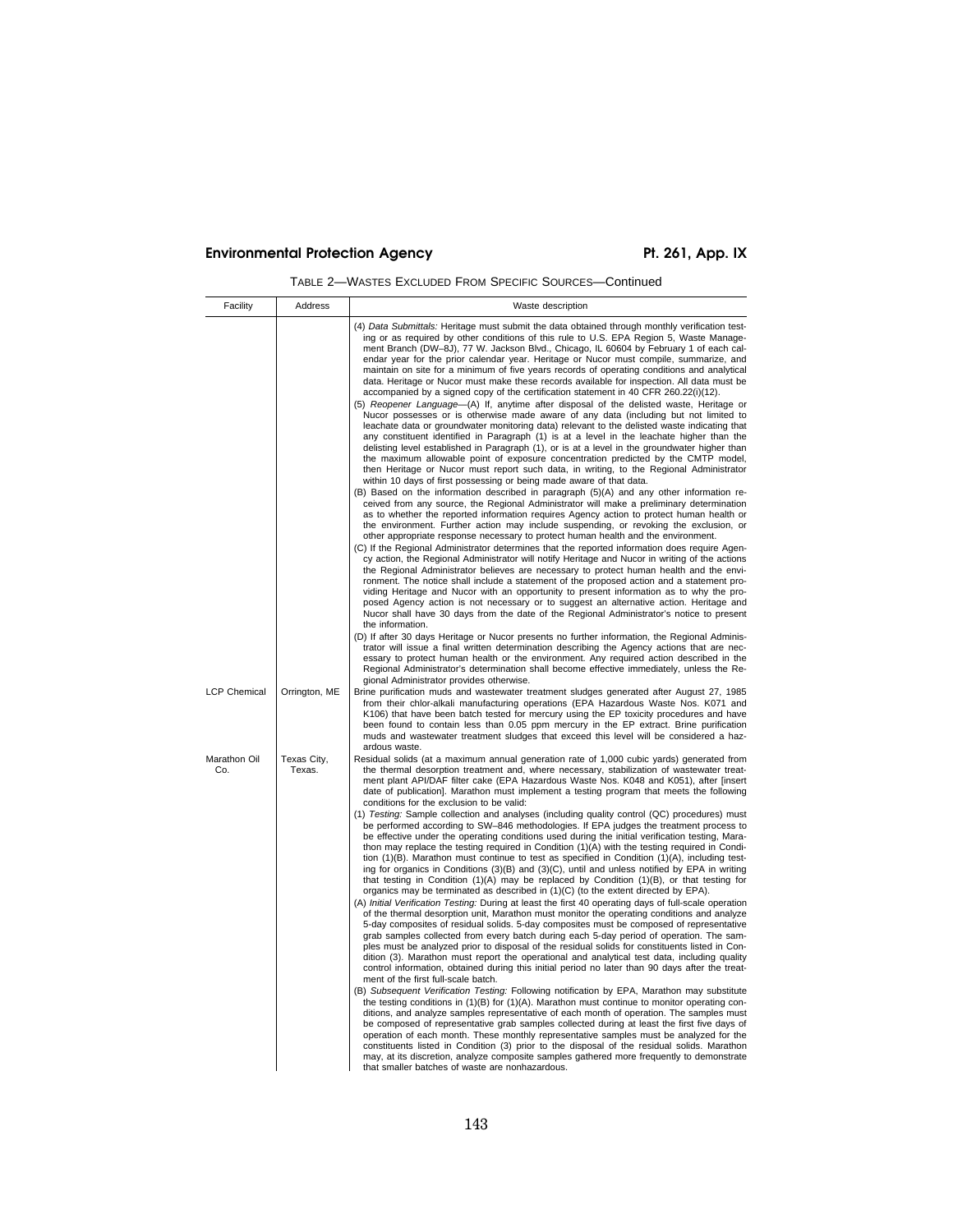| TABLE 2—WASTES EXCLUDED FROM SPECIFIC SOURCES—Continued |  |  |
|---------------------------------------------------------|--|--|
|                                                         |  |  |

| Facility | Address | Waste description                                                                                                                                                                                                                                                                                                                                                                                                                                                                                                                                                                                                                                                                                                                                                                                                                                                                                                                                                                                                                                                                                                                                     |
|----------|---------|-------------------------------------------------------------------------------------------------------------------------------------------------------------------------------------------------------------------------------------------------------------------------------------------------------------------------------------------------------------------------------------------------------------------------------------------------------------------------------------------------------------------------------------------------------------------------------------------------------------------------------------------------------------------------------------------------------------------------------------------------------------------------------------------------------------------------------------------------------------------------------------------------------------------------------------------------------------------------------------------------------------------------------------------------------------------------------------------------------------------------------------------------------|
|          |         | (C) Termination of Organic Testing: Marathon must continue testing as required under Condi-<br>tion $(1)(B)$ for organic constituents specified in Conditions $(3)(B)$ and $(3)(C)$ until the anal-<br>yses submitted under Condition (1)(B) show a minimum of four consecutive monthly rep-<br>resentative samples with levels of specific constituents significantly below the delisting lev-<br>els in Conditions (3)(B) and (3)(C), and EPA notifies Marathon in writing that monthly test-<br>ing for specific organic constituents may be terminated. Following termination of monthly<br>testing, Marathon must continue to test a representative 5-day composite sample for all<br>constituents listed in Conditions $(3)(B)$ and $(3)(C)$ on an annual basis. If delisting levels for<br>any constituents listed in Conditions $(3)(B)$ and $(3)(C)$ are exceeded in the annual sample,<br>Marathon must reinstitute complete testing as required in Condition (1)(B).<br>(2) Waste Holding and Handling: Marathon must store as hazardous all residual solids gen-                                                                          |
|          |         | erated until verification testing (as specified in Conditions $(1)(A)$ and $(1)(B)$ ) is completed<br>and valid analysis demonstrates that Condition (3) is satisfied. If the levels of hazardous<br>constituents in the samples of residual solids are below all of the levels set forth in Condi-<br>tion (3), then the residual solids are non-hazardous and may be managed and disposed of<br>in accordance with all applicable solid waste regulations. If hazardous constituent levels in<br>any 5-day composite or other representative sample equal or exceed any of the delisting<br>levels set in Condition (3), the residual solids generated during the corresponding time pe-<br>riod must be retreated and/or stabilized as allowed below, until the residual solids meet<br>these levels, or managed and disposed of in accordance with Subtitle C of RCRA.<br>If the residual solids contain leachable inorganic concentrations at or above the delisting lev-<br>els set forth in Condition (3)(A), then Marathon may stabilize the material with Type 1 port-                                                                       |
|          |         | land cement as demonstrated in the petition to immobilize the metals. Following stabiliza-<br>tion, Marathon must repeat analyses in Condition (3)(A) prior to disposal.<br>(3) Delisting Levels: Leachable concentrations in Conditions (3)(A) and (3)(B) must be meas-<br>ured in the waste leachate by the method specified in 40 CFR 261.24. The indicator pa-<br>rameters in Condition $(3)(C)$ must be measured as the total concentration in the waste.<br>Concentrations must be less than the following levels (ppm):                                                                                                                                                                                                                                                                                                                                                                                                                                                                                                                                                                                                                        |
|          |         | (A) Inorganic Constituents: antimony-0.6; arsenic, chromium, or silver-5.0; barium-100.0; be-<br>ryllium-0.4; cadmium-0.5; lead-1.5; mercury-0.2; nickel-10.0; selenium-1.0; vanadium-20.0.<br>Organic Constituents: acenaphthene-200; benzene-0.5; benzo(a)anthracene-0.01;<br>(B)<br>benzo(a)pyrene-0.02; benzo(b)fluoranthene-0.02; chrysene-0.02; ethyl benzene-70; fluoran-<br>thene-100; fluorene-100; naphthalene-100; pyrene-100; toluene-100.<br>(C) Indicator Parameters: 1-methyl naphthalene-3; benzo(a)pyrene-3.                                                                                                                                                                                                                                                                                                                                                                                                                                                                                                                                                                                                                         |
|          |         | (4) Changes in Operating Conditions: After completing the initial verification test period in<br>Condition (1)(A), if Marathon significantly changes the operating conditions established<br>under Condition (1), Marathon must notify the Agency in writing. After written approval by<br>EPA, Marathon must re-institute the testing required in Condition (1)(A) for a minimum of<br>four 5-day operating periods. Marathon must report the operations and test data, required<br>by Condition (1)(A), including quality control data, obtained during this period no later than<br>60 days after the changes take place. Following written notification by EPA, Marathon may<br>replace testing Condition (1)(A) with (1)(B). Marathon must fulfill all other requirements in<br>Condition (1), as appropriate.                                                                                                                                                                                                                                                                                                                                   |
|          |         | (5) Data Submittals: At least two weeks prior to system start-up, Marathon must notify in writ-<br>ing the Section Chief Delisting Section (see address below) when the thermal desorption<br>and stabilization units will be on-line and waste treatment will begin. The data obtained<br>through Condition (1)(A) must be submitted to HWID/OSW (5304W) (OS-333), U.S. EPA,<br>1200 Pennsylvania Ave., NW., Washington, DC 20460 within the time period specified.<br>Records of operating conditions and analytical data from Condition (1) must be compiled,<br>summarized, and maintained on site for a minimum of five years. These records and data<br>must be furnished upon request by EPA or the State of Texas and made available for in-<br>spection. Failure to submit the required data within the specified time period or maintain<br>the required records on site for the specified time will be considered by EPA, at its discre-<br>tion, sufficient basis to revoke the exclusion to the extent directed by EPA. All data must be<br>accompanied by a signed copy of the following certification statement to attest to the truth |
|          |         | and accuracy of the data submitted:<br>"Under civil and criminal penalty of law for the making or submission of false or fraudulent<br>statements or representations (pursuant to the applicable provisions of the Federal Code,<br>which include, but may not be limited to, 18 U.S.C. 1001 and 42 U.S.C 6928), I certify that<br>the information contained in or accompanying this document is true, accurate, and com-<br>plete.                                                                                                                                                                                                                                                                                                                                                                                                                                                                                                                                                                                                                                                                                                                   |
|          |         | As to the (those) identified sections(s) of this document for which I cannot personally verify its<br>(their) truth and accuracy, I certify as the company official having supervisory responsibility<br>for the persons who, acting under my direct instructions, made the verification that this in-<br>formation is true, accurate, and complete.                                                                                                                                                                                                                                                                                                                                                                                                                                                                                                                                                                                                                                                                                                                                                                                                  |
|          |         | In the event that any of this information is determined by EPA in its sole discretion to be<br>false, inaccurate, or incomplete, and upon conveyance of this fact to the company, I recog-<br>nize and agree that this exclusion of waste will be void as if it never had effect or to the ex-<br>tent directed by EPA and that the company will be liable for any actions taken in con-<br>travention of the company's RCRA and CERCLA obligations premised upon the company's<br>reliance on the void exclusion."                                                                                                                                                                                                                                                                                                                                                                                                                                                                                                                                                                                                                                   |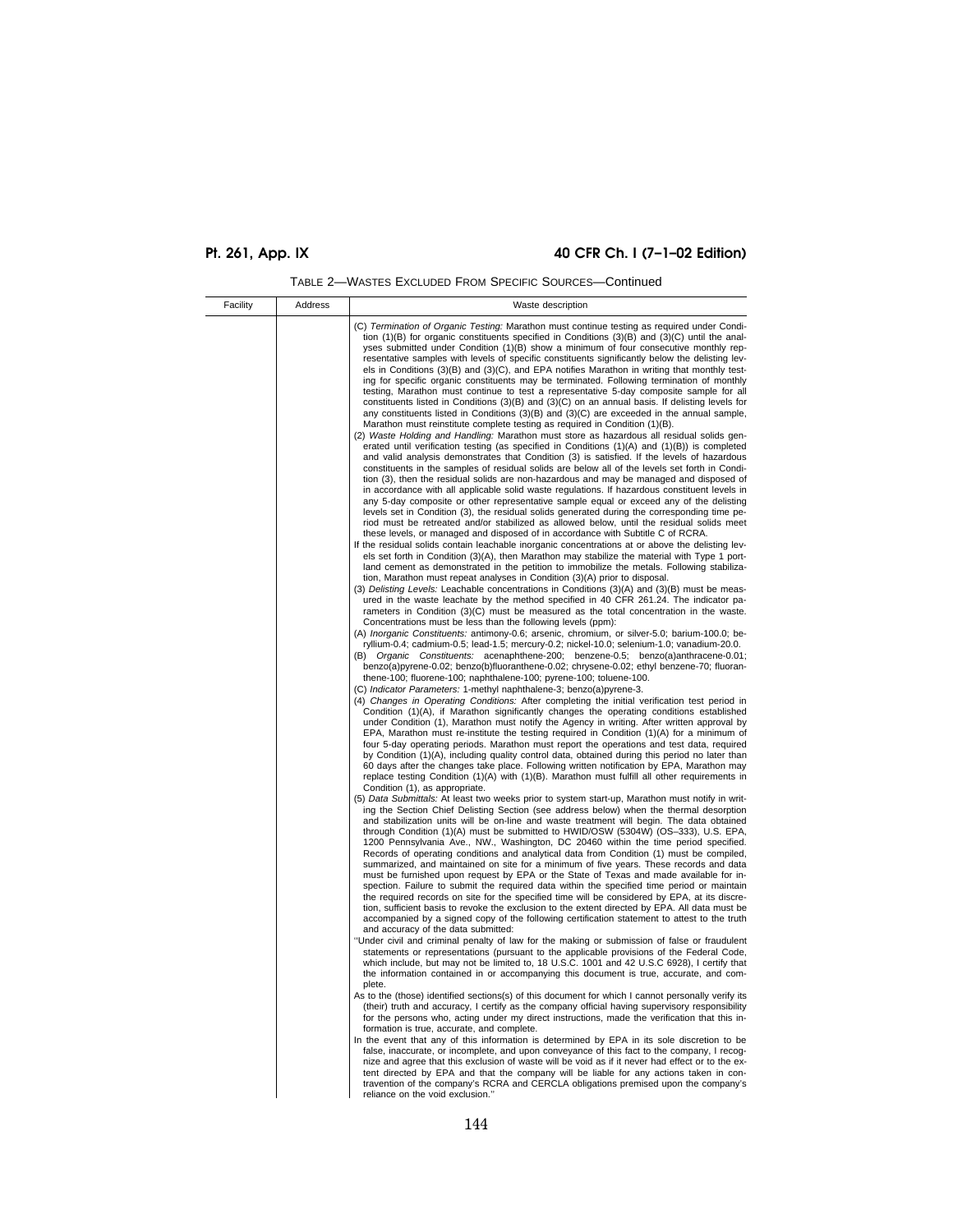| TABLE 2-WASTES EXCLUDED FROM SPECIFIC SOURCES-Continued |
|---------------------------------------------------------|
|---------------------------------------------------------|

| Facility                                                        | Address                           | Waste description                                                                                                                                                                                                                                                                                                                                                                                                                                                                                                                                                                                                                                                                                                                                                                                                                                                                                                                                                                                                                                                                                                                                                                                                                                                                                                                                                                                                                                                                                                                                                                                                                                                                                                                                                                                                                                                                                                                                                                                                                                                                                                                                                                                                                                                                                                                                                                                                                                                                                                                                                                                                                                                                                                                                                                                                                                                                                                                                                                                                                                                                           |
|-----------------------------------------------------------------|-----------------------------------|---------------------------------------------------------------------------------------------------------------------------------------------------------------------------------------------------------------------------------------------------------------------------------------------------------------------------------------------------------------------------------------------------------------------------------------------------------------------------------------------------------------------------------------------------------------------------------------------------------------------------------------------------------------------------------------------------------------------------------------------------------------------------------------------------------------------------------------------------------------------------------------------------------------------------------------------------------------------------------------------------------------------------------------------------------------------------------------------------------------------------------------------------------------------------------------------------------------------------------------------------------------------------------------------------------------------------------------------------------------------------------------------------------------------------------------------------------------------------------------------------------------------------------------------------------------------------------------------------------------------------------------------------------------------------------------------------------------------------------------------------------------------------------------------------------------------------------------------------------------------------------------------------------------------------------------------------------------------------------------------------------------------------------------------------------------------------------------------------------------------------------------------------------------------------------------------------------------------------------------------------------------------------------------------------------------------------------------------------------------------------------------------------------------------------------------------------------------------------------------------------------------------------------------------------------------------------------------------------------------------------------------------------------------------------------------------------------------------------------------------------------------------------------------------------------------------------------------------------------------------------------------------------------------------------------------------------------------------------------------------------------------------------------------------------------------------------------------------|
| Mearl Corp<br>Monsanto In-<br>dustrial<br>Chemicals<br>Company. | Peekskill, NY<br>Sauget, Illinois | Wastewater treatment sludge (EPA Hazardous Waste Nos. K006 and K007) generated from<br>the production of chrome oxide green and iron blue pigments after November 27, 1985.<br>Brine purification muds (EPA Hazardous Waste No. K071) generated from the mercury cell<br>process in chlorine production, where separately prepurified brine is not used after August<br>15, 1986.                                                                                                                                                                                                                                                                                                                                                                                                                                                                                                                                                                                                                                                                                                                                                                                                                                                                                                                                                                                                                                                                                                                                                                                                                                                                                                                                                                                                                                                                                                                                                                                                                                                                                                                                                                                                                                                                                                                                                                                                                                                                                                                                                                                                                                                                                                                                                                                                                                                                                                                                                                                                                                                                                                           |
| Occidental<br>Chemical.                                         | Ingleside,<br>Texas.              | Limestone Sludge, (at a maximum generation of 1,114 cubic yards per calendar year)<br>Rockbox Residue, (at a maximum generation of 1,000 cubic yards per calendar year) gen-<br>erated by Occidental Chemical using the wastewater treatment process to treat the<br>Rockbox Residue and the Limestone Sludge (EPA Hazardous Waste No. K019, K020). Oc-<br>cidental Chemical must implement a testing program that meets conditions found in Table<br>1. Wastes Excluded From Non-Specific Sources from the petition to be valid.                                                                                                                                                                                                                                                                                                                                                                                                                                                                                                                                                                                                                                                                                                                                                                                                                                                                                                                                                                                                                                                                                                                                                                                                                                                                                                                                                                                                                                                                                                                                                                                                                                                                                                                                                                                                                                                                                                                                                                                                                                                                                                                                                                                                                                                                                                                                                                                                                                                                                                                                                           |
| Occidental<br>Chemical<br>Corp. Muscle<br>Shoals Plant.         | Sheffield, Ala-<br>bama.          | Retorted wastewater treatment sludge from the mercury cell process in chlorine production<br>(EPA Hazardous Waste No. K106) after September 19, 1989. This exclusion is conditional<br>upon the submission of data obtained from Occidental's full-scale retort treatment system<br>because Occidental's original data were based on a pilot-scale retort system. To ensure<br>that hazardous constituents are not present in the waste at levels of regulatory concern<br>once the full-scale treatment facility is in operation, Occidental must implement a testing<br>program. All sampling and analyses (including quality control procedures) must be per-<br>formed according to SW-846 procedures. This testing program must meet the following<br>conditions for the exclusion to be valid:                                                                                                                                                                                                                                                                                                                                                                                                                                                                                                                                                                                                                                                                                                                                                                                                                                                                                                                                                                                                                                                                                                                                                                                                                                                                                                                                                                                                                                                                                                                                                                                                                                                                                                                                                                                                                                                                                                                                                                                                                                                                                                                                                                                                                                                                                        |
|                                                                 |                                   | (1) Initial Testing-During the first four weeks of full-scale retort operation, Occidental must<br>do the following:<br>(A) Collect representative grab samples from every batch of retorted material and composite<br>the grab samples to produce a weekly composite sample. The weekly composite samples,<br>prior to disposal or recycling, must be analyzed for the EP leachate concentrations of all<br>the EP toxic metals (except mercury), nickel, and cyanide (using distilled water in the cya-<br>nide extractions), and the total constitutent concentrations of reactive sulfide and reactive<br>cyanide. Occidental must report the analytical test data, including all quality control data,<br>obtained during this initial period no later than 90 days after the treatment of the first full-<br>scale batch.<br>(B) Collect representative grab samples of every batch of retorted material prior to its dis-<br>posal or recycling and analyze the sample for EP leachate concentration of mercury. Occi-<br>dental must report the analytical test data, including all quality control data, within 90 days<br>after the treatment of the first full-scale batch.                                                                                                                                                                                                                                                                                                                                                                                                                                                                                                                                                                                                                                                                                                                                                                                                                                                                                                                                                                                                                                                                                                                                                                                                                                                                                                                                                                                                                                                                                                                                                                                                                                                                                                                                                                                                                                                                                                      |
|                                                                 |                                   | (2) Subsequent Testing-After the first four weeks of full-scale retort operation, Occidental<br>must do the following:<br>(A) Continue to sample and test as described in condition (1)(A). Occidental must compile<br>and store on-site for a minimum of three years all analytical data and quality control data.<br>These data must be furnished upon request and made available for inspection by any em-<br>ployee or representative of EPA or the State of Alabama. These testing requirements shall<br>be terminated by EPA when the results of four consecutive weekly composite samples of<br>the petitioned waste, obtained from either the initial testing or subsequent testing show the<br>maximum allowable levels in condition (3) are not exceeded and the Section Chief,<br>Variances Section, notifies Occidental that the requirements of this condition have been lift-<br>ed.<br>(B) Continue to sample and test for mercury as described in condition (1)(B).<br>Occidental must compile and store on-site for a minimum of three years all analytical data<br>and quality control data. These data must be furnished upon request and made available<br>for inspection by any employee or representative of EPA or the State of Alabama. These<br>testing requirements shall remain in effect until Occidental provides EPA with analytical and<br>quality control data for thirty consecutive batches of retorted material, collected as de-<br>scribed in condition (1)(B), demonstrating that the EP leachable levels of mercury are<br>below the maximum allowable level in condition (3) and the Section Chief, Variances Sec-<br>tion, notifies Occidental that the testing in condition (2)(B) may be replaced with (2)(C).<br>(C) [If the conditions in $(2)(B)$ are satisfied, the testing requirements for mercury in $(2)(B)$<br>shall be replaced with the following condition]. Collect representative grab samples from<br>every batch of retorted material on a daily basis and composite the grab samples to<br>produce a weekly composite sample. Occidental must analyze each weekly composite<br>sample prior to its disposal or recycling for the EP leachate concentration of mercury. Occi-<br>dental must compile and store on-site for a minimum of three years all analytical data and<br>quality control data. These data must be furnished upon request and made available for in-<br>spection by any employee or representative of EPA or the State of Alabama.<br>(3) If, under condition (1) or (2), the EP leachate concentrations for chromium, lead, arsenic,<br>or silver exceed 1.616 mg/l; for barium exceeds 32.3 mg/l; for cadmium or selenium ex-<br>ceed 0.323 mg/l; for mercury exceeds 0.065 mg/l, for nickel exceeds 16.15 mg/l; for cya-<br>nide exceeds 22.61 mg/l; or for total reactive cyanide or total reactive sulfide levels exceed<br>250 mg/kg and 500 mg/kg, respectively, the waste must either be retreated until it meets<br>these levels or managed and disposed of in accordance with subtitle C of RCRA. |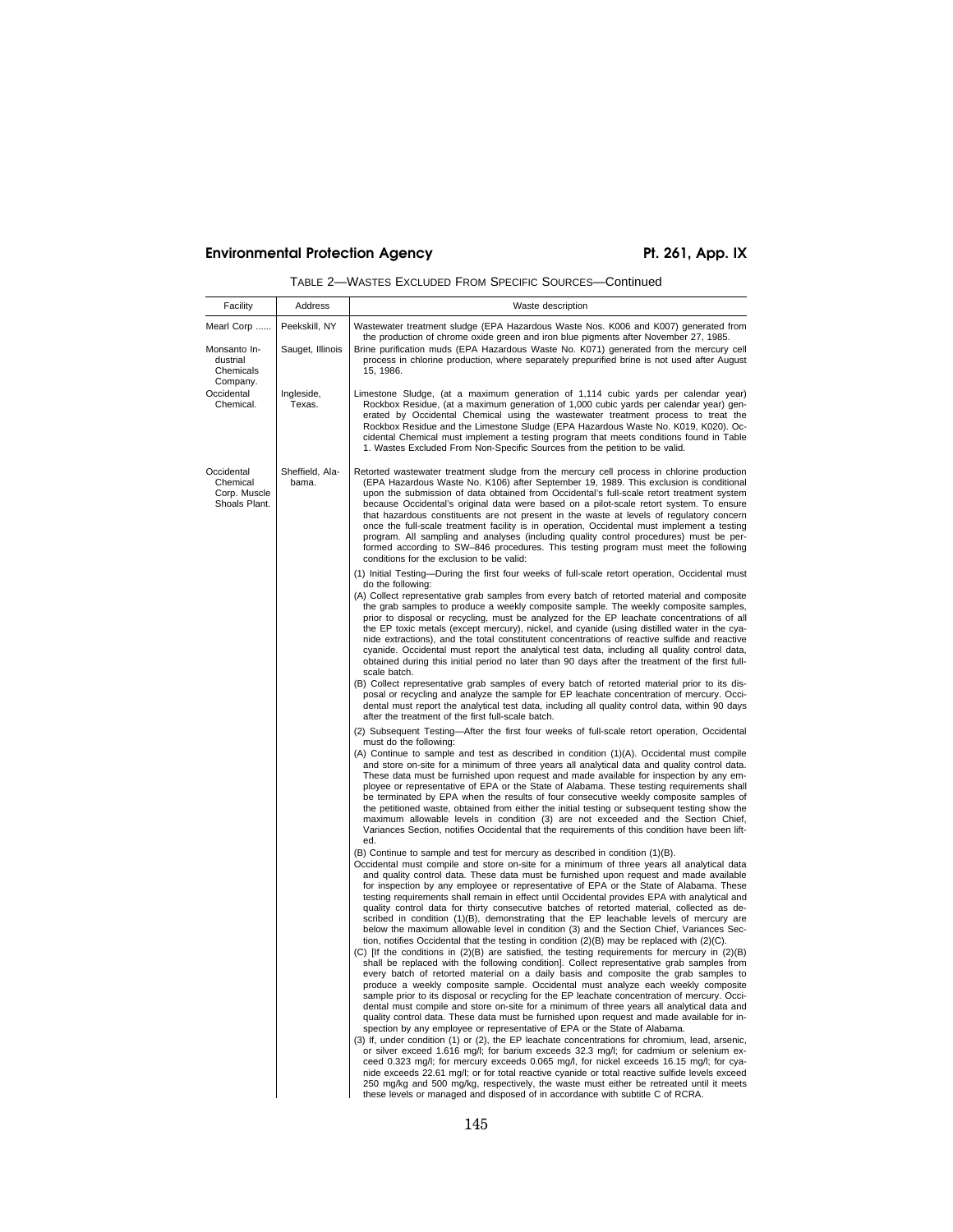| Facility                               | Address                     | Waste description                                                                                                                                                                                                                                                                                                                                                                                                                                                                                                                                                                                                                                                                                                                                                                                                                                                                                                                                                                                                                                                                                                                                                                                                                                                                                                                                                                                                                                                                                                                                                                                                                                                                                                                                                                                                                                                                                                                                                                                                                                                                                                                                                                                                                                                                                                                                                                                                                                                                                                                                                                                                                                                                                                                                                                                                                                                                                                                                                                                                                                                                                                                                                                                                                                                                                                                                                                                                                                                                                                                                                                                                                                                                                                                                                                                                                                                  |
|----------------------------------------|-----------------------------|--------------------------------------------------------------------------------------------------------------------------------------------------------------------------------------------------------------------------------------------------------------------------------------------------------------------------------------------------------------------------------------------------------------------------------------------------------------------------------------------------------------------------------------------------------------------------------------------------------------------------------------------------------------------------------------------------------------------------------------------------------------------------------------------------------------------------------------------------------------------------------------------------------------------------------------------------------------------------------------------------------------------------------------------------------------------------------------------------------------------------------------------------------------------------------------------------------------------------------------------------------------------------------------------------------------------------------------------------------------------------------------------------------------------------------------------------------------------------------------------------------------------------------------------------------------------------------------------------------------------------------------------------------------------------------------------------------------------------------------------------------------------------------------------------------------------------------------------------------------------------------------------------------------------------------------------------------------------------------------------------------------------------------------------------------------------------------------------------------------------------------------------------------------------------------------------------------------------------------------------------------------------------------------------------------------------------------------------------------------------------------------------------------------------------------------------------------------------------------------------------------------------------------------------------------------------------------------------------------------------------------------------------------------------------------------------------------------------------------------------------------------------------------------------------------------------------------------------------------------------------------------------------------------------------------------------------------------------------------------------------------------------------------------------------------------------------------------------------------------------------------------------------------------------------------------------------------------------------------------------------------------------------------------------------------------------------------------------------------------------------------------------------------------------------------------------------------------------------------------------------------------------------------------------------------------------------------------------------------------------------------------------------------------------------------------------------------------------------------------------------------------------------------------------------------------------------------------------------------------------|
|                                        |                             | (4) Within one week of system start-up, Occidental must notify the Section Chief, Variances<br>Section (see address below) when the full-scale retort system is on-line and waste treat-<br>ment has begun. All data obtained through condition (1) must be submitted to PSPD/OSW<br>(5303W), U.S. EPA, 1200 Pennsylvania Ave., NW., Washington, DC 20460 within the time<br>period specified in condition (1). At the Section Chief's request, Occidental must submit<br>any other analytical data obtained through condition (2) to the above address, within the<br>time period specified by the Section Chief. Failure to submit the required data will be con-<br>sidered by the Agency sufficient basis to revoke Occidental's exclusion to the extent di-<br>rected by EPA. All data must be accompanied by the following certification statement:                                                                                                                                                                                                                                                                                                                                                                                                                                                                                                                                                                                                                                                                                                                                                                                                                                                                                                                                                                                                                                                                                                                                                                                                                                                                                                                                                                                                                                                                                                                                                                                                                                                                                                                                                                                                                                                                                                                                                                                                                                                                                                                                                                                                                                                                                                                                                                                                                                                                                                                                                                                                                                                                                                                                                                                                                                                                                                                                                                                                          |
|                                        |                             | "Under civil and criminal penalty of law for the making or submission of false or fraudulent<br>statements or representations (pursuant to the applicable provisions of the Federal Code<br>which include, but may not be limited to, 18 U.S.C. 6928), I certify that the information con-<br>tained in or accompanying this document is true, accurate and complete.<br>As to the (those) identified section(s) of this document for which I cannot personally verify its<br>(their) truth and accuracy, I certify as the company official having supervisory responsibility<br>for the persons who, acting under my direct instructions, made the verification that this in-<br>formation is true, accurate and complete.<br>In the event that any of this information is determined by EPA in its sole discretion to be                                                                                                                                                                                                                                                                                                                                                                                                                                                                                                                                                                                                                                                                                                                                                                                                                                                                                                                                                                                                                                                                                                                                                                                                                                                                                                                                                                                                                                                                                                                                                                                                                                                                                                                                                                                                                                                                                                                                                                                                                                                                                                                                                                                                                                                                                                                                                                                                                                                                                                                                                                                                                                                                                                                                                                                                                                                                                                                                                                                                                                         |
|                                        |                             | false, inaccurate or incomplete, and upon conveyance of this fact to the company, I recog-<br>nize and agree that this exclusion of wastes will be void as if it never had effect or to the<br>extent directed by EPA and that the company will be liable for any actions taken in con-<br>travention of the company's RCRA and CERCLA obligations premised upon the company's<br>reliance on the void exclusion."                                                                                                                                                                                                                                                                                                                                                                                                                                                                                                                                                                                                                                                                                                                                                                                                                                                                                                                                                                                                                                                                                                                                                                                                                                                                                                                                                                                                                                                                                                                                                                                                                                                                                                                                                                                                                                                                                                                                                                                                                                                                                                                                                                                                                                                                                                                                                                                                                                                                                                                                                                                                                                                                                                                                                                                                                                                                                                                                                                                                                                                                                                                                                                                                                                                                                                                                                                                                                                                 |
| Occidental<br>Chemical<br>Corporation. | Delaware City,<br>Delaware. | Sodium chloride treatment muds (NaCl-TM), sodium chloride saturator cleanings (NaCl-SC),<br>and potassium chloride treatment muds (KCI-TM) (all classified as EPA Hazardous Waste<br>No. K071) generated at a maximum combined rate (for all three wastes) of 1,018 tons per<br>year. This exclusion was published on April 29, 1991 and is conditioned upon the collection<br>of data from Occidental's full-scale brine treatment system because Occidental's request<br>for exclusion was based on data from a laboratory-scale brine treatment process. To en-<br>sure that hazardous constituents are not present in the waste at levels of regulatory con-<br>cern once the full-scale treatment system is in operation, Occidental must implement a<br>testing program for the petitioned waste. All sampling and analyses (including quality con-<br>trol procedures) must be performed according to SW-846 methodologies. This testing pro-<br>gram must meet the following conditions for the exclusion to be valid:<br>(1) Initial Testing: During the first four weeks of full-scale treatment system operation, Occi-<br>dental must do the following:<br>(A) Collect representative grab samples from each batch of the three treated wastestreams<br>(sodium chloride saturator cleanings (NaCl–SC), sodium chloride treatment muds (NaCl–<br>TM) and potassium chloride treatment muds (KCI-TM)) on an as generated basis, and<br>composite the samples to produce three separate weekly composite samples (of each type<br>of K071 waste). The three weekly composite samples, prior to disposal, must be analyzed<br>for the EP leachate concentrations of all the EP toxic metals (except mercury), nickel and<br>cyanide (using deionized water in the cyanide extractions), and the total constituent con-<br>centrations of reactive sulfide and reactive cyanide. Occidental must report the waste vol-<br>umes produced and the analytical test data, including all quality control data, obtained dur-<br>ing this initial period, no later than 90 days after the treatment of the first full-scale batch.<br>(B) Collect representative grab samples of each batch of the three treated wastestreams<br>(NaCl-SC, NACl-TM and KCl-TM) and composite the grab samples to produce three sep-<br>arate daily composite samples (of each type of K071 waste) on an as generated basis. The<br>three daily composite samples, prior to disposal, must be analyzed for the EP leachate<br>concentration of mercury. Occidental must report the waste volumes produced and the an-<br>alytical test data, including all quality control data, obtained during this initial period, no<br>later than 90 days after the treatment of the first full-scale batch.<br>(2) Subsequent Testing: After the first four weeks of full-scale treatment operations, Occi-<br>dental must do the following (all sampling and analyses (including quality control proce-<br>dures) must be performed according to SW-846 procedures):<br>(A) Continue to sample and test as described in condition (1)(A). Occidental must compile<br>and store on-site for a minimum of three years the records of waste volumes produced and<br>all analytical data and quality control data. These data must be furnished upon request and<br>made available for inspection by any employee or representative of EPA or the State of<br>Delaware. These testing requirements shall be terminated by EPA when the results of four<br>consecutive weekly composite samples of the petitioned waste, obtained from either the<br>initial testing or subsequent testing, show the maximum allowable levels in condition (3) are<br>not exceeded and the Section Chief, Variances Section, notifies Occidental that the re-<br>quirements of this condition have been lifted. |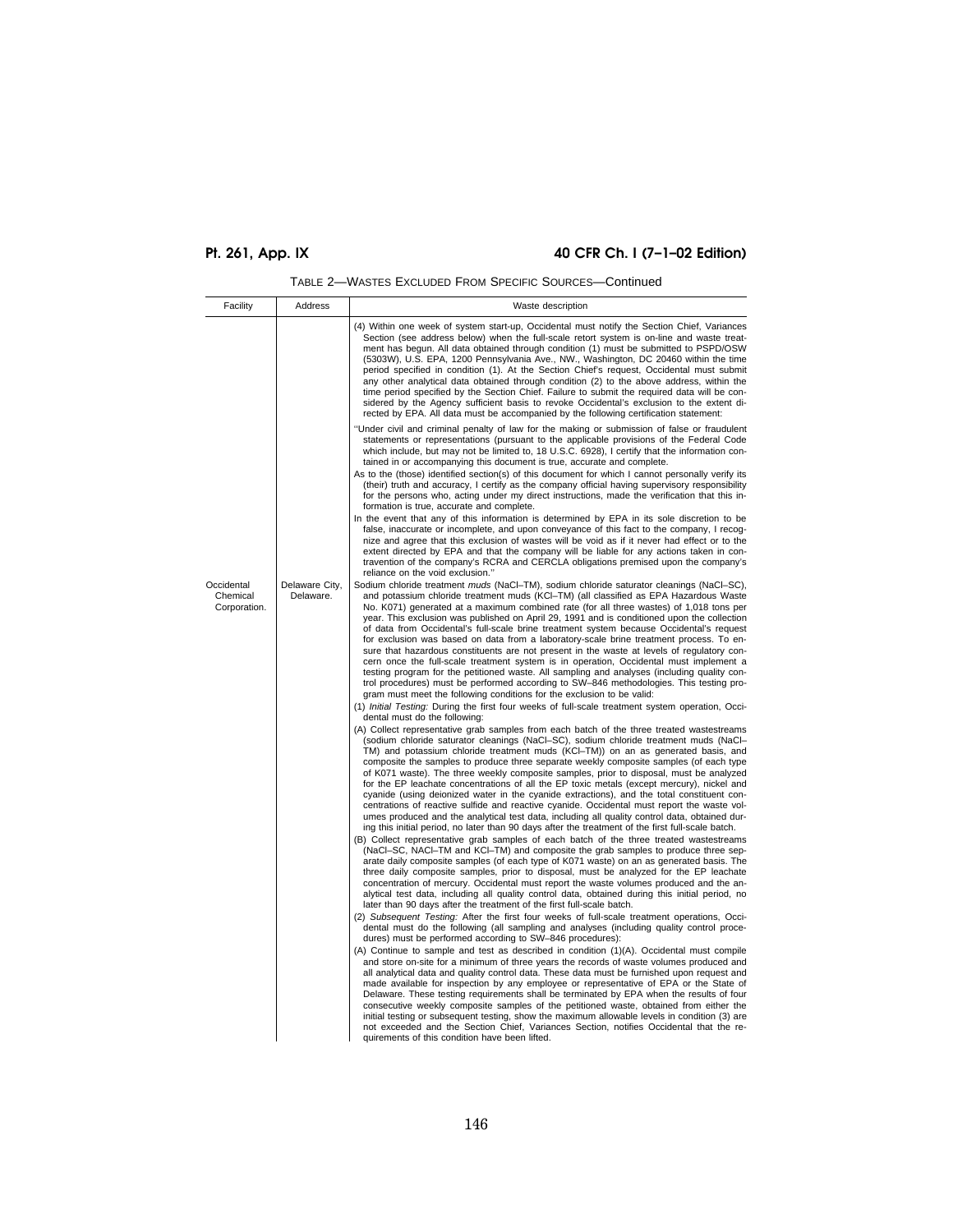| Facility   | Address              | Waste description                                                                                                                                                                                                                                                                                                                                                                                                                                                                                                                                                                                                                                                                                                                                                                                                                                                                                                                                                                                                                                                                                                                                                                                                                                                                                                                                                                                                                                                                                                                                                                                                                                                                                                                                                                                                                                                                                                                                                                                                                                                                                                                                                                                                                                                                                                                                                                                                                                                                                                                                                                                                                                                                                                                                                                                                                                                                                                                                                                                                                                                                                                                                                                                                                                                                                                                    |
|------------|----------------------|--------------------------------------------------------------------------------------------------------------------------------------------------------------------------------------------------------------------------------------------------------------------------------------------------------------------------------------------------------------------------------------------------------------------------------------------------------------------------------------------------------------------------------------------------------------------------------------------------------------------------------------------------------------------------------------------------------------------------------------------------------------------------------------------------------------------------------------------------------------------------------------------------------------------------------------------------------------------------------------------------------------------------------------------------------------------------------------------------------------------------------------------------------------------------------------------------------------------------------------------------------------------------------------------------------------------------------------------------------------------------------------------------------------------------------------------------------------------------------------------------------------------------------------------------------------------------------------------------------------------------------------------------------------------------------------------------------------------------------------------------------------------------------------------------------------------------------------------------------------------------------------------------------------------------------------------------------------------------------------------------------------------------------------------------------------------------------------------------------------------------------------------------------------------------------------------------------------------------------------------------------------------------------------------------------------------------------------------------------------------------------------------------------------------------------------------------------------------------------------------------------------------------------------------------------------------------------------------------------------------------------------------------------------------------------------------------------------------------------------------------------------------------------------------------------------------------------------------------------------------------------------------------------------------------------------------------------------------------------------------------------------------------------------------------------------------------------------------------------------------------------------------------------------------------------------------------------------------------------------------------------------------------------------------------------------------------------------|
|            |                      | (B) Continue to sample and test for mercury as described in condition (1)(B). Occidental must<br>compile and store on-site for a minimum of three years the records of waste volumes pro-<br>duced and all analytical data and quality control data. These data must be furnished upon<br>request and made available for inspection by any employee or representative of EPA or<br>the State of Delaware. These testing requirements shall be terminated and replaced with<br>the requirements of condition (2)(C) if Occidental provides EPA with analytical and quality<br>control data for thirty consecutive batches of treated material, collected as described in<br>condition (1)(B), demonstrating that the EP leachable level of mercury in condition (3) is<br>not exceeded (in all three treated wastes), and the Section Chief, Variances Section, noti-<br>fies Occidental that the testing in condition $(2)(B)$ may be replaced with $(2)(C)$ .<br>(C) [If the conditions in $(2)(B)$ are satisfied, the testing requirements for mercury in $(2)(B)$<br>shall be replaced with the following condition.] Collect representative grab samples from<br>each batch of the three treated wastestreams (NaCl-SC, NaCl-TM and KCl-TM) on an as<br>generated basis and composite the grab samples to produce three separate weekly com-<br>posite samples (of each type of K071 waste). The three weekly composite samples, prior<br>to disposal, must be analyzed for the EP leachate concentration of mercury. Occidental<br>must compile and store on-site for a minimum of three years the records of waste volumes<br>produced and all analytical data and quality control data. These data must be furnished<br>upon request and made available for inspection by any employee or representative of EPA<br>or the State of Delaware.<br>(3) If under conditions (1) or (2), the EP leachate concentration for chromium, lead, arsenic,<br>or silver exceeds 0.77 mg/L; for barium exceeds 15.5 mg/L; for cadmium or selenium ex-<br>ceeds 0.16 mg/L; for mercury exceeds 0.031 mg/L; for nickel or total cyanide exceeds 10.9<br>mg/L; or the total reactive cyanide or total reactive sulfide levels exceeds 250 mg/kg and<br>500 mg/kg, the waste must either be retreated or managed and disposed of in accordance<br>with all applicable hazardous waste regulations.<br>(4) Within one week of system start-up, Occidental must notify the Section Chief, Variances<br>Section (see address below) when the full-scale system is on-line and waste treatment has<br>begun. All data obtained through condition (1) must be submitted to the Section Chief,<br>Variances Section, PSPD/OSW, (OS-333), U.S. EPA, 1200 Pennsylvania Ave., NW.,<br>Washington, DC 20460 within the time period required in condition (1). At the Section<br>Chief's request, Occidental must submit any other analytical data obtained through condi-<br>tions (1) and (2) to the above address within the time period specified by the Section Chief.<br>Failure to submit the required data will be considered by the Agency sufficient basis to re-<br>voke Occidental's exclusion to the extent directed by EPA. All data (either submitted to<br>EPA or maintained at the site) must be accompanied by the following statement: |
| Oxy Vinyls | Deer Park,<br>Texas. | "Under civil and criminal penalty of law for the making or submission of false or fraudulent<br>statements or representations (pursuant to the applicable provisions of the Federal Code,<br>which include, but may not be limited to 18 U.S.C. 1001 and 42 U.S.C. 6926), I certify that<br>the information contained in or accompanying this document is true, accurate and com-<br>plete.<br>As to the (those) identified section(s) of this document for which I cannot personally verify its<br>(their) truth and accuracy, I certify as the company official having supervisory responsibility<br>for the persons who, acting under my direct instructions, made the verification that this in-<br>formation is true, accurate and complete.<br>In the event that any of this information is determined by EPA in its sole discretion to be<br>false, inaccurate or incomplete, and upon conveyance of this fact to the company, I recog-<br>nize and agree that this exclusion of wastes will be void as if it never had effect or to the<br>extent directed by EPA and that the company will be liable for any actions taken in con-<br>travention of the company's RCRA and CERCLA obligations premised upon the company's<br>reliance on the void exclusion."<br>Rockbox Residue, (at a maximum generation of 1,000 cubic yards per calender year) gen-<br>erated by Oxy Vinyls using the wastewater treatment process to treat the Rockbox Residue<br>(EPA Hazardous Waste No. K017, K019, and K020).<br>Oxy Vinyls must implement a testing program that meets the following conditions for the ex-<br>clusion to be valid:<br>(1) Delisting Levels: All concentrations for the following constituents must not exceed the fol-<br>lowing levels (ppm). The Rockbox Residue must be measured in the waste leachate by the<br>method specified in 40 CFR 261.24.<br>(A) Rockbox Residue:<br>(i) Inorganic Constituents: Barium—200; Chromium—5.0; Copper—130; Lead+1.5; Tin—<br>2,100; Vanadium-30; Zinc-1,000<br>(ii) Organic Constituents: Acetone-400; Dichloromethane-1.0; Dimethylphthalate-4,000;<br>Xylene-10,000; 2,3,7,8-TCDD Equivalent-0.00000006                                                                                                                                                                                                                                                                                                                                                                                                                                                                                                                                                                                                                                                                                                                                                                                                                                                                                                                                                                                                                                                                                                                                                               |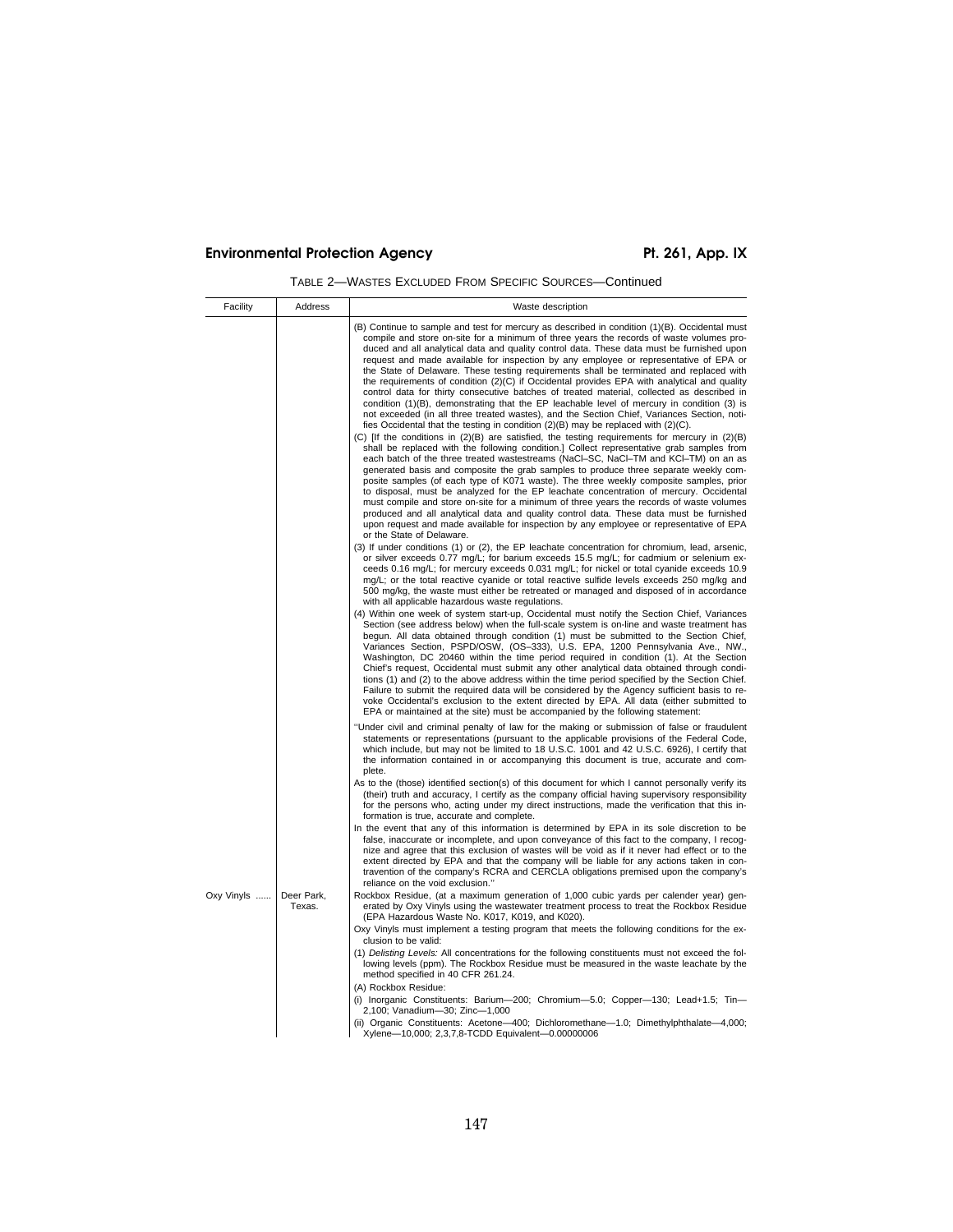|  | TABLE 2—WASTES EXCLUDED FROM SPECIFIC SOURCES—Continued |  |  |  |  |
|--|---------------------------------------------------------|--|--|--|--|
|--|---------------------------------------------------------|--|--|--|--|

| Facility | Address | Waste description                                                                                                                                                                                                                                                                                                                                                                                                                                                                                                                                                                                                                                                                                                                                                                                                                                                                                                                                                                                                                                                                                                                                                                                                                                                                                                                                                                                                                                                                                                                                                                                                              |
|----------|---------|--------------------------------------------------------------------------------------------------------------------------------------------------------------------------------------------------------------------------------------------------------------------------------------------------------------------------------------------------------------------------------------------------------------------------------------------------------------------------------------------------------------------------------------------------------------------------------------------------------------------------------------------------------------------------------------------------------------------------------------------------------------------------------------------------------------------------------------------------------------------------------------------------------------------------------------------------------------------------------------------------------------------------------------------------------------------------------------------------------------------------------------------------------------------------------------------------------------------------------------------------------------------------------------------------------------------------------------------------------------------------------------------------------------------------------------------------------------------------------------------------------------------------------------------------------------------------------------------------------------------------------|
|          |         | (2) Waste Holding and Handling: Oxy Vinyls must store in accordance with its RCRA permit,<br>or continue to dispose of as hazardous waste all Rockbox Residue generated until the<br>verification testing described in Condition (3)(B), as appropriate, is completed and valid<br>analyses demonstrate that condition (3) is satisfied. If the levels of constituents measured<br>in the samples of the Rockbox Residue do not exceed the levels set forth in Condition (1),<br>then the waste is nonhazardous and may be managed and disposed of in accordance with<br>all applicable solid waste regulations. If constituent levels in a sample exceed any of the<br>delisting levels set in Condition 1, waste generated during the time period corresponding to<br>this sample must be managed and disposed of in accordance with subtitle C of RCRA.<br>(3) Verification Testing Requirements: Sample collection and analyses, including quality con-<br>trol procedures, must be performed according to SW-846 methodologies. If EPA judges<br>the incineration process to be effective under the operating conditions used during the ini-<br>tial verification testing, Oxy Vinyls may replace the testing required in Condition (3)(A) with<br>the testing required in Condition (3)(B). Oxy Vinyls must continue to test as specified in<br>Condition (3)(A) until and unless notified by EPA in writing that testing in Condition (3)(A)<br>may be replaced by Condition (3)(B).                                                                                                                                   |
|          |         | (A) Initial Verification Testing: (i) When the Rockbox unit is decommissioned for clean out,<br>after the final exclusion is granted, Oxy Vinyls must collect and analyze composites of the<br>Rockbox Residue. Two composites must be composed of representative grab samples col-<br>lected from the Rockbox unit. The waste must be analyzed, prior to disposal, for all of the<br>constituents listed in Condition 1. No later than 90 days after the Rockbox unit is decom-<br>missioned for clean out the first two times after this exclusion becomes final, Oxy Vinyls<br>must report the operational and analytical test data, including quality control information.<br>(B) Subsequent Verification Testing: Following written notification by EPA, Oxy Vinyls may<br>substitute the testing conditions in $(3)(B)$ for $(3)(A)(i)$ . Oxy Vinyls must continue to monitor<br>operating conditions, analyze samples representative of each cleanout of the Rockbox of<br>operation during the first year of waste generation.                                                                                                                                                                                                                                                                                                                                                                                                                                                                                                                                                                                         |
|          |         | (C) Termination of Organic Testing for the Rockbox Residue: Oxy Vinyls must continue test-<br>ing as required under Condition (3)(B) for organic constituents specified under Condition<br>$(3)(B)$ for organic constituents specified in Condition $(1)(A)(ii)$ until the analyses submitted<br>under Condition $(3)(B)$ show a minimum of two consecutive annual samples below the<br>delisting levels in Condition $(1)(A)(ii)$ , Oxy Vinyls may then request that annual organic test-<br>ing be terminated. Following termination of the quarterly testing, Oxy Vinyls must continue<br>to test a representative composite sample for all constituents listed in Condition (1) on an<br>annual basis (no later than twelve months after exclusion).                                                                                                                                                                                                                                                                                                                                                                                                                                                                                                                                                                                                                                                                                                                                                                                                                                                                       |
|          |         | (4) Changes in Operating Conditions: If Oxy Vinyls significantly changes the process which<br>generate(s) the waste(s) and which may or could affect the composition or type waste(s)<br>generated as established under Condition (1) (by illustration, but not limitation, change in<br>equipment or operating conditions of the treatment process), Oxy Vinyls must notify the<br>EPA in writing and may no longer handle the wastes generated from the new process or<br>no longer discharges as nonhazardous until the wastes meet the delisting levels set Condi-<br>tion (1) and it has received written approval to do so from EPA.<br>(5) Data Submittals: The data obtained through Condition 3 must be submitted to Mr. William<br>Gallagher, Chief, Region 6 Delisting Program, U.S. EPA, 1445 Ross Avenue, Dallas, Texas<br>75202-2733, Mail Code, (6PD-O) within the time period specified. Records of operating<br>conditions and analytical data from Condition (1) must be compiled, summarized, and<br>maintained on site for a minimum of five years. These records and data must be furnished<br>upon request by EPA, or the State of Texas, and made available for inspection. Failure to<br>submit the required data within the specified time period or maintain the required records<br>on site for the specified time will be considered by EPA, at its discretion, sufficient basis to<br>revoke the exclusion to the extent directed by EPA. All data must be accompanied by a<br>signed copy of the following certification statement to attest to the truth and accuracy of the<br>data submitted: |
|          |         | Under civil and criminal penalty of law for the making or submission of false or fraudulent<br>statements or representations (pursuant to the applicable provisions of the Federal Code,<br>which include, but may not be limited to, 18 U.S.C. 1001 and 42 U.S.C. 6928), I certify that<br>the information contained in or accompanying this document is true, accurate and com-<br>plete.                                                                                                                                                                                                                                                                                                                                                                                                                                                                                                                                                                                                                                                                                                                                                                                                                                                                                                                                                                                                                                                                                                                                                                                                                                    |
|          |         | As to the (those) identified section(s) of this document for which I cannot personally verify<br>its (their) truth and accuracy, I certify as the company official having supervisory responsi-<br>bility for the persons who, acting under my direct instructions, made the verification that<br>this information is true, accurate and complete.<br>In the event that any of this information is determined by EPA in its sole discretion to be                                                                                                                                                                                                                                                                                                                                                                                                                                                                                                                                                                                                                                                                                                                                                                                                                                                                                                                                                                                                                                                                                                                                                                              |
|          |         | false, inaccurate or incomplete, and upon conveyance of this fact to the company, I recog-<br>nize and agree that this exclusion of waste will be void as if it never had effect or to the ex-<br>tent directed by EPA and that the company will be liable for any actions taken in con-<br>travention of the company's RCRA and CERCLA obligations premised upon the company's<br>reliance on the void exclusion.<br>(6) Reopener Language:                                                                                                                                                                                                                                                                                                                                                                                                                                                                                                                                                                                                                                                                                                                                                                                                                                                                                                                                                                                                                                                                                                                                                                                   |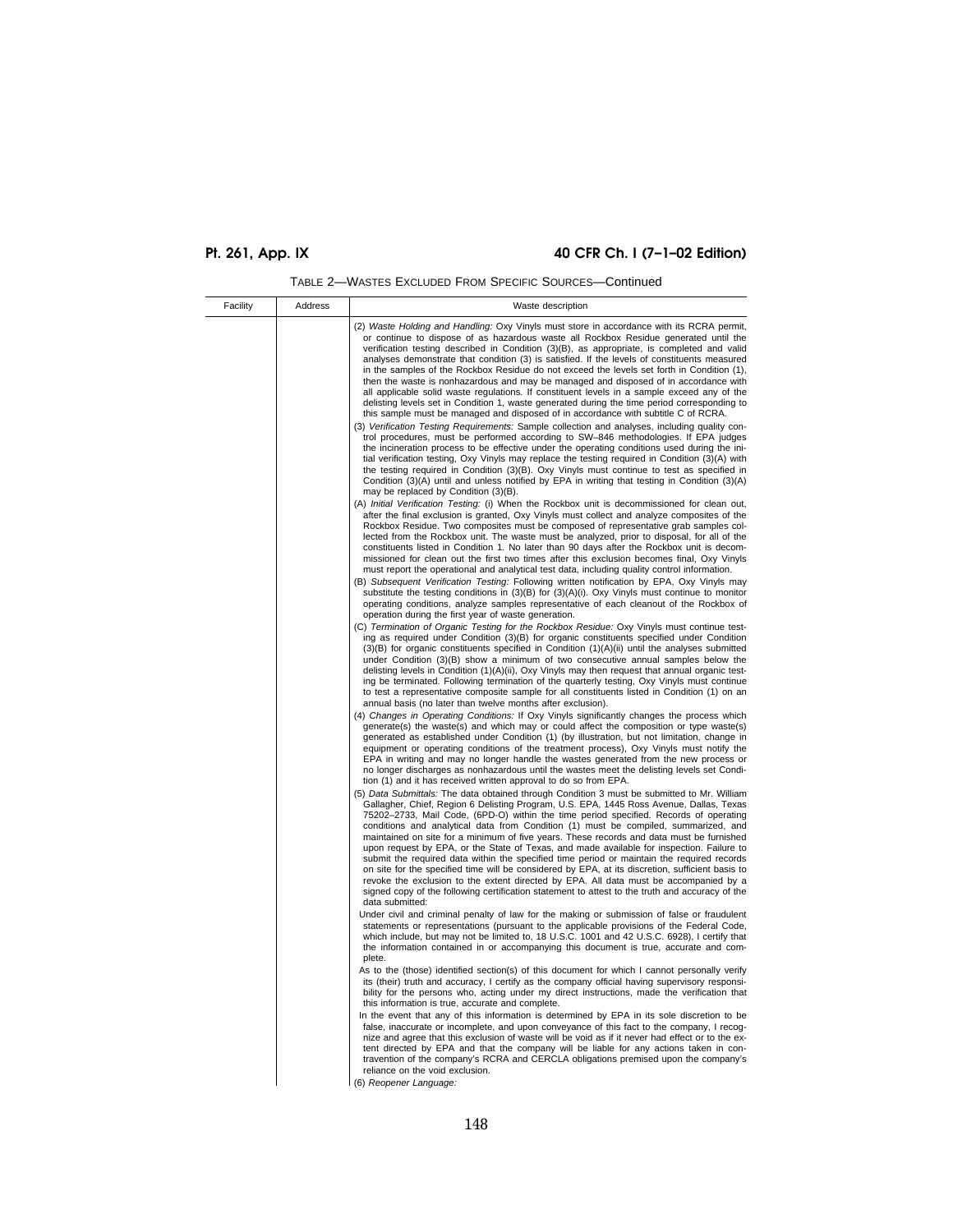| Facility                                                                                    | Address                    | Waste description                                                                                                                                                                                                                                                                                                                                                                                                                                                                                                                                                                                                                                                                                                                                                                                                                                                                                                                                              |  |
|---------------------------------------------------------------------------------------------|----------------------------|----------------------------------------------------------------------------------------------------------------------------------------------------------------------------------------------------------------------------------------------------------------------------------------------------------------------------------------------------------------------------------------------------------------------------------------------------------------------------------------------------------------------------------------------------------------------------------------------------------------------------------------------------------------------------------------------------------------------------------------------------------------------------------------------------------------------------------------------------------------------------------------------------------------------------------------------------------------|--|
|                                                                                             |                            | (A) If, anytime after disposal of the delisted waste, Oxy Vinyls possesses or is otherwise<br>made aware of any environmental data (including but not limited to leachate data or<br>groundwater monitoring data) or any other data relevant to the delisted waste indicating<br>that any constituent identified for the delisting verification testing is at level higher than the<br>delisting level allowed by the Director in granting the petition, then the facility must report<br>the data, in writing, to the Director within 10 days of first possessing or being made aware<br>of that data.                                                                                                                                                                                                                                                                                                                                                        |  |
|                                                                                             |                            | (B) If the annual testing of the waste does not meet the delisting requirements in Paragraph<br>1, Oxy Vinyls must report the data, in writing, to the Director within 10 days of first pos-<br>sessing or being made aware of that data.                                                                                                                                                                                                                                                                                                                                                                                                                                                                                                                                                                                                                                                                                                                      |  |
|                                                                                             |                            | (C) Based on the information described in paragraphs (A) or (B) and any other information<br>received from any source, the Director will make a preliminary determination as to whether<br>the reported information requires Agency action to protect human health or the environ-<br>ment. Further action may include suspending, or revoking the exclusion, or other appro-<br>priate response necessary to protect human health and the environment.                                                                                                                                                                                                                                                                                                                                                                                                                                                                                                        |  |
|                                                                                             |                            | (D) If the Director determines that the reported information does require Agency action, the<br>Director will notify the facility in writing of the actions the Director believes are necessary to<br>protect human health and the environment. The notice shall include a statement of the pro-<br>posed action and a statement providing the facility with an opportunity to present informa-<br>tion as to why the proposed Agency action is not necessary. The facility shall have 10 days<br>from the date of the Director's notice to present such information.                                                                                                                                                                                                                                                                                                                                                                                          |  |
|                                                                                             |                            | (E) Following the receipt of information from the facility described in paragraph (D) or (if no<br>information is presented under paragraph (D)) the initial receipt of information described in<br>paragraphs (A) or (B), the Director will issue a final written determination describing the<br>Agency actions that are necessary to protect human health or the environment. Any re-<br>quired action described in the Director's determination shall become effective immediately,<br>unless the Director provides otherwise.                                                                                                                                                                                                                                                                                                                                                                                                                             |  |
|                                                                                             |                            | (7) Notification Requirements: Oxy Vinyls must provide a one-time written notification to any<br>State Regulatory Agency to which or through which the delisted waste described above will<br>be transported for disposal at least 60 days prior to the commencement of such activities.<br>Failure to provide such a notification will result in a violation of the delisting petition and a<br>possible revocation of the decision.                                                                                                                                                                                                                                                                                                                                                                                                                                                                                                                          |  |
| Perox, Incor-<br>porated.                                                                   | Sharon, Penn-<br>sylvania. | Iron oxide (EPA Hazardous Waste No. K062) generated (at a maximum annual rate of 4800<br>cubic yards) from a spent hydrochloric acid pickle liquor regeneration plant for spent pickle<br>liquor generated from steel finishing operations. This exclusion was published on Novem-<br>ber 13, 1990.                                                                                                                                                                                                                                                                                                                                                                                                                                                                                                                                                                                                                                                            |  |
| Pioneer Chlor<br>Alkai Com-<br>pany, Inc.<br>(formerly<br>Stauffer<br>Chemical<br>Company). | St. Gabriel, LA            | Brine purification muds, which have been washed and vacuum filtered, generated after Au-<br>gust 27, 1985 from their chlor-alkali manufacturing operations (EPA Hazardous Waste No.<br>K071) that have been batch tested for mercury using the EP toxicity procedure and have<br>been found to contain less than 0.05 ppm in mercury in the EP extract. Brine purification<br>muds that exceed this level will be considered a hazardous waste.                                                                                                                                                                                                                                                                                                                                                                                                                                                                                                                |  |
| <b>POP Fasteners</b>                                                                        | Shelton, Con-<br>necticut. | Wastewater treatment sludge (EPA Hazardous Waste No. F006) generated from electro-<br>plating operations (at a maximum annual rate of 300 cubic yards) after December 7, 1992.<br>In order to confirm that the characteristics of the waste do not change significantly, the fa-<br>cility must, on an annual basis, analyze a representative composite sample for the constitu-<br>ents listed in §261.24 using the method specified therein. The annual analytical results, in-<br>cluding quality control information, must be compiled, certified according to §260.22(i)(12)<br>of this chapter, maintained on site for a minimum of five years, and made available for in-<br>spection upon request by any employee or representative of EPA or the State of Con-<br>necticut. Failure to maintain the required records on site will be considered by EPA, at its<br>discretion, sufficient basis to revoke the exclusion to the extent directed by EPA. |  |
| Rhodia                                                                                      | Houston,<br>Texas.         | Filter-cake Sludge, (at a maximum generation of 1,200 cubic yards per calendar year) gen-<br>erated by Rhodia using the SARU and AWT treatment process to treat the filter-cake<br>sludge (EPA Hazardous Waste Nos. K002-004, K006-K011, K013-K052, K060-K062,<br>K064-K066, K069, K071, K073, K083-K088, K090-K091, K093-K118, K123-K126, K131-<br>K133, K136, K141-K145, K147-K151, K156-K161) generated at Rhodia. Rhodia must im-<br>plement the testing program described in Table 1. Waste Excluded From Non-Specific<br>Sources for the petition to be valid.                                                                                                                                                                                                                                                                                                                                                                                           |  |
| Roanoke Elec-<br>tric Steel<br>Corp.                                                        | Roanoke, VA                | Fully-cured chemically stabilized electric arc furnace dust/sludge (CSEAFD) treatment residue<br>(EPA Hazardous Waste No. K061) generated from the primary production of steel after<br>March 22, 1989. This exclusion is conditioned upon the data obtained from Roanoke's full-<br>scale CSEAFD treatment facility because Roanoke's original data were obtained from a<br>laboratory-scale CSEAFD treatment process. To ensure that hazardous constituents are<br>not present in the waste at levels of regulatory concern once the full-scale treatment facility<br>is in operation, Roanoke must implement a testing program for the petitioned waste.<br>This testing program must meet the following conditions for the exclusion to be valid:<br>$(1)$ Testing:                                                                                                                                                                                        |  |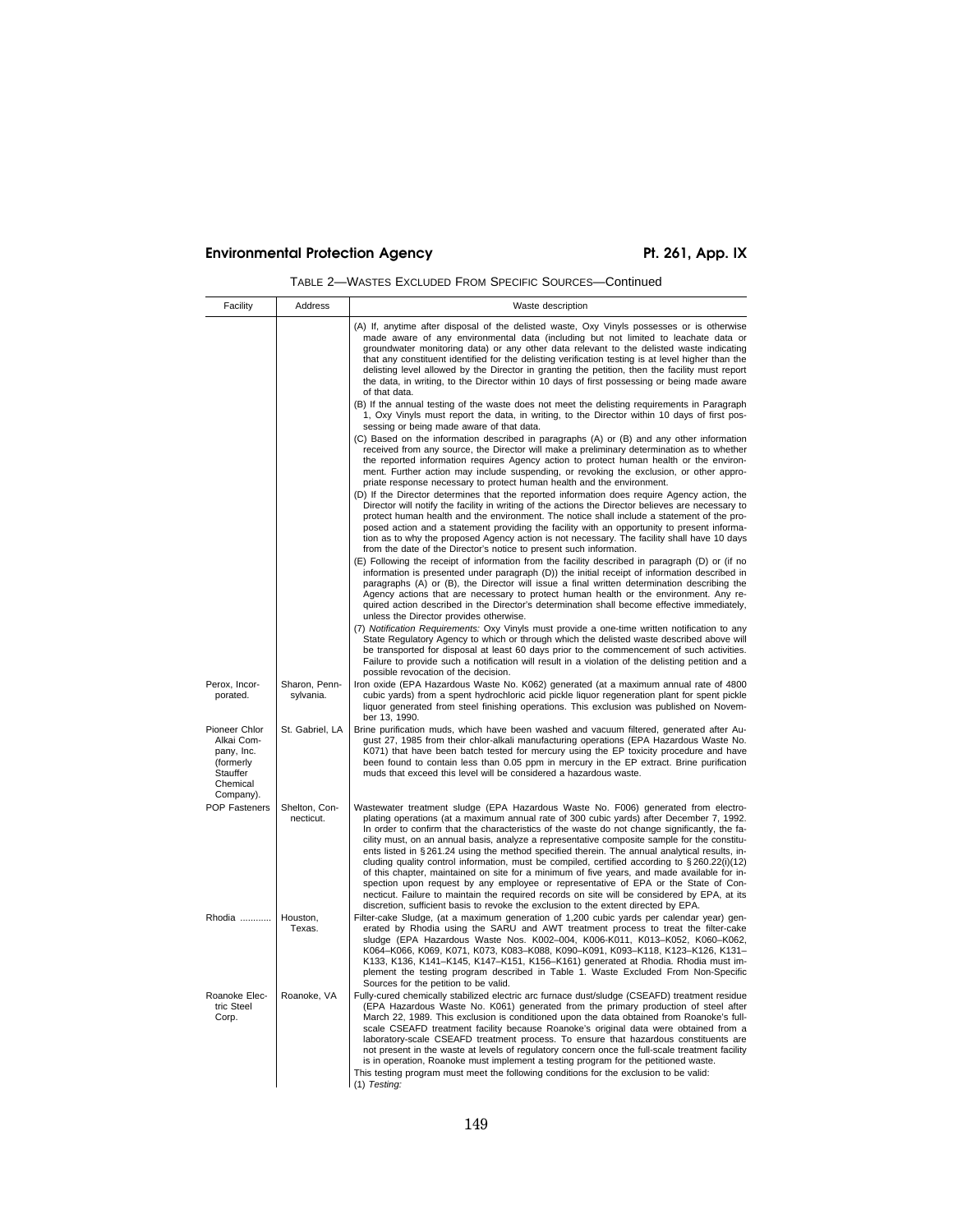| Facility                                                                               | Address               | Waste description                                                                                                                                                                                                                                                                                                                                                                                                                                                                                                                                                                                                                                                                                                                                                                                                                                                                                                                                                                                                                                                                                                                                                                                                                                                                                                                                                                                                                                                                                                                                                                                                                                                                                                                                                                                                                                                                                                                                                                                                                                                                                                                                |
|----------------------------------------------------------------------------------------|-----------------------|--------------------------------------------------------------------------------------------------------------------------------------------------------------------------------------------------------------------------------------------------------------------------------------------------------------------------------------------------------------------------------------------------------------------------------------------------------------------------------------------------------------------------------------------------------------------------------------------------------------------------------------------------------------------------------------------------------------------------------------------------------------------------------------------------------------------------------------------------------------------------------------------------------------------------------------------------------------------------------------------------------------------------------------------------------------------------------------------------------------------------------------------------------------------------------------------------------------------------------------------------------------------------------------------------------------------------------------------------------------------------------------------------------------------------------------------------------------------------------------------------------------------------------------------------------------------------------------------------------------------------------------------------------------------------------------------------------------------------------------------------------------------------------------------------------------------------------------------------------------------------------------------------------------------------------------------------------------------------------------------------------------------------------------------------------------------------------------------------------------------------------------------------|
|                                                                                        |                       | (A) Initial testing: During the first four weeks of operation of the full-scale treatment system,<br>Roanoke must collect representative grab samples of each treated batch of the CSEAFD<br>and composite the grab samples daily. The daily composites, prior to disposal, must be<br>analyzed for the EP leachate concentrations of all the EP toxic metals, nickel and cyanide<br>(using distilled water in the cyanide extractions), and the total constituent concentrations of<br>reactive sulfide and reactive cyanide. Analyses must be performed according to SW-846<br>methodologies. Roanoke must report the analytical test data obtained during this initial pe-<br>riod no later than 90 days after the treatment of the first full-scale batch.                                                                                                                                                                                                                                                                                                                                                                                                                                                                                                                                                                                                                                                                                                                                                                                                                                                                                                                                                                                                                                                                                                                                                                                                                                                                                                                                                                                   |
|                                                                                        |                       | (B) Subsequent testing: Roanoke must collect representative grab samples from every treat-<br>ed batch of CSEAFD generated daily and composite all of the grab samples to produce a<br>weekly composite sample. Roanoke then must analyze each weekly composite sample for<br>all of the EP toxic metals and nickel. Analyses must be performed according to SW-846<br>methodologies. The analytical data, including all quality control information, must be com-<br>piled and maintained on site for a minimum of three years. These data must be furnished<br>upon request and made available for inspection by any employee or representative of EPA<br>or the State of Virginia.<br>(2) Delisting levels: If the EP extract concentrations for chromium, lead, arsenic, or silver ex-<br>ceed 0.315 mg/l; for barium exceeds 6.3 mg/l; for cadmium or selenium exceed 0.063 mg/l;<br>for mercury exceeds 0.0126 mg/l; for nickel exceeds 3.15 mg/l; or for cyanide exceeds<br>1.26 mg/l, or total reactive cyanide or total reactive sulfide levels exceed 250 mg/kg and                                                                                                                                                                                                                                                                                                                                                                                                                                                                                                                                                                                                                                                                                                                                                                                                                                                                                                                                                                                                                                                                    |
|                                                                                        |                       | 500 mg/kg, respectively, the waste must either be re-treated or managed and disposed in<br>accordance with Subtitle C of RCRA.<br>(3) Data submittals: Within one week of system start-up, Roanoke must notify the Section<br>Chief, Variances Section (see address below) when their full-scale stabilization system in<br>on-line and waste treatment has begun. All data obtained through the initial testing condi-<br>tion (1)(A), must be submitted to the Section Chief, Variances Section, PSPD/OSW, (OS-<br>343), U.S. EPA, 1200 Pennsylvania Ave., NW., Washington, DC 20460 within the time pe-<br>riod specified in condition (1)(A). Failure to submit the required data or keep the required<br>records will be considered by the Agency, at its discretion, sufficient basis to revoke Roa-<br>noke's exclusion. All data must be accompanied by the following certification statement:<br>"Under civil and criminal penalty of law for the making or submission of false or fraudulent<br>statements or representations (pursuant to the applicable provisions of the Federal Code<br>which include, but may not be limited to, 18 USC 6928), I certify that the information con-<br>tained in or accompanying this document is true, accurate and complete. As to the (those)<br>identified section(s) of this document for which I cannot personally verify its (their) truth and<br>accuracy, I certify as the company official having supervisory responsibility for the persons<br>who, acting under my direct instructions, made the verification that this information is true,<br>accurate and complete. In the event that any of this information is determined by EPA in its<br>sole discretion to be false, inaccurate or incomplete, and upon conveyance of this fact to<br>the company, I recognize and agree that this exclusion of wastes will be void as if it never<br>had effect or to the extent directed by EPA and that the company will be liable for any ac-<br>tions taken in contravention of the company's RCRA and CERCLA obligations premised<br>upon the company's reliance on the void exclusion." |
| <b>Texas Eastman</b>                                                                   | Longview,<br>Texas.   | Incinerator ash (at a maximum generation of 7,000 cubic yards per calendar year) generated<br>from the incineration of sludge from the wastewater treatment plant (EPA Hazardous<br>Waste No. K009 and K010, and that is disposed of in Subtitle D landfills after September<br>25, 1996. Texas Eastman must implement a testing program that meets conditions found in<br>Table 1. Wastes Excluded From Non-Specific Sources for the petition to be valid.                                                                                                                                                                                                                                                                                                                                                                                                                                                                                                                                                                                                                                                                                                                                                                                                                                                                                                                                                                                                                                                                                                                                                                                                                                                                                                                                                                                                                                                                                                                                                                                                                                                                                      |
| USX Steel Cor-<br>poration,<br>USS<br>Division,<br>Southworks<br>Plant, Gary<br>Works. | Chicago,<br>Illinois. | Fully-cured chemically stabilized electric arc furnace dust/sludge (CSEAFD) treatment residue<br>(EPA Hazardous Waste No. K061) generated from the primary production of steel after<br>April 29, 1991. This exclusion (for 35,000 tons of CSEAFD per year) is conditioned upon<br>the data obtained from USX's full-scale CSEAFD treatment facility. To ensure that haz-<br>ardous constituents are not present in the waste at levels of regulatory concern once the<br>full-scale treatment facility is in operation, USX must implement a testing program for the<br>petitioned waste. This testing program must meet the following conditions for the exclusion<br>to be valid:                                                                                                                                                                                                                                                                                                                                                                                                                                                                                                                                                                                                                                                                                                                                                                                                                                                                                                                                                                                                                                                                                                                                                                                                                                                                                                                                                                                                                                                             |
|                                                                                        |                       | (1) Testing: Sample collection and analyses (including quality control (QC) procedures) must<br>be performed according to SW-846 methodologies.<br>(A) Initial Testing: During the first four weeks of operation of the full-scale treatment system,<br>USX must collect representative grab samples of each treated batch of the CSEAFD and<br>composite the grab samples daily. The daily composites, prior to disposal, must be ana-<br>lyzed for the EP leachate concentrations of all the EP toxic metals, nickel, and cyanide<br>(using distilled water in the cyanide extractions), and the total concentrations of reactive<br>sulfide and reactive cyanide. USX must report the analytical test data, including quality<br>control information, obtained during this initial period no later than 90 days after the treat-<br>ment of the first full-scale batch.                                                                                                                                                                                                                                                                                                                                                                                                                                                                                                                                                                                                                                                                                                                                                                                                                                                                                                                                                                                                                                                                                                                                                                                                                                                                       |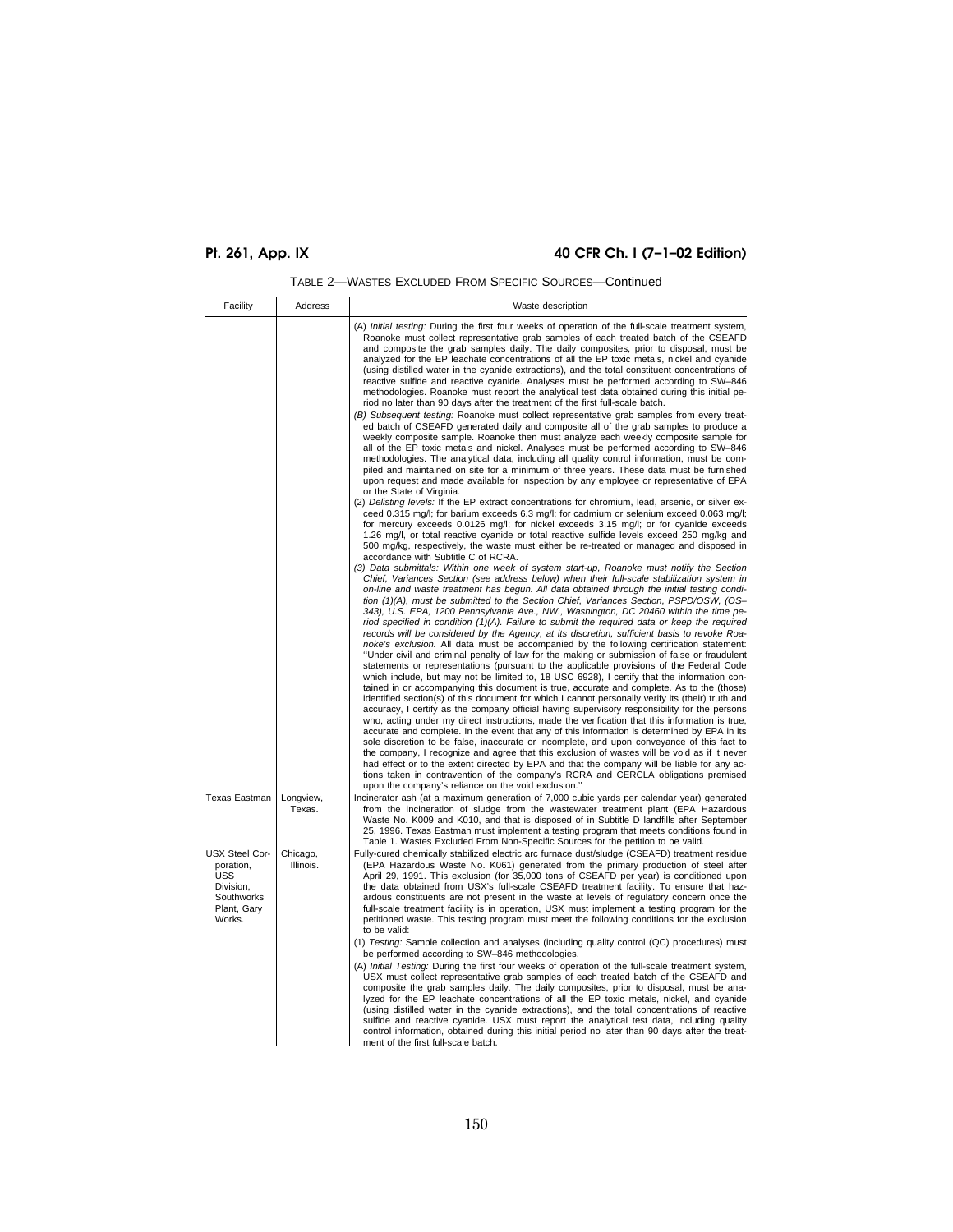| Facility                               | Address              | Waste description                                                                                                                                                                                                                                                                                                                                                                                                                                                                                                                                                                                                                                                                                                                                                                                                                                                                                                                                                                                                                                                                                                                                                                                                                                                                                                                                                                                                                                                                                                                                                                                                                                                                                                                                                                                                                                                                                                                                                                                                                                                                                                                                                                                                                                                                                         |
|----------------------------------------|----------------------|-----------------------------------------------------------------------------------------------------------------------------------------------------------------------------------------------------------------------------------------------------------------------------------------------------------------------------------------------------------------------------------------------------------------------------------------------------------------------------------------------------------------------------------------------------------------------------------------------------------------------------------------------------------------------------------------------------------------------------------------------------------------------------------------------------------------------------------------------------------------------------------------------------------------------------------------------------------------------------------------------------------------------------------------------------------------------------------------------------------------------------------------------------------------------------------------------------------------------------------------------------------------------------------------------------------------------------------------------------------------------------------------------------------------------------------------------------------------------------------------------------------------------------------------------------------------------------------------------------------------------------------------------------------------------------------------------------------------------------------------------------------------------------------------------------------------------------------------------------------------------------------------------------------------------------------------------------------------------------------------------------------------------------------------------------------------------------------------------------------------------------------------------------------------------------------------------------------------------------------------------------------------------------------------------------------|
|                                        |                      | (B) Subsequent Testing: USX must collect representative grab samples from every treated<br>batch of CSEAFD generated daily and composite all of the grab samples to produce a<br>weekly composite sample. USX then must analyze each weekly composite sample for all of<br>the EP toxic metals, and nickel. The analytical data, including quality control information,<br>must be compiled and maintained on site for a minimum of three years. These data must<br>be furnished upon request and made available for inspection by any employee or rep-<br>resentative of EPA or the State of Illinois.                                                                                                                                                                                                                                                                                                                                                                                                                                                                                                                                                                                                                                                                                                                                                                                                                                                                                                                                                                                                                                                                                                                                                                                                                                                                                                                                                                                                                                                                                                                                                                                                                                                                                                   |
|                                        |                      | (2) Delisting levels: If the EP extract concentrations for chromium, lead, arsenic, or silver ex-<br>ceed 0.315 mg/l; for barium exceeds 6.3 mg/l; for cadmium or selenium exceed 0.063 mg/l;<br>for mercury exceeds 0.0126 mg/l; for nickel exceeds 3.15 mg/l; or for cyanide exceeds<br>4.42 mg/l, total reactive cyanide or total reactive sulfide levels exceed 250 mg/kg and 500<br>mg/kg, respectively, the waste must either be re-treated until it meets these levels or man-<br>aged and disposed of in accordance with Subtitle C of RCRA.                                                                                                                                                                                                                                                                                                                                                                                                                                                                                                                                                                                                                                                                                                                                                                                                                                                                                                                                                                                                                                                                                                                                                                                                                                                                                                                                                                                                                                                                                                                                                                                                                                                                                                                                                      |
|                                        |                      | (3) Data submittals: Within one week of system start-up USX must notify the Section Chief,<br>Delisting Section (see address below) when their full-scale stabilization system is on-line<br>and waste treatment has begun. The data obtained through condition (1)(A) must be sub-<br>mitted to the Section Chief, Delisting Section, CAD/OSW (OS-333), U.S. EPA, 1200 Penn-<br>sylvania Ave., NW., Washington, DC 20460 within the time period specified. At the Section<br>Chief's request, USX must submit any other analytical data obtained through conditions<br>$(1)(A)$ or $(1)(B)$ within the time period specified by the Section Chief. Failure to submit the<br>required data obtained from conditions $(1)(A)$ or $(1)(B)$ within the specified time period or<br>maintain the required records for the specified time will be considered by the Agency, at its<br>discretion, sufficient basis to revoke USX's exclusion to the extent directed by EPA. All<br>data must be accompanied by the following certification statement: "Under civil and crimi-<br>nal penalty of law for the making or submission of false or fraudulent statements or rep-<br>resentations (pursuant to the applicable provisions of the Federal Code which include, but<br>may not be limited to, 18 U.S.C. § 6928), I certify that the information contained in or ac-<br>companying this document is true, accurate and complete. As to the (those) identified sec-<br>tion(s) of this document for which I cannot personally verify its (their) truth and accuracy, I<br>certify as the company official having supervisory responsibility for the persons who, acting<br>under my direct instructions, made the verification that this information is true, accurate and<br>complete. In the event that any of this information is determined by EPA in its sole discre-<br>tion to be false, inaccurate or incomplete, and upon conveyance of this fact to the com-<br>pany, I recognize and agree that this exclusion of wastes will be void as if it never had ef-<br>fect or to the extent directed by EPA and that the company will be liable for any actions<br>taken in contravention of the company's RCRA and CERCLA obligations premised upon<br>the company's reliance on the void exclusion." |
| Vulcan<br><b>Materials</b><br>Company. | Port Edwards,<br>WI. | Brine purification muds (EPA Hazardous Waste No. K071) generated from the mercury cell<br>process in chlorine production, where separately prepurified brine is not used after Novem-<br>ber 17, 1986. To assure that mercury levels in this waste are maintained at acceptable lev-<br>els, the following conditions apply to this exclusion: Each batch of treated brine clarifier<br>muds and saturator insolubles must be tested (by the extraction procedure) prior to dis-<br>posal and the leachate concentration of mercury must be less than or equal to 0.0129<br>ppm. If the waste does not meet this requirement, then it must be re-treated or disposed of<br>as hazardous. This exclusion does not apply to wastes for which either of these conditions<br>is not satisfied.                                                                                                                                                                                                                                                                                                                                                                                                                                                                                                                                                                                                                                                                                                                                                                                                                                                                                                                                                                                                                                                                                                                                                                                                                                                                                                                                                                                                                                                                                                                |

| TABLE 3-WASTES EXCLUDED FROM COMMERCIAL CHEMICAL PRODUCTS, OFF-SPECIFICATION |
|------------------------------------------------------------------------------|
| SPECIES, CONTAINER RESIDUES, AND SOIL RESIDUES THEREOF                       |

| Facility                        | Address             | Waste description                                                                                                                                                                                                                                                                                                                                                                                                                                                                                                                                                                                                                                                                                                                                                                                                                                                                              |
|---------------------------------|---------------------|------------------------------------------------------------------------------------------------------------------------------------------------------------------------------------------------------------------------------------------------------------------------------------------------------------------------------------------------------------------------------------------------------------------------------------------------------------------------------------------------------------------------------------------------------------------------------------------------------------------------------------------------------------------------------------------------------------------------------------------------------------------------------------------------------------------------------------------------------------------------------------------------|
| Eastman<br>Chemical<br>Company. | Longview,<br>Texas. | Wastewater treatment sludge, (at a maximum generation of 82,100 cubic yards per calendar<br>year) generated by Eastman (EPA Hazardous Waste Nos. U001, U002, U028, U031,<br>U069, U088, U112, U115, U117, U122, U140, U147, U154, U159, U161, U220, U226,<br>U239, U359). Eastman must implement the testing program described in Table 1. Waste<br>Excluded From Non-Specific Sources for the petition to be valid.                                                                                                                                                                                                                                                                                                                                                                                                                                                                           |
| Rhodia                          | Houston.<br>Texas.  | Filter-cake Sludge, (at a maximum generation of 1,200 cubic yards per calendar year) gen-<br>erated by Rhodia using the SARU and AWT treatment process to treat the filter-cake<br>sludge (EPA Hazardous Waste Nos. P001-P024, P026-P031, P033-P034, P036-P051,<br>P054, P056-P060, P062-P078, P081-P082, P084-P085, P087-P089, P092-P116, P118-<br>P123, P127-P128, P185, P188-P192, P194, P196-P199, P201-P205, U001-U012, U014-<br>U039, U041-U053, U055-U064, U066-U099, U101-U103, U105-U138, U140-U174,<br>U176-U194, U196-U197, U200-U211, U213-U223, U225-U228, U234-U240, U243-U244,<br>U246-U249, U271, U277-U280, U328, U353, U359, U364-U367, U372-U373, U375-<br>U379, U381-U396, U400-U404, U407, U409-U411) generated at Rhodia. Rhodia must im-<br>plement the testing program described in Table 1. Waste Excluded From Non-Specific<br>Sources for the petition to be valid. |